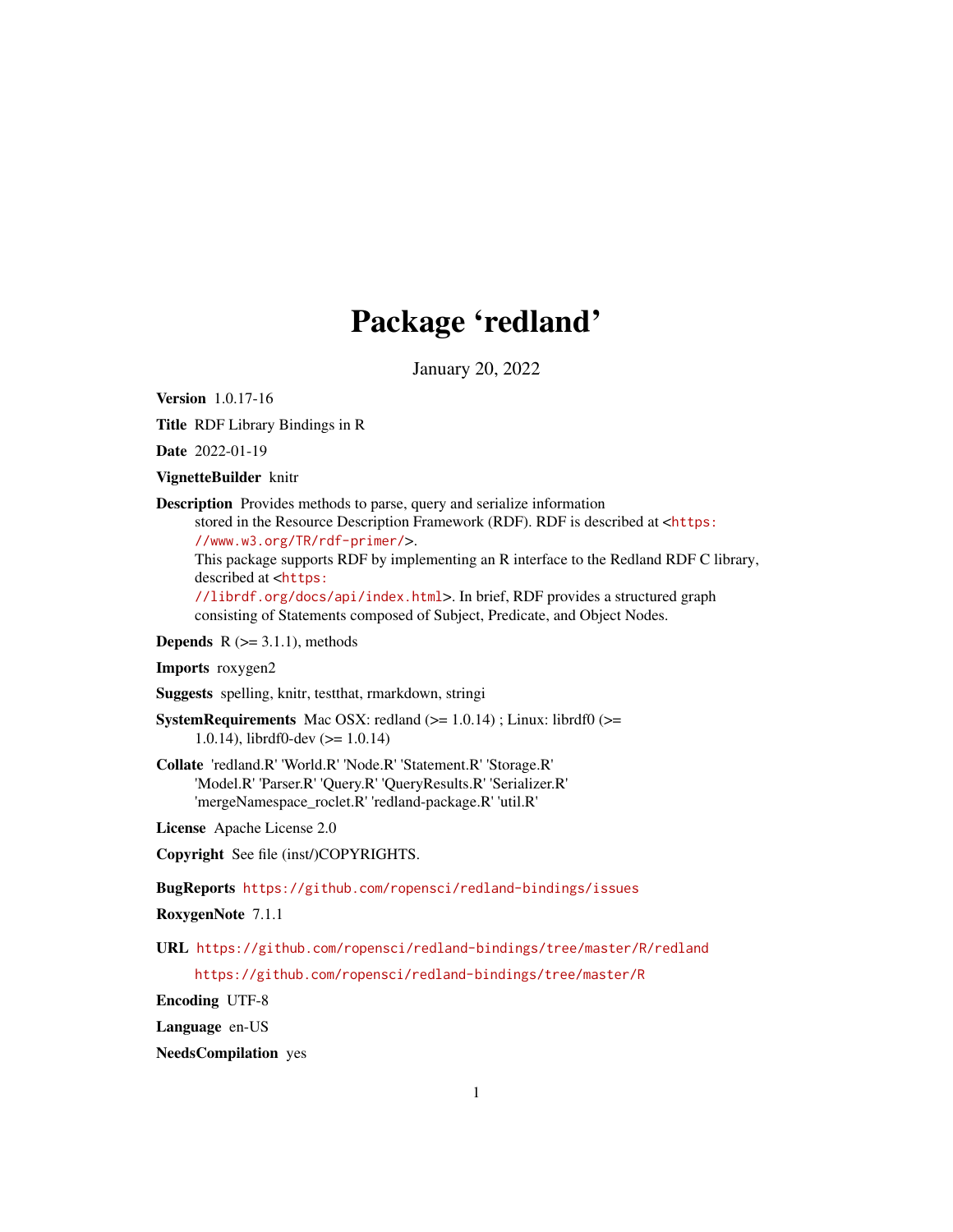Author Matthew B. Jones [aut, cre], Peter Slaughter [aut], Jeroen Ooms [aut], Carl Boettiger [aut], Scott Chamberlain [aut], David Beckett [cph], University of Bristol [cph], Regents of the University of California [cph] Maintainer Matthew B. Jones <jones@nceas.ucsb.edu>

Repository CRAN

Date/Publication 2022-01-20 00:22:40 UTC

# R topics documented:

| 7           |
|-------------|
| 8           |
| 8           |
| $\mathbf Q$ |
| 10          |
| 11          |
| 11          |
| 12          |
| 13          |
| 14          |
| 14          |
| 15          |
| 16          |
| 16          |
| 17          |
| 18          |
| 19          |
| -19         |
| 20          |
| 21          |
| 22          |
| 22          |
| 23          |
|             |
|             |
|             |
|             |
|             |
| 27          |
| 27          |
|             |
| 29          |
|             |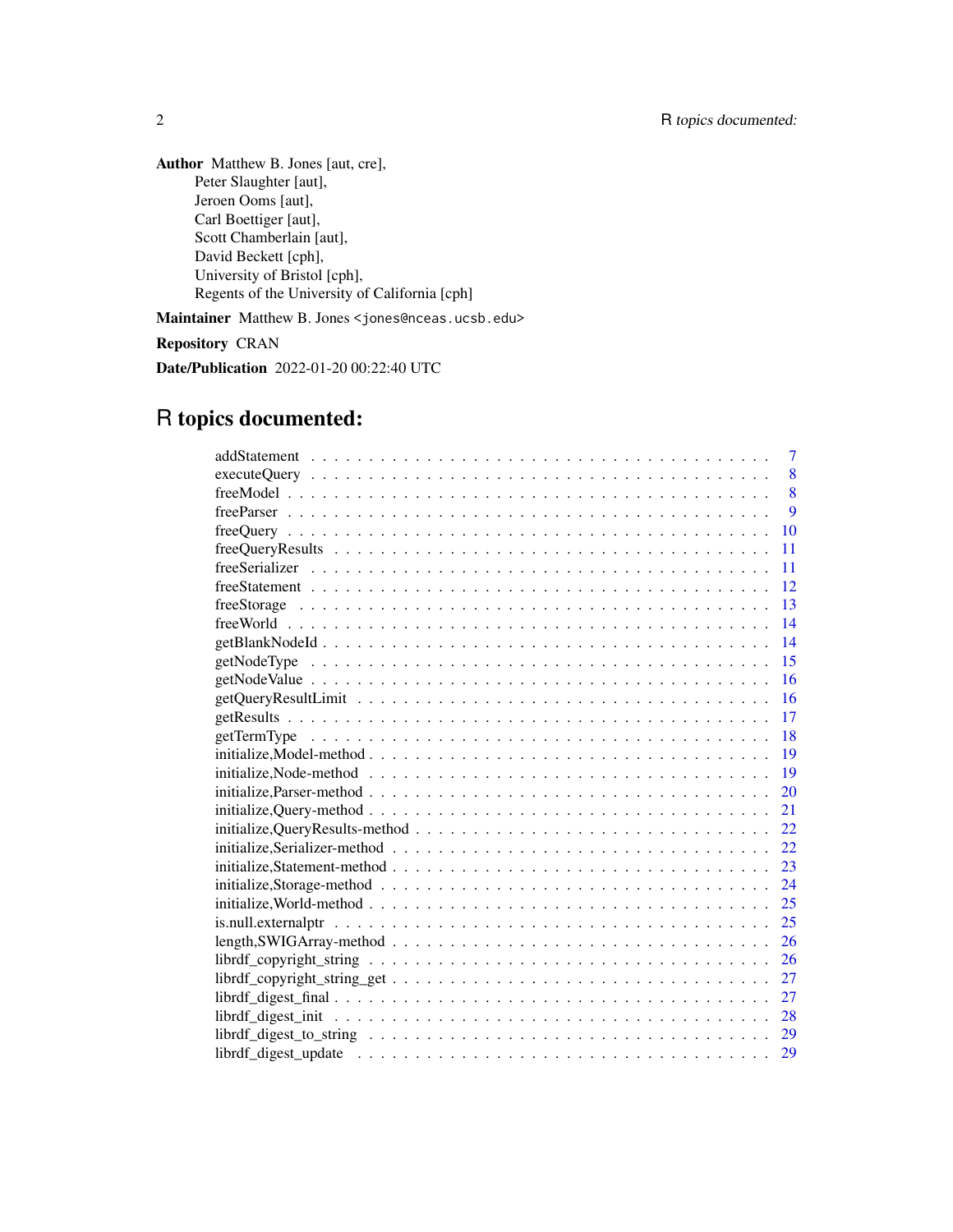|                                                                                                                                                                                                                                                                                                                     | 30 |
|---------------------------------------------------------------------------------------------------------------------------------------------------------------------------------------------------------------------------------------------------------------------------------------------------------------------|----|
|                                                                                                                                                                                                                                                                                                                     | 31 |
|                                                                                                                                                                                                                                                                                                                     | 31 |
|                                                                                                                                                                                                                                                                                                                     | 32 |
|                                                                                                                                                                                                                                                                                                                     | 33 |
|                                                                                                                                                                                                                                                                                                                     | 33 |
|                                                                                                                                                                                                                                                                                                                     | 34 |
|                                                                                                                                                                                                                                                                                                                     | 35 |
|                                                                                                                                                                                                                                                                                                                     | 35 |
|                                                                                                                                                                                                                                                                                                                     | 36 |
|                                                                                                                                                                                                                                                                                                                     | 37 |
| $librdf_free_storage \dots \dots \dots \dots \dots \dots \dots \dots \dots \dots \dots \dots \dots \dots \dots$                                                                                                                                                                                                     | 37 |
|                                                                                                                                                                                                                                                                                                                     | 38 |
|                                                                                                                                                                                                                                                                                                                     |    |
|                                                                                                                                                                                                                                                                                                                     |    |
|                                                                                                                                                                                                                                                                                                                     | 40 |
|                                                                                                                                                                                                                                                                                                                     | 41 |
|                                                                                                                                                                                                                                                                                                                     | 41 |
|                                                                                                                                                                                                                                                                                                                     | 42 |
|                                                                                                                                                                                                                                                                                                                     | 43 |
|                                                                                                                                                                                                                                                                                                                     | 43 |
|                                                                                                                                                                                                                                                                                                                     | 44 |
| $librdf_log_message_code \dots \dots \dots \dots \dots \dots \dots \dots \dots \dots \dots \dots \dots$                                                                                                                                                                                                             | 45 |
|                                                                                                                                                                                                                                                                                                                     | 45 |
|                                                                                                                                                                                                                                                                                                                     | 46 |
|                                                                                                                                                                                                                                                                                                                     | 47 |
|                                                                                                                                                                                                                                                                                                                     | 47 |
|                                                                                                                                                                                                                                                                                                                     | 48 |
|                                                                                                                                                                                                                                                                                                                     | 49 |
|                                                                                                                                                                                                                                                                                                                     | 50 |
|                                                                                                                                                                                                                                                                                                                     | 50 |
|                                                                                                                                                                                                                                                                                                                     | 51 |
|                                                                                                                                                                                                                                                                                                                     | 52 |
|                                                                                                                                                                                                                                                                                                                     | 53 |
|                                                                                                                                                                                                                                                                                                                     | 54 |
|                                                                                                                                                                                                                                                                                                                     | 55 |
|                                                                                                                                                                                                                                                                                                                     | 56 |
|                                                                                                                                                                                                                                                                                                                     | 57 |
|                                                                                                                                                                                                                                                                                                                     | 57 |
|                                                                                                                                                                                                                                                                                                                     | 58 |
|                                                                                                                                                                                                                                                                                                                     | 59 |
|                                                                                                                                                                                                                                                                                                                     | 60 |
|                                                                                                                                                                                                                                                                                                                     | 60 |
|                                                                                                                                                                                                                                                                                                                     | 61 |
|                                                                                                                                                                                                                                                                                                                     | 62 |
| $\frac{1}{2}$ $\frac{1}{2}$ $\frac{1}{2}$ $\frac{1}{2}$ $\frac{1}{2}$ $\frac{1}{2}$ $\frac{1}{2}$ $\frac{1}{2}$ $\frac{1}{2}$ $\frac{1}{2}$ $\frac{1}{2}$ $\frac{1}{2}$ $\frac{1}{2}$ $\frac{1}{2}$ $\frac{1}{2}$ $\frac{1}{2}$ $\frac{1}{2}$ $\frac{1}{2}$ $\frac{1}{2}$ $\frac{1}{2}$ $\frac{1}{2}$ $\frac{1}{2}$ | 63 |
|                                                                                                                                                                                                                                                                                                                     | 63 |
|                                                                                                                                                                                                                                                                                                                     | 64 |
|                                                                                                                                                                                                                                                                                                                     |    |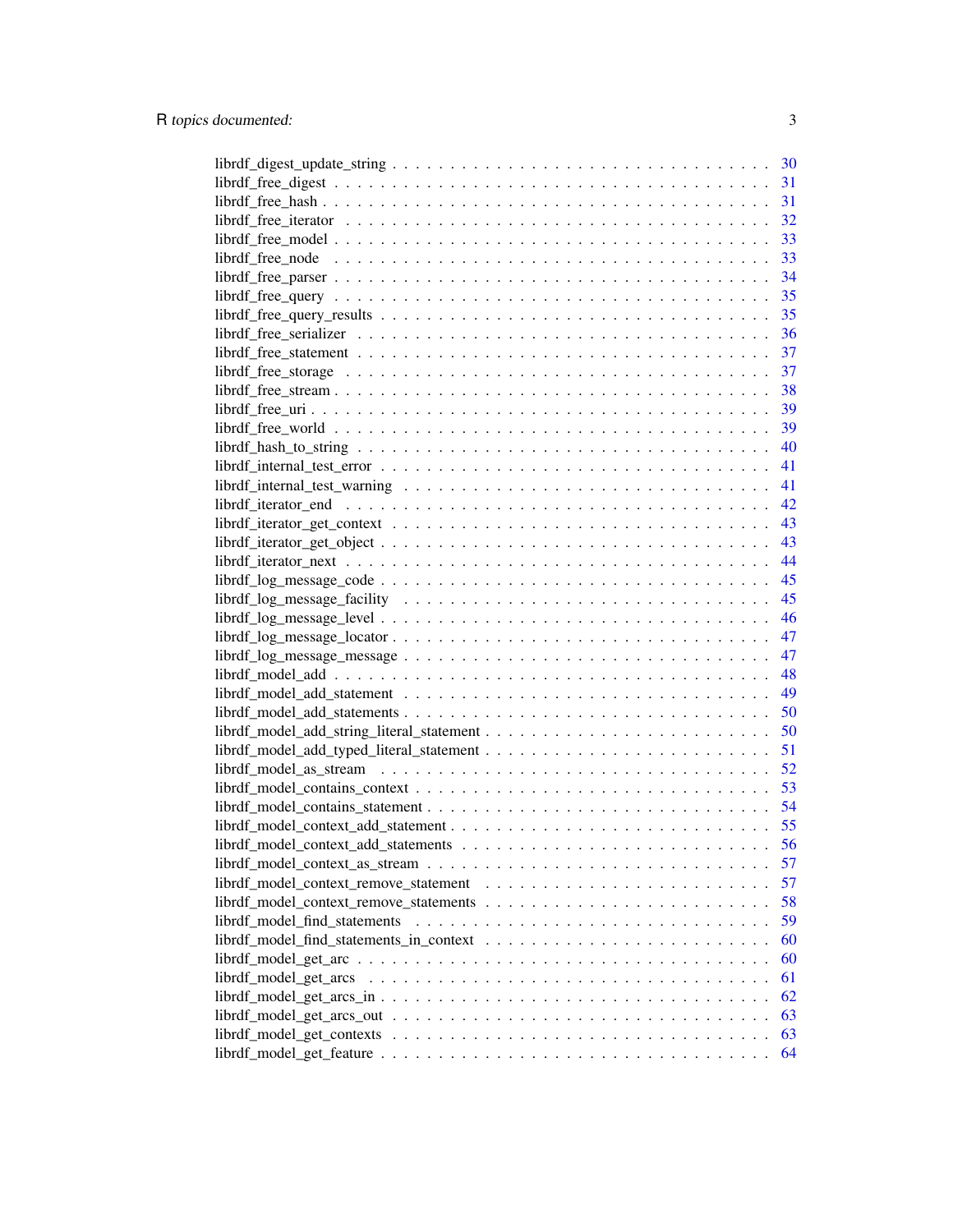|                                                                                                             | 65 |
|-------------------------------------------------------------------------------------------------------------|----|
|                                                                                                             | 65 |
|                                                                                                             | 66 |
|                                                                                                             | 67 |
|                                                                                                             | 68 |
|                                                                                                             | 69 |
|                                                                                                             | 70 |
| $\text{librdf_modelquery\_execute} \dots \dots \dots \dots \dots \dots \dots \dots \dots \dots \dots \dots$ | 71 |
|                                                                                                             | 71 |
|                                                                                                             | 72 |
| $librdf_model_size \ldots \ldots \ldots \ldots \ldots \ldots \ldots \ldots \ldots \ldots \ldots \ldots$     | 73 |
|                                                                                                             | 74 |
|                                                                                                             | 74 |
|                                                                                                             | 75 |
|                                                                                                             | 76 |
|                                                                                                             | 77 |
|                                                                                                             | 77 |
|                                                                                                             | 78 |
|                                                                                                             |    |
|                                                                                                             |    |
|                                                                                                             |    |
|                                                                                                             |    |
|                                                                                                             |    |
|                                                                                                             |    |
|                                                                                                             |    |
|                                                                                                             |    |
|                                                                                                             |    |
|                                                                                                             |    |
|                                                                                                             |    |
|                                                                                                             |    |
|                                                                                                             |    |
|                                                                                                             |    |
|                                                                                                             |    |
|                                                                                                             |    |
|                                                                                                             |    |
|                                                                                                             |    |
|                                                                                                             |    |
|                                                                                                             | 92 |
|                                                                                                             | 93 |
|                                                                                                             | 94 |
|                                                                                                             | 94 |
|                                                                                                             | 95 |
|                                                                                                             | 96 |
|                                                                                                             | 97 |
|                                                                                                             | 97 |
|                                                                                                             | 98 |
|                                                                                                             | 99 |
|                                                                                                             | 99 |
|                                                                                                             |    |
|                                                                                                             |    |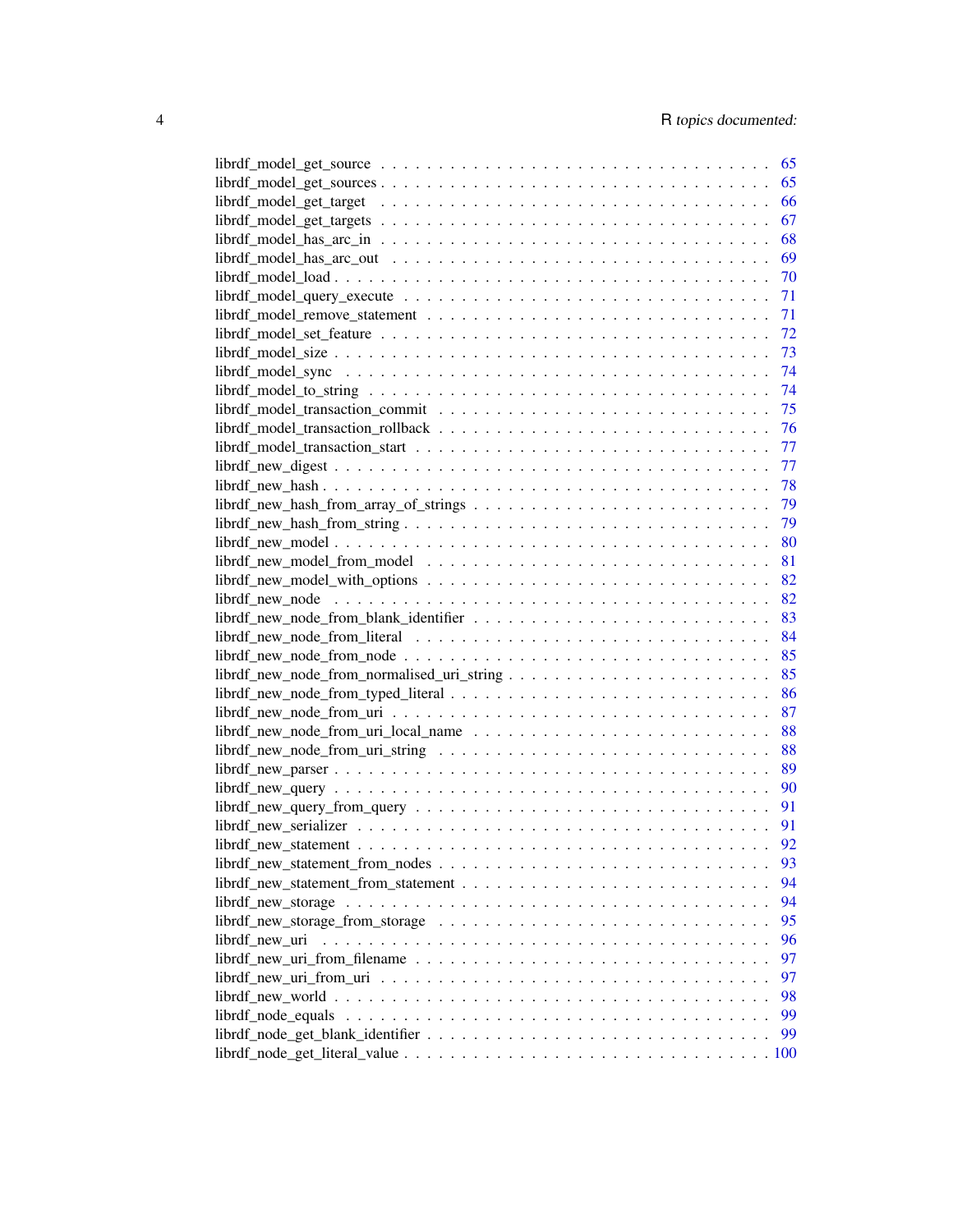| librdf_query_set_limit |  |
|------------------------|--|
|                        |  |
|                        |  |
|                        |  |
|                        |  |
|                        |  |
|                        |  |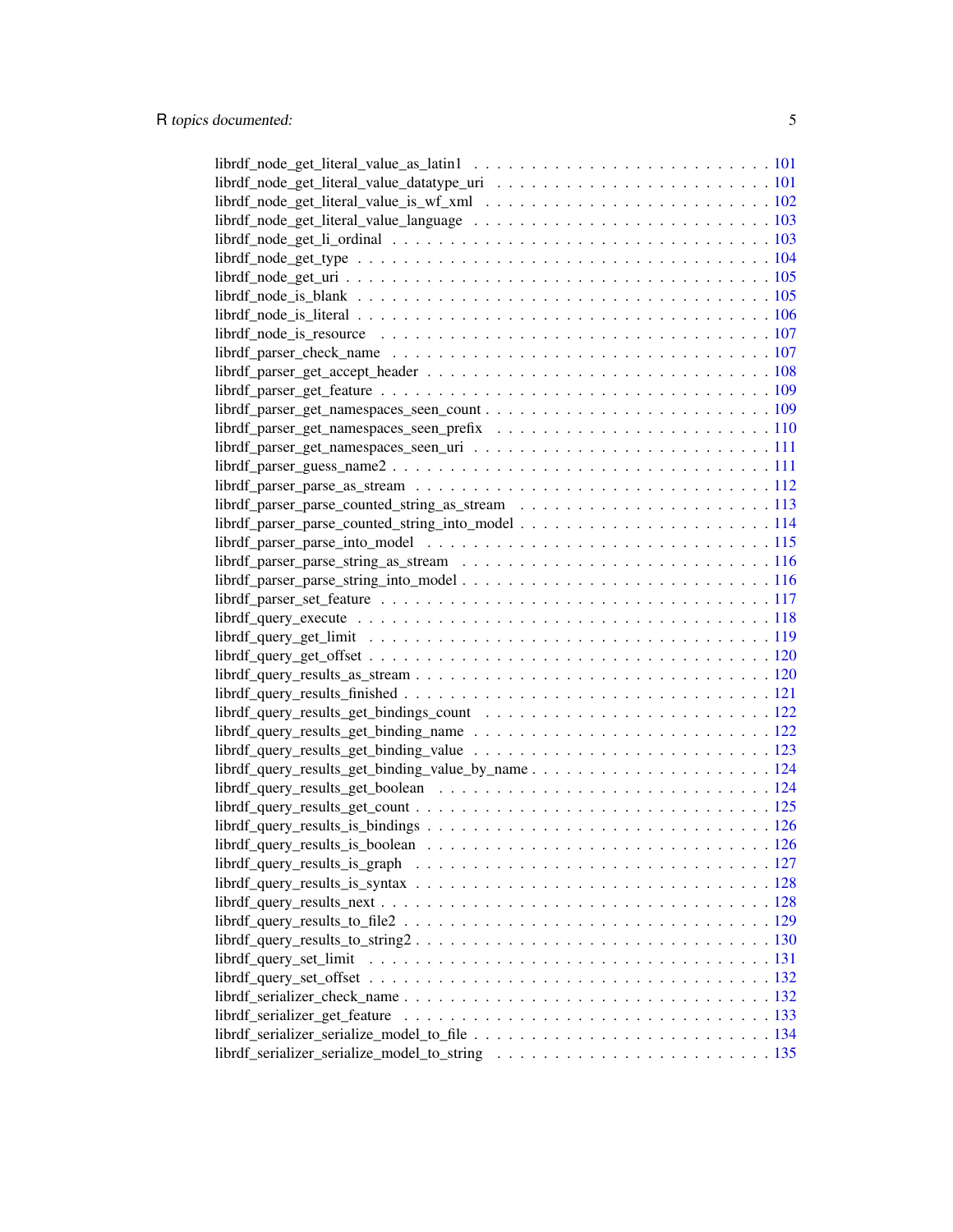| librdf_statement_set_subject \cdot \cdot \cdot \cdot \cdot \cdot \cdot \cdot \cdot \cdot \cdot \cdot \cdot \cdot \cdot \cdot \cdot \cdot \cdot \cdot \cdot \cdot \cdot \cdot \cdot \cdot \cdot \cdot \cdot \cdot \cdot \cdot \ |  |
|--------------------------------------------------------------------------------------------------------------------------------------------------------------------------------------------------------------------------------|--|
|                                                                                                                                                                                                                                |  |
| $librdf_{\text{inter}} = 147$                                                                                                                                                                                                  |  |
|                                                                                                                                                                                                                                |  |
|                                                                                                                                                                                                                                |  |
|                                                                                                                                                                                                                                |  |
|                                                                                                                                                                                                                                |  |
|                                                                                                                                                                                                                                |  |
|                                                                                                                                                                                                                                |  |
|                                                                                                                                                                                                                                |  |
|                                                                                                                                                                                                                                |  |
|                                                                                                                                                                                                                                |  |
|                                                                                                                                                                                                                                |  |
|                                                                                                                                                                                                                                |  |
|                                                                                                                                                                                                                                |  |
|                                                                                                                                                                                                                                |  |
| $librdf_version_sstring_get \ldots \ldots \ldots \ldots \ldots \ldots \ldots \ldots \ldots \ldots \ldots \ldots \ldots 156$                                                                                                    |  |
|                                                                                                                                                                                                                                |  |
|                                                                                                                                                                                                                                |  |
|                                                                                                                                                                                                                                |  |
|                                                                                                                                                                                                                                |  |
|                                                                                                                                                                                                                                |  |
|                                                                                                                                                                                                                                |  |
|                                                                                                                                                                                                                                |  |
|                                                                                                                                                                                                                                |  |
| Parser-class                                                                                                                                                                                                                   |  |
|                                                                                                                                                                                                                                |  |
|                                                                                                                                                                                                                                |  |
|                                                                                                                                                                                                                                |  |
|                                                                                                                                                                                                                                |  |
|                                                                                                                                                                                                                                |  |
|                                                                                                                                                                                                                                |  |
|                                                                                                                                                                                                                                |  |
|                                                                                                                                                                                                                                |  |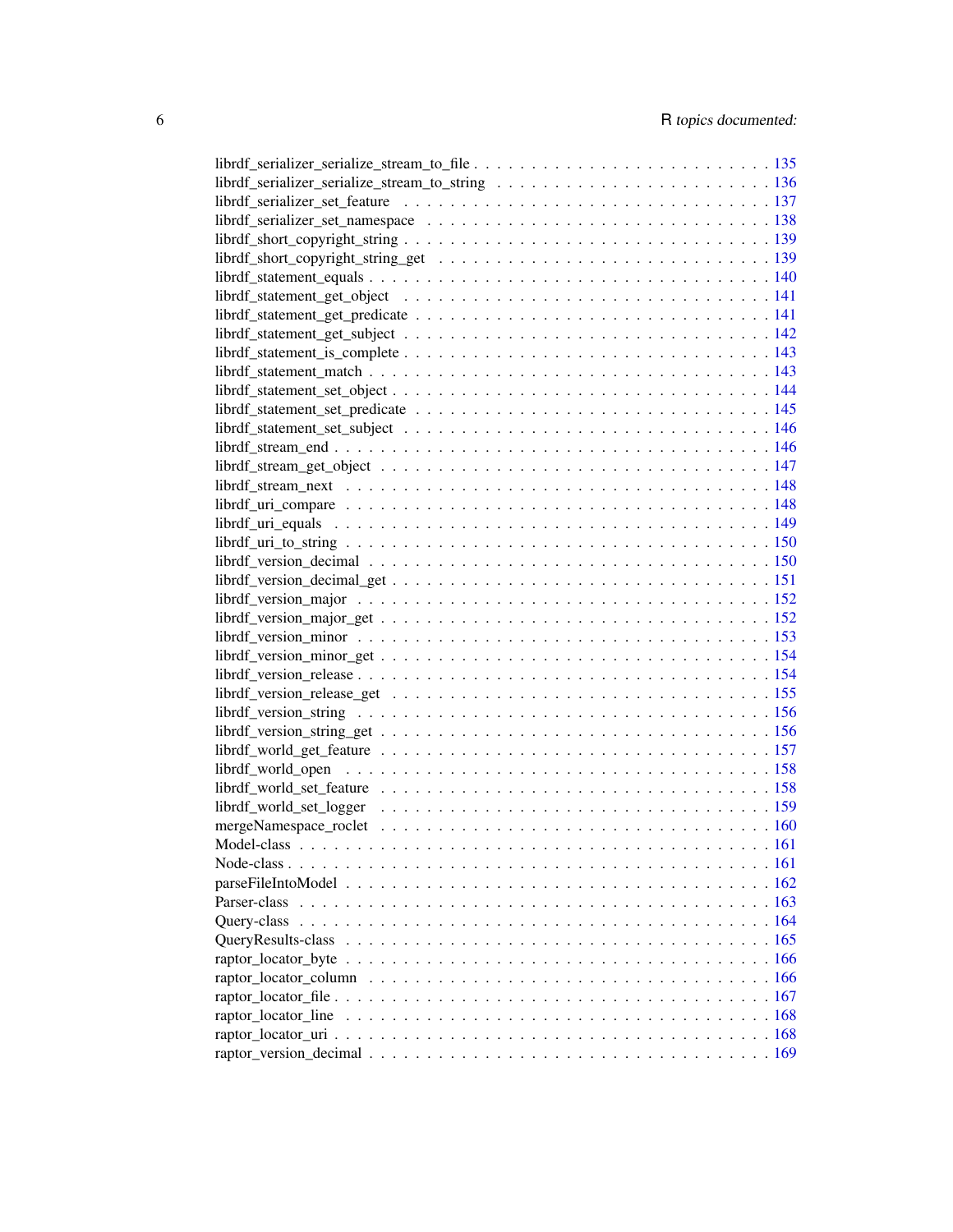<span id="page-6-0"></span>

| Index | 193 |  |
|-------|-----|--|
|       |     |  |
|       |     |  |
|       |     |  |
|       |     |  |
|       |     |  |
|       |     |  |
|       |     |  |
|       |     |  |
|       |     |  |
|       |     |  |
|       |     |  |
|       |     |  |
|       |     |  |
|       |     |  |
|       |     |  |
|       |     |  |
|       |     |  |
|       |     |  |
|       |     |  |
|       |     |  |
|       |     |  |
|       |     |  |
|       |     |  |
|       |     |  |
|       |     |  |
|       |     |  |
|       |     |  |
|       |     |  |
|       |     |  |
|       |     |  |
|       |     |  |
|       |     |  |
|       |     |  |

addStatement *Add a Statement object to the Model*

# Description

Add a Statement object to the Model

# Usage

addStatement(.Object, statement)

## S4 method for signature 'Model,Statement' addStatement(.Object, statement)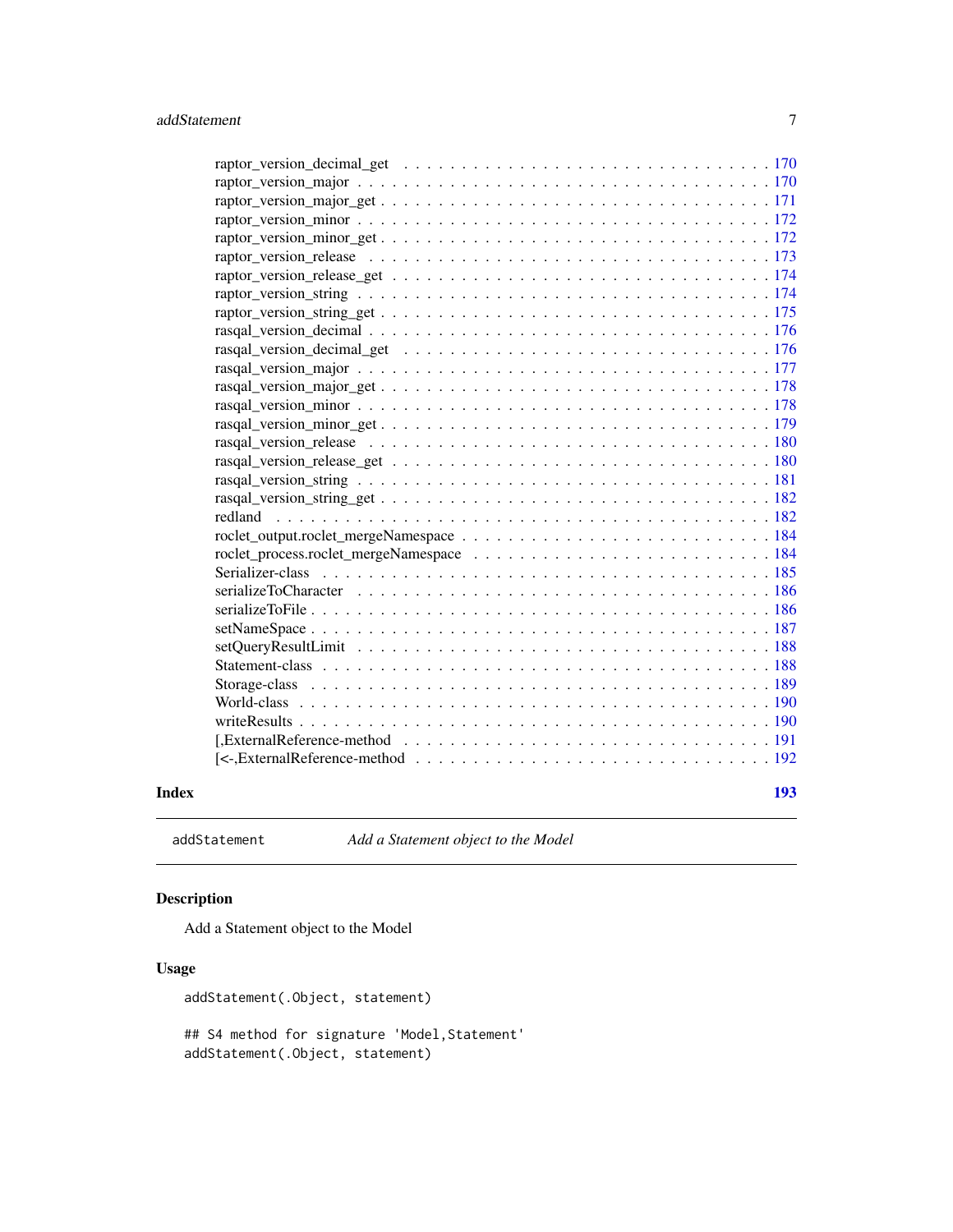<span id="page-7-0"></span>

| .Object   | a Model object                   |
|-----------|----------------------------------|
| statement | the Statement that will be added |

# Examples

```
world <- new("World")
storage <- new("Storage", world, "hashes", name="", options="hash-type='memory'")
model <- new("Model", world, storage, options="")
```
executeQuery *Execute a query*

# Description

The initialize query is executed and the result is returned as a QueryResult object

#### Usage

```
executeQuery(.Object, model)
```
## S4 method for signature 'Query' executeQuery(.Object, model)

#### Arguments

| .Object | a Query object                                    |
|---------|---------------------------------------------------|
| model   | a Model object containing the statements to query |

# Value

a QueryResults object

freeModel *Free memory used by a librdf model.*

# Description

Free memory used by a librdf model.

# Usage

```
freeModel(.Object)
```
## S4 method for signature 'Model' freeModel(.Object)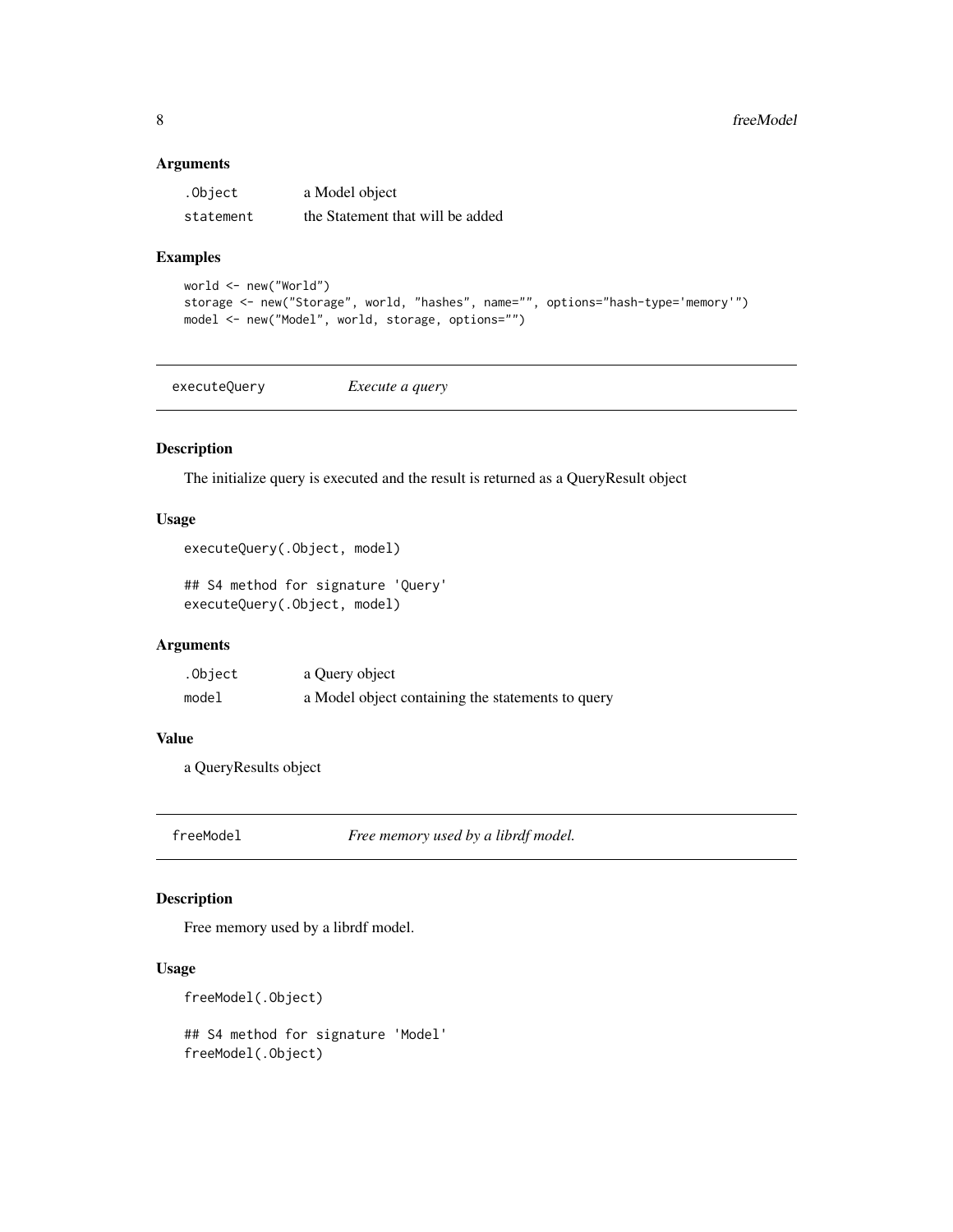#### <span id="page-8-0"></span>freeParser 9

#### **Arguments**

.Object a Model object

# Details

After this method is called, the Model object is no longer usable and should be deleted "rm(model)" and a new object created.

#### Examples

```
world <- new("World")
storage <- new("Storage", world, "hashes", name="", options="hash-type='memory'")
model <- new("Model", world, storage, options="")
# At this point, some operations would be performed with the model.
# See '?redland' for a complete example.
# When the Model object is no longer needed, the resources it has allocated can be freed.
freeModel(model)
rm(model)
```
freeParser *Free memory used by a librdf parser*

# Description

Free memory used by a librdf parser

#### Usage

freeParser(.Object)

## S4 method for signature 'Parser' freeParser(.Object)

#### Arguments

.Object a Node object

#### Details

After freeNode is called, the Node object is no longer usable and should be deleted "rm(nodeName)" and a new object created.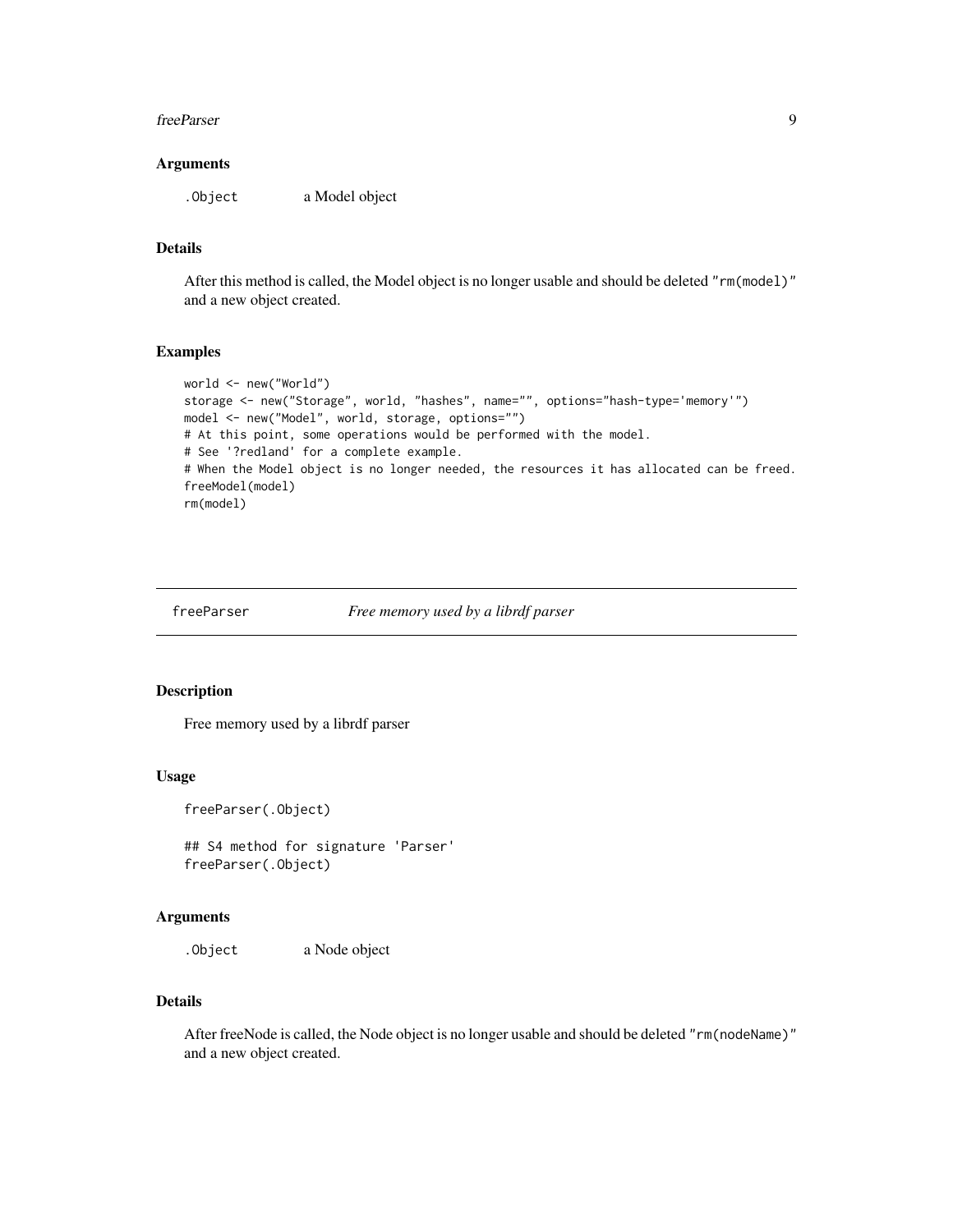#### Examples

```
world <- new("World")
storage <- new("Storage", world, "hashes", name="", options="hash-type='memory'")
model <- new("Model", world, storage, options="")
parser <- new("Parser", world)
filePath <- system.file("extdata/example.rdf", package="redland")
parseFileIntoModel(parser, world, filePath, model)
# At this point, some operations would be performed with the Model that has been populated
# with the parser.
# See '?redland' for a complete example.
# When the parser object is no longer needed, the resources it had allocated can be freed.
freeParser(parser)
rm(parser)
```
freeQuery *Free memory used by a librdf query*

#### **Description**

Free memory used by a librdf query

#### Usage

freeQuery(.Object)

## S4 method for signature 'Query' freeQuery(.Object)

#### Arguments

.Object a Query object

#### Details

After this method is called, the Query object is no longer usable and should be deleted "rm(query)" and a new object created.

# Examples

```
world <- new("World")
storage <- new("Storage", world, "hashes", name="", options="hash-type='memory'")
model <- new("Model", world, storage, options="")
stmt <- new("Statement", world=world,
  subject="https://orcid.org/0000-0002-2192-403X",
  predicate="http://www.w3.org/ns/prov#Agent",
  object="slaughter",
  objectType="literal", datatype_uri="http://www.w3.org/2001/XMLSchema#string")
status <- addStatement(model, stmt)
queryString <- paste("PREFIX orcid: <https://orcid.org/>",
```
<span id="page-9-0"></span>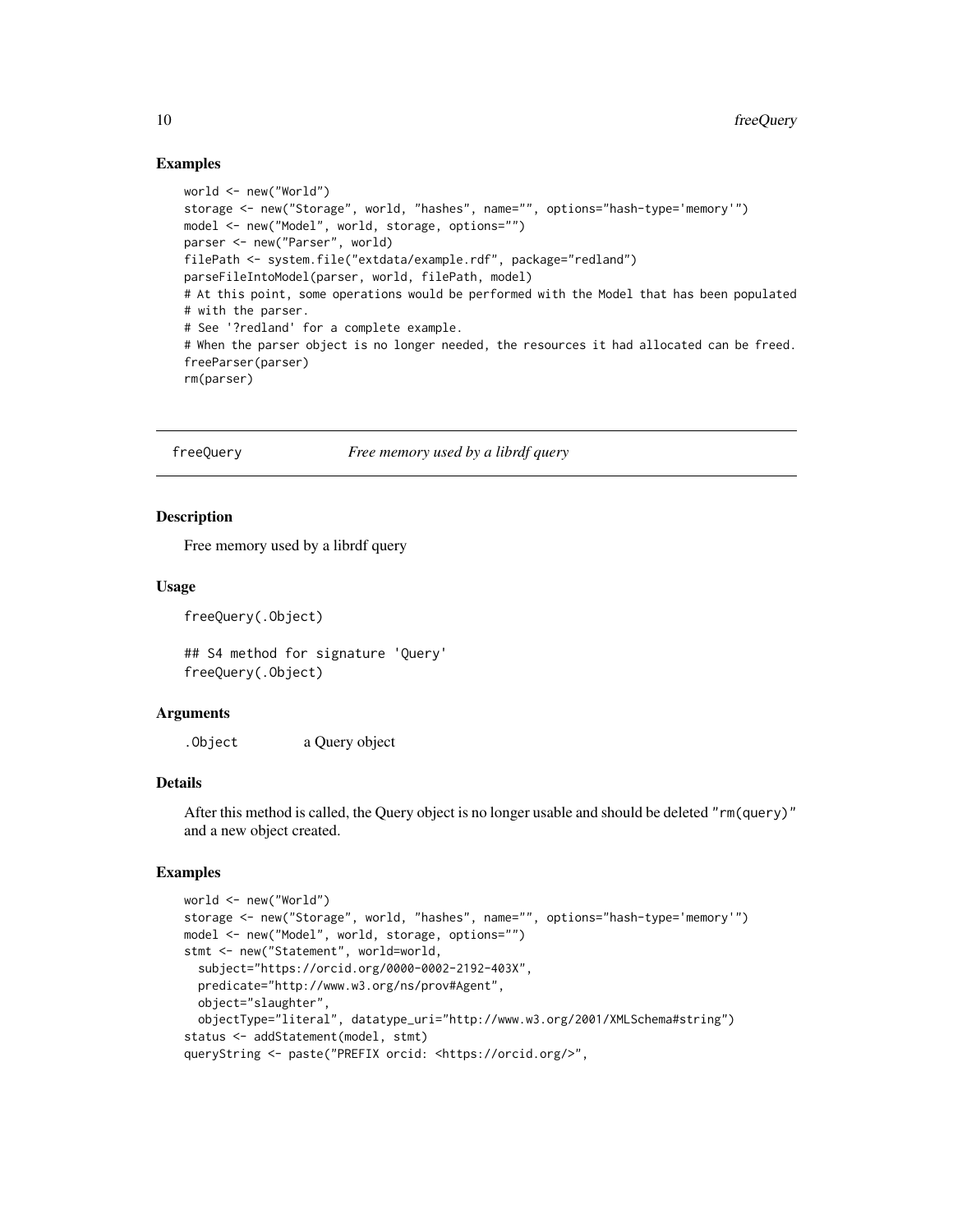# <span id="page-10-0"></span>freeQueryResults 11

```
"PREFIX dataone: <https://cn.dataone.org/cn/v1/resolve/>",
                     "PREFIX prov: <http://www.w3.org/ns/prov#>",
                     "SELECT ?a ?c WHERE { ?a prov:Agent ?c . }", sep=" ")
query <- new("Query", world, queryString, base_uri=NULL,
  query_language="sparql", query_uri=NULL)
# Return all results as a string
results <- getResults(query, model, "rdfxml")
```

```
# When the query object is no longer needed, the resources it had allocated can be freed.
freeQuery(query)
rm(query)
```
freeQueryResults *Free memory used by a librdf query results*

#### Description

After this method is called, the QueryResults object is no longer usable and should be deleted with "rm(query)".

#### Usage

```
freeQueryResults(.Object)
```
## S4 method for signature 'QueryResults' freeQueryResults(.Object)

# Arguments

.Object a QueryResults object

freeSerializer *Free memory used by a librdf serializer.*

#### Description

Free memory used by a librdf serializer.

#### Usage

```
freeSerializer(.Object)
```
## S4 method for signature 'Serializer' freeSerializer(.Object)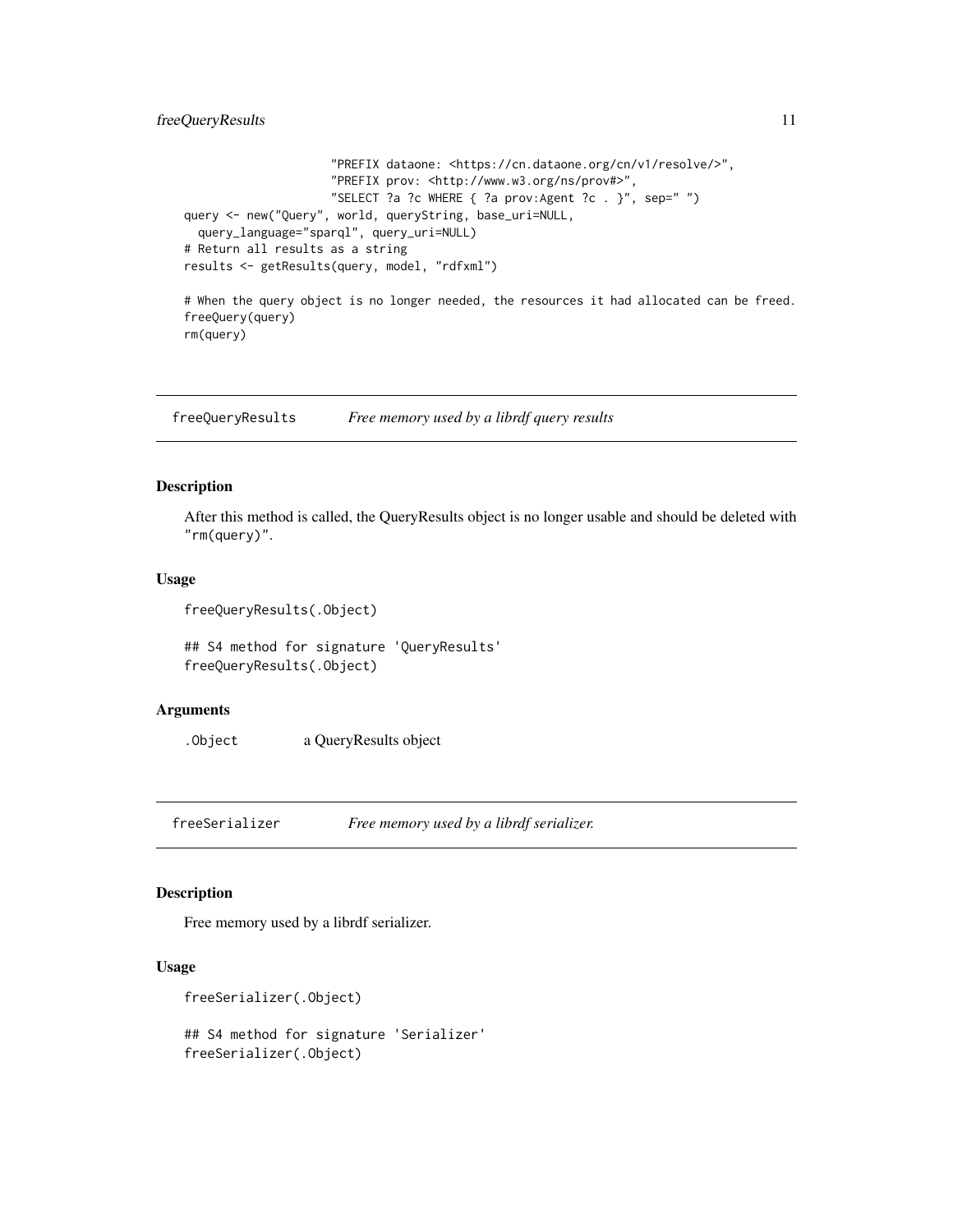<span id="page-11-0"></span>.Object a Serializer object

#### Examples

```
world <- new("World")
storage <- new("Storage", world, "hashes", name="", options="hash-type='memory'")
model <- new("Model", world, storage, options="")
filePath <- system.file("extdata/example.rdf", package="redland")
parser <- new("Parser", world)
parseFileIntoModel(parser, world, filePath, model)
# Creat the default "rdfxml" serizlizer
serializer <- new("Serializer", world)
# At this point, some operations would be performed with the Serializer object.
# See '?Serializer' for a complete example.
# When the serializer object is no longer needed, the resources it had allocated can be freed.
freeSerializer(serializer)
rm(serializer)
```
freeStatement *Free memory used by a librdf statement*

#### Description

Free memory used by a librdf statement

#### Usage

```
freeStatement(.Object)
```
## S4 method for signature 'Statement' freeStatement(.Object)

#### Arguments

.Object a Statement object

## Details

After this method is called, the Statement object is no longer usable and should be deleted "rm(statement)" and a new object created. This method frees all resources for the statement, as well as each node in the statement.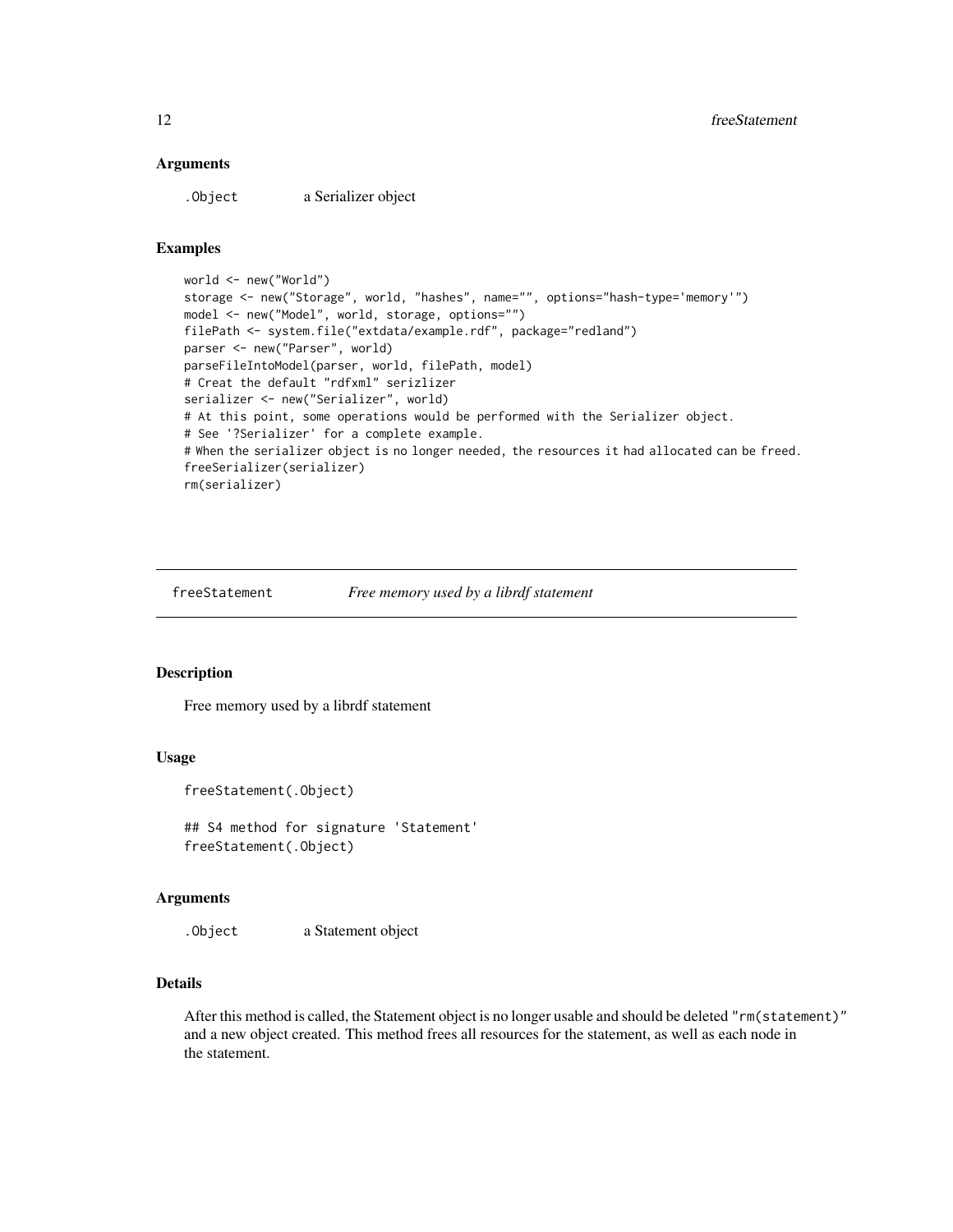# <span id="page-12-0"></span>freeStorage 13

#### Examples

```
world <- new("World")
stmt <- new("Statement", world, subject="http://www.example.com/myevent",
                                predicate="http://example.com/occurredAt",
                                object="Tue Feb 17 14:05:13 PST 2015")
# At this point, some operations would be performed with the Statement.
# See '?redland' for a complete example.
# When the Statement object is no longer needed, the resources it had allocated can be freed.
freeStatement(stmt)
rm(stmt)
```
#### freeStorage *Free memory used by a librdf storage object*

#### Description

After this method is called, the Storage object is no longer usable and should be deleted "rm(storage)" and a new object created.

#### Usage

freeStorage(.Object)

## S4 method for signature 'Storage' freeStorage(.Object)

#### Arguments

.Object a Storage object to free memory for

#### Examples

```
world <- new("World")
storage <- new("Storage", world, "hashes", name="", options="hash-type='memory'")
# At this point we would perform some operations using the storage object.
# See '?redland' for a complete example.
# When the Storage object is no longer needed, the resources it had allocated can be freed.
status <- freeStorage(storage)
rm(storage)
```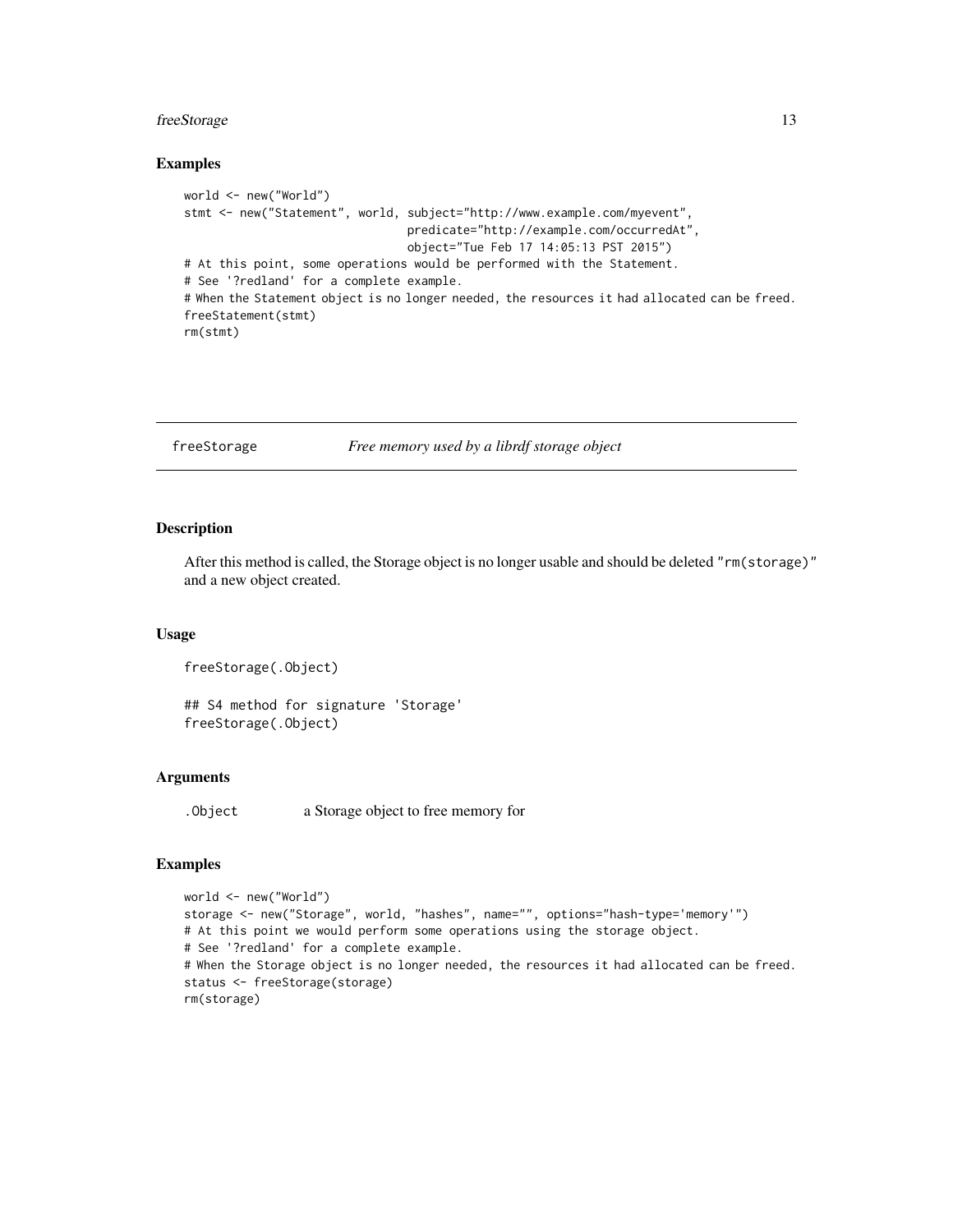<span id="page-13-0"></span>

#### Description

Free memory used by a librdf world object

#### Usage

freeWorld(.Object)

## S4 method for signature 'World' freeWorld(.Object)

# Arguments

.Object a World object

# Details

After this method is called, the World object is no longer usable and should be deleted "rm(world)" and a new object created.

#### Examples

```
world <- new("World")
# At this point we would perform some operations using the world object.
# When the world object is no longer needed, we can free the resources it has allocated.
result <- freeWorld(world)
rm(world)
```

```
getBlankNodeId Get the blank identifier that has been assigned for a specified Node
                        object
```
#### Description

Get the blank identifier that has been assigned for a specified Node object

# Usage

```
getBlankNodeId(.Object)
## S4 method for signature 'Node'
getBlankNodeId(.Object)
```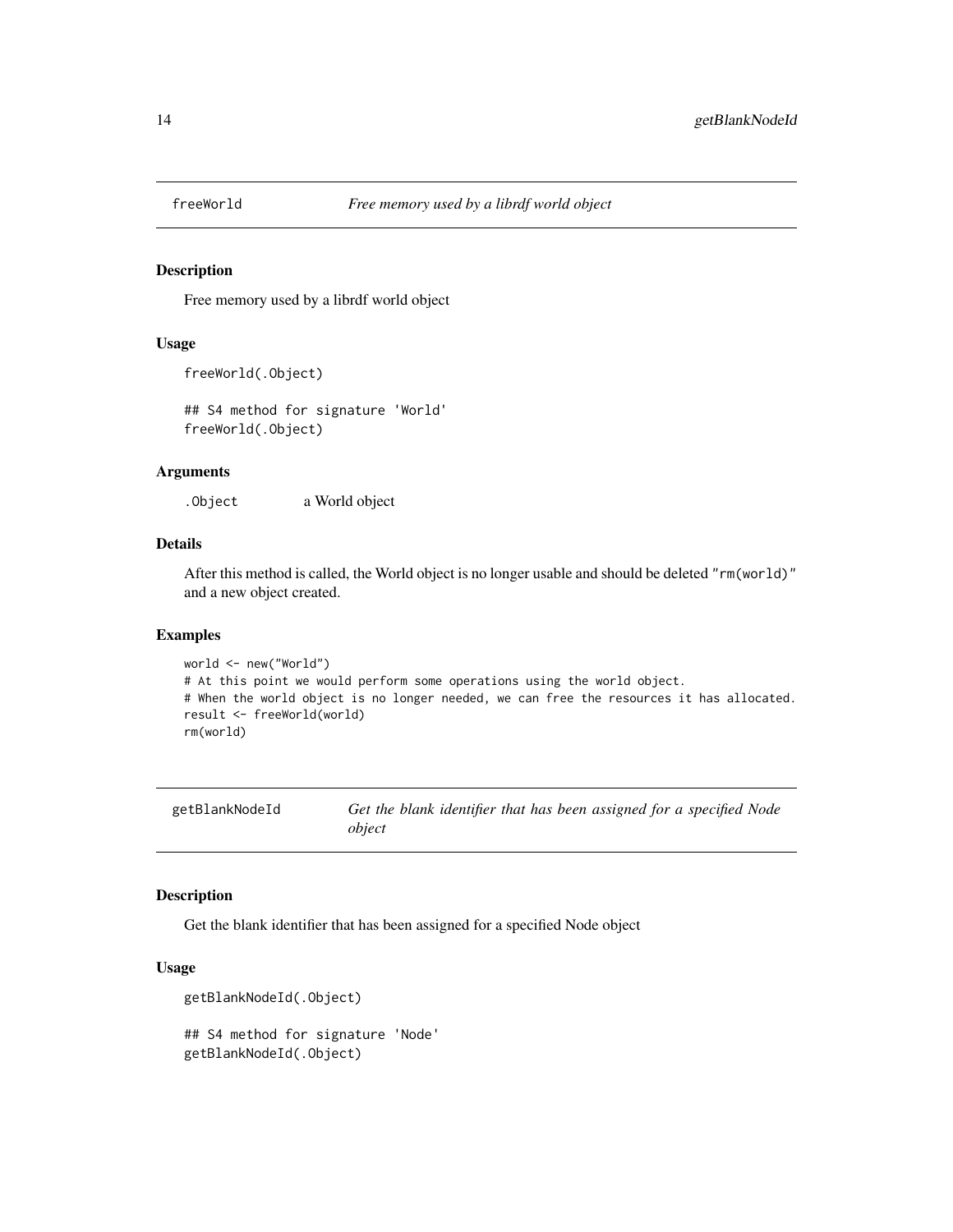# <span id="page-14-0"></span>getNodeType 15

#### **Arguments**

.Object a Node object

#### Details

When a Node object is initialized with no value specified, i.e. node <- Node(""), a blank node is created and a locally unique identifier is generated by librdf. This method retrieves this identifier and returns in to the caller.

#### Value

a blank node identifier

#### Examples

```
world <- new("World")
# a blank node is created with a unique identifier generated by librdf
node <- new("Node", world, blank=NULL)
nodeId <- getBlankNodeId(node)
```
getNodeType *Determine the node type and return as a string*

#### Description

A Node has a type that is assigned at initialization and can have one of the following values: 'resource', 'literal', 'blank' and 'unknown'.

#### Usage

getNodeType(.Object)

## S4 method for signature 'Node' getNodeType(.Object)

# Arguments

.Object a Node object

#### Value

a character vector containing the Node type

# Examples

```
world <- new("World")
node <- new("Node", world, uri="http://www.example.com")
nodeType <- getNodeType(node)
```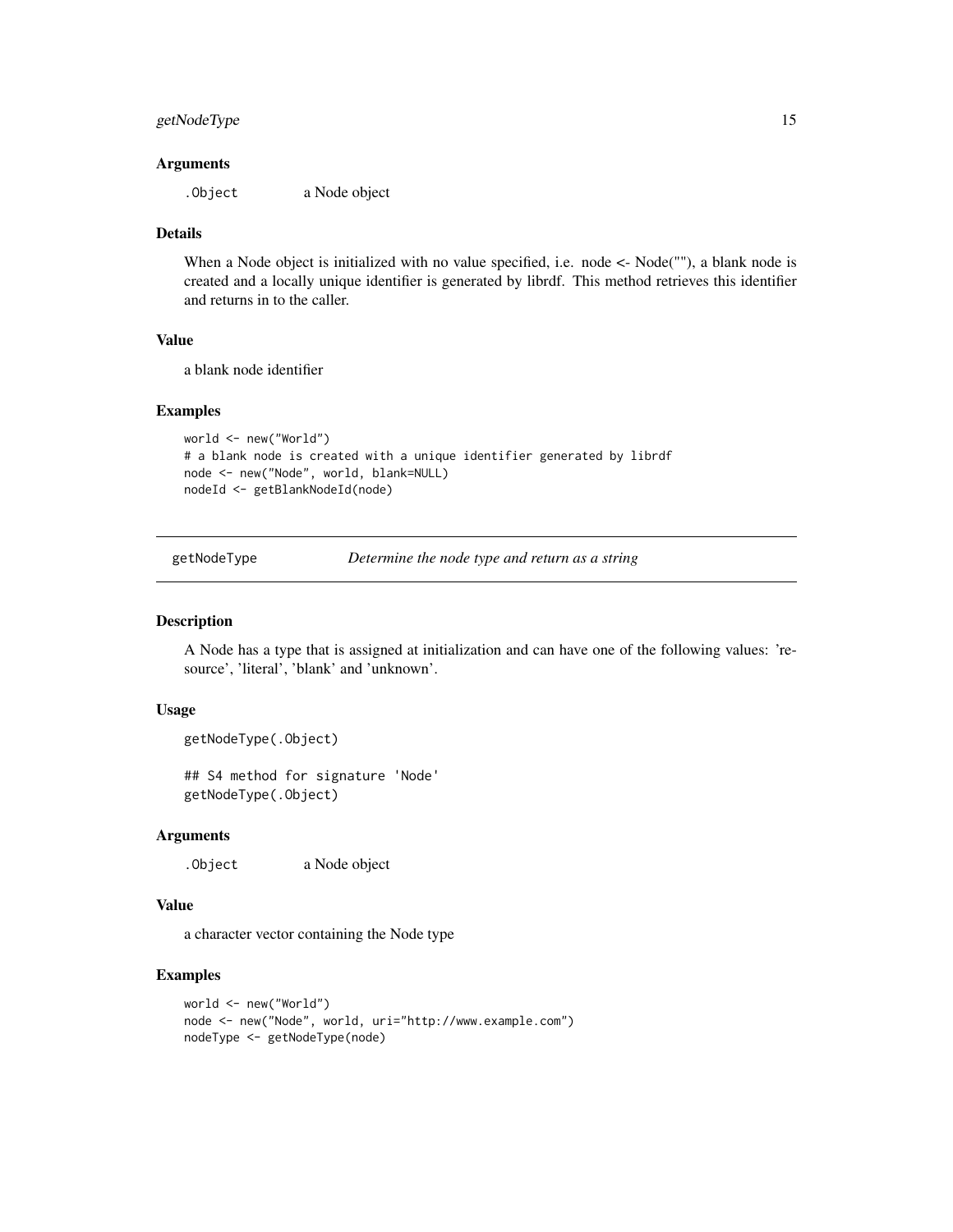<span id="page-15-0"></span>

#### Description

Get the value of the node as a string

#### Usage

```
getNodeValue(.Object)
```
## S4 method for signature 'Node' getNodeValue(.Object)

# Arguments

.Object a Node object

# Details

The value of the node is returned as a string. If the node type is 'blank', then the blank node identifier is returned. If the node type is 'literal', then the literal value is returned with the form "string@language, e.g. "¡Hola, amigo! ¿Cómo estás?"@es". If the node type is 'uri' then the value is returned as a string.

#### Value

a string representation of the Node's value

# Examples

```
world <- new("World")
node <- new("Node", world, literal="¡Hola, amigo! ¿Cómo estás?", language="es")
value <- getNodeValue(node)
```
getQueryResultLimit *Get the query result limit*

# Description

Get the query result limit

#### Usage

```
getQueryResultLimit(.Object)
```
## S4 method for signature 'Query' getQueryResultLimit(.Object)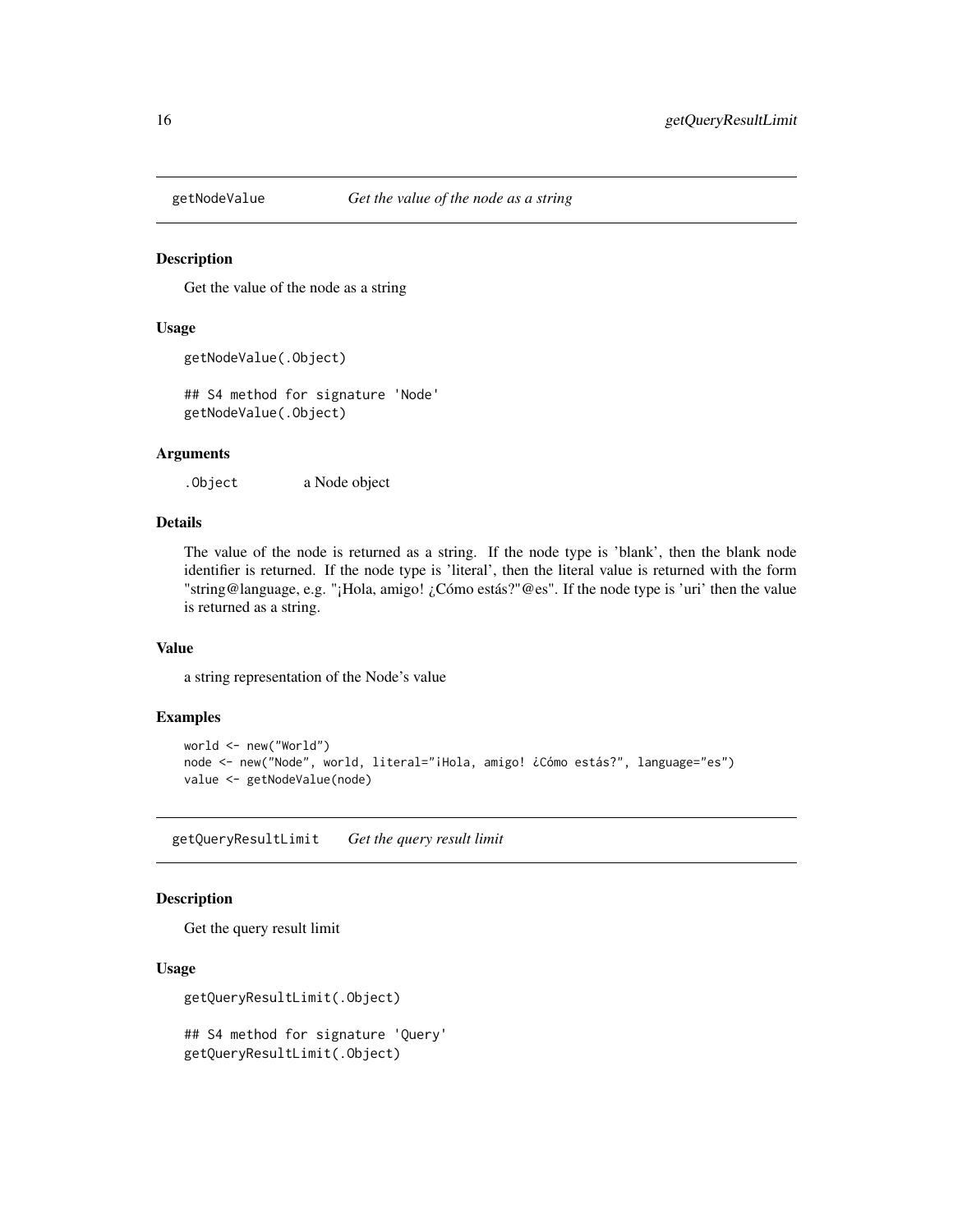#### <span id="page-16-0"></span> $getResults$  17

#### **Arguments**

.Object a Query object

#### Value

the query result limit. If a limit is set then the value will be  $\geq 0$ . If the value is < 0, no limit is set

getResults *Return all query results*

# Description

Return all query results

# Usage

```
getResults(.Object, model, ...)
```

```
## S4 method for signature 'Query'
getResults(.Object, model, formatName = "rdfxml")
```
#### Arguments

| .Object    | a Query object                                                                                                    |
|------------|-------------------------------------------------------------------------------------------------------------------|
| model      | a Model object                                                                                                    |
| .          | additional parameters                                                                                             |
| formatName | a string specifying the RDF format name. Currently the supported formats are<br>"rdfxml", "turtle", "ison", "csv" |

# Details

After this method is called, the Query object is no longer usable and should be deleted "rm(query)" and a new object created.

# Examples

```
world <- new("World")
storage <- new("Storage", world, "hashes", name="", options="hash-type='memory'")
model <- new("Model", world, storage, options="")
stmt <- new("Statement", world=world,
  subject="https://orcid.org/0000-0002-2192-403X",
  predicate="http://www.w3.org/ns/prov#Agent",
  object="slaughter",
  objectType="literal", datatype_uri="http://www.w3.org/2001/XMLSchema#string")
  #objectType="literal", language="en")
status <- addStatement(model, stmt)
queryString <- paste("PREFIX orcid: <https://orcid.org/>",
```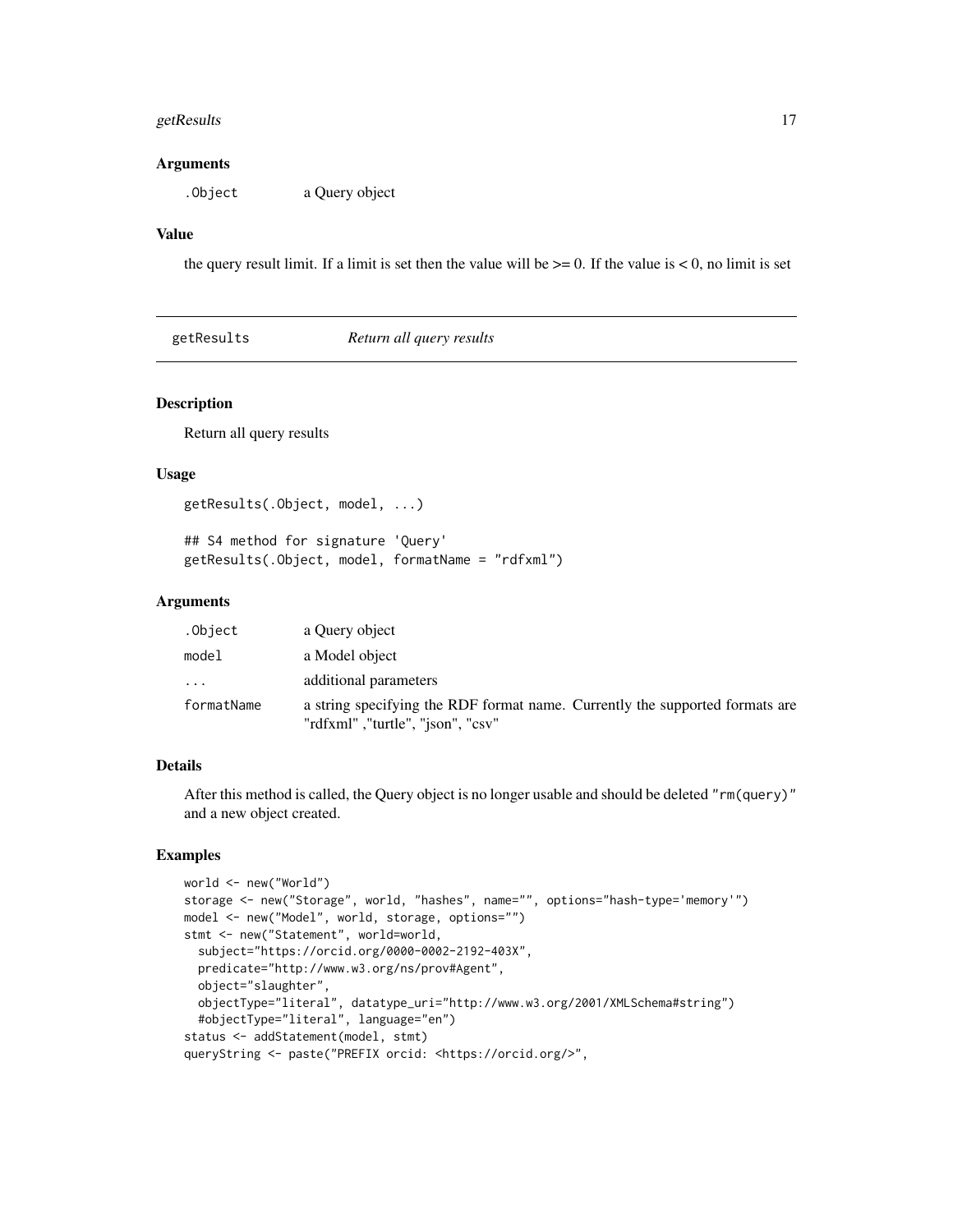```
"PREFIX dataone: <https://cn.dataone.org/cn/v1/resolve/>",
                     "PREFIX prov: <http://www.w3.org/ns/prov#>",
                     "SELECT ?a ?c WHERE { ?a prov:Agent ?c . }", sep=" ")
query <- new("Query", world, queryString, base_uri=NULL, query_language="sparql", query_uri=NULL)
# Return all results as a string
results <- getResults(query, model, "rdfxml")
results <- getResults(query, model, "turtle")
results <- getResults(query, model, "json")
# When the query object is no longer needed, the resources it had allocated can be freed.
freeQuery(query)
rm(query)
```
getTermType *Return the redland node type for the specified RDF term in a statement*

#### Description

After a Statement object has been created, this method can be used to determine the RDF type ("uri", "literal", "blank") that has been assigned to the specified RDF term, i.e. "subject", "predicate", "object".

#### Usage

```
getTermType(.Object, term)
## S4 method for signature 'Statement,character'
getTermType(.Object, term)
```
#### Arguments

| .Object | a Statement object                               |
|---------|--------------------------------------------------|
| term    | the RDF term for which the type will be returned |

#### Examples

```
world <- new("World")
subject <- new("Node", blank="_:myid1", world)
predicate <- new("Node", uri="http://www.example.com/isa", world)
object <- new("Node", literal="thing", world)
stmt <- new("Statement", world, subject, predicate, object, world)
termType <- getTermType(stmt, "predicate")
```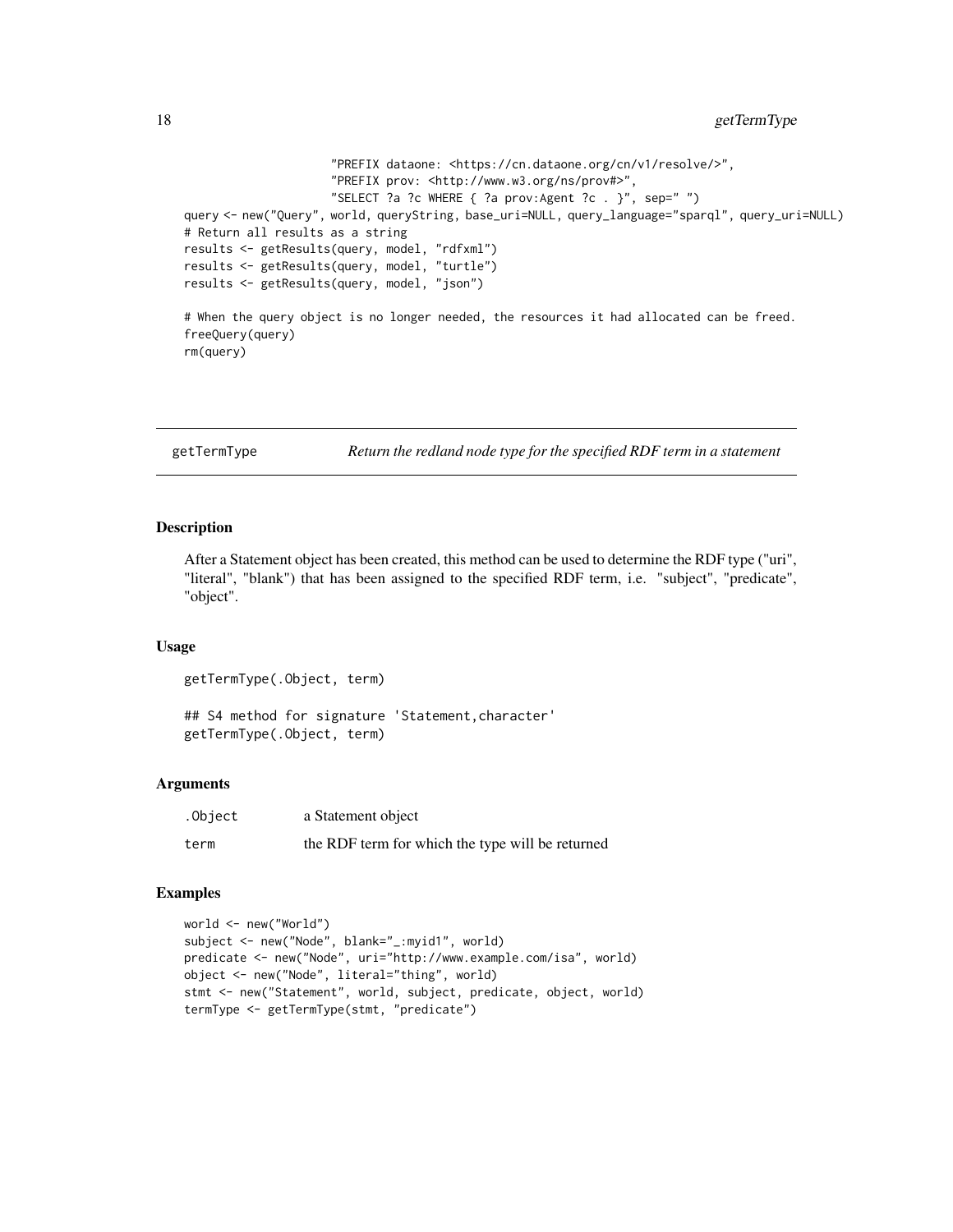<span id="page-18-0"></span>initialize,Model-method

*Constructor for a Model object.*

# Description

Constructor for a Model object.

# Usage

```
## S4 method for signature 'Model'
initialize(.Object, world, storage, options)
```
#### Arguments

| .Object | a Node object                          |
|---------|----------------------------------------|
| world   | a World object                         |
| storage | a Storage object                       |
| options | extra options for model initialization |

#### Value

the World object

initialize,Node-method

*Initialize a Node object.*

# Description

A Node has an associated type corresponding to the RDF component that it is representing. The list of possible types is "resource", "literal" or "blank".

#### Usage

## S4 method for signature 'Node' initialize(.Object, world, literal, uri, blank, datatype\_uri, language)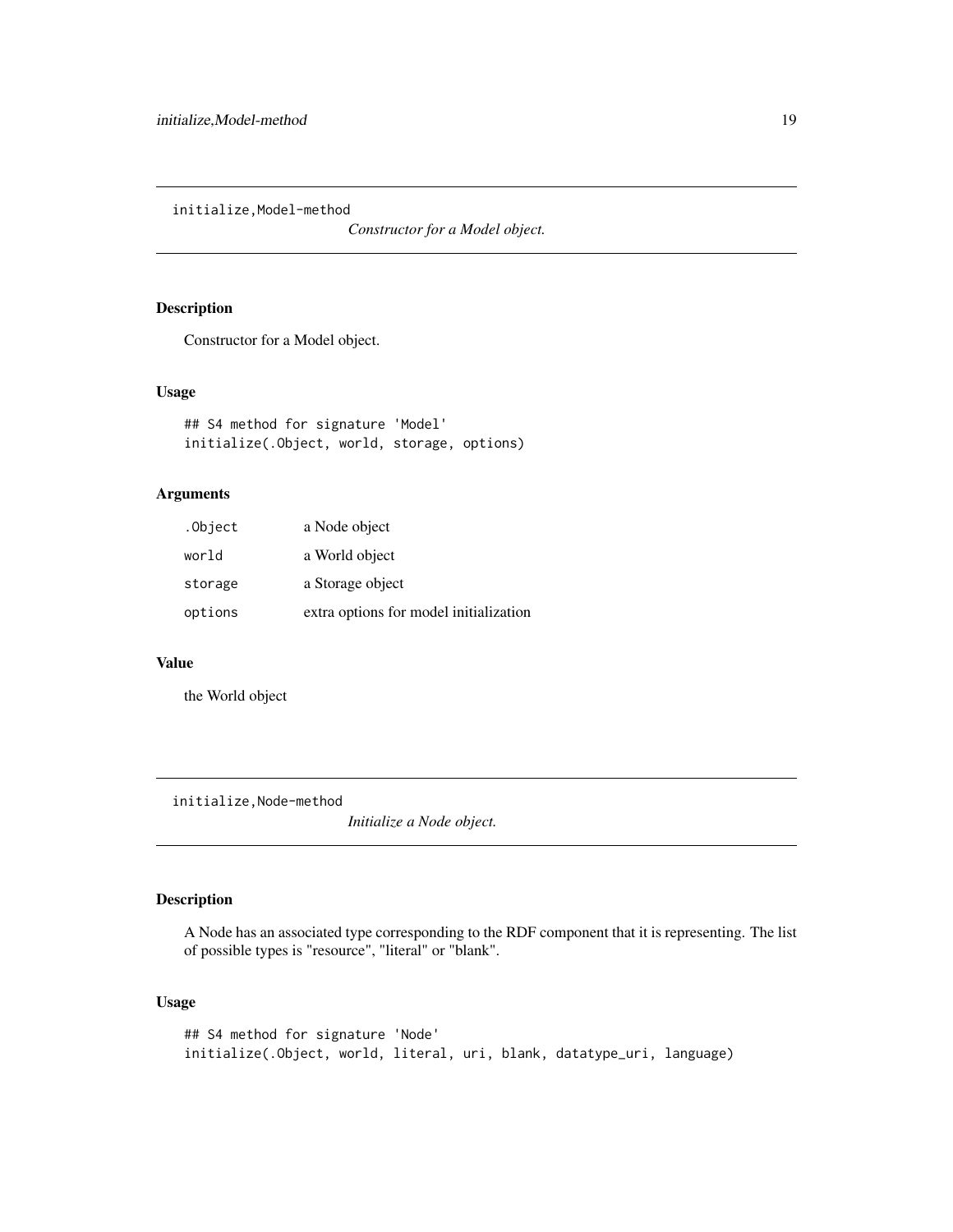<span id="page-19-0"></span>

| .Object      | the Node object to be initialized                                                                     |
|--------------|-------------------------------------------------------------------------------------------------------|
| world        | a World object                                                                                        |
| literal      | a literal character value to be assigned to the node                                                  |
| uri          | a uri character value to be assigned to the node                                                      |
| blank        | a blank node identifier to be assigned to the node                                                    |
| datatype_uri | a uri used to specify the data type of a literal node, i.e. "http://www.w3.org/2001/XMLSchema#string" |
| language     | a character value specifying the RDF language tag (excluding the "@" symbol),<br>i.e. $"fr"$          |

#### Details

The url=' and 'literal=' arguments determine which type of Node is created. The Node type affects how the Node is processed in serialization, for example a Node created with 'node1 <- new("Node", literal="http://www.example.com")' is processed differently that a Node created with 'node1 < new("Node", url="http://www.example.com")', with the former being processed as an RDF literal and the latter processed as an RDF resource.

#### Value

the Node object

#### Note

Refer to https://www.w3.org/TR/rdf11-concepts information on language tags.

initialize,Parser-method

*Initialize a Parser object.*

#### Description

A Parser object is initialized for a specific RDF serialization.

# Usage

```
## S4 method for signature 'Parser'
initialize(
  .Object,
 world,
 name = "rdfxml".mimeType = "application/rdf+xml",
  typeUri = as.character(NA)
\mathcal{E}
```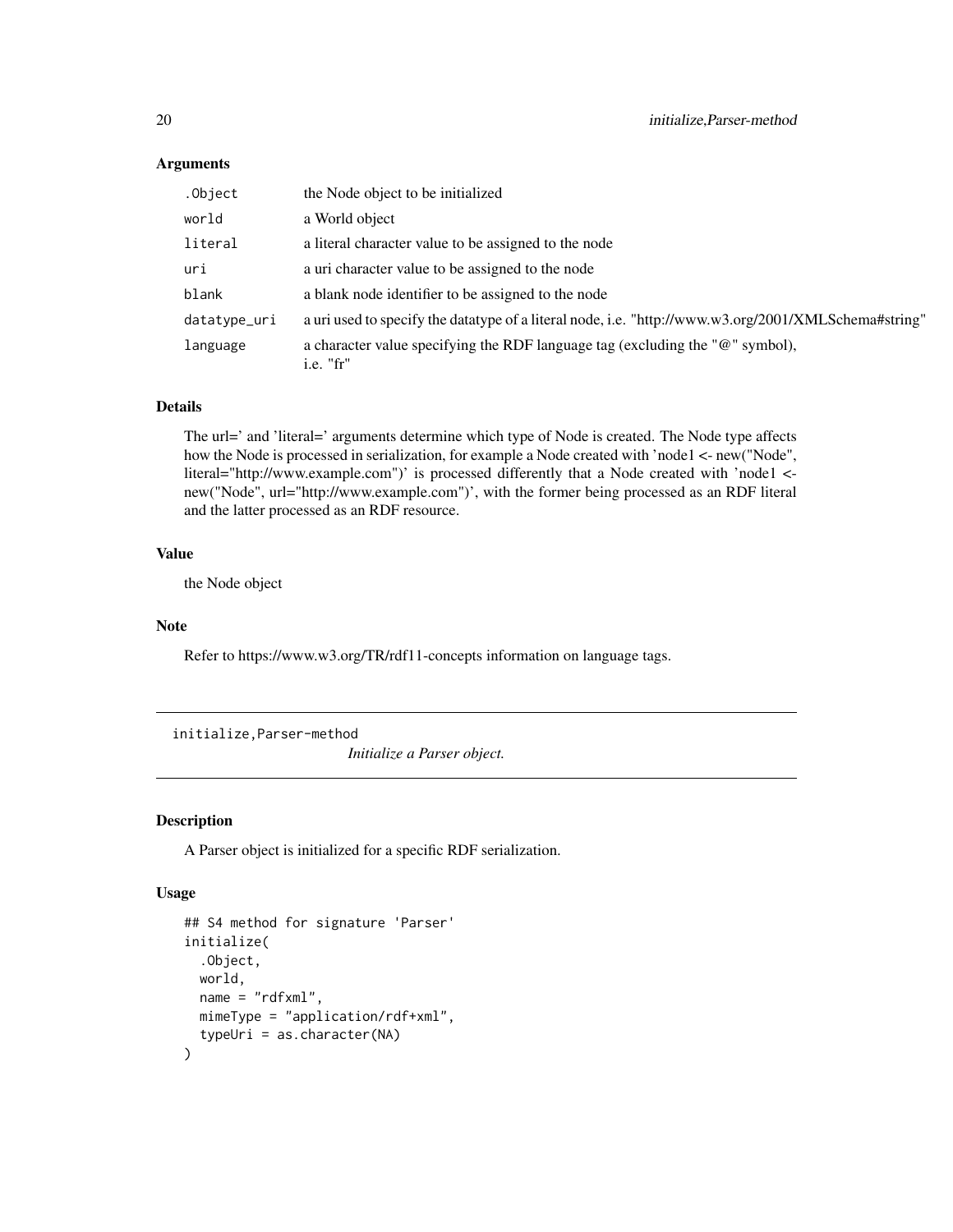<span id="page-20-0"></span>

| .Object  | the Parser object                      |
|----------|----------------------------------------|
| world    | a World object                         |
| name     | name of the parser factory to use      |
| mimeType | a mime type of the syntax of the model |
| typeUri  | a URI for the syntax of the model      |

# Details

The serialization format that are supported by

# Value

the Parser object

initialize,Query-method

*Initialize the Query object.*

# Description

Initialize the Query object.

#### Usage

```
## S4 method for signature 'Query'
initialize(
  .Object,
 world,
 querystring,
 base_uri = NULL,
 query_language = "sparql",
 query_uri = NULL
)
```
# Arguments

| .Object     | the Query object                                                  |
|-------------|-------------------------------------------------------------------|
| world       | a World object                                                    |
| querystring | a query string for the language specified in 'query_language'     |
| base_uri    | a URI to prepend to relative URI in the document                  |
|             | query_language the query language to execute the querystring with |
| query_uri   | a URI to prepend to terms in the query                            |

# Value

the Query object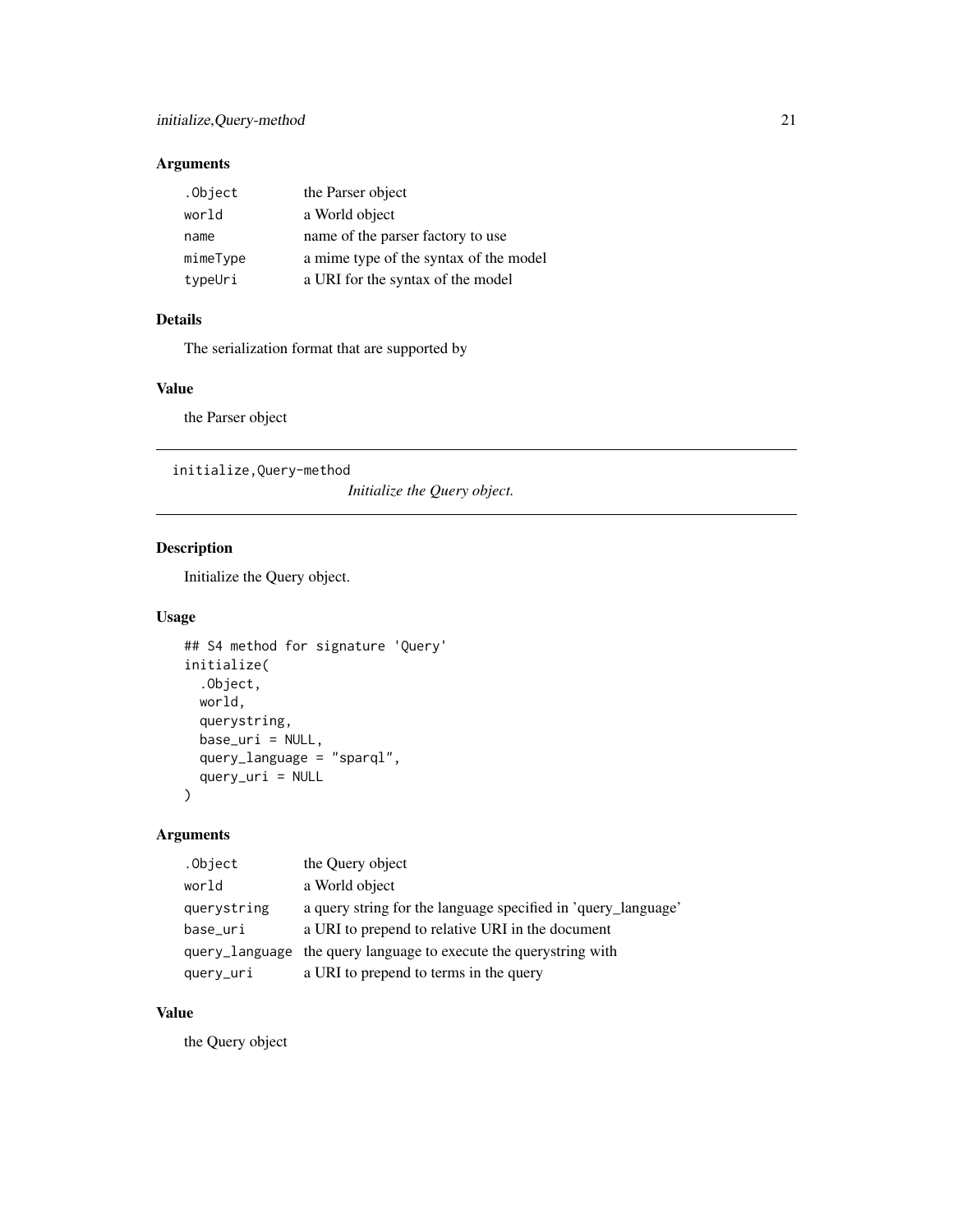<span id="page-21-0"></span>initialize,QueryResults-method

*Initialize the QueryResults object.*

#### Description

The QueryResults object is initialized with the librdf query result from return value of 'Query.execute()'.

# Usage

```
## S4 method for signature 'QueryResults'
initialize(.Object, results)
```
# Arguments

| .Object | the QueryResults object. |
|---------|--------------------------|
| results | a librdf query result    |

# Details

A QueryResults object is returned by the Query.executeQuery() method, so typically a user does not initialize a QueryResult object by calling new("QueryResult",...)

# Value

the QueryResults object

initialize, Serializer-method

*Construct a Serializer object.*

#### Description

Construct a Serializer object.

# Usage

```
## S4 method for signature 'Serializer'
initialize(
  .Object,
 world,
 name = "rdfxml".mimeType = "application/rdf+xml",
  typeUri = as.character(NA)
\mathcal{E}
```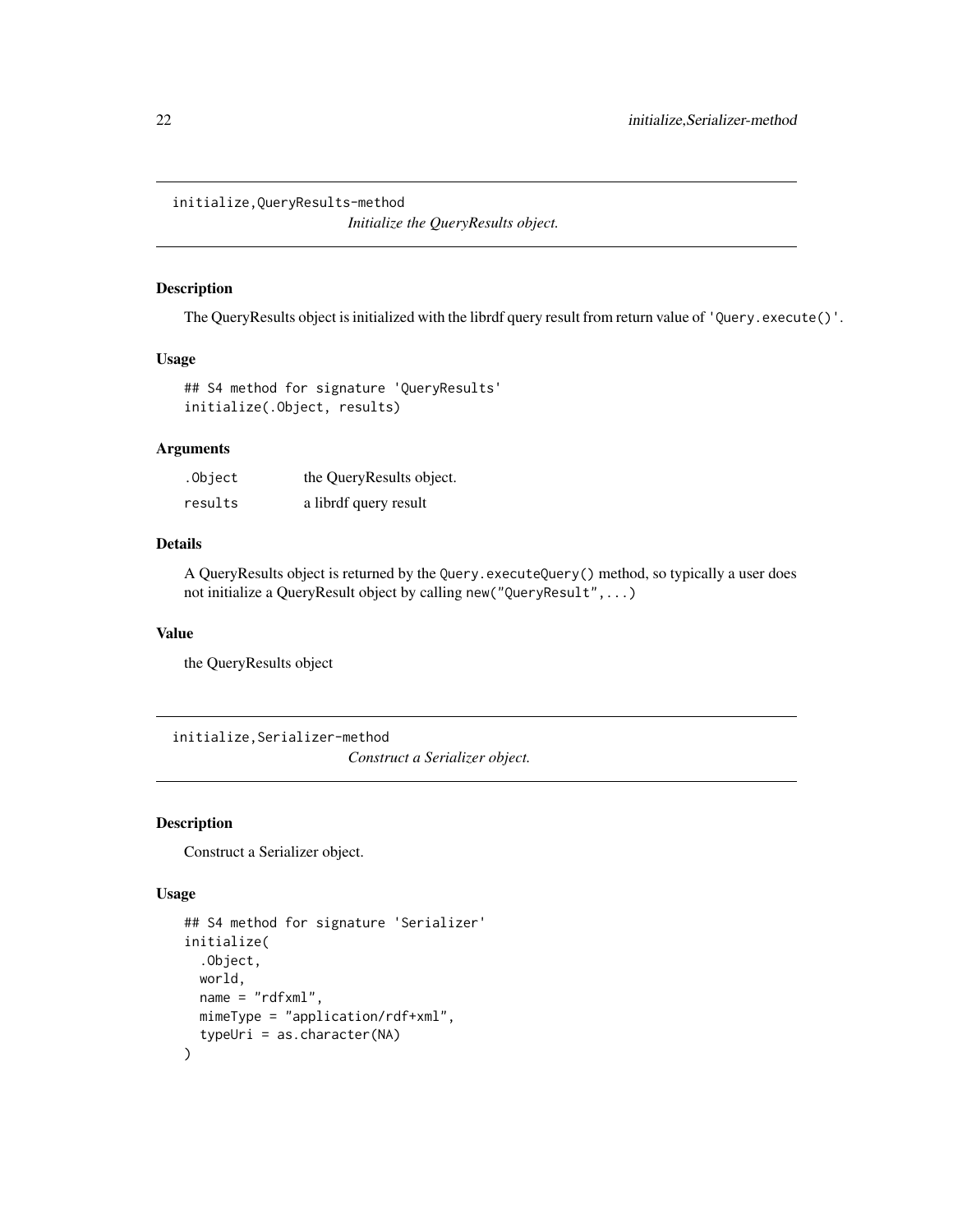<span id="page-22-0"></span>

| .Object  | the Serializer object                                  |
|----------|--------------------------------------------------------|
| world    | a World object                                         |
| name     | name of a previously created serializer factory to use |
| mimeType | a mime type of the syntax of the model                 |
| typeUri  | a URI for the syntax of the model                      |

#### Value

the Serializer object

initialize,Statement-method

*Construct a Statement object.*

# Description

Construct a Statement object.

# Usage

```
## S4 method for signature 'Statement'
initialize(
  .Object,
 world,
  subject,
 predicate,
 object,
  subjectType = as.character(NA),
  objectType = as.character(NA),
  datatype_uri = as.character(NA),
 language = as.character(NA)
\mathcal{L}
```
# Arguments

| .Object      | the Statement object                                                                                                       |
|--------------|----------------------------------------------------------------------------------------------------------------------------|
| world        | a World object                                                                                                             |
| subject      | a Node object                                                                                                              |
| predicate    | a Node object                                                                                                              |
| object       | a Node object                                                                                                              |
| subjectType  | the Node type of the subject, <i>i.e.</i> "blank", "uri"                                                                   |
| objectType   | the Node type of the object, <i>i.e.</i> "blank", "uri", "literal"                                                         |
| datatype_uri | the datatype URI to associate with a object literal value                                                                  |
| language     | a character value specifying the RDF language tag for an object literal value<br>(excluding the " $@$ " symbol), i.e. "fr" |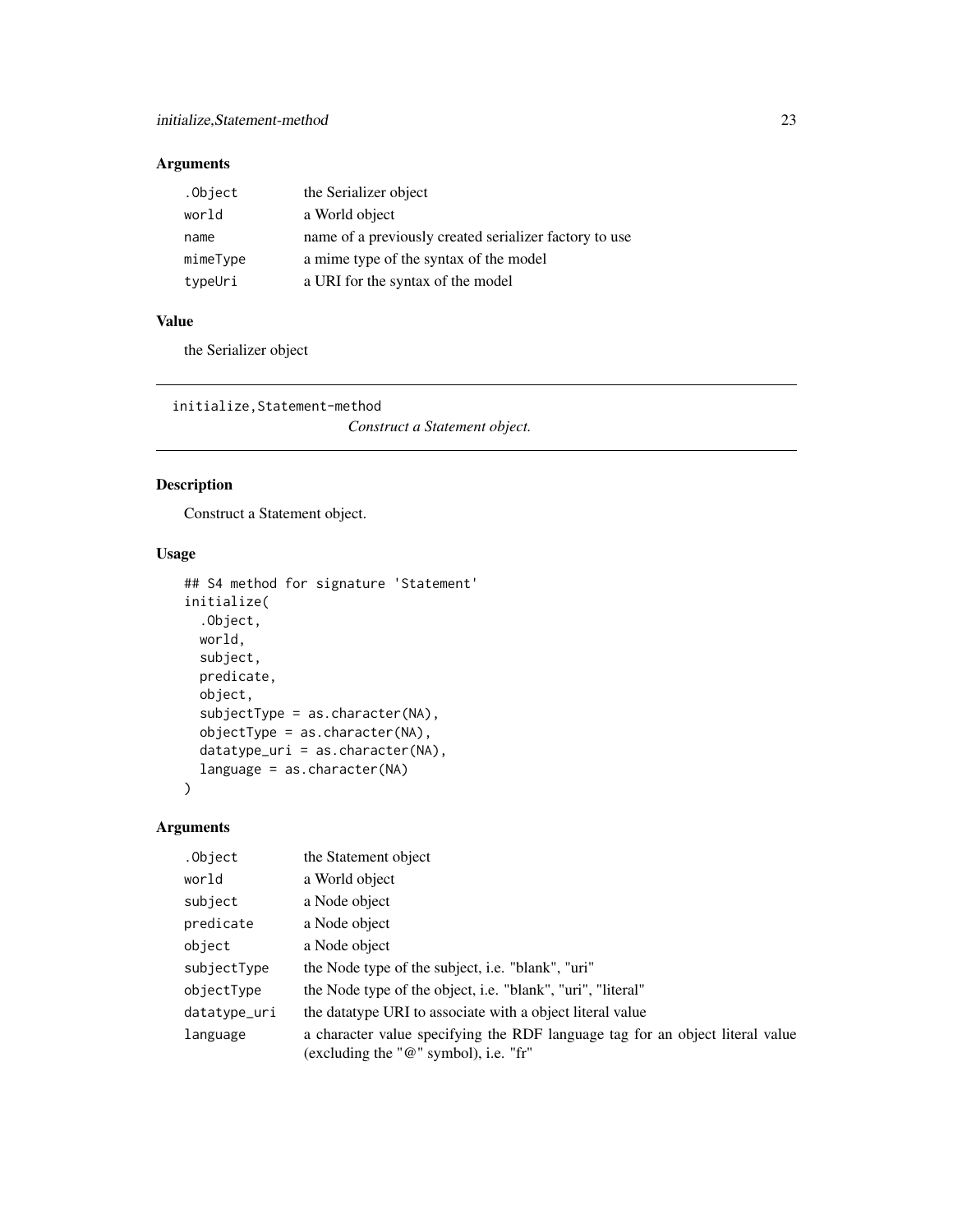# <span id="page-23-0"></span>Value

the Statement object

initialize, Storage-method *Initialize a Storage object*

# Description

Initialize a Storage object

# Usage

```
## S4 method for signature 'Storage'
initialize(
  .Object,
 world,
  type = "hashes",
 name = ",
 options = "hash-type='memory'"
\lambda
```
# Arguments

| .Object | the Storage object       |
|---------|--------------------------|
| world   | the World object         |
| type    | the Redland storage type |
| name    | storage instance name    |
| options | storage options          |

#### Value

the Storage object

#### Examples

```
world <- new("World")
storage <- new("Storage", world, "hashes", name="", options="hash-type='memory'")
```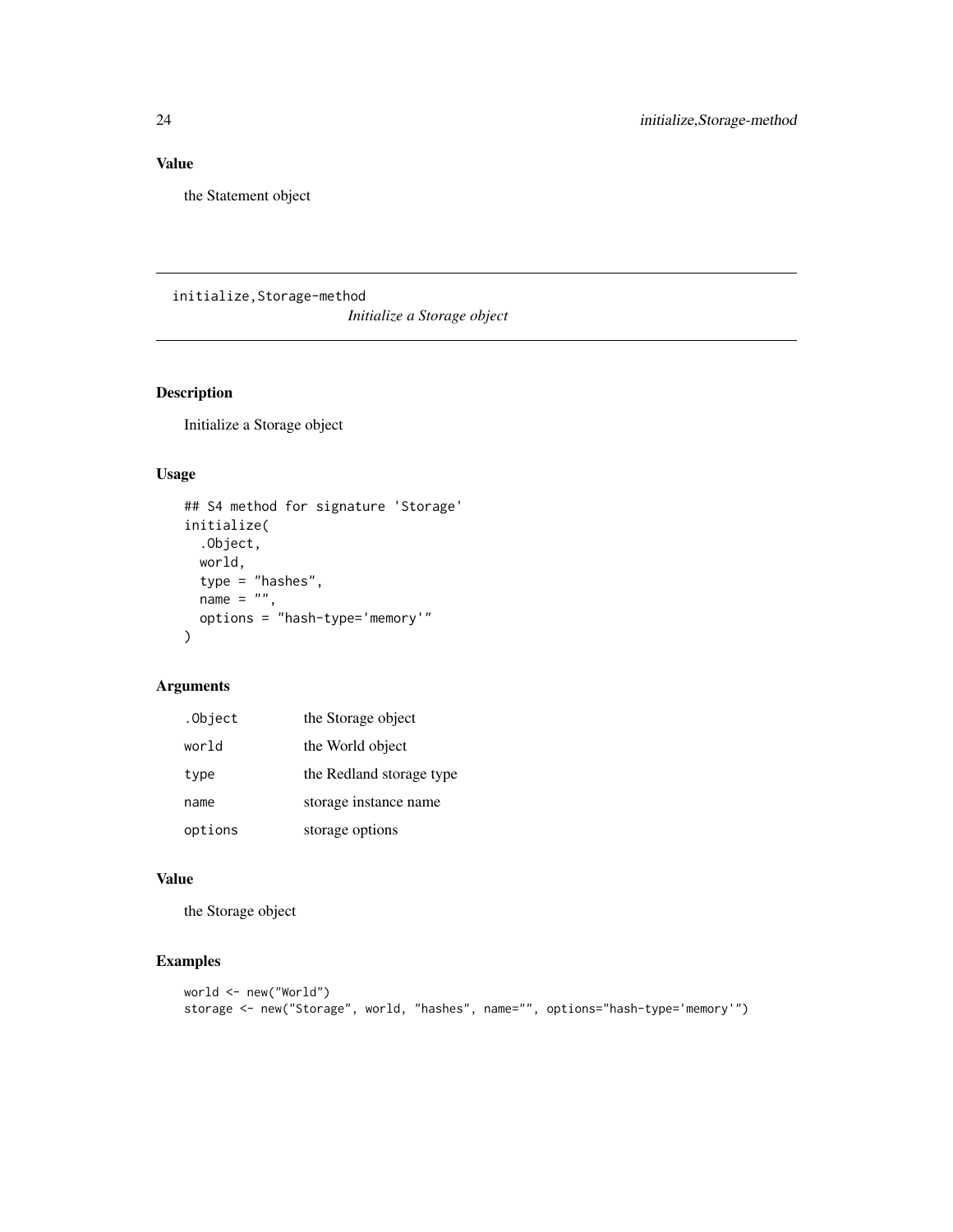<span id="page-24-0"></span>initialize,World-method

*Initialize the World object.*

#### Description

Initialize the World object.

# Usage

## S4 method for signature 'World' initialize(.Object)

# Arguments

. Object the World object

#### Value

the World object

is.null.externalptr *Determine whether an externalptr object is NULL.*

# Description

The pointer is treated as an externalptr and checked via a call in C to see if it is NULL.

#### Usage

```
is.null.externalptr(pointer)
```
#### Arguments

pointer externalptr to be checked for NULL value

## Value

logical TRUE if the pointer is NULL, otherwise FALSE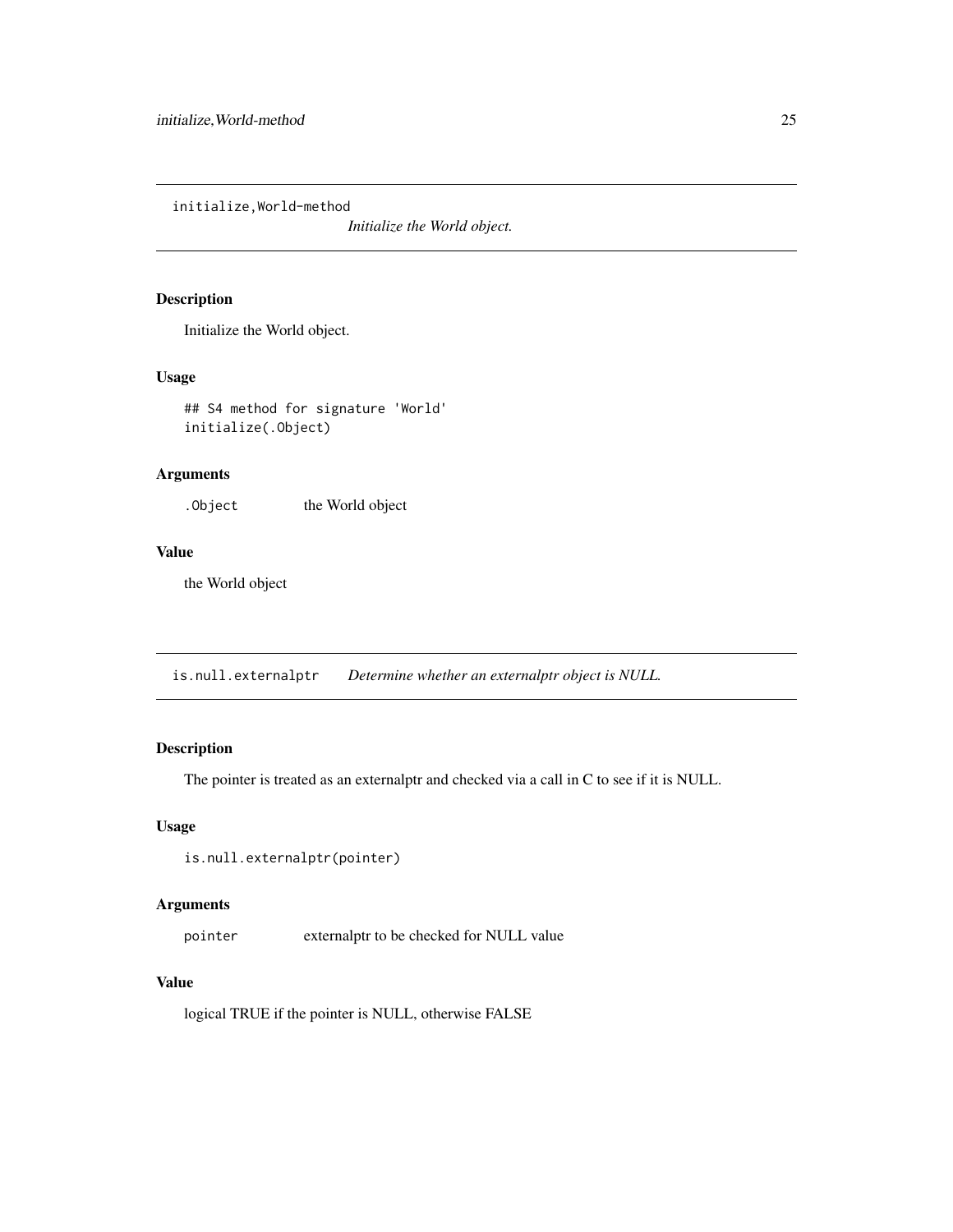<span id="page-25-0"></span>length,SWIGArray-method

*Return length of a SWIGArray*

#### Description

Return length of a SWIGArray

# Usage

## S4 method for signature 'SWIGArray' length(x)

#### Arguments

x the SWIGArray

librdf\_copyright\_string

*Copyright string (multiple lines).*

# Description

Copyright string (multiple lines).

# Usage

librdf\_copyright\_string ( .copy )

#### Arguments

.copy NA

# Value

character

#### References

<https://librdf.org/docs/>

#### See Also

This R function is a wrapper function that directly calls the the Redland RDF C libraries. For more information about Redland RDF, view the online documentation indicated in the 'References' section.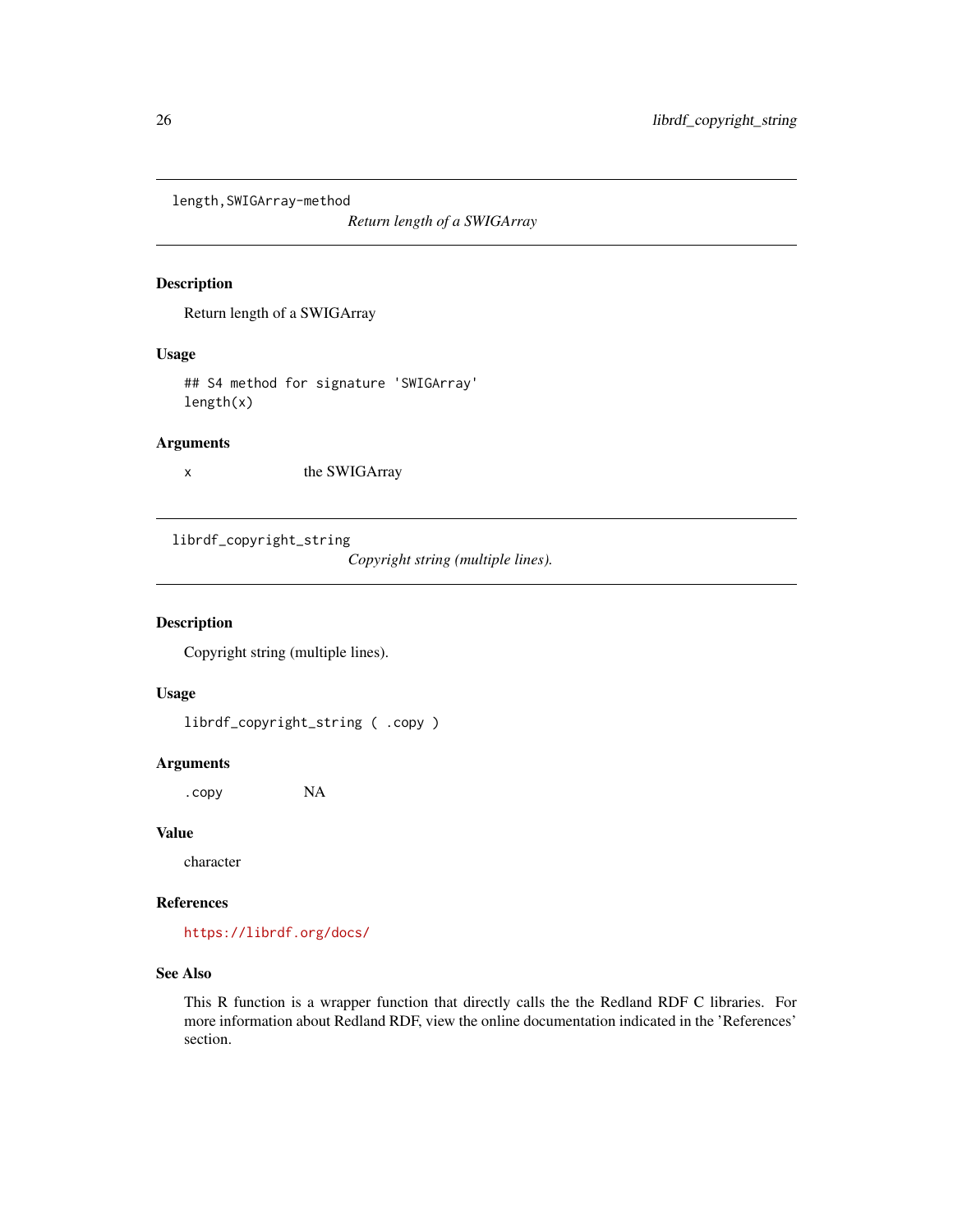<span id="page-26-0"></span>librdf\_copyright\_string\_get

*Return Redland RDF copyright string*

#### Description

Return the Redland RDF copyright

# Usage

librdf\_copyright\_string\_get (.copy)

# Arguments

.copy logical

#### Value

character

#### References

<https://librdf.org/docs/>

# See Also

This R function is a wrapper function that directly calls the the Redland RDF C libraries. For more information about Redland RDF, view the online documentation indicated in the 'References' section.

librdf\_digest\_final *Finish the digesting of data.*

#### Description

Finish the digesting of data.

# Usage

librdf\_digest\_final ( digest )

# Arguments

digest the digest ("\_p\_librdf\_digest\_s")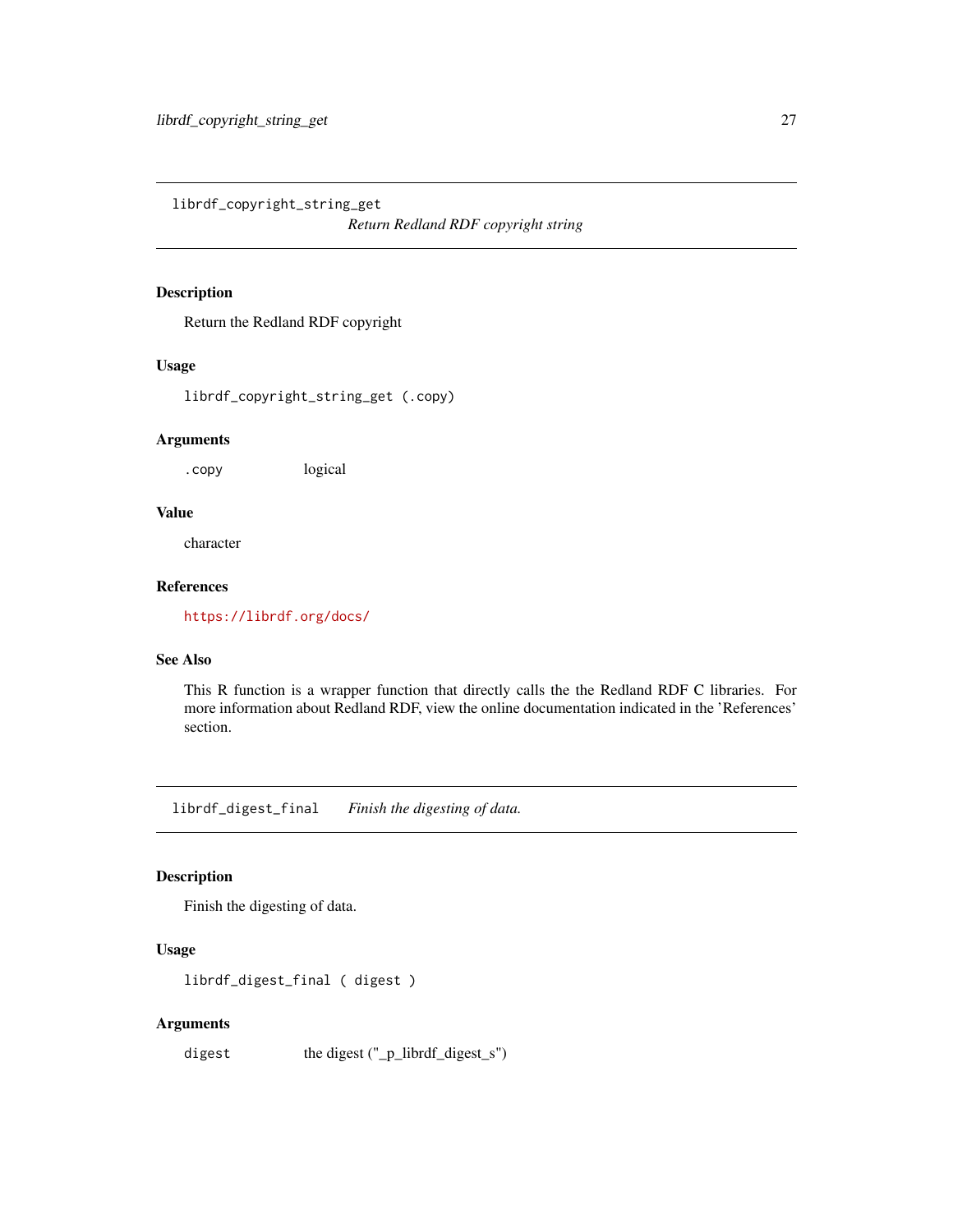#### Value

void

#### References

<https://librdf.org/docs/>

#### See Also

This R function is a wrapper function that directly calls the the Redland RDF C libraries. For more information about Redland RDF, view the online documentation indicated in the 'References' section.

librdf\_digest\_init *(Re)initialise the librdf\_digest object.*

# Description

(Re)initialise the librdf\_digest object.

#### Usage

librdf\_digest\_init ( digest )

#### Arguments

digest the digest ("\_p\_librdf\_digest\_s")

#### Value

void

#### References

<https://librdf.org/docs/>

#### See Also

This R function is a wrapper function that directly calls the the Redland RDF C libraries. For more information about Redland RDF, view the online documentation indicated in the 'References' section.

<span id="page-27-0"></span>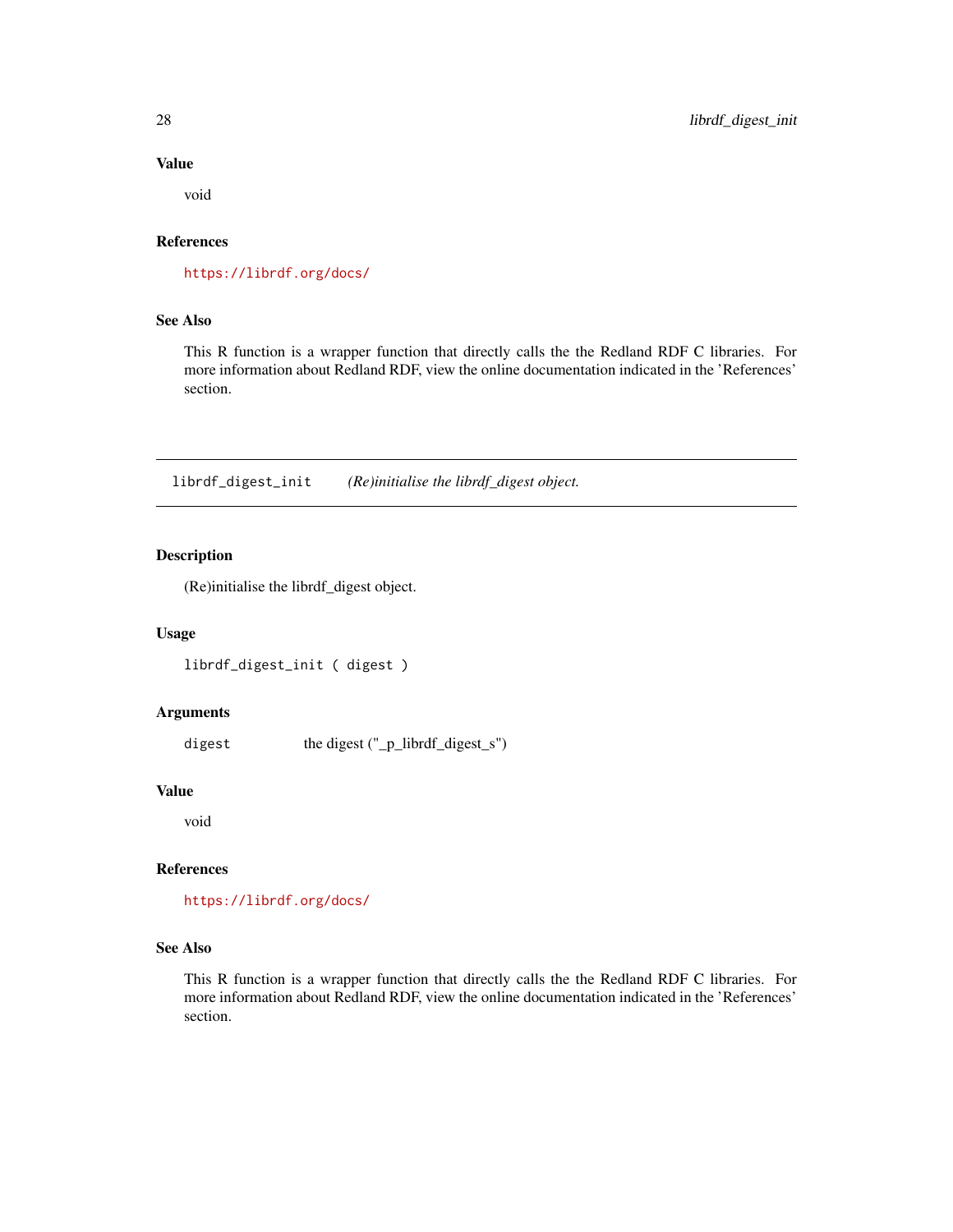<span id="page-28-0"></span>librdf\_digest\_to\_string

*Get a string representation of the digest object.*

# Description

Get a string representation of the digest object.

#### Usage

librdf\_digest\_to\_string ( digest )

#### Arguments

digest the digest ("\_p\_librdf\_digest\_s")

#### Value

character

# References

<https://librdf.org/docs/>

# See Also

This R function is a wrapper function that directly calls the the Redland RDF C libraries. For more information about Redland RDF, view the online documentation indicated in the 'References' section.

librdf\_digest\_update *Add more data to the librdf\_digest object.*

# Description

Add more data to the librdf\_digest object.

#### Usage

```
librdf_digest_update ( digest,
buf,
length )
```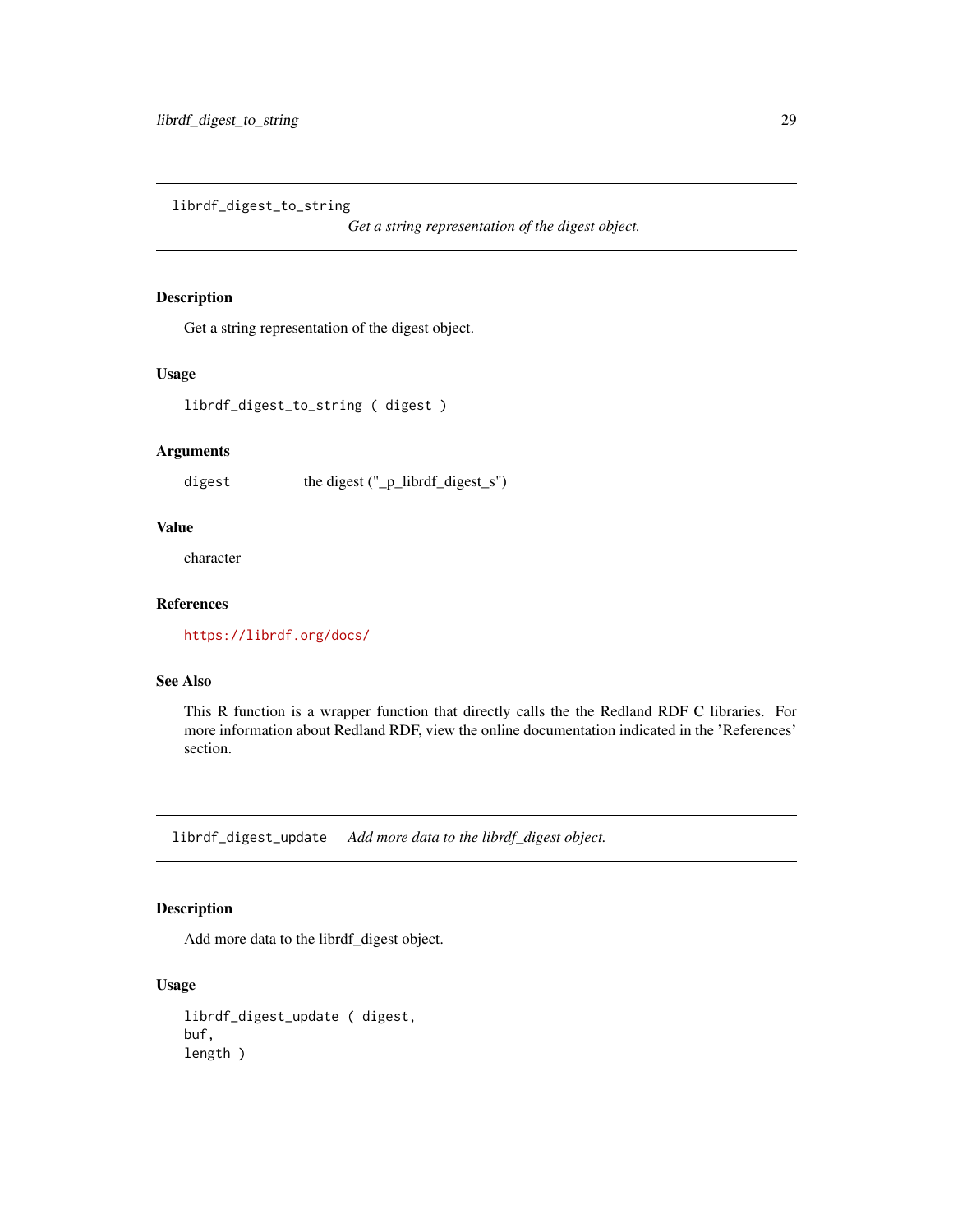| digest | the digest $("_p_{{\text{-}}liptdf_{{\text{-}}digest_s"}})$ |
|--------|-------------------------------------------------------------|
| buf    | the data buffer ("character")                               |
| length | the length of the data ("integer")                          |

# Value

void

#### References

<https://librdf.org/docs/>

#### See Also

This R function is a wrapper function that directly calls the the Redland RDF C libraries. For more information about Redland RDF, view the online documentation indicated in the 'References' section.

librdf\_digest\_update\_string

*Add a string to the librdf\_digest object.*

# Description

Add a string to the librdf\_digest object.

# Usage

```
librdf_digest_update_string ( digest,
string )
```
#### Arguments

| digest | the digest $("_p_{{\text{-}}liptdf_{{\text{-}}digest_s"})$ |
|--------|------------------------------------------------------------|
| string | string to add ("character")                                |

#### Value

void

# References

<https://librdf.org/docs/>

<span id="page-29-0"></span>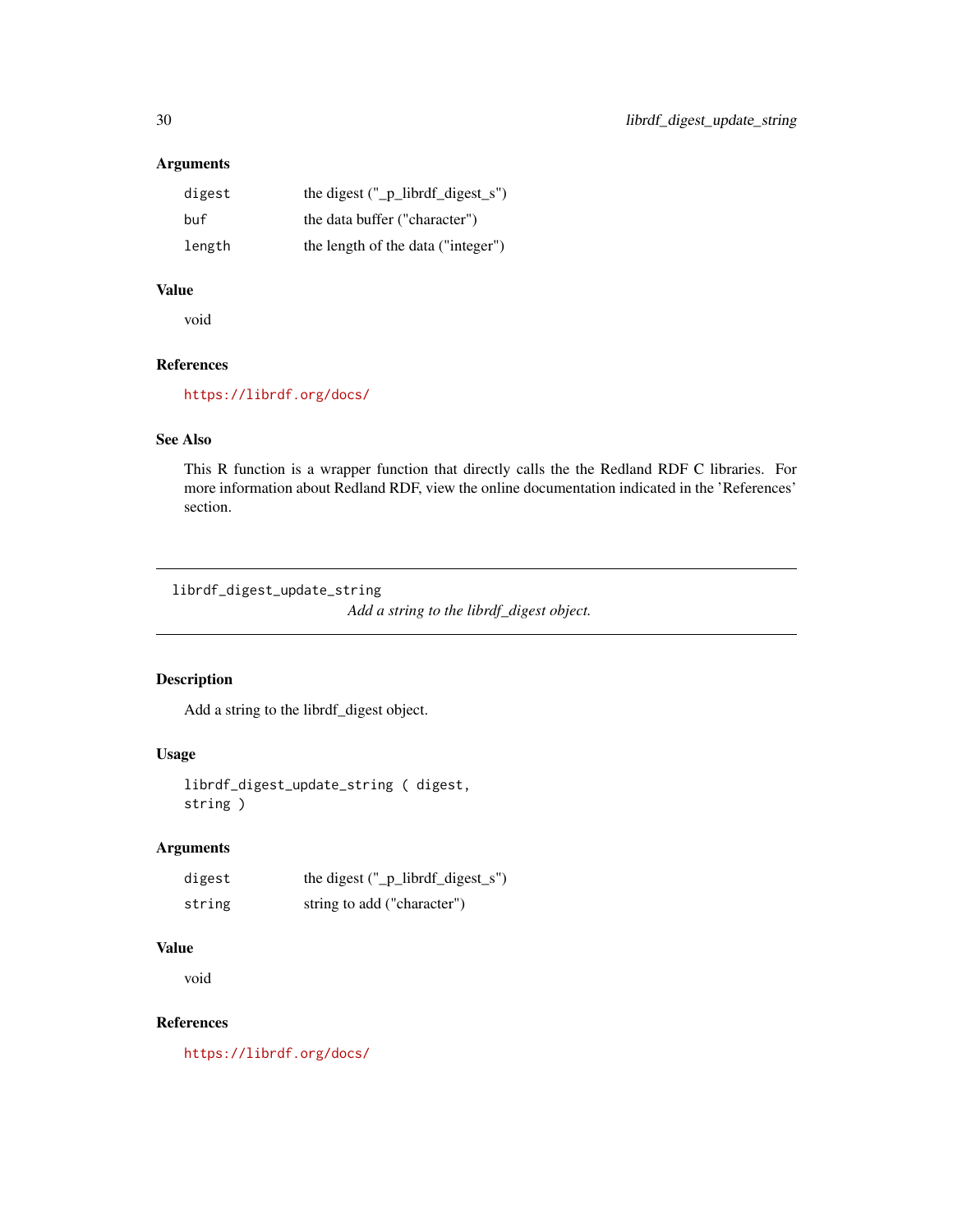# <span id="page-30-0"></span>See Also

This R function is a wrapper function that directly calls the the Redland RDF C libraries. For more information about Redland RDF, view the online documentation indicated in the 'References' section.

librdf\_free\_digest *Destructor - destroy a librdf\_digest object.*

### Description

Destructor - destroy a librdf\_digest object.

#### Usage

librdf\_free\_digest ( digest )

## Arguments

digest the digest ("\_p\_librdf\_digest\_s")

#### Value

void

#### References

<https://librdf.org/docs/>

# See Also

This R function is a wrapper function that directly calls the the Redland RDF C libraries. For more information about Redland RDF, view the online documentation indicated in the 'References' section.

librdf\_free\_hash *Destructor - destroy a librdf\_hash object.*

#### Description

Destructor - destroy a librdf\_hash object.

#### Usage

librdf\_free\_hash ( hash )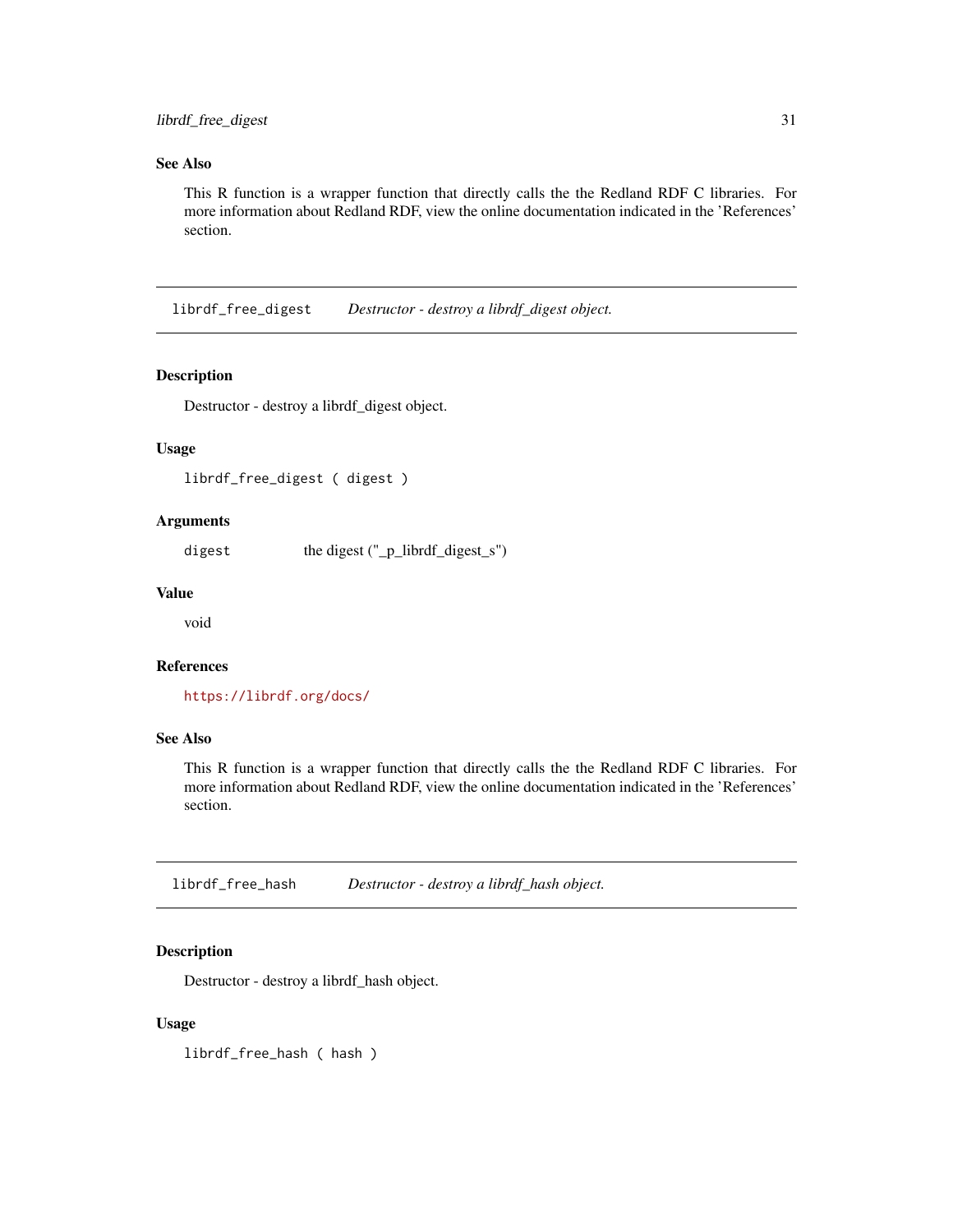hash hash object ("\_p\_librdf\_hash\_s")

# Value

void

# References

<https://librdf.org/docs/>

#### See Also

This R function is a wrapper function that directly calls the the Redland RDF C libraries. For more information about Redland RDF, view the online documentation indicated in the 'References' section.

librdf\_free\_iterator *Destructor - destroy a librdf\_iterator object.*

#### Description

Destructor - destroy a librdf\_iterator object.

#### Usage

```
librdf_free_iterator ( s_arg1 )
```
#### Arguments

s\_arg1 the librdf\_iterator object ("\_p\_librdf\_iterator\_s")

#### Value

void

#### References

<https://librdf.org/docs/>

# See Also

This R function is a wrapper function that directly calls the the Redland RDF C libraries. For more information about Redland RDF, view the online documentation indicated in the 'References' section.

<span id="page-31-0"></span>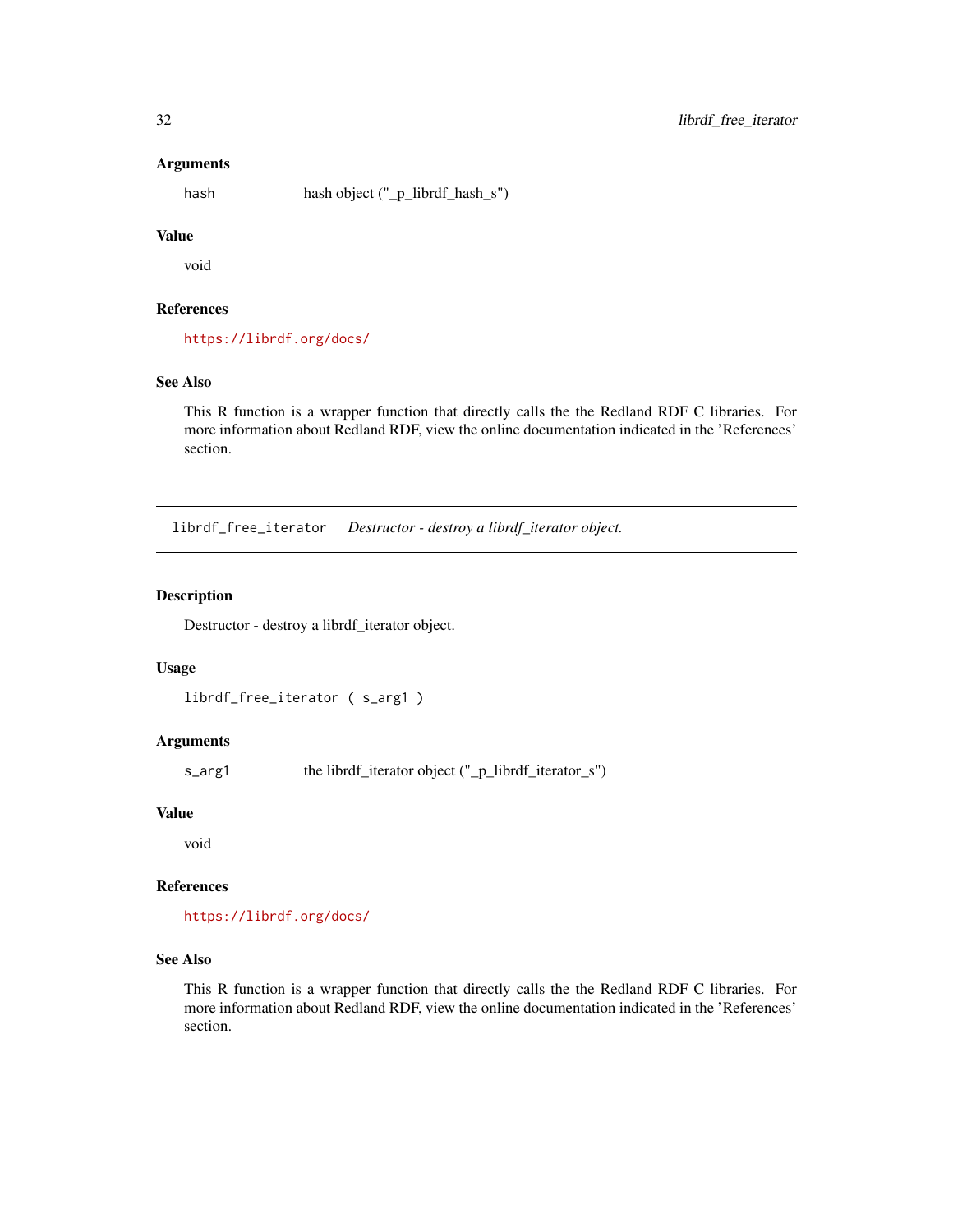<span id="page-32-0"></span>librdf\_free\_model *Destructor - Destroy a librdf\_model object.*

# **Description**

Destructor - Destroy a librdf\_model object.

# Usage

librdf\_free\_model ( model )

#### Arguments

model librdf\_model model to destroy ("\_p\_librdf\_model\_s")

#### Value

void

# References

<https://librdf.org/docs/>

#### See Also

This R function is a wrapper function that directly calls the the Redland RDF C libraries. For more information about Redland RDF, view the online documentation indicated in the 'References' section.

librdf\_free\_node *Destructor - destroy an librdf\_node object.*

#### Description

Destructor - destroy an librdf\_node object.

#### Usage

librdf\_free\_node ( r )

#### Arguments

r librdf\_node object ("\_p\_librdf\_node\_s")

# Value

void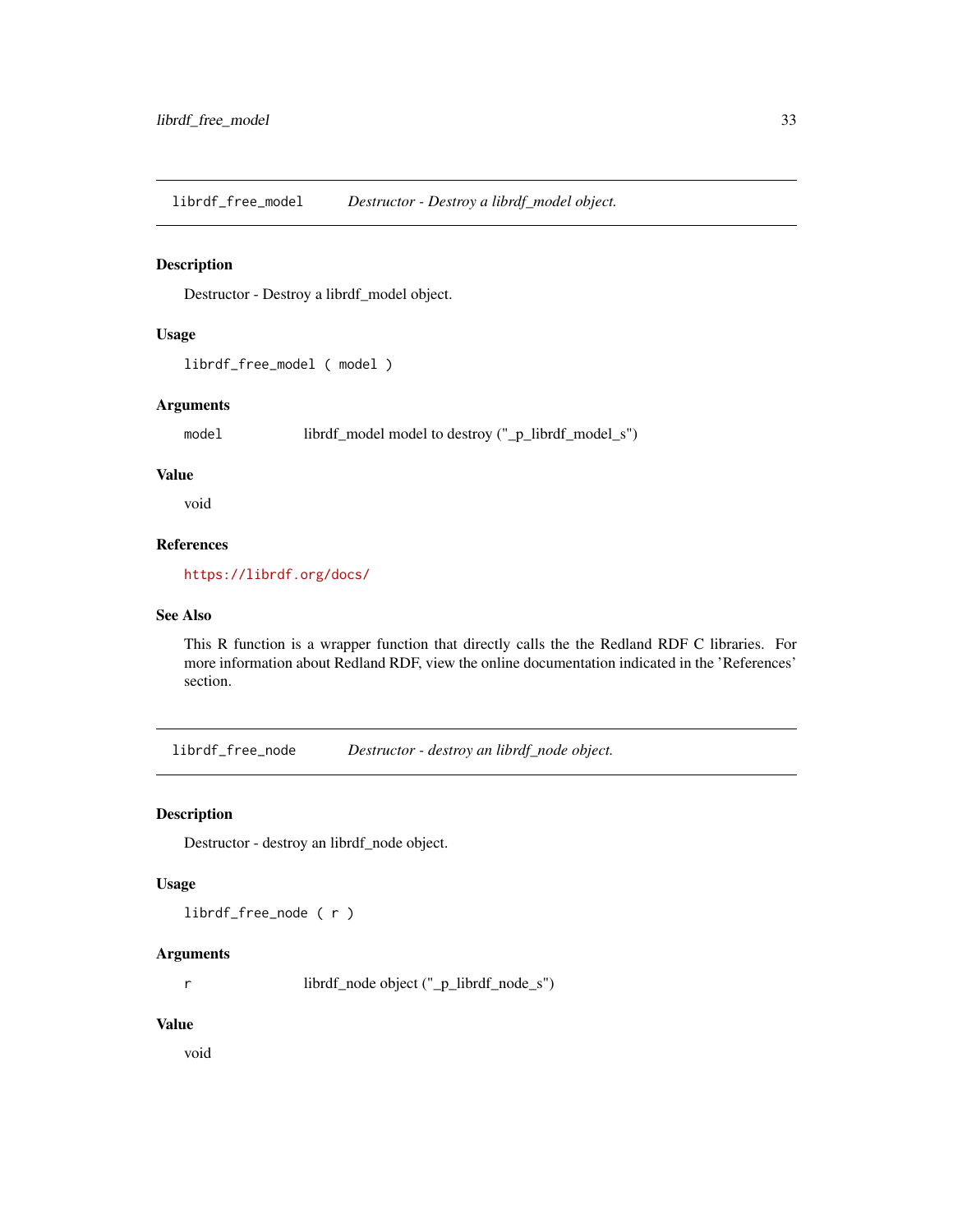# References

<https://librdf.org/docs/>

# See Also

This R function is a wrapper function that directly calls the the Redland RDF C libraries. For more information about Redland RDF, view the online documentation indicated in the 'References' section.

librdf\_free\_parser *Destructor - destroys a librdf\_parser object.*

#### Description

Destructor - destroys a librdf\_parser object.

#### Usage

librdf\_free\_parser ( parser )

#### Arguments

parser the parser ("\_p\_librdf\_parser\_s")

# Value

void

#### References

<https://librdf.org/docs/>

# See Also

This R function is a wrapper function that directly calls the the Redland RDF C libraries. For more information about Redland RDF, view the online documentation indicated in the 'References' section.

<span id="page-33-0"></span>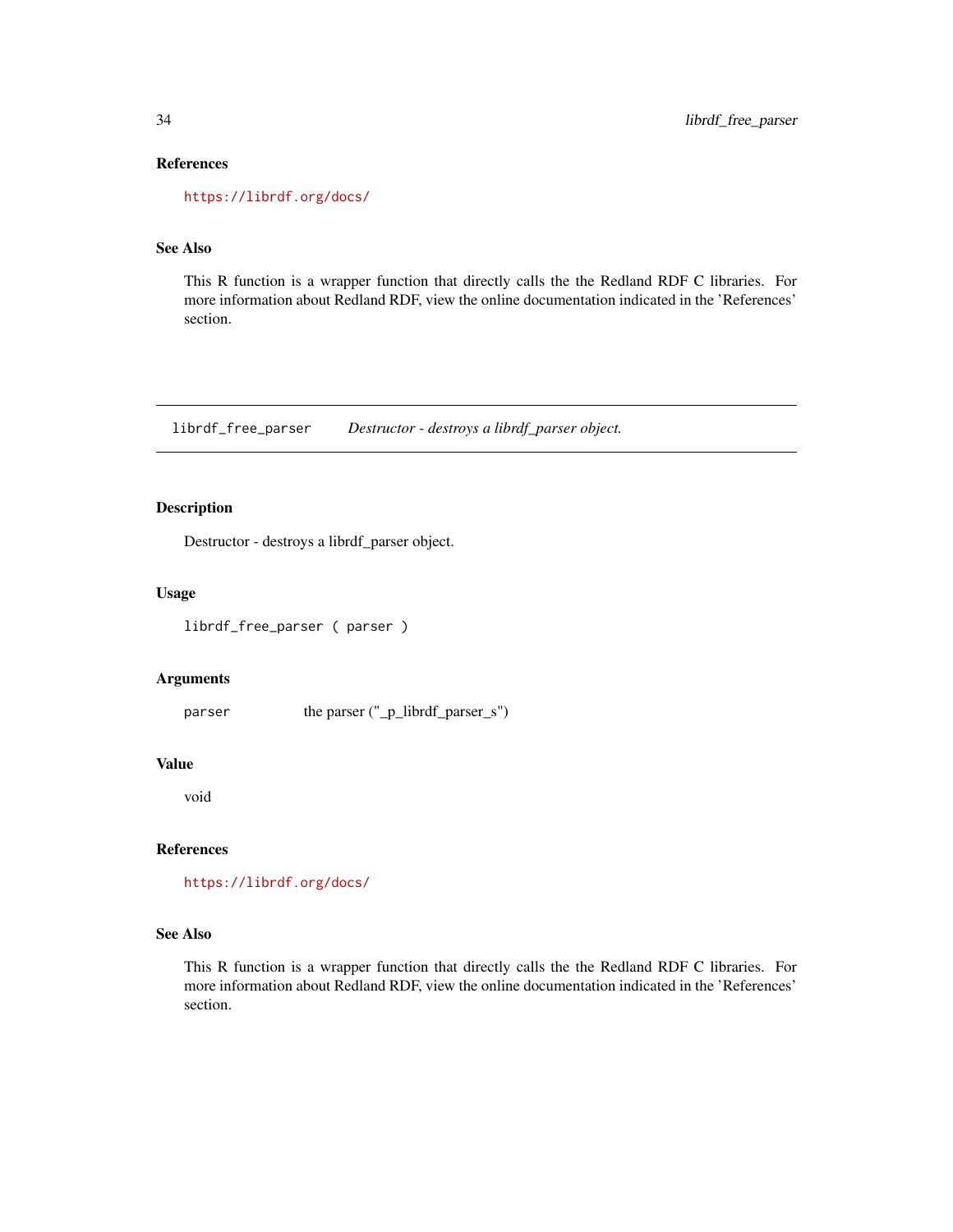<span id="page-34-0"></span>librdf\_free\_query *Destructor - destroy a librdf\_query object.*

# Description

Destructor - destroy a librdf\_query object.

# Usage

```
librdf_free_query ( query )
```
# Arguments

query librdf\_query object ("\_p\_librdf\_query")

#### Value

void

# References

<https://librdf.org/docs/>

#### See Also

This R function is a wrapper function that directly calls the the Redland RDF C libraries. For more information about Redland RDF, view the online documentation indicated in the 'References' section.

librdf\_free\_query\_results

*Destructor - destroy a librdf\_query\_results object.*

#### Description

Destructor - destroy a librdf\_query\_results object.

# Usage

librdf\_free\_query\_results ( query\_results )

# Arguments

query\_results librdf\_query\_results object ("\_p\_librdf\_query\_results")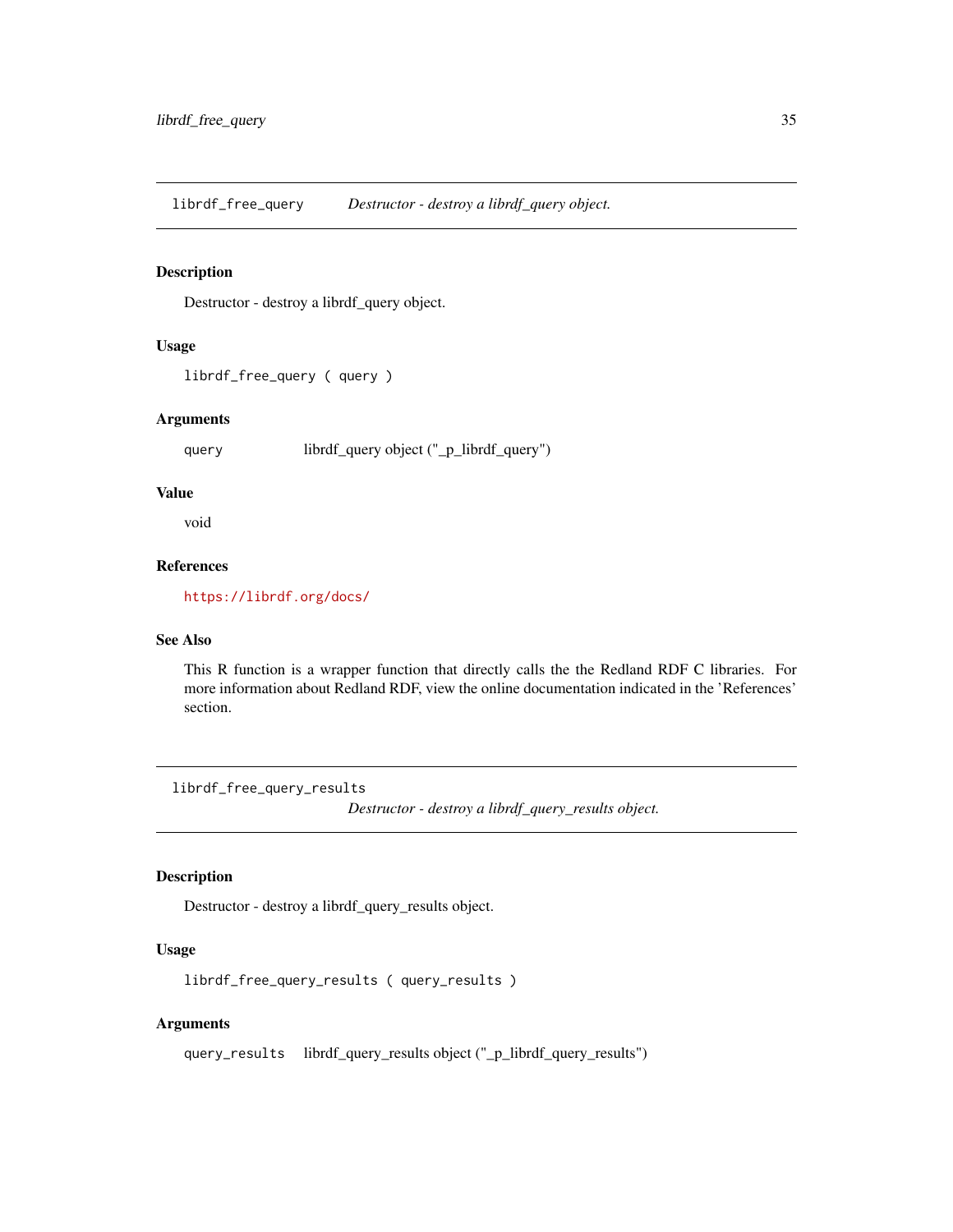#### Value

void

# References

<https://librdf.org/docs/>

# See Also

This R function is a wrapper function that directly calls the the Redland RDF C libraries. For more information about Redland RDF, view the online documentation indicated in the 'References' section.

librdf\_free\_serializer

*Destructor - destroys a librdf\_serializer object.*

#### Description

Destructor - destroys a librdf\_serializer object.

#### Usage

librdf\_free\_serializer ( serializer )

# Arguments

serializer the serializer ("\_p\_librdf\_serializer\_s")

#### Value

void

#### References

<https://librdf.org/docs/>

#### See Also

This R function is a wrapper function that directly calls the the Redland RDF C libraries. For more information about Redland RDF, view the online documentation indicated in the 'References' section.

<span id="page-35-0"></span>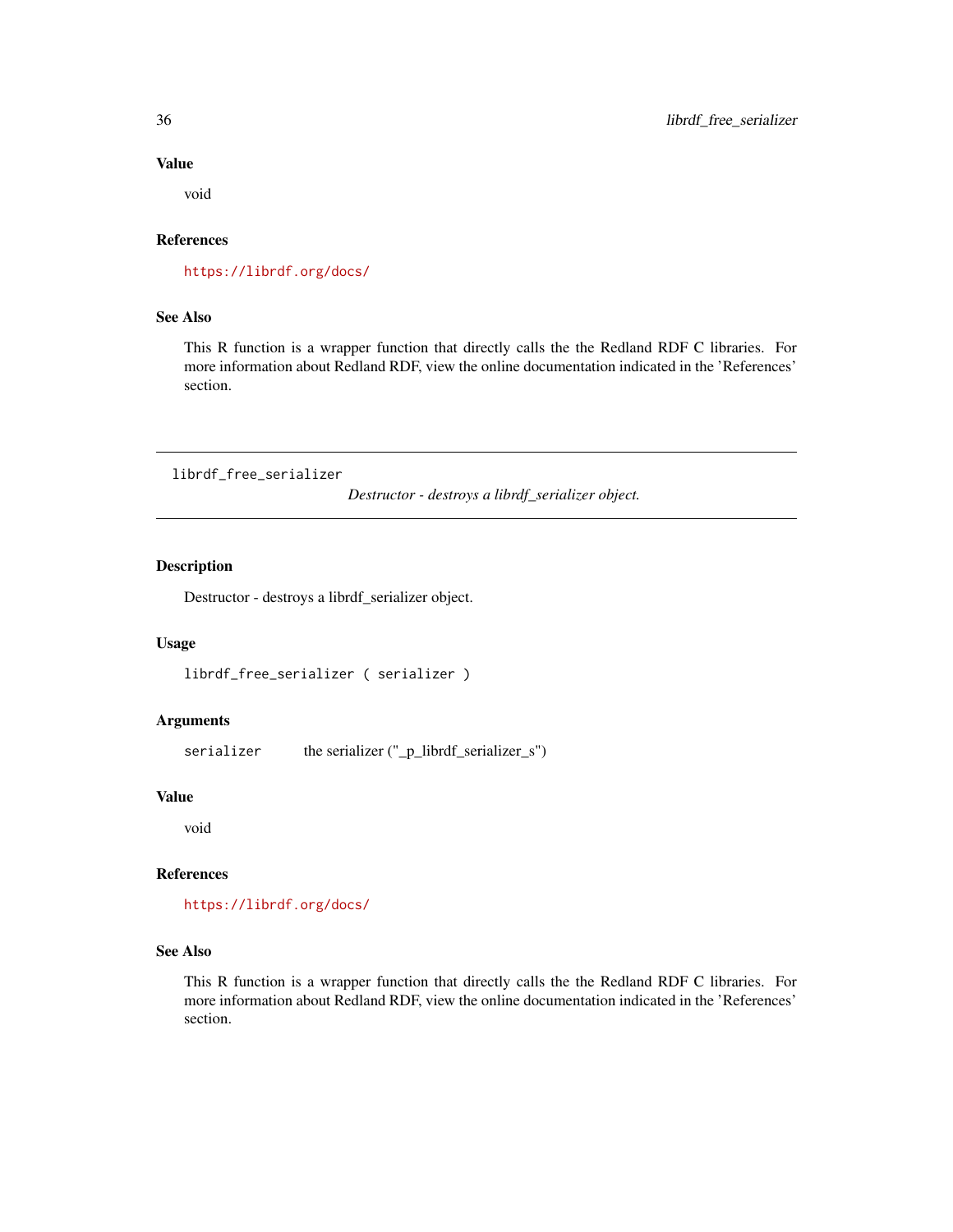librdf\_free\_statement *Destructor - destroy a librdf\_statement.*

## Description

Destructor - destroy a librdf\_statement.

## Usage

librdf\_free\_statement ( statement )

## Arguments

statement librdf\_statement object ("\_p\_librdf\_statement\_s")

### Value

void

## References

<https://librdf.org/docs/>

## See Also

This R function is a wrapper function that directly calls the the Redland RDF C libraries. For more information about Redland RDF, view the online documentation indicated in the 'References' section.

librdf\_free\_storage *Destructor - destroy a librdf\_storage object.*

### Description

Destructor - destroy a librdf\_storage object.

### Usage

```
librdf_free_storage ( storage )
```
## Arguments

storage librdf\_storage object ("\_p\_librdf\_storage\_s")

### Value

void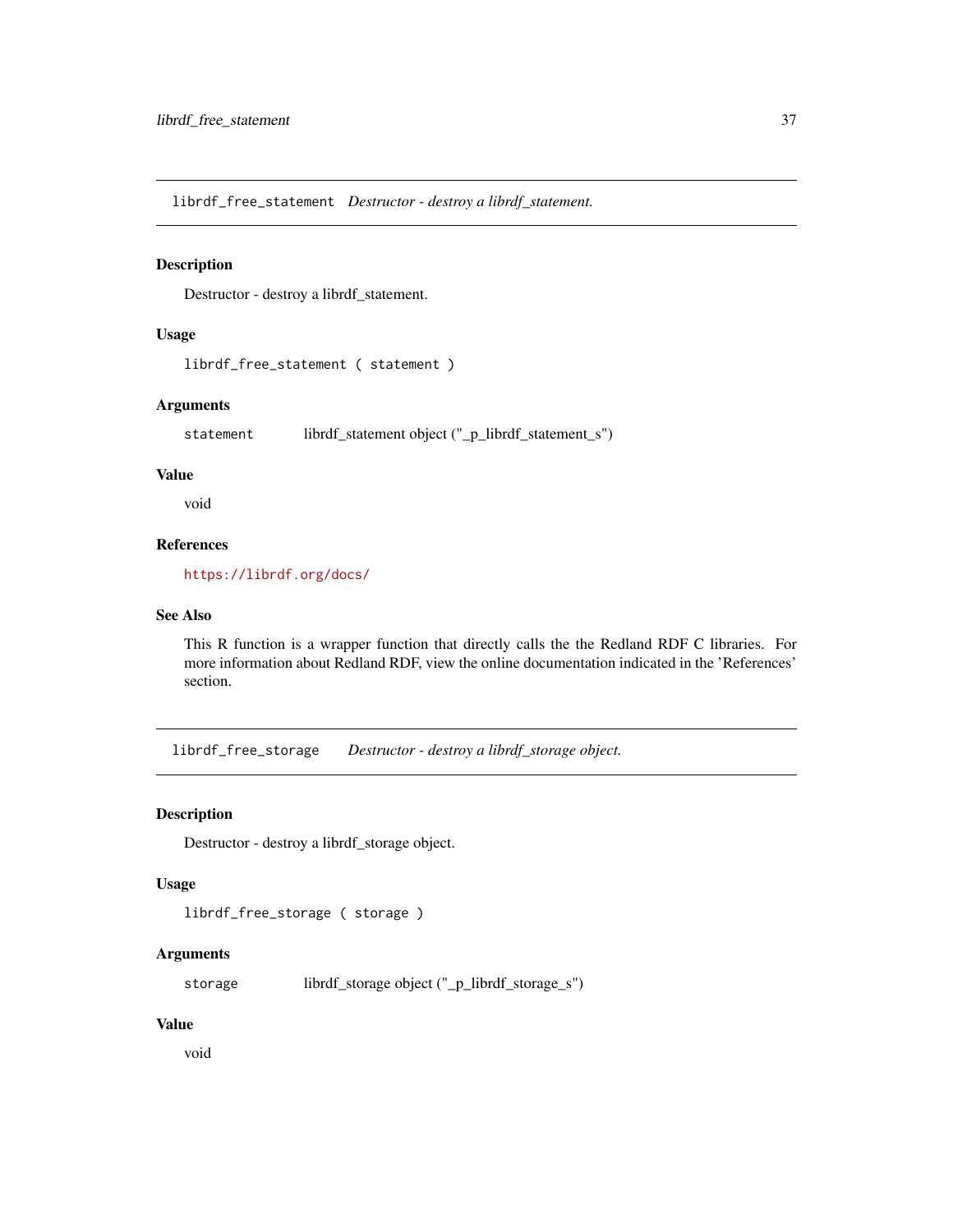## References

<https://librdf.org/docs/>

# See Also

This R function is a wrapper function that directly calls the the Redland RDF C libraries. For more information about Redland RDF, view the online documentation indicated in the 'References' section.

librdf\_free\_stream *Destructor - destroy an libdf\_stream object.*

## Description

Destructor - destroy an libdf\_stream object.

### Usage

librdf\_free\_stream ( stream )

### Arguments

stream librdf\_stream object ("\_p\_librdf\_stream\_s")

### Value

void

### References

<https://librdf.org/docs/>

# See Also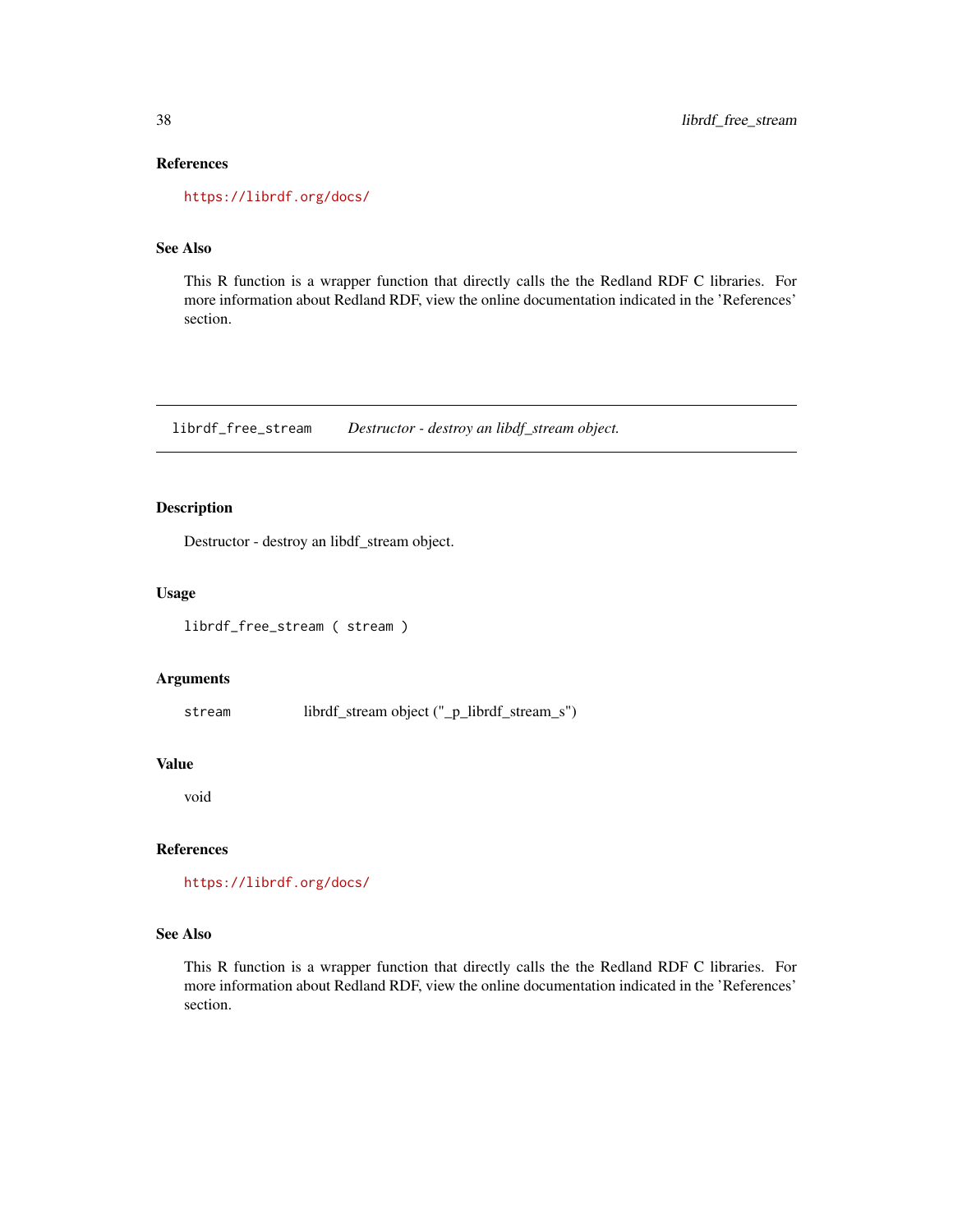librdf\_free\_uri *Destructor - destroy a librdf\_uri object.*

## Description

Destructor - destroy a librdf\_uri object.

## Usage

librdf\_free\_uri ( uri )

## Arguments

uri librdf\_uri object ("\_p\_librdf\_uri\_s")

### Value

void

## References

<https://librdf.org/docs/>

## See Also

This R function is a wrapper function that directly calls the the Redland RDF C libraries. For more information about Redland RDF, view the online documentation indicated in the 'References' section.

librdf\_free\_world *Terminate the library and frees all allocated resources.*

### Description

Terminate the library and frees all allocated resources.

### Usage

librdf\_free\_world ( world )

## Arguments

world redland world object ("\_p\_librdf\_world\_s")

### Value

void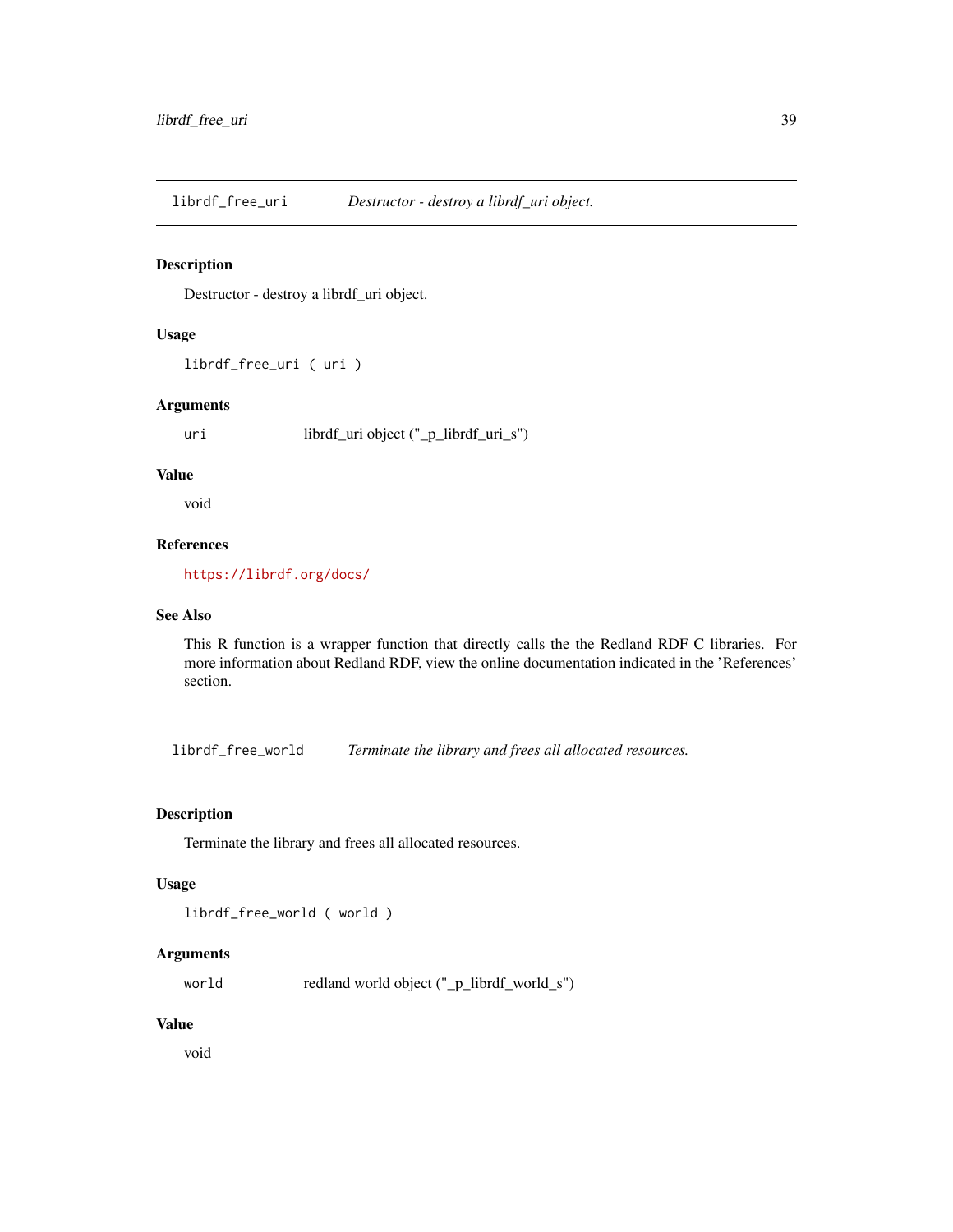#### References

<https://librdf.org/docs/>

## See Also

This R function is a wrapper function that directly calls the the Redland RDF C libraries. For more information about Redland RDF, view the online documentation indicated in the 'References' section.

librdf\_hash\_to\_string *Format the hash as a string, suitable for parsing by librdf\_hash\_from\_string.*

## Description

Format the hash as a string, suitable for parsing by librdf\_hash\_from\_string.

### Usage

librdf\_hash\_to\_string ( hash, filter )

### Arguments

| hash   | librdf_hash object ("_p_librdf_hash_s")              |
|--------|------------------------------------------------------|
| filter | NULL terminated list of keys to ignore ("_p_p_char") |

### Value

character

### References

<https://librdf.org/docs/>

### See Also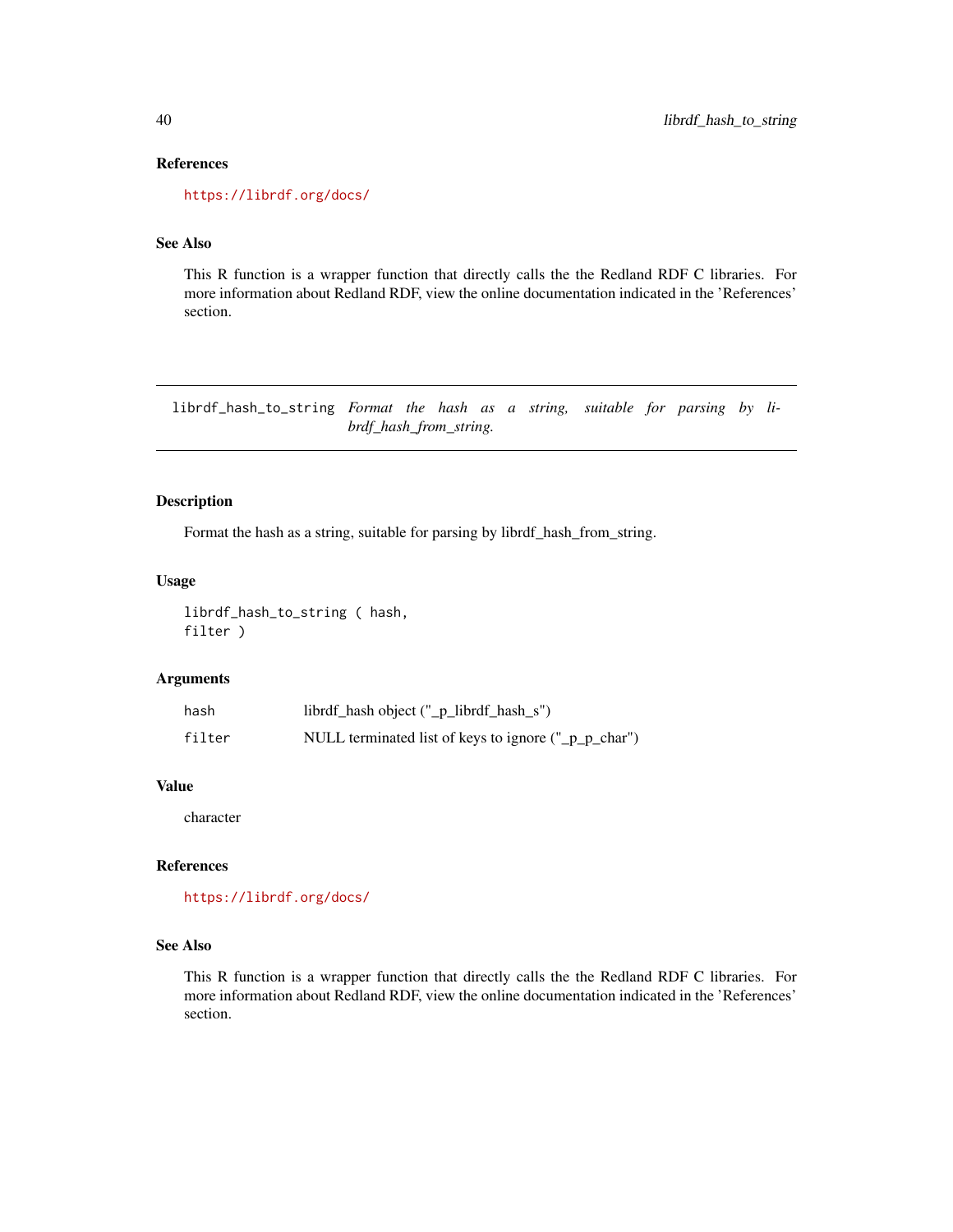librdf\_internal\_test\_error

*For internal testing, not part of public API*

### Description

This funciton is for internal testing of the Redland software and is not part of the public API.

#### Usage

```
librdf_internal_test_error ( world )
```
### Arguments

world librdf\_world object ("\_p\_librdf\_world\_s")

## Value

void

# References

<https://librdf.org/docs/>

## See Also

This R function is a wrapper function that directly calls the the Redland RDF C libraries. For more information about Redland RDF, view the online documentation indicated in the 'References' section.

librdf\_internal\_test\_warning *For internal testing, not part of public API*

### Description

This funciton is for internal testing of the Redland software and is not part of the public API.

### Usage

librdf\_internal\_test\_warning ( world )

#### Arguments

world librdf\_world ("\_p\_librdf\_world\_s")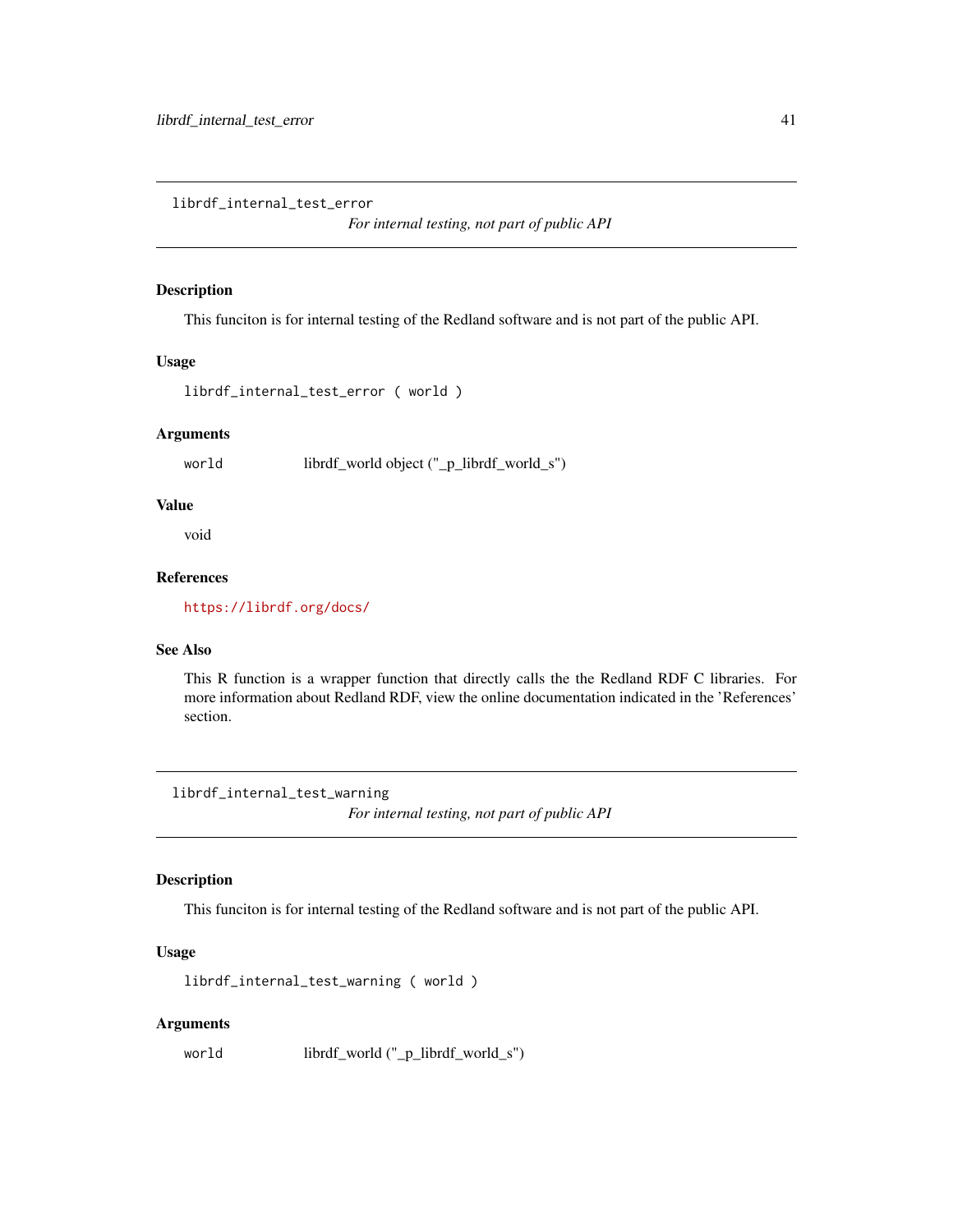### Value

void

## References

<https://librdf.org/docs/>

# See Also

This R function is a wrapper function that directly calls the the Redland RDF C libraries. For more information about Redland RDF, view the online documentation indicated in the 'References' section.

librdf\_iterator\_end *Test if the iterator has finished.*

## Description

Test if the iterator has finished.

### Usage

librdf\_iterator\_end ( iterator, .copy )

# Arguments

| iterator | the librdf_iterator object ("_p_librdf_iterator_s") |
|----------|-----------------------------------------------------|
| . CODV   | NA                                                  |

### Value

integer

## References

<https://librdf.org/docs/>

## See Also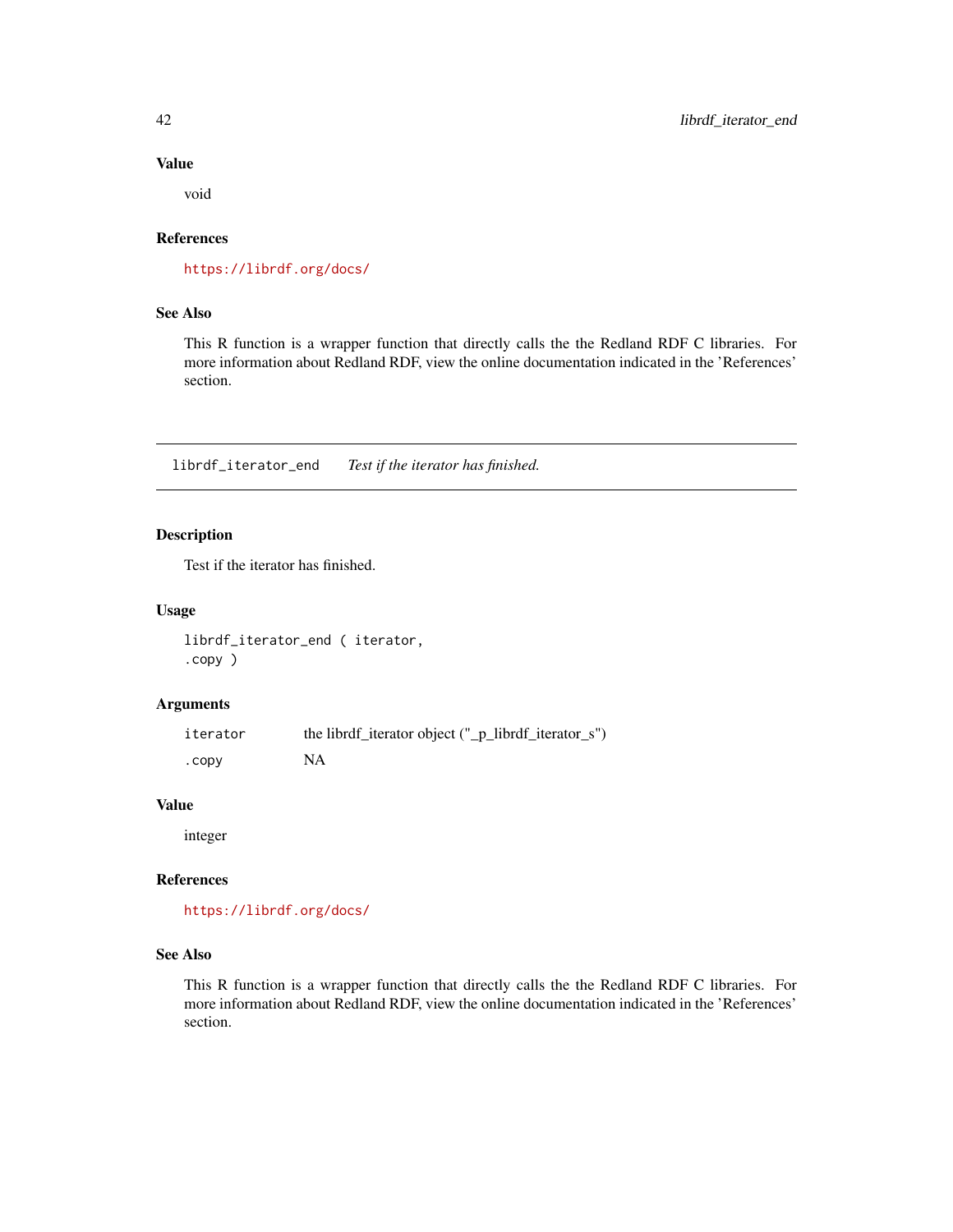librdf\_iterator\_get\_context

*Get the context of the current object on the iterator.*

## Description

Get the context of the current object on the iterator.

#### Usage

librdf\_iterator\_get\_context ( iterator )

### Arguments

iterator the librdf\_iterator object ("\_p\_librdf\_iterator\_s")

## Value

\_p\_librdf\_node\_s

## References

<https://librdf.org/docs/>

## See Also

This R function is a wrapper function that directly calls the the Redland RDF C libraries. For more information about Redland RDF, view the online documentation indicated in the 'References' section.

librdf\_iterator\_get\_object

*Get the current object from the iterator.*

### Description

Get the current object from the iterator.

### Usage

librdf\_iterator\_get\_object ( iterator )

#### Arguments

iterator the librdf\_iterator object ("\_p\_librdf\_iterator\_s")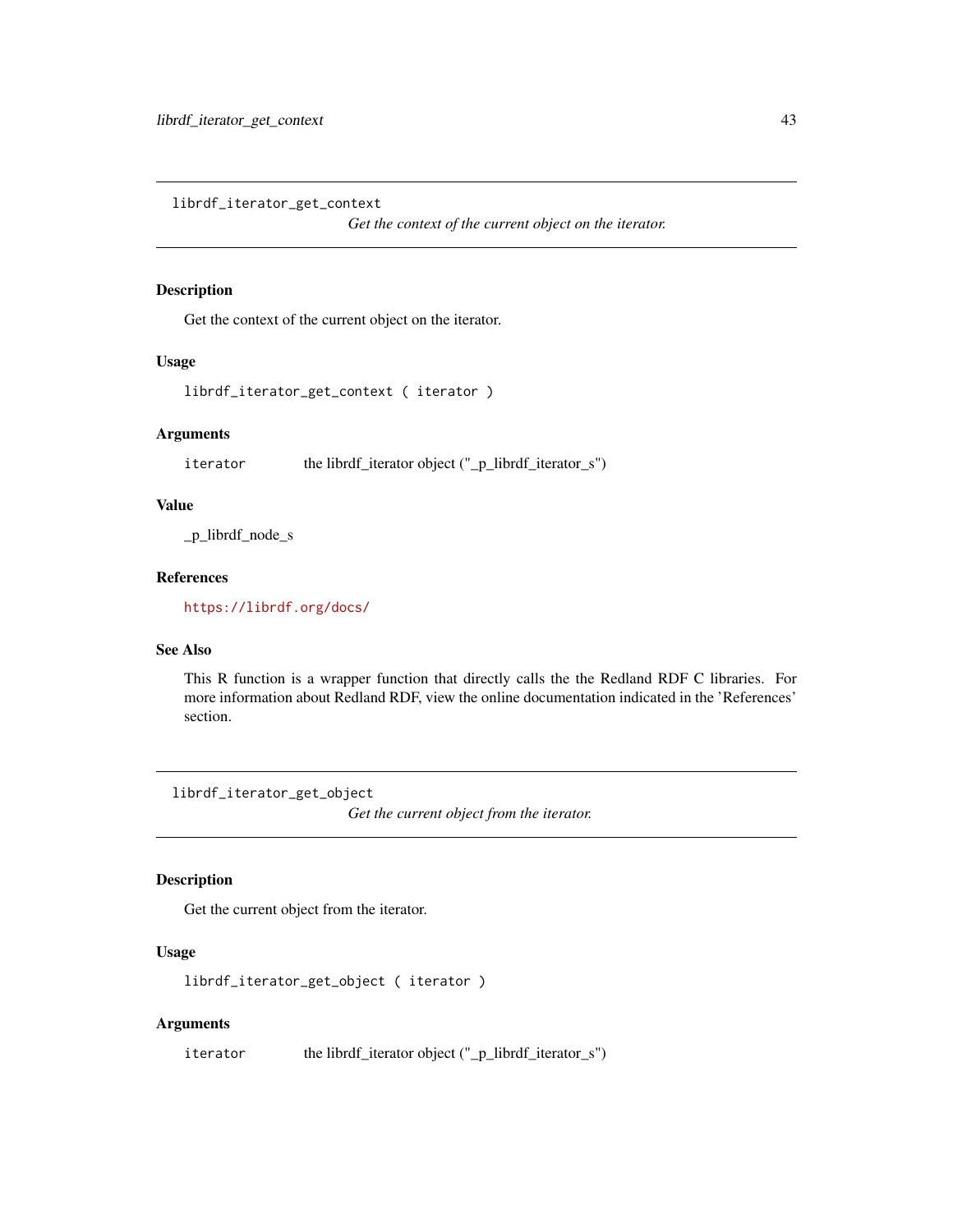## Value

\_p\_librdf\_node\_s

## References

<https://librdf.org/docs/>

## See Also

This R function is a wrapper function that directly calls the the Redland RDF C libraries. For more information about Redland RDF, view the online documentation indicated in the 'References' section.

librdf\_iterator\_next *Move to the next iterator element.*

### Description

Move to the next iterator element.

### Usage

librdf\_iterator\_next ( iterator, .copy )

# Arguments

| iterator | the librdf_iterator object ("_p_librdf_iterator_s") |
|----------|-----------------------------------------------------|
| . CODV   | NA                                                  |

### Value

integer

#### References

<https://librdf.org/docs/>

## See Also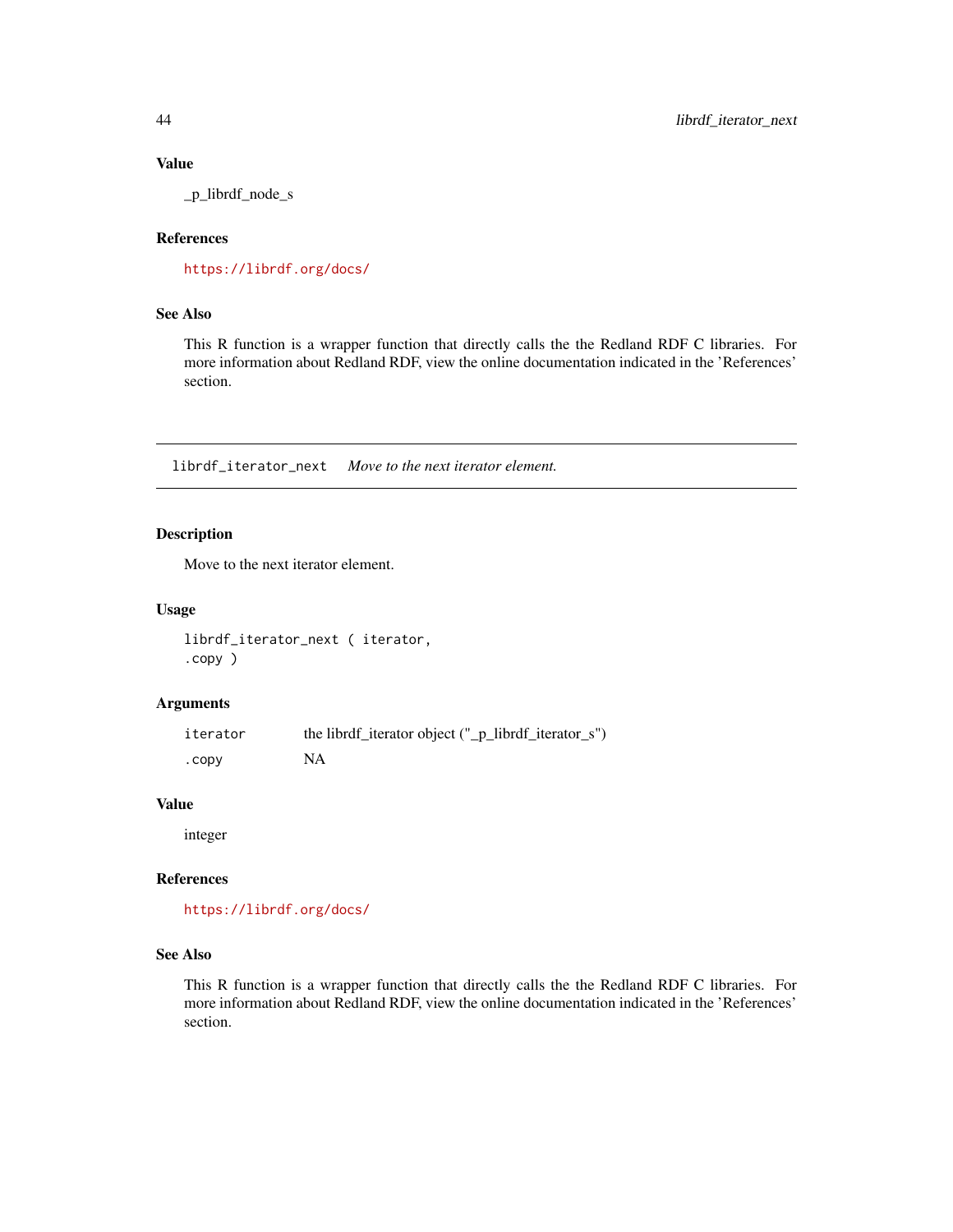librdf\_log\_message\_code

*Retrieve error code from log message.*

### Description

Retrieve error code from log message.

## Usage

librdf\_log\_message\_code ( message, .copy )

## Arguments

| message | log message ("_p_librdf_log_message") |
|---------|---------------------------------------|
| . CODV  | NA                                    |

#### Value

integer

## References

<https://librdf.org/docs/>

# See Also

This R function is a wrapper function that directly calls the the Redland RDF C libraries. For more information about Redland RDF, view the online documentation indicated in the 'References' section.

librdf\_log\_message\_facility

*Retrieve facility that generated the message.*

# Description

Retrieve facility that generated the message.

#### Usage

librdf\_log\_message\_facility ( message, .copy )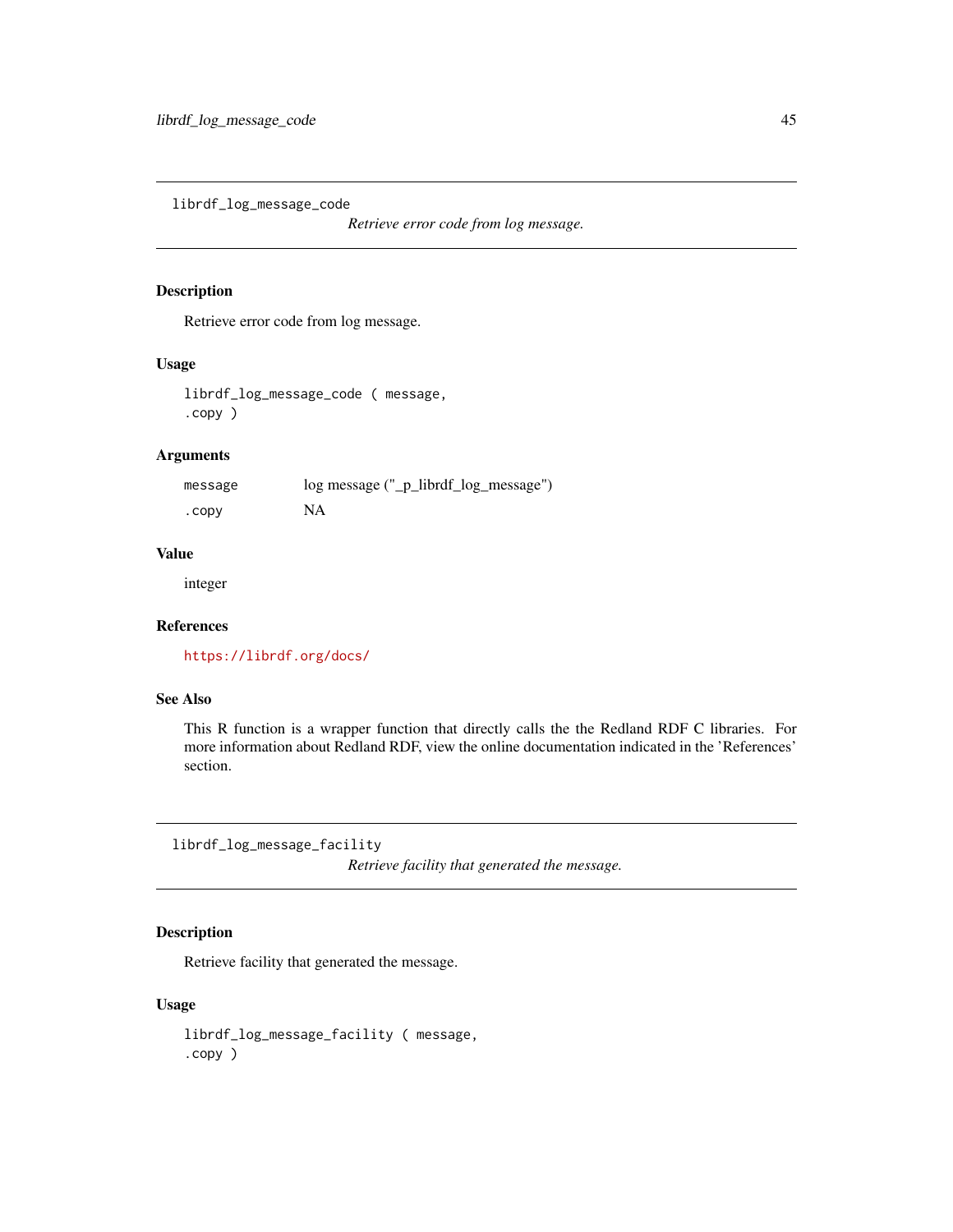### Arguments

message log message ("\_p\_librdf\_log\_message") .copy NA

### Value

integer

## References

<https://librdf.org/docs/>

## See Also

This R function is a wrapper function that directly calls the the Redland RDF C libraries. For more information about Redland RDF, view the online documentation indicated in the 'References' section.

librdf\_log\_message\_level

*Retrieve severity of log message.*

## Description

Retrieve severity of log message.

#### Usage

librdf\_log\_message\_level ( message, .copy )

## Arguments

| message | log message ("_p_librdf_log_message") |
|---------|---------------------------------------|
| .copy   | NA                                    |

## Value

integer

### References

<https://librdf.org/docs/>

### See Also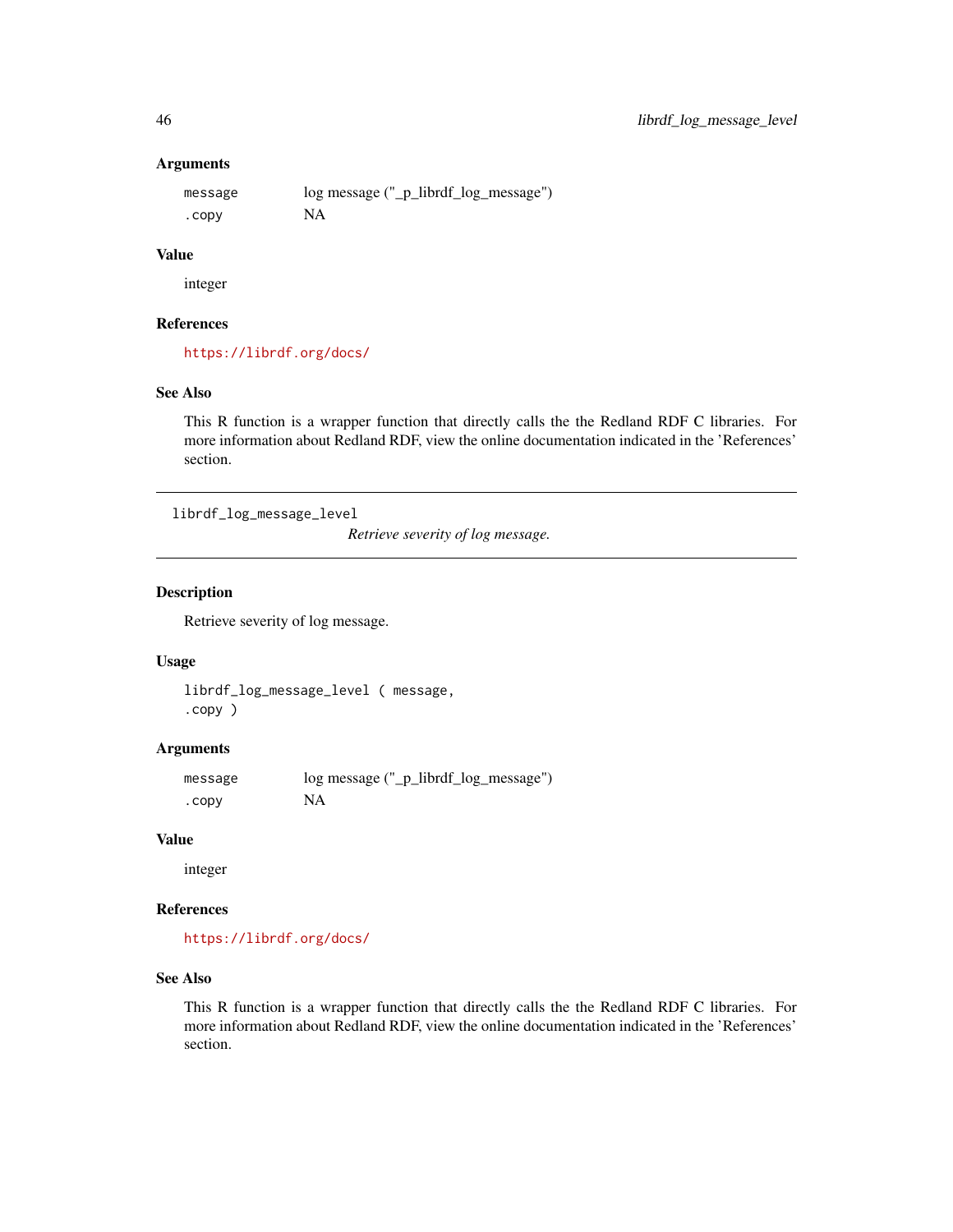librdf\_log\_message\_locator

*Retrieve locator of log entry.*

### Description

Retrieve locator of log entry.

#### Usage

librdf\_log\_message\_locator ( message )

#### Arguments

message log message ("\_p\_librdf\_log\_message")

## Value

\_p\_raptor\_locator

## References

<https://librdf.org/docs/>

## See Also

This R function is a wrapper function that directly calls the the Redland RDF C libraries. For more information about Redland RDF, view the online documentation indicated in the 'References' section.

librdf\_log\_message\_message

*Retrieve text message from log entry.*

## Description

Retrieve text message from log entry.

### Usage

librdf\_log\_message\_message ( message )

### Arguments

message log message ("\_p\_librdf\_log\_message")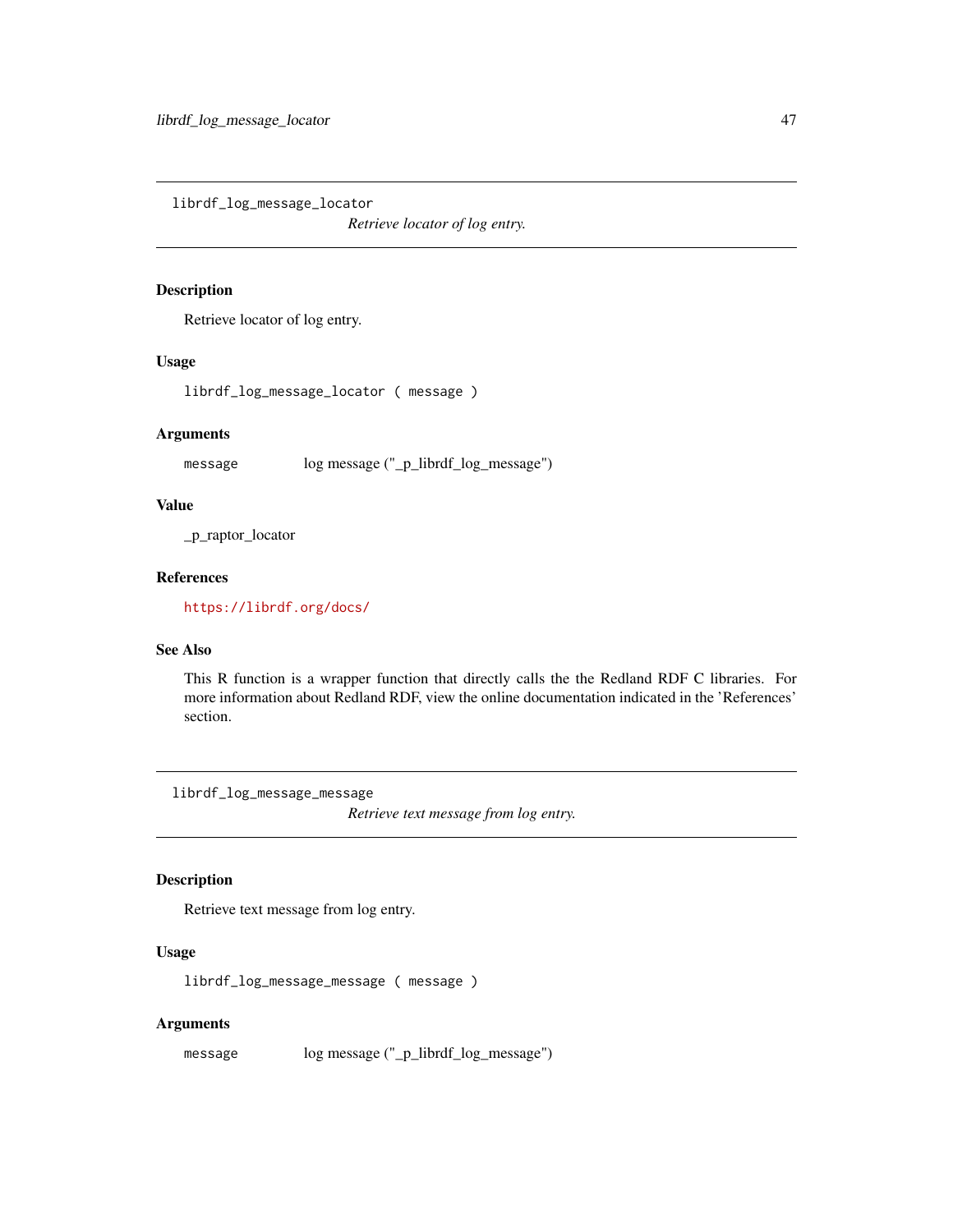## Value

character

# References

<https://librdf.org/docs/>

## See Also

This R function is a wrapper function that directly calls the the Redland RDF C libraries. For more information about Redland RDF, view the online documentation indicated in the 'References' section.

librdf\_model\_add *Create and add a new statement about a resource to the model.*

## Description

Create and add a new statement about a resource to the model.

## Usage

```
librdf_model_add ( model,
subject,
predicate,
object,
.copy )
```
## Arguments

| model     | model object ("_p_librdf_model_s")                               |
|-----------|------------------------------------------------------------------|
| subject   | librdf_node of subject ("_p_librdf_node_s")                      |
| predicate | librdf_node of predicate ("_p_librdf_node_s")                    |
| object    | librdf_node of object (literal or resource) ("_p_librdf_node_s") |
| . copy    | NA                                                               |

## Value

integer

## References

<https://librdf.org/docs/>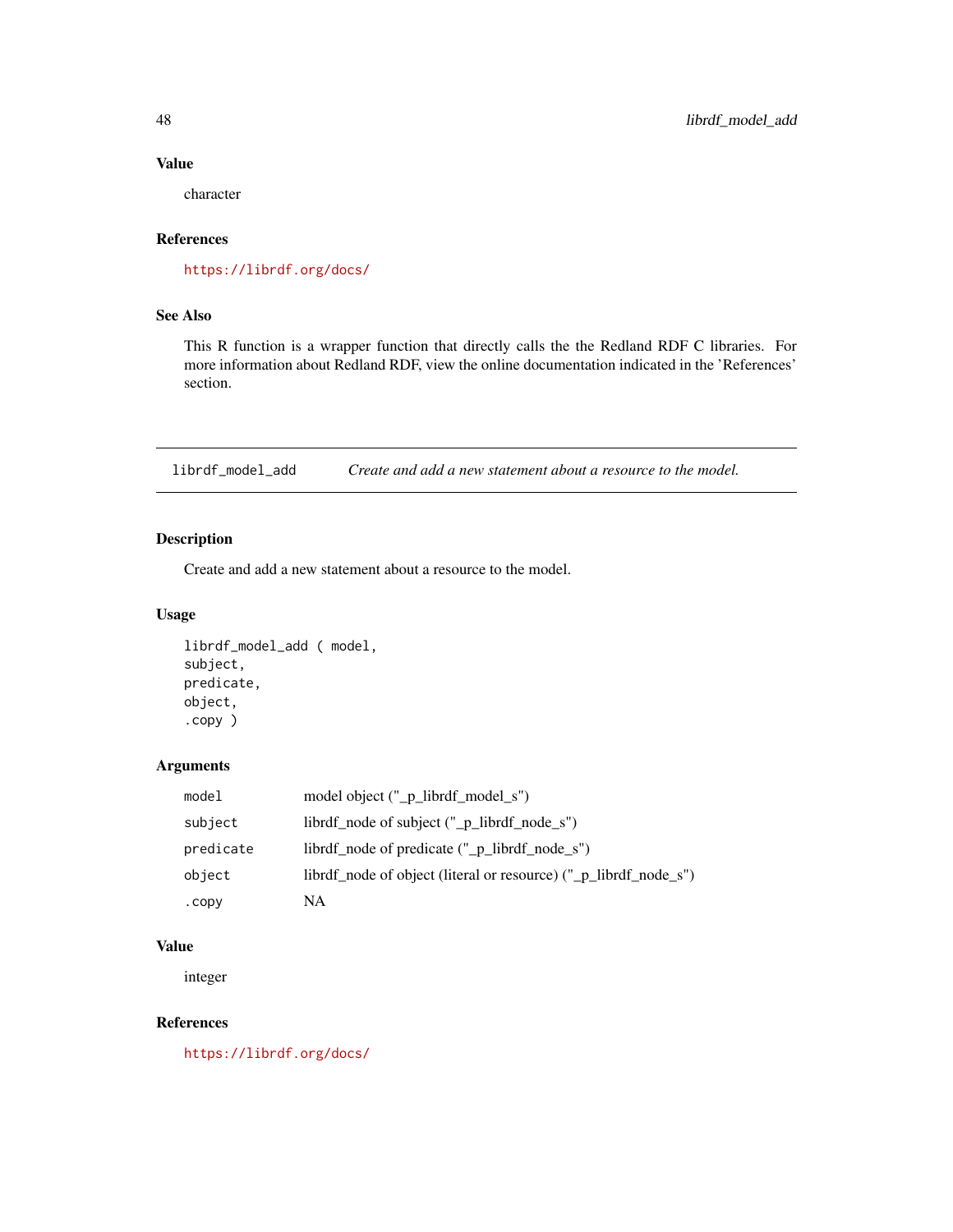## See Also

This R function is a wrapper function that directly calls the the Redland RDF C libraries. For more information about Redland RDF, view the online documentation indicated in the 'References' section.

librdf\_model\_add\_statement

*Add a statement to the model.*

## Description

Add a statement to the model.

## Usage

```
librdf_model_add_statement ( model,
statement,
.copy )
```
## Arguments

| model     | model object ("_p_librdf_model_s")         |
|-----------|--------------------------------------------|
| statement | statement object ("_p_librdf_statement_s") |
| . CODV    | NA                                         |

### Value

integer

# References

<https://librdf.org/docs/>

#### See Also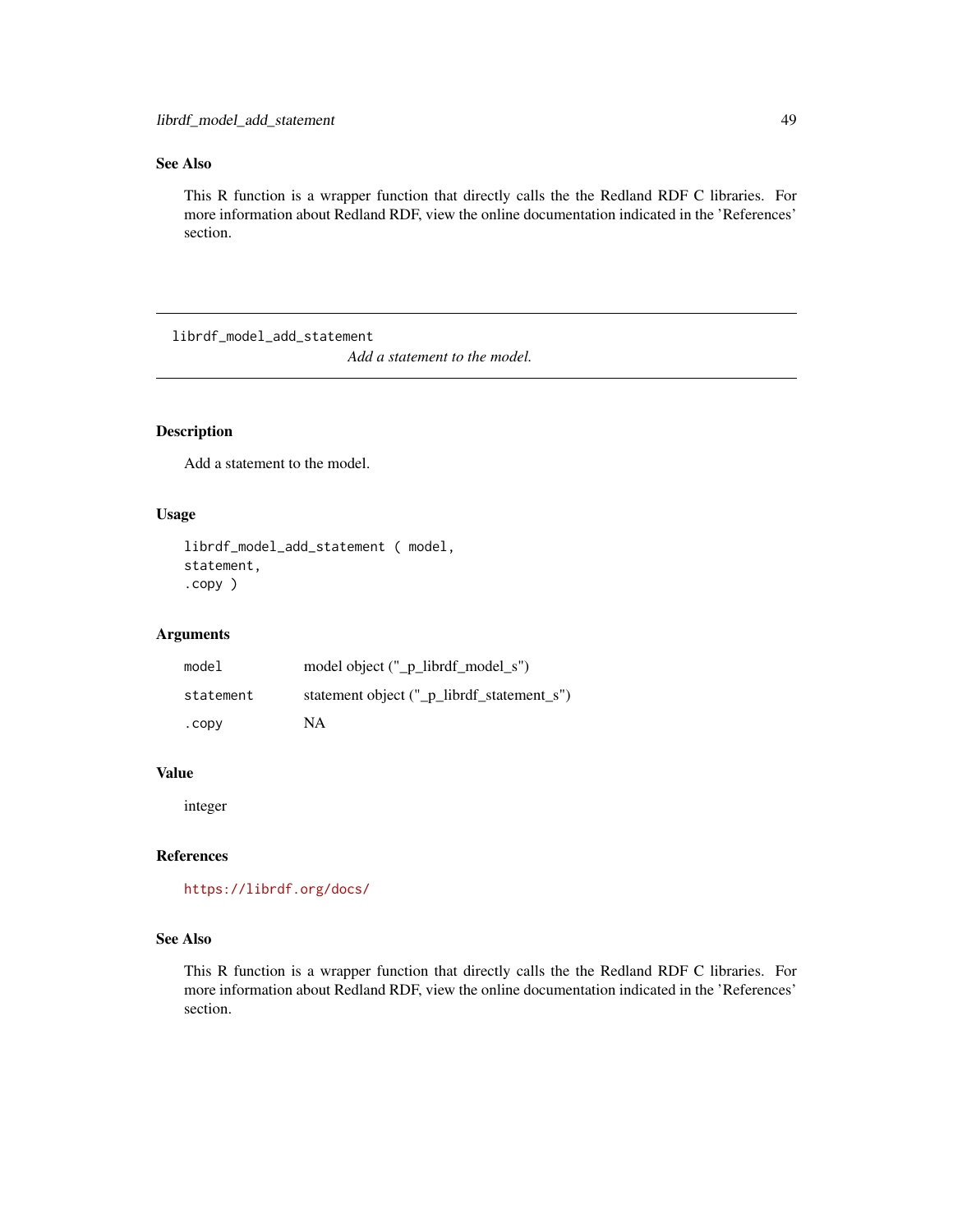librdf\_model\_add\_statements

*Add a stream of statements to the model.*

## Description

Add a stream of statements to the model.

### Usage

```
librdf_model_add_statements ( model,
statement_stream,
.copy )
```
## Arguments

| model            | model object ("_p_librdf_model_s")                 |  |
|------------------|----------------------------------------------------|--|
| statement stream |                                                    |  |
|                  | stream of statements to use (" p librdf stream s") |  |
| . CODV           | NA                                                 |  |

### Value

integer

### References

<https://librdf.org/docs/>

### See Also

This R function is a wrapper function that directly calls the the Redland RDF C libraries. For more information about Redland RDF, view the online documentation indicated in the 'References' section.

librdf\_model\_add\_string\_literal\_statement *Create and add a new statement about a literal to the model.*

## Description

Create and add a new statement about a literal to the model.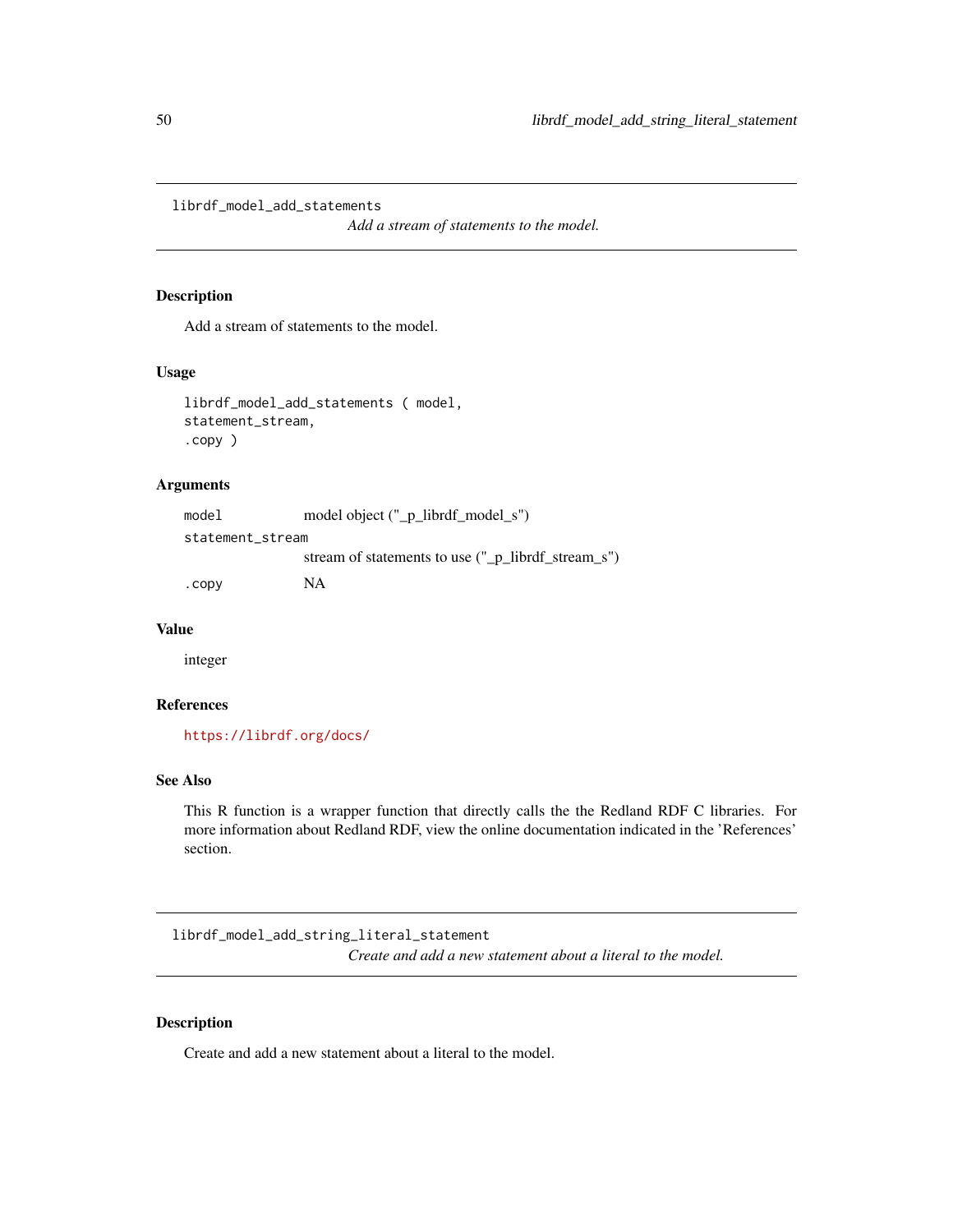## Usage

```
librdf_model_add_string_literal_statement ( model,
subject,
predicate,
literal,
inStrOrNull,
is_wf_xml,
.copy )
```
# Arguments

| model       | model object ("_p_librdf_model_s")            |
|-------------|-----------------------------------------------|
| subject     | librdf_node of subject ("_p_librdf_node_s")   |
| predicate   | librdf_node of predicate ("_p_librdf_node_s") |
| literal     | string literal conten ("character")           |
| inStrOrNull | language of literal ("character")             |
| is_wf_xml   | literal is XML ("integer")                    |
| .copy       | NA                                            |

## Value

integer

### References

<https://librdf.org/docs/>

# See Also

This R function is a wrapper function that directly calls the the Redland RDF C libraries. For more information about Redland RDF, view the online documentation indicated in the 'References' section.

librdf\_model\_add\_typed\_literal\_statement *Create and add a new statement about a typed literal to the model.*

## Description

Create and add a new statement about a typed literal to the model.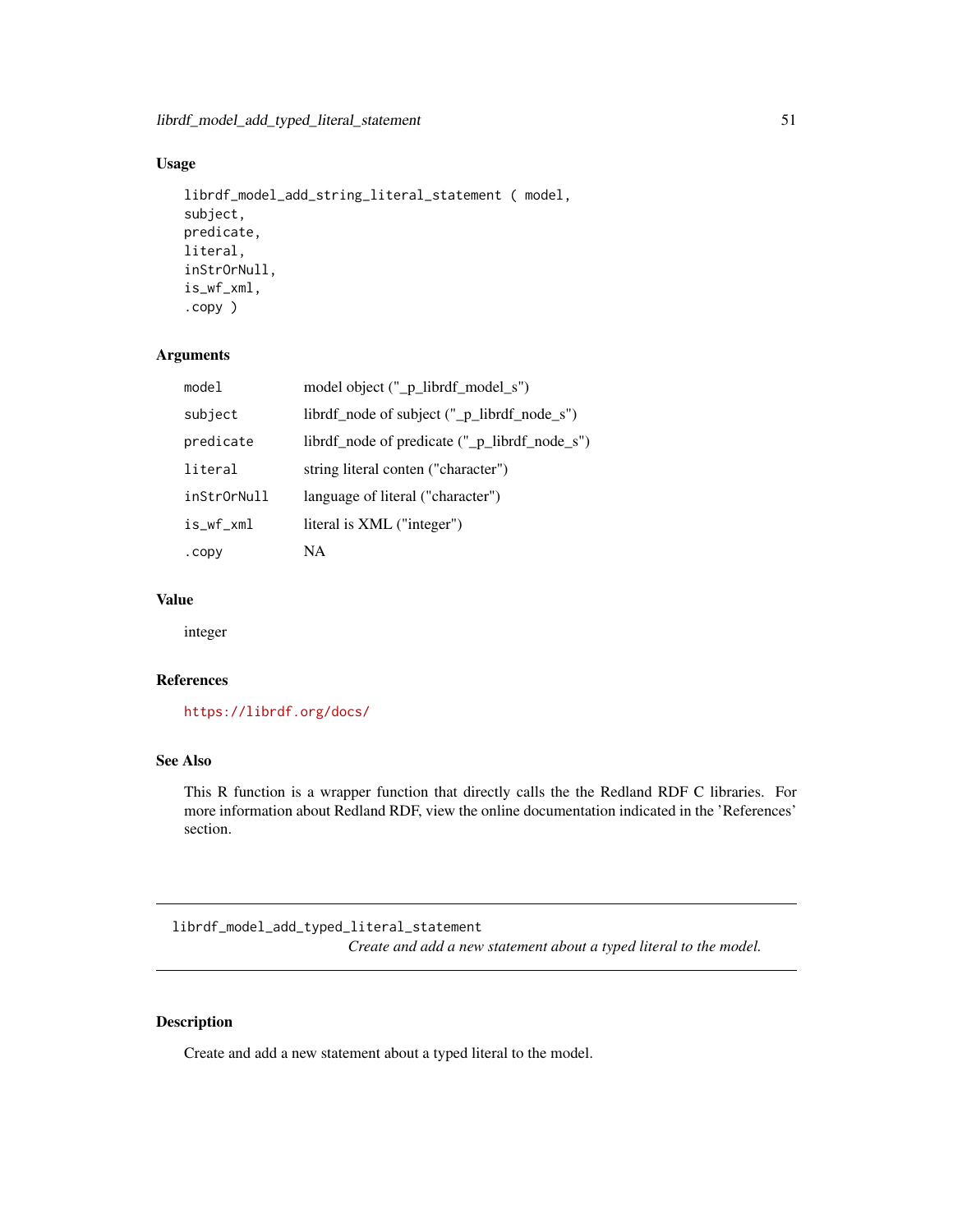# Usage

```
librdf_model_add_typed_literal_statement ( model,
subject,
predicate,
string,
inStrOrNull,
inUriOrNull,
.copy )
```
## Arguments

| model       | model object ("_p_librdf_model_s")                 |
|-------------|----------------------------------------------------|
| subject     | librdf_node of subject ("_p_librdf_node_s")        |
| predicate   | librdf_node of predicate ("_p_librdf_node_s")      |
| string      | string literal content ("character")               |
| inStrOrNull | language of literal ("character")                  |
| inUriOrNull | datatype librdf_uri $("_p_{{\text{light}}}\right]$ |
| .copy       | NA                                                 |

## Value

integer

### References

<https://librdf.org/docs/>

# See Also

This R function is a wrapper function that directly calls the the Redland RDF C libraries. For more information about Redland RDF, view the online documentation indicated in the 'References' section.

librdf\_model\_as\_stream

*List the model contents as a stream of statements.*

# Description

List the model contents as a stream of statements.

## Usage

librdf\_model\_as\_stream ( model )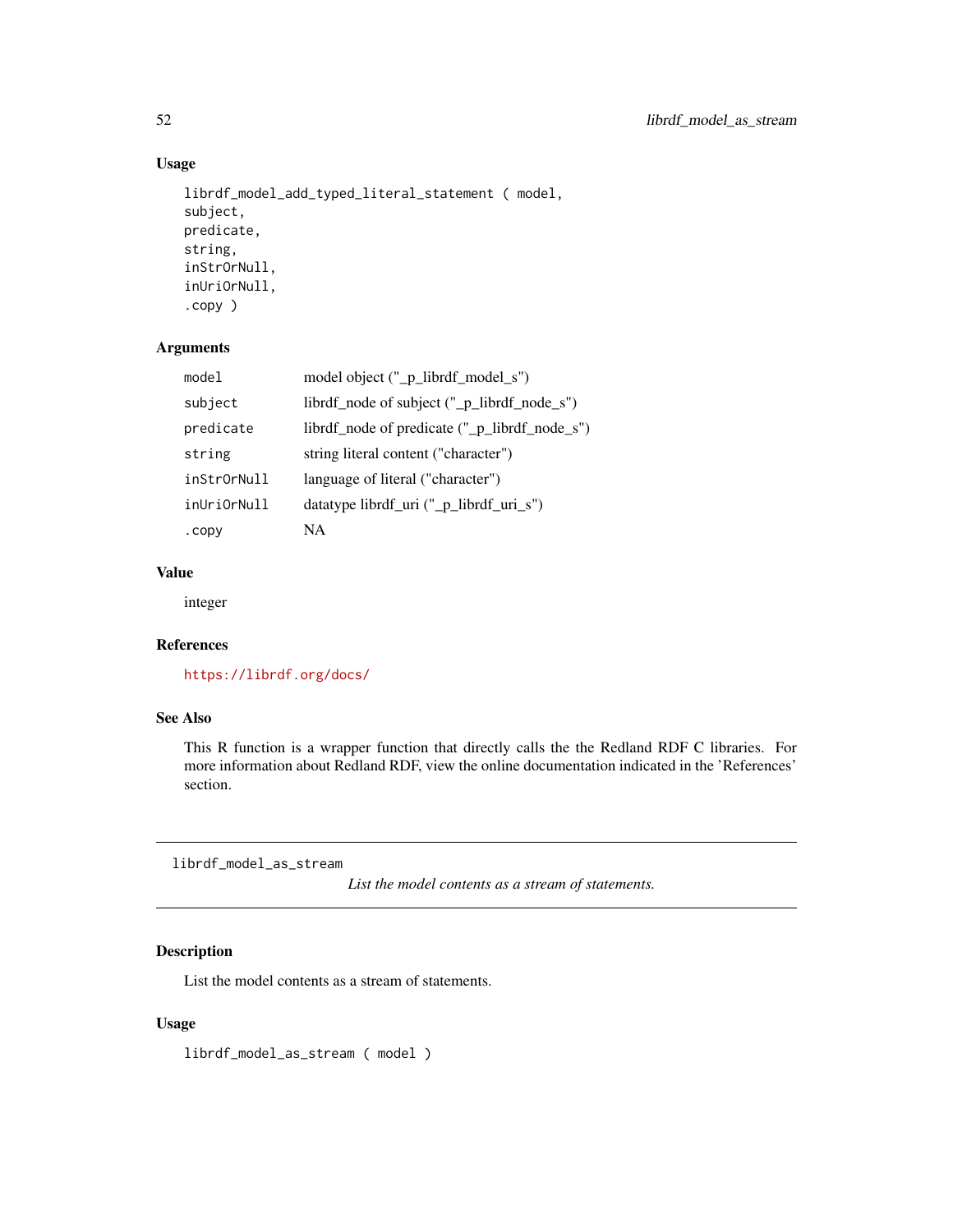## Arguments

model the model object ("\_p\_librdf\_model\_s")

## Value

\_p\_librdf\_stream\_s

## References

<https://librdf.org/docs/>

## See Also

This R function is a wrapper function that directly calls the the Redland RDF C libraries. For more information about Redland RDF, view the online documentation indicated in the 'References' section.

librdf\_model\_contains\_context

*Check for a context in the model.*

### Description

Check for a context in the model.

### Usage

```
librdf_model_contains_context ( model,
context,
.copy )
```
## Arguments

| model   | the model object ("_p_librdf_model_s")     |
|---------|--------------------------------------------|
| context | the contest $(" p lineth)$ librdf node s") |
| .copy   | NA                                         |

## Value

integer

## References

<https://librdf.org/docs/>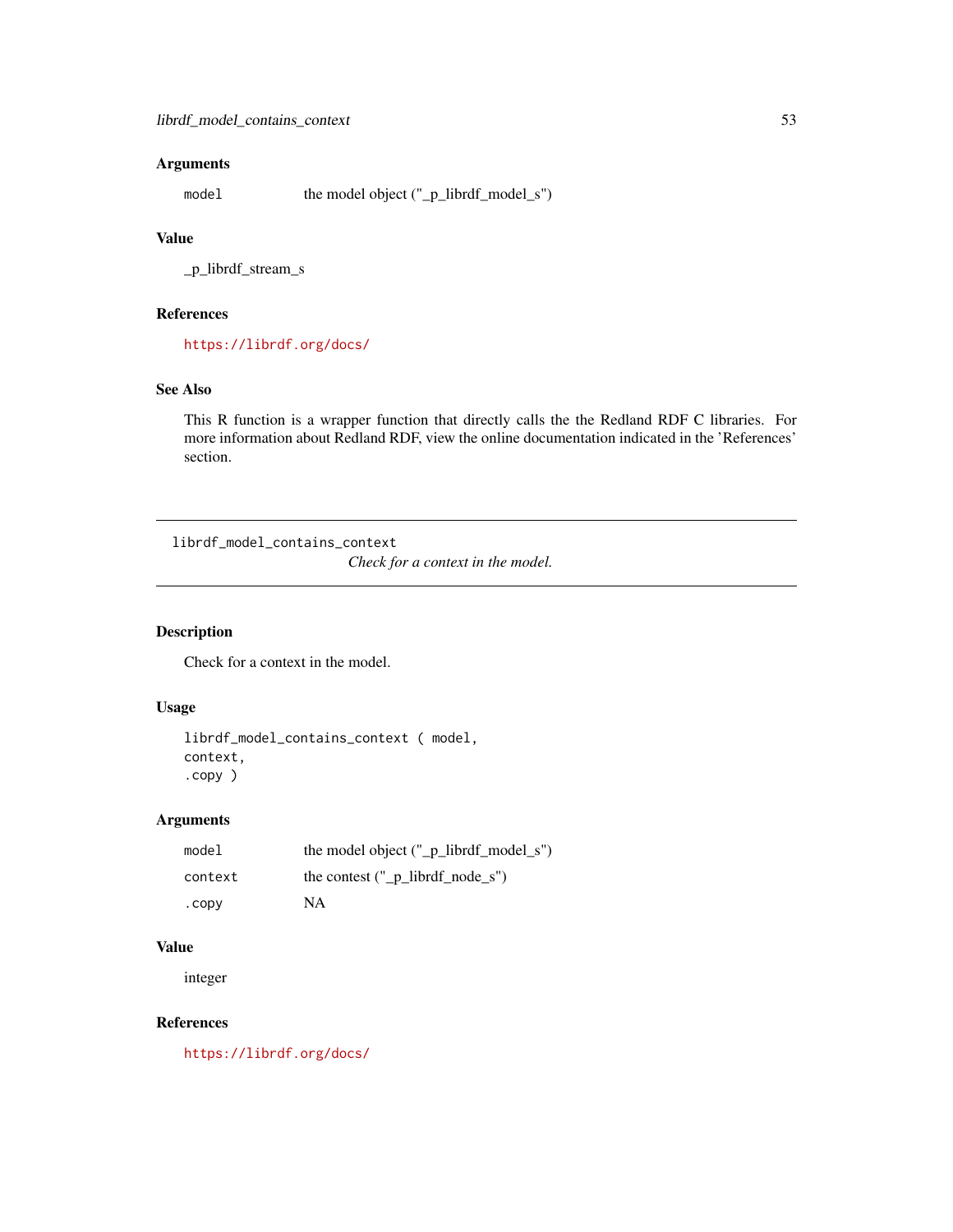# See Also

This R function is a wrapper function that directly calls the the Redland RDF C libraries. For more information about Redland RDF, view the online documentation indicated in the 'References' section.

librdf\_model\_contains\_statement *Check for a statement in the model.*

# Description

Check for a statement in the model.

### Usage

```
librdf_model_contains_statement ( model,
statement,
.copy )
```
## Arguments

| model     | the model object ("_p_librdf_model_s")    |
|-----------|-------------------------------------------|
| statement | the statement $(" p librdf statement s")$ |
| . CODV    | NA                                        |

## Value

integer

### References

<https://librdf.org/docs/>

### See Also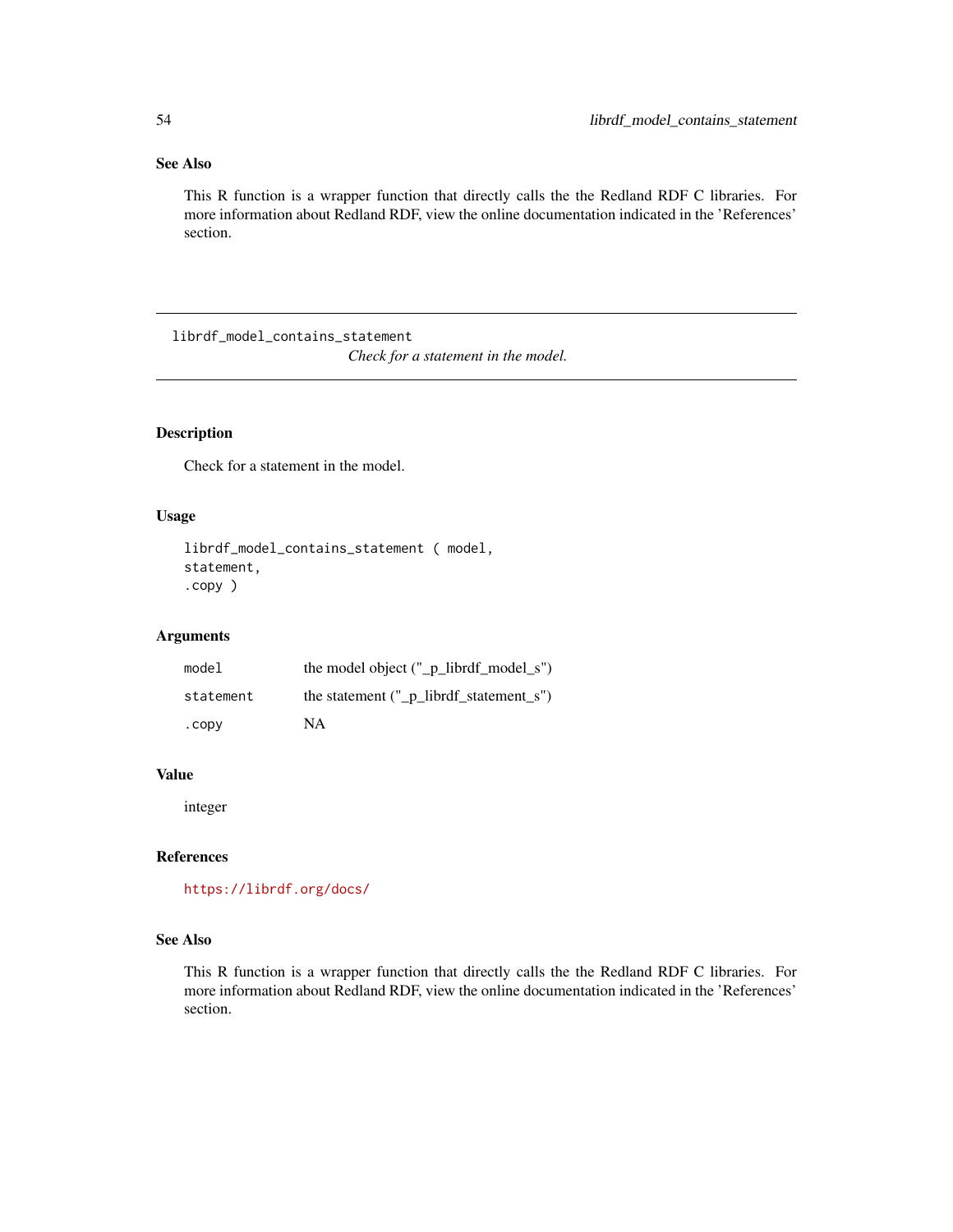librdf\_model\_context\_add\_statement *Add a statement to a model with a context.*

# Description

Add a statement to a model with a context.

### Usage

```
librdf_model_context_add_statement ( model,
context,
statement,
.copy )
```
# Arguments

| model     | librdf_model object ("_p_librdf_model_s")                   |
|-----------|-------------------------------------------------------------|
| context   | librdf_node context ("_p_librdf_node_s")                    |
| statement | librdf_statement statement object ("_p_librdf_statement_s") |
| .copy     | NA                                                          |

#### Value

integer

# References

<https://librdf.org/docs/>

## See Also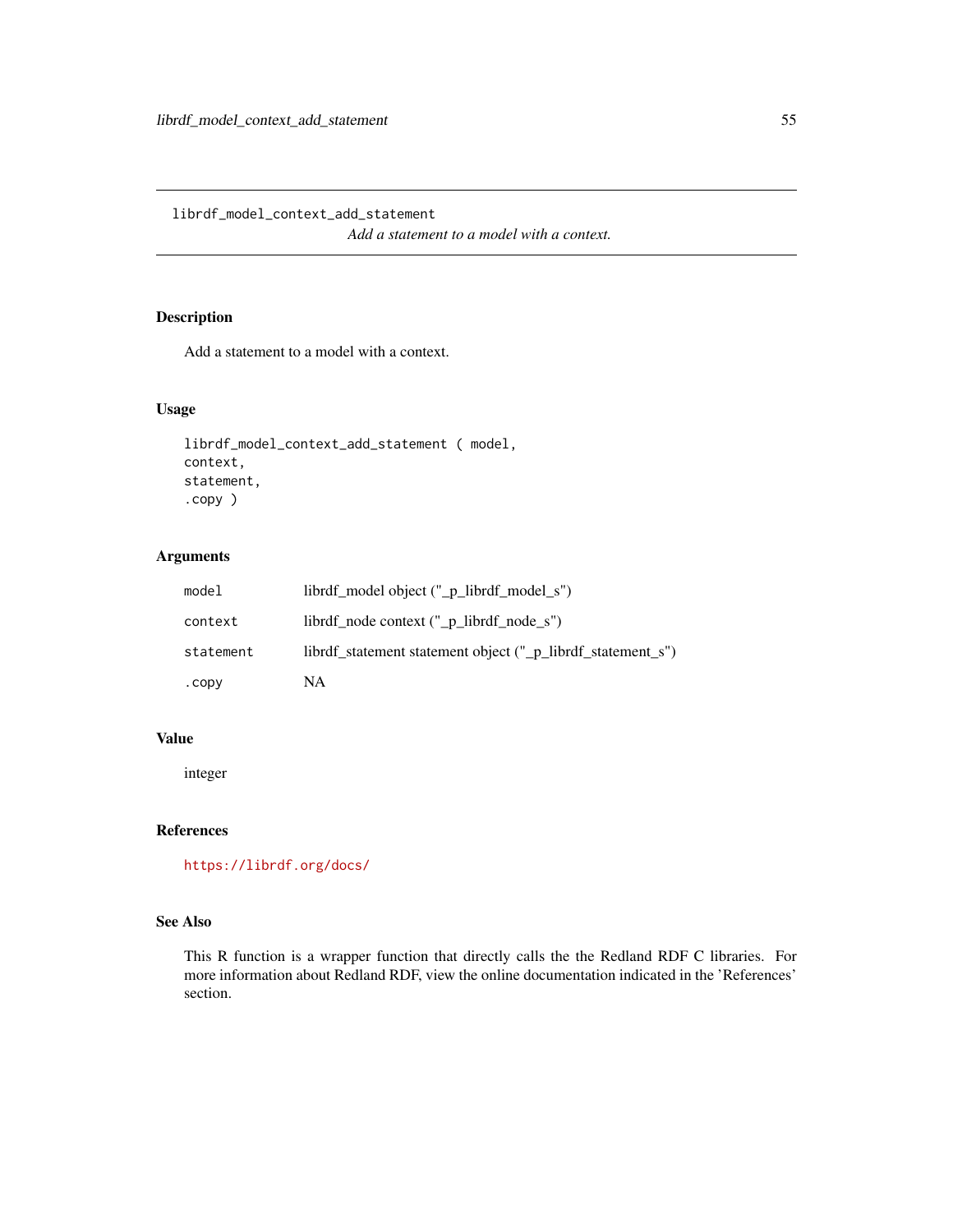librdf\_model\_context\_add\_statements *Add statements to a model with a context.*

# Description

Add statements to a model with a context.

## Usage

```
librdf_model_context_add_statements ( model,
context,
stream,
.copy )
```
# Arguments

| model   | librdf_model object ("_p_librdf_model_s")          |
|---------|----------------------------------------------------|
| context | librdf_node context ("_p_librdf_node_s")           |
| stream  | librdf_stream stream object ("_p_librdf_stream_s") |
| .copy   | NA                                                 |

### Value

integer

# References

<https://librdf.org/docs/>

## See Also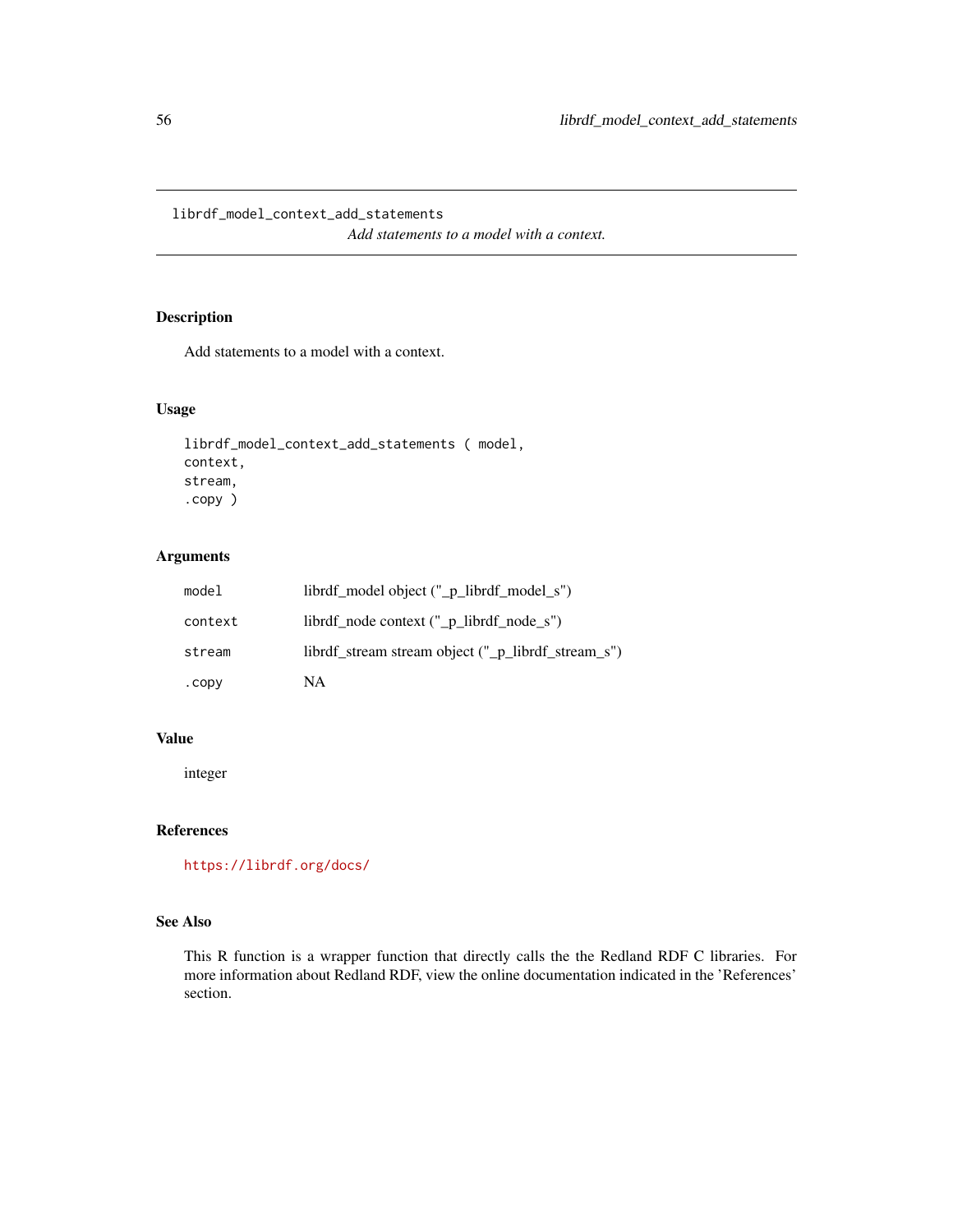librdf\_model\_context\_as\_stream *List all statements in a model context.*

### Description

List all statements in a model context.

#### Usage

librdf\_model\_context\_as\_stream ( model, context )

## Arguments

| model   | librdf_model object ("_p_librdf_model_s")            |
|---------|------------------------------------------------------|
| context | $librdf_{node}code context ("_p_{librdf_{node_s''})$ |

### Value

\_p\_librdf\_stream\_s

### References

<https://librdf.org/docs/>

## See Also

This R function is a wrapper function that directly calls the the Redland RDF C libraries. For more information about Redland RDF, view the online documentation indicated in the 'References' section.

librdf\_model\_context\_remove\_statement *Remove a statement from a model in a context.*

# Description

Remove a statement from a model in a context.

### Usage

```
librdf_model_context_remove_statement ( model,
context,
statement,
.copy )
```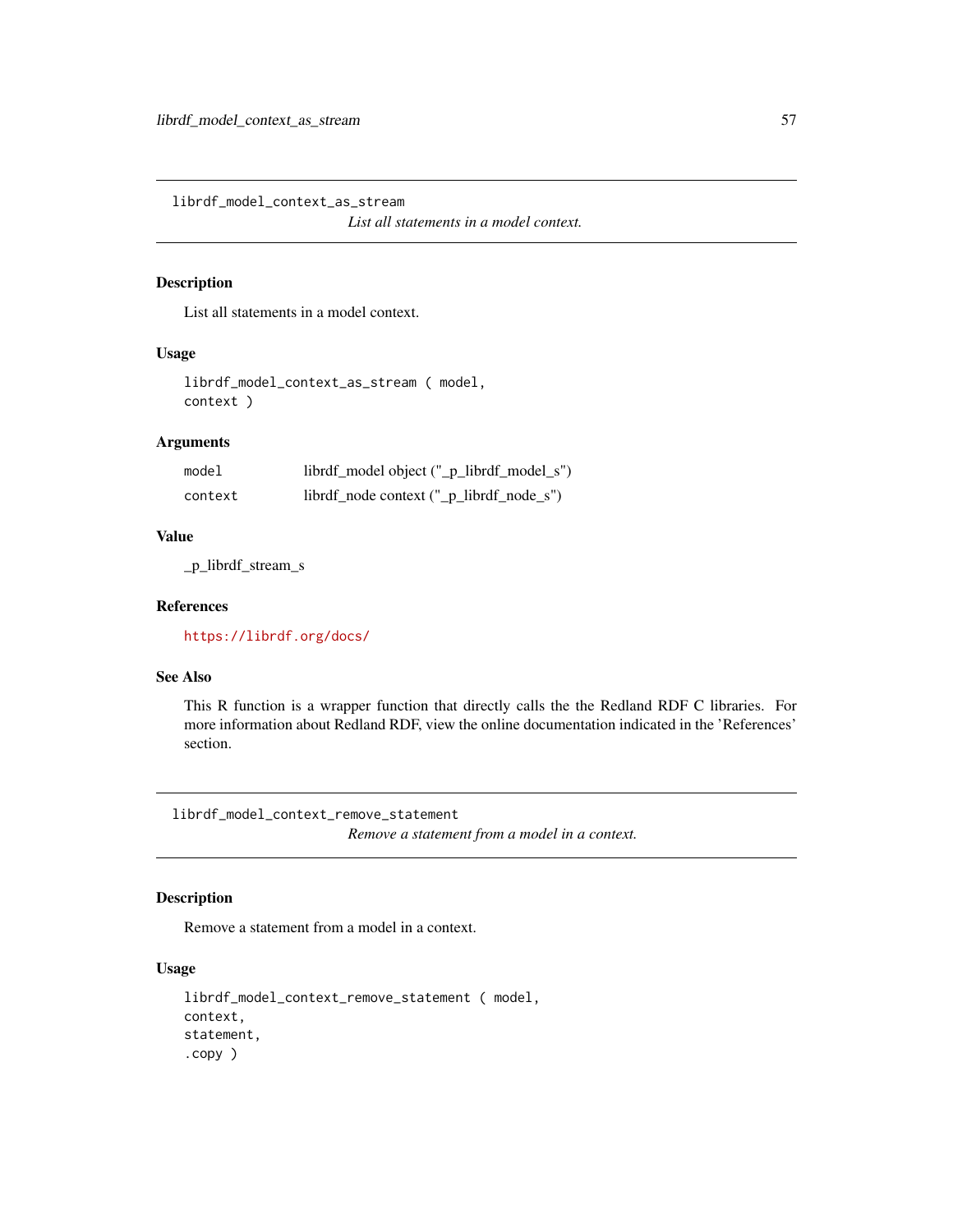# Arguments

| model     | librdf_model object ("_p_librdf_model_s")            |
|-----------|------------------------------------------------------|
| context   | librdf_node context ("_p_librdf_node_s")             |
| statement | librdf_statement statement ("_p_librdf_statement_s") |
| . CODV    | NA                                                   |

# Value

integer

# References

<https://librdf.org/docs/>

## See Also

This R function is a wrapper function that directly calls the the Redland RDF C libraries. For more information about Redland RDF, view the online documentation indicated in the 'References' section.

librdf\_model\_context\_remove\_statements

*Remove statements from a model with the given context.*

## Description

Remove statements from a model with the given context.

## Usage

```
librdf_model_context_remove_statements ( model,
context,
.copy )
```
## Arguments

| model   | librdf_model object ("_p_librdf_model_s")     |
|---------|-----------------------------------------------|
| context | librdf node context $(" p lineth 1)$ node s") |
| . CODV  | NA                                            |

# Value

integer

# References

<https://librdf.org/docs/>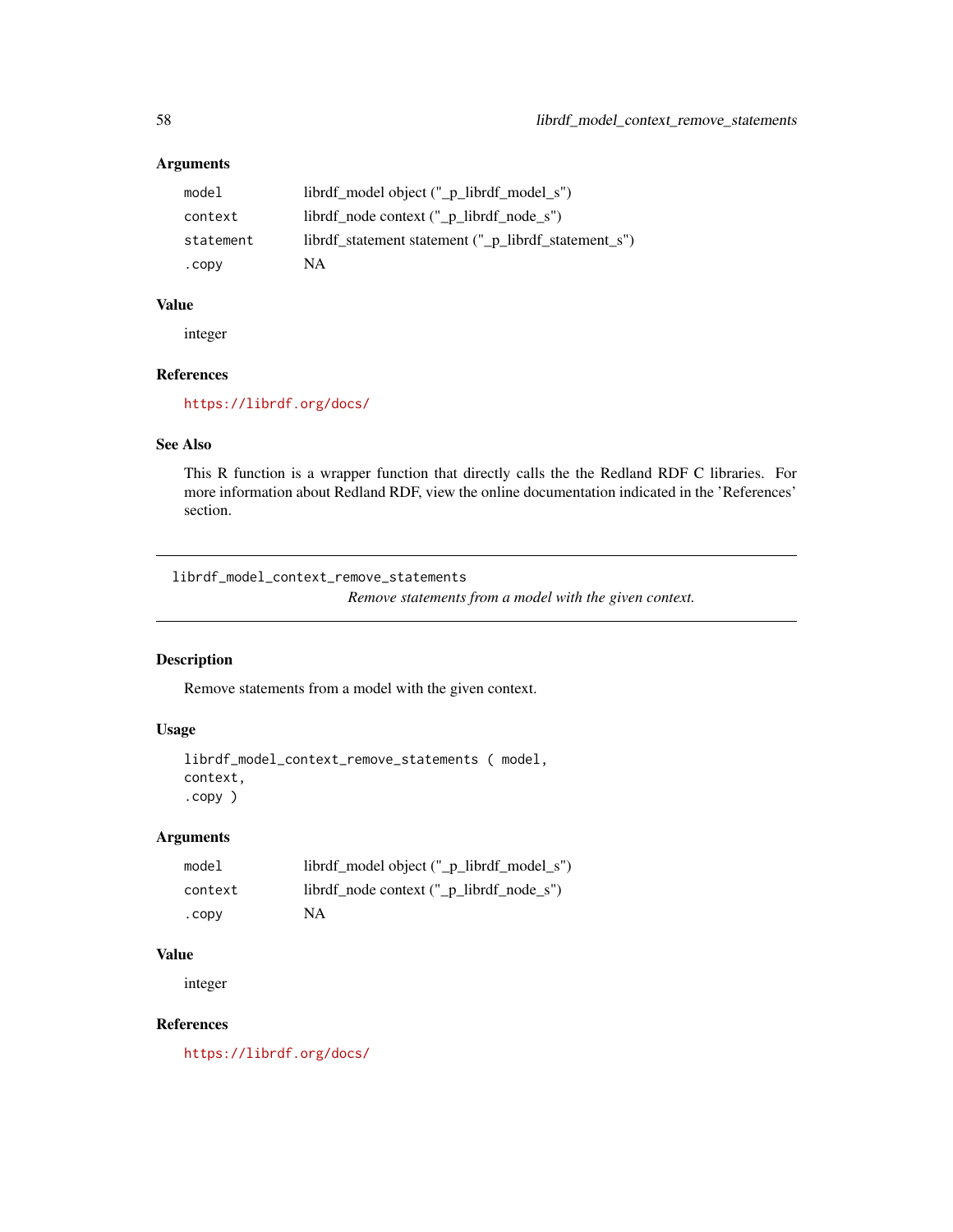## See Also

This R function is a wrapper function that directly calls the the Redland RDF C libraries. For more information about Redland RDF, view the online documentation indicated in the 'References' section.

librdf\_model\_find\_statements

*Find matching statements in the model.*

## Description

Find matching statements in the model.

### Usage

```
librdf_model_find_statements ( model,
statement )
```
## Arguments

| model     | the model object $("_p_{{\text{-}}}\text{librdf}_{{\text{-}}}\text{model}_s")$ |
|-----------|--------------------------------------------------------------------------------|
| statement | the partial statement to match ("_p_librdf_statement_s")                       |

## Value

\_p\_librdf\_stream\_s

### References

<https://librdf.org/docs/>

### See Also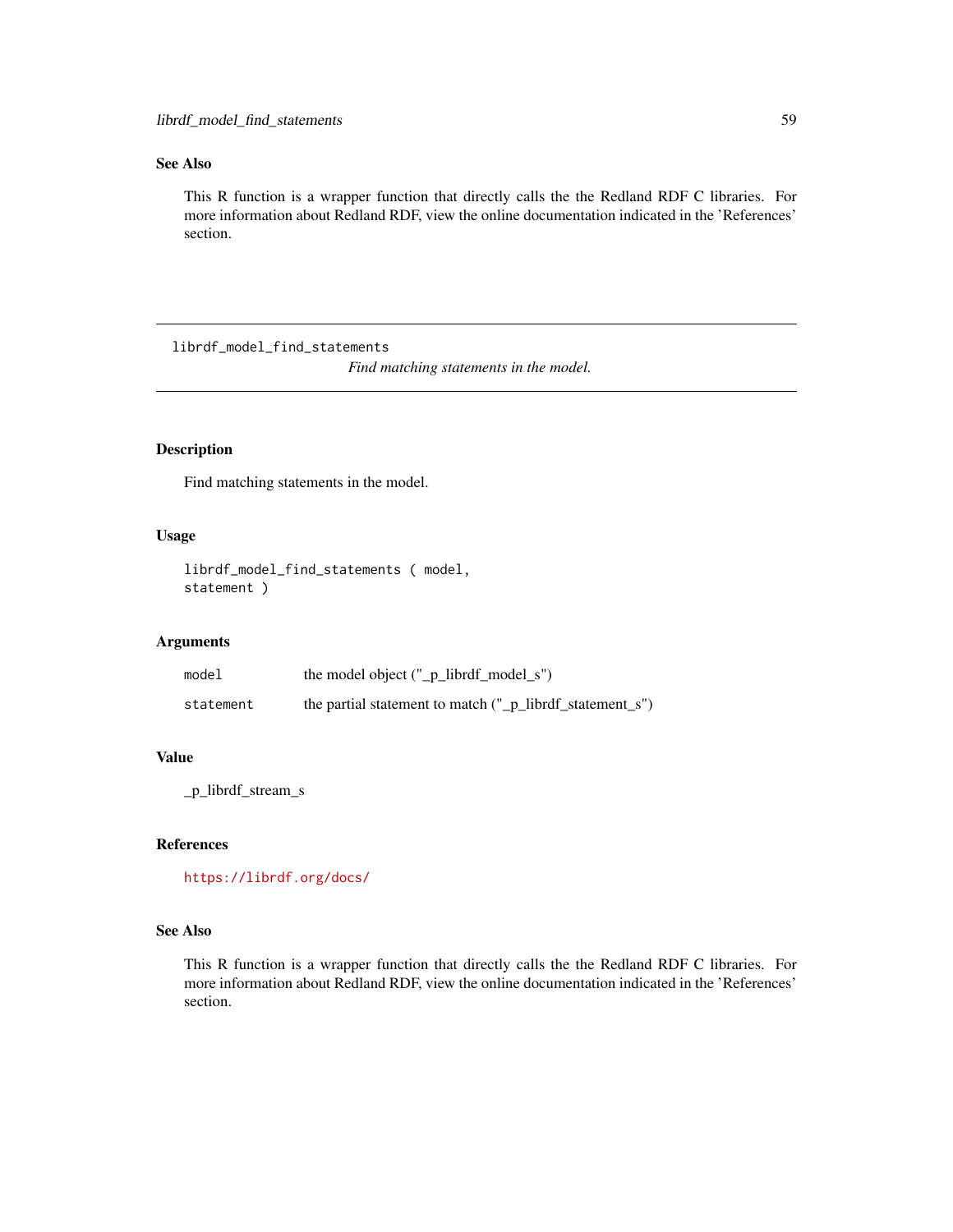librdf\_model\_find\_statements\_in\_context

*Search the model for matching statements in a given context.*

#### Description

Search the model for matching statements in a given context.

## Usage

```
librdf_model_find_statements_in_context ( model,
statement,
inNodeOrNull )
```
### Arguments

| model        | librdf_model object ("_p_librdf_model_s")                            |
|--------------|----------------------------------------------------------------------|
| statement    | librdf statement partial statement to find ("_p_librdf_statement_s") |
| inNodeOrNull | context librdf_node (or NULL) $("_p_{{\text{librdf\_node}}_s")$      |

## Value

\_p\_librdf\_stream\_s

# References

<https://librdf.org/docs/>

#### See Also

This R function is a wrapper function that directly calls the the Redland RDF C libraries. For more information about Redland RDF, view the online documentation indicated in the 'References' section.

librdf\_model\_get\_arc *Return one arc (predicate) of an arc in an RDF graph given source (subject) and target (object).*

## Description

Return one arc (predicate) of an arc in an RDF graph given source (subject) and target (object).

#### Usage

```
librdf_model_get_arc ( model,
source,
target )
```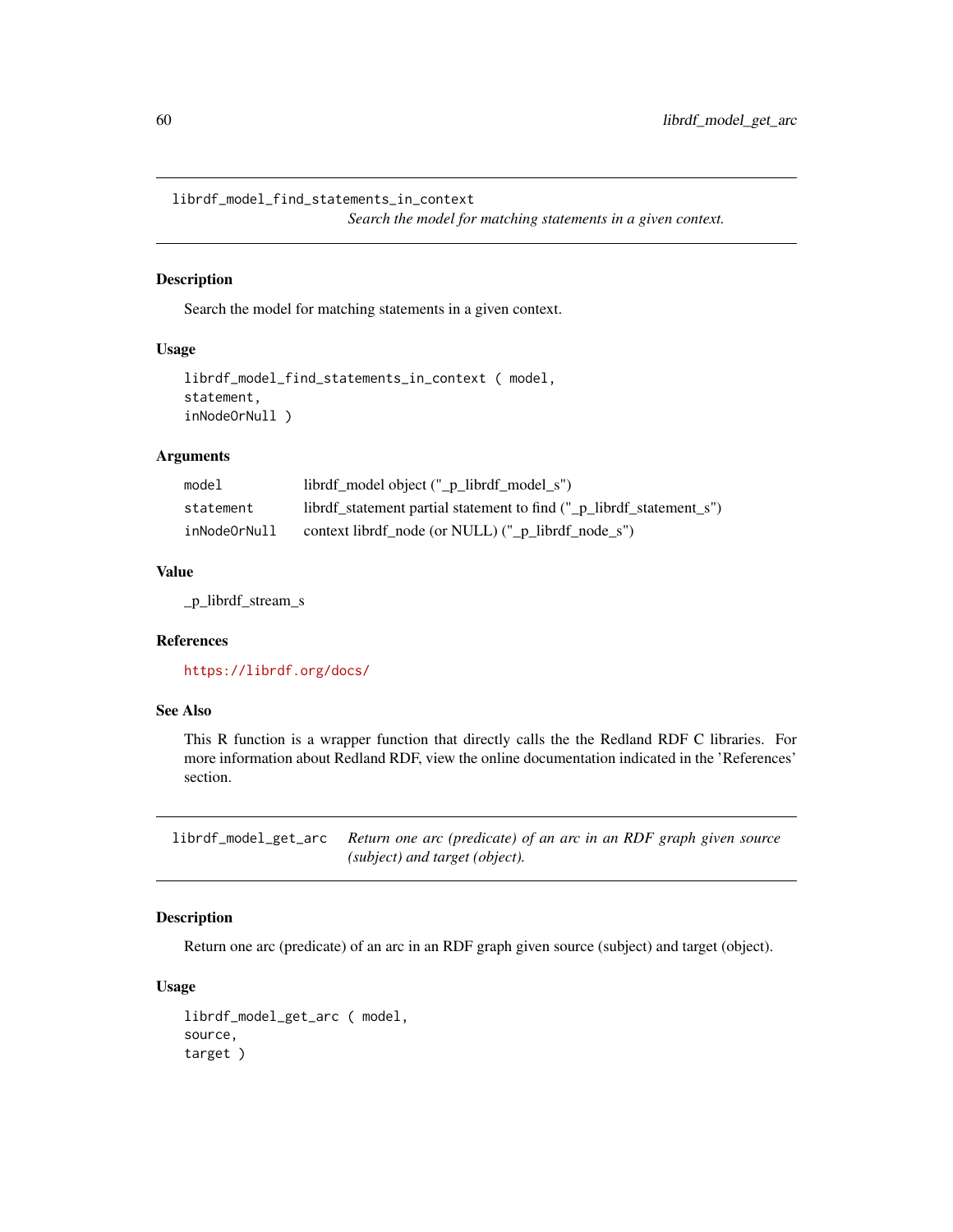## Arguments

| model  | librdf_model object ("_p_librdf_model_s") |
|--------|-------------------------------------------|
| source | librdf_node source ("_p_librdf_node_s")   |
| target | librdf_node target ("_p_librdf_node_s")   |

# Value

\_p\_librdf\_node\_s

## References

<https://librdf.org/docs/>

## See Also

This R function is a wrapper function that directly calls the the Redland RDF C libraries. For more information about Redland RDF, view the online documentation indicated in the 'References' section.

librdf\_model\_get\_arcs *Return the arcs (predicates) of an arc in an RDF graph given source (subject) and target (object).*

## Description

Return the arcs (predicates) of an arc in an RDF graph given source (subject) and target (object).

### Usage

```
librdf_model_get_arcs ( model,
source,
target )
```
## Arguments

| model  | librdf_model object ("_p_librdf_model_s") |
|--------|-------------------------------------------|
| source | librdf_node source ("_p_librdf_node_s")   |
| target | librdf_node target ("_p_librdf_node_s")   |

## Value

\_p\_librdf\_iterator\_s

## References

<https://librdf.org/docs/>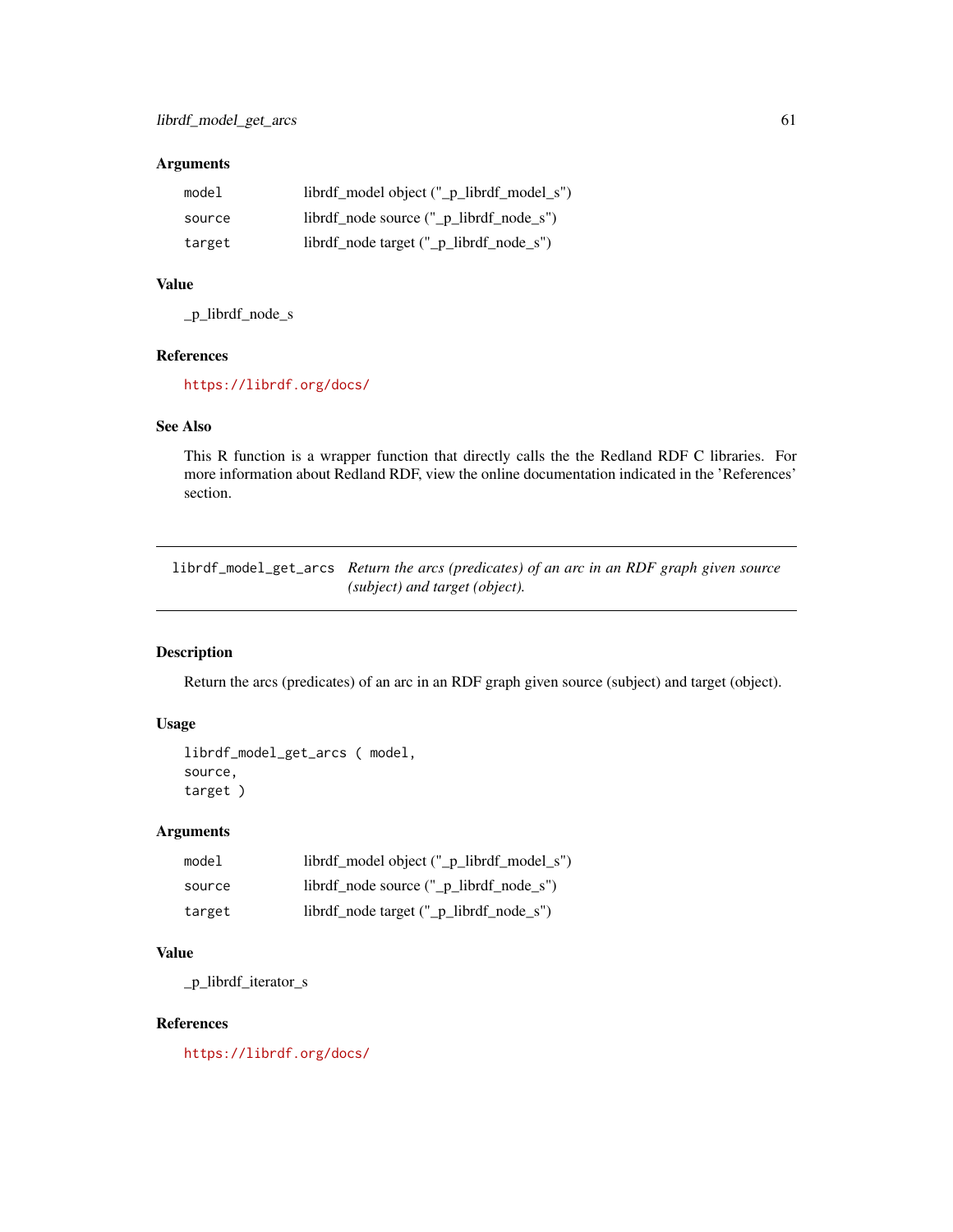# See Also

This R function is a wrapper function that directly calls the the Redland RDF C libraries. For more information about Redland RDF, view the online documentation indicated in the 'References' section.

librdf\_model\_get\_arcs\_in

*Return the properties pointing to the given resource.*

## Description

Return the properties pointing to the given resource.

## Usage

```
librdf_model_get_arcs_in ( model,
node )
```
## Arguments

| model | librdf_model object ("_p_librdf_model_s")      |
|-------|------------------------------------------------|
| node  | librdf_node resource node ("_p_librdf_node_s") |

## Value

\_p\_librdf\_iterator\_s

### References

<https://librdf.org/docs/>

### See Also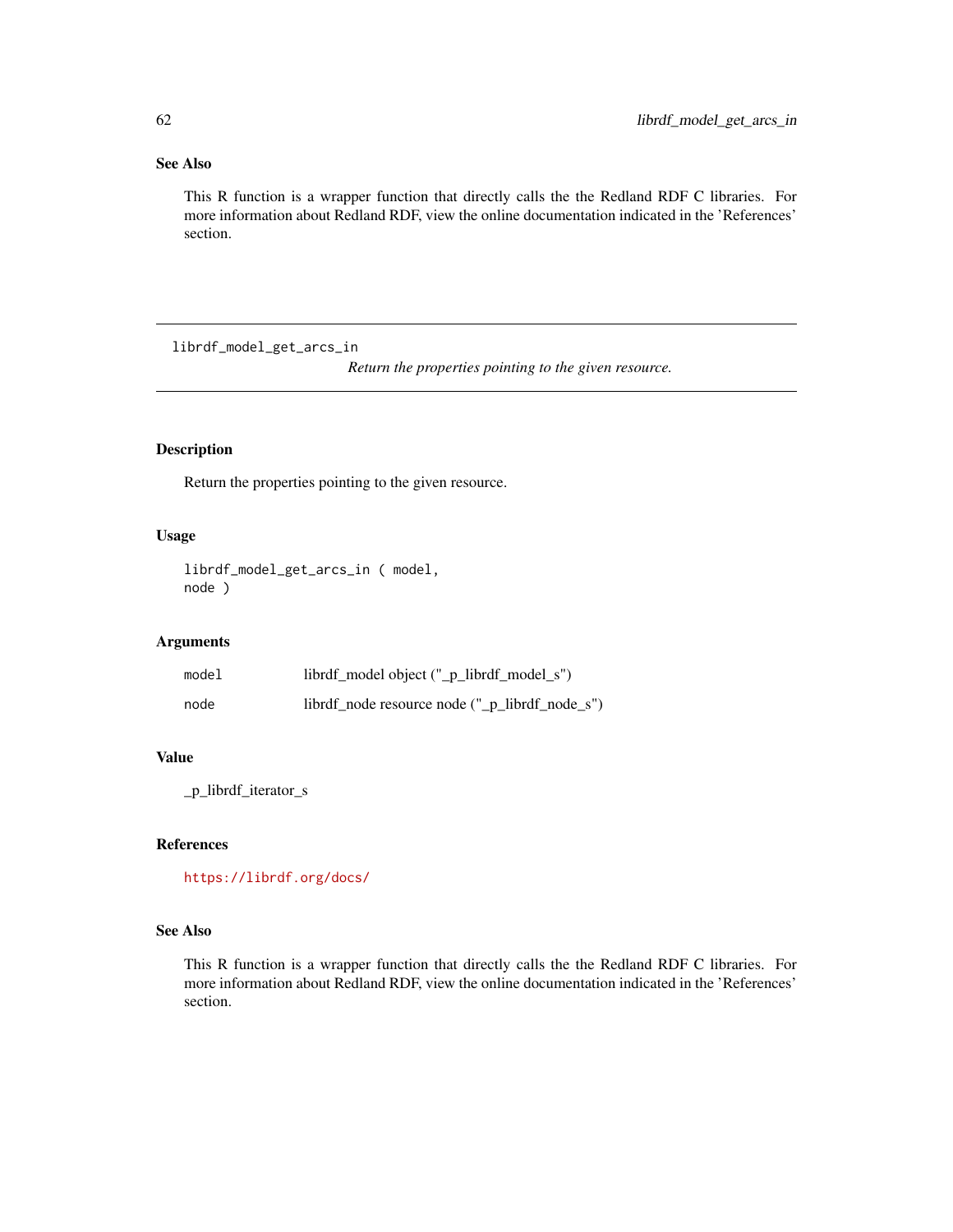librdf\_model\_get\_arcs\_out

*Return the properties pointing from the given resource.*

### Description

Return the properties pointing from the given resource.

### Usage

```
librdf_model_get_arcs_out ( model,
node )
```
## Arguments

| model | librdf_model object ("_p_librdf_model_s")      |
|-------|------------------------------------------------|
| node  | librdf_node resource node ("_p_librdf_node_s") |

## Value

\_p\_librdf\_iterator\_s

### References

<https://librdf.org/docs/>

## See Also

This R function is a wrapper function that directly calls the the Redland RDF C libraries. For more information about Redland RDF, view the online documentation indicated in the 'References' section.

librdf\_model\_get\_contexts

*Return the list of contexts in the graph.*

## Description

Return the list of contexts in the graph.

#### Usage

librdf\_model\_get\_contexts ( model )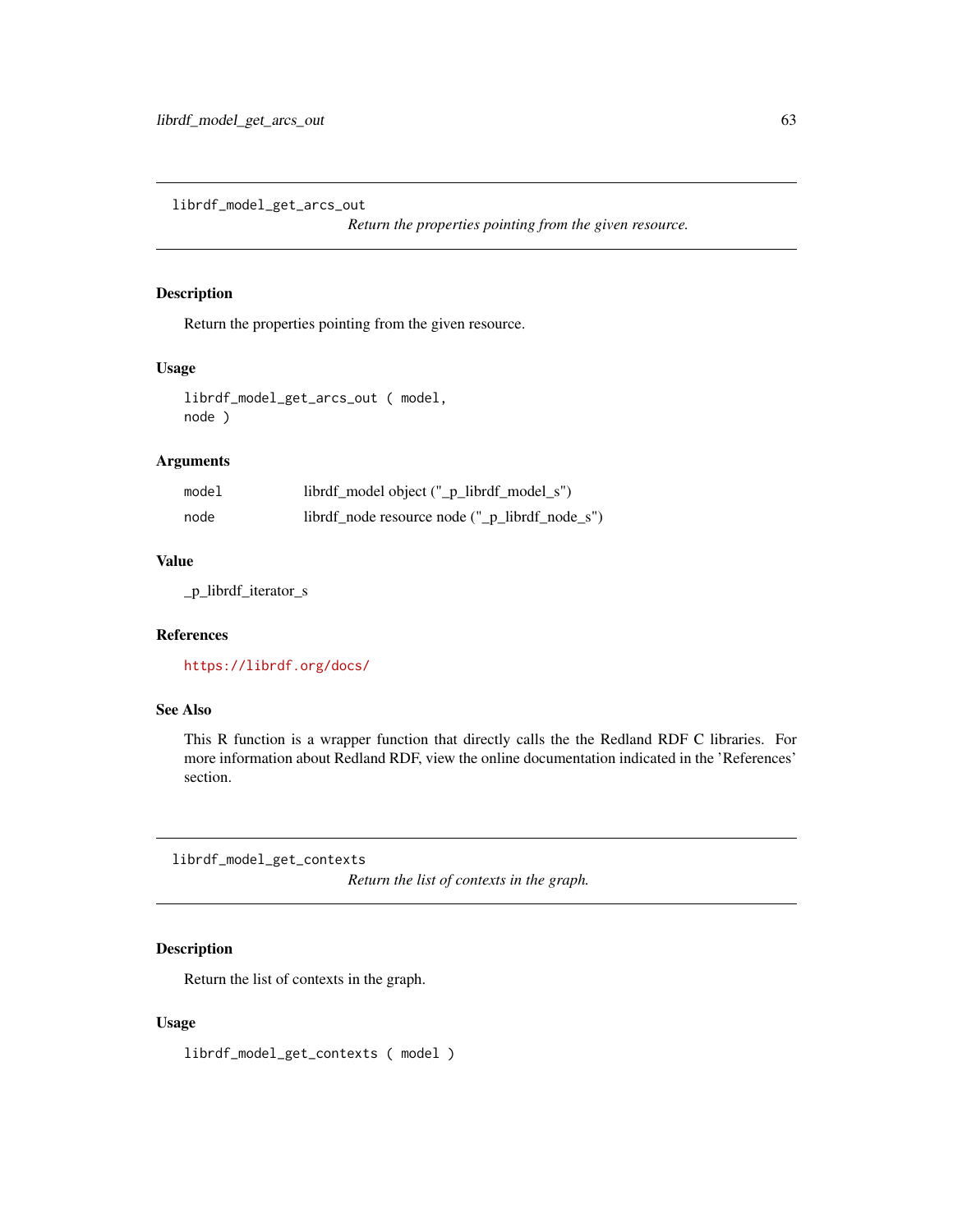#### Arguments

model librdf\_model object ("\_p\_librdf\_model\_s")

# Value

\_p\_librdf\_iterator\_s

### References

<https://librdf.org/docs/>

## See Also

This R function is a wrapper function that directly calls the the Redland RDF C libraries. For more information about Redland RDF, view the online documentation indicated in the 'References' section.

librdf\_model\_get\_feature

*Get the value of a graph feature .*

### Description

Get the value of a graph feature .

#### Usage

librdf\_model\_get\_feature ( model, feature )

### Arguments

| model   | librdf_model object ("_p_librdf_model_s")       |
|---------|-------------------------------------------------|
| feature | librdf_uri feature property ("_p_librdf_uri_s") |

#### Value

\_p\_librdf\_node\_s

#### References

<https://librdf.org/docs/>

### See Also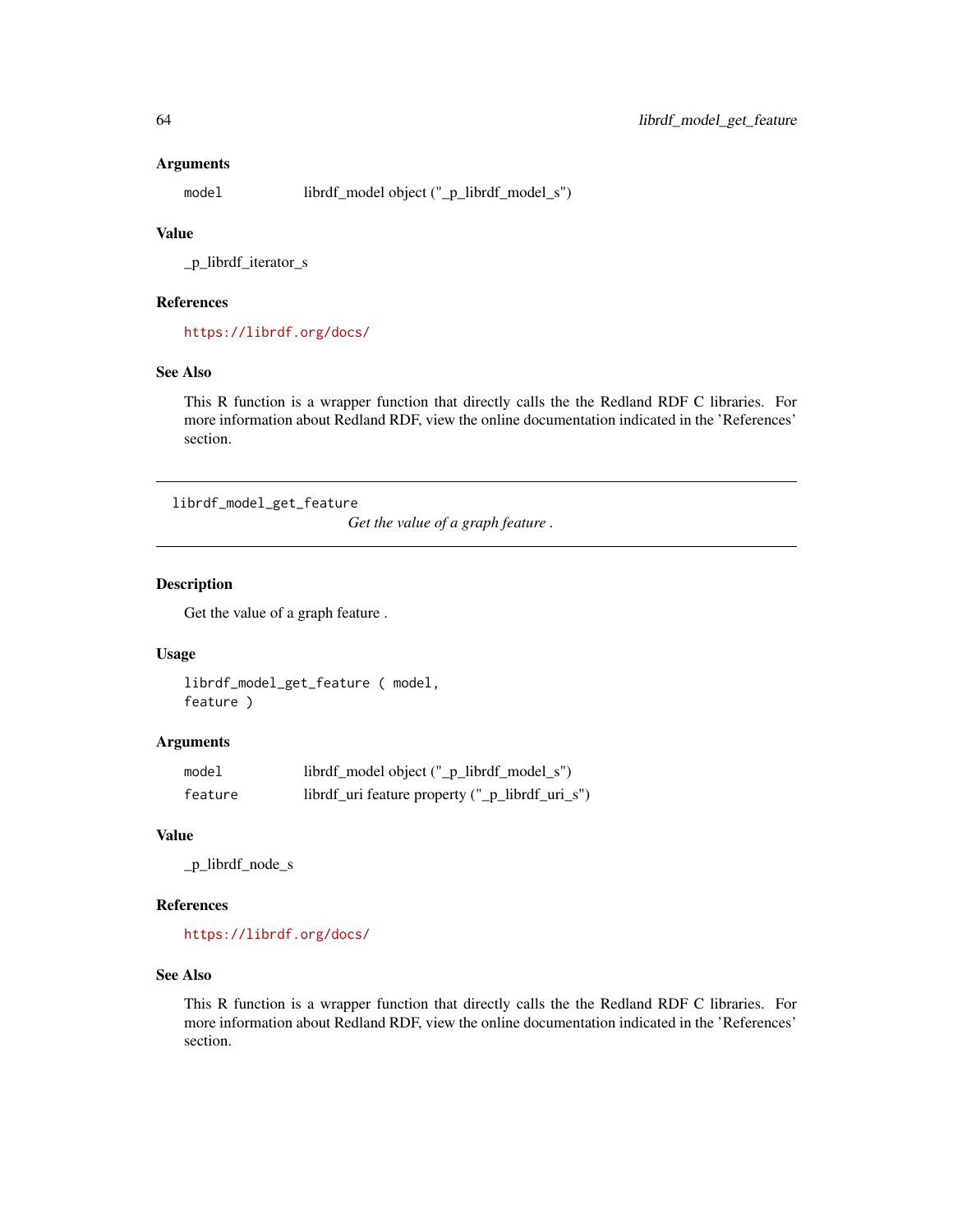librdf\_model\_get\_source

*Return one source (subject) of arc in an RDF graph given arc (predicate) and target (object).*

### Description

Return one source (subject) of arc in an RDF graph given arc (predicate) and target (object).

## Usage

librdf\_model\_get\_source ( model, arc, target )

## Arguments

| model  | librdf_model object ("_p_librdf_model_s") |
|--------|-------------------------------------------|
| arc    | $librdf-node arc ("_plibrdf-node_s")$     |
| target | librdf_node target ("_p_librdf_node_s")   |

#### Value

\_p\_librdf\_node\_s

### References

<https://librdf.org/docs/>

### See Also

This R function is a wrapper function that directly calls the the Redland RDF C libraries. For more information about Redland RDF, view the online documentation indicated in the 'References' section.

librdf\_model\_get\_sources

*Return the sources (subjects) of arc in an RDF graph given arc (predicate) and target (object).*

#### Description

Return the sources (subjects) of arc in an RDF graph given arc (predicate) and target (object).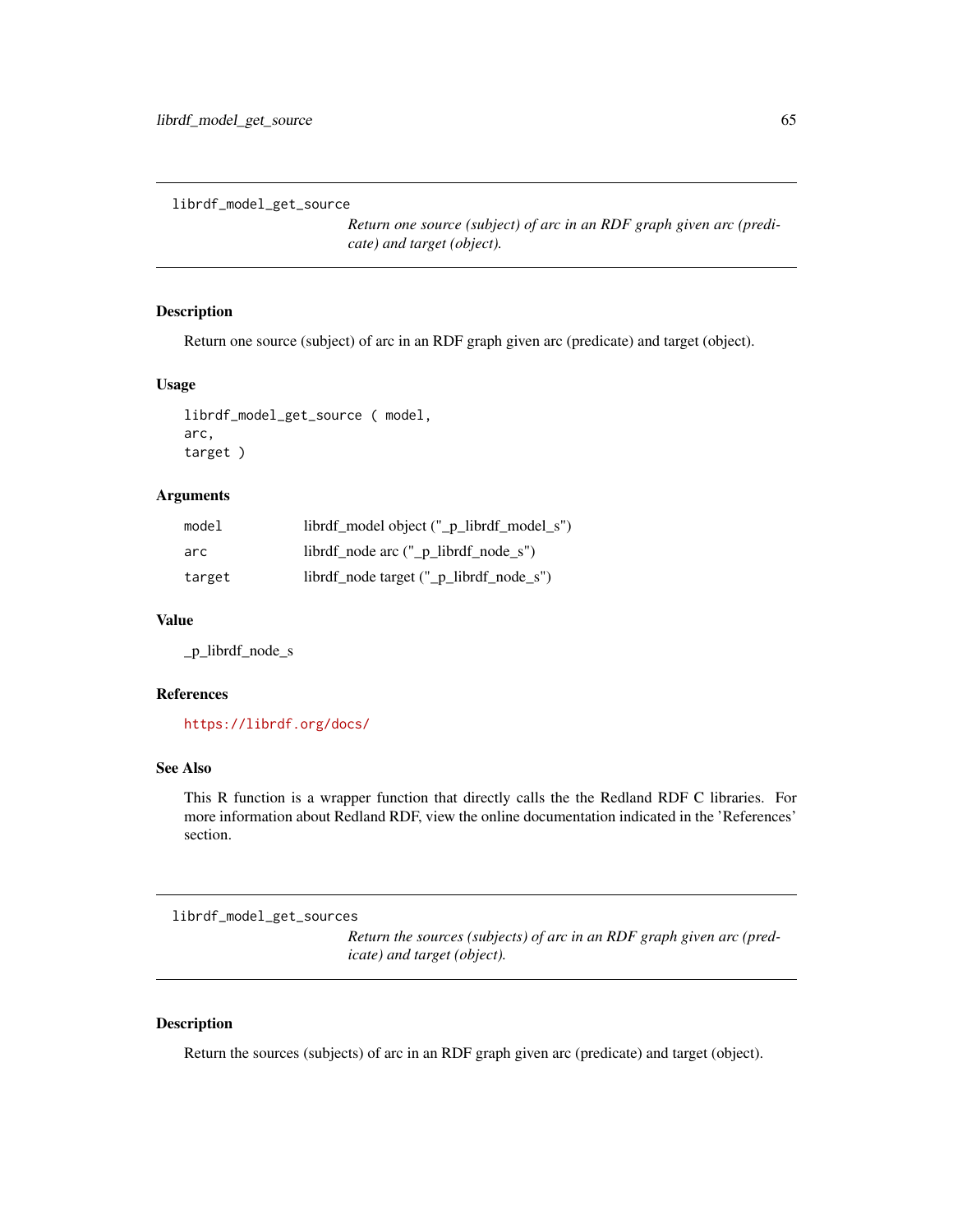### Usage

```
librdf_model_get_sources ( model,
arc,
target )
```
## Arguments

| model  | librdf_model object ("_p_librdf_model_s") |
|--------|-------------------------------------------|
| arc    | librdf_node arc ("_p_librdf_node_s")      |
| target | librdf_node target ("_p_librdf_node_s")   |

## Value

\_p\_librdf\_iterator\_s

#### References

<https://librdf.org/docs/>

# See Also

This R function is a wrapper function that directly calls the the Redland RDF C libraries. For more information about Redland RDF, view the online documentation indicated in the 'References' section.

```
librdf_model_get_target
```
*Return one target (object) of an arc in an RDF graph given source (subject) and arc (predicate).*

## Description

Return one target (object) of an arc in an RDF graph given source (subject) and arc (predicate).

## Usage

```
librdf_model_get_target ( model,
source,
arc )
```
### Arguments

| model  | librdf_model object ("_p_librdf_model_s") |
|--------|-------------------------------------------|
| source | librdf node source (" p librdf node s")   |
| arc    | librdf_node arc ("_p_librdf_node_s")      |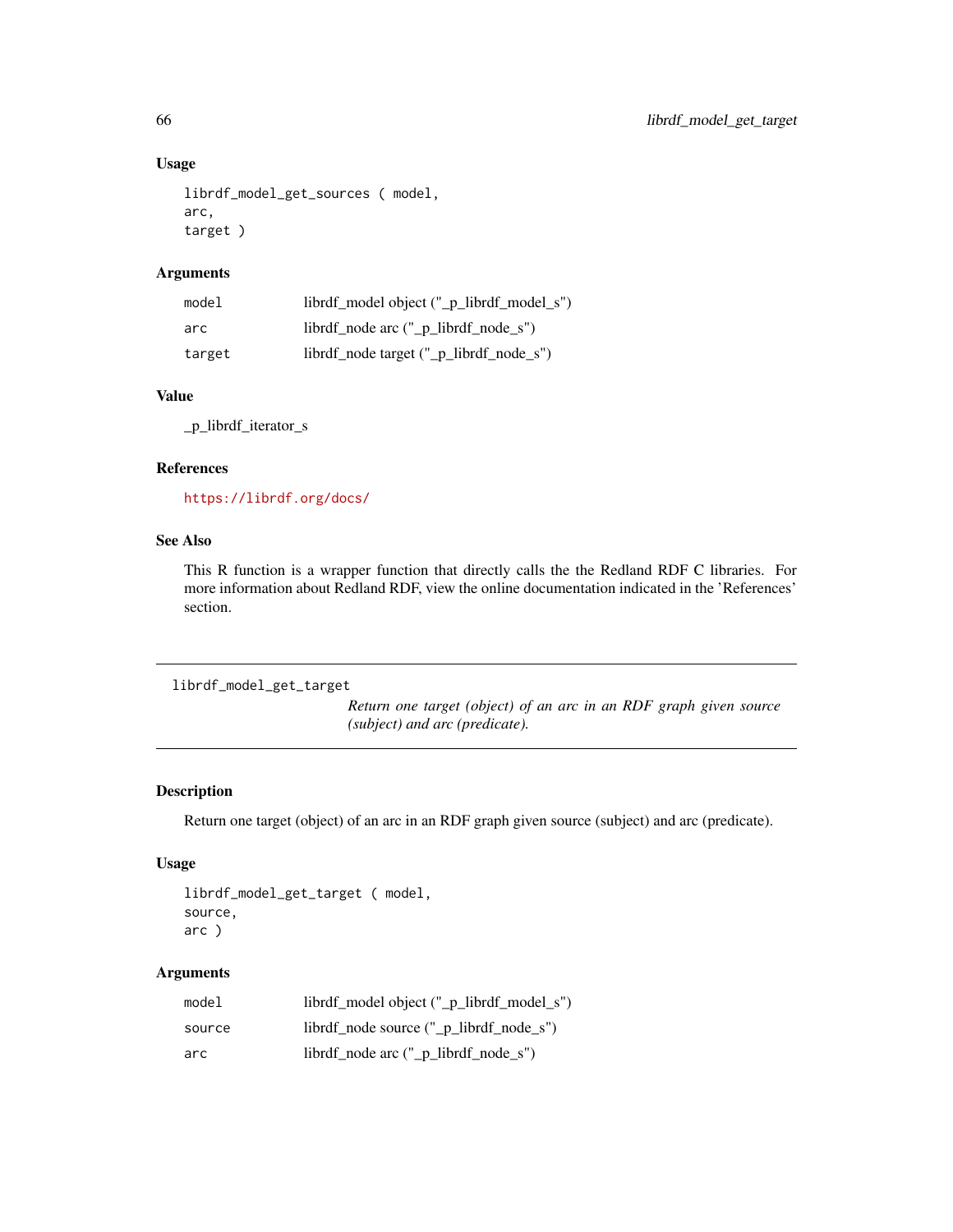# Value

\_p\_librdf\_node\_s

### References

<https://librdf.org/docs/>

# See Also

This R function is a wrapper function that directly calls the the Redland RDF C libraries. For more information about Redland RDF, view the online documentation indicated in the 'References' section.

```
librdf_model_get_targets
```
*Return the targets (objects) of an arc in an RDF graph given source (subject) and arc (predicate).*

## Description

Return the targets (objects) of an arc in an RDF graph given source (subject) and arc (predicate).

### Usage

```
librdf_model_get_targets ( model,
source,
arc )
```
### Arguments

| model  | librdf_model object ("_p_librdf_model_s") |
|--------|-------------------------------------------|
| source | librdf_node source ("_p_librdf_node_s")   |
| arc    | librdf_node arc ("_p_librdf_node_s")      |

#### Value

\_p\_librdf\_iterator\_s

#### References

<https://librdf.org/docs/>

## See Also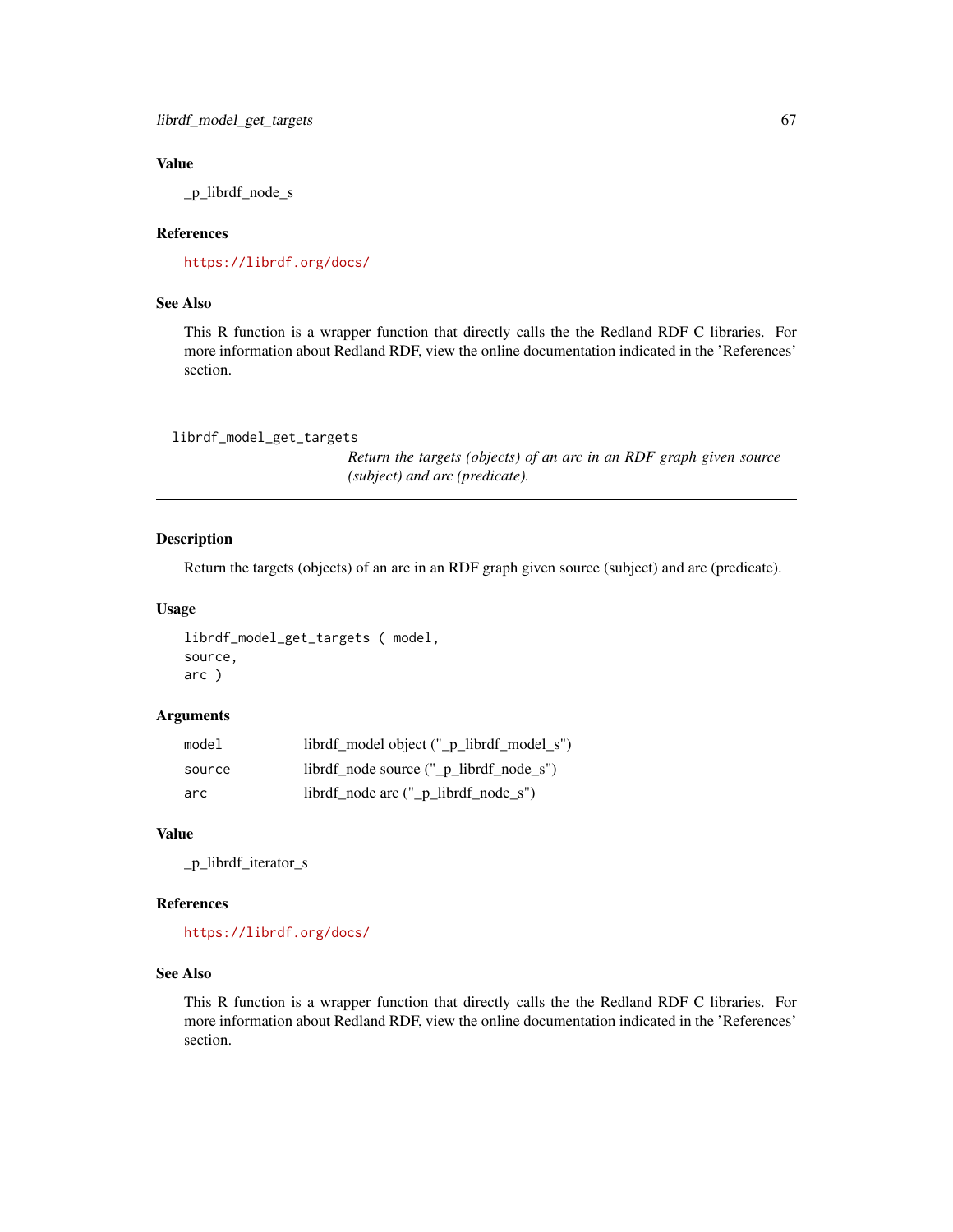librdf\_model\_has\_arc\_in

*Check if a node has a given property pointing to it.*

## Description

Check if a node has a given property pointing to it.

## Usage

```
librdf_model_has_arc_in ( model,
node,
property,
.copy )
```
## Arguments

| model    | librdf_model object ("_p_librdf_model_s")      |
|----------|------------------------------------------------|
| node     | librdf_node resource node ("_p_librdf_node_s") |
| property | librdf_node property node ("_p_librdf_node_s") |
| . copy   | NA                                             |

### Value

integer

# References

<https://librdf.org/docs/>

## See Also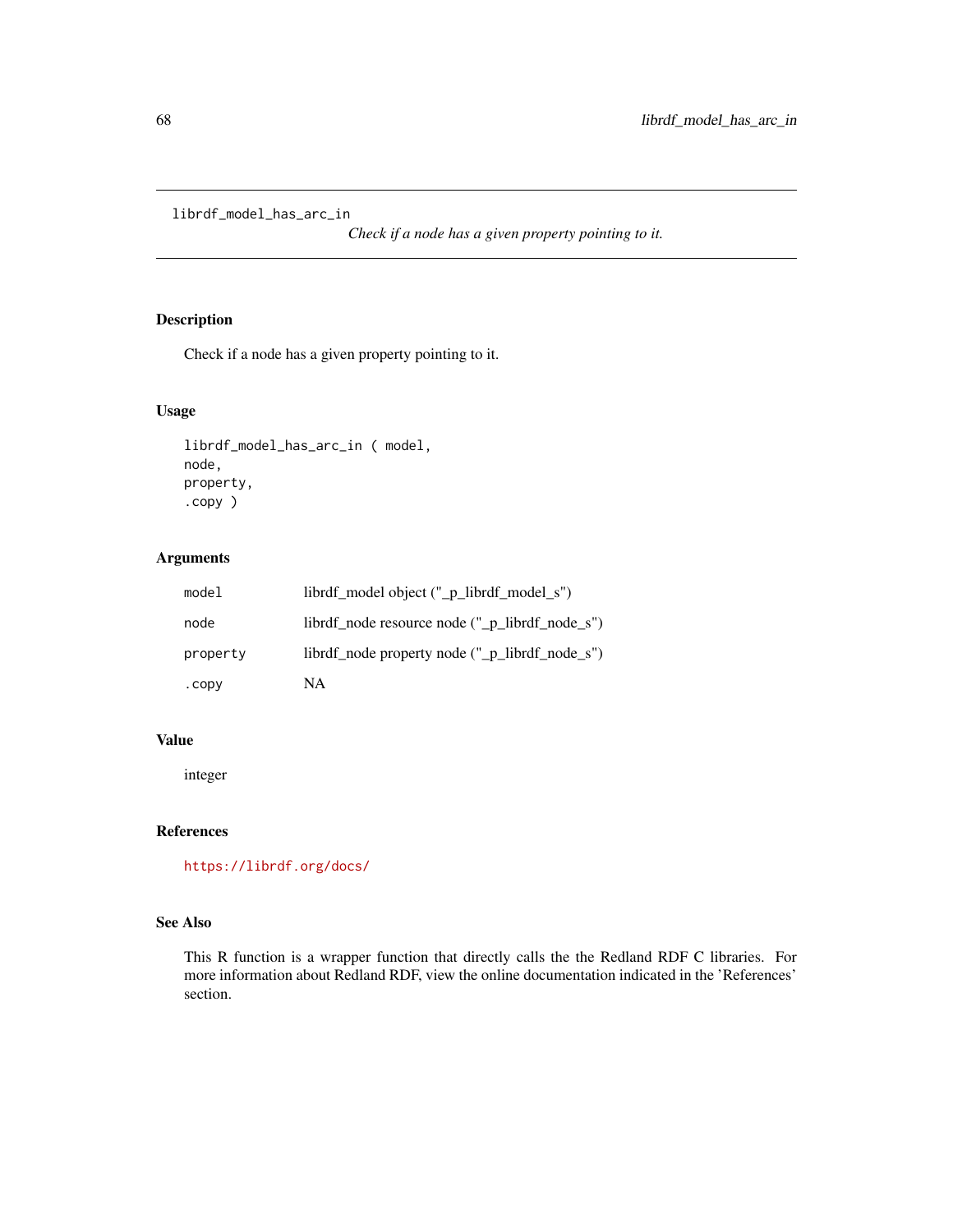librdf\_model\_has\_arc\_out

*Check if a node has a given property pointing from it.*

## Description

Check if a node has a given property pointing from it.

## Usage

```
librdf_model_has_arc_out ( model,
node,
property,
.copy )
```
## Arguments

| model    | librdf_model object ("_p_librdf_model_s")      |
|----------|------------------------------------------------|
| node     | librdf_node resource node ("_p_librdf_node_s") |
| property | librdf_node property node ("_p_librdf_node_s") |
| . copy   | NA                                             |

### Value

integer

# References

<https://librdf.org/docs/>

## See Also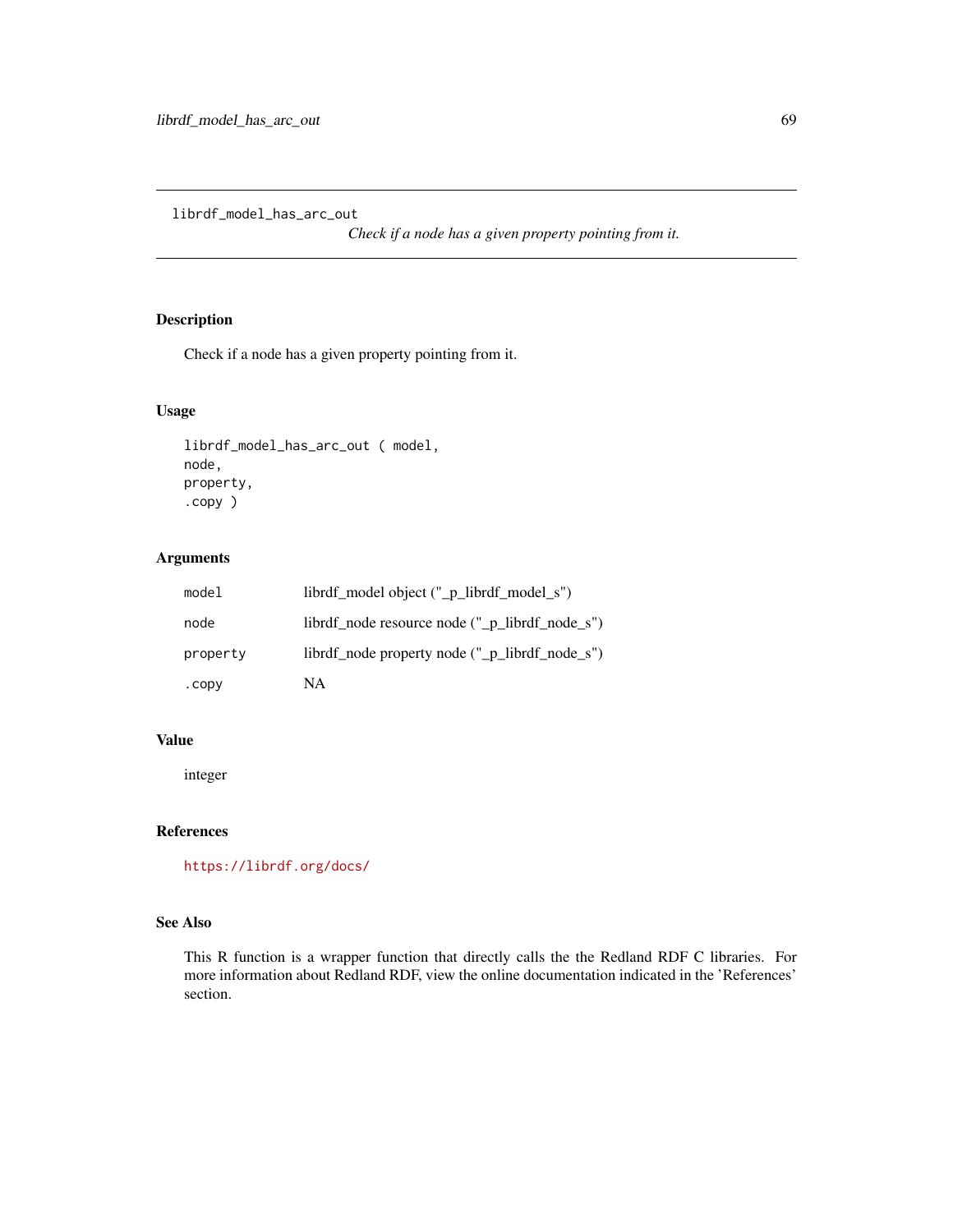librdf\_model\_load *Load content from a URI into the model.*

## Description

Load content from a URI into the model.

## Usage

```
librdf_model_load ( model,
uri,
name,
mime_type,
type_uri,
.copy )
```
# Arguments

| model     | librdf_model object ("_p_librdf_model_s")                                     |
|-----------|-------------------------------------------------------------------------------|
| uri       | the URI to read the content $("_p_{{\text{librdf\_uri}}_s")$                  |
| name      | the name of the parser (or NULL) ("character")                                |
| mime_type | the MIME type of the syntax (NULL if not used) ("character")                  |
| type_uri  | URI identifying the syntax (NULL if not used) $('_p_{{\text{light}}}$ uri_s") |
| .copy     | NA                                                                            |

## Value

integer

## References

<https://librdf.org/docs/>

## See Also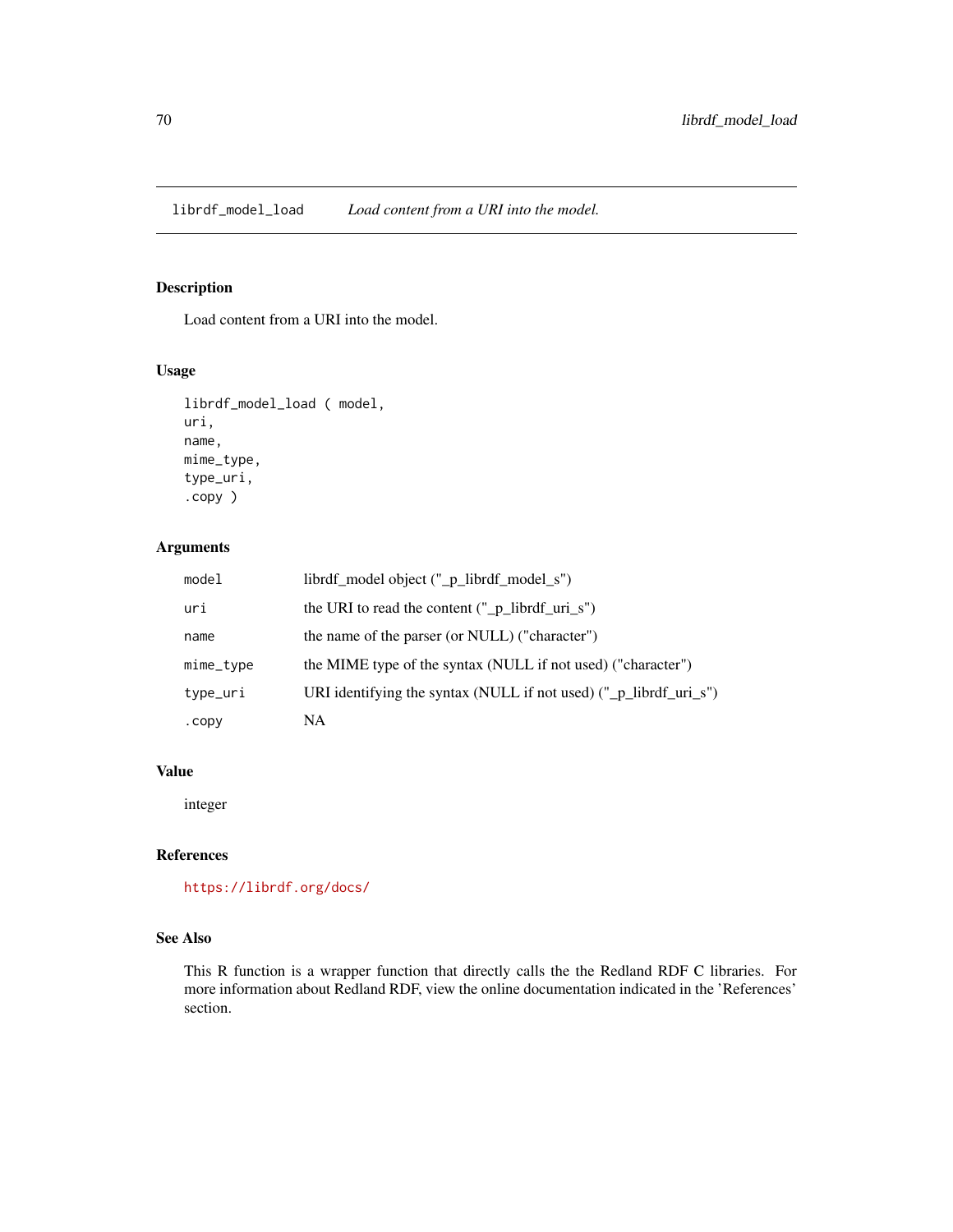librdf\_model\_query\_execute

*Execute a query against the model.*

### Description

Execute a query against the model.

### Usage

librdf\_model\_query\_execute ( model, query )

# Arguments

| model | librdf_model object ("_p_librdf_model_s") |
|-------|-------------------------------------------|
| query | librdf_query object ("_p_librdf_query")   |

#### Value

\_p\_librdf\_query\_results

## References

<https://librdf.org/docs/>

# See Also

This R function is a wrapper function that directly calls the the Redland RDF C libraries. For more information about Redland RDF, view the online documentation indicated in the 'References' section.

librdf\_model\_remove\_statement

*Remove a known statement from the model.*

## Description

Remove a known statement from the model.

### Usage

```
librdf_model_remove_statement ( model,
statement,
.copy )
```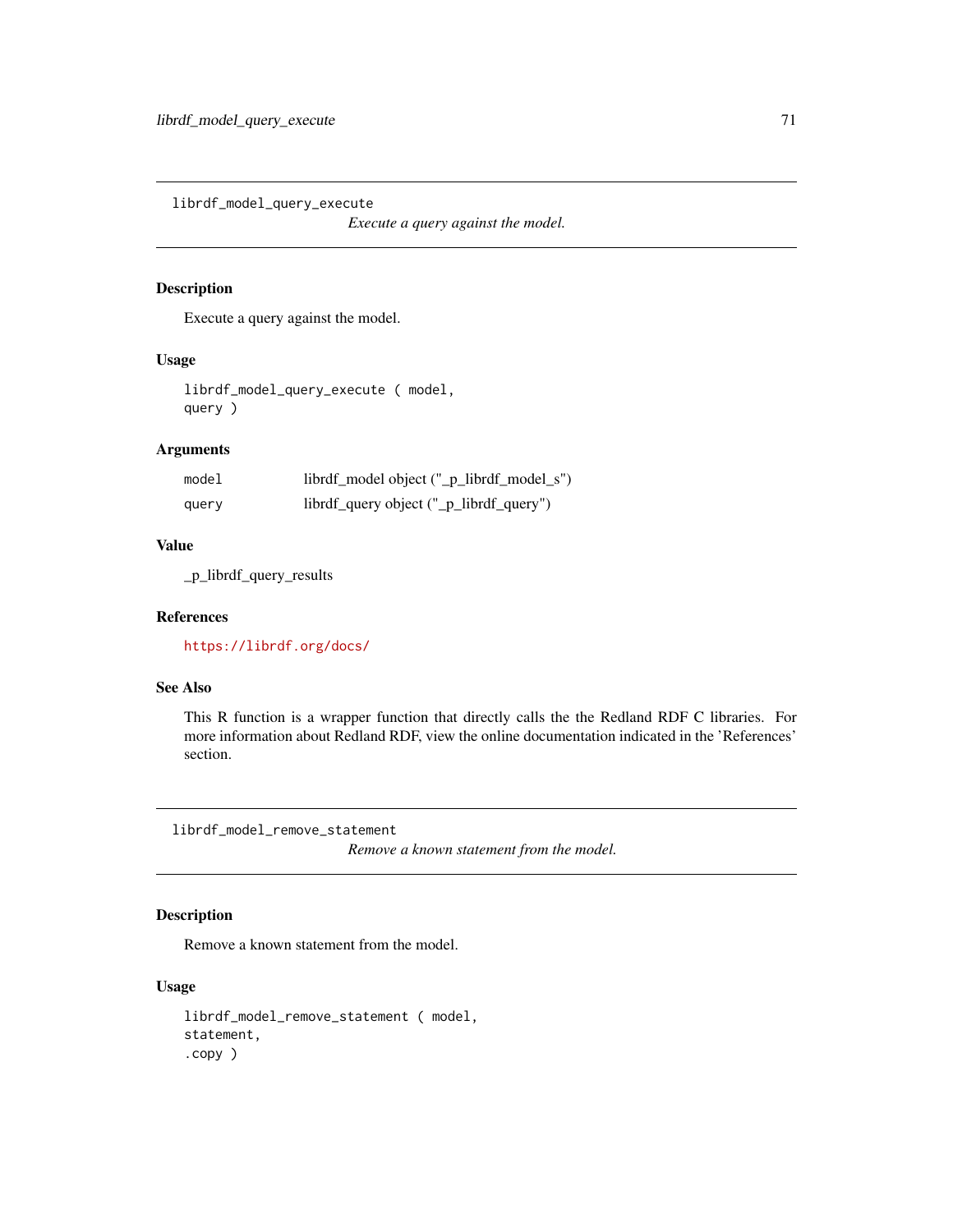# Arguments

| model     | the model object $("_p_{{\text{-}}}\text{librdf}_{{\text{-}}}\text{model}_s")$ |
|-----------|--------------------------------------------------------------------------------|
| statement | the statement $(" p librdf statement s")$                                      |
| . CODV    | NA                                                                             |

# Value

integer

# References

<https://librdf.org/docs/>

### See Also

This R function is a wrapper function that directly calls the the Redland RDF C libraries. For more information about Redland RDF, view the online documentation indicated in the 'References' section.

librdf\_model\_set\_feature

*Set the value of a graph feature.*

# Description

Set the value of a graph feature.

## Usage

```
librdf_model_set_feature ( model,
feature,
value,
.copy )
```
# Arguments

| model   | librdf model object (" p librdf model s")               |
|---------|---------------------------------------------------------|
| feature | librdf_uri feature property ("_p_librdf_uri_s")         |
| value   | librdf_node feature property value ("_p_librdf_node_s") |
| .copy   | NA                                                      |

## Value

integer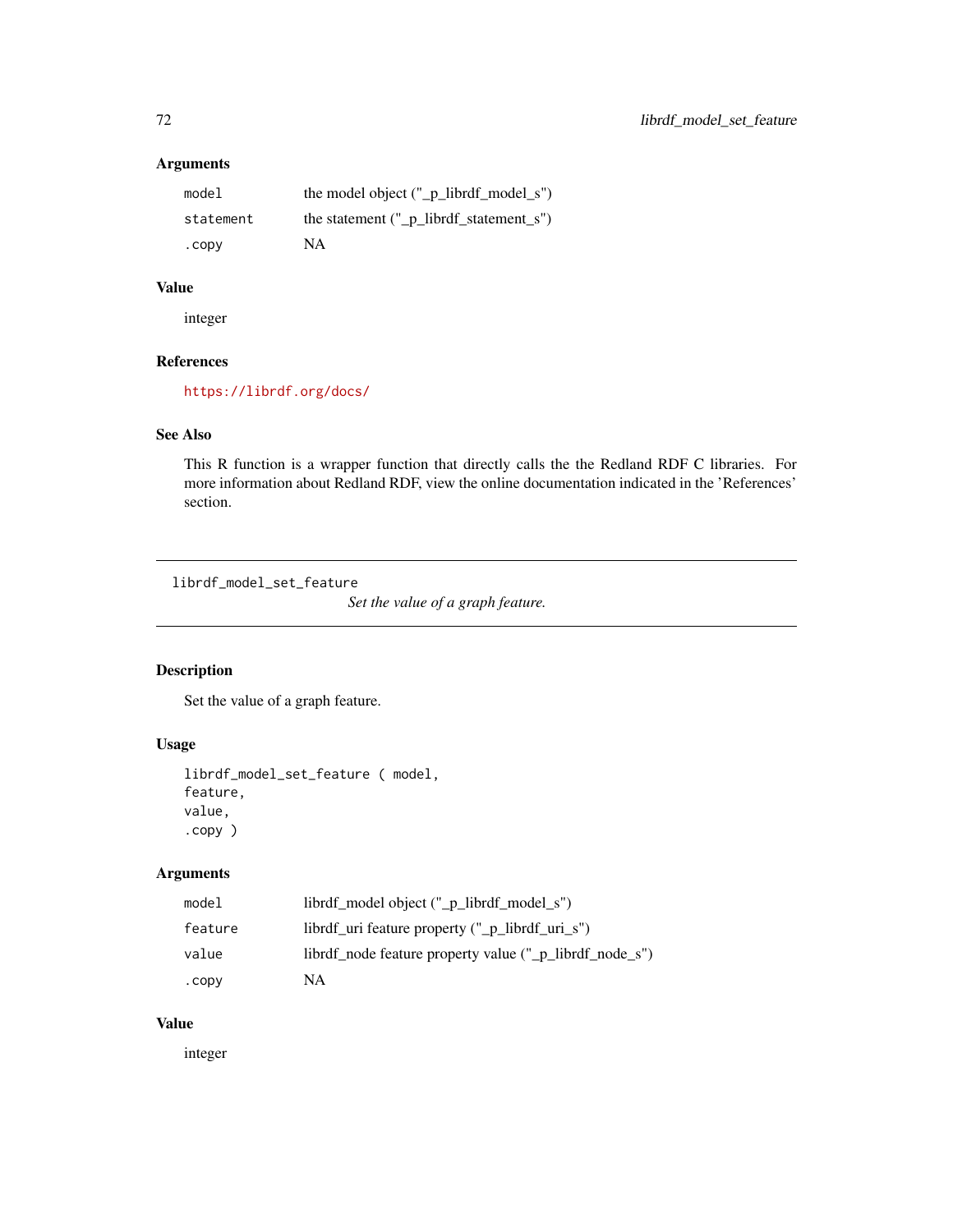librdf\_model\_size 73

## References

<https://librdf.org/docs/>

# See Also

This R function is a wrapper function that directly calls the the Redland RDF C libraries. For more information about Redland RDF, view the online documentation indicated in the 'References' section.

librdf\_model\_size *Get the number of statements in the model.*

## Description

Get the number of statements in the model.

#### Usage

```
librdf_model_size ( model,
.copy )
```
## Arguments

| model | librdf_model object ("_p_librdf_model_s") |
|-------|-------------------------------------------|
| .copy | <b>NA</b>                                 |

#### Value

integer

# References

<https://librdf.org/docs/>

#### See Also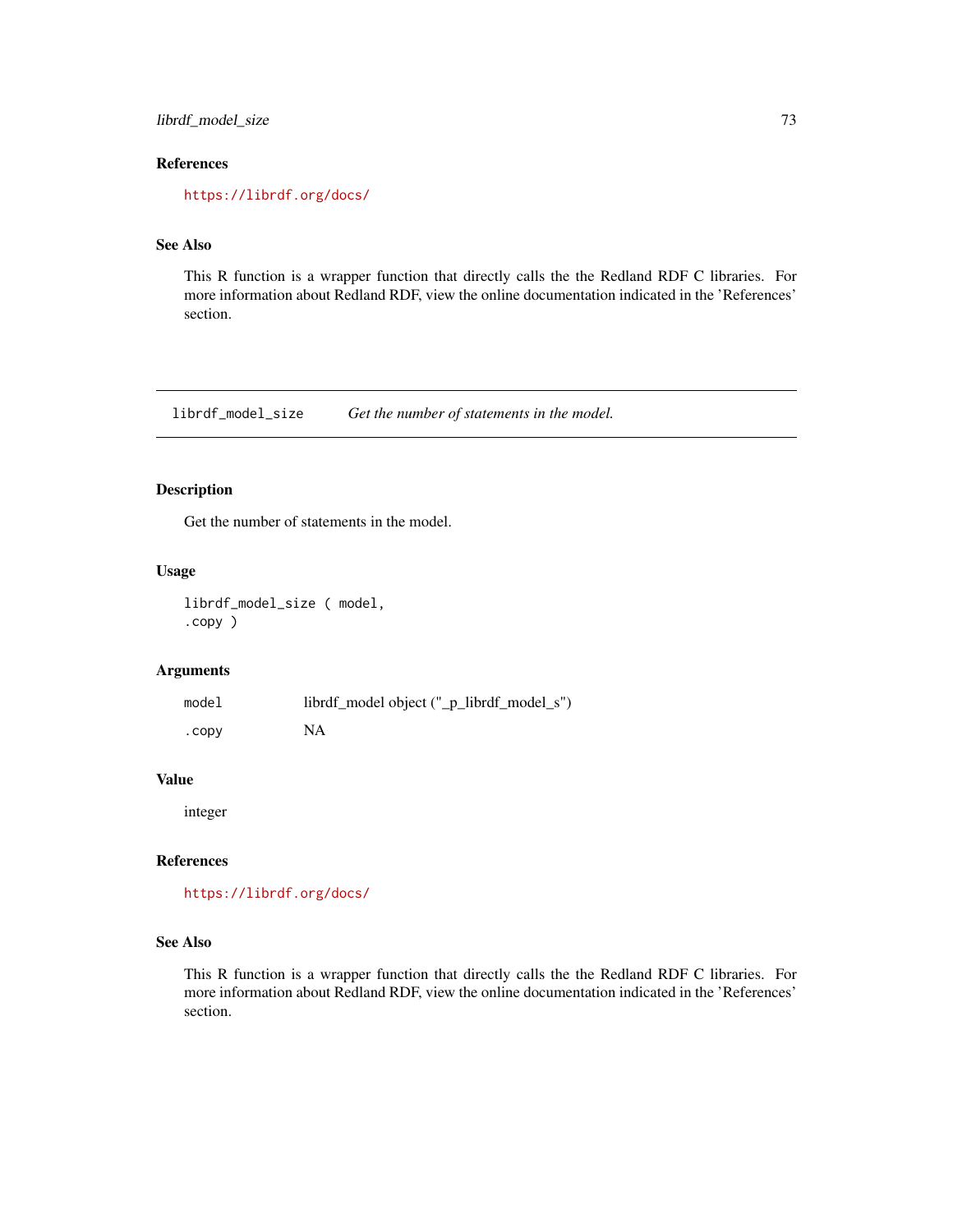librdf\_model\_sync *Synchronise the model to the model implementation.*

## Description

Synchronise the model to the model implementation.

## Usage

```
librdf_model_sync ( model )
```
## Arguments

model librdf\_model object ("\_p\_librdf\_model\_s")

#### Value

void

# References

<https://librdf.org/docs/>

## See Also

This R function is a wrapper function that directly calls the the Redland RDF C libraries. For more information about Redland RDF, view the online documentation indicated in the 'References' section.

librdf\_model\_to\_string

*Write serialized model to a string.*

#### Description

Write serialized model to a string.

## Usage

```
librdf_model_to_string ( model,
uri,
name,
mime_type,
inUriOrNull )
```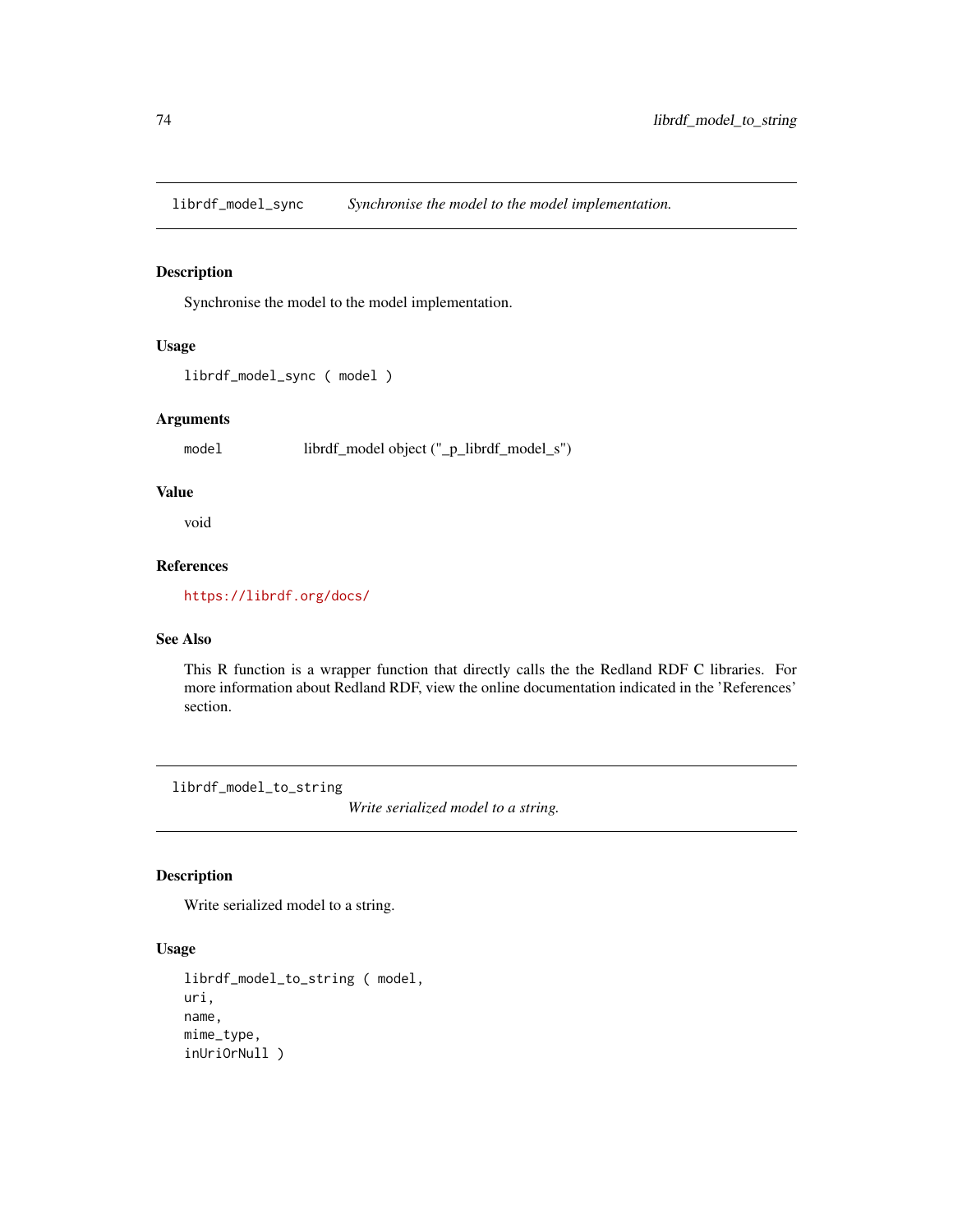| model       | librdf_model object ("_p_librdf_model_s")                                |
|-------------|--------------------------------------------------------------------------|
| uri         | base URI to use in serializing (or NULL if not used) ("_p_librdf_uri_s") |
| name        | the name of the serializer (or NULL for default) ("character")           |
| mime_type   | the MIME type of the syntax (NULL if not used) ("character")             |
| inUriOrNull | URI identifying the syntax (NULL if not used) ("_p_librdf_uri_s")        |

# Value

character

# References

<https://librdf.org/docs/>

# See Also

This R function is a wrapper function that directly calls the the Redland RDF C libraries. For more information about Redland RDF, view the online documentation indicated in the 'References' section.

librdf\_model\_transaction\_commit

*Commit a transaction.*

## Description

Commit a transaction.

## Usage

librdf\_model\_transaction\_commit ( model, .copy )

## Arguments

| model  | the model object ("_p_librdf_model_s") |
|--------|----------------------------------------|
| . CODV | NA                                     |

## Value

integer

## References

<https://librdf.org/docs/>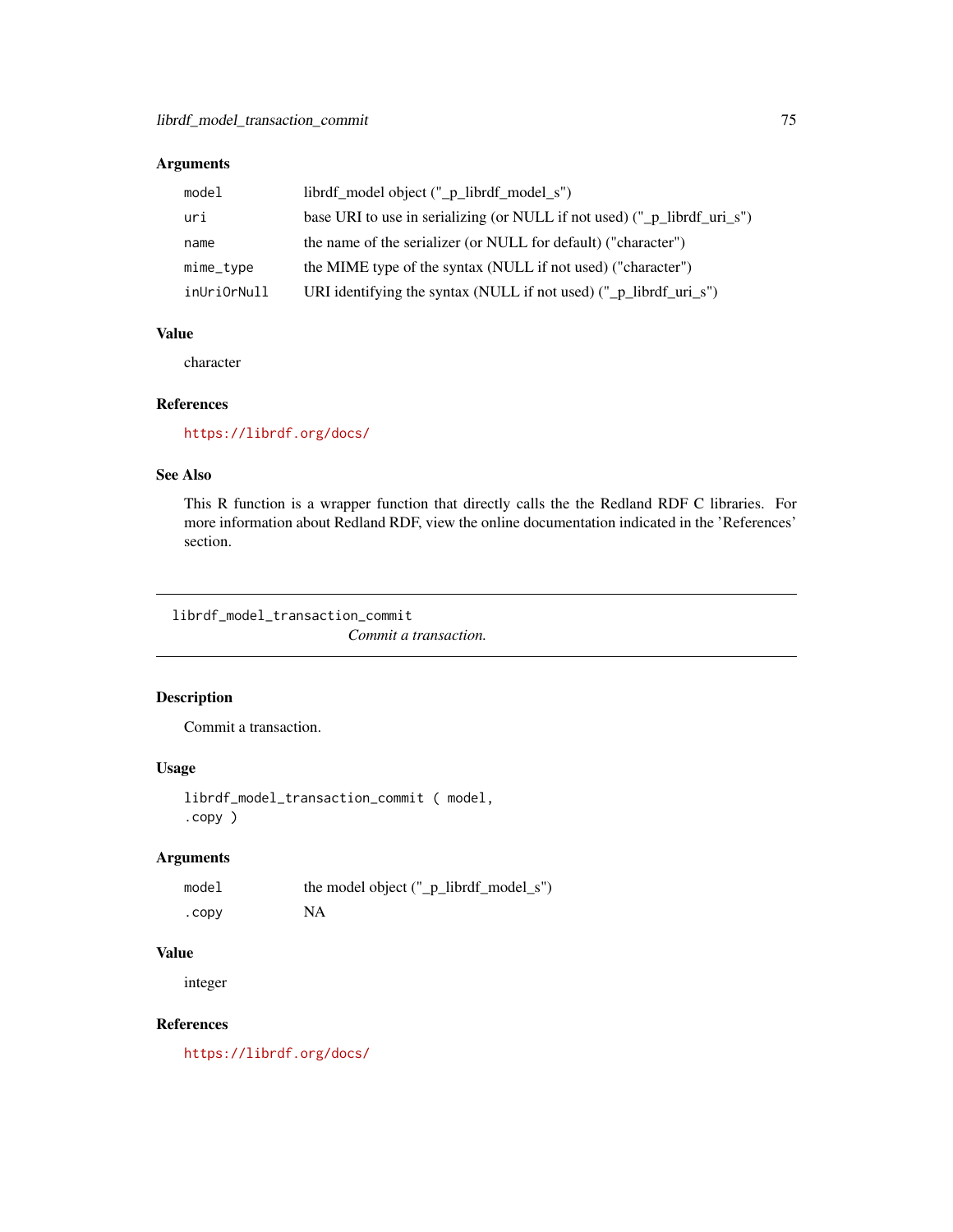# See Also

This R function is a wrapper function that directly calls the the Redland RDF C libraries. For more information about Redland RDF, view the online documentation indicated in the 'References' section.

librdf\_model\_transaction\_rollback *Rollback a transaction.*

## Description

Rollback a transaction.

## Usage

```
librdf_model_transaction_rollback ( model,
.copy )
```
#### Arguments

| model  | the model object ("_p_librdf_model_s") |
|--------|----------------------------------------|
| . CODV | <b>NA</b>                              |

## Value

integer

# References

<https://librdf.org/docs/>

#### See Also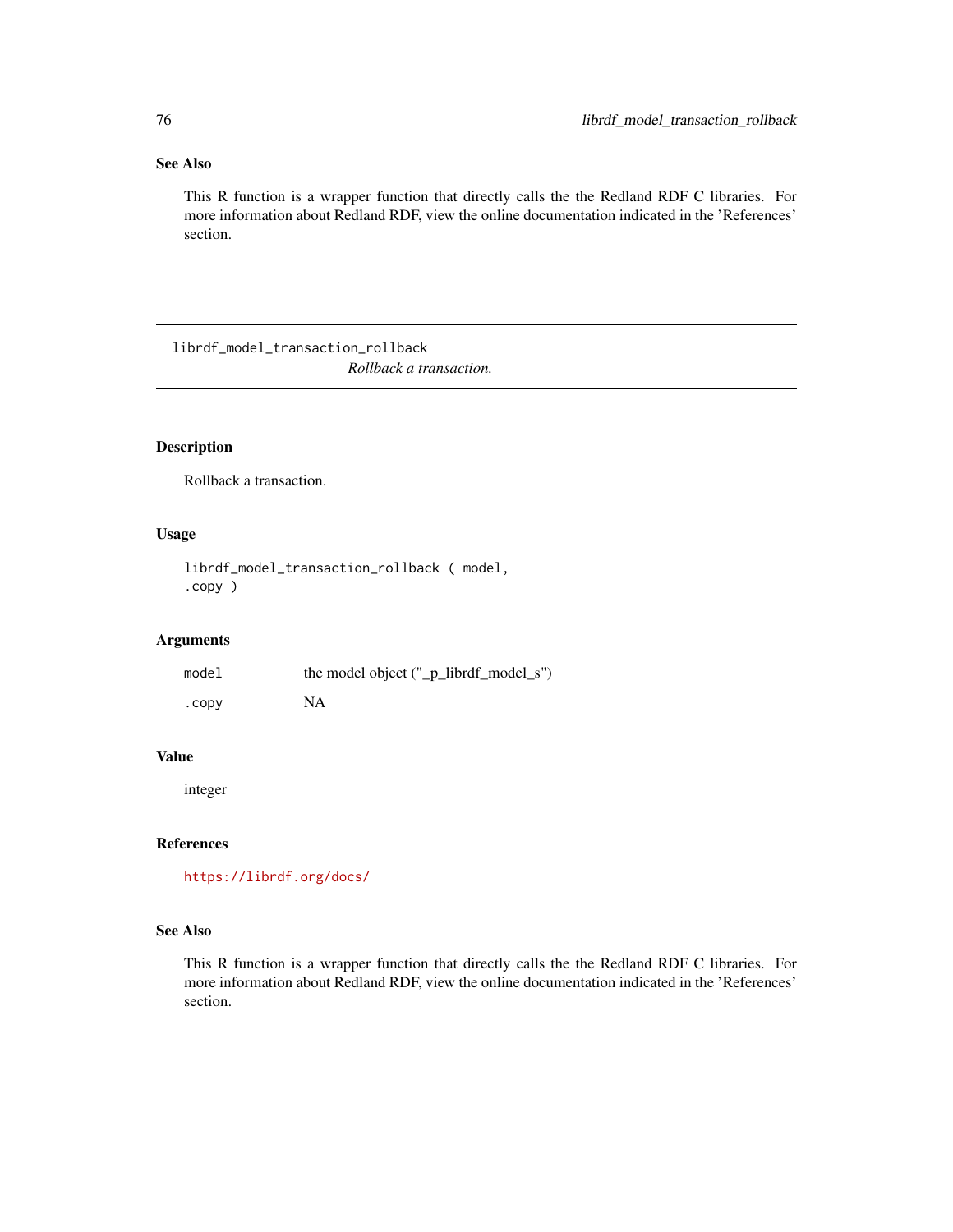librdf\_model\_transaction\_start

*Start a transaction*

## Description

Start a transaction

## Usage

librdf\_model\_transaction\_start ( model, .copy )

#### Arguments

| model | the model object $("_p_{{\text{-}}}\text{librdf}_{{\text{-}}}\text{model}_s")$ |
|-------|--------------------------------------------------------------------------------|
| .copy | NA.                                                                            |

## Value

integer

# References

<https://librdf.org/docs/>

# See Also

This R function is a wrapper function that directly calls the the Redland RDF C libraries. For more information about Redland RDF, view the online documentation indicated in the 'References' section.

librdf\_new\_digest *Constructor - create a new librdf\_digest object.*

# Description

Constructor - create a new librdf\_digest object.

## Usage

librdf\_new\_digest ( world, name )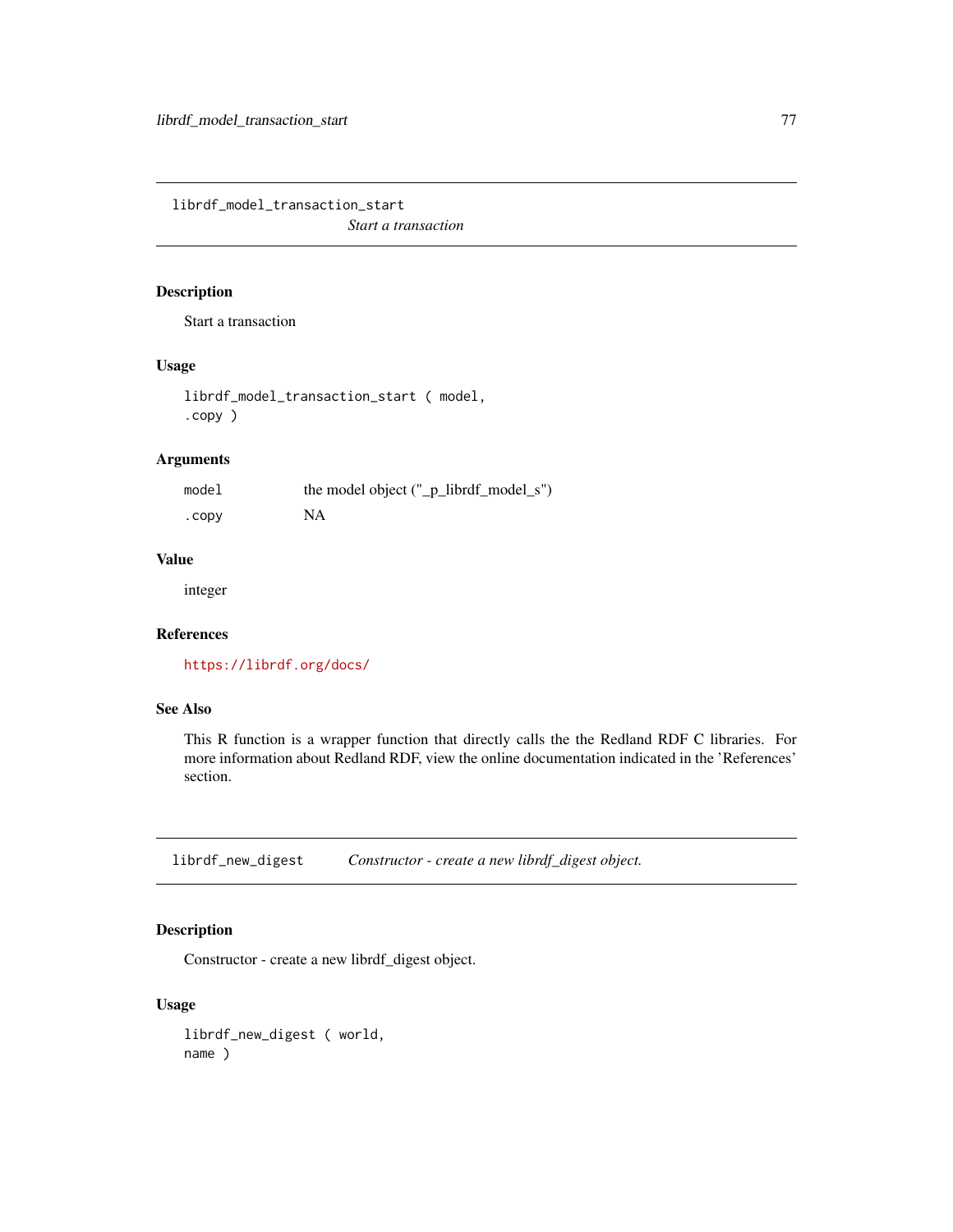| world | redland world object ("_p_librdf_world_s")                 |
|-------|------------------------------------------------------------|
| name  | the digest name to use to create this digest ("character") |

# Value

\_p\_librdf\_digest\_s

## References

<https://librdf.org/docs/>

## See Also

This R function is a wrapper function that directly calls the the Redland RDF C libraries. For more information about Redland RDF, view the online documentation indicated in the 'References' section.

librdf\_new\_hash *Constructor - create a new librdf\_hash object.*

#### Description

Constructor - create a new librdf\_hash object.

#### Usage

librdf\_new\_hash ( world, name )

## Arguments

| world | redland world object ("_p_librdf_world_s") |
|-------|--------------------------------------------|
| name  | factory name ("character")                 |

#### Value

\_p\_librdf\_hash\_s

## References

<https://librdf.org/docs/>

## See Also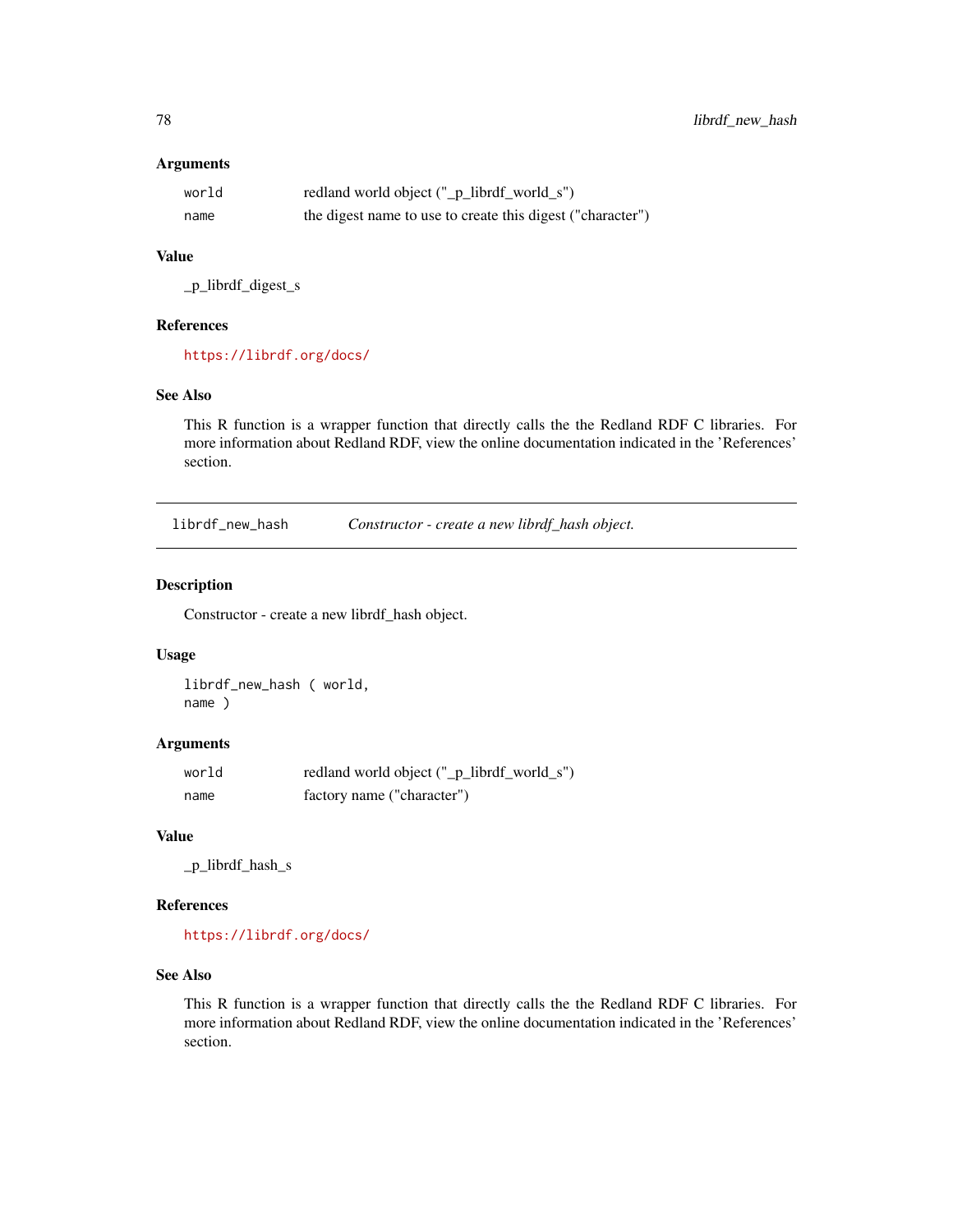librdf\_new\_hash\_from\_array\_of\_strings

*Constructor - create a new librdf\_hash object from an array of strings.*

## Description

Constructor - create a new librdf\_hash object from an array of strings.

## Usage

```
librdf_new_hash_from_array_of_strings ( world,
name,
string )
```
## Arguments

| world  | redland world object (" p librdf world s")                        |
|--------|-------------------------------------------------------------------|
| name   | hash name ("character")                                           |
| string | address of the start of the array of char* pointers ("character") |

#### Value

\_p\_librdf\_hash\_s

#### References

<https://librdf.org/docs/>

#### See Also

This R function is a wrapper function that directly calls the the Redland RDF C libraries. For more information about Redland RDF, view the online documentation indicated in the 'References' section.

librdf\_new\_hash\_from\_string

*Constructor - create a new librdf\_hash object from a string.*

#### Description

Constructor - create a new librdf\_hash object from a string.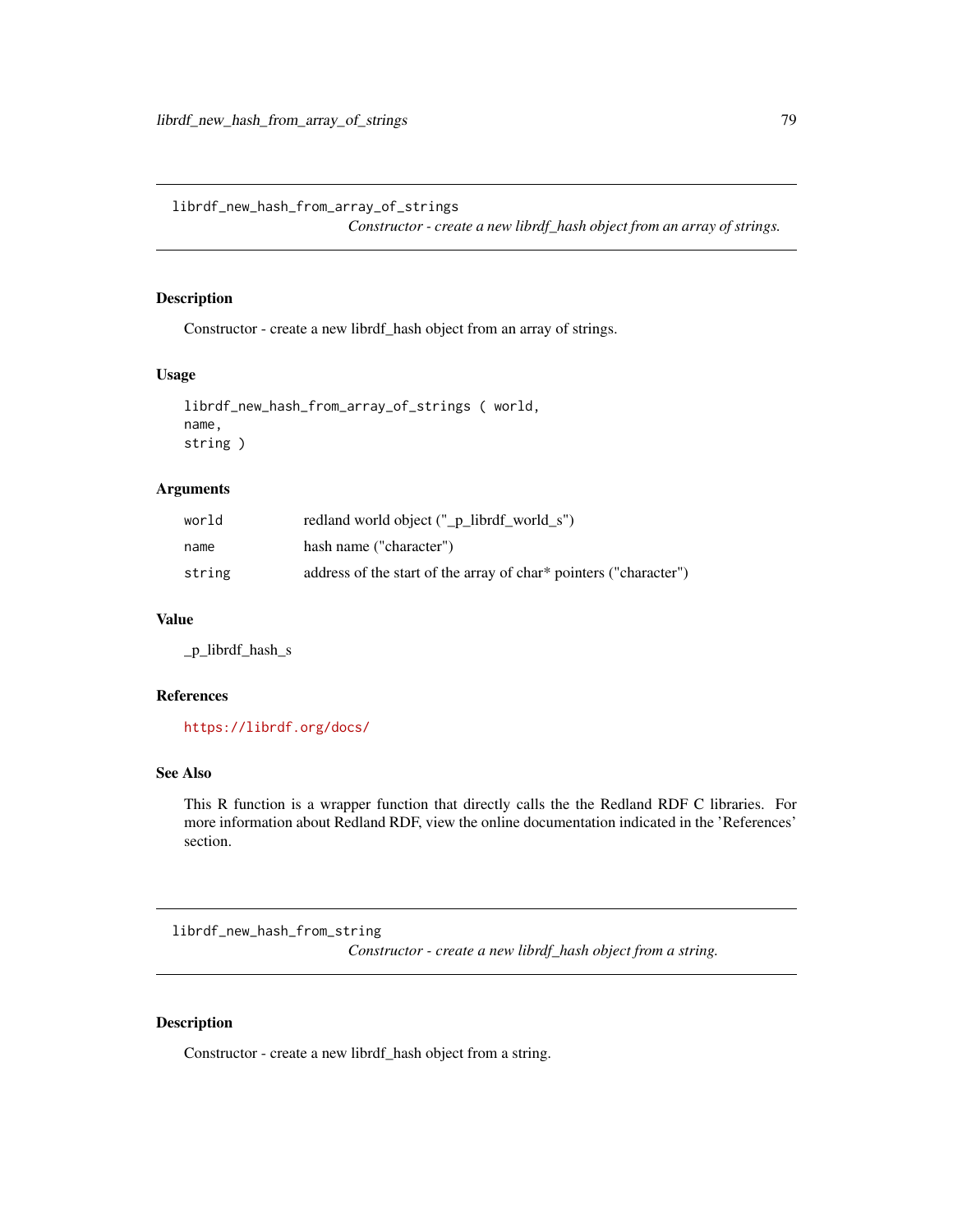## Usage

```
librdf_new_hash_from_string ( world,
name,
string )
```
#### Arguments

| world  | redland world object ("_p_librdf_world_s") |
|--------|--------------------------------------------|
| name   | hash name ("character")                    |
| string | hash encoded as a string ("character")     |

# Value

\_p\_librdf\_hash\_s

#### References

<https://librdf.org/docs/>

## See Also

This R function is a wrapper function that directly calls the the Redland RDF C libraries. For more information about Redland RDF, view the online documentation indicated in the 'References' section.

librdf\_new\_model *Constructor - create a new storage librdf\_model object.*

# Description

Constructor - create a new storage librdf\_model object.

#### Usage

```
librdf_new_model ( world,
storage,
options_string )
```
## Arguments

| world   | redland world object ("_p_librdf_world_s")               |
|---------|----------------------------------------------------------|
| storage | librdf_storage to use ("_p_librdf_storage_s")            |
|         | options_string options to initialise model ("character") |

# Value

\_p\_librdf\_model\_s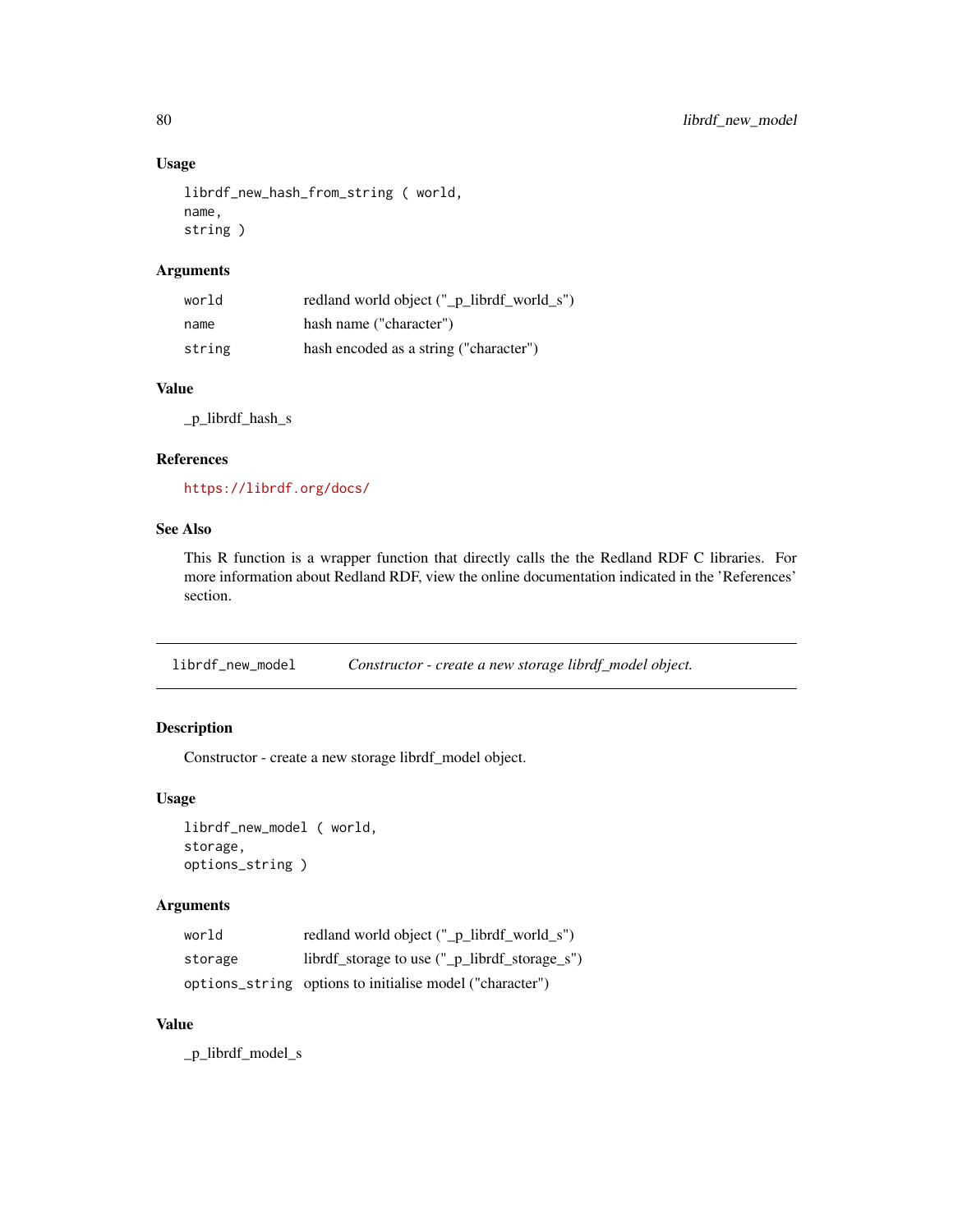# References

<https://librdf.org/docs/>

## See Also

This R function is a wrapper function that directly calls the the Redland RDF C libraries. For more information about Redland RDF, view the online documentation indicated in the 'References' section.

librdf\_new\_model\_from\_model

*Copy constructor - create a new librdf\_model from an existing one.*

#### Description

Copy constructor - create a new librdf\_model from an existing one.

#### Usage

librdf\_new\_model\_from\_model ( model )

#### Arguments

model the existing librdf\_model ("\_p\_librdf\_model\_s")

# Value

\_p\_librdf\_model\_s

## References

<https://librdf.org/docs/>

#### See Also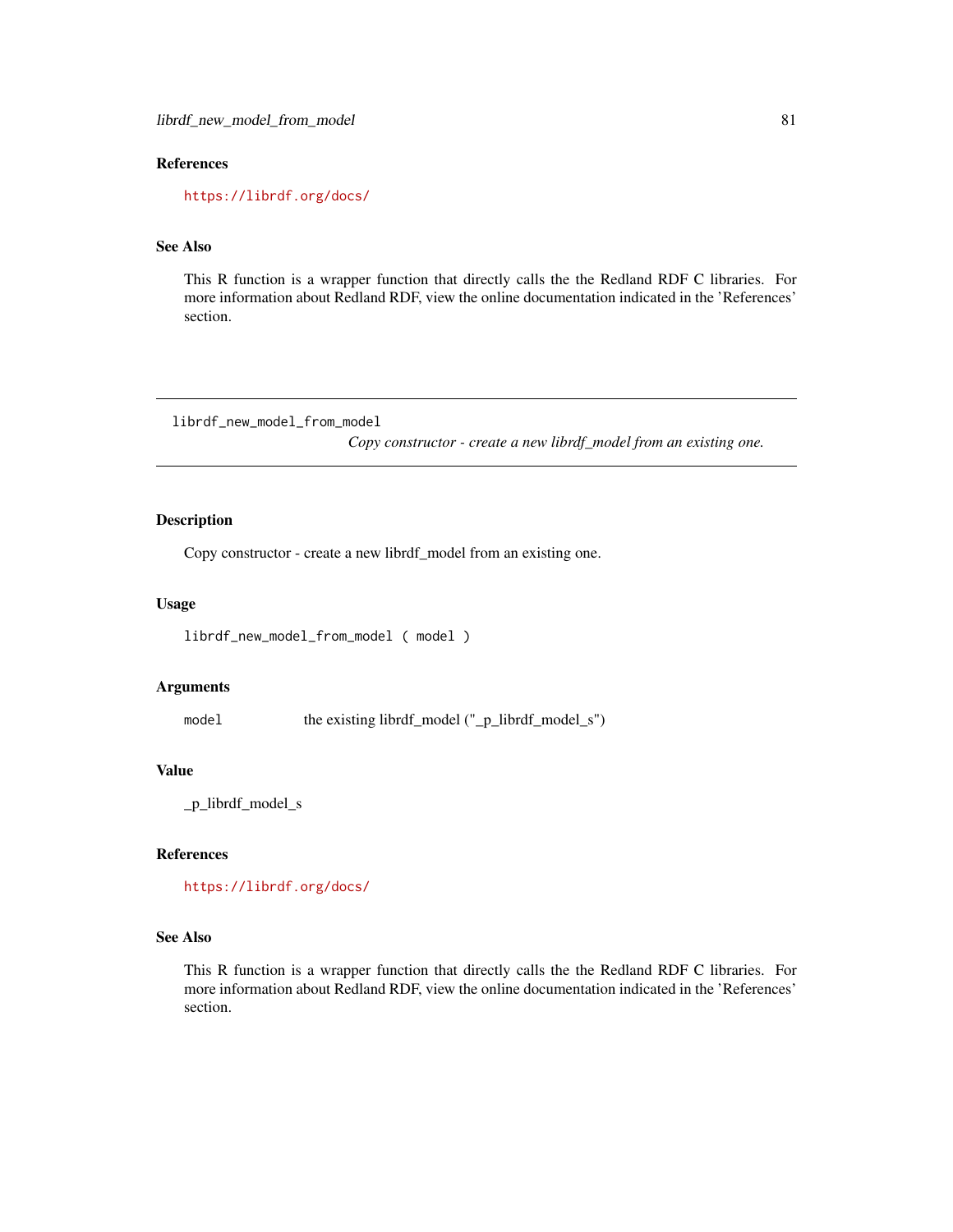librdf\_new\_model\_with\_options

*Constructor - Create a new librdf\_model with storage.*

## Description

Constructor - Create a new librdf\_model with storage.

# Usage

```
librdf_new_model_with_options ( world,
storage,
options )
```
## Arguments

| world   | redland world object ("_p_librdf_world_s")            |
|---------|-------------------------------------------------------|
| storage | librdf_storage storage to use ("_p_librdf_storage_s") |
| options | librdf hash of options to use ("_p_librdf_hash_s")    |

#### Value

\_p\_librdf\_model\_s

#### References

<https://librdf.org/docs/>

## See Also

This R function is a wrapper function that directly calls the the Redland RDF C libraries. For more information about Redland RDF, view the online documentation indicated in the 'References' section.

librdf\_new\_node *Constructor - create a new librdf\_node object with a private identifier.*

# Description

Constructor - create a new librdf\_node object with a private identifier.

## Usage

librdf\_new\_node ( world )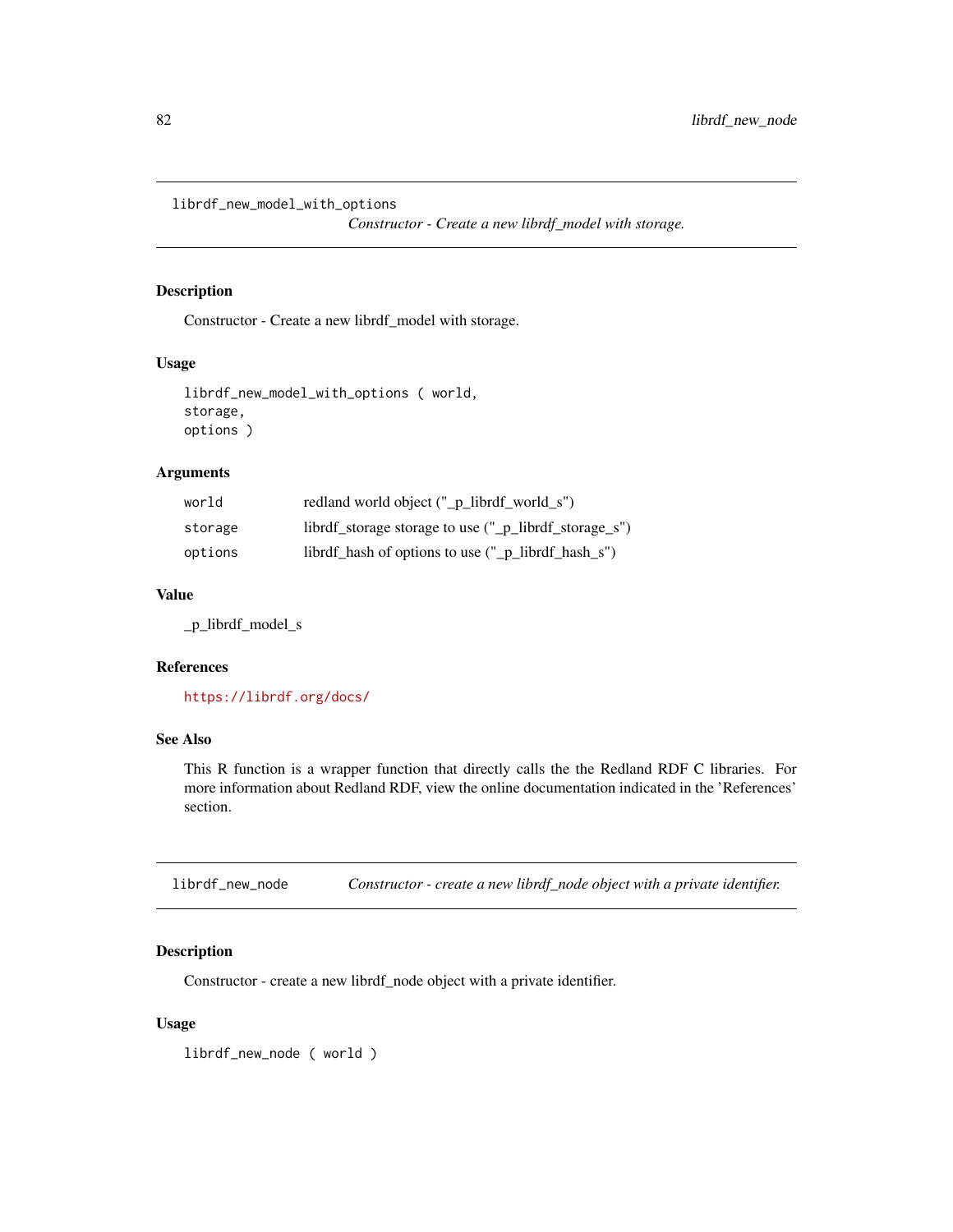world redland world object ("\_p\_librdf\_world\_s")

#### Value

\_p\_librdf\_node\_s

## References

<https://librdf.org/docs/>

## See Also

This R function is a wrapper function that directly calls the the Redland RDF C libraries. For more information about Redland RDF, view the online documentation indicated in the 'References' section.

librdf\_new\_node\_from\_blank\_identifier

*Constructor - create a new blank node librdf\_node object from a blank node identifier.*

#### Description

Constructor - create a new blank node librdf\_node object from a blank node identifier.

#### Usage

```
librdf_new_node_from_blank_identifier ( world,
inStrOrNull )
```
#### **Arguments**

| world       | redland world object ("_p_librdf_world_s")                |
|-------------|-----------------------------------------------------------|
| inStrOrNull | UTF-8 encoded blank node identifier or NULL ("character") |

#### Value

\_p\_librdf\_node\_s

## References

<https://librdf.org/docs/>

#### See Also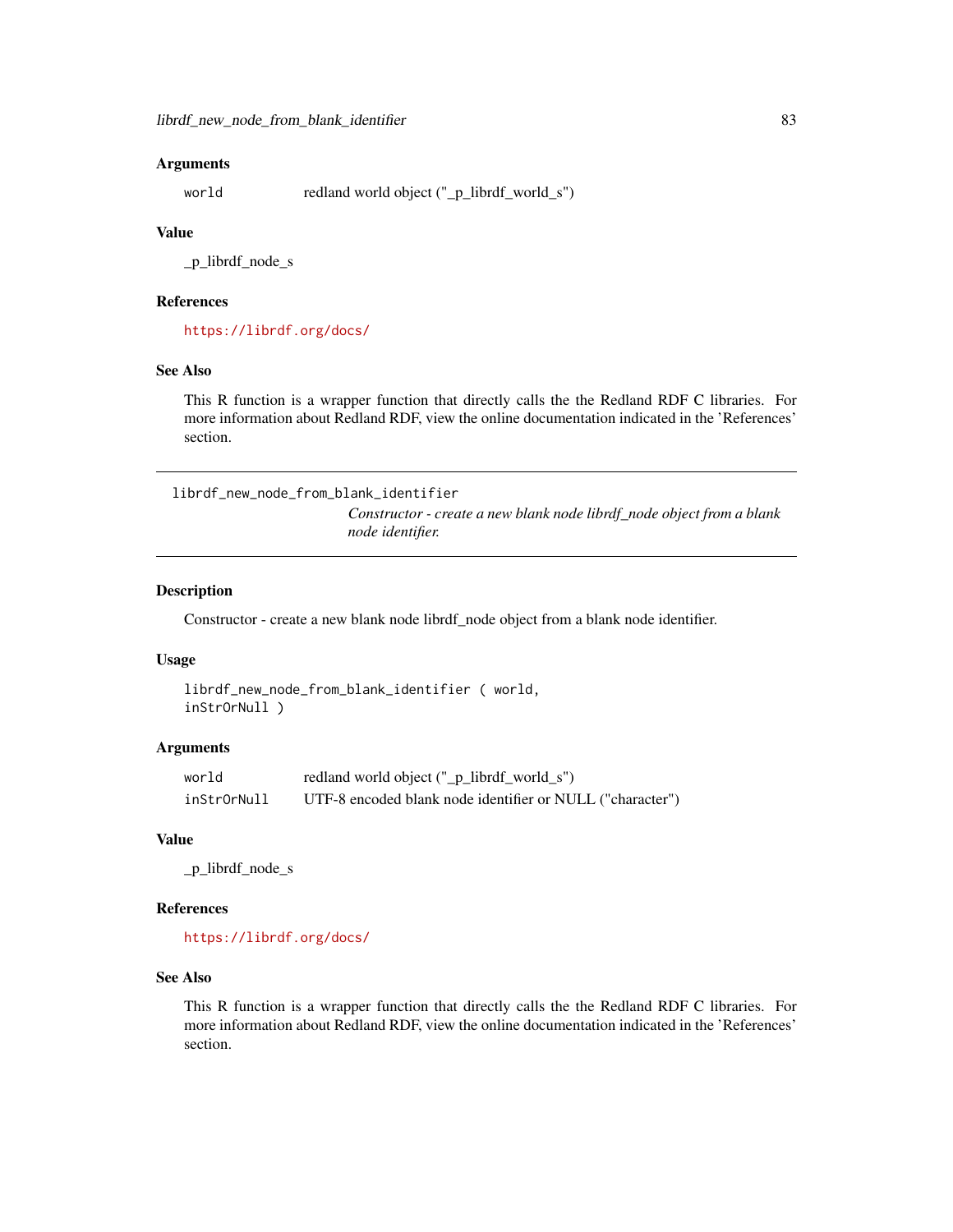librdf\_new\_node\_from\_literal

*Constructor - create a new literal librdf\_node object.*

## Description

Constructor - create a new literal librdf\_node object.

# Usage

```
librdf_new_node_from_literal ( world,
string,
inStrOrNull,
is_wf_xml )
```
## Arguments

| world       | redland world object ("_p_librdf_world_s")                 |
|-------------|------------------------------------------------------------|
| string      | literal UTF-8 encoded string value ("character")           |
| inStrOrNull | literal XML language (or NULL, empty string) ("character") |
| is_wf_xml   | non 0 if literal is XML ("integer")                        |

#### Value

\_p\_librdf\_node\_s

# References

<https://librdf.org/docs/>

# See Also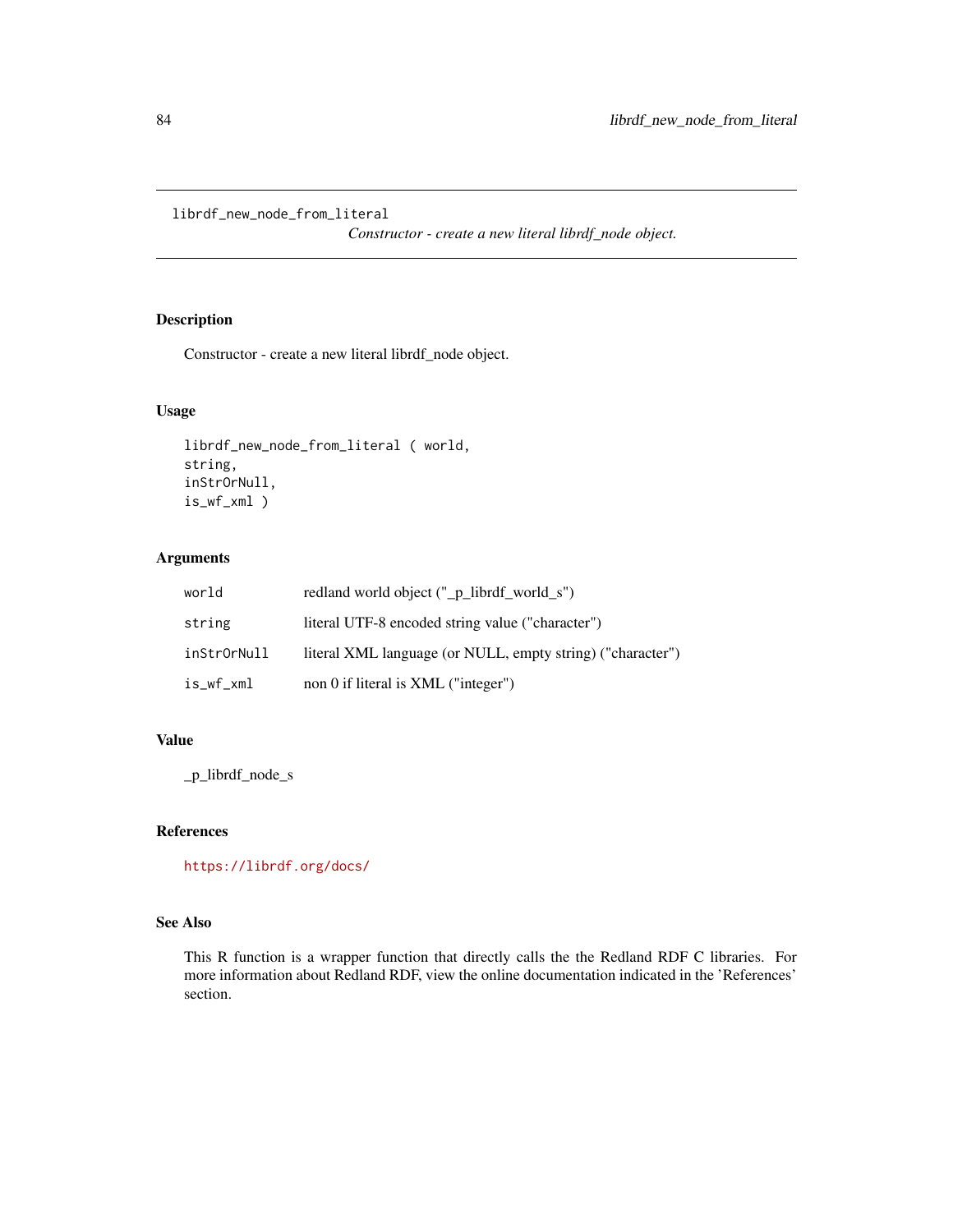librdf\_new\_node\_from\_node

*Copy constructor - create a new librdf\_node object from an existing librdf\_node object.*

## Description

Copy constructor - create a new librdf\_node object from an existing librdf\_node object.

#### Usage

librdf\_new\_node\_from\_node ( node )

#### Arguments

node librdf\_node object to copy ("\_p\_librdf\_node\_s")

#### Value

\_p\_librdf\_node\_s

#### References

<https://librdf.org/docs/>

# See Also

This R function is a wrapper function that directly calls the the Redland RDF C libraries. For more information about Redland RDF, view the online documentation indicated in the 'References' section.

librdf\_new\_node\_from\_normalised\_uri\_string

*Constructor - create a new librdf\_node object from a UTF-8 encoded URI string normalised to a new base URI.*

# Description

Constructor - create a new librdf\_node object from a UTF-8 encoded URI string normalised to a new base URI.

#### Usage

librdf\_new\_node\_from\_normalised\_uri\_string ( world, uri\_string, source\_uri, base\_uri )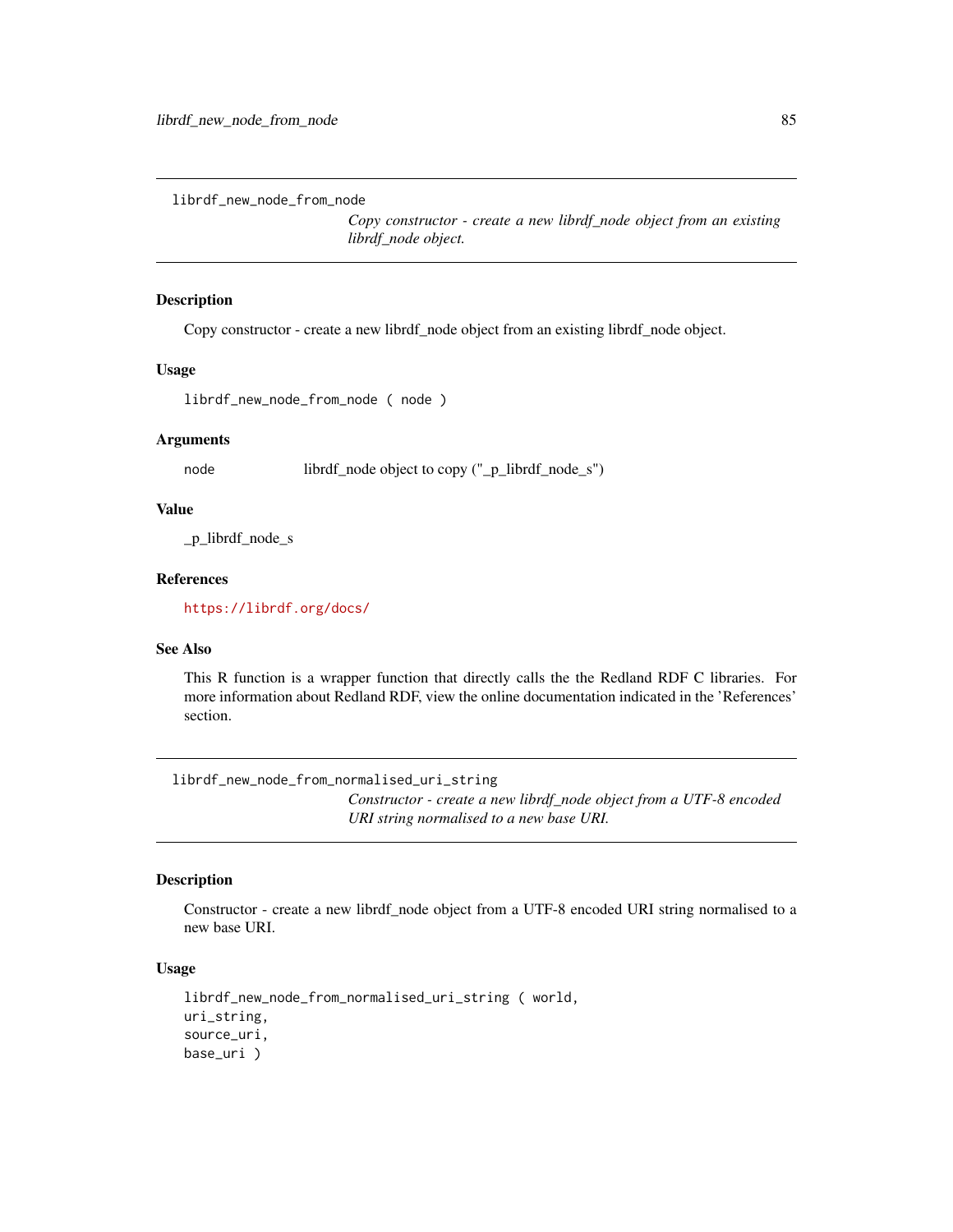| world      | redland world object ("_p_librdf_world_s")            |
|------------|-------------------------------------------------------|
| uri_string | UTF-8 encoded string representing a URI ("character") |
| source_uri | source URI $(" p$ librdf uri $s")$                    |
| base_uri   | base URI $("_p_{{\text{-}librdf\_uri_s}}")$           |

# Value

\_p\_librdf\_node\_s

#### References

<https://librdf.org/docs/>

#### See Also

This R function is a wrapper function that directly calls the the Redland RDF C libraries. For more information about Redland RDF, view the online documentation indicated in the 'References' section.

librdf\_new\_node\_from\_typed\_literal

*Constructor - create a new typed literal librdf\_node object.*

#### Description

Constructor - create a new typed literal librdf\_node object.

#### Usage

```
librdf_new_node_from_typed_literal ( world,
string,
inStrOrNull,
inUriOrNull )
```
#### Arguments

| world       | redland world object ("_p_librdf_world_s")                 |
|-------------|------------------------------------------------------------|
| string      | literal UTF-8 encoded string value ("character")           |
| inStrOrNull | literal XML language (or NULL, empty string) ("character") |
| inUriOrNull | URI of typed literal datatype or NULL ("_p_librdf_uri_s")  |

# Value

\_p\_librdf\_node\_s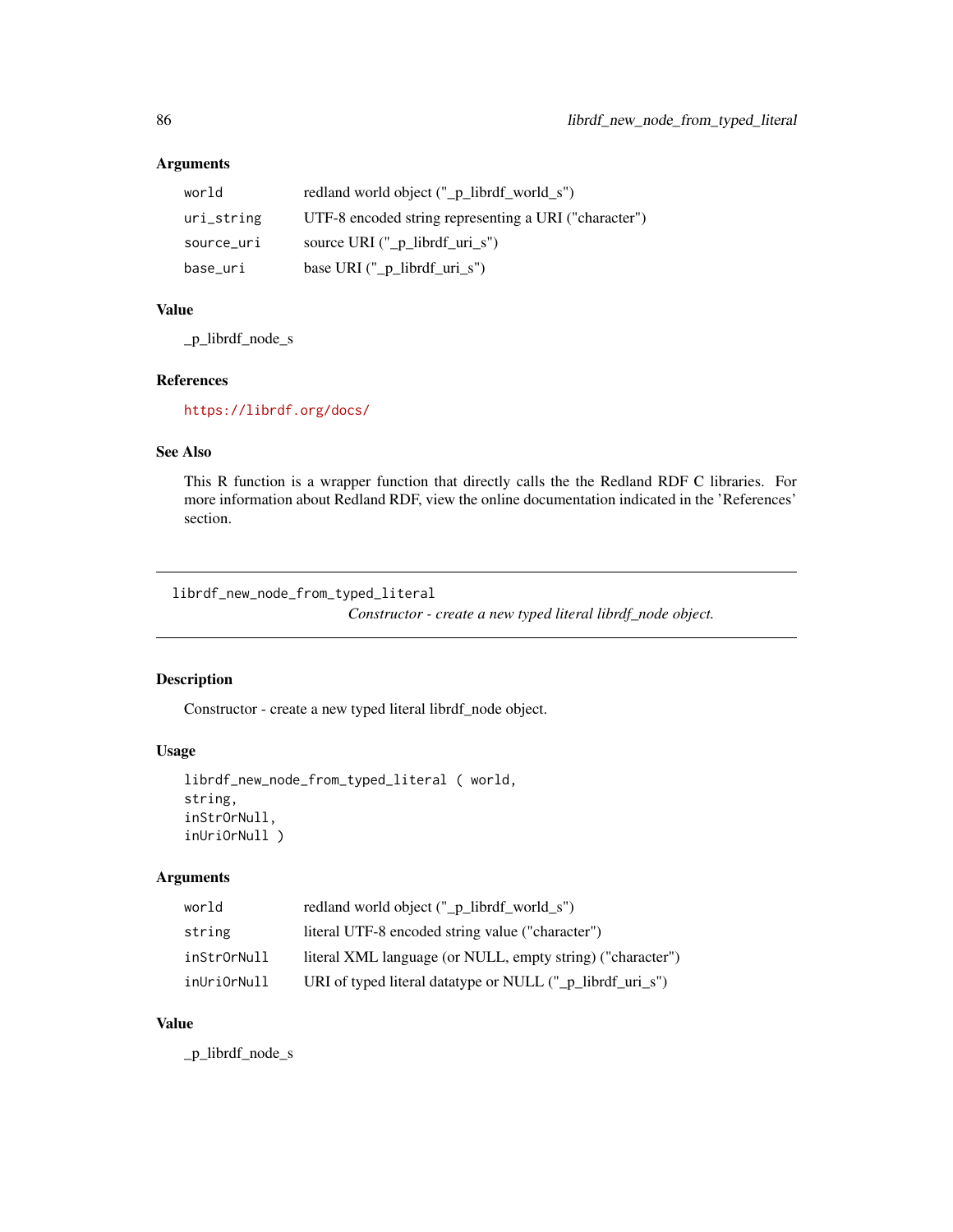## References

<https://librdf.org/docs/>

## See Also

This R function is a wrapper function that directly calls the the Redland RDF C libraries. For more information about Redland RDF, view the online documentation indicated in the 'References' section.

librdf\_new\_node\_from\_uri

*Constructor - create a new resource librdf\_node object with a given URI.*

## Description

Constructor - create a new resource librdf\_node object with a given URI.

# Usage

librdf\_new\_node\_from\_uri ( world, uri )

#### Arguments

| world | redland world object ("_p_librdf_world_s") |
|-------|--------------------------------------------|
| uri   | $librdf_luri object ("_p_librdf_luri_s")$  |

#### Value

\_p\_librdf\_node\_s

#### References

<https://librdf.org/docs/>

#### See Also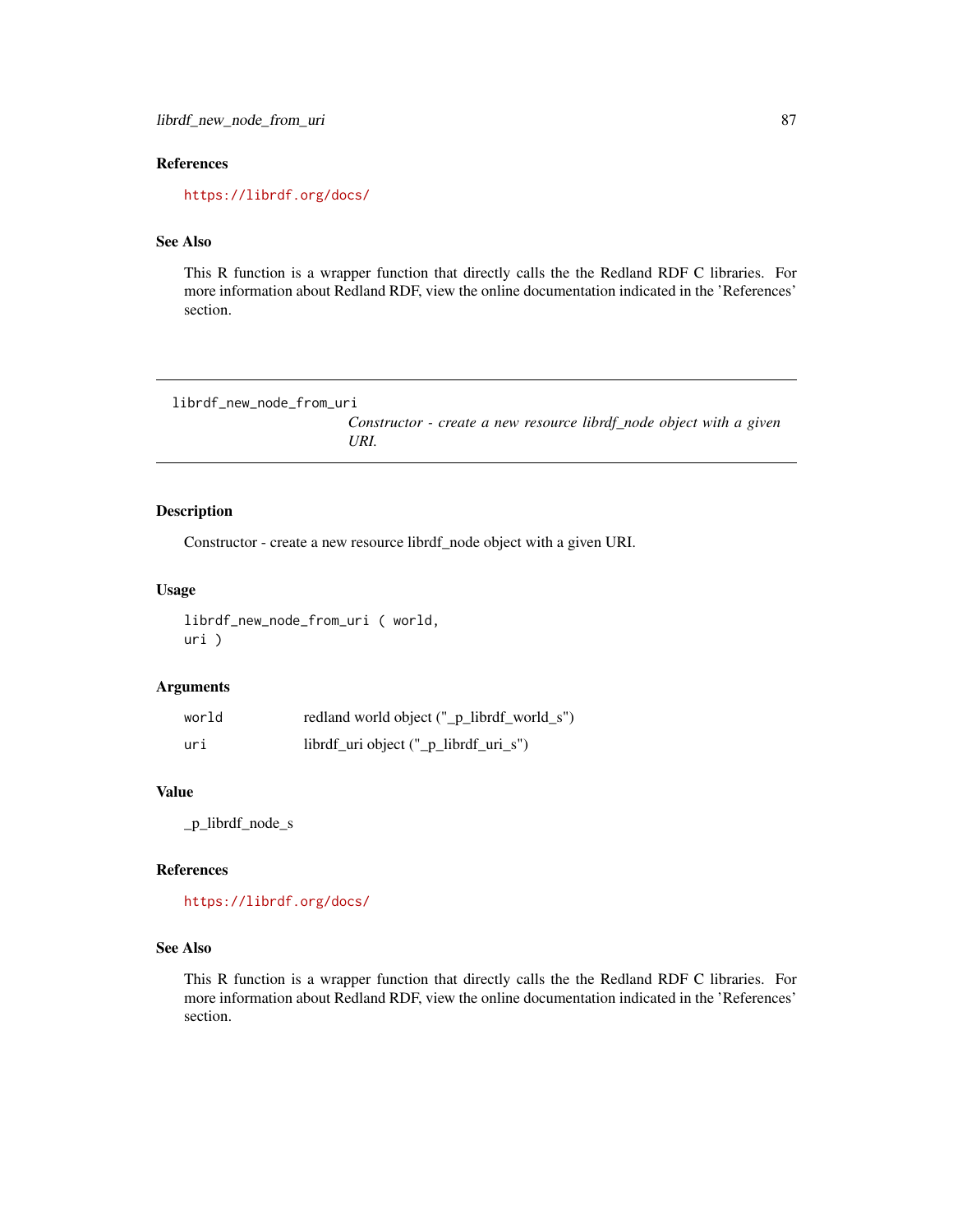librdf\_new\_node\_from\_uri\_local\_name

*Constructor - create a new resource librdf\_node object with a given URI and local name.*

## Description

Constructor - create a new resource librdf\_node object with a given URI and local name.

# Usage

```
librdf_new_node_from_uri_local_name ( world,
uri,
local_name )
```
### Arguments

| world      | redland world object ("_p_librdf_world_s") |
|------------|--------------------------------------------|
| uri        | $librdf_luri object ("_p_librdf_luri_s")$  |
| local_name | local name to append to URI ("character")  |

#### Value

\_p\_librdf\_node\_s

### References

<https://librdf.org/docs/>

## See Also

This R function is a wrapper function that directly calls the the Redland RDF C libraries. For more information about Redland RDF, view the online documentation indicated in the 'References' section.

librdf\_new\_node\_from\_uri\_string

*Constructor - create a new librdf\_node object from a URI string.*

#### Description

Constructor - create a new librdf\_node object from a URI string.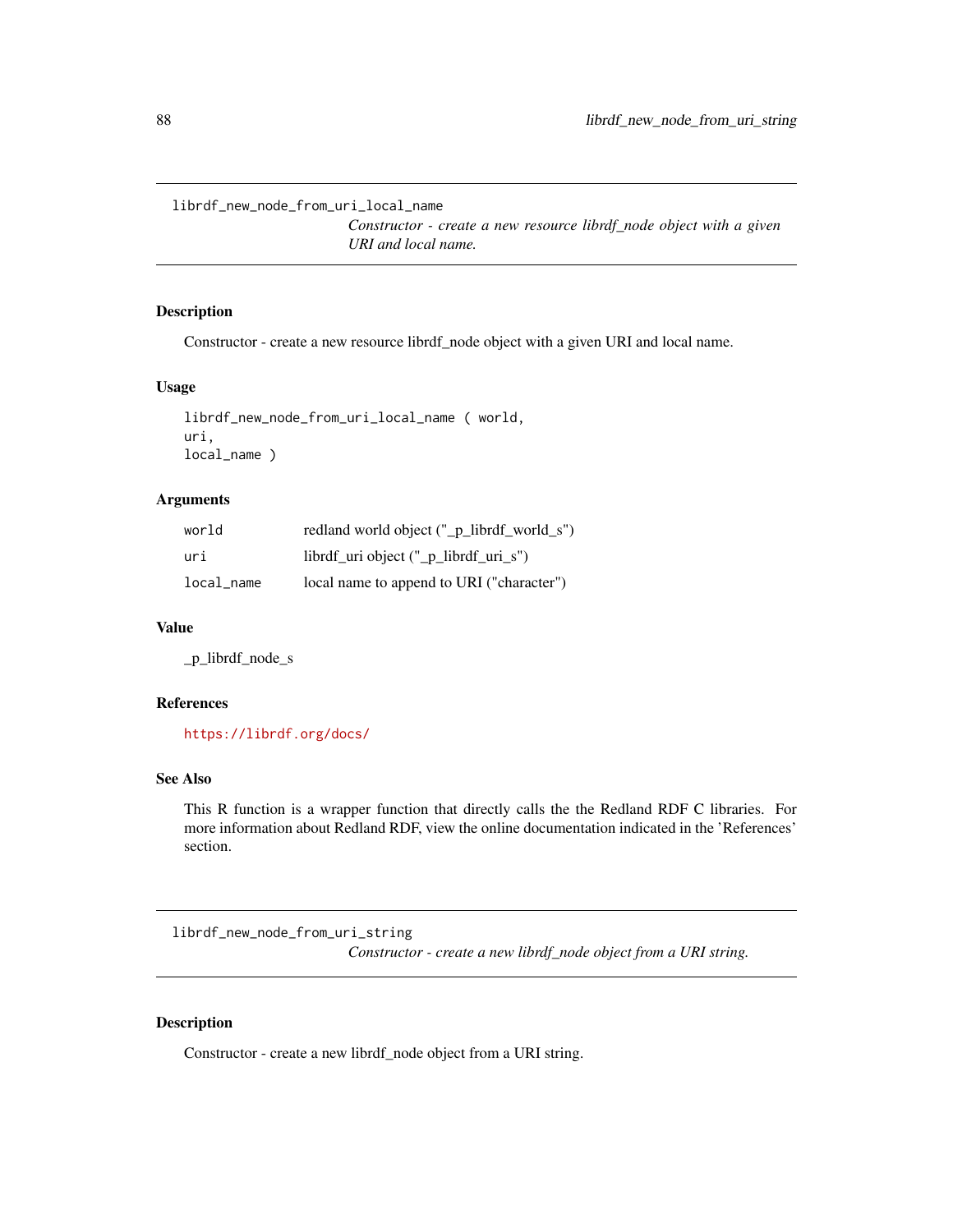librdf\_new\_parser 89

## Usage

```
librdf_new_node_from_uri_string ( world,
string )
```
# Arguments

| world  | redland world object ("_p_librdf_world_s") |
|--------|--------------------------------------------|
| string | string representing a URI ("character")    |

# Value

\_p\_librdf\_node\_s

# References

<https://librdf.org/docs/>

# See Also

This R function is a wrapper function that directly calls the the Redland RDF C libraries. For more information about Redland RDF, view the online documentation indicated in the 'References' section.

librdf\_new\_parser *Constructor - create a new librdf\_parser object.*

# Description

Constructor - create a new librdf\_parser object.

# Usage

```
librdf_new_parser ( world,
name,
mime_type,
type_uri )
```
## Arguments

| world     | redland world object ("_p_librdf_world_s")                                    |
|-----------|-------------------------------------------------------------------------------|
| name      | the parser factory name (or NULL or empty string if don't care) ("character") |
| mime_type | the MIME type of the syntax (NULL if not used) ("character")                  |
| type_uri  | URI of syntax (NULL if not used) $("_p_{{\text{librdf\_uri}}_s")$             |

# Value

\_p\_librdf\_parser\_s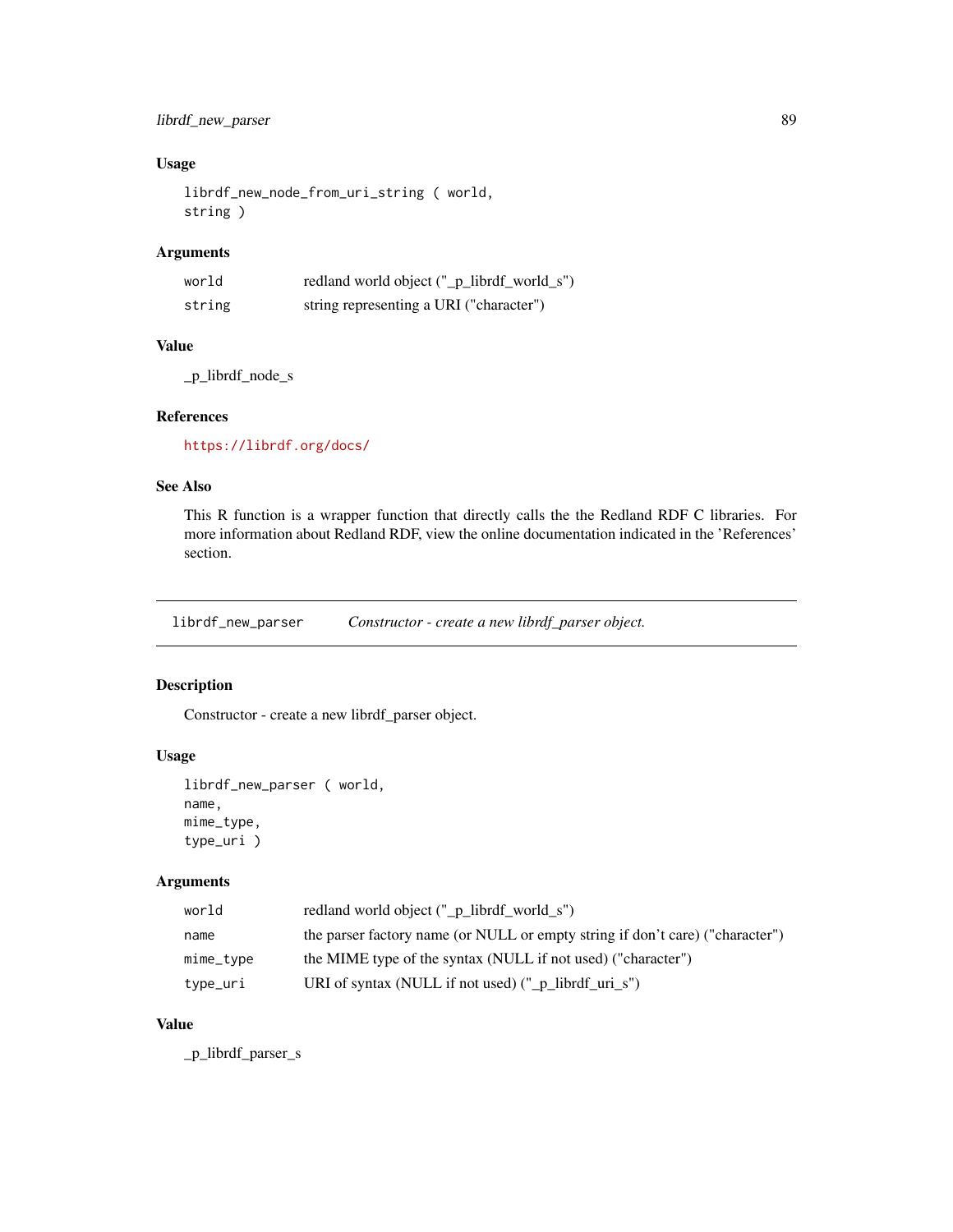## References

<https://librdf.org/docs/>

#### See Also

This R function is a wrapper function that directly calls the the Redland RDF C libraries. For more information about Redland RDF, view the online documentation indicated in the 'References' section.

librdf\_new\_query *Constructor - create a new librdf\_query object.*

# Description

Constructor - create a new librdf\_query object.

#### Usage

```
librdf_new_query ( world,
name,
uri,
query_string,
base_uri )
```
## Arguments

| world        | redland world object ("_p_librdf_world_s")                                       |
|--------------|----------------------------------------------------------------------------------|
| name         | the name identifying the query language ("character")                            |
| uri          | the URI identifying the query language (or NULL) $("_p_{{\text{librdf\_uri}}s")$ |
| query_string | the query string ("character")                                                   |
| base_uri     | the base URI of the query string (or NULL) $("_p_{{\text{librdf\_uri}}_s"})$     |

# Value

\_p\_librdf\_query

#### References

<https://librdf.org/docs/>

## See Also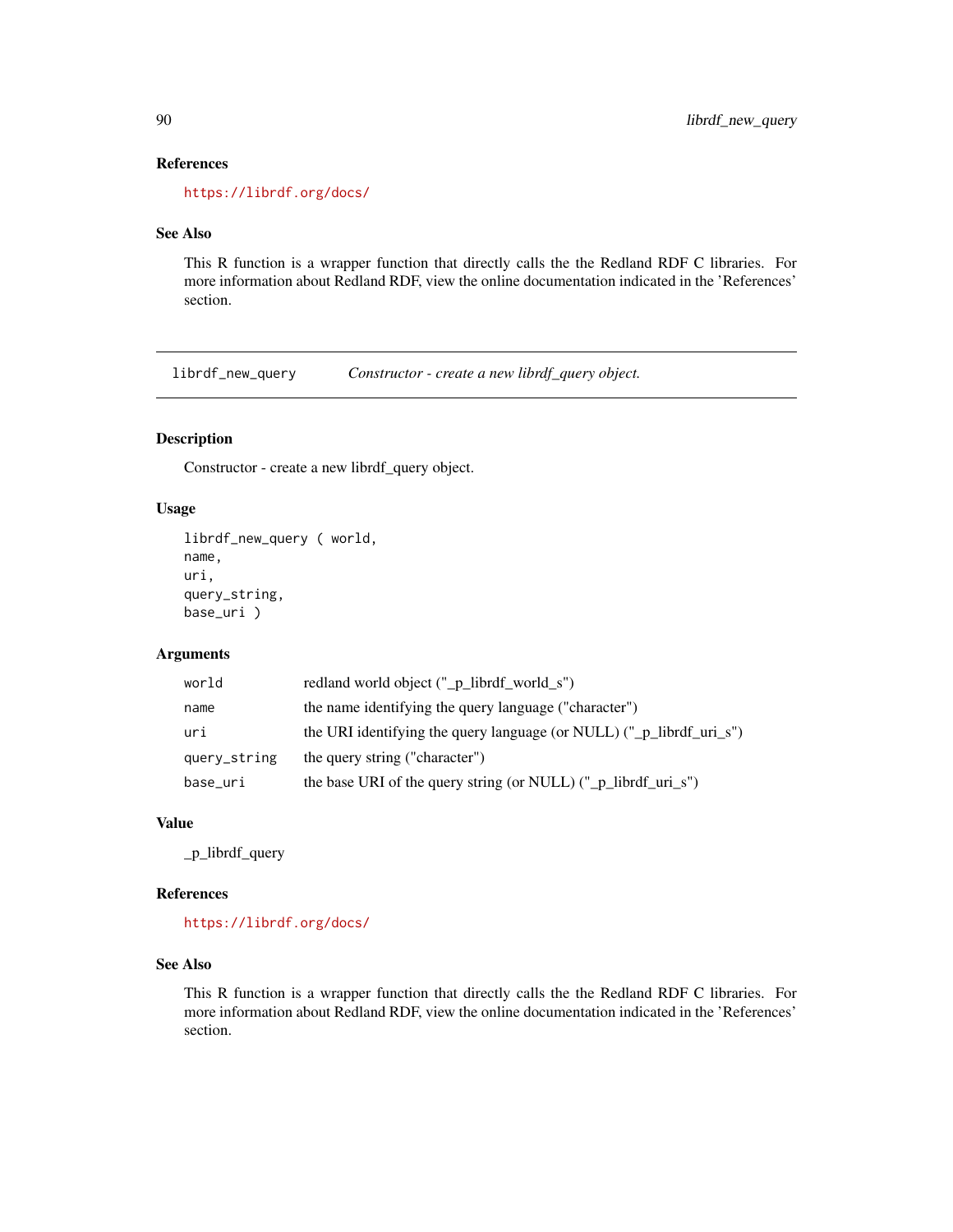librdf\_new\_query\_from\_query

*Copy constructor - create a new librdf\_query object from an existing one*

## Description

Copy constructor - create a new librdf\_query object from an existing one

#### Usage

librdf\_new\_query\_from\_query ( old\_query )

#### Arguments

old\_query the existing query librdf\_query to use ("\_p\_librdf\_query")

## Value

\_p\_librdf\_query

#### References

<https://librdf.org/docs/>

## See Also

This R function is a wrapper function that directly calls the the Redland RDF C libraries. For more information about Redland RDF, view the online documentation indicated in the 'References' section.

librdf\_new\_serializer *Constructor - create a new librdf\_serializer object.*

#### Description

Constructor - create a new librdf\_serializer object.

#### Usage

```
librdf_new_serializer ( world,
name,
mime_type,
type_uri )
```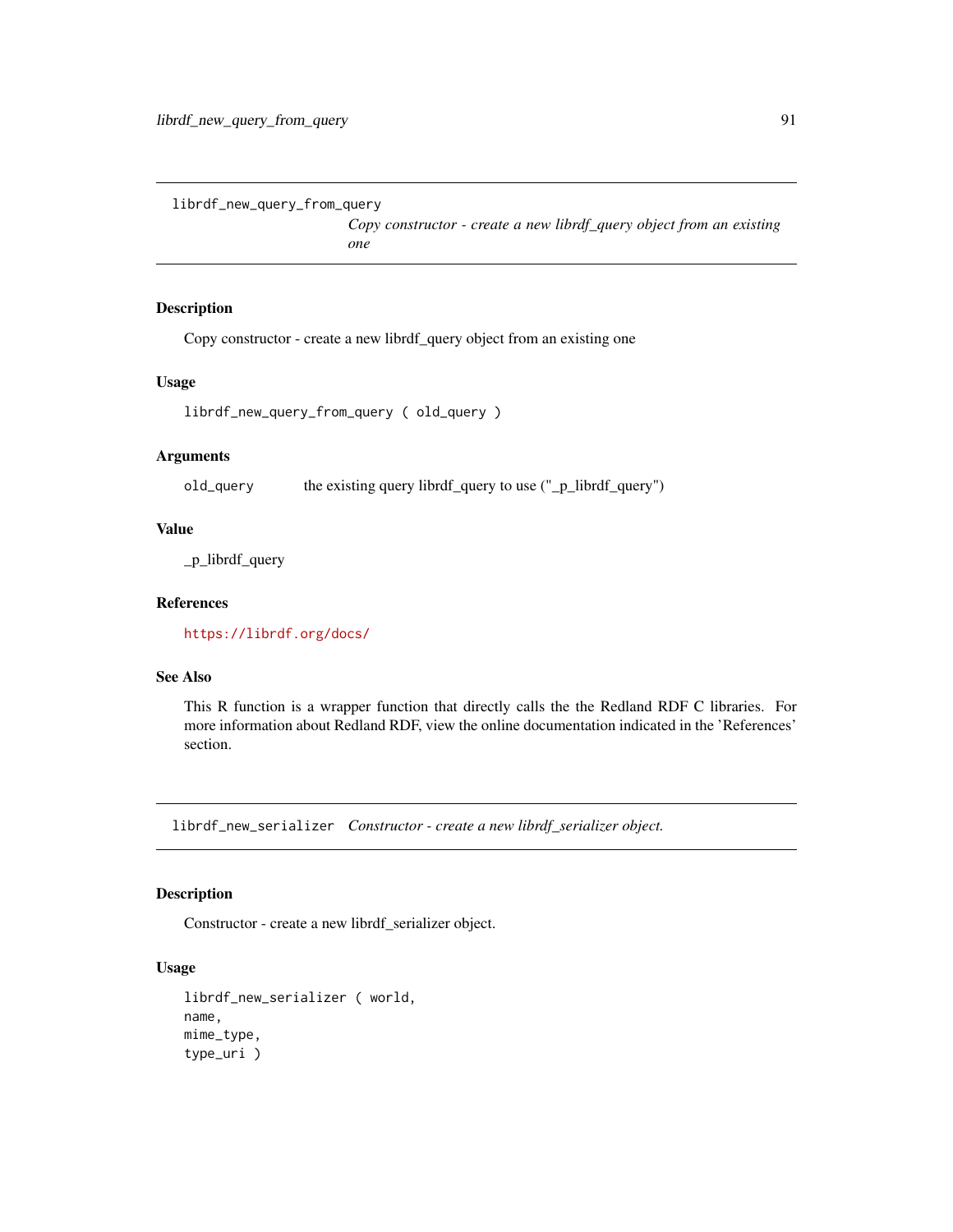| world        | redland world object ("_p_librdf_world_s")                                        |
|--------------|-----------------------------------------------------------------------------------|
| name         | the serializer factory name (or NULL or empty string if don't care) ("character") |
| $mime\_type$ | the MIME type of the syntax (NULL if not used) ("character")                      |
| type_uri     | URI of syntax (NULL if not used) $("_p_{{\text{librdf\_uri}}_s")$                 |

# Value

\_p\_librdf\_serializer\_s

## References

<https://librdf.org/docs/>

## See Also

This R function is a wrapper function that directly calls the the Redland RDF C libraries. For more information about Redland RDF, view the online documentation indicated in the 'References' section.

librdf\_new\_statement *Constructor - create a new empty librdf\_statement.*

#### Description

Constructor - create a new empty librdf\_statement.

#### Usage

```
librdf_new_statement ( world )
```
#### Arguments

world redland world object ("\_p\_librdf\_world\_s")

#### Value

\_p\_librdf\_statement\_s

#### References

<https://librdf.org/docs/>

## See Also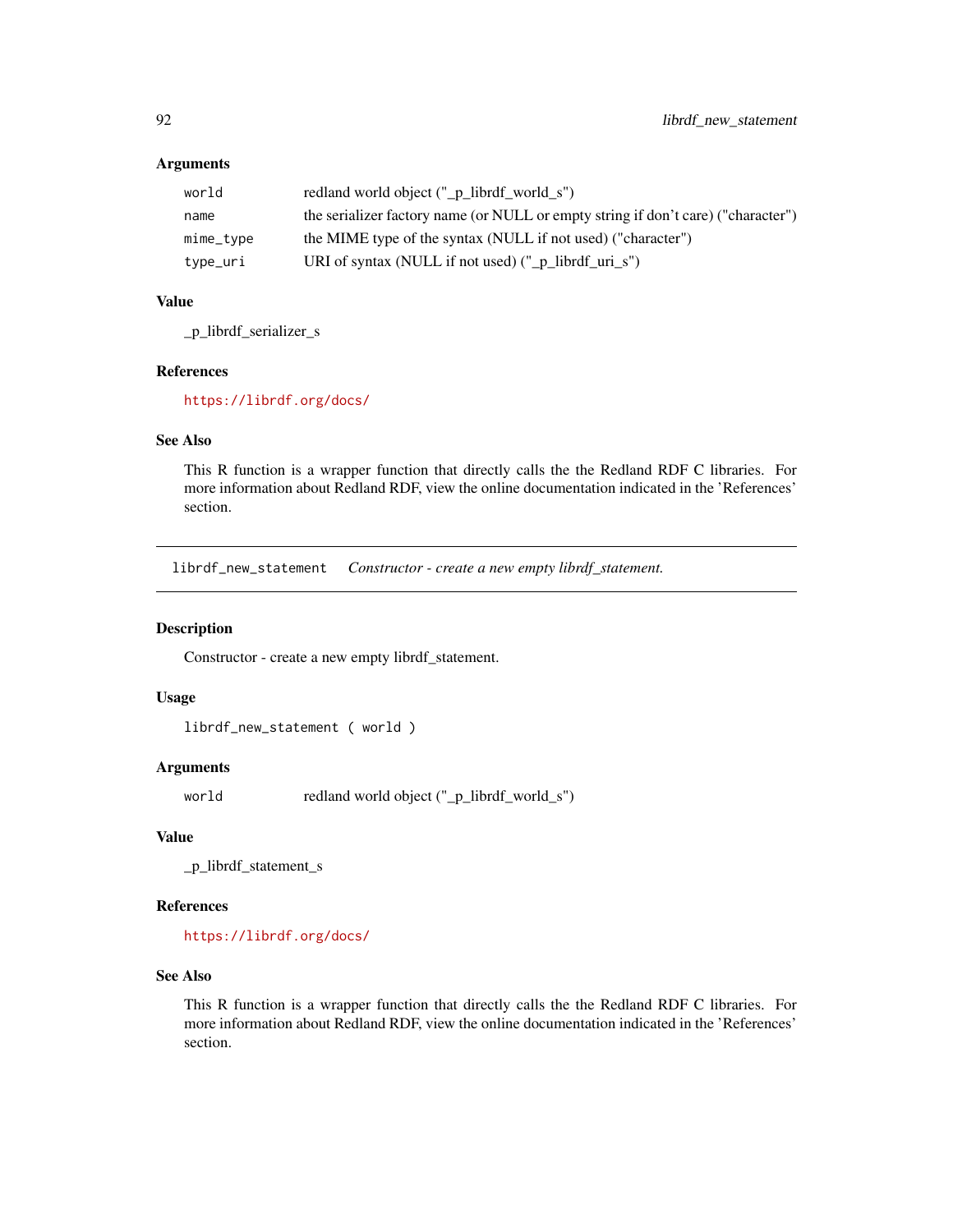librdf\_new\_statement\_from\_nodes

*Constructor - create a new librdf\_statement from existing librdf\_node objects.*

# Description

Constructor - create a new librdf\_statement from existing librdf\_node objects.

# Usage

```
librdf_new_statement_from_nodes ( world,
subject,
predicate,
object )
```
#### Arguments

| world     | redland world object ("_p_librdf_world_s") |
|-----------|--------------------------------------------|
| subject   | $librdf_model()$ = $('p_librdf_model)'$    |
| predicate | $librdf\_node$ (" $_p\_librdf\_node_s$ ")  |
| object    | librdf_node ("_p_librdf_node_s")           |

# Value

\_p\_librdf\_statement\_s

#### References

<https://librdf.org/docs/>

# See Also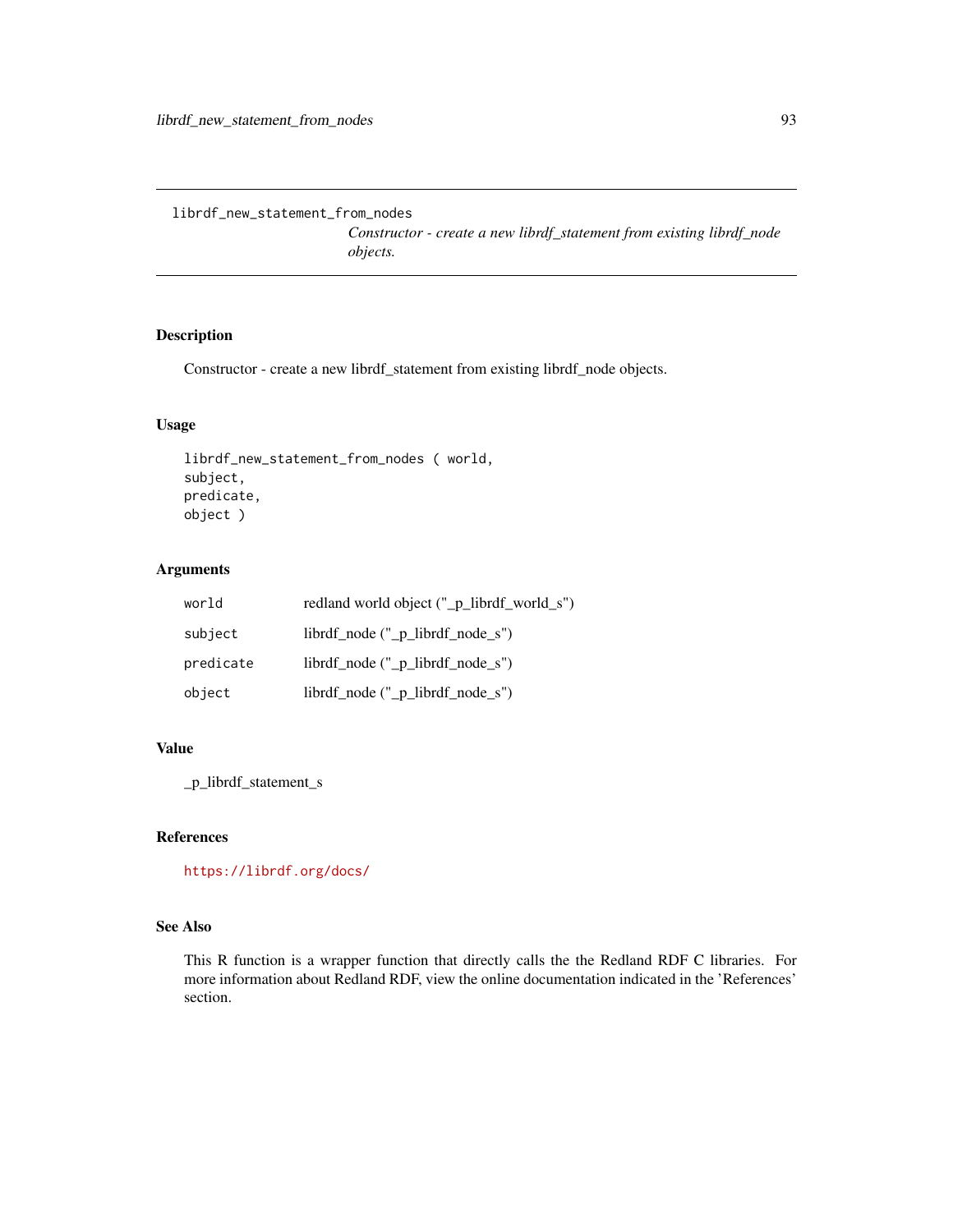librdf\_new\_statement\_from\_statement

*Copy constructor - create a new librdf\_statement from an existing librdf\_statement. Creates a deep copy - changes to original statement nodes are not reflected in the copy.*

#### **Description**

Copy constructor - create a new librdf\_statement from an existing librdf\_statement. Creates a deep copy - changes to original statement nodes are not reflected in the copy.

#### Usage

librdf\_new\_statement\_from\_statement ( statement )

#### Arguments

statement librdf\_statement to copy ("\_p\_librdf\_statement\_s")

#### Value

\_p\_librdf\_statement\_s

#### References

<https://librdf.org/docs/>

## See Also

This R function is a wrapper function that directly calls the the Redland RDF C libraries. For more information about Redland RDF, view the online documentation indicated in the 'References' section.

librdf\_new\_storage *Constructor - create a new librdf\_storage object.*

## Description

Constructor - create a new librdf\_storage object.

#### Usage

```
librdf_new_storage ( world,
storage_name,
name,
options_string )
```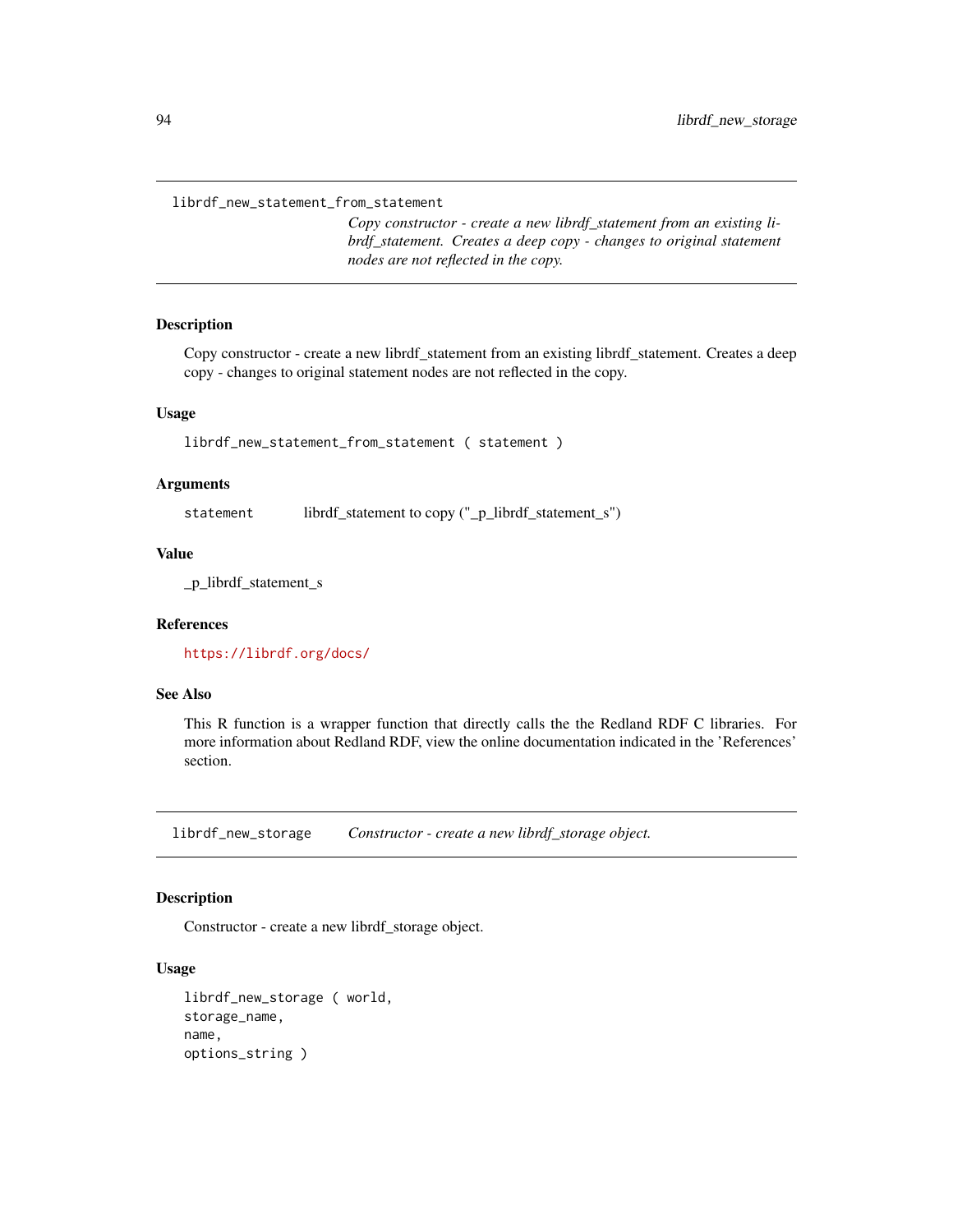| world        | redland world object ("_p_librdf_world_s")                 |
|--------------|------------------------------------------------------------|
| storage_name | the storage factory name ("character")                     |
| name         | an identifier for the storage ("character")                |
|              | options_string options to initialise storage ("character") |

#### Value

\_p\_librdf\_storage\_s

#### References

<https://librdf.org/docs/>

#### See Also

This R function is a wrapper function that directly calls the the Redland RDF C libraries. For more information about Redland RDF, view the online documentation indicated in the 'References' section.

```
librdf_new_storage_from_storage
```
*Copy constructor - create a new librdf\_storage object from an existing one*

## Description

Copy constructor - create a new librdf\_storage object from an existing one

#### Usage

librdf\_new\_storage\_from\_storage ( old\_storage )

## Arguments

old\_storage the existing storage librdf\_storage to use ("\_p\_librdf\_storage\_s")

## Value

\_p\_librdf\_storage\_s

#### References

<https://librdf.org/docs/>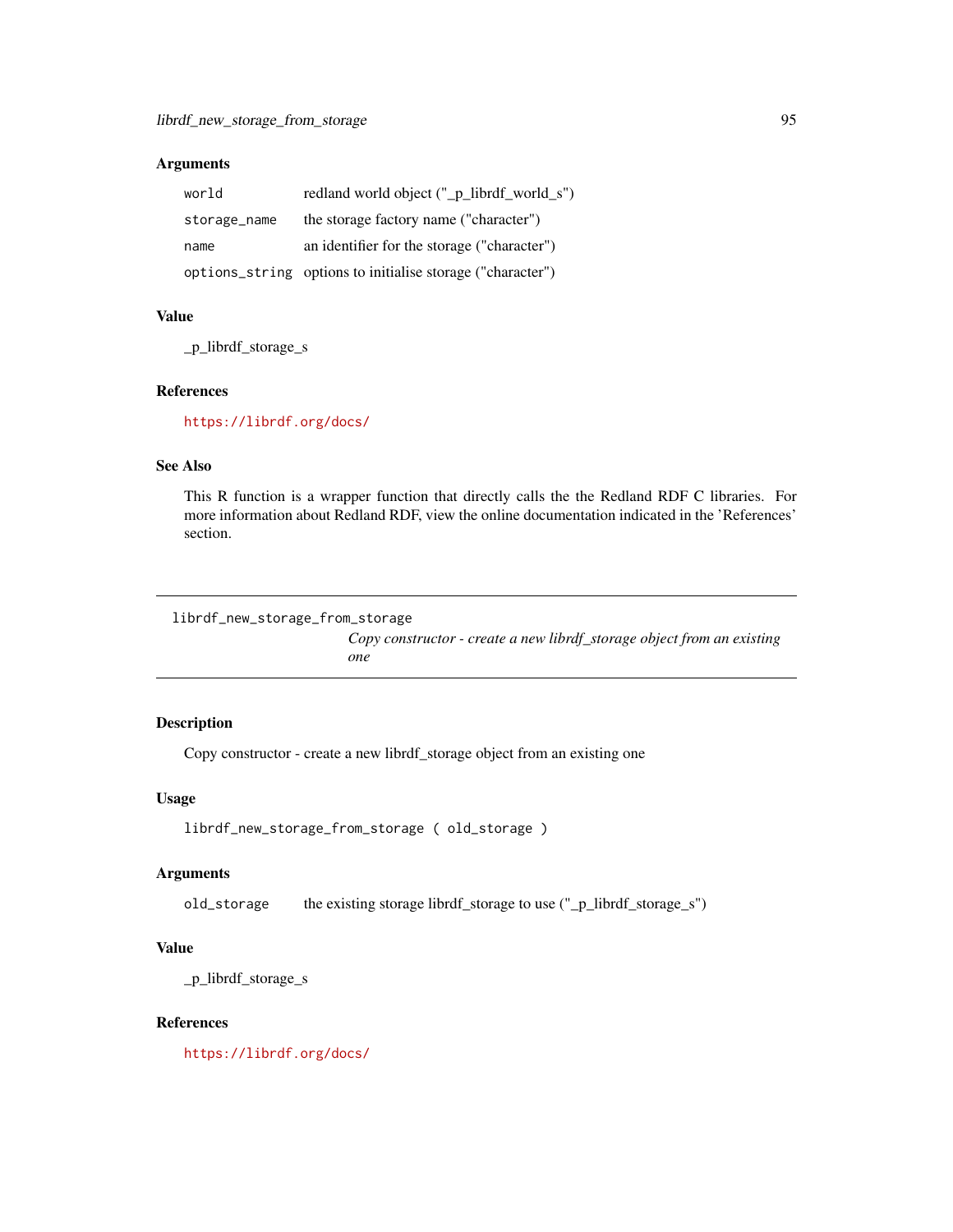# See Also

This R function is a wrapper function that directly calls the the Redland RDF C libraries. For more information about Redland RDF, view the online documentation indicated in the 'References' section.

librdf\_new\_uri *Constructor - create a new librdf\_uri object from a URI string.*

# Description

Constructor - create a new librdf\_uri object from a URI string.

#### Usage

```
librdf_new_uri ( world,
string )
```
## Arguments

| world  | redland world object ("_p_librdf_world_s") |
|--------|--------------------------------------------|
| string | URI in string form ("character")           |

# Value

\_p\_librdf\_uri\_s

## References

<https://librdf.org/docs/>

# See Also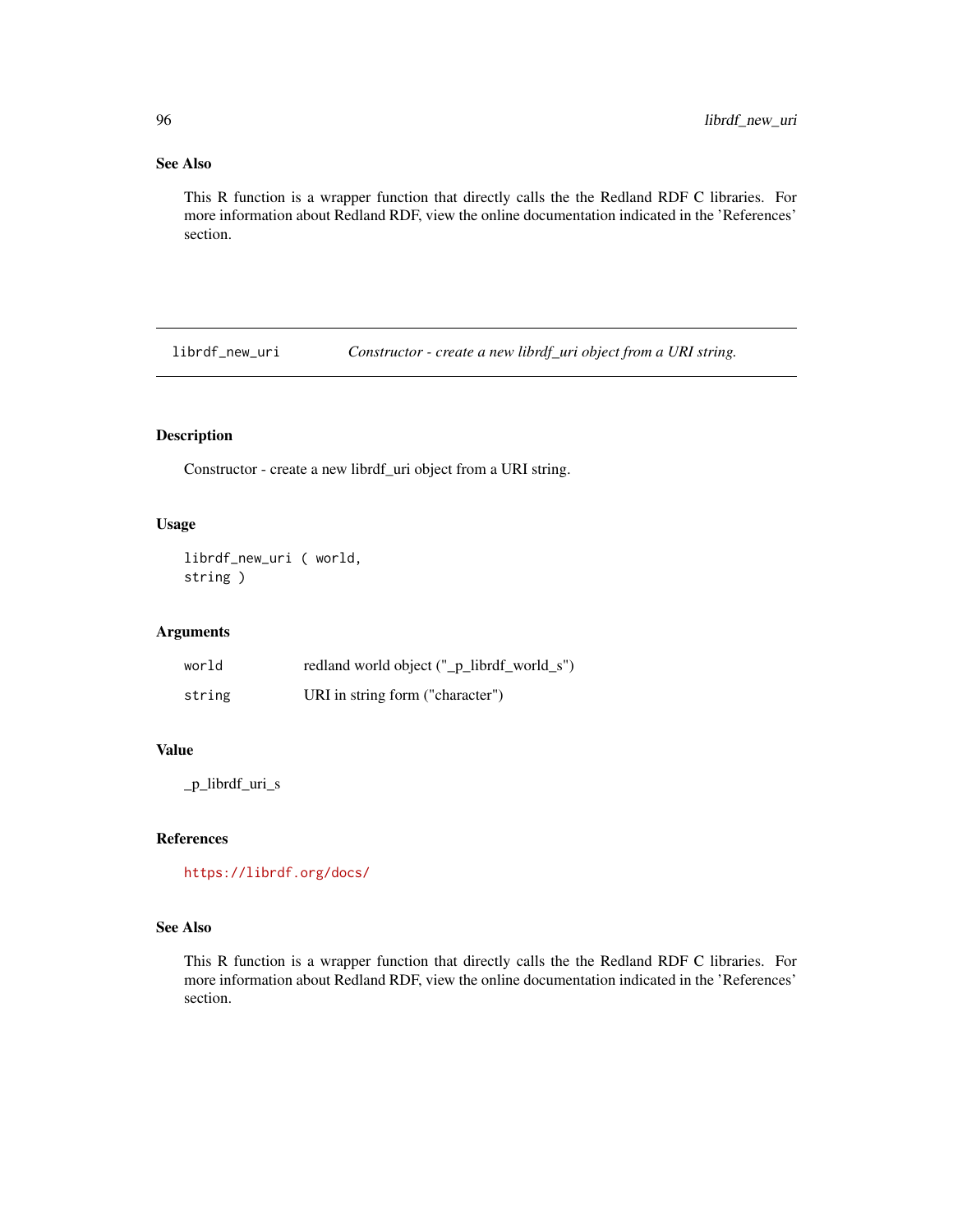librdf\_new\_uri\_from\_filename

*Constructor - create a new librdf\_uri object from a filename.*

## Description

Constructor - create a new librdf\_uri object from a filename.

#### Usage

librdf\_new\_uri\_from\_filename ( world, filename )

# Arguments

| world    | Redland librdf_world object ("_p_librdf_world_s") |
|----------|---------------------------------------------------|
| filename | filename ("character")                            |

#### Value

\_p\_librdf\_uri\_s

## References

<https://librdf.org/docs/>

#### See Also

This R function is a wrapper function that directly calls the the Redland RDF C libraries. For more information about Redland RDF, view the online documentation indicated in the 'References' section.

librdf\_new\_uri\_from\_uri

*Copy constructor - create a new librdf\_uri object from an existing librdf\_uri object.*

# Description

Copy constructor - create a new librdf\_uri object from an existing librdf\_uri object.

#### Usage

librdf\_new\_uri\_from\_uri ( uri )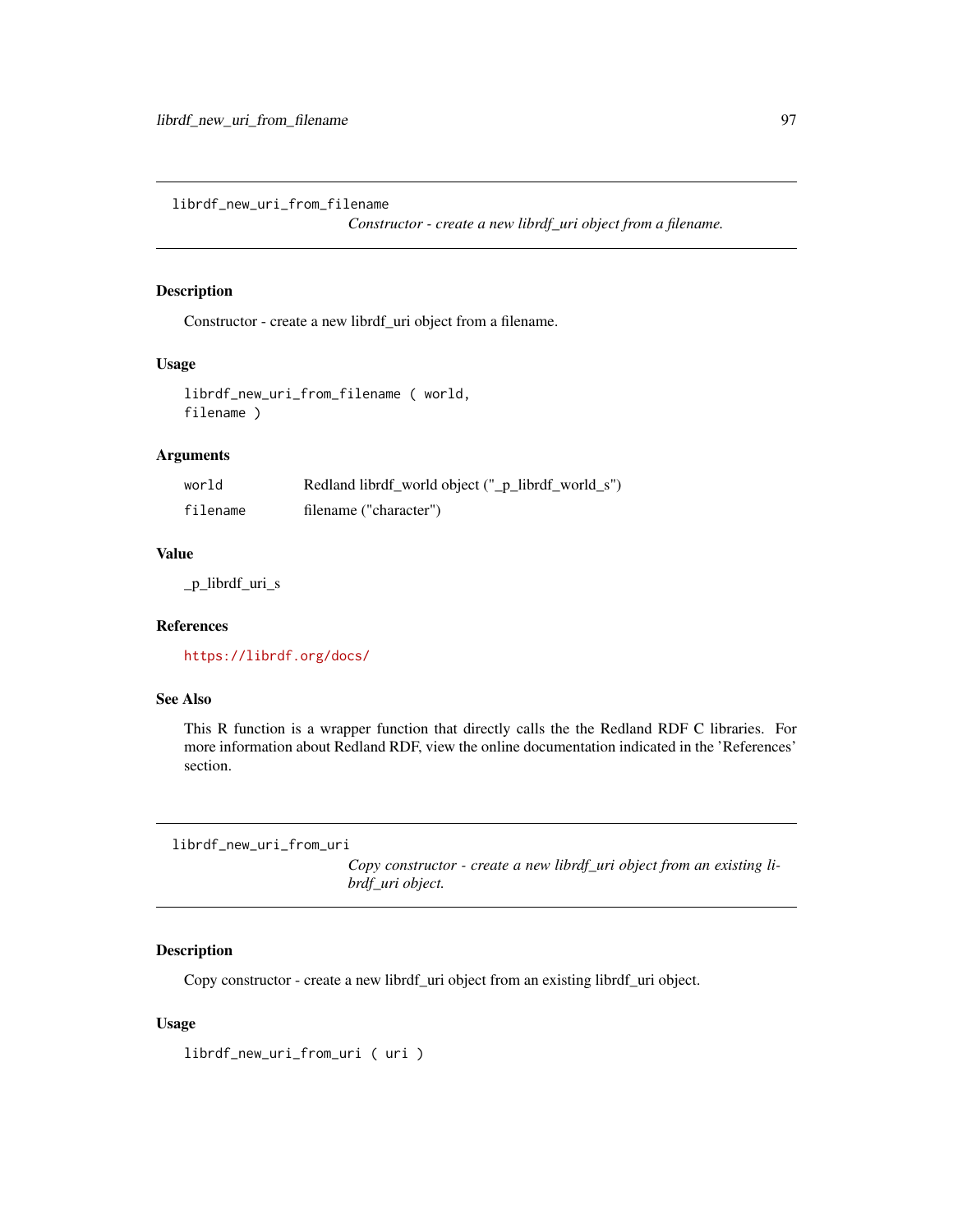uri librdf\_uri object ("\_p\_librdf\_uri\_s")

## Value

\_p\_librdf\_uri\_s

#### References

<https://librdf.org/docs/>

# See Also

This R function is a wrapper function that directly calls the the Redland RDF C libraries. For more information about Redland RDF, view the online documentation indicated in the 'References' section.

librdf\_new\_world *Create a new Redland execution environment.*

## Description

Create a new Redland execution environment.

# Usage

```
librdf_new_world ( )
```
#### Value

\_p\_librdf\_world\_s

#### References

<https://librdf.org/docs/>

#### See Also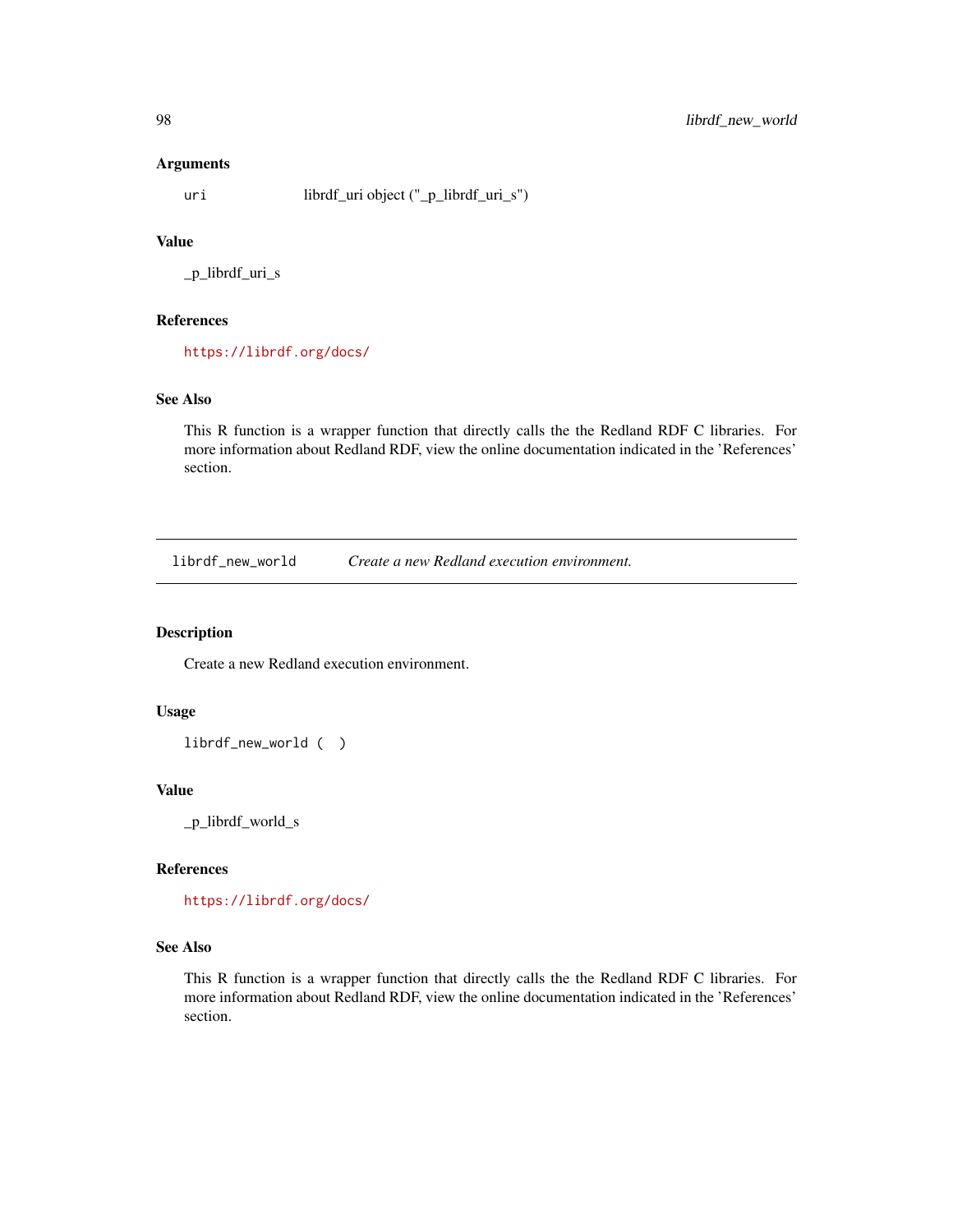librdf\_node\_equals *Compare two librdf\_node objects for equality.*

#### Description

Compare two librdf\_node objects for equality.

# Usage

```
librdf_node_equals ( first_node,
second_node,
.copy )
```
# Arguments

| first node  | first librdf_node node $("_p_{{\text{-}}}\text{librdf\_node\_s")}$ |
|-------------|--------------------------------------------------------------------|
| second_node | second librdf node node (" p librdf node s")                       |
| .copy       | NA                                                                 |

## Value

integer

#### References

<https://librdf.org/docs/>

#### See Also

This R function is a wrapper function that directly calls the the Redland RDF C libraries. For more information about Redland RDF, view the online documentation indicated in the 'References' section.

librdf\_node\_get\_blank\_identifier

*Get the blank node identifier as a UTF-8 encoded string.*

## Description

Get the blank node identifier as a UTF-8 encoded string.

## Usage

librdf\_node\_get\_blank\_identifier ( node )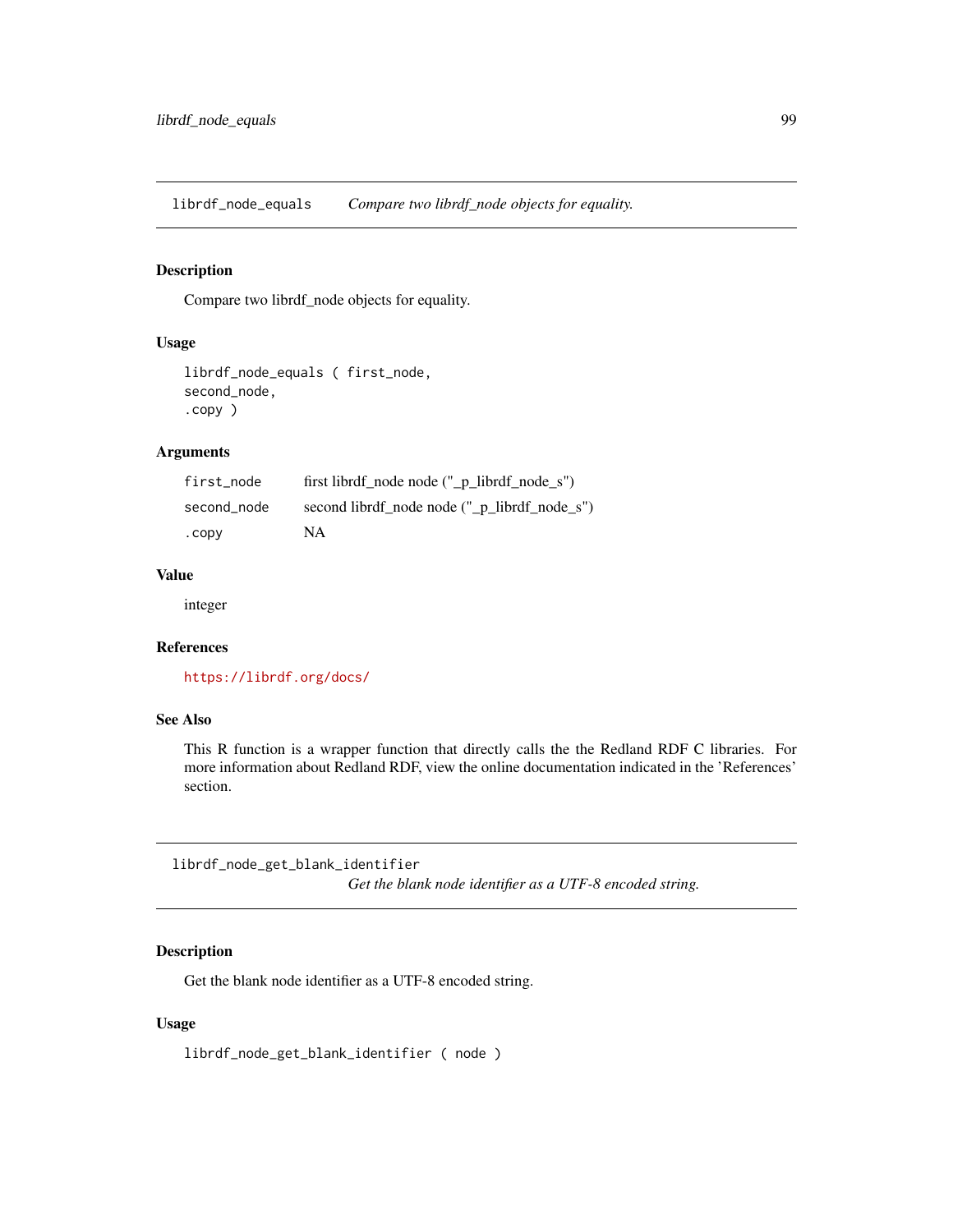node the node object ("\_p\_librdf\_node\_s")

# Value

character

# References

<https://librdf.org/docs/>

# See Also

This R function is a wrapper function that directly calls the the Redland RDF C libraries. For more information about Redland RDF, view the online documentation indicated in the 'References' section.

librdf\_node\_get\_literal\_value

*Get the literal value of the node as a UTF-8 encoded string.*

#### Description

Get the literal value of the node as a UTF-8 encoded string.

#### Usage

```
librdf_node_get_literal_value ( node )
```
#### Arguments

node the node object ("\_p\_librdf\_node\_s")

#### Value

character

#### References

<https://librdf.org/docs/>

## See Also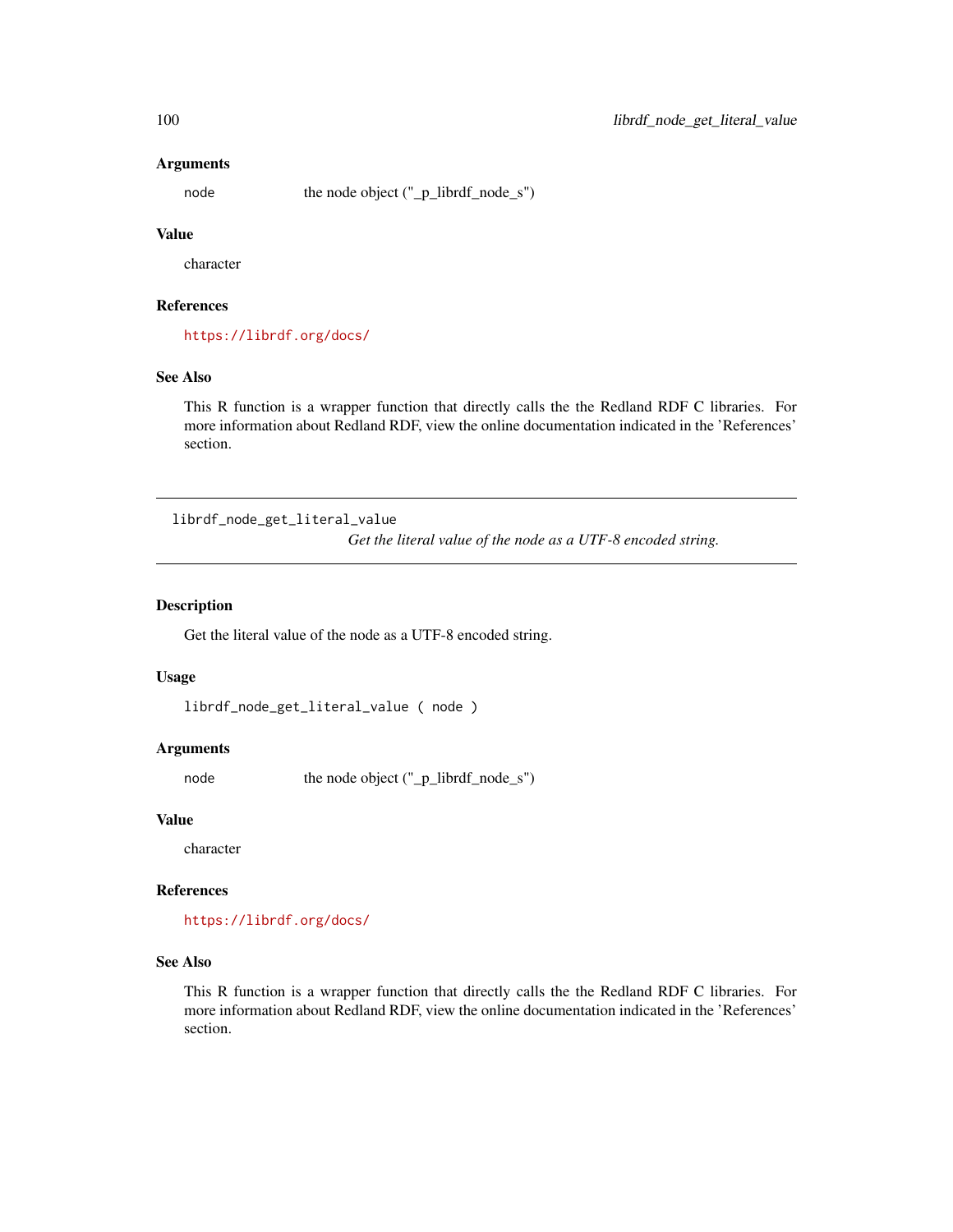librdf\_node\_get\_literal\_value\_as\_latin1 *Get the string literal value of the node as ISO Latin-1.*

## Description

Get the string literal value of the node as ISO Latin-1.

#### Usage

```
librdf_node_get_literal_value_as_latin1 ( node )
```
#### Arguments

node the node object ("\_p\_librdf\_node\_s")

# Value

character

# References

<https://librdf.org/docs/>

# See Also

This R function is a wrapper function that directly calls the the Redland RDF C libraries. For more information about Redland RDF, view the online documentation indicated in the 'References' section.

librdf\_node\_get\_literal\_value\_datatype\_uri *Get the typed literal datatype URI of the literal node.*

# Description

Get the typed literal datatype URI of the literal node.

#### Usage

librdf\_node\_get\_literal\_value\_datatype\_uri ( node )

#### Arguments

node the node object ("\_p\_librdf\_node\_s")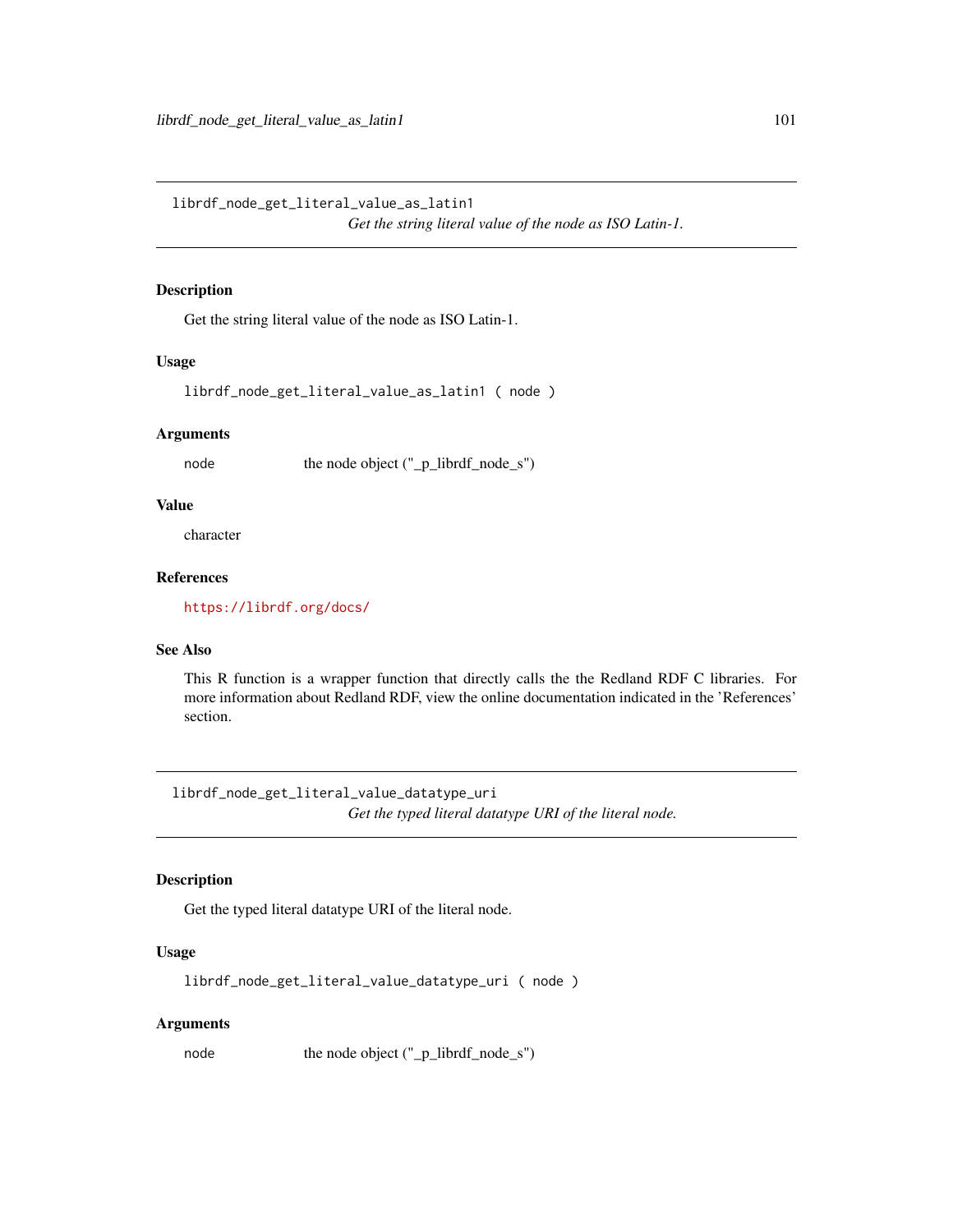## Value

\_p\_librdf\_uri\_s

## References

<https://librdf.org/docs/>

# See Also

This R function is a wrapper function that directly calls the the Redland RDF C libraries. For more information about Redland RDF, view the online documentation indicated in the 'References' section.

librdf\_node\_get\_literal\_value\_is\_wf\_xml *Get the XML well-formness property of the node.*

## Description

Get the XML well-formness property of the node.

#### Usage

librdf\_node\_get\_literal\_value\_is\_wf\_xml ( node, .copy )

#### Arguments

node the node object ("\_p\_librdf\_node\_s") .copy NA

#### Value

integer

#### References

<https://librdf.org/docs/>

# See Also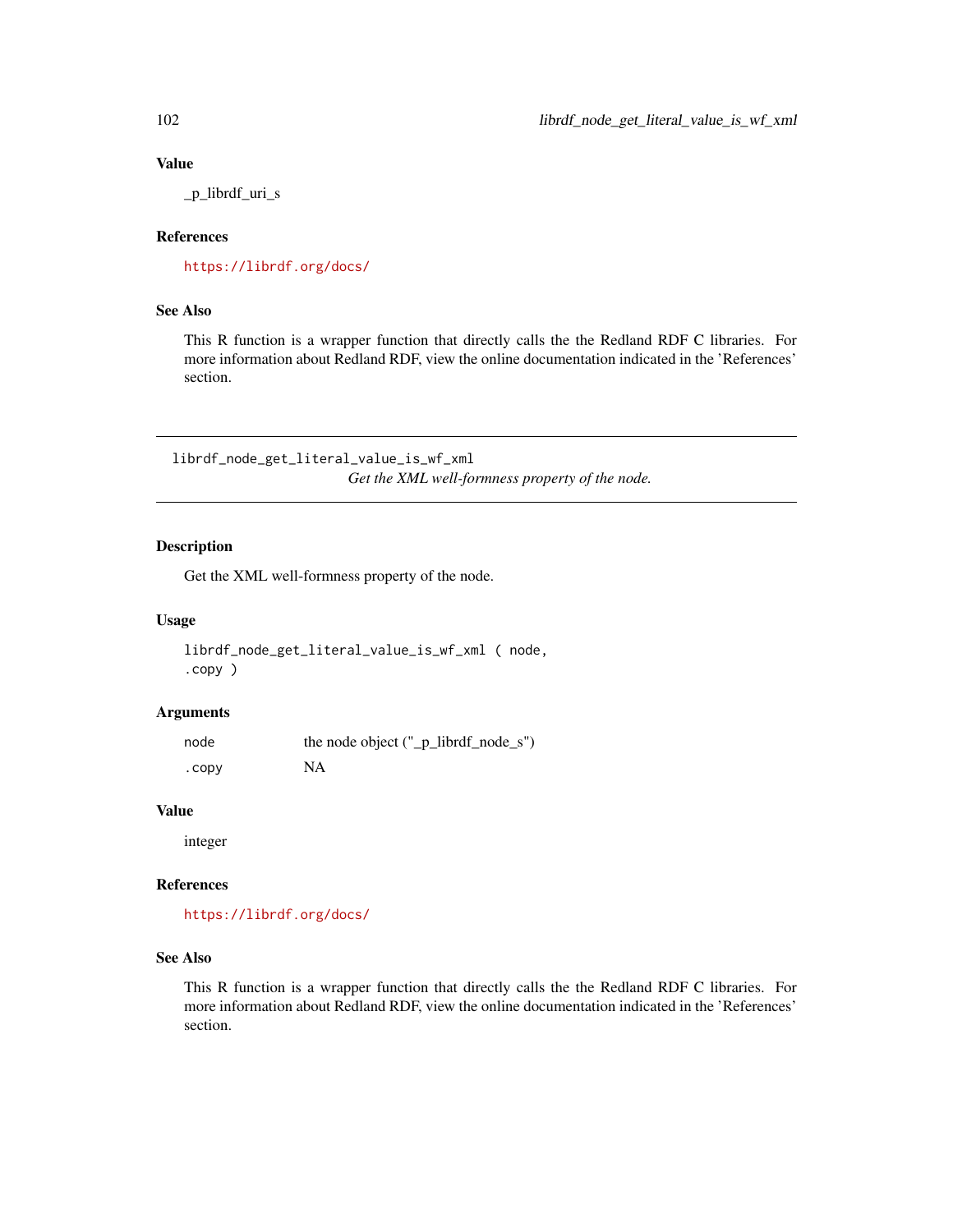librdf\_node\_get\_literal\_value\_language *Get the XML language of the node.*

# Description

Get the XML language of the node.

# Usage

librdf\_node\_get\_literal\_value\_language ( node )

#### Arguments

node the node object ("\_p\_librdf\_node\_s")

#### Value

character

# References

<https://librdf.org/docs/>

#### See Also

This R function is a wrapper function that directly calls the the Redland RDF C libraries. For more information about Redland RDF, view the online documentation indicated in the 'References' section.

librdf\_node\_get\_li\_ordinal

*Get the node li object ordinal value.*

#### Description

Get the node li object ordinal value.

#### Usage

```
librdf_node_get_li_ordinal ( node,
.copy )
```
#### Arguments

| node   | the node object ("_p_librdf_node_s") |
|--------|--------------------------------------|
| . CODV | <b>NA</b>                            |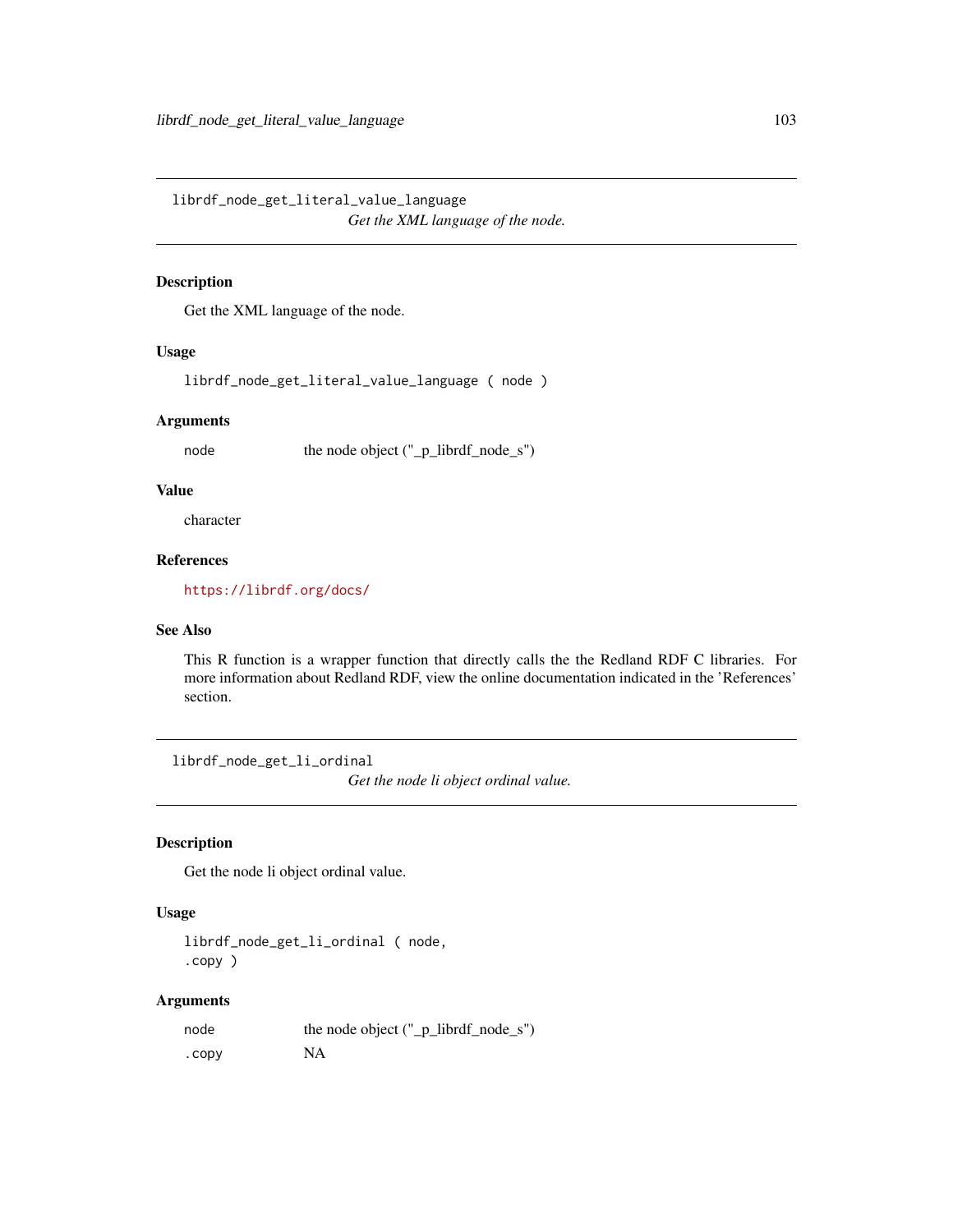# Value

integer

# References

<https://librdf.org/docs/>

# See Also

This R function is a wrapper function that directly calls the the Redland RDF C libraries. For more information about Redland RDF, view the online documentation indicated in the 'References' section.

librdf\_node\_get\_type *Get the type of the node.*

## Description

Get the type of the node.

## Usage

librdf\_node\_get\_type ( node, .copy )

## Arguments

| node  | the node object $("_p_{{\text{-}}}\text{librdf\_node\_s")}$ |
|-------|-------------------------------------------------------------|
| .copy | <b>NA</b>                                                   |

#### Value

integer

# References

<https://librdf.org/docs/>

# See Also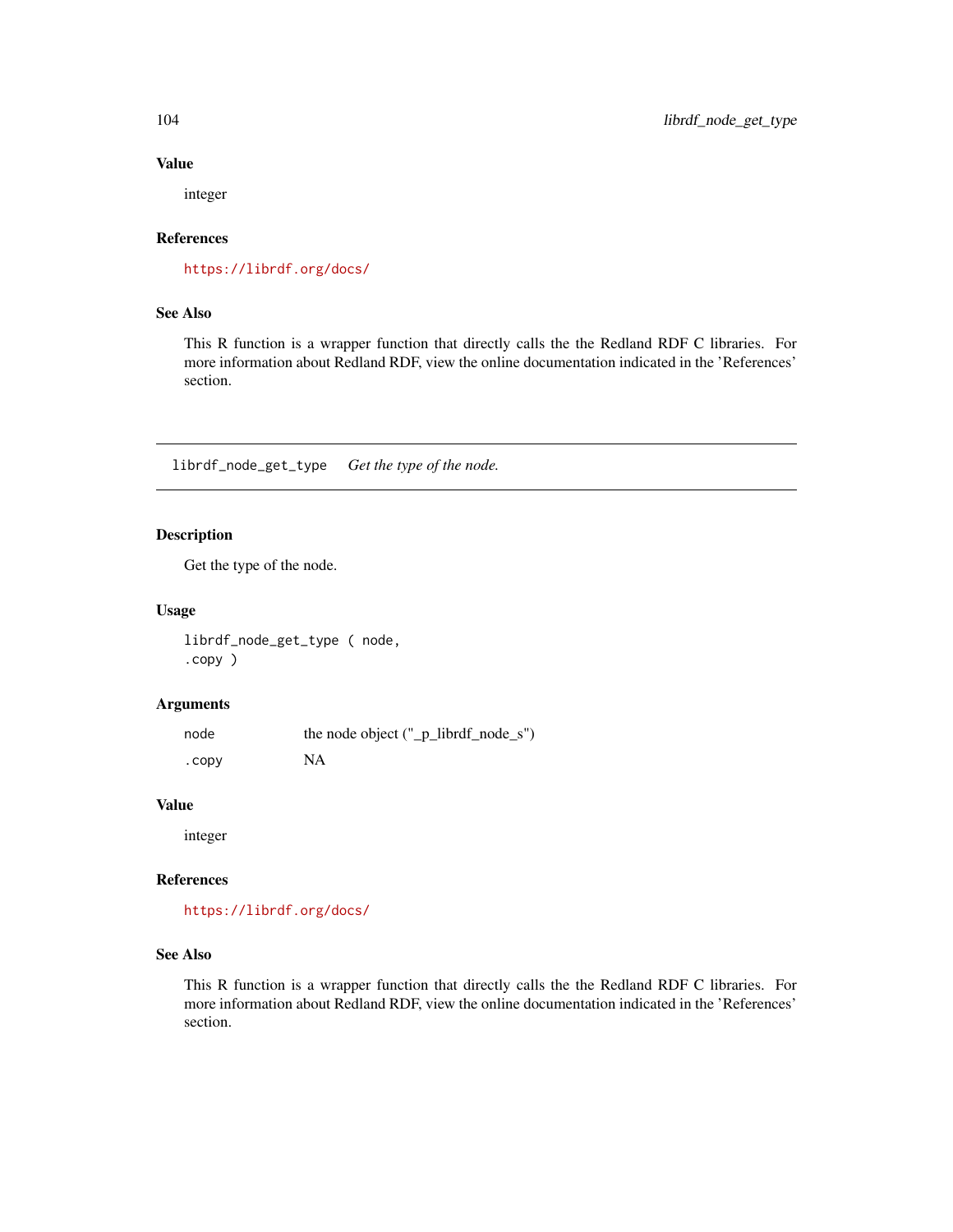librdf\_node\_get\_uri *Get the URI for a node object.*

#### Description

Get the URI for a node object.

# Usage

librdf\_node\_get\_uri ( node )

## Arguments

node the node object ("\_p\_librdf\_node\_s")

#### Value

\_p\_librdf\_uri\_s

# References

<https://librdf.org/docs/>

## See Also

This R function is a wrapper function that directly calls the the Redland RDF C libraries. For more information about Redland RDF, view the online documentation indicated in the 'References' section.

librdf\_node\_is\_blank *Check node is a blank nodeID.*

## Description

Check node is a blank nodeID.

## Usage

librdf\_node\_is\_blank ( node, .copy )

## Arguments

| node   | the node object $("_p_{{\text{-}}}\text{librdf\_node\_s")}$ |
|--------|-------------------------------------------------------------|
| . CODV | <b>NA</b>                                                   |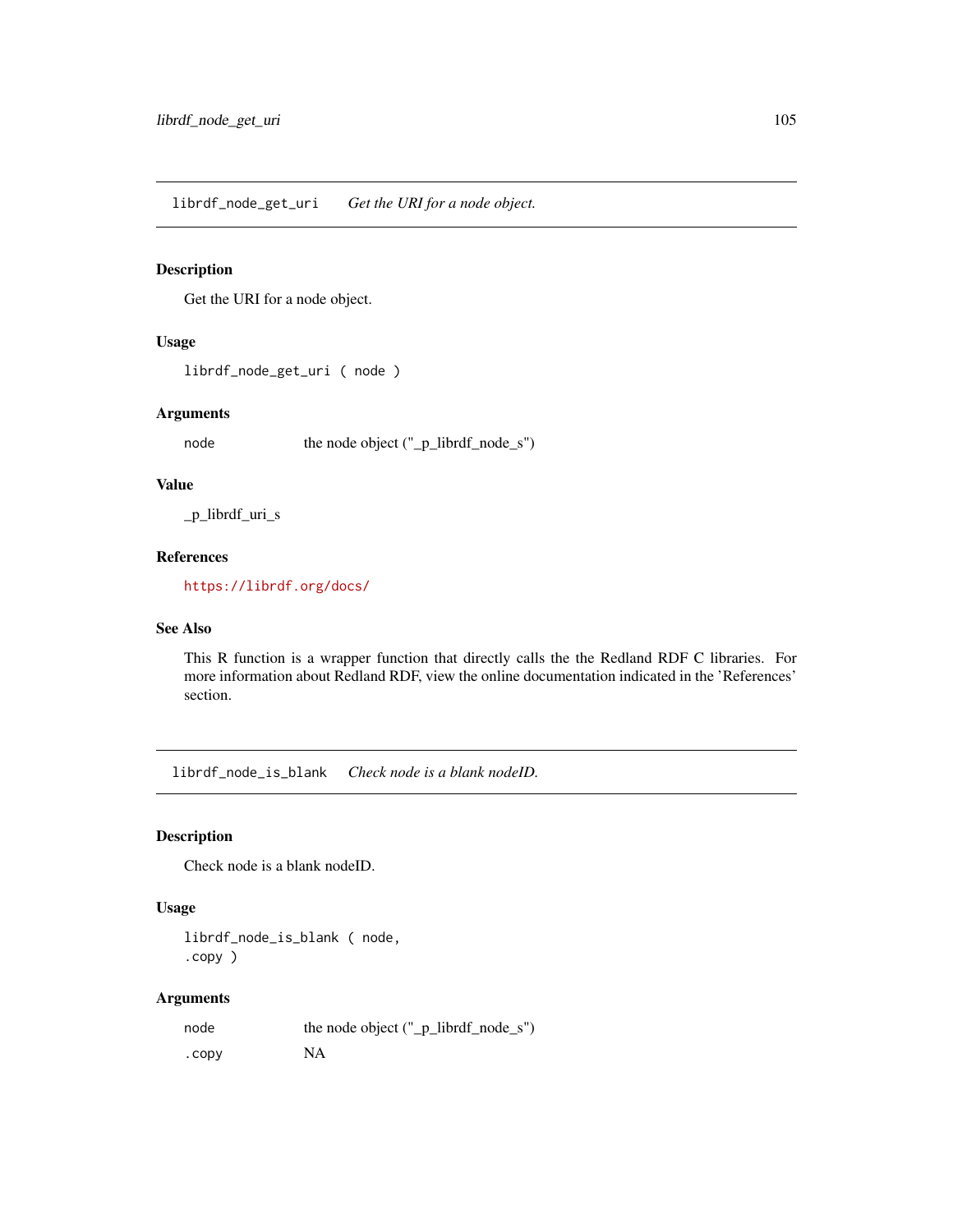#### Value

integer

#### References

<https://librdf.org/docs/>

## See Also

This R function is a wrapper function that directly calls the the Redland RDF C libraries. For more information about Redland RDF, view the online documentation indicated in the 'References' section.

librdf\_node\_is\_literal

*Check node is a literal.*

# Description

Check node is a literal.

#### Usage

librdf\_node\_is\_literal ( node, .copy )

# Arguments

node the node object ("\_p\_librdf\_node\_s") .copy NA

#### Value

integer

#### References

<https://librdf.org/docs/>

# See Also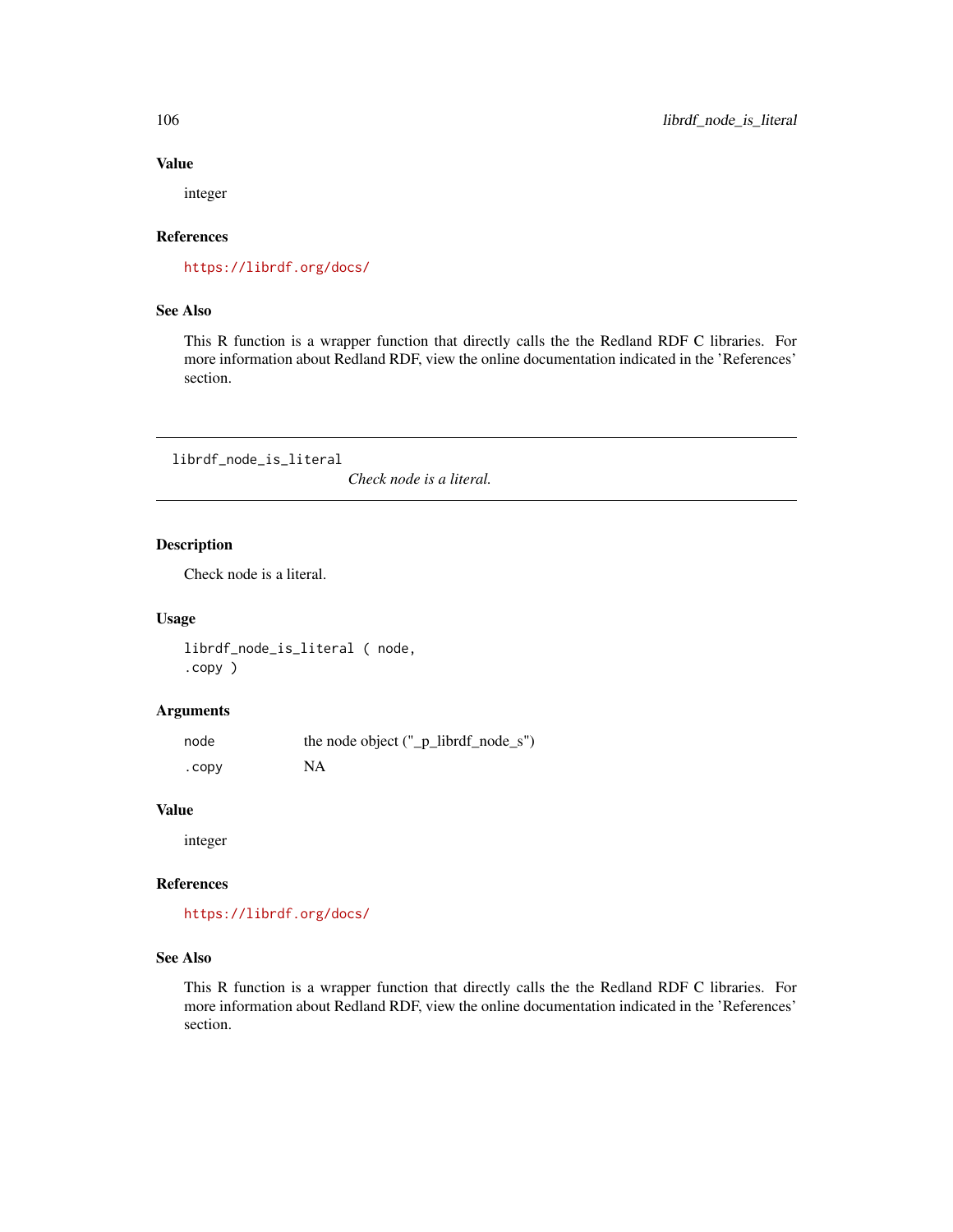librdf\_node\_is\_resource

*Check node is a resource.*

## Description

Check node is a resource.

## Usage

librdf\_node\_is\_resource ( node, .copy )

# Arguments

| node  | the node object ("_p_librdf_node_s") |
|-------|--------------------------------------|
| .copy | <b>NA</b>                            |

# Value

integer

## References

<https://librdf.org/docs/>

# See Also

This R function is a wrapper function that directly calls the the Redland RDF C libraries. For more information about Redland RDF, view the online documentation indicated in the 'References' section.

librdf\_parser\_check\_name

*Check if a parser name is known*

## Description

Check if a parser name is known

## Usage

librdf\_parser\_check\_name ( world, name, .copy )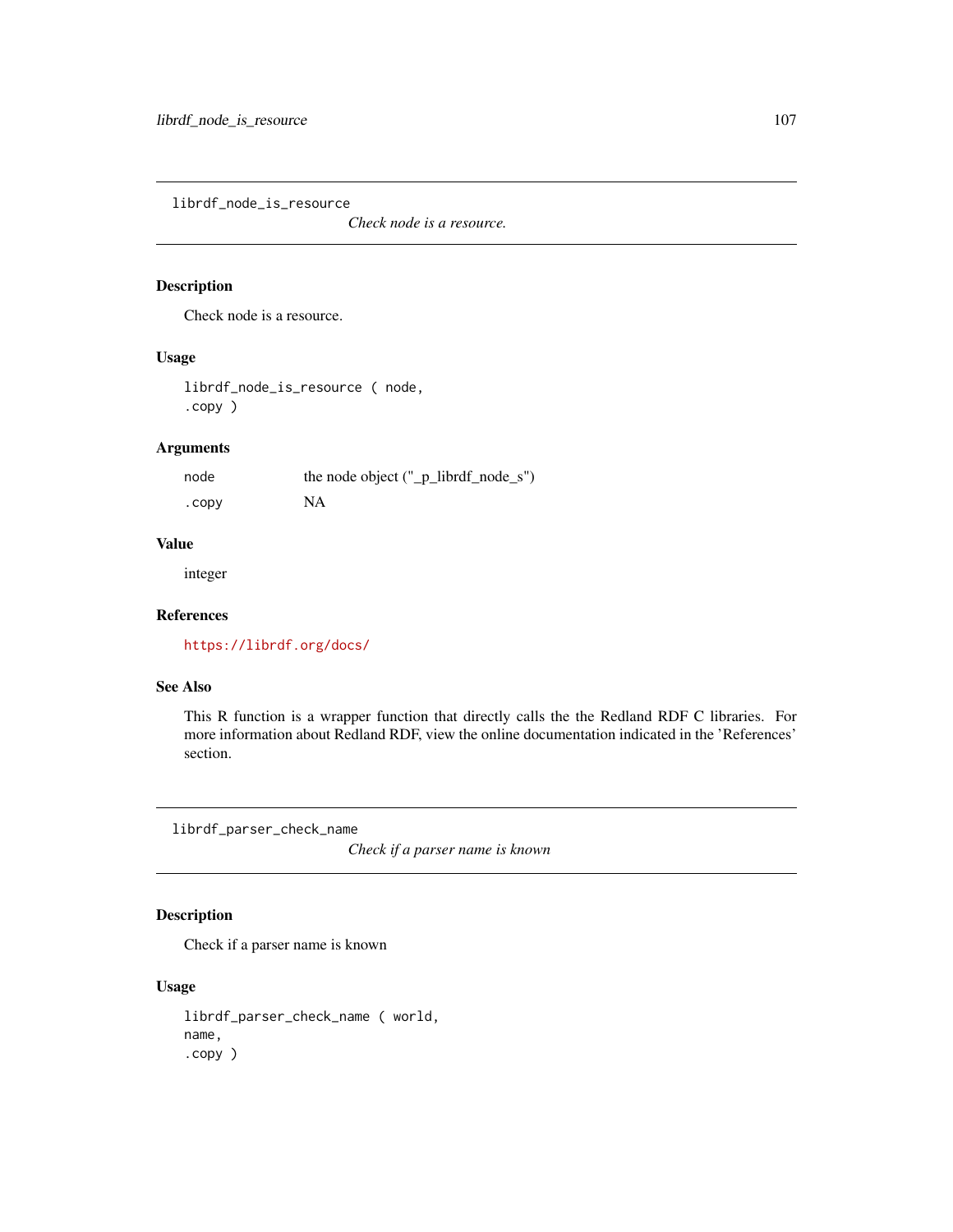| world  | redland world object ("_p_librdf_world_s") |
|--------|--------------------------------------------|
| name   | name of parser ("character")               |
| . CODV | NA                                         |

#### Value

integer

#### References

<https://librdf.org/docs/>

# See Also

This R function is a wrapper function that directly calls the the Redland RDF C libraries. For more information about Redland RDF, view the online documentation indicated in the 'References' section.

librdf\_parser\_get\_accept\_header *Get an HTTP Accept value for the parser.*

#### Description

Get an HTTP Accept value for the parser.

## Usage

librdf\_parser\_get\_accept\_header ( parser )

#### Arguments

parser parser ("\_p\_librdf\_parser\_s")

#### Value

character

## References

<https://librdf.org/docs/>

## See Also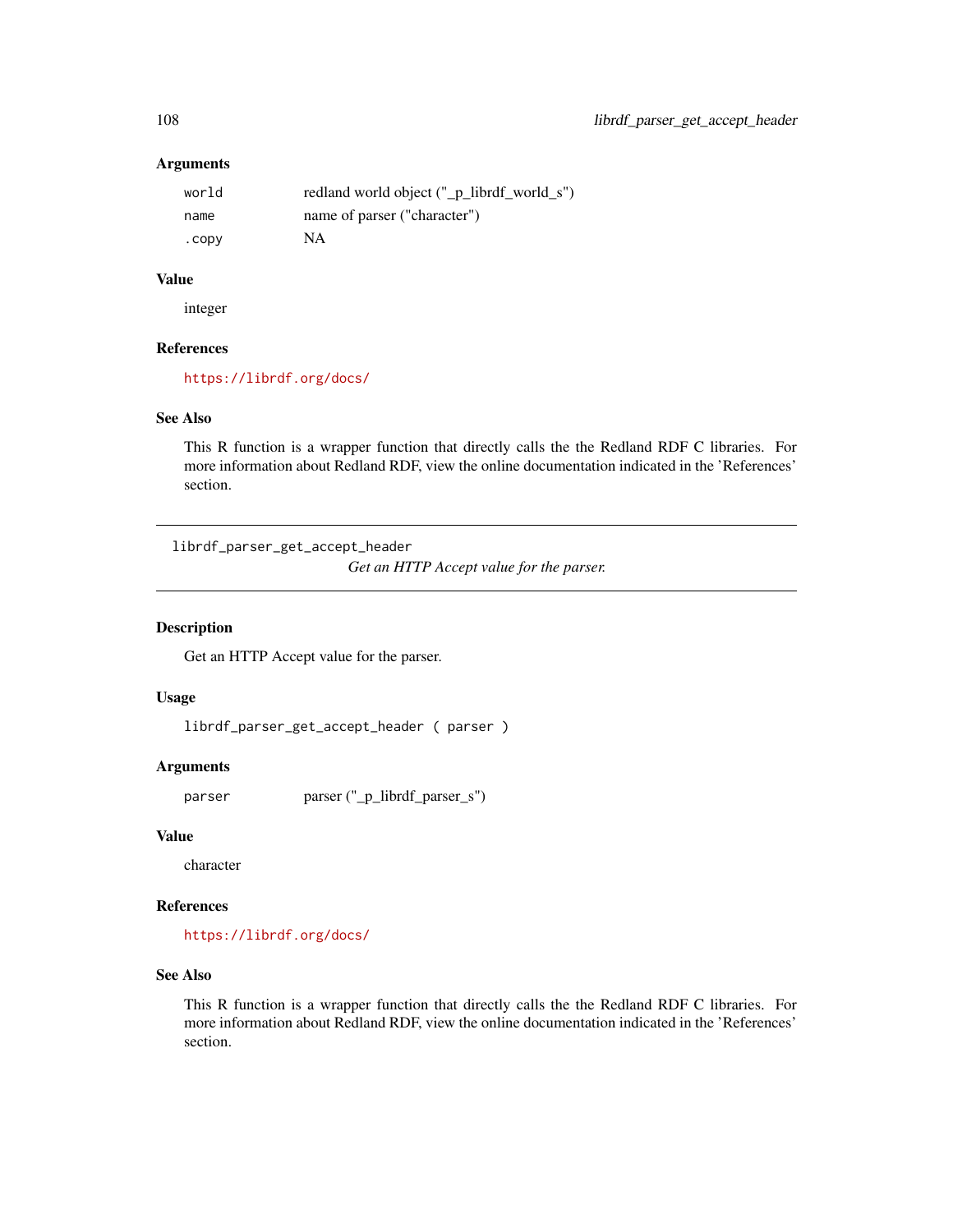librdf\_parser\_get\_feature

*Get the value of a parser feature.*

## Description

Get the value of a parser feature.

## Usage

librdf\_parser\_get\_feature ( parser, feature )

# Arguments

| parser  | librdf_parser object ("_p_librdf_parser_s")      |
|---------|--------------------------------------------------|
| feature | librdf_Uuri feature property ("_p_librdf_uri_s") |

#### Value

\_p\_librdf\_node\_s

# References

<https://librdf.org/docs/>

# See Also

This R function is a wrapper function that directly calls the the Redland RDF C libraries. For more information about Redland RDF, view the online documentation indicated in the 'References' section.

librdf\_parser\_get\_namespaces\_seen\_count *Get the number of namespaces seen during parsing*

# Description

Get the number of namespaces seen during parsing

```
librdf_parser_get_namespaces_seen_count ( parser,
.copy )
```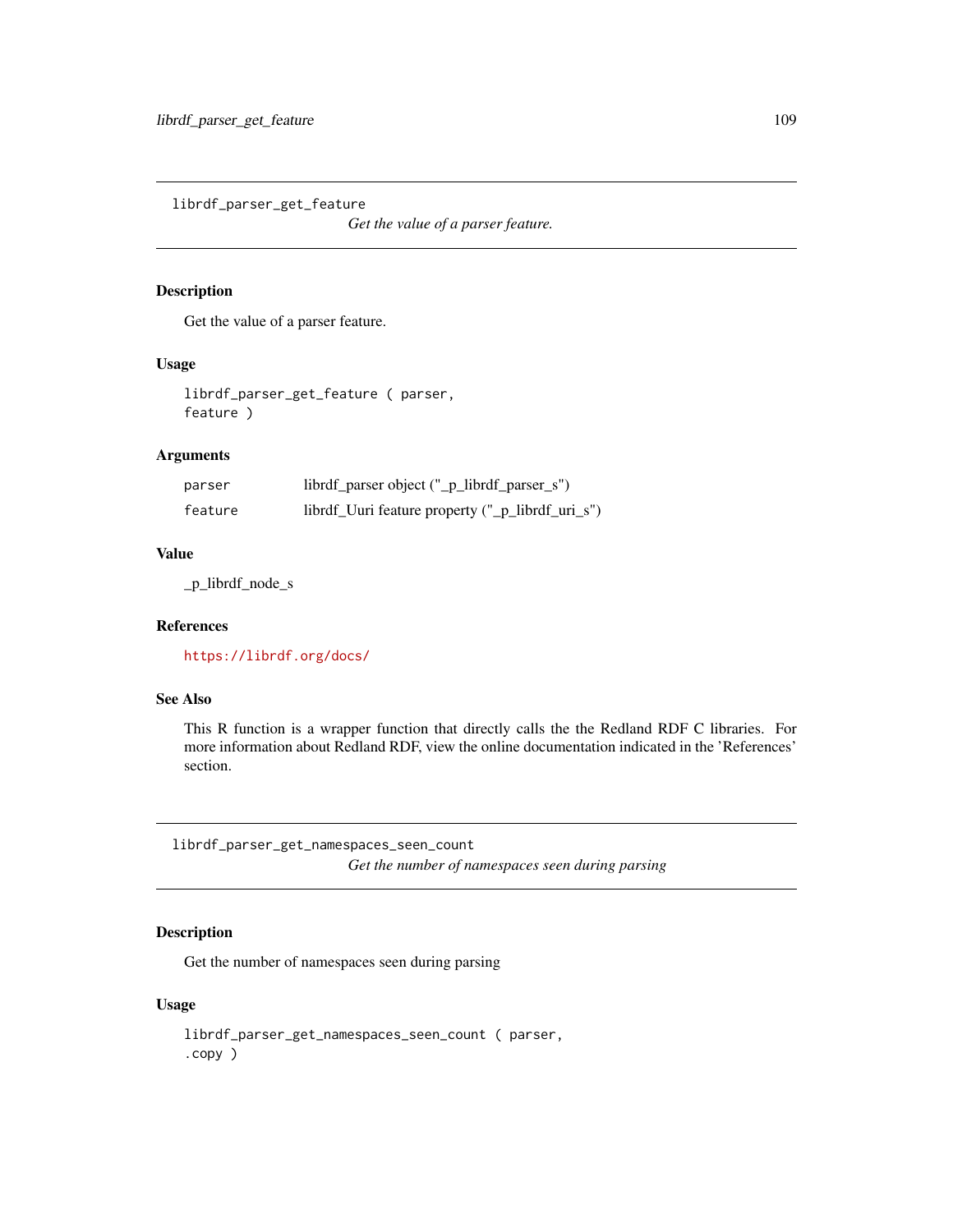| parser | librdf_parser object ("_p_librdf_parser_s") |
|--------|---------------------------------------------|
| .copy  | NA                                          |

## Value

integer

## References

<https://librdf.org/docs/>

# See Also

This R function is a wrapper function that directly calls the the Redland RDF C libraries. For more information about Redland RDF, view the online documentation indicated in the 'References' section.

librdf\_parser\_get\_namespaces\_seen\_prefix *Get the prefix of namespaces seen during parsing*

## Description

Get the prefix of namespaces seen during parsing

## Usage

```
librdf_parser_get_namespaces_seen_prefix ( parser,
offset )
```
# Arguments

| parser | librdf_parser object ("_p_librdf_parser_s") |
|--------|---------------------------------------------|
| offset | index into list of namespaces ("integer")   |

# Value

character

## References

<https://librdf.org/docs/>

## See Also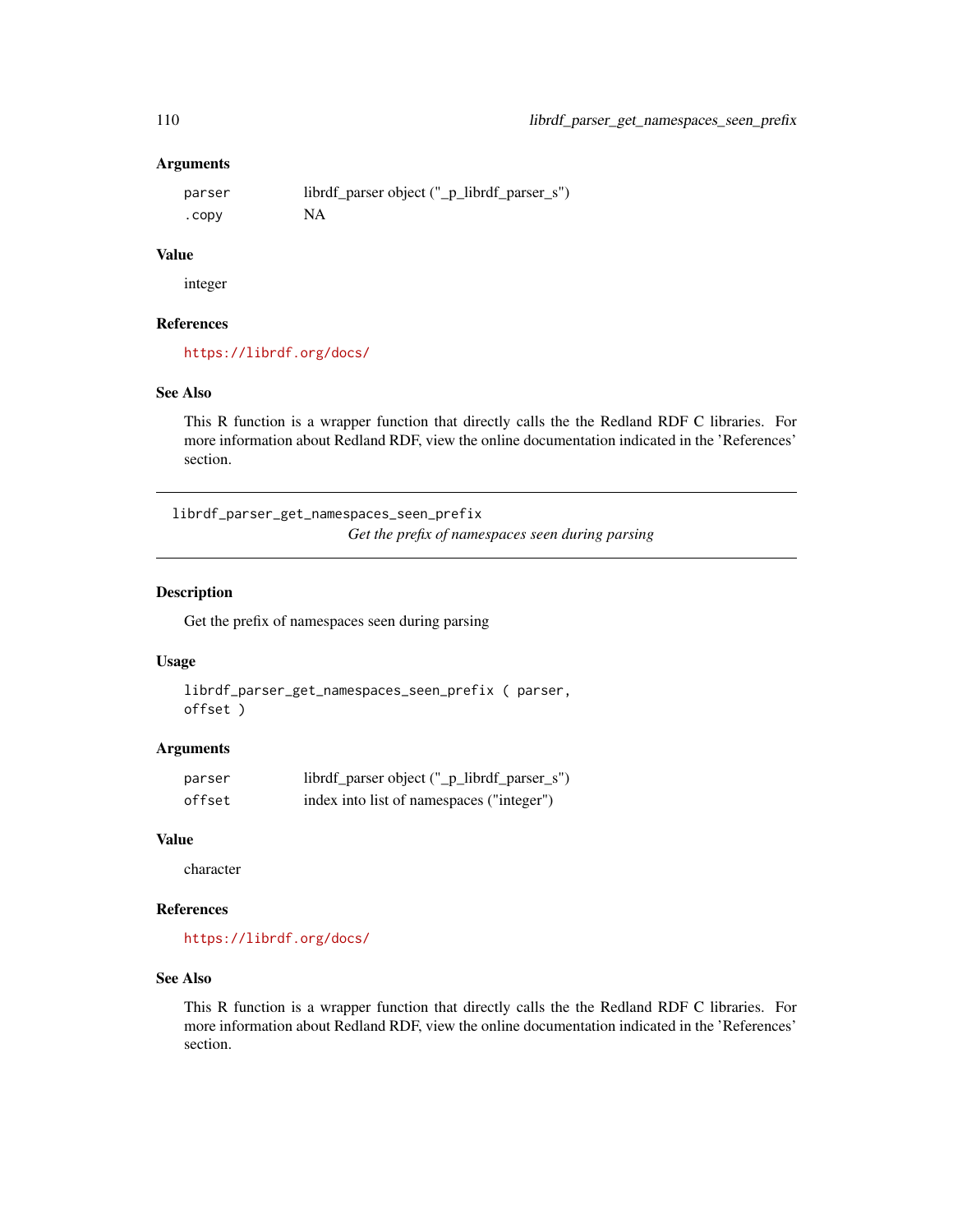librdf\_parser\_get\_namespaces\_seen\_uri *Get the uri of namespaces seen during parsing*

## Description

Get the uri of namespaces seen during parsing

## Usage

```
librdf_parser_get_namespaces_seen_uri ( parser,
offset )
```
# Arguments

| parser | librdf_parser object ("_p_librdf_parser_s") |
|--------|---------------------------------------------|
| offset | index into list of namespaces ("integer")   |

## Value

\_p\_librdf\_uri\_s

## References

<https://librdf.org/docs/>

## See Also

This R function is a wrapper function that directly calls the the Redland RDF C libraries. For more information about Redland RDF, view the online documentation indicated in the 'References' section.

librdf\_parser\_guess\_name2

*Get a parser name for content with type or identifier*

# Description

Get a parser name for content with type or identifier

```
librdf_parser_guess_name2 ( world,
mime_type,
buffer,
identifier )
```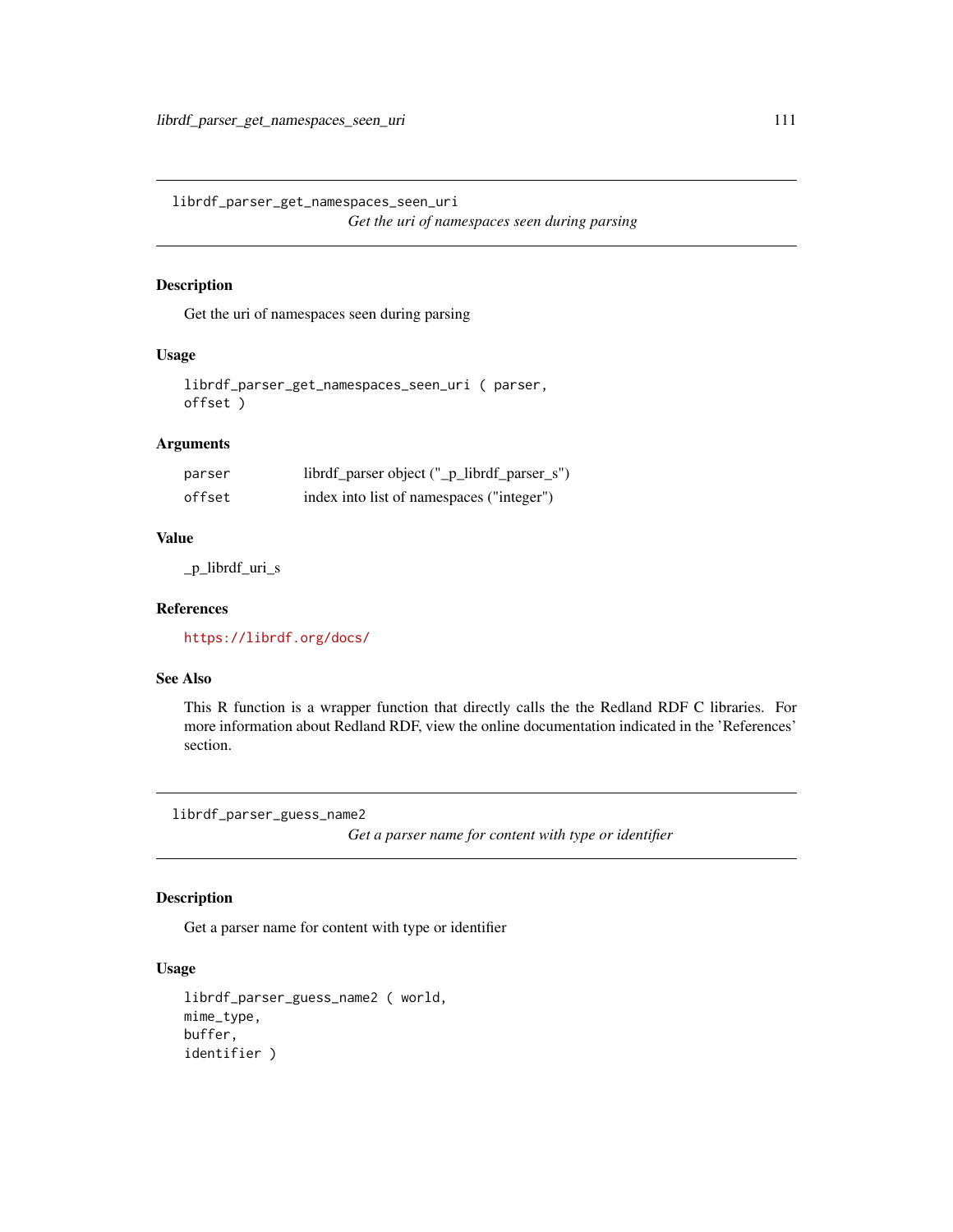| world      | librdf_world object ("_p_librdf_world_s") |
|------------|-------------------------------------------|
| mime_type  | MIME type of syntax or NULL ("character") |
| buffer     | content buffer or NULL ("character")      |
| identifier | content identifier or NULL ("character")  |

# Value

character

# References

<https://librdf.org/docs/>

# See Also

This R function is a wrapper function that directly calls the the Redland RDF C libraries. For more information about Redland RDF, view the online documentation indicated in the 'References' section.

librdf\_parser\_parse\_as\_stream

*Parse a URI to a librdf\_stream of statements.*

# Description

Parse a URI to a librdf\_stream of statements.

# Usage

```
librdf_parser_parse_as_stream ( parser,
uri,
inUriorNull )
```
# Arguments

| parser      | the parser $("_p_{{\text{-}}\text{-}}lib\text{rdf_{{\text{-}}\text{-}}p\text{arser_s''}})$ |
|-------------|--------------------------------------------------------------------------------------------|
| uri         | the URI to read $("_p_{{\text{librdf\_uri}}_s")$                                           |
| inUriorNull | the base URI to use or NULL $("_p_{{\text{lightdf}}_{{\text{un}}}}'$                       |

# Value

\_p\_librdf\_stream\_s

# References

<https://librdf.org/docs/>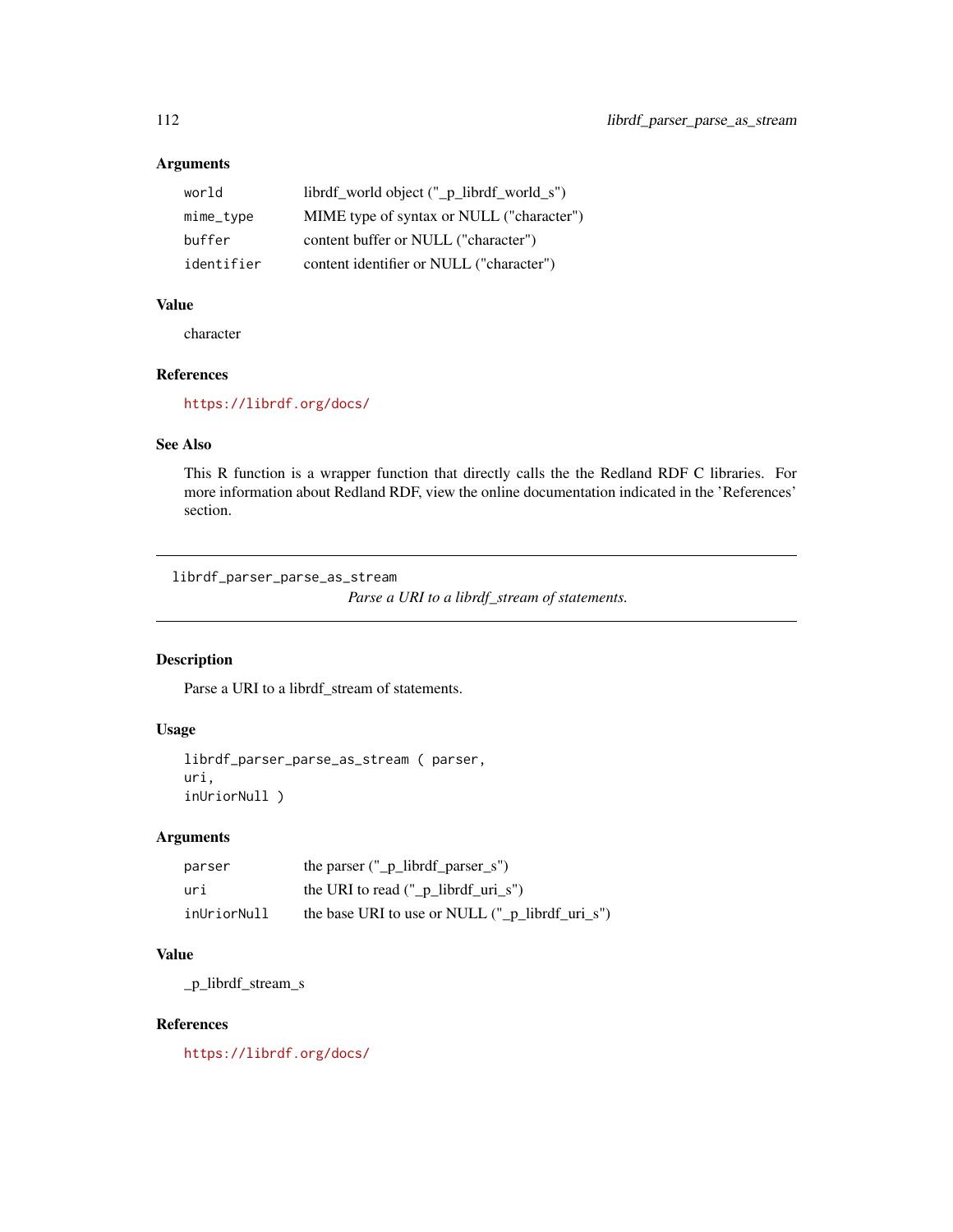## See Also

This R function is a wrapper function that directly calls the the Redland RDF C libraries. For more information about Redland RDF, view the online documentation indicated in the 'References' section.

librdf\_parser\_parse\_counted\_string\_as\_stream *Parse a counted string of content to a librdf\_stream of statements.*

## Description

Parse a counted string of content to a librdf\_stream of statements.

## Usage

```
librdf_parser_parse_counted_string_as_stream ( parser,
string,
length,
base_uri )
```
## Arguments

| parser   | the parser $("_p_{{\text{-}}\text{-}}lib\text{rdf_{{\text{-}}\text{-}}p\text{arser_s''}})$ |
|----------|--------------------------------------------------------------------------------------------|
| string   | the string to parse ("character")                                                          |
| length   | length of the string content (must be $>0$ ) ("integer")                                   |
| base_uri | the base URI to use or NULL ("_p_librdf_uri_s")                                            |

## Value

\_p\_librdf\_stream\_s

## References

<https://librdf.org/docs/>

## See Also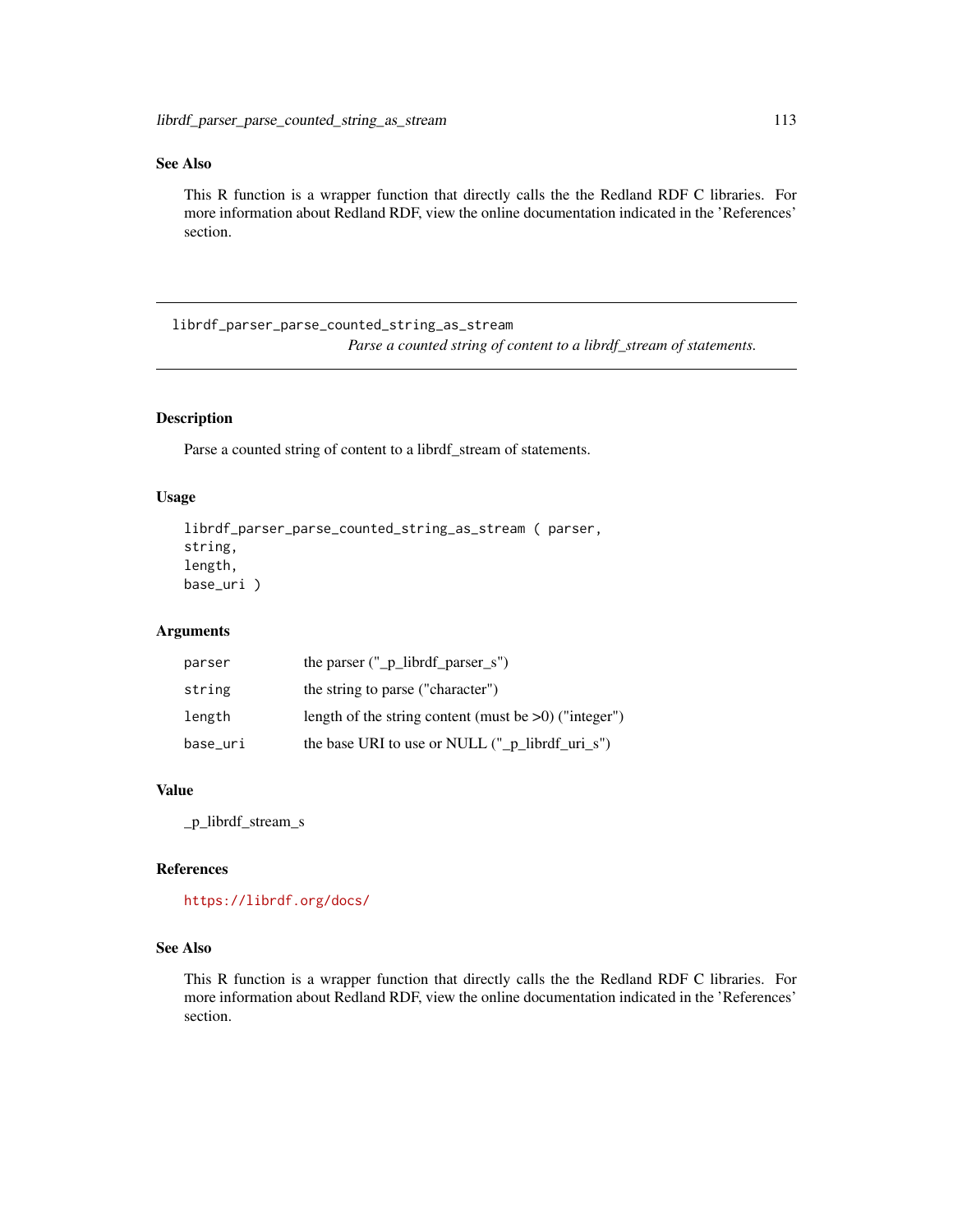librdf\_parser\_parse\_counted\_string\_into\_model *Parse a counted string of content into an librdf\_model.*

# Description

Parse a counted string of content into an librdf\_model.

## Usage

```
librdf_parser_parse_counted_string_into_model ( parser,
string,
length,
base_uri,
model,
.copy )
```
# Arguments

| parser   | the parser $("_p_{{\text{-}}\text{-}}lib\text{rdf_{{\text{-}}\text{-}}p\text{arser_{s}}")$ |
|----------|--------------------------------------------------------------------------------------------|
| string   | the content to parse ("character")                                                         |
| length   | length of content (must be $>0$ ) ("integer")                                              |
| base_uri | the base URI to use or NULL $("_p_{{\text{-}}}\text{librdf\_uri\_s"} )$                    |
| model    | the model to use $("_p_{{\text{librdf}}_{\text{model}}s")$                                 |
| .copy    | NA                                                                                         |

## Value

integer

# References

<https://librdf.org/docs/>

# See Also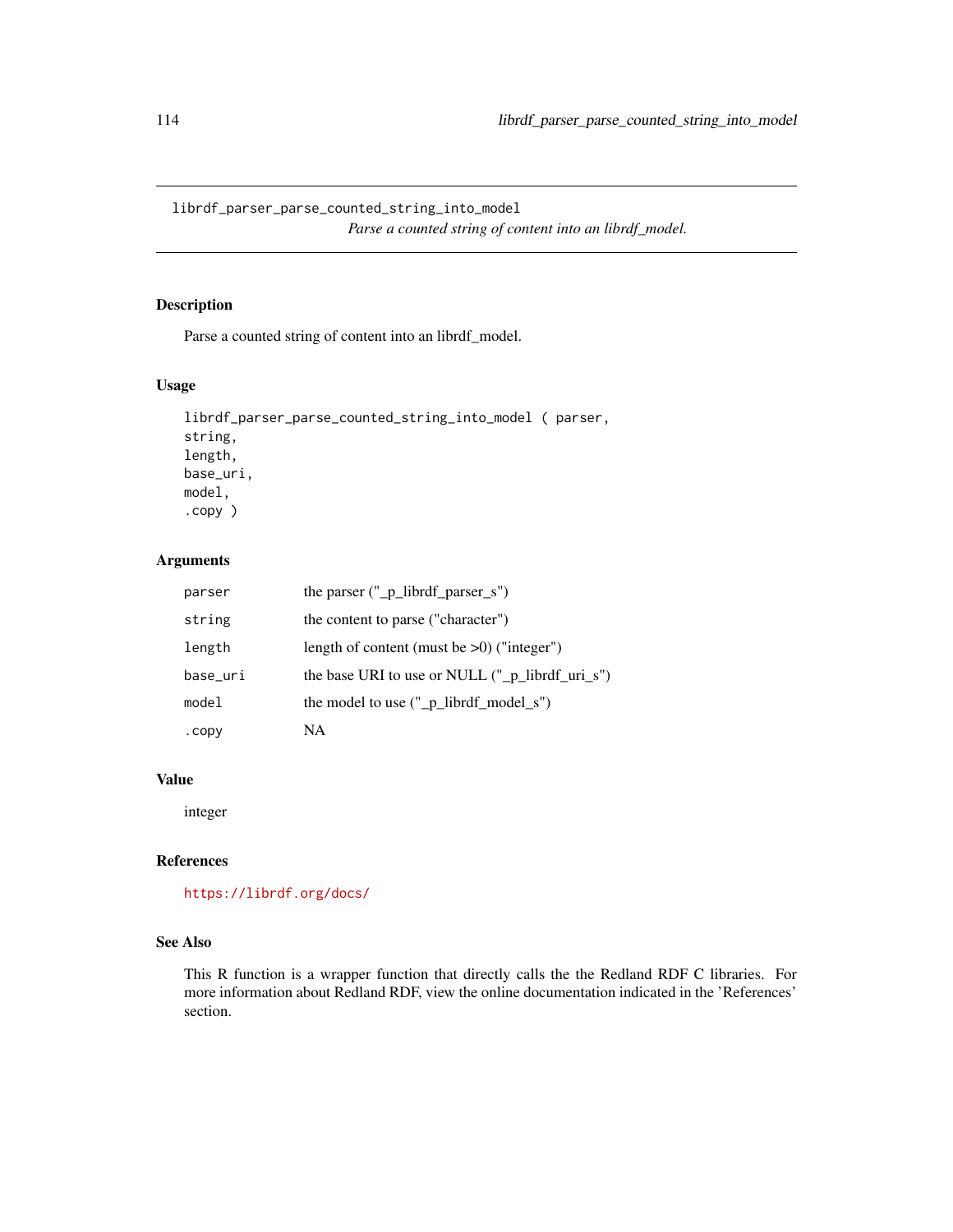librdf\_parser\_parse\_into\_model

*Parse a URI of content into an librdf\_model.*

# Description

Parse a URI of content into an librdf\_model.

# Usage

```
librdf_parser_parse_into_model ( parser,
uri,
inUriOrNull,
model,
.copy )
```
## Arguments

| parser      | the parser $(" p librdf parser s")$                              |
|-------------|------------------------------------------------------------------|
| uri         | the URI to read the content $(" p$ librdf uri s")                |
| inUriOrNull | the base URI to use or NULL $('' p$ librdf uri s'')              |
| model       | the model to use $("_p_{{\text{librdf}}_{{\text{model}}}} \_s")$ |
| .copy       | NA.                                                              |

# Value

integer

# References

<https://librdf.org/docs/>

# See Also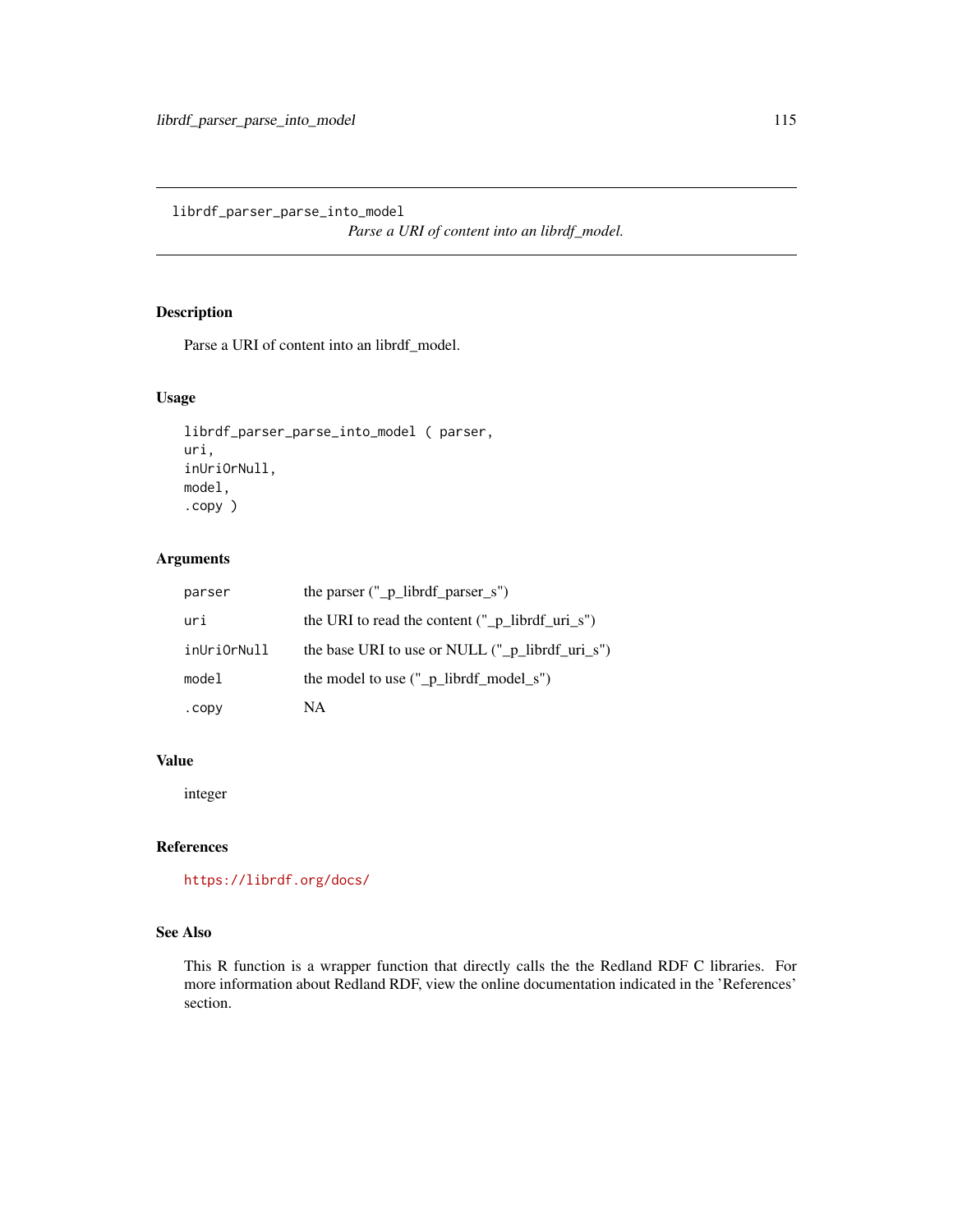librdf\_parser\_parse\_string\_as\_stream

*Parse a string of content to a librdf\_stream of statements.*

# Description

Parse a string of content to a librdf\_stream of statements.

## Usage

```
librdf_parser_parse_string_as_stream ( parser,
string,
base_uri )
```
## Arguments

| parser   | the parser $("_p_{{\text{-}}\text{-}}lib\text{rdf_{{\text{-}}\text{-}}p\text{arser_{s}}")$ |
|----------|--------------------------------------------------------------------------------------------|
| string   | the string to parse ("character")                                                          |
| base_uri | the base URI to use or NULL $("_p_{{\text{librdf\_uri}}_s")$                               |

#### Value

\_p\_librdf\_stream\_s

## References

<https://librdf.org/docs/>

## See Also

This R function is a wrapper function that directly calls the the Redland RDF C libraries. For more information about Redland RDF, view the online documentation indicated in the 'References' section.

librdf\_parser\_parse\_string\_into\_model *Parse a string of content into an librdf\_model.*

## Description

Parse a string of content into an librdf\_model.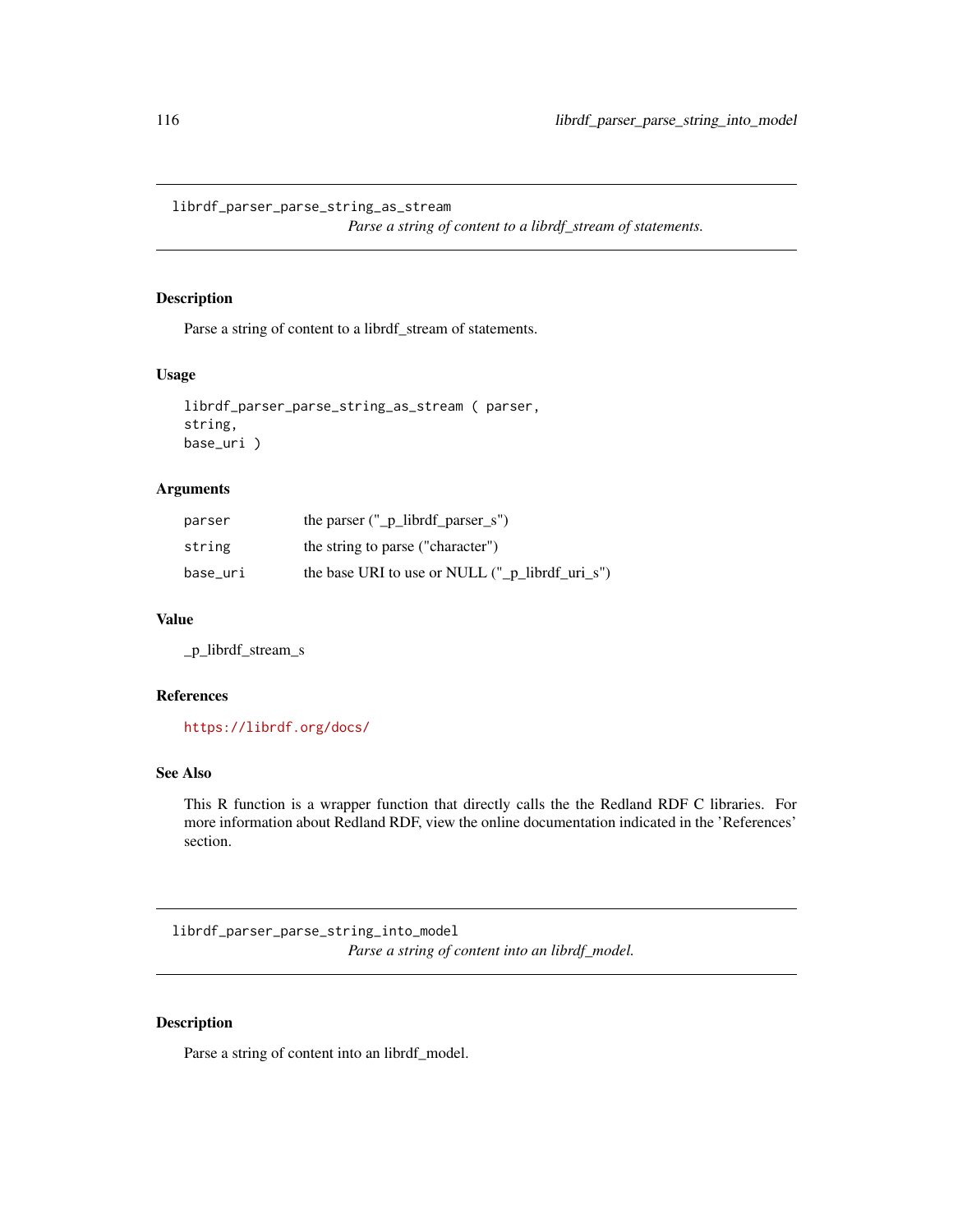# Usage

```
librdf_parser_parse_string_into_model ( parser,
string,
base_uri,
model,
.copy )
```
# Arguments

| parser   | the parser $("_p_{{\text{-}}\text{-}}librdf_{{\text{-}}\text{-}}parser_s")$ |
|----------|-----------------------------------------------------------------------------|
| string   | the content to parse ("character")                                          |
| base_uri | the base URI to use or NULL ("_p_librdf_uri_s")                             |
| model    | the model to use $("_p\_librdf\_model_s")$                                  |
| .copy    | NA                                                                          |

# Value

integer

# References

<https://librdf.org/docs/>

## See Also

This R function is a wrapper function that directly calls the the Redland RDF C libraries. For more information about Redland RDF, view the online documentation indicated in the 'References' section.

librdf\_parser\_set\_feature

*Set the value of a parser feature.*

# Description

Set the value of a parser feature.

# Usage

librdf\_parser\_set\_feature ( parser, feature, value, .copy )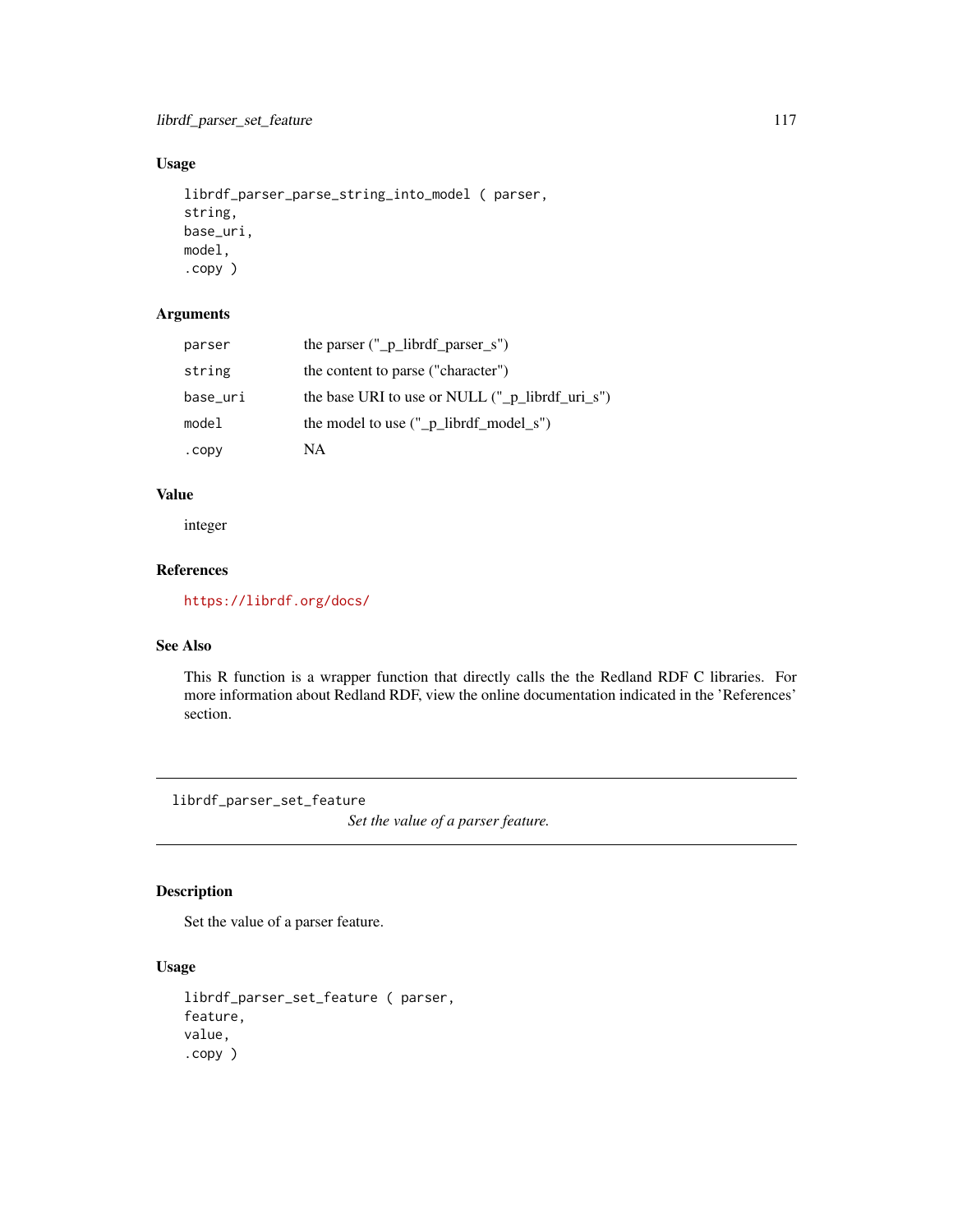| parser  | librdf_parser object ("_p_librdf_parser_s")             |
|---------|---------------------------------------------------------|
| feature | librdf_uri feature property ("_p_librdf_uri_s")         |
| value   | librdf_node feature property value ("_p_librdf_node_s") |
| .copy   | NA                                                      |

## Value

integer

## References

<https://librdf.org/docs/>

## See Also

This R function is a wrapper function that directly calls the the Redland RDF C libraries. For more information about Redland RDF, view the online documentation indicated in the 'References' section.

librdf\_query\_execute *Run the query on a model.*

# Description

Run the query on a model.

# Usage

```
librdf_query_execute ( query,
model )
```
# Arguments

| query | librdf_query object ("_p_librdf_query")         |
|-------|-------------------------------------------------|
| model | model to operate query on ("_p_librdf_model_s") |

# Value

\_p\_librdf\_query\_results

# References

<https://librdf.org/docs/>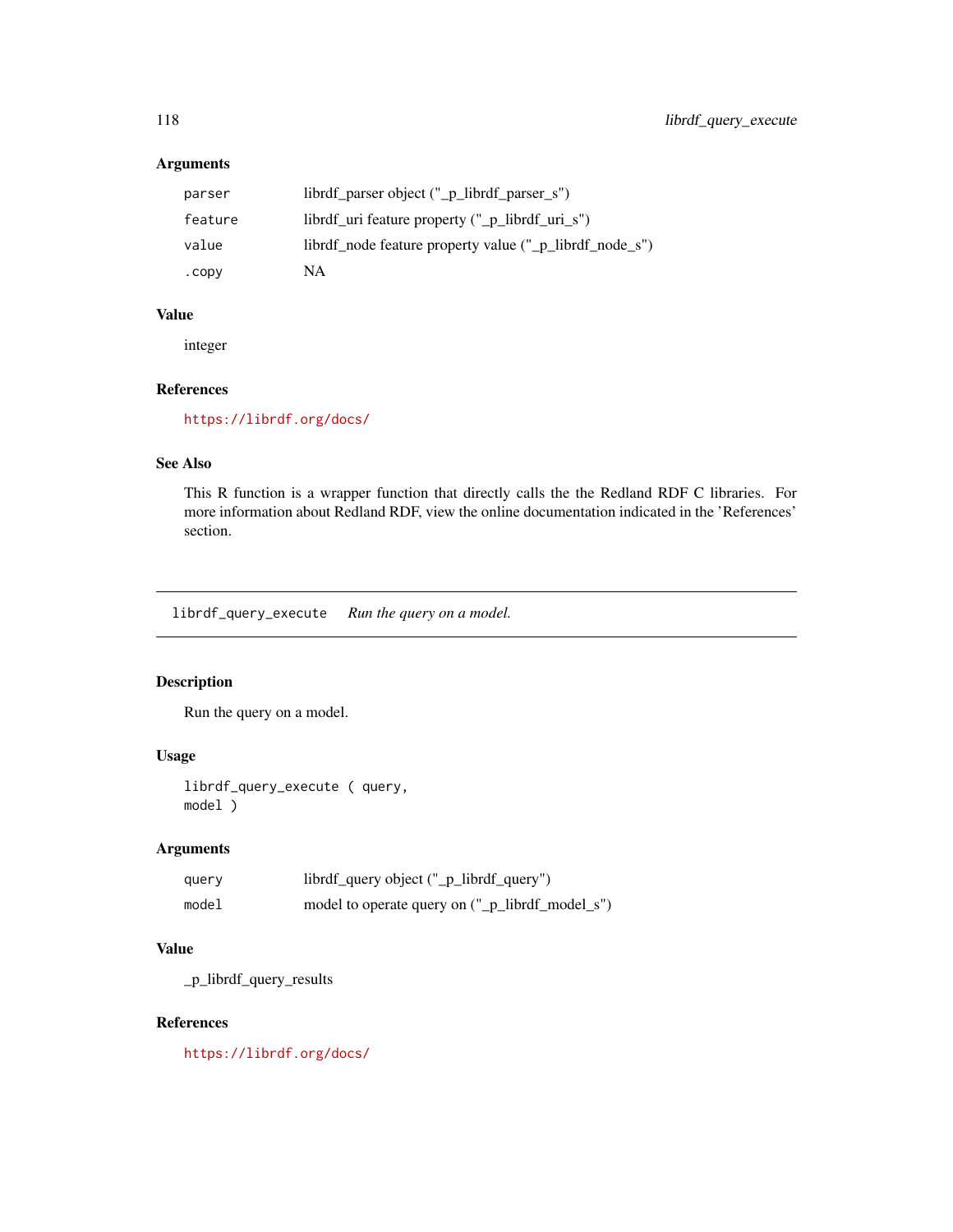# See Also

This R function is a wrapper function that directly calls the the Redland RDF C libraries. For more information about Redland RDF, view the online documentation indicated in the 'References' section.

librdf\_query\_get\_limit

*Get the query-specified limit on results.*

# Description

Get the query-specified limit on results.

## Usage

```
librdf_query_get_limit ( query,
.copy )
```
# Arguments

| query  | librdf_query query object ("_p_librdf_query") |
|--------|-----------------------------------------------|
| . CODV | <b>NA</b>                                     |

## Value

integer

# References

<https://librdf.org/docs/>

## See Also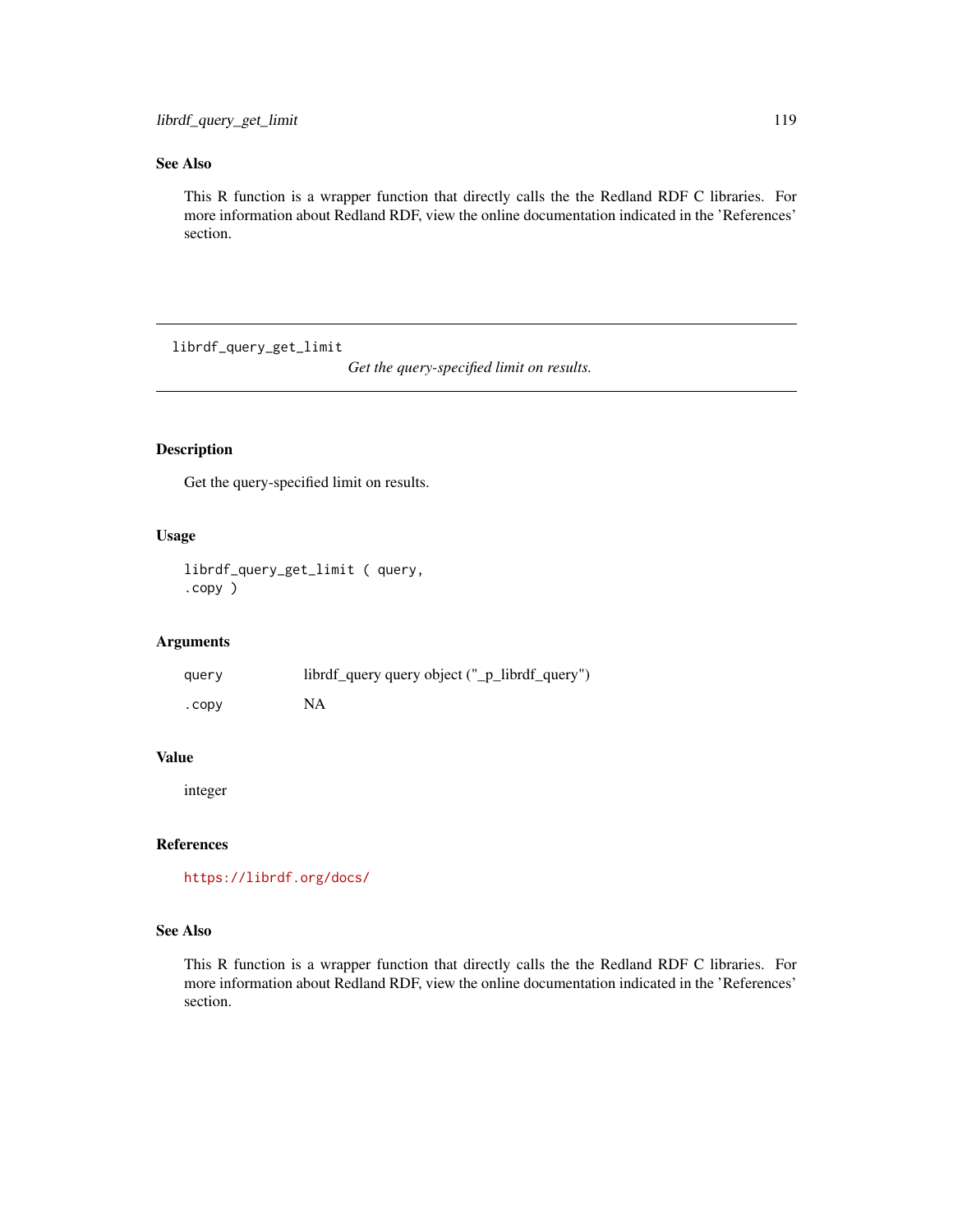librdf\_query\_get\_offset

*Get the query-specified offset on results.*

## Description

Get the query-specified offset on results.

## Usage

librdf\_query\_get\_offset ( query, .copy )

# Arguments

| query | librdf_query query object ("_p_librdf_query") |
|-------|-----------------------------------------------|
| .copy | NA                                            |

# Value

integer

## References

<https://librdf.org/docs/>

## See Also

This R function is a wrapper function that directly calls the the Redland RDF C libraries. For more information about Redland RDF, view the online documentation indicated in the 'References' section.

librdf\_query\_results\_as\_stream

*Get a query result as an RDF graph in librdf\_stream form*

# Description

Get a query result as an RDF graph in librdf\_stream form

#### Usage

librdf\_query\_results\_as\_stream ( query\_results )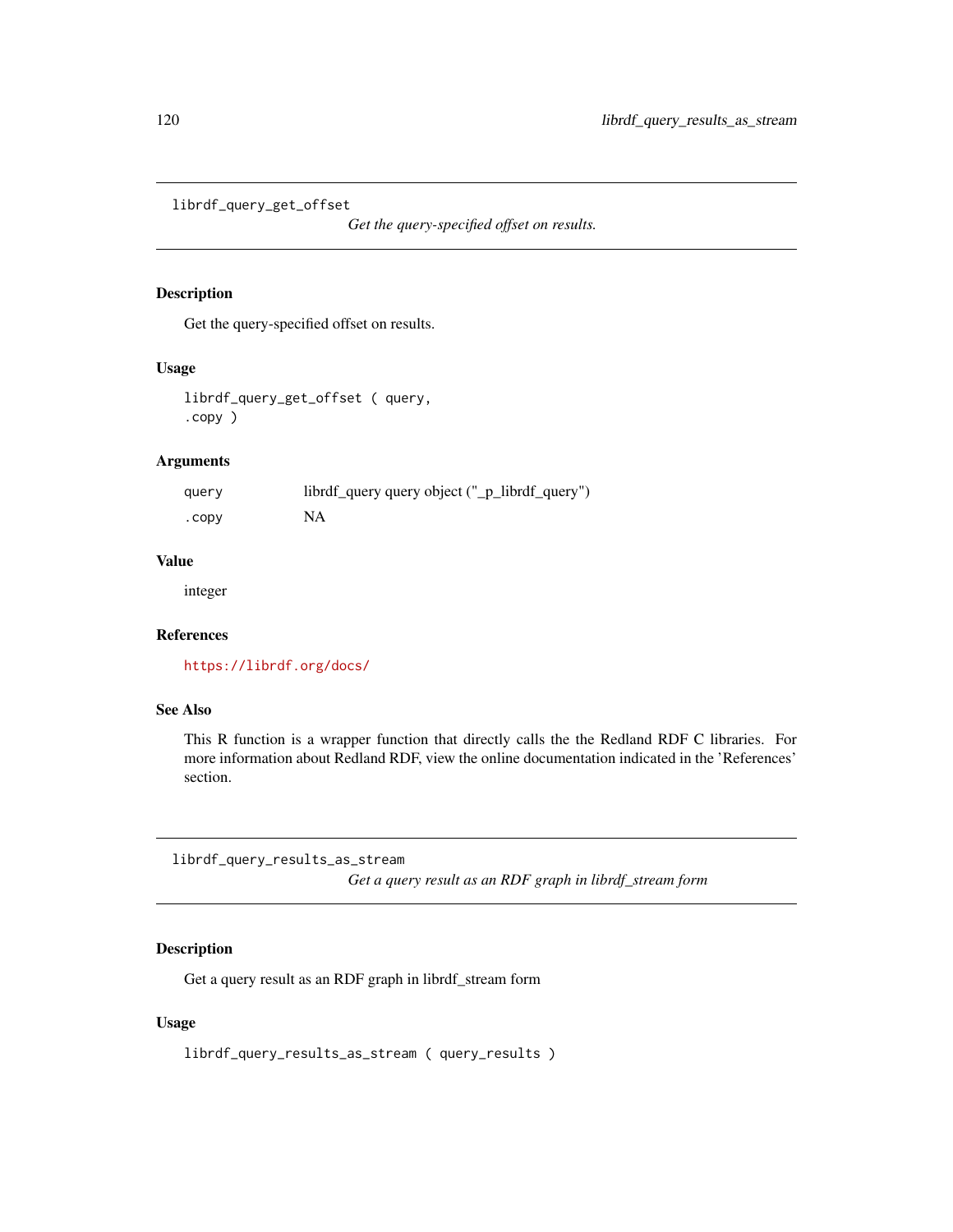query\_results librdf\_query\_results query\_results ("\_p\_librdf\_query\_results")

## Value

\_p\_librdf\_stream\_s

#### References

<https://librdf.org/docs/>

## See Also

This R function is a wrapper function that directly calls the the Redland RDF C libraries. For more information about Redland RDF, view the online documentation indicated in the 'References' section.

librdf\_query\_results\_finished

*Find out if binding results are exhausted.*

## Description

Find out if binding results are exhausted.

#### Usage

librdf\_query\_results\_finished ( query\_results, .copy )

#### Arguments

query\_results librdf\_query\_results query results ("\_p\_librdf\_query\_results") .copy NA

## Value

integer

#### References

<https://librdf.org/docs/>

## See Also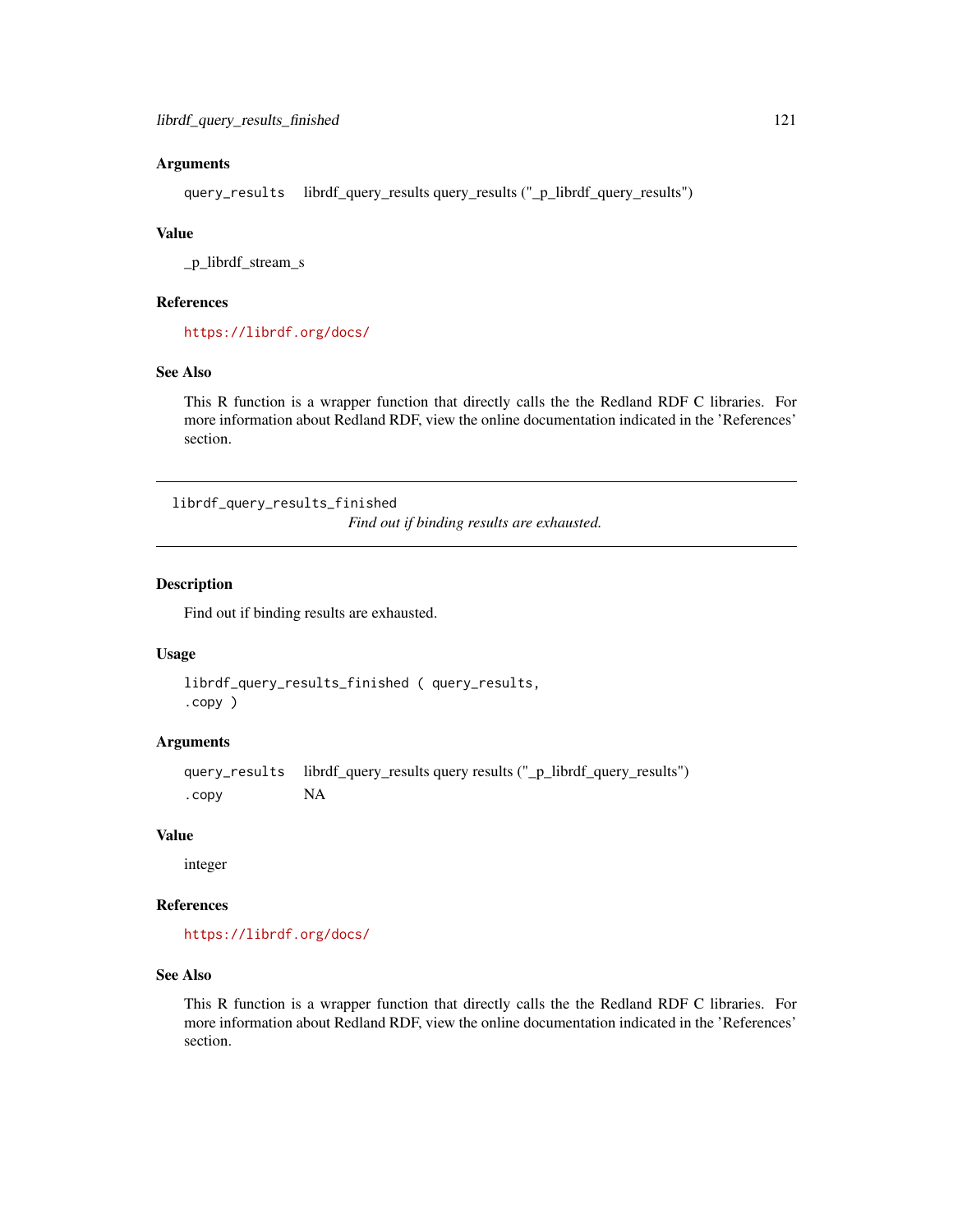librdf\_query\_results\_get\_bindings\_count *Get the number of bound variables in the result.*

## Description

Get the number of bound variables in the result.

# Usage

```
librdf_query_results_get_bindings_count ( query_results,
.copy )
```
# Arguments

|        | query_results librdf_query_results query results ("_p_librdf_query_results") |
|--------|------------------------------------------------------------------------------|
| . CODV | <b>NA</b>                                                                    |

#### Value

integer

# References

<https://librdf.org/docs/>

## See Also

This R function is a wrapper function that directly calls the the Redland RDF C libraries. For more information about Redland RDF, view the online documentation indicated in the 'References' section.

librdf\_query\_results\_get\_binding\_name *Get binding name for the current result.*

## Description

Get binding name for the current result.

```
librdf_query_results_get_binding_name ( query_results,
offset )
```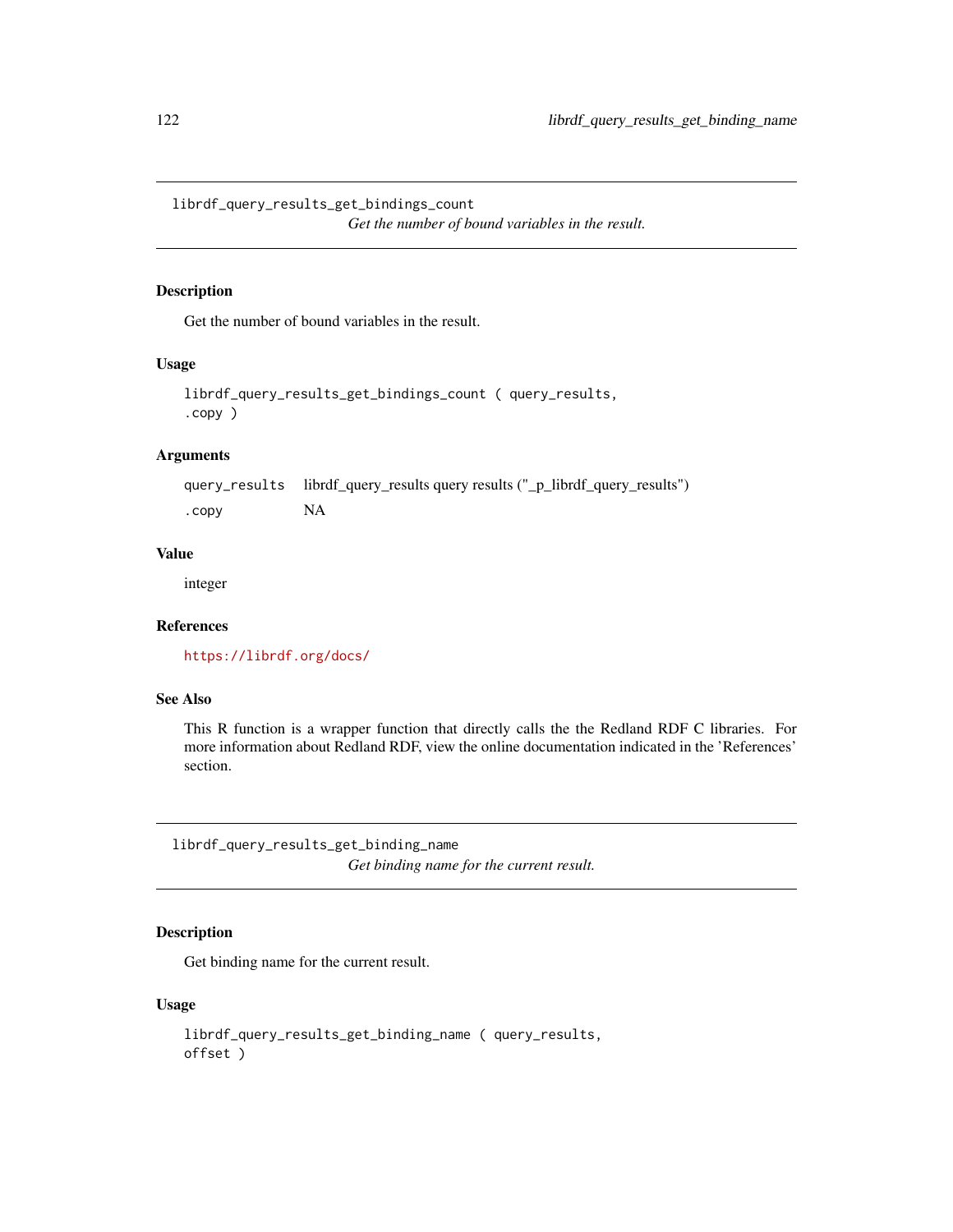|        | query_results librdf_query_results query results ("_p_librdf_query_results") |
|--------|------------------------------------------------------------------------------|
| offset | offset of binding name into array of known names ("integer")                 |

## Value

character

## References

<https://librdf.org/docs/>

## See Also

This R function is a wrapper function that directly calls the the Redland RDF C libraries. For more information about Redland RDF, view the online documentation indicated in the 'References' section.

librdf\_query\_results\_get\_binding\_value *Get one binding value for the current result.*

## Description

Get one binding value for the current result.

## Usage

```
librdf_query_results_get_binding_value ( query_results,
offset )
```
## Arguments

|        | query_results librdf_query_results query results ("_p_librdf_query_results") |
|--------|------------------------------------------------------------------------------|
| offset | offset of binding name into array of known names ("integer")                 |

#### Value

\_p\_librdf\_node\_s

#### References

<https://librdf.org/docs/>

## See Also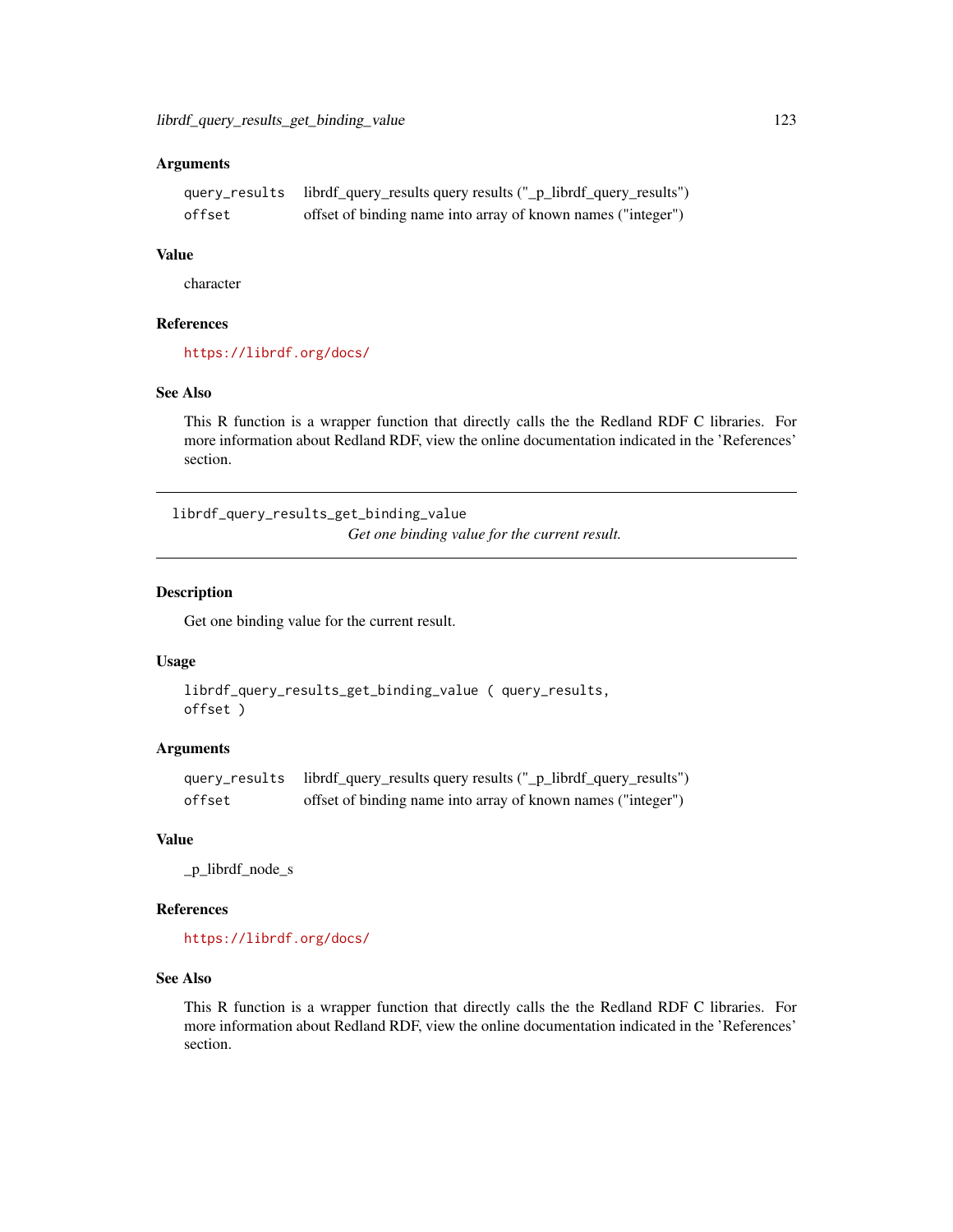librdf\_query\_results\_get\_binding\_value\_by\_name *Get one binding value for a given name in the current result.*

## Description

Get one binding value for a given name in the current result.

## Usage

```
librdf_query_results_get_binding_value_by_name ( query_results,
name )
```
# Arguments

|      | query_results librdf_query_results query results ("_p_librdf_query_results") |
|------|------------------------------------------------------------------------------|
| name | variable name ("character")                                                  |

#### Value

\_p\_librdf\_node\_s

## References

<https://librdf.org/docs/>

## See Also

This R function is a wrapper function that directly calls the the Redland RDF C libraries. For more information about Redland RDF, view the online documentation indicated in the 'References' section.

librdf\_query\_results\_get\_boolean *Get boolean query result.*

# Description

Get boolean query result.

```
librdf_query_results_get_boolean ( query_results,
.copy )
```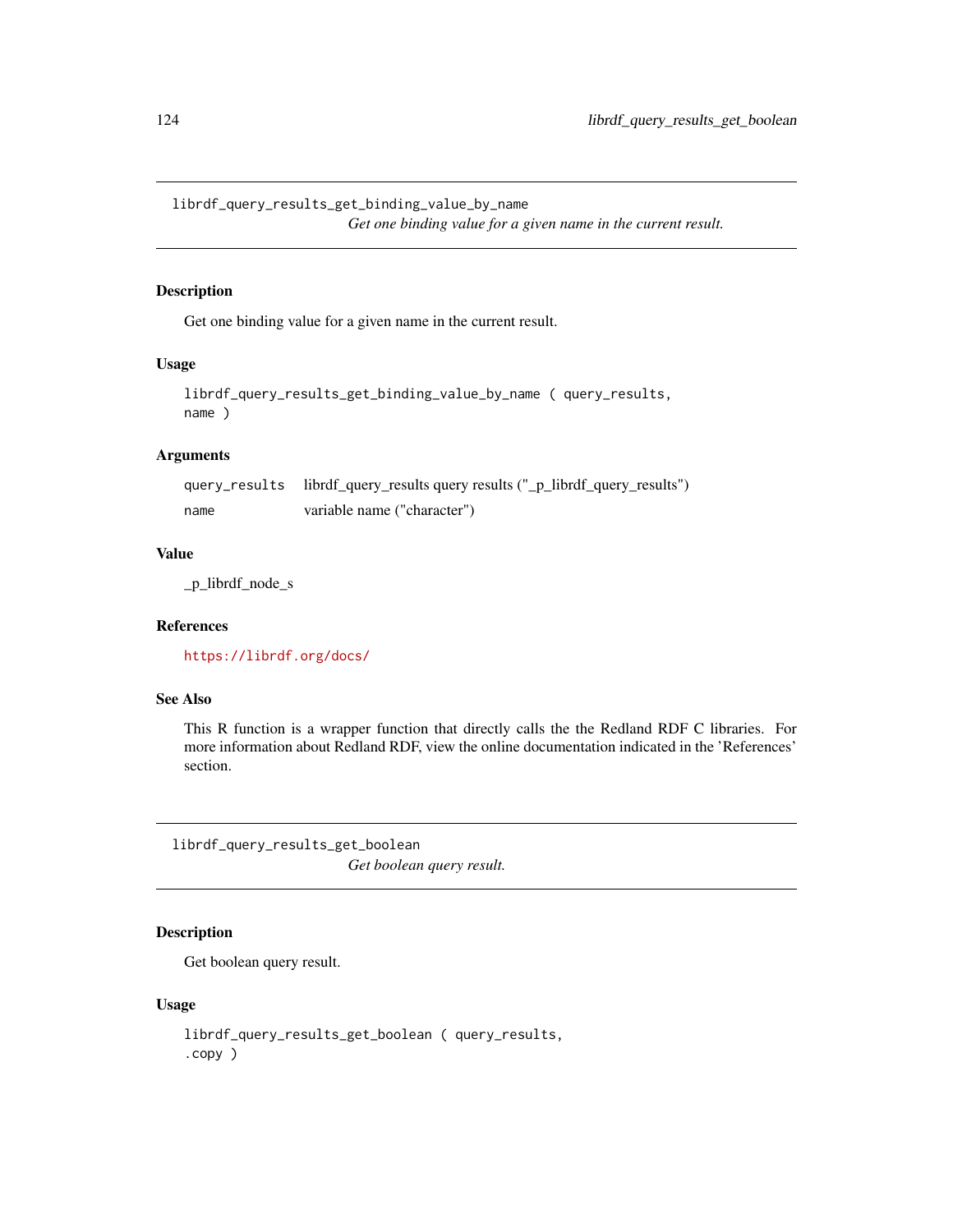```
query_results librdf_query_results query_results ("_p_librdf_query_results")
.copy NA
```
## Value

integer

## References

<https://librdf.org/docs/>

## See Also

This R function is a wrapper function that directly calls the the Redland RDF C libraries. For more information about Redland RDF, view the online documentation indicated in the 'References' section.

librdf\_query\_results\_get\_count

*Get number of bindings so far.*

## Description

Get number of bindings so far.

## Usage

```
librdf_query_results_get_count ( query_results,
.copy )
```
## Arguments

query\_results librdf\_query\_results query results ("\_p\_librdf\_query\_results") .copy NA

## Value

integer

# References

<https://librdf.org/docs/>

## See Also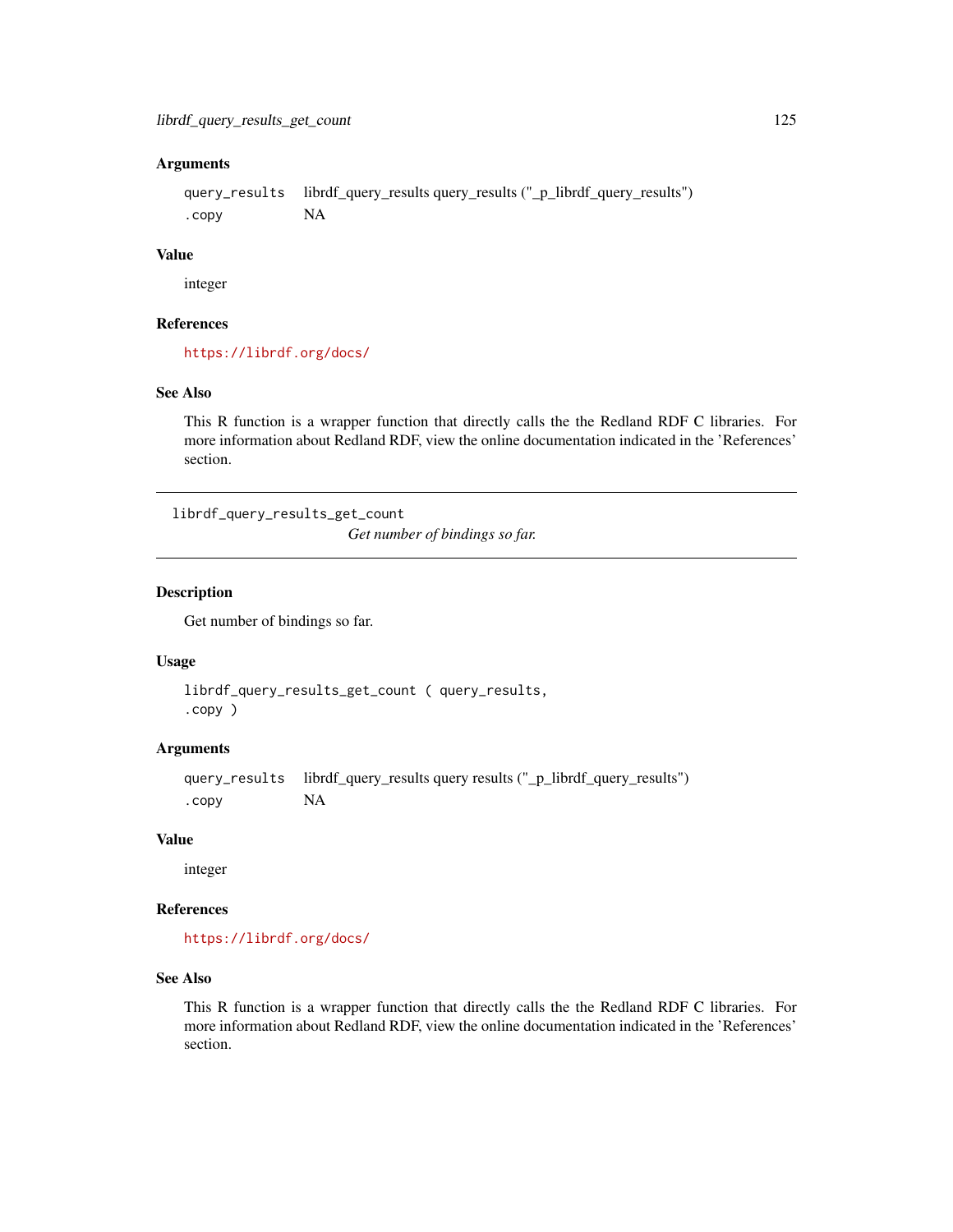librdf\_query\_results\_is\_bindings

*Test if librdf\_query\_results is variable bindings format.*

## Description

Test if librdf\_query\_results is variable bindings format.

## Usage

librdf\_query\_results\_is\_bindings ( query\_results, .copy )

# Arguments

query\_results librdf\_query\_results object ("\_p\_librdf\_query\_results") .copy NA

## Value

integer

# References

<https://librdf.org/docs/>

#### See Also

This R function is a wrapper function that directly calls the the Redland RDF C libraries. For more information about Redland RDF, view the online documentation indicated in the 'References' section.

librdf\_query\_results\_is\_boolean *Test if librdf\_query\_results is boolean format.*

# Description

Test if librdf\_query\_results is boolean format.

```
librdf_query_results_is_boolean ( query_results,
.copy )
```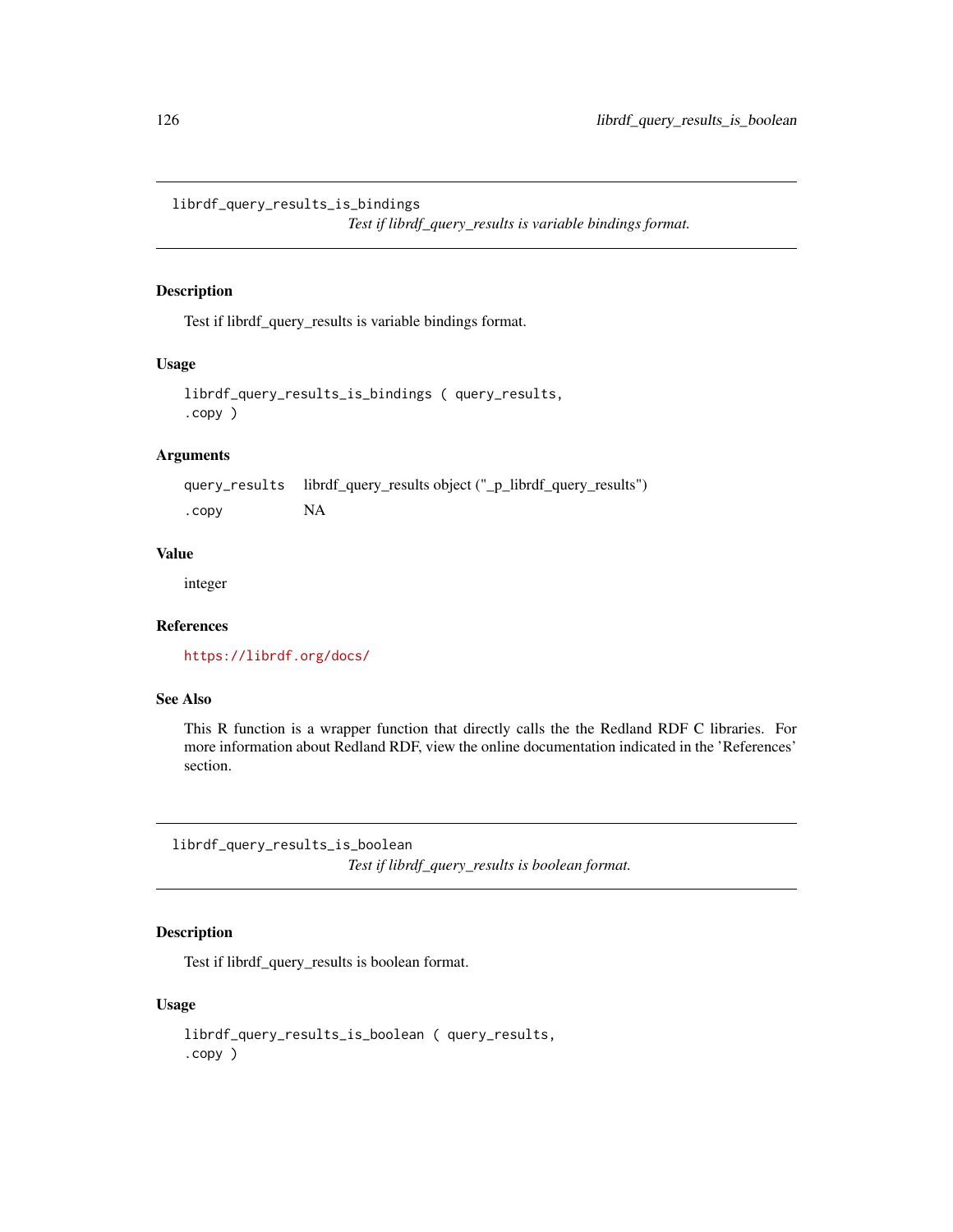query\_results librdf\_query\_results object ("\_p\_librdf\_query\_results") .copy NA

## Value

integer

# References

<https://librdf.org/docs/>

# See Also

This R function is a wrapper function that directly calls the the Redland RDF C libraries. For more information about Redland RDF, view the online documentation indicated in the 'References' section.

librdf\_query\_results\_is\_graph *Test if librdf\_query\_results is RDF graph format.*

## Description

Test if librdf\_query\_results is RDF graph format.

## Usage

```
librdf_query_results_is_graph ( query_results,
.copy )
```
## Arguments

query\_results librdf\_query\_results object ("\_p\_librdf\_query\_results") .copy NA

## Value

integer

# References

<https://librdf.org/docs/>

## See Also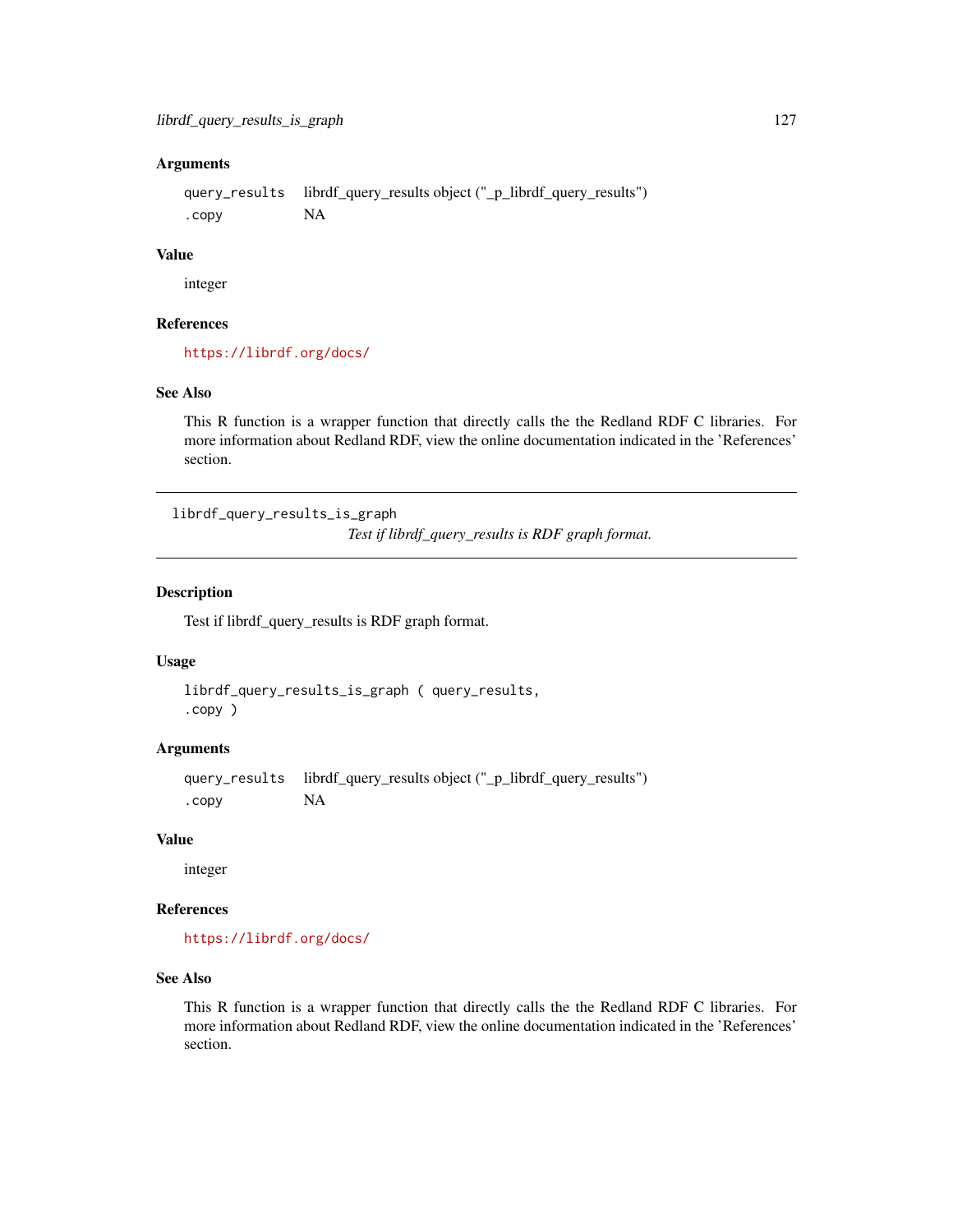librdf\_query\_results\_is\_syntax

*Test if librdf\_query\_results is a syntax.*

## Description

Test if librdf\_query\_results is a syntax.

## Usage

```
librdf_query_results_is_syntax ( query_results,
.copy )
```
# Arguments

|        | query_results librdf_query_results object ("_p_librdf_query_results") |
|--------|-----------------------------------------------------------------------|
| . CODV | NA.                                                                   |

## Value

integer

## References

<https://librdf.org/docs/>

# See Also

This R function is a wrapper function that directly calls the the Redland RDF C libraries. For more information about Redland RDF, view the online documentation indicated in the 'References' section.

librdf\_query\_results\_next

*Move to the next result.*

# Description

Move to the next result.

```
librdf_query_results_next ( query_results,
.copy )
```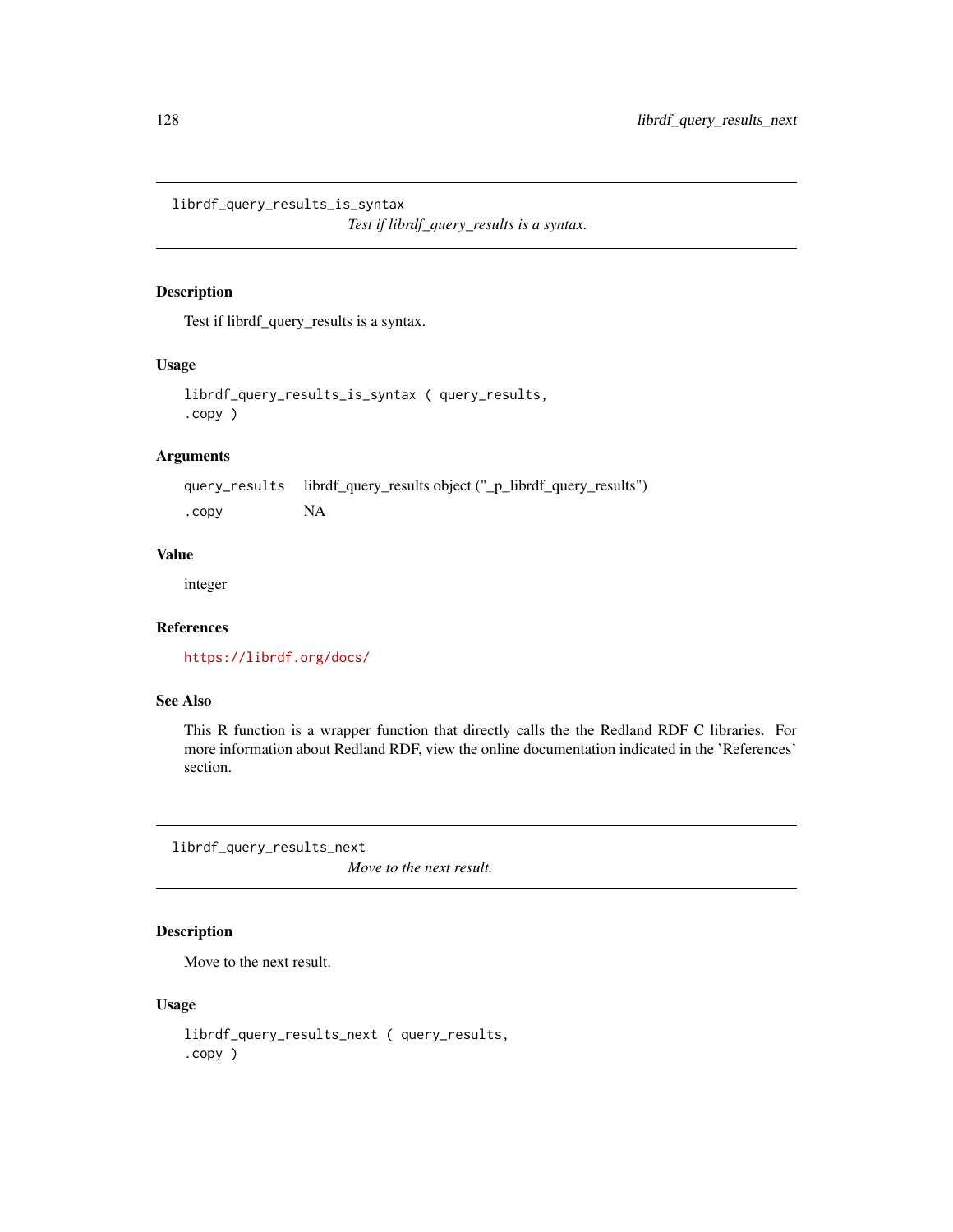```
query_results librdf_query_results query results ("_p_librdf_query_results")
.copy NA
```
#### Value

integer

# References

<https://librdf.org/docs/>

# See Also

This R function is a wrapper function that directly calls the the Redland RDF C libraries. For more information about Redland RDF, view the online documentation indicated in the 'References' section.

librdf\_query\_results\_to\_file2

*Write a query results to a file.*

# Description

Write a query results to a file.

# Usage

```
librdf_query_results_to_file2 ( query_results,
name,
mime_type,
format_uri,
base_uri,
.copy )
```
## Arguments

|            | query_results librdf_query_results object ("_p_librdf_query_results") |
|------------|-----------------------------------------------------------------------|
| name       | filename to write to ("character")                                    |
| mime_type  | mime type (or NULL) ("character")                                     |
| format_uri | URI of syntax to format to (or NULL) $("_p_{{\text{librdf\_uri}}_s"}$ |
| base_uri   | Base URI of output formatted syntax (or NULL) ("_p_librdf_uri_s")     |
| . CODY     | NA                                                                    |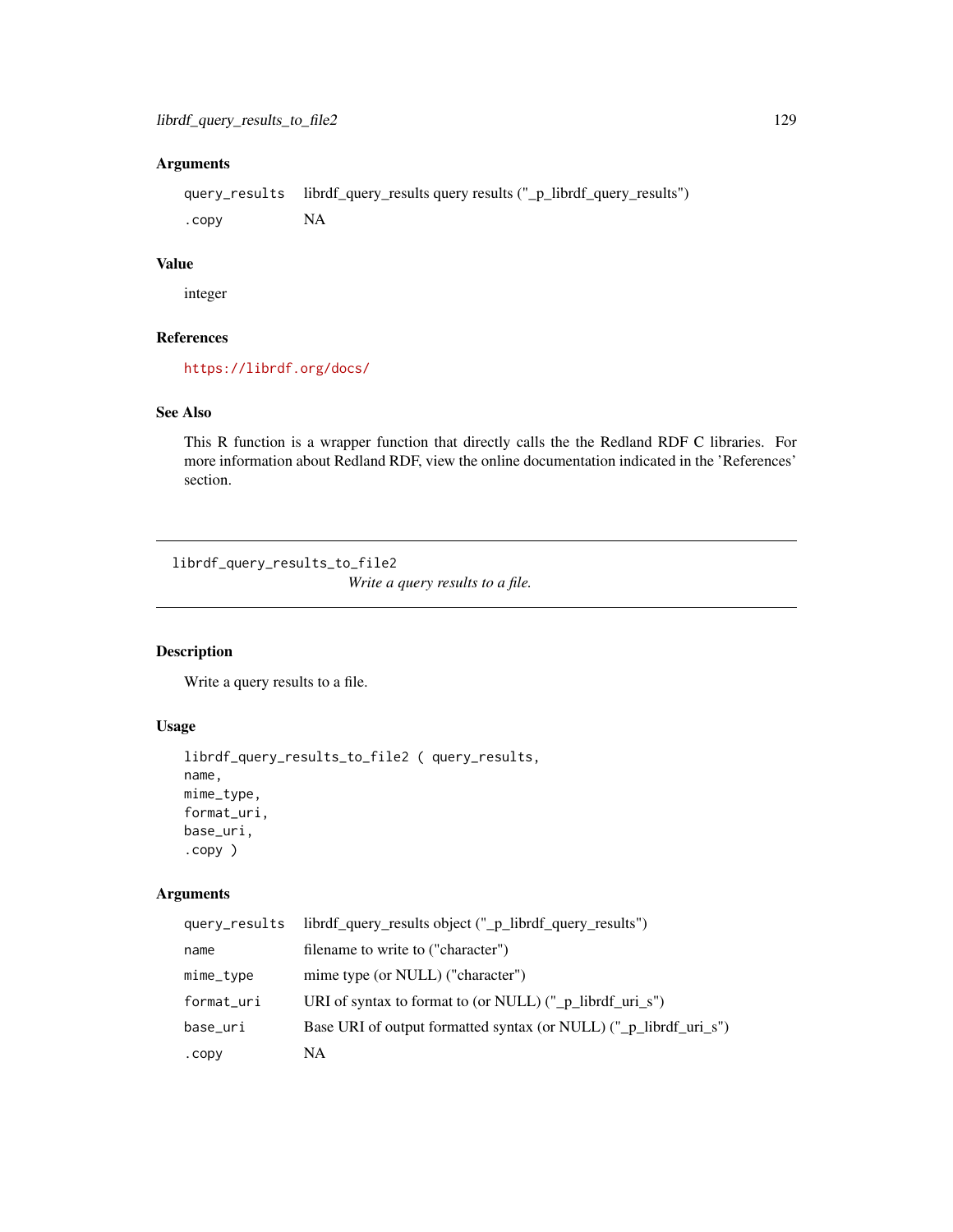# Value

integer

## References

<https://librdf.org/docs/>

# See Also

This R function is a wrapper function that directly calls the the Redland RDF C libraries. For more information about Redland RDF, view the online documentation indicated in the 'References' section.

librdf\_query\_results\_to\_string2 *Turn a query results into a string.*

# Description

Turn a query results into a string.

# Usage

```
librdf_query_results_to_string2 ( query_results,
name,
mime_type,
format_uri,
base_uri )
```
## Arguments

|            | query_results librdf_query_results object ("_p_librdf_query_results") |
|------------|-----------------------------------------------------------------------|
| name       | format name ("character")                                             |
| mime_type  | format mime type (or NULL) ("character")                              |
| format_uri | URI of syntax to format to (or NULL) $("_p_{{\text{librdf\_uri}}_s"}$ |
| base_uri   | Base URI of output formatted syntax (or NULL) ("_p_librdf_uri_s")     |

# Value

character

# References

<https://librdf.org/docs/>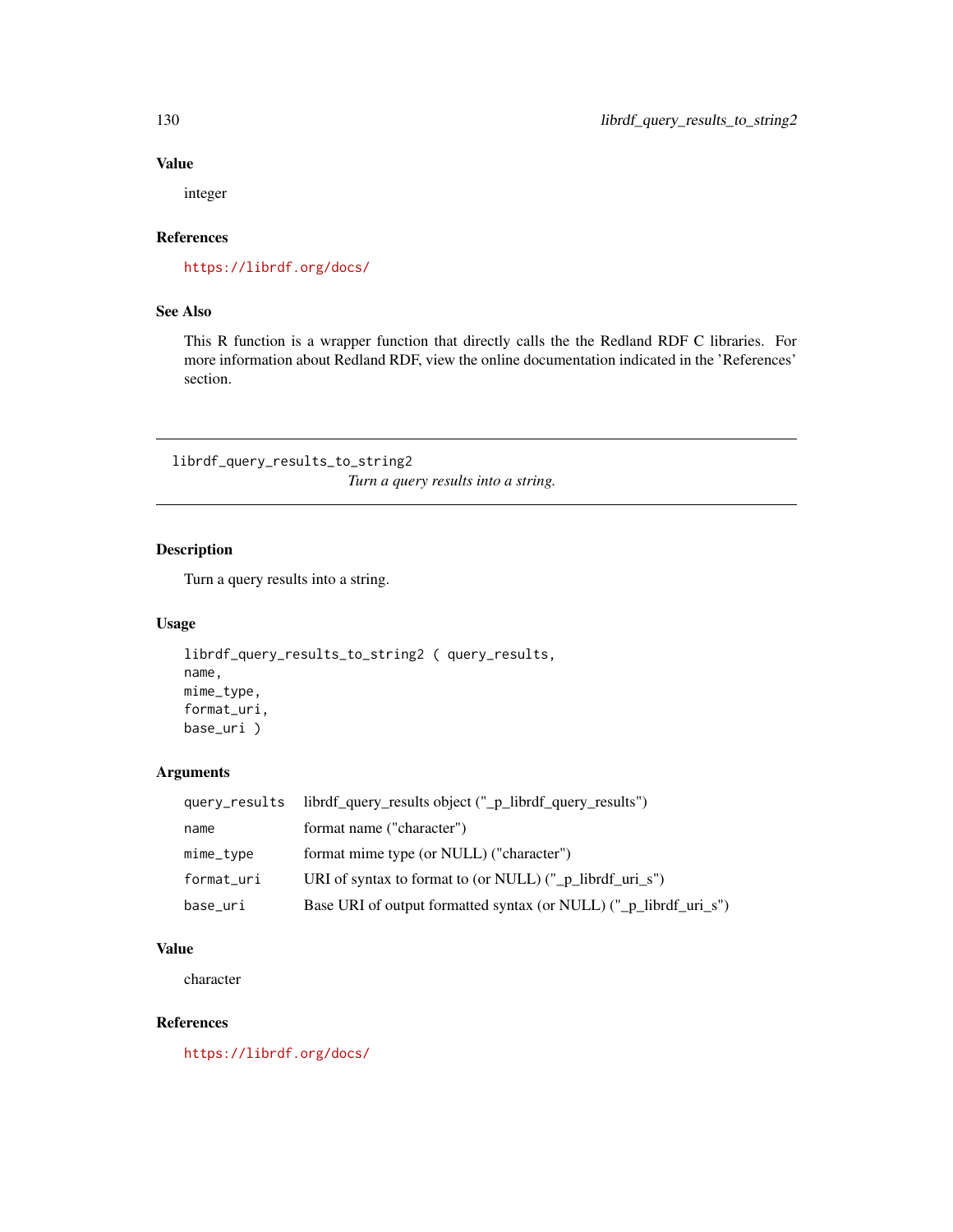# See Also

This R function is a wrapper function that directly calls the the Redland RDF C libraries. For more information about Redland RDF, view the online documentation indicated in the 'References' section.

librdf\_query\_set\_limit

*Set the query-specified limit on results.*

# Description

Set the query-specified limit on results.

## Usage

```
librdf_query_set_limit ( query,
limit,
.copy )
```
## Arguments

| query | librdf_query query object ("_p_librdf_query")                                  |
|-------|--------------------------------------------------------------------------------|
| limit | the limit on results, $>=0$ to set a limit, $< 0$ to have no limit ("integer") |
| .copy | NA                                                                             |

## Value

integer

# References

<https://librdf.org/docs/>

## See Also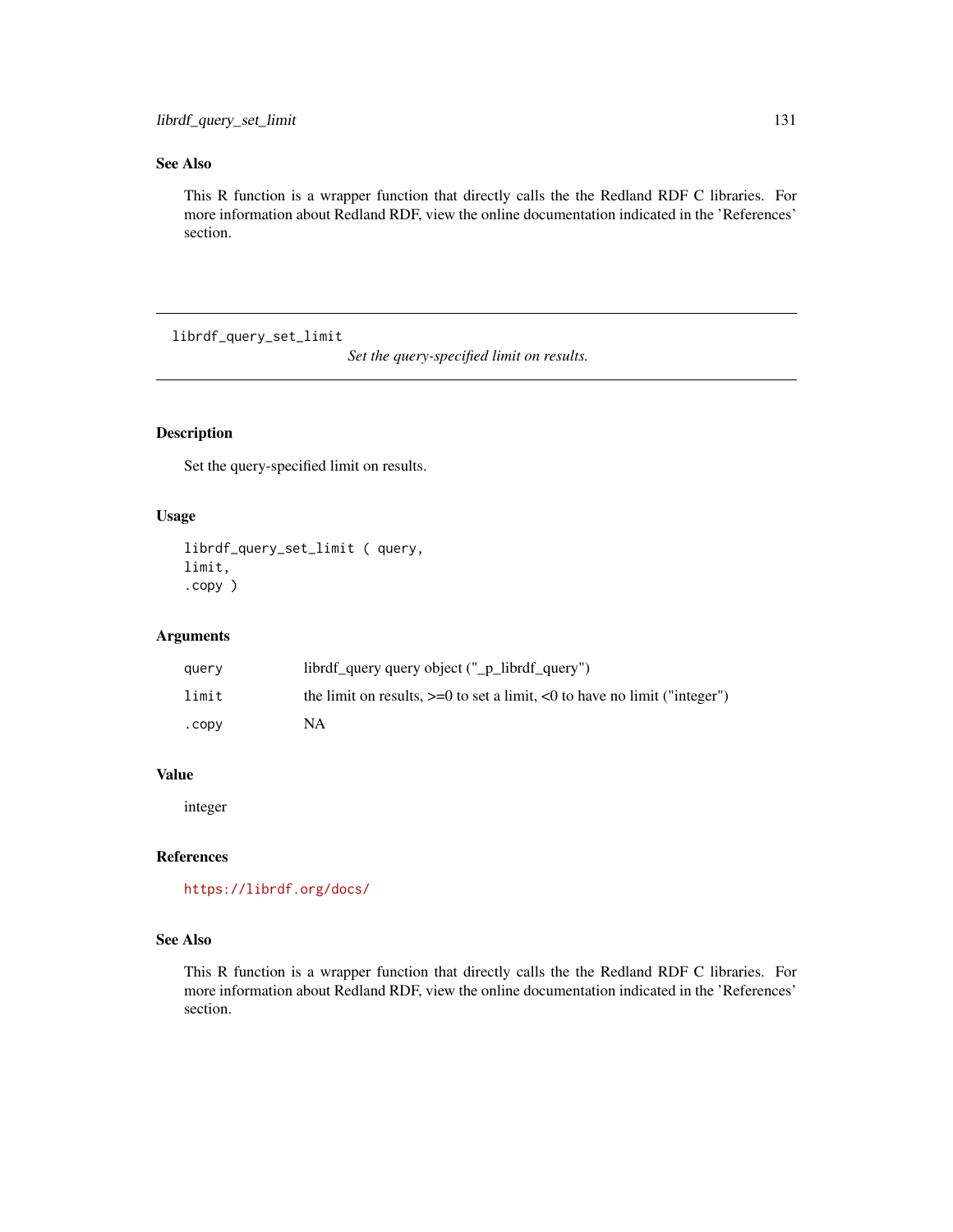librdf\_query\_set\_offset

*Set the query-specified offset on results.*

# Description

Set the query-specified offset on results.

# Usage

```
librdf_query_set_offset ( query,
offset,
.copy )
```
# Arguments

| query  | librdf query query object (" p librdf query")                                  |
|--------|--------------------------------------------------------------------------------|
| offset | offset for results, $>=0$ to set an offset, $<0$ to have no offset ("integer") |
| .copy  | NA                                                                             |

#### Value

integer

# References

<https://librdf.org/docs/>

## See Also

This R function is a wrapper function that directly calls the the Redland RDF C libraries. For more information about Redland RDF, view the online documentation indicated in the 'References' section.

librdf\_serializer\_check\_name

*Check if a serializer name is known*

# Description

Check if a serializer name is known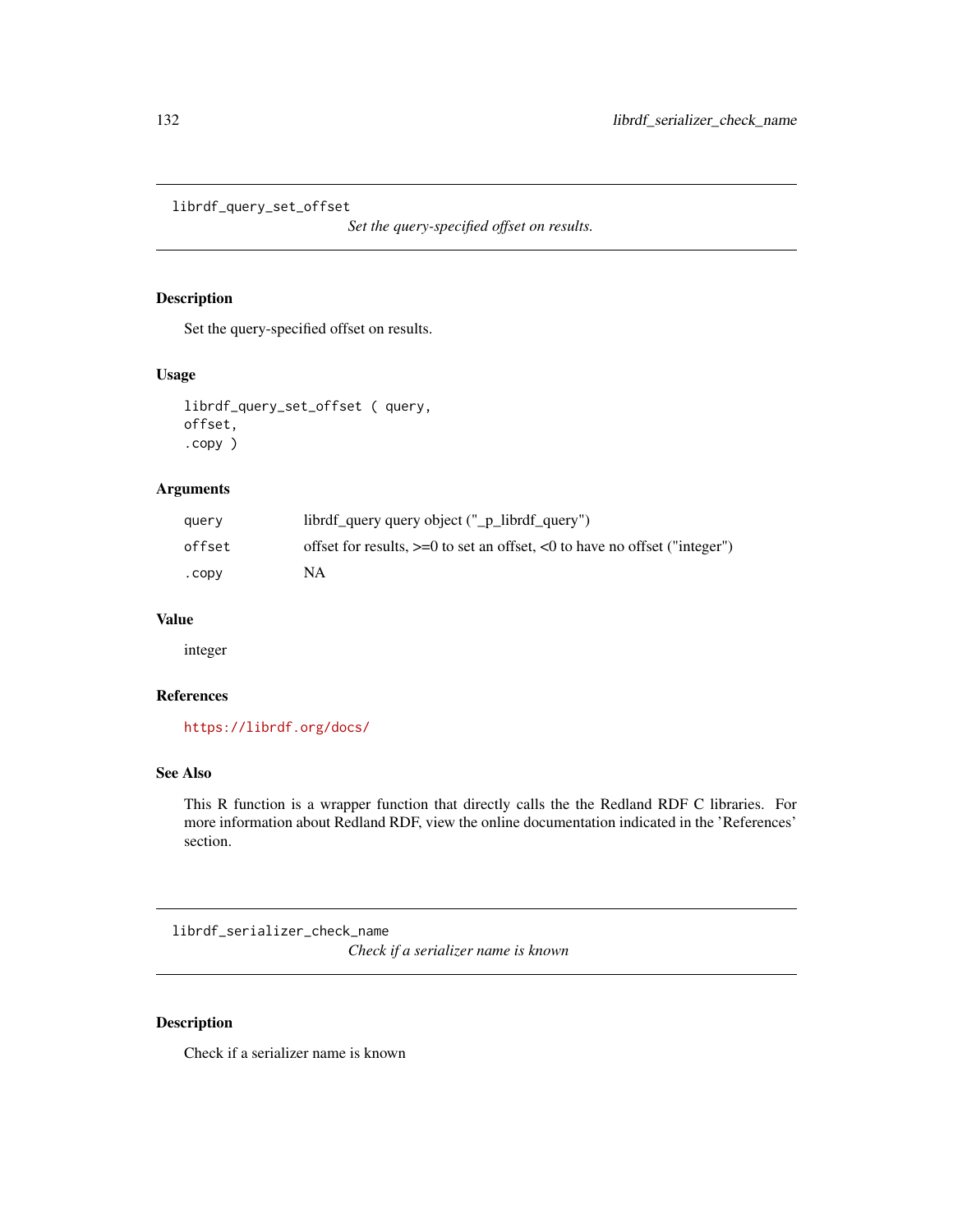# Usage

```
librdf_serializer_check_name ( world,
name,
.copy )
```
# Arguments

| world | redland world object ("_p_librdf_world_s") |
|-------|--------------------------------------------|
| name  | name of serializer ("character")           |
| .copy | NA                                         |

# Value

integer

## References

<https://librdf.org/docs/>

# See Also

This R function is a wrapper function that directly calls the the Redland RDF C libraries. For more information about Redland RDF, view the online documentation indicated in the 'References' section.

librdf\_serializer\_get\_feature

*Get the value of a serializer feature.*

# Description

Get the value of a serializer feature.

# Usage

```
librdf_serializer_get_feature ( serializer,
feature )
```
# Arguments

| serializer | serializer object ("_p_librdf_serializer_s")     |
|------------|--------------------------------------------------|
| feature    | URI of feature $("_p_{{\text{librdf\_uri_s}}"')$ |

## Value

\_p\_librdf\_node\_s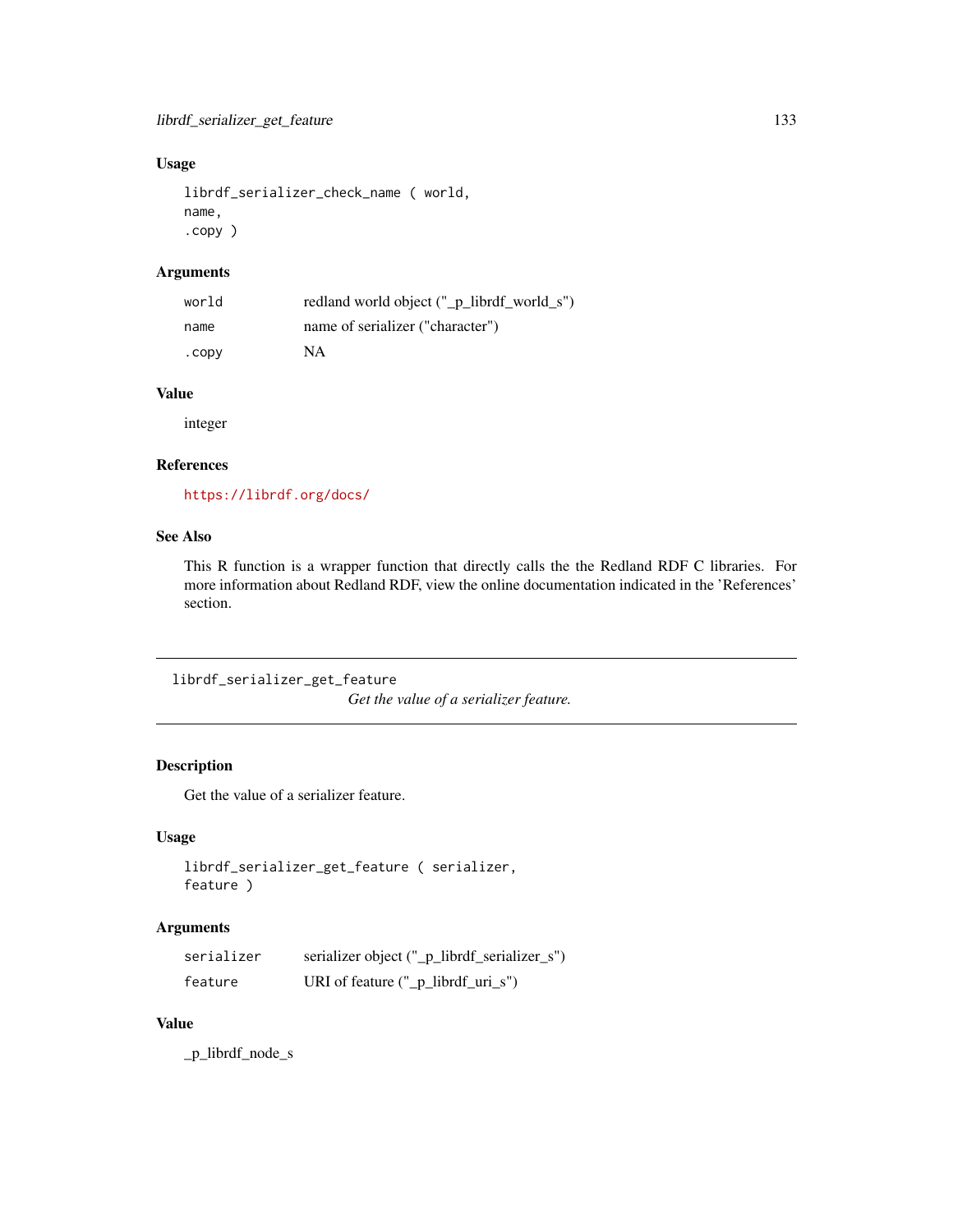# References

<https://librdf.org/docs/>

## See Also

This R function is a wrapper function that directly calls the the Redland RDF C libraries. For more information about Redland RDF, view the online documentation indicated in the 'References' section.

librdf\_serializer\_serialize\_model\_to\_file *Write a serialized librdf\_model to a file.*

## Description

Write a serialized librdf\_model to a file.

# Usage

```
librdf_serializer_serialize_model_to_file ( serializer,
name,
inUriOrNull,
model,
.copy )
```
# Arguments

| serializer  | the serializer $("_p_{{\text{-}}librdf_{{\text{-}}}\text{-}serializer_s")$  |
|-------------|-----------------------------------------------------------------------------|
| name        | filename to serialize to ("character")                                      |
| inUriOrNull | the base URI to use (or NULL) $('_p_{\text{librdf\_uri_s''}})$              |
| model       | the librdf_model model to use $("_p_{{\text{librdf}}_{{\text{model}}}}_s")$ |
| .copy       | NA                                                                          |

#### Value

integer

## References

<https://librdf.org/docs/>

## See Also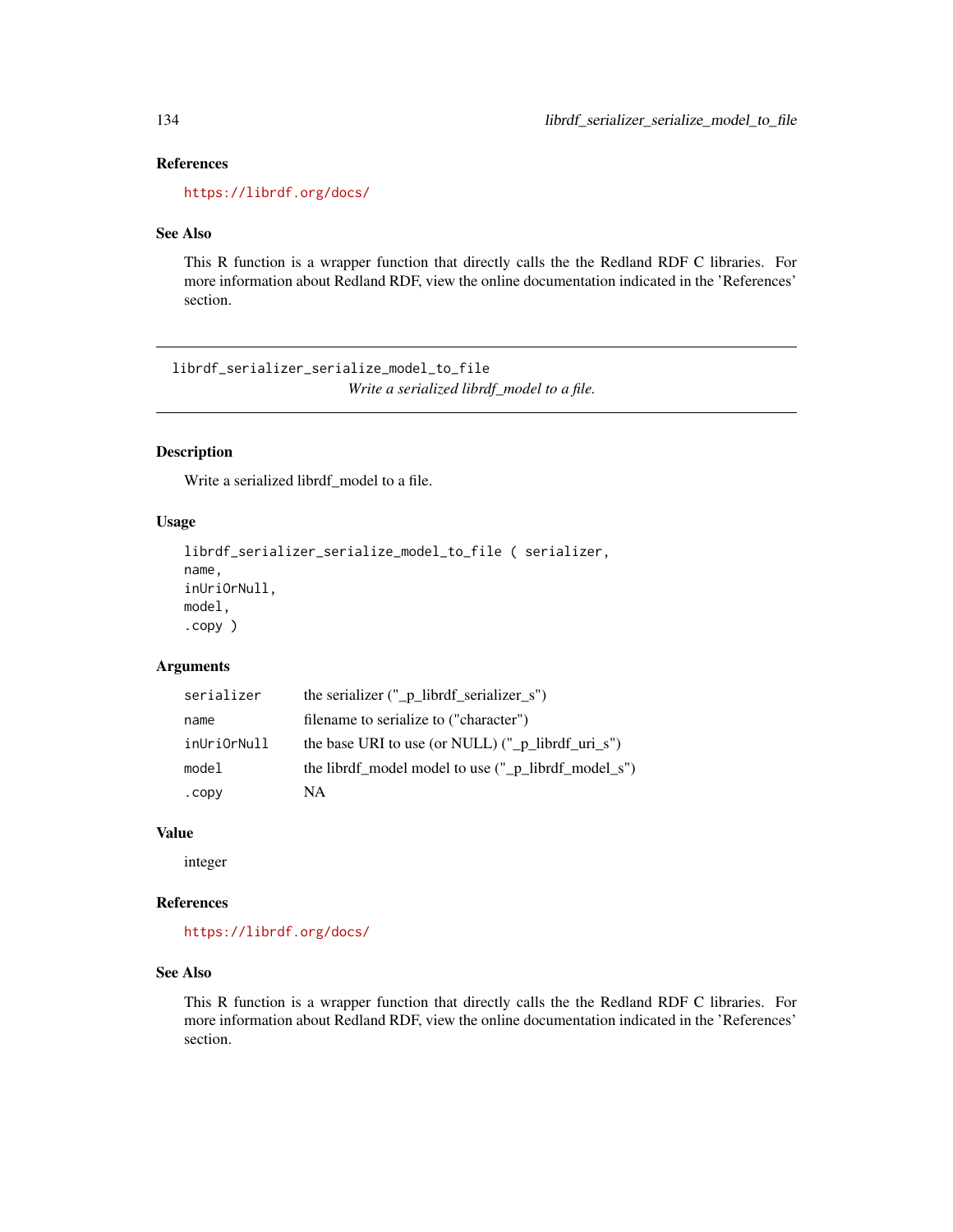librdf\_serializer\_serialize\_model\_to\_string *Write a serialized librdf\_model to a string. The returned string must be freed by the caller using librdf\_free\_memory().*

## Description

Write a serialized librdf\_model to a string. The returned string must be freed by the caller using librdf\_free\_memory().

# Usage

```
librdf_serializer_serialize_model_to_string ( serializer,
inUriOrNull,
model )
```
# Arguments

| serializer  | the serializer $("_p_{{\text{librdf\_serializer\_s}}")$        |
|-------------|----------------------------------------------------------------|
| inUriOrNull | the base URI to use (or NULL) $("_p_{{\text{librdf\_uri}}_s")$ |
| model       | the librdf model model to use (" p librdf model s")            |

# Value

character

## References

<https://librdf.org/docs/>

# See Also

This R function is a wrapper function that directly calls the the Redland RDF C libraries. For more information about Redland RDF, view the online documentation indicated in the 'References' section.

librdf\_serializer\_serialize\_stream\_to\_file *Write a librdf\_stream to a file.*

## Description

Write a librdf\_stream to a file.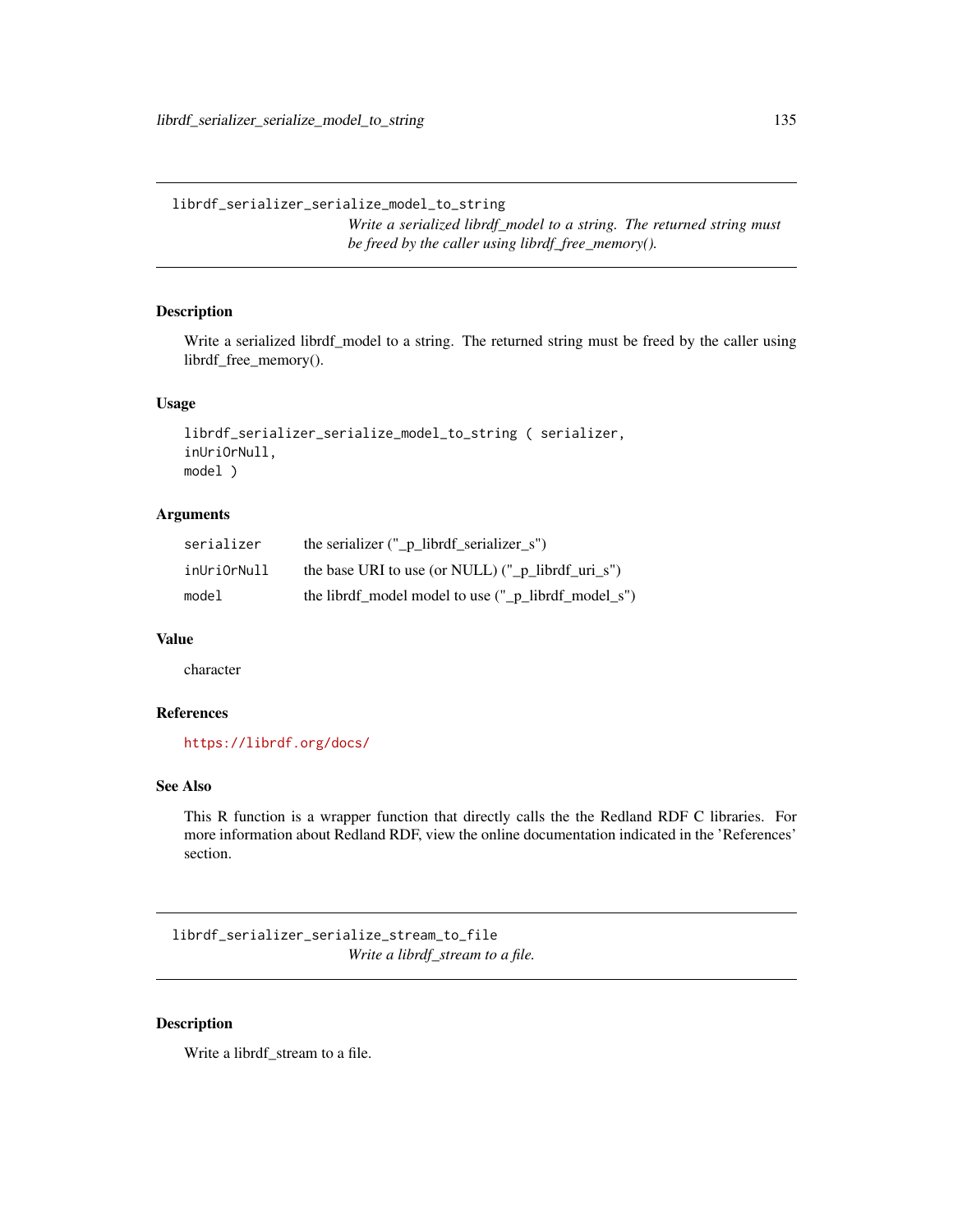# Usage

```
librdf_serializer_serialize_stream_to_file ( serializer,
name,
base_uri,
stream,
.copy )
```
# Arguments

| serializer | the serializer $("_p_{{\text{librdf\_serializer\_S}}")$ |
|------------|---------------------------------------------------------|
| name       | filename to serialize to ("character")                  |
| base_uri   | the base URI to use (or NULL) ("_p_librdf_uri_s")       |
| stream     | the librdf stream stream to use $('p$ librdf stream s") |
| .copy      | NA                                                      |

# Value

integer

## References

<https://librdf.org/docs/>

# See Also

This R function is a wrapper function that directly calls the the Redland RDF C libraries. For more information about Redland RDF, view the online documentation indicated in the 'References' section.

librdf\_serializer\_serialize\_stream\_to\_string *Write a librdf\_stream to a string.*

## Description

Write a librdf\_stream to a string.

```
librdf_serializer_serialize_stream_to_string ( serializer,
base_uri,
stream )
```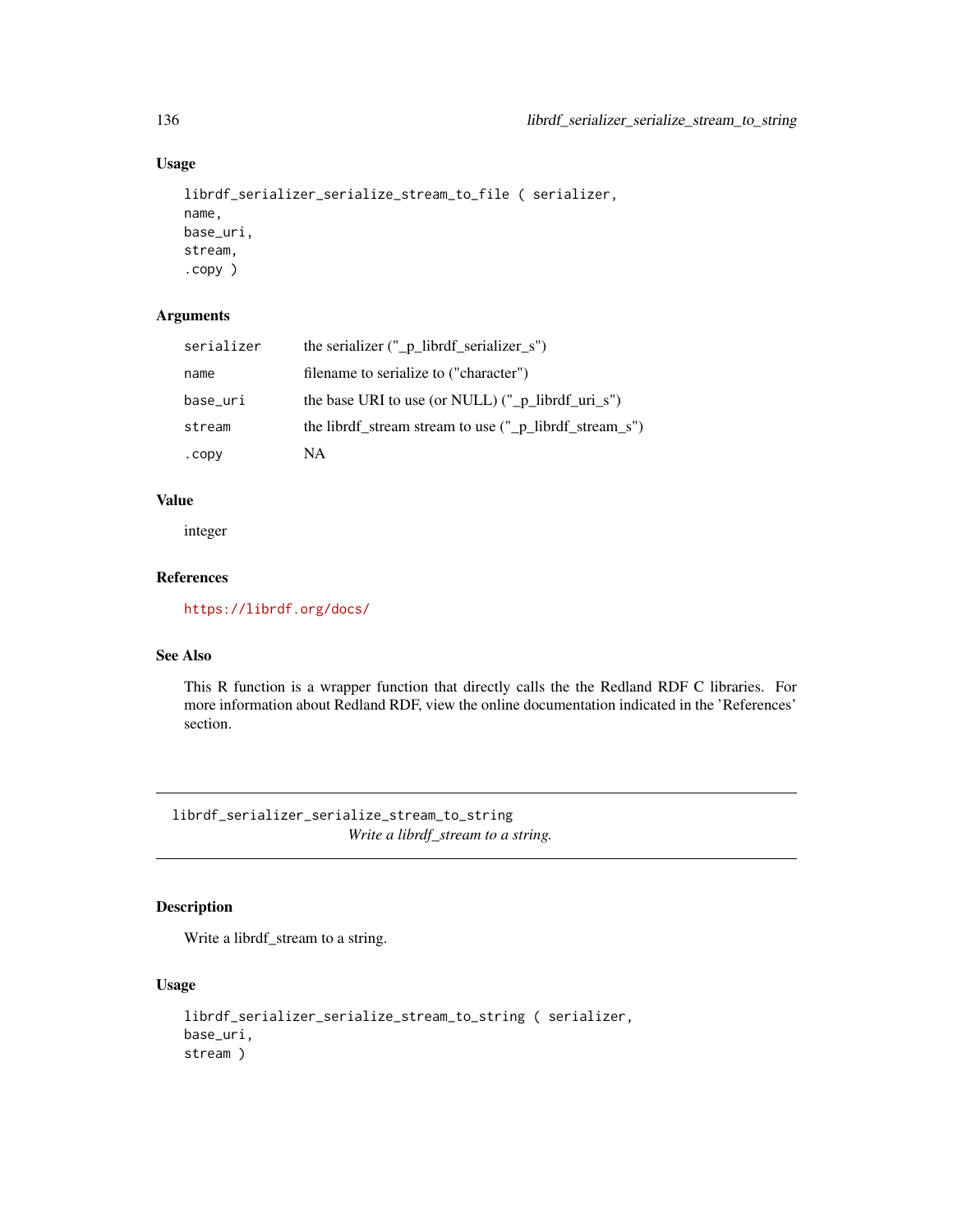| serializer | the serializer $("_p_{{\text{librdf\_serializer\_S}}")$              |
|------------|----------------------------------------------------------------------|
| base uri   | the base URI to use (or NULL) $("_p_{{\text{librdf\_uri}}_s")$       |
| stream     | the librdf_stream stream to use $("_p_{{\text{librdf\_stream\_s}}")$ |

# Value

character

## References

<https://librdf.org/docs/>

# See Also

This R function is a wrapper function that directly calls the the Redland RDF C libraries. For more information about Redland RDF, view the online documentation indicated in the 'References' section.

librdf\_serializer\_set\_feature

*Set the value of a serializer feature.*

# Description

Set the value of a serializer feature.

# Usage

```
librdf_serializer_set_feature ( serializer,
feature,
value,
.copy )
```
# Arguments

| serializer | serializer object ("_p_librdf_serializer_s")                |
|------------|-------------------------------------------------------------|
| feature    | URI of feature $("_p_{{\text{light}}\text{-}\text{uri}_s")$ |
| value      | value to set $(" p lineth)$ librdf node s")                 |
| .copy      | NA                                                          |

## Value

integer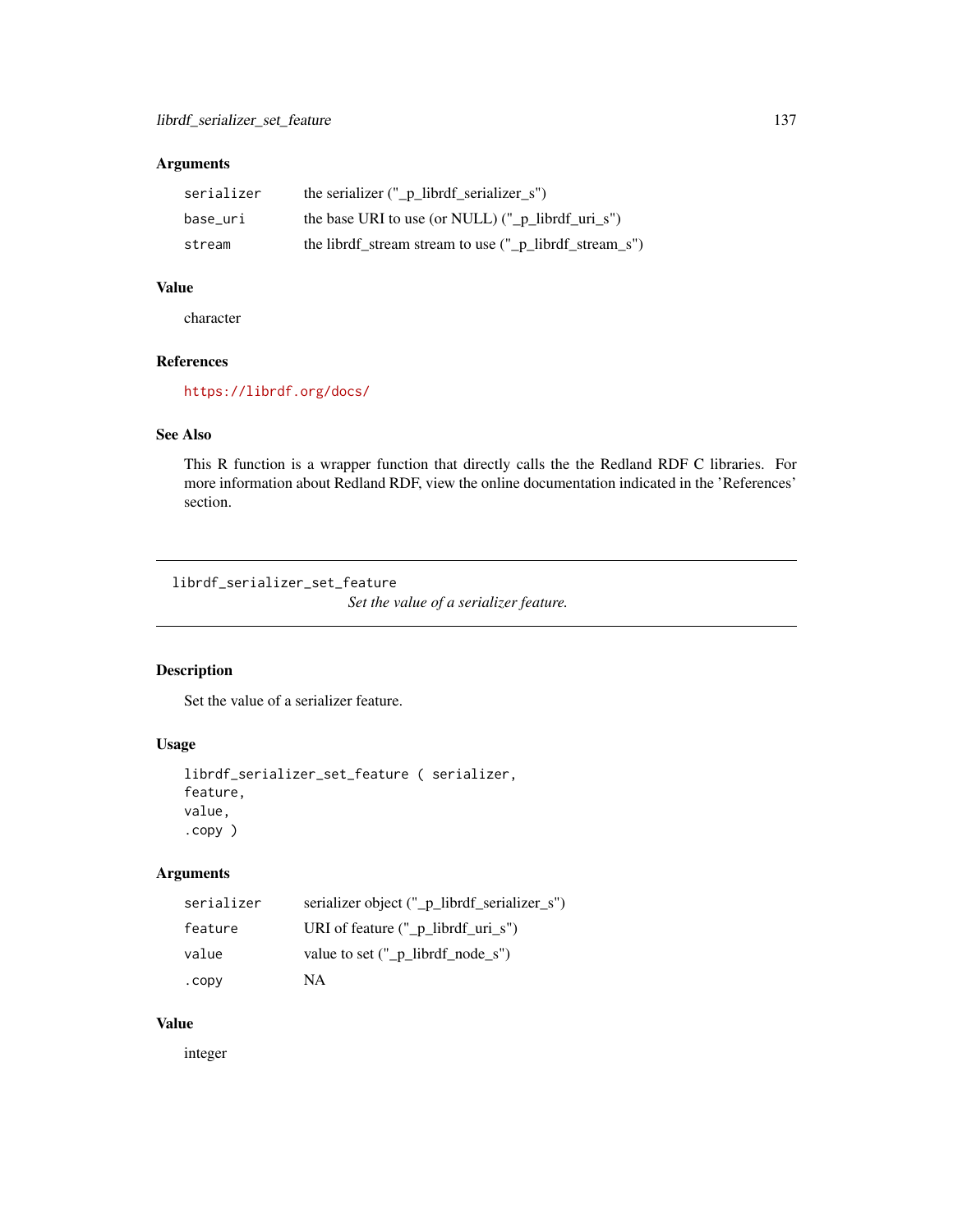# References

<https://librdf.org/docs/>

# See Also

This R function is a wrapper function that directly calls the the Redland RDF C libraries. For more information about Redland RDF, view the online documentation indicated in the 'References' section.

librdf\_serializer\_set\_namespace

*Set a namespace URI/prefix mapping.*

#### Description

Set a namespace URI/prefix mapping.

# Usage

```
librdf_serializer_set_namespace ( serializer,
nspace,
prefix,
.copy )
```
# Arguments

| serializer | serializer object ("_p_librdf_serializer_s")                      |
|------------|-------------------------------------------------------------------|
| nspace     | URI of namespace or NULL $("_p_{{\text{lightdf}}_{{\text{un}}}}'$ |
| prefix     | prefix to use or NULL ("character")                               |
| .copy      | NA.                                                               |

## Value

integer

## References

<https://librdf.org/docs/>

# See Also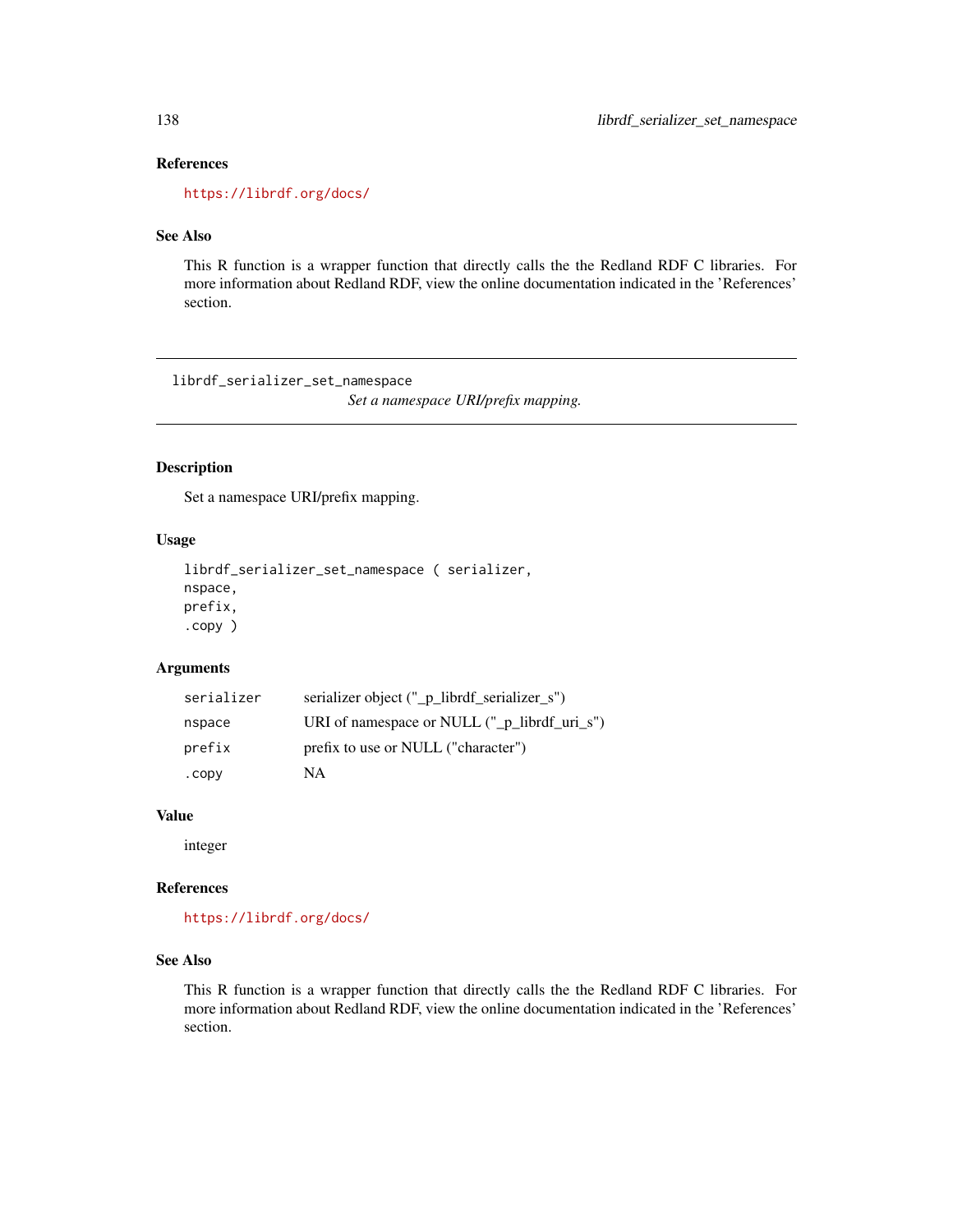librdf\_short\_copyright\_string

*Short copyright string (one line).*

# Description

Short copyright string (one line).

## Usage

librdf\_short\_copyright\_string ( .copy )

## Arguments

.copy NA

# Value

character

# References

<https://librdf.org/docs/>

# See Also

This R function is a wrapper function that directly calls the the Redland RDF C libraries. For more information about Redland RDF, view the online documentation indicated in the 'References' section.

librdf\_short\_copyright\_string\_get *Return Redland librdf copyright string*

# Description

Return Redland librdf copyright string

# Usage

librdf\_short\_copyright\_string\_get( .copy )

## Arguments

.copy logical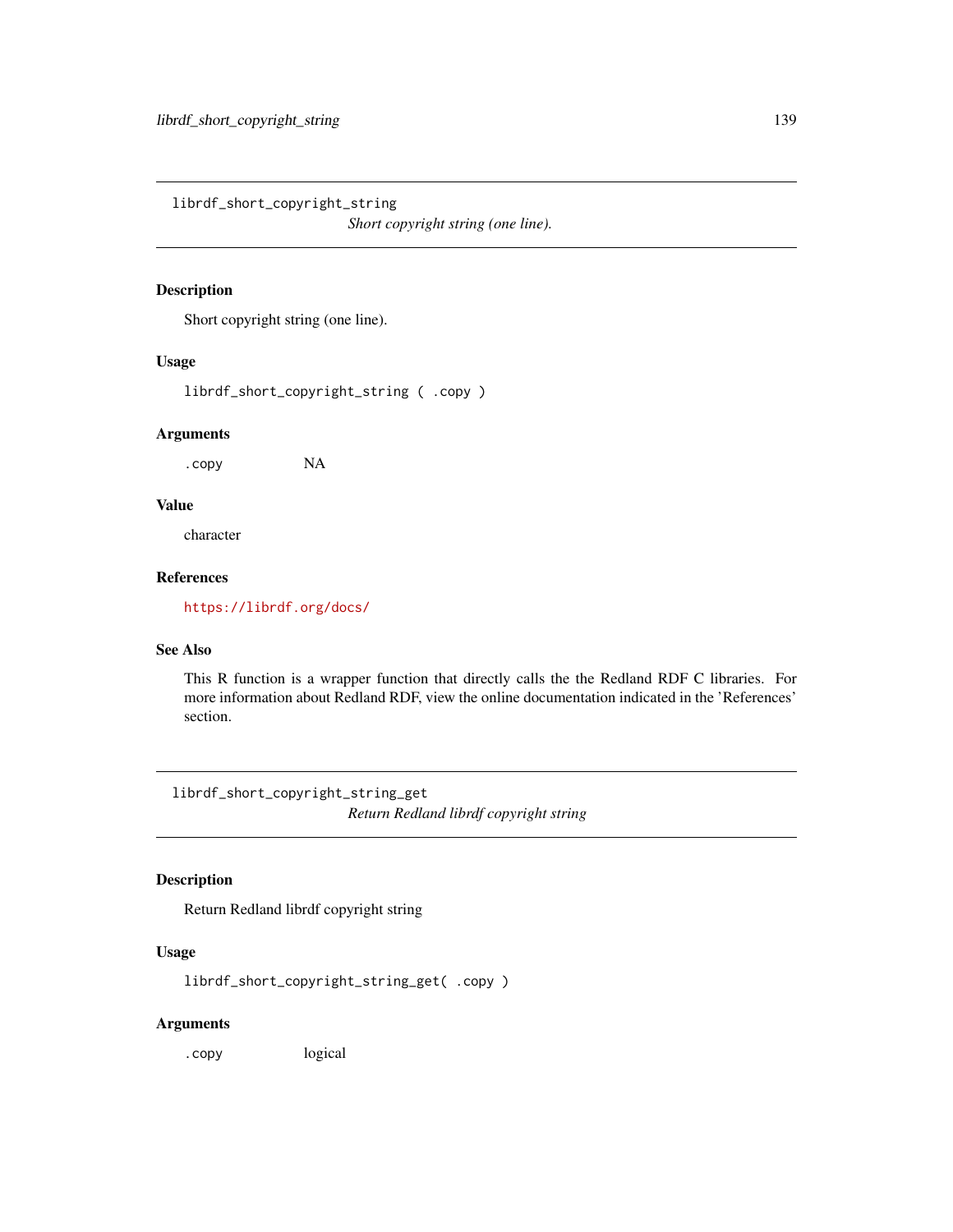# Value

character

#### References

<https://librdf.org/docs/>

## See Also

This R function is a wrapper function that directly calls the the Redland RDF C libraries. For more information about Redland RDF, view the online documentation indicated in the 'References' section.

librdf\_statement\_equals

*Check if two statements are equal.*

# Description

Check if two statements are equal.

## Usage

```
librdf_statement_equals ( statement1,
statement2,
.copy )
```
## Arguments

| statement1 | first librdf statement $(" p$ librdf statement $s")$ |
|------------|------------------------------------------------------|
| statement2 | second librdf_statement ("_p_librdf_statement_s")    |
| . CODV     | NA                                                   |

#### Value

integer

#### References

<https://librdf.org/docs/>

## See Also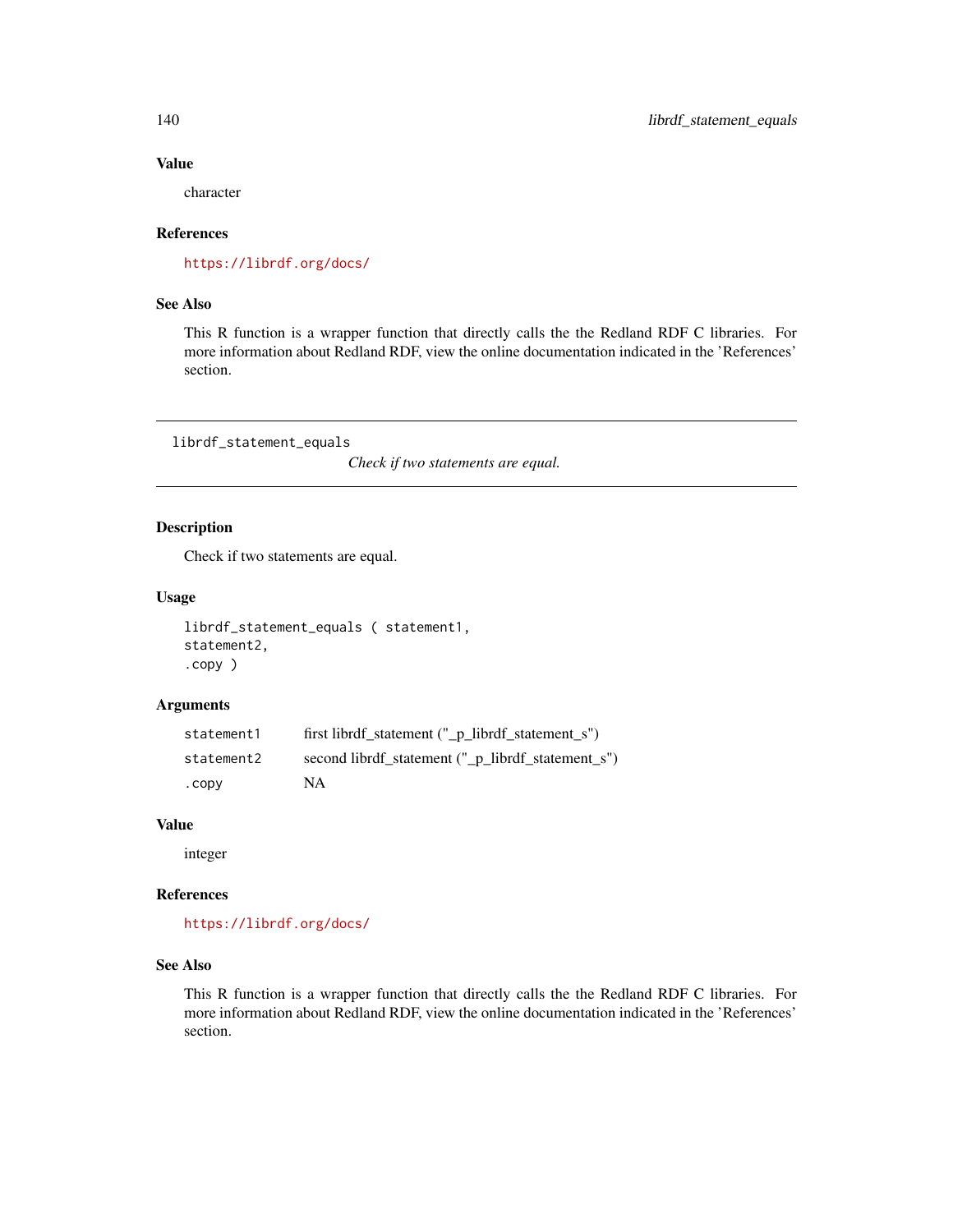librdf\_statement\_get\_object

*Get the statement object.*

## Description

Get the statement object.

#### Usage

librdf\_statement\_get\_object ( statement )

#### Arguments

statement librdf\_statement object ("\_p\_librdf\_statement\_s")

# Value

\_p\_librdf\_node\_s

# References

<https://librdf.org/docs/>

# See Also

This R function is a wrapper function that directly calls the the Redland RDF C libraries. For more information about Redland RDF, view the online documentation indicated in the 'References' section.

librdf\_statement\_get\_predicate

*Get the statement predicate.*

# Description

Get the statement predicate.

## Usage

librdf\_statement\_get\_predicate ( statement )

#### Arguments

statement librdf\_statement object ("\_p\_librdf\_statement\_s")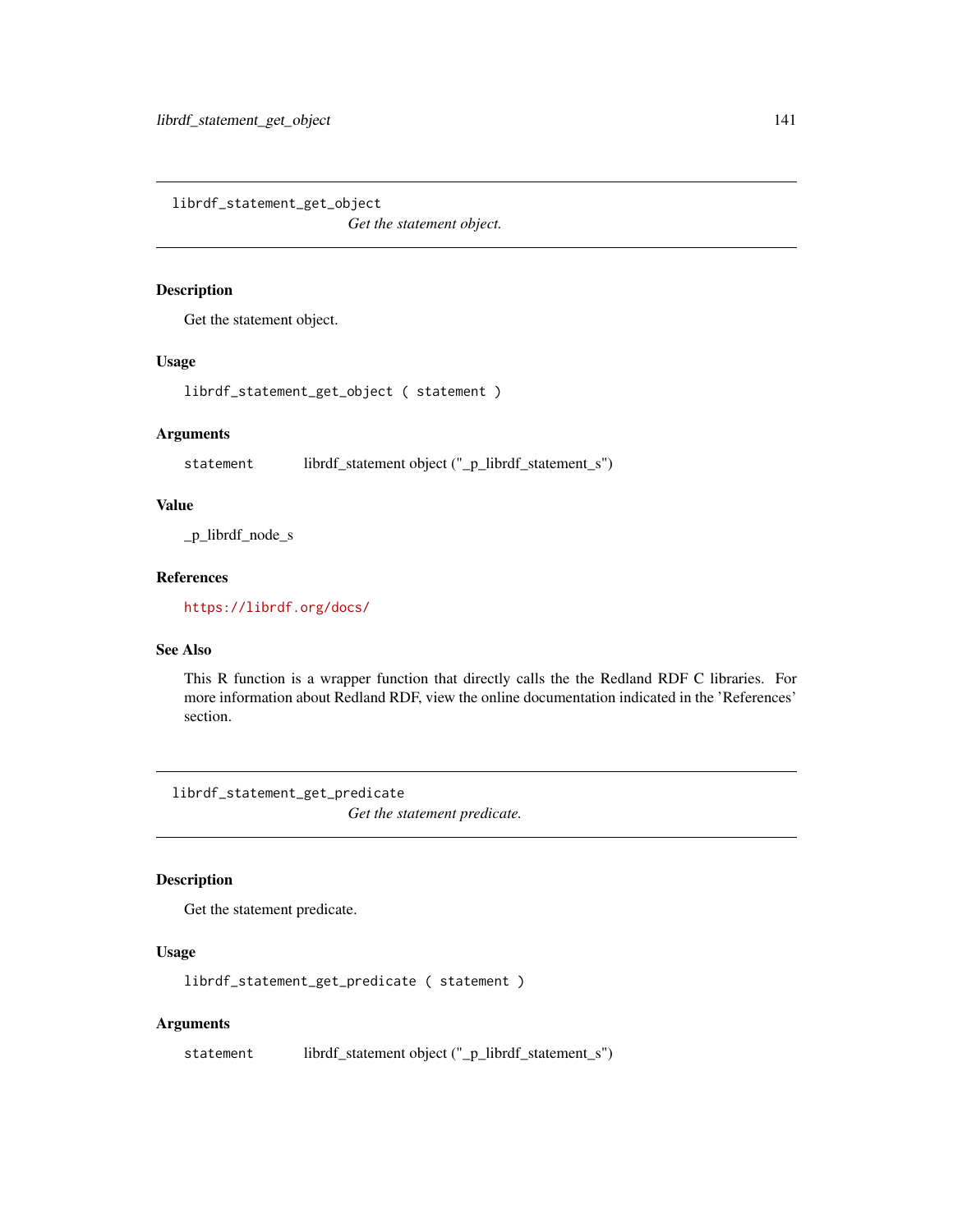# Value

\_p\_librdf\_node\_s

# References

<https://librdf.org/docs/>

# See Also

This R function is a wrapper function that directly calls the the Redland RDF C libraries. For more information about Redland RDF, view the online documentation indicated in the 'References' section.

librdf\_statement\_get\_subject *Get the statement subject.*

## Description

Get the statement subject.

#### Usage

librdf\_statement\_get\_subject ( statement )

## Arguments

statement librdf\_statement object ("\_p\_librdf\_statement\_s")

## Value

\_p\_librdf\_node\_s

#### References

<https://librdf.org/docs/>

## See Also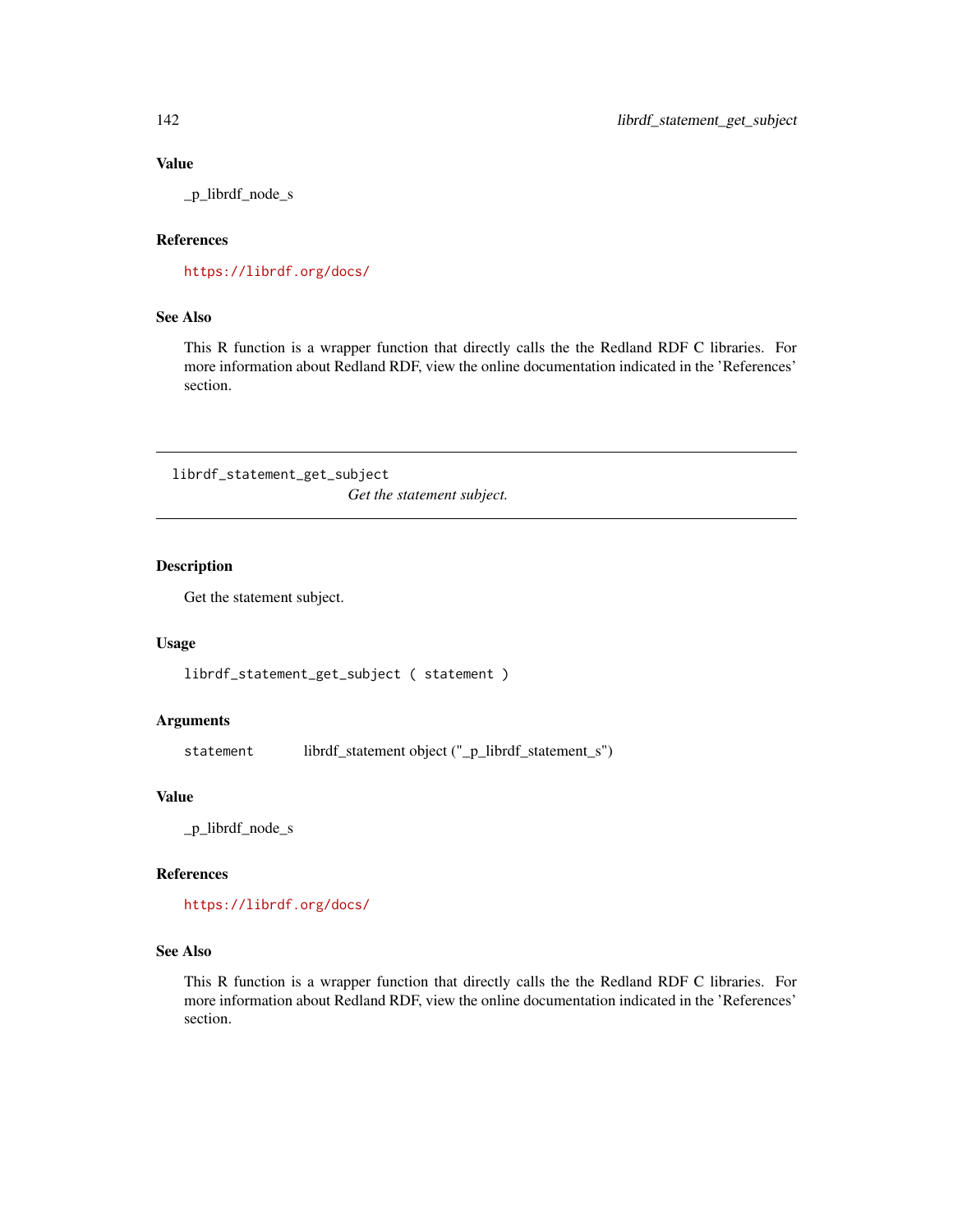librdf\_statement\_is\_complete

*Check if statement is a complete and legal RDF triple.*

## Description

Check if statement is a complete and legal RDF triple.

## Usage

```
librdf_statement_is_complete ( statement,
.copy )
```
## Arguments

| statement | librdf_statement object ("_p_librdf_statement_s") |
|-----------|---------------------------------------------------|
| . CODV    | NA                                                |

## Value

integer

# References

<https://librdf.org/docs/>

## See Also

This R function is a wrapper function that directly calls the the Redland RDF C libraries. For more information about Redland RDF, view the online documentation indicated in the 'References' section.

librdf\_statement\_match

*Match a statement against a 'partial' statement.*

# Description

Match a statement against a 'partial' statement.

```
librdf_statement_match ( statement,
partial_statement,
.copy )
```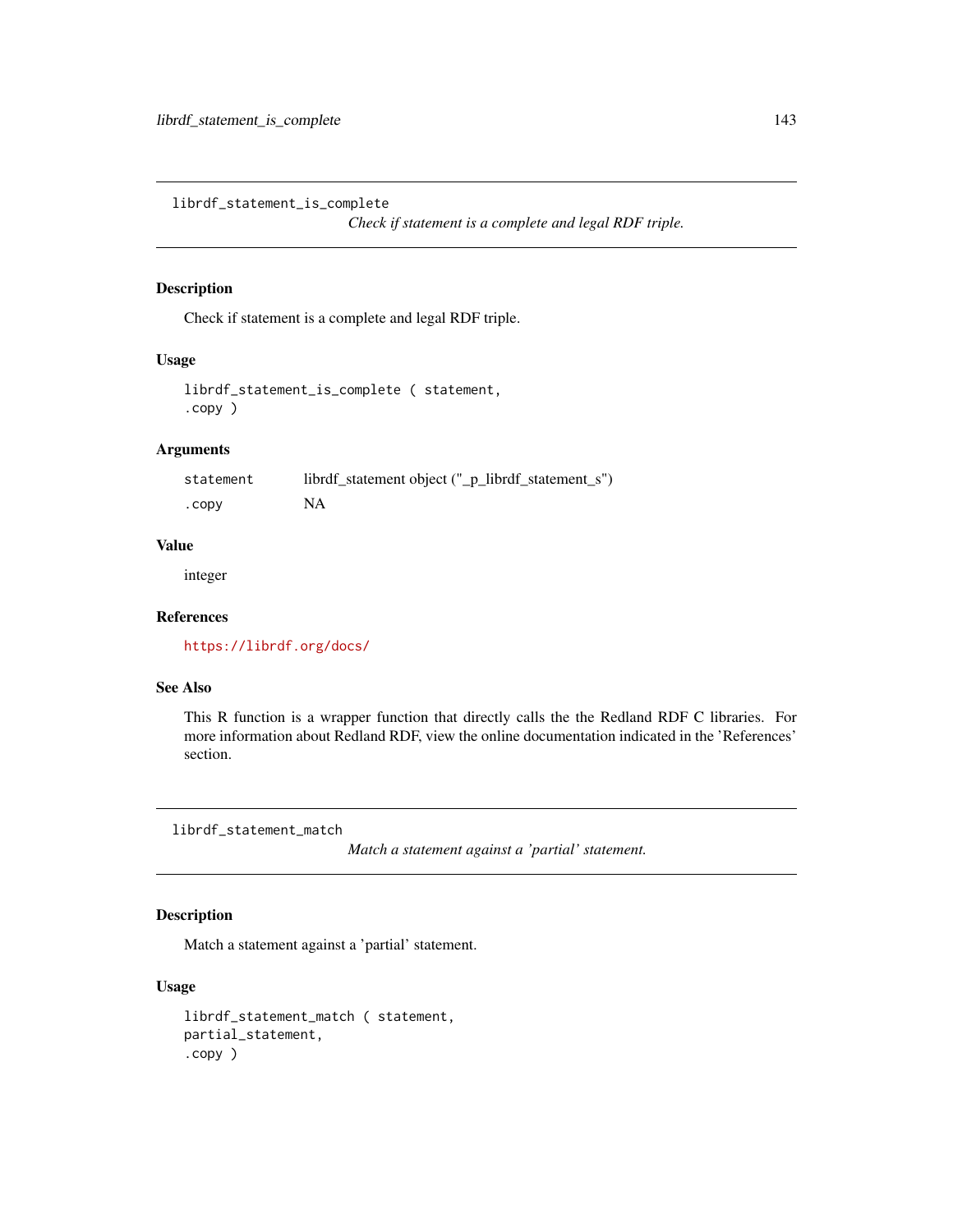```
statement statement ("_p_librdf_statement_s")
partial_statement
               statement with possible empty parts ("_p_librdf_statement_s")
.copy NA
```
## Value

integer

# References

<https://librdf.org/docs/>

## See Also

This R function is a wrapper function that directly calls the the Redland RDF C libraries. For more information about Redland RDF, view the online documentation indicated in the 'References' section.

librdf\_statement\_set\_object

*Set the statement object.*

## Description

Set the statement object.

## Usage

```
librdf_statement_set_object ( statement,
object )
```
## Arguments

| statement | librdf_statement object ("_p_librdf_statement_s") |
|-----------|---------------------------------------------------|
| object    | librdf_node of object ("_p_librdf_node_s")        |

# Value

void

# References

<https://librdf.org/docs/>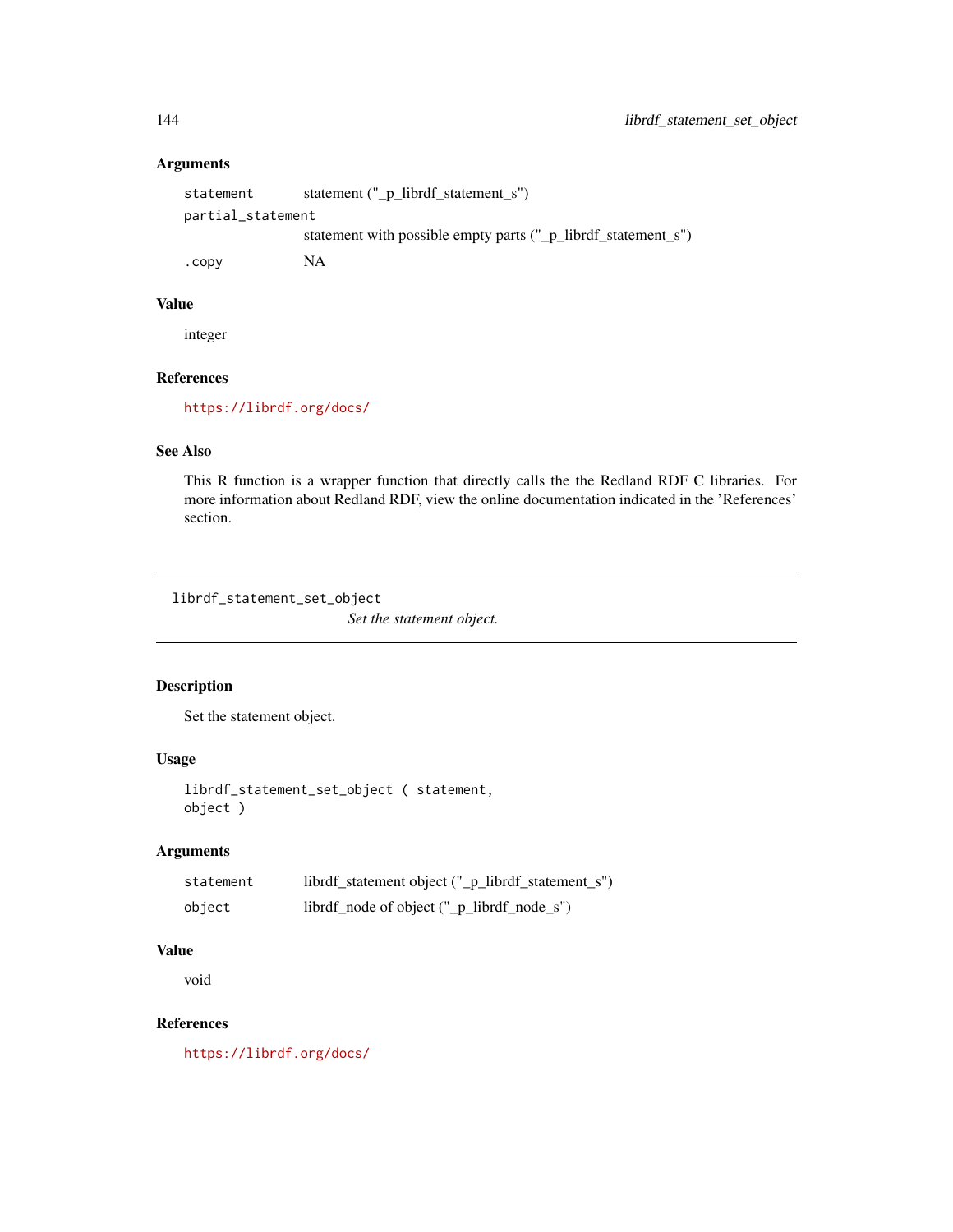## See Also

This R function is a wrapper function that directly calls the the Redland RDF C libraries. For more information about Redland RDF, view the online documentation indicated in the 'References' section.

librdf\_statement\_set\_predicate *Set the statement predicate.*

## Description

Set the statement predicate.

#### Usage

```
librdf_statement_set_predicate ( statement,
predicate )
```
## Arguments

| statement | librdf_statement object ("_p_librdf_statement_s") |
|-----------|---------------------------------------------------|
| predicate | librdf_node of predicate ("_p_librdf_node_s")     |

## Value

void

#### References

<https://librdf.org/docs/>

#### See Also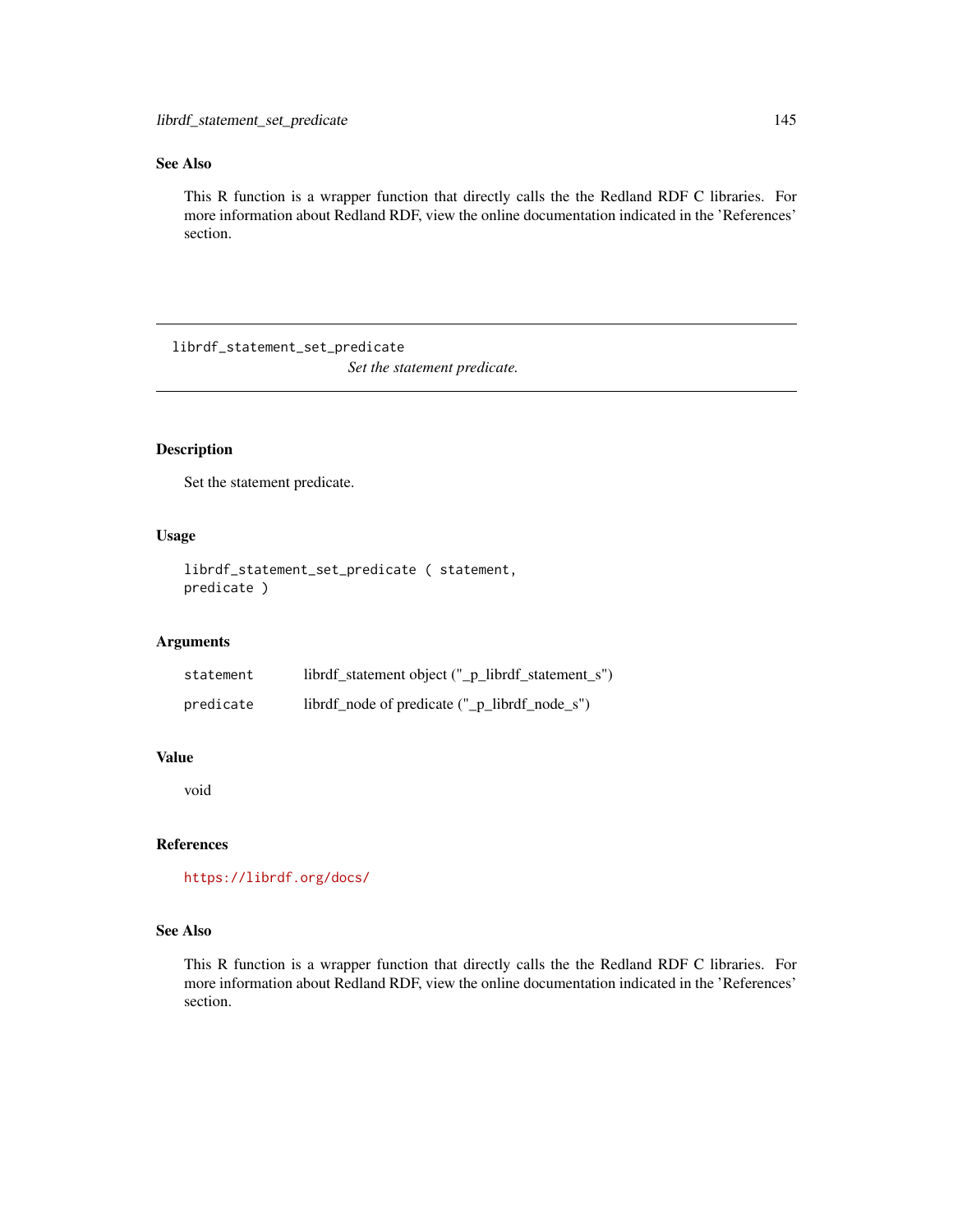librdf\_statement\_set\_subject

*Set the statement subject.*

#### Description

Set the statement subject.

## Usage

```
librdf_statement_set_subject ( statement,
subject )
```
## Arguments

| statement | librdf_statement object ("_p_librdf_statement_s") |
|-----------|---------------------------------------------------|
| subject   | librdf_node of subject ("_p_librdf_node_s")       |

#### Value

void

## References

<https://librdf.org/docs/>

# See Also

This R function is a wrapper function that directly calls the the Redland RDF C libraries. For more information about Redland RDF, view the online documentation indicated in the 'References' section.

librdf\_stream\_end *Test if the stream has ended.*

## Description

Test if the stream has ended.

#### Usage

librdf\_stream\_end ( stream, .copy )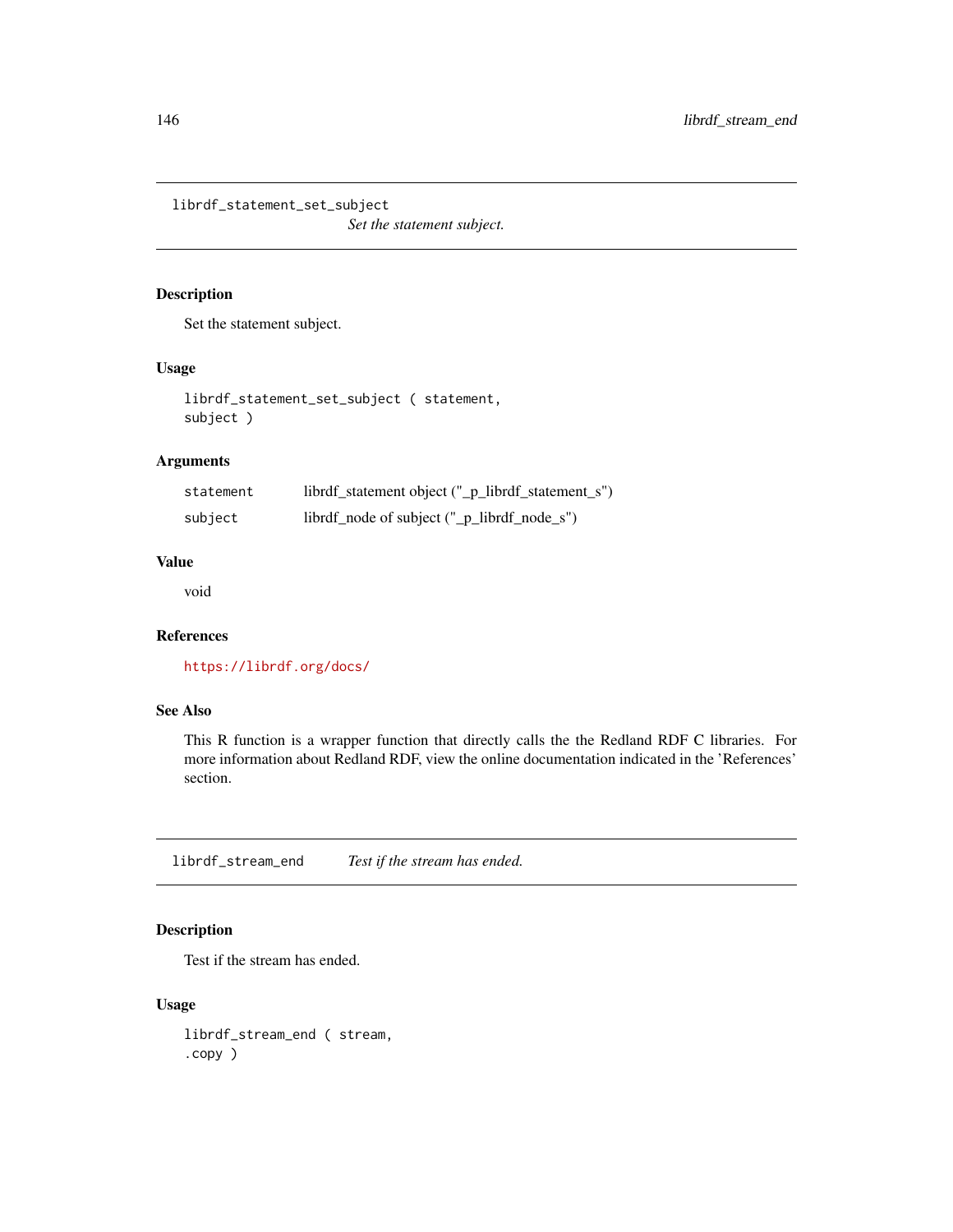#### Arguments

| stream | librdf_stream object ("_p_librdf_stream_s") |
|--------|---------------------------------------------|
| . CODV | <b>NA</b>                                   |

#### Value

integer

#### References

<https://librdf.org/docs/>

#### See Also

This R function is a wrapper function that directly calls the the Redland RDF C libraries. For more information about Redland RDF, view the online documentation indicated in the 'References' section.

librdf\_stream\_get\_object

*Get the current librdf\_statement in the stream.*

#### Description

Get the current librdf\_statement in the stream.

## Usage

```
librdf_stream_get_object ( stream )
```
#### Arguments

stream librdf\_stream object ("\_p\_librdf\_stream\_s")

# Value

\_p\_librdf\_statement\_s

#### References

<https://librdf.org/docs/>

#### See Also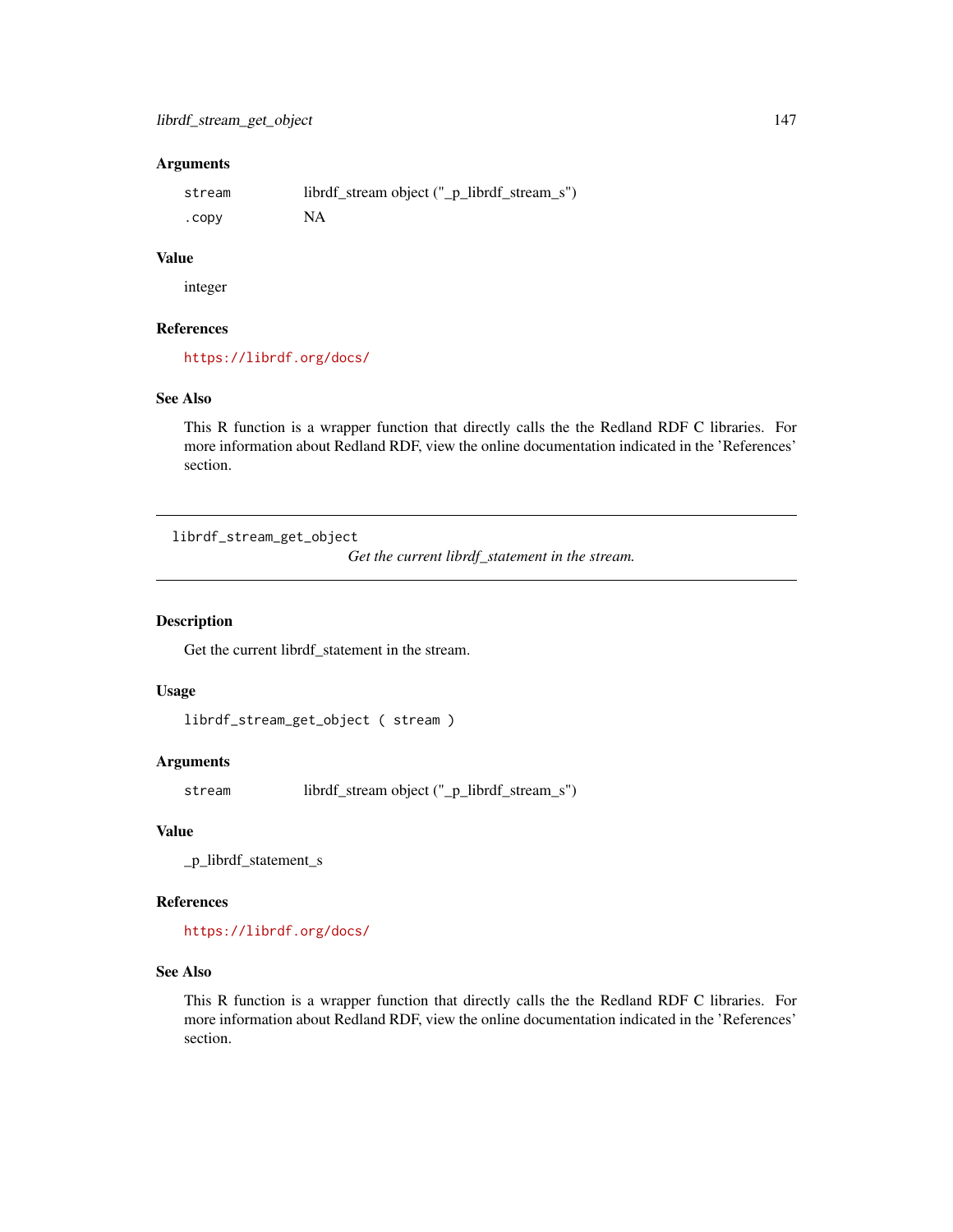librdf\_stream\_next *Move to the next librdf\_statement in the stream.*

# Description

Move to the next librdf\_statement in the stream.

#### Usage

```
librdf_stream_next ( stream,
.copy )
```
## Arguments

| stream | librdf_stream object ("_p_librdf_stream_s") |
|--------|---------------------------------------------|
| .copy  | <b>NA</b>                                   |

# Value

integer

# References

<https://librdf.org/docs/>

# See Also

This R function is a wrapper function that directly calls the the Redland RDF C libraries. For more information about Redland RDF, view the online documentation indicated in the 'References' section.

librdf\_uri\_compare *Compare two librdf\_uri objects lexicographically.*

# Description

Compare two librdf\_uri objects lexicographically.

## Usage

```
librdf_uri_compare ( first_uri,
second_uri,
.copy )
```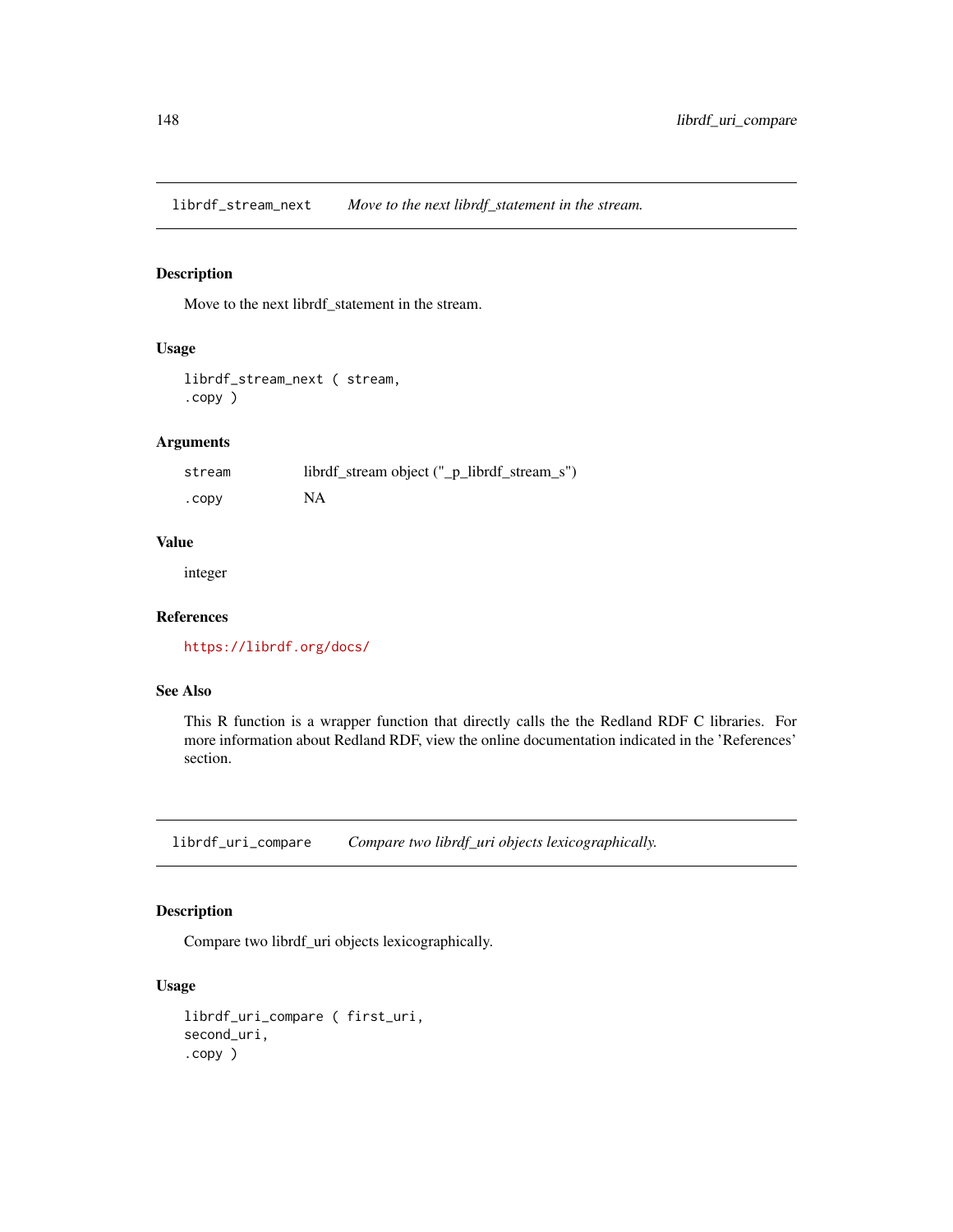## librdf\_uri\_equals 149

# Arguments

| first_uri  | librdf_uri object 1 or NULL $("_p_{{\text{lightdf}}_{{\text{uri}}S}}")$ |
|------------|-------------------------------------------------------------------------|
| second_uri | librdf_uri object 2 or NULL $("_p_{{\text{lightdf}}_{{\text{un}}}}'$    |
| . CODV     | NA.                                                                     |

## Value

integer

# References

<https://librdf.org/docs/>

# See Also

This R function is a wrapper function that directly calls the the Redland RDF C libraries. For more information about Redland RDF, view the online documentation indicated in the 'References' section.

librdf\_uri\_equals *Compare two librdf\_uri objects for equality.*

## Description

Compare two librdf\_uri objects for equality.

## Usage

```
librdf_uri_equals ( first_uri,
second_uri,
.copy )
```
## Arguments

| first uri  | librdf_uri object $1 ("_p_{{\text{-}}\text{-}}liptdf_{{\text{-}}\text{-}}ur_i_s")$ |
|------------|------------------------------------------------------------------------------------|
| second uri | librdf_uri object $2$ ("_p_librdf_uri_s")                                          |
| . CODV     | NA                                                                                 |

# Value

integer

# References

<https://librdf.org/docs/>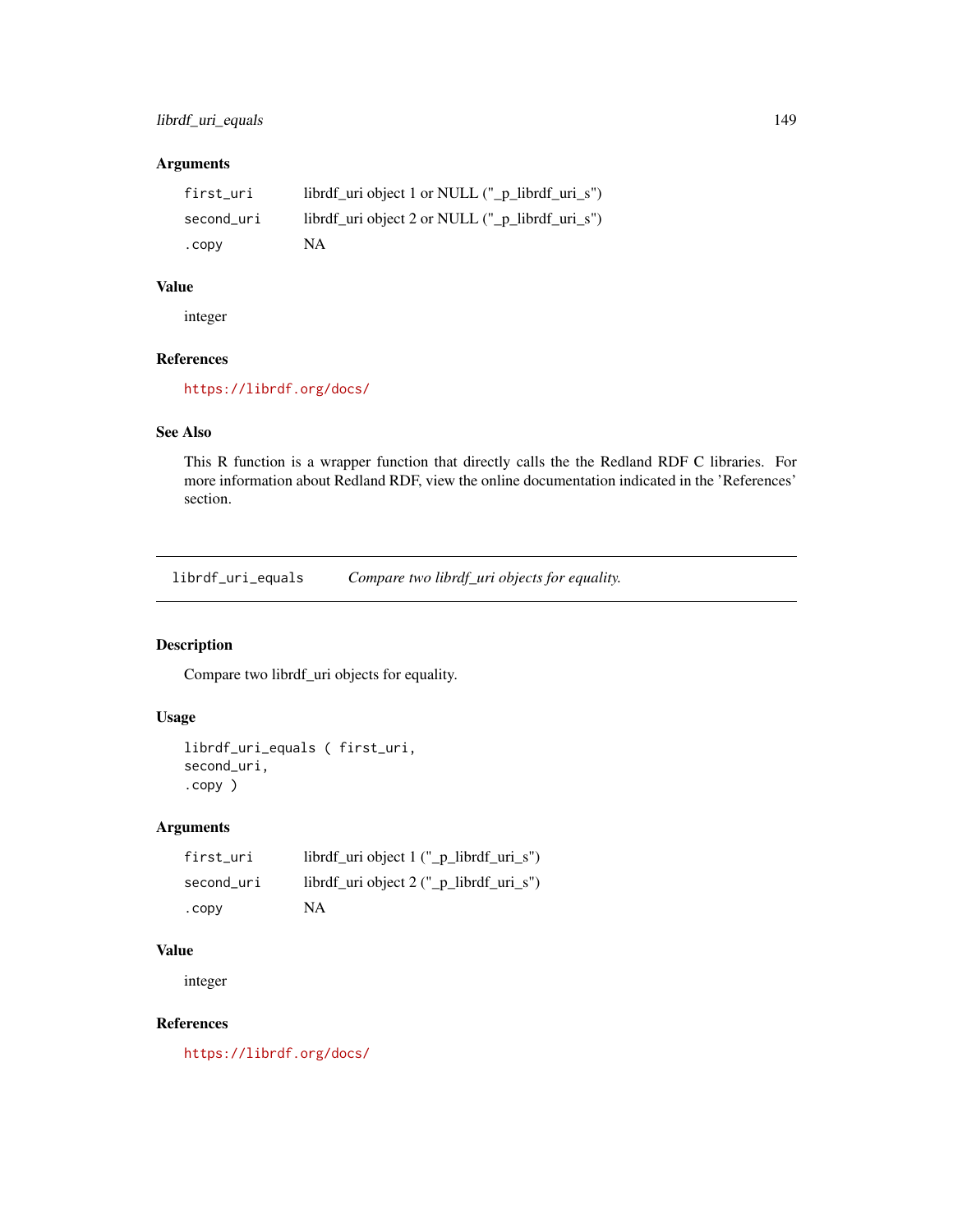# See Also

This R function is a wrapper function that directly calls the the Redland RDF C libraries. For more information about Redland RDF, view the online documentation indicated in the 'References' section.

librdf\_uri\_to\_string *Format the URI as a string.*

#### Description

Format the URI as a string.

# Usage

librdf\_uri\_to\_string ( uri )

## Arguments

uri librdf\_uri object ("\_p\_librdf\_uri\_s")

#### Value

character

## References

<https://librdf.org/docs/>

#### See Also

This R function is a wrapper function that directly calls the the Redland RDF C libraries. For more information about Redland RDF, view the online documentation indicated in the 'References' section.

librdf\_version\_decimal

*Library full version as a decimal integer.*

#### Description

Library full version as a decimal integer.

#### Usage

librdf\_version\_decimal ( .copy )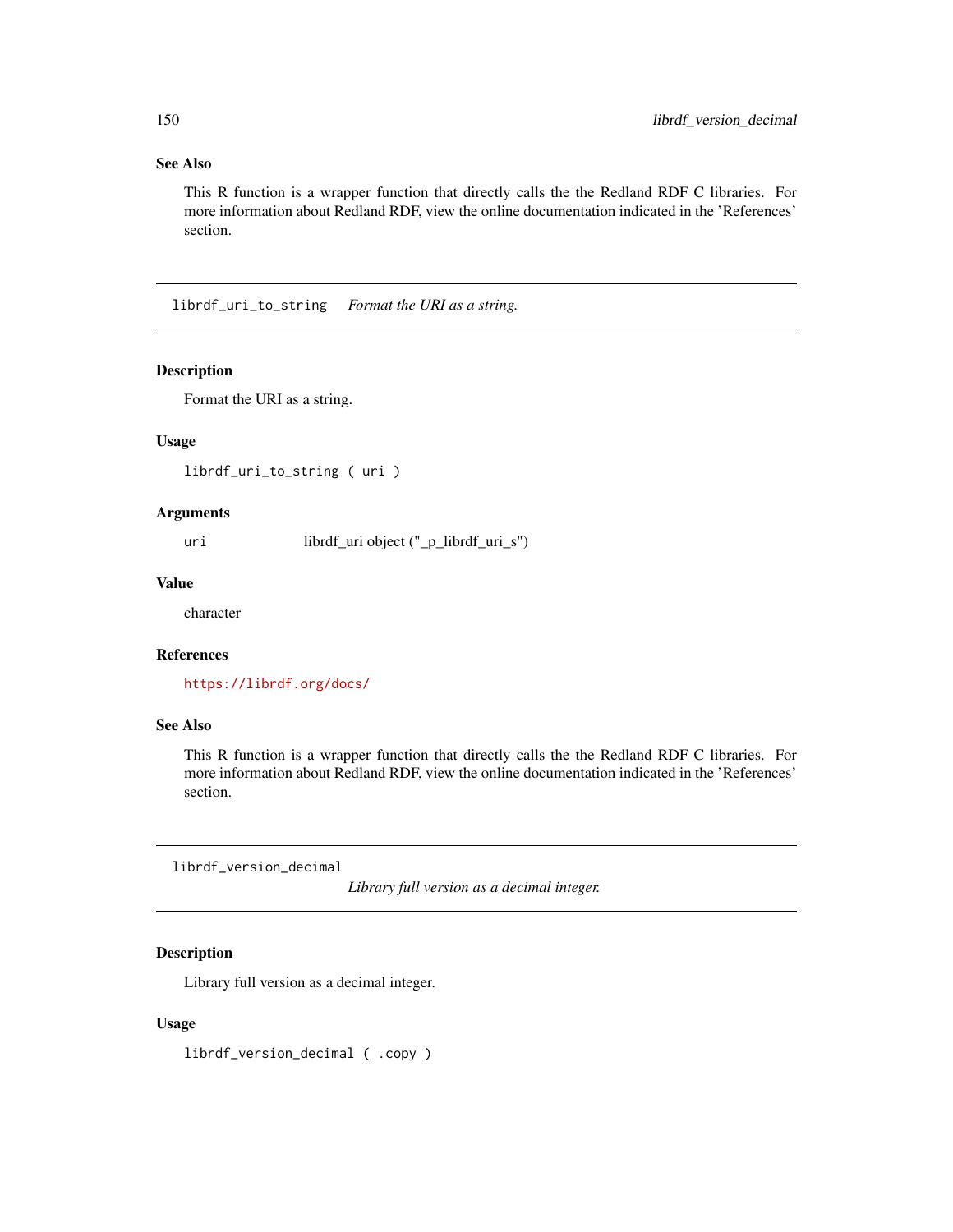#### Arguments

.copy NA

## Value

integer

# References

<https://librdf.org/docs/>

## See Also

This R function is a wrapper function that directly calls the the Redland RDF C libraries. For more information about Redland RDF, view the online documentation indicated in the 'References' section.

librdf\_version\_decimal\_get

*Return Redland librdf copyright*

## Description

Return Redland librdf copyright

#### Usage

```
librdf_version_decimal_get ( .copy )
```
### Arguments

.copy logical

#### Value

integer

#### References

<https://librdf.org/docs/>

## See Also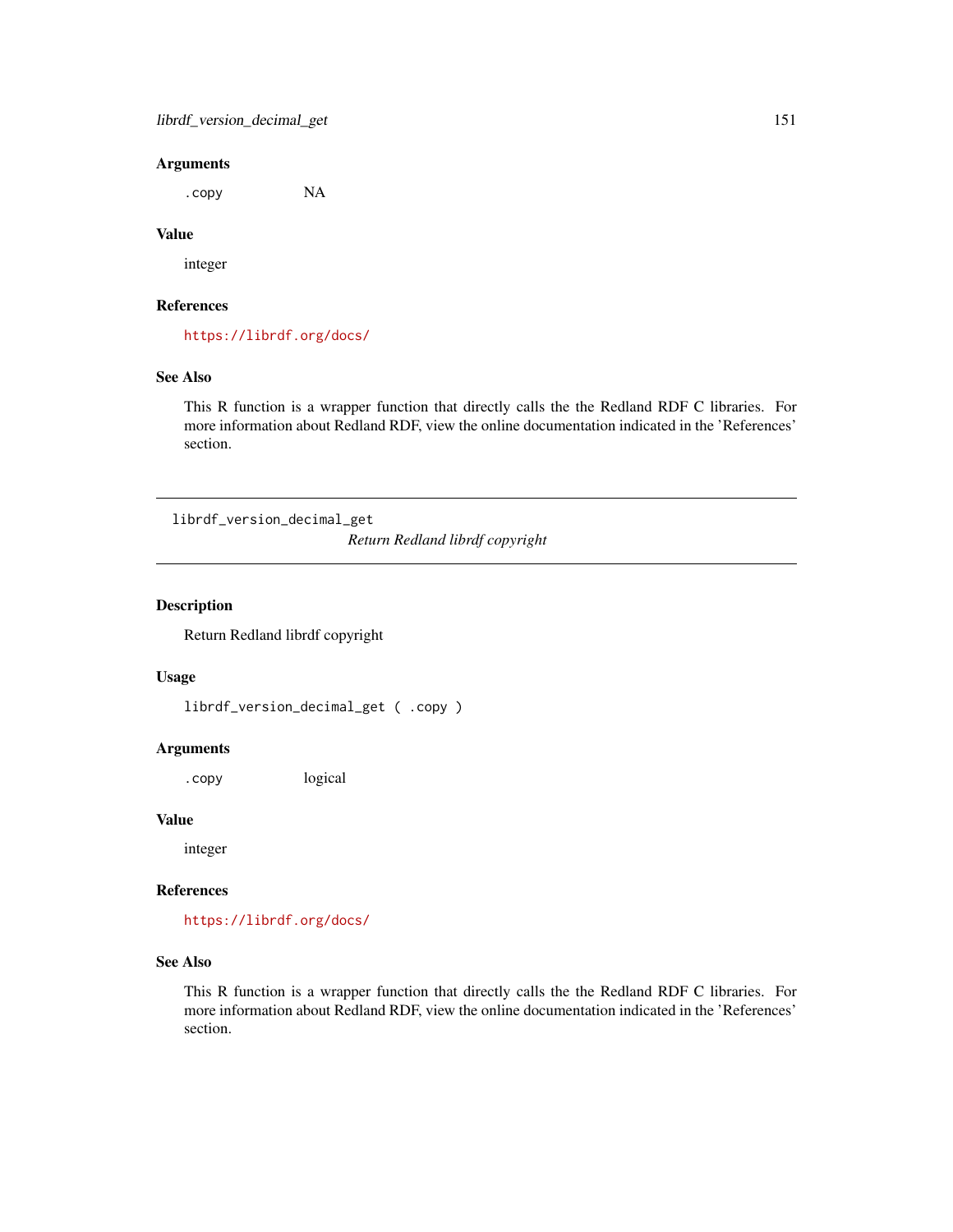librdf\_version\_major *Library major version number as a decimal integer.*

## Description

Library major version number as a decimal integer.

## Usage

```
librdf_version_major ( .copy )
```
#### Arguments

.copy NA

#### Value

integer

## References

<https://librdf.org/docs/>

#### See Also

This R function is a wrapper function that directly calls the the Redland RDF C libraries. For more information about Redland RDF, view the online documentation indicated in the 'References' section.

librdf\_version\_major\_get

*Return the Redland librdf major version number*

#### Description

Return the Redland librdf major version number

# Usage

librdf\_version\_major\_get ( .copy )

#### Arguments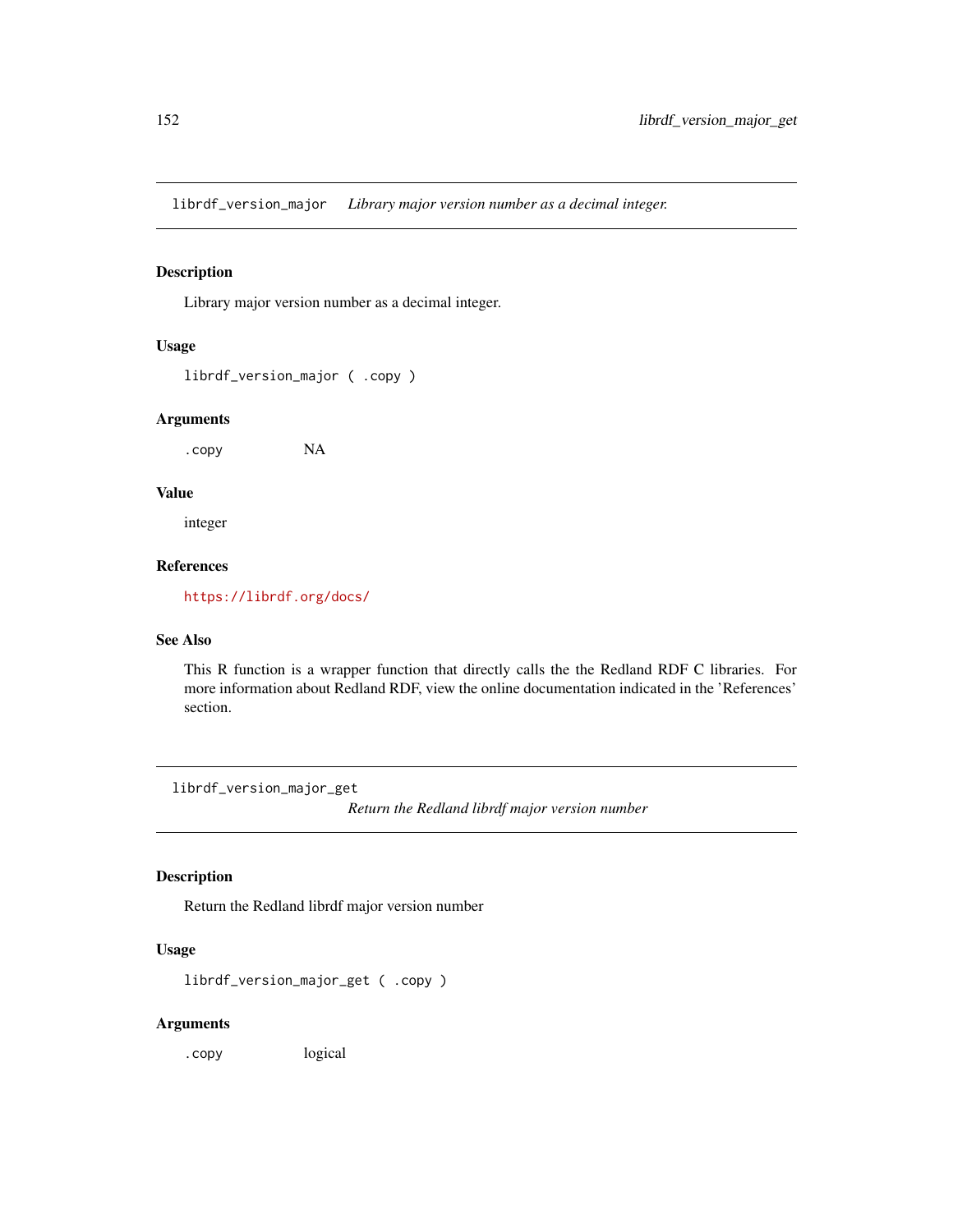## librdf\_version\_minor 153

# Value

integer

#### References

<https://librdf.org/docs/>

#### See Also

This R function is a wrapper function that directly calls the the Redland RDF C libraries. For more information about Redland RDF, view the online documentation indicated in the 'References' section.

librdf\_version\_minor *Library minor version number as a decimal integer.*

## Description

Library minor version number as a decimal integer.

#### Usage

librdf\_version\_minor ( .copy )

## Arguments

.copy NA

#### Value

integer

## References

<https://librdf.org/docs/>

#### See Also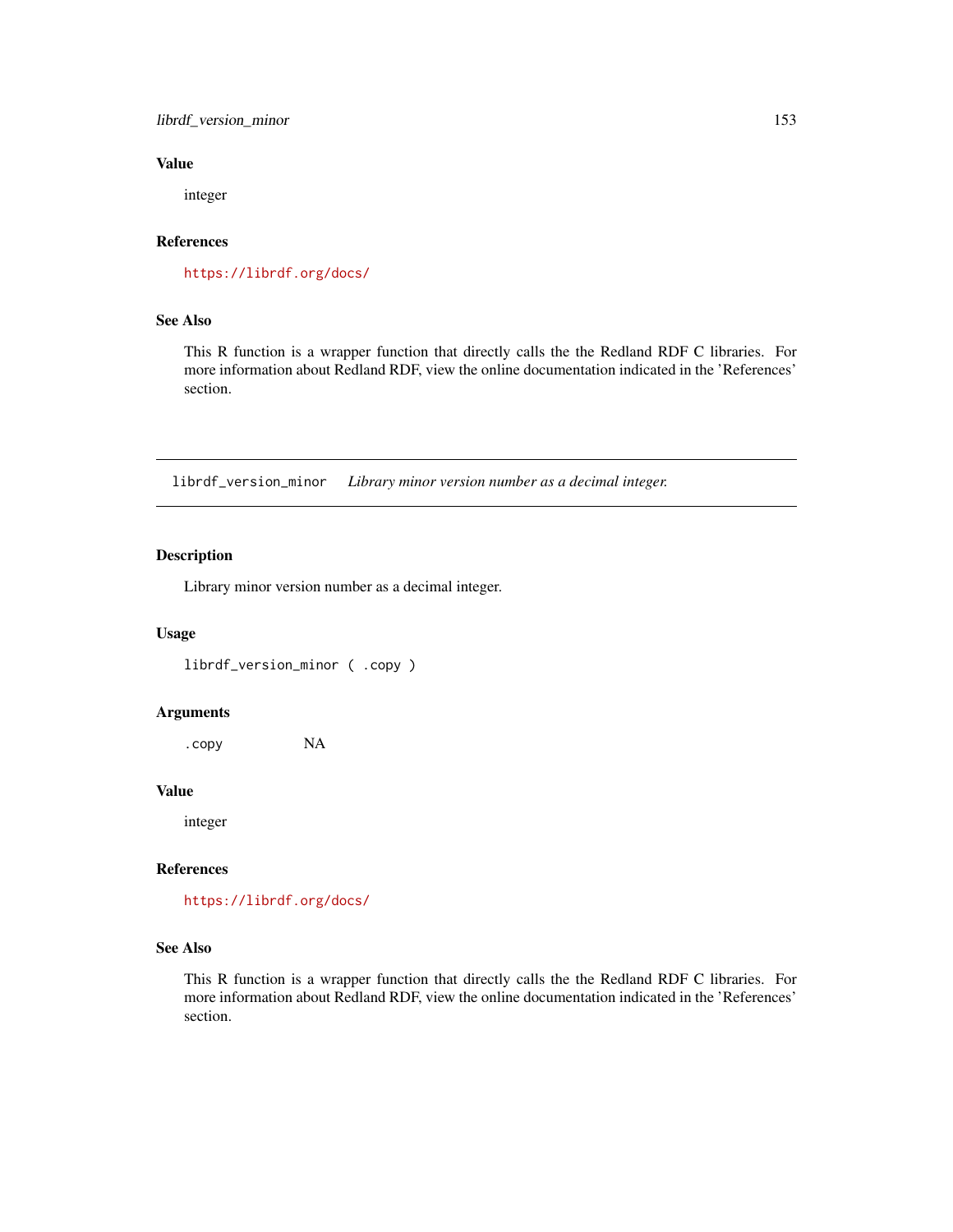librdf\_version\_minor\_get

*Return the Redland librdf minor version number*

## Description

Return the Redland librdf minor version number

#### Usage

librdf\_version\_minor\_get ( .copy )

#### Arguments

.copy logical

## Value

integer

# References

<https://librdf.org/docs/>

# See Also

This R function is a wrapper function that directly calls the the Redland RDF C libraries. For more information about Redland RDF, view the online documentation indicated in the 'References' section.

librdf\_version\_release

*Library release version number as a decimal integer.*

# Description

Library release version number as a decimal integer.

#### Usage

librdf\_version\_release ( .copy )

# Arguments

.copy NA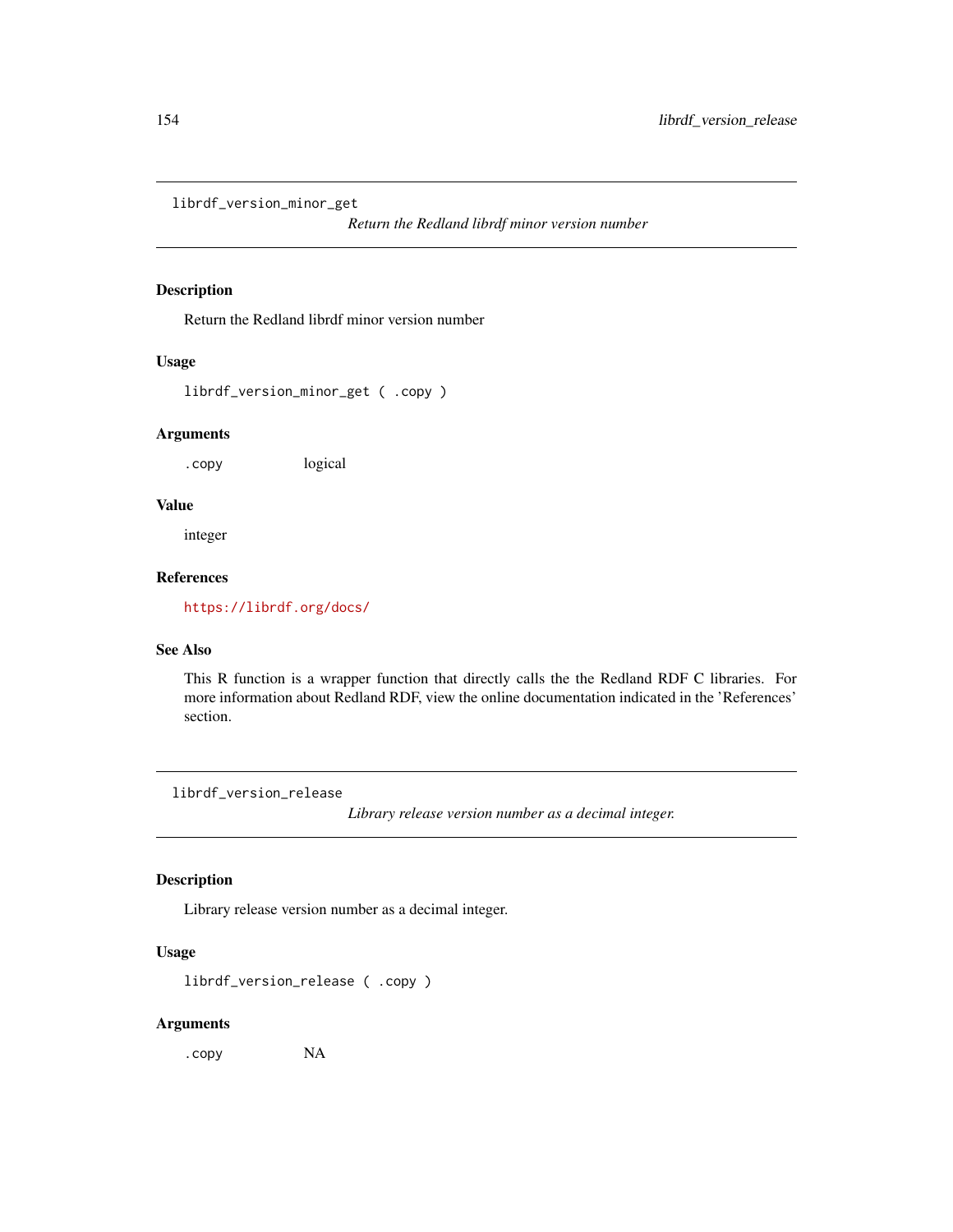# Value

integer

# References

<https://librdf.org/docs/>

## See Also

This R function is a wrapper function that directly calls the the Redland RDF C libraries. For more information about Redland RDF, view the online documentation indicated in the 'References' section.

librdf\_version\_release\_get

*Return the Redland librdf release version number*

#### Description

Return the Redland librdf release version number

#### Usage

librdf\_version\_release\_get ( .copy )

#### Arguments

.copy logical

#### Value

integer

#### References

<https://librdf.org/docs/>

# See Also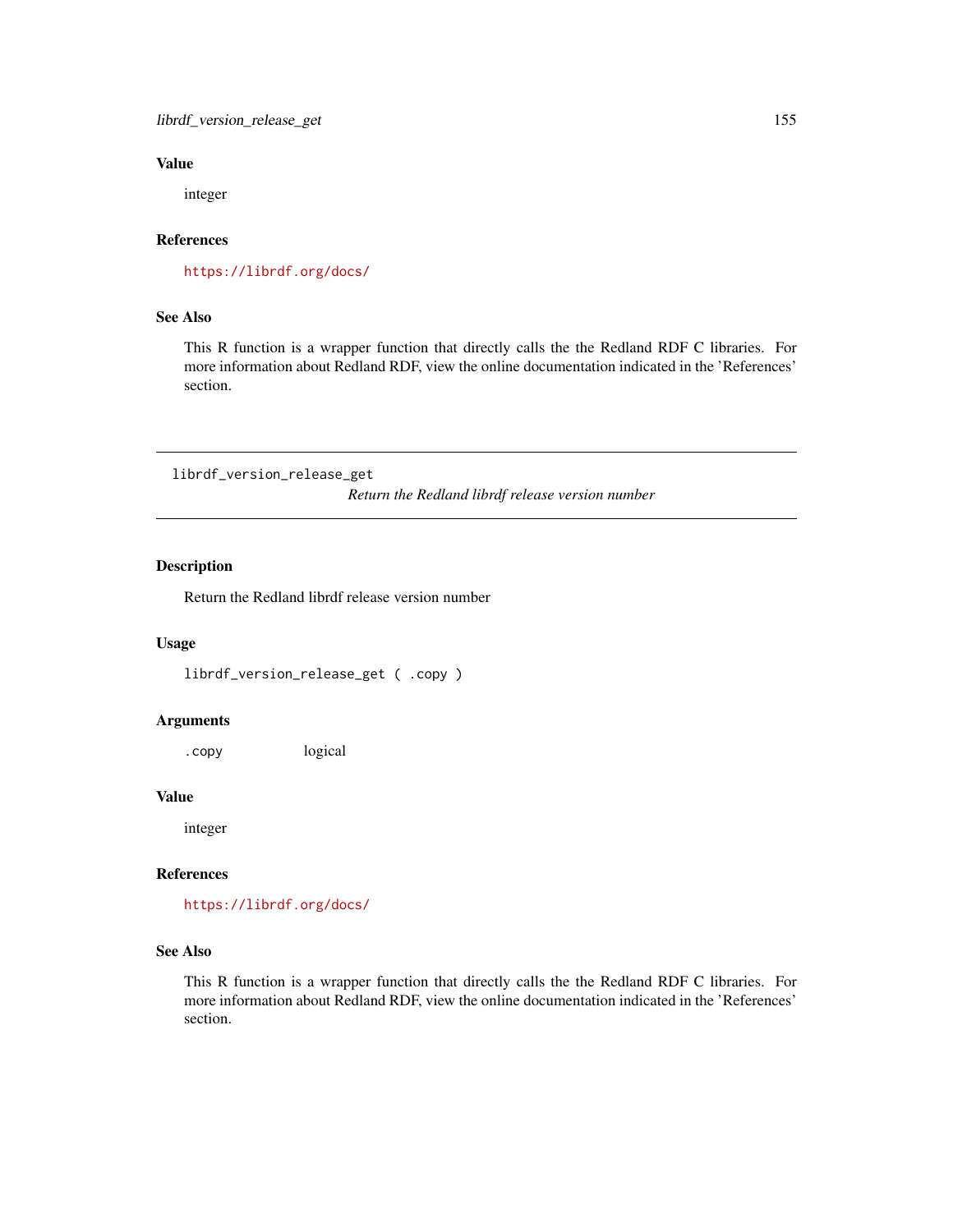librdf\_version\_string *Library full version as a string.*

## Description

Library full version as a string.

## Usage

librdf\_version\_string ( .copy )

#### Arguments

.copy NA

#### Value

character

## References

<https://librdf.org/docs/>

#### See Also

This R function is a wrapper function that directly calls the the Redland RDF C libraries. For more information about Redland RDF, view the online documentation indicated in the 'References' section.

librdf\_version\_string\_get

*Return the Redland librdf version as a string.*

#### Description

Return the Redland librdf version as a string.

## Usage

librdf\_version\_string\_get ( .copy )

#### Arguments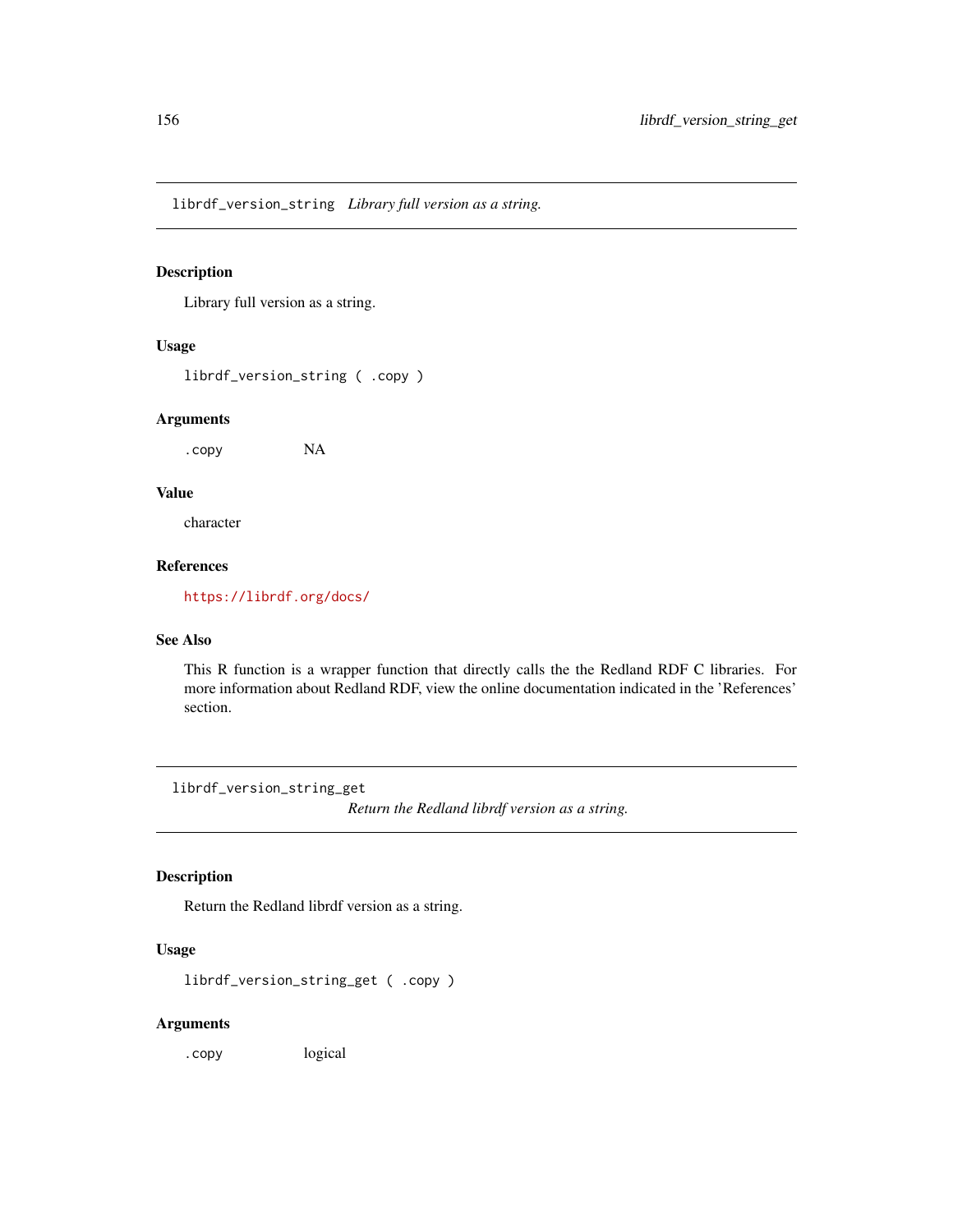# Value

character

## References

<https://librdf.org/docs/>

# See Also

This R function is a wrapper function that directly calls the the Redland RDF C libraries. For more information about Redland RDF, view the online documentation indicated in the 'References' section.

librdf\_world\_get\_feature

*Get the value of a world feature.*

## Description

Get the value of a world feature.

#### Usage

librdf\_world\_get\_feature ( world, feature )

## Arguments

| world   | librdf_world object ("_p_librdf_world_s")       |
|---------|-------------------------------------------------|
| feature | librdf_uri feature property ("_p_librdf_uri_s") |

## Value

\_p\_librdf\_node\_s

#### References

<https://librdf.org/docs/>

# See Also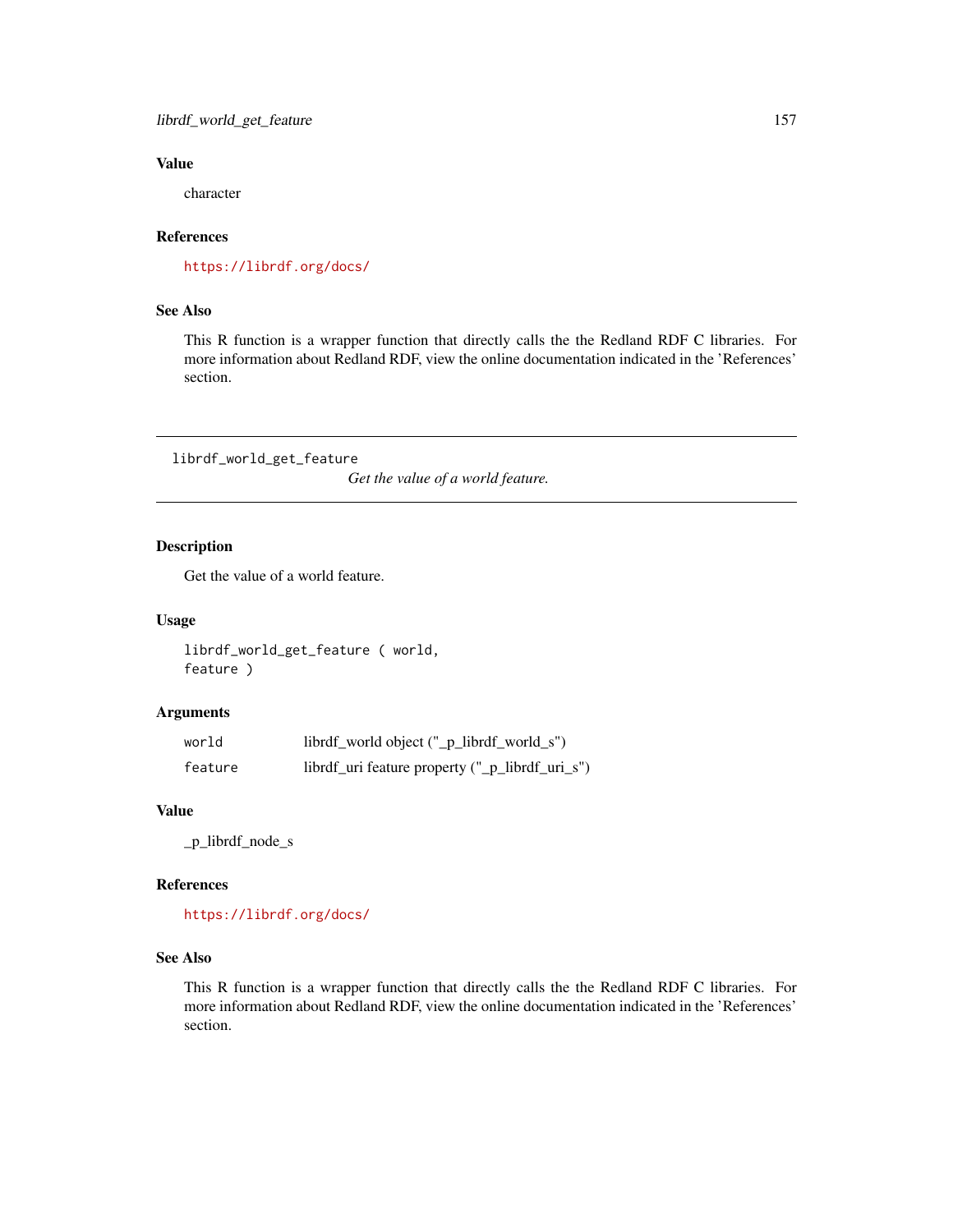librdf\_world\_open *Open a created redland world environment.*

# Description

Open a created redland world environment.

## Usage

```
librdf_world_open ( world )
```
#### Arguments

world redland world object ("\_p\_librdf\_world\_s")

## Value

void

# References

<https://librdf.org/docs/>

# See Also

This R function is a wrapper function that directly calls the the Redland RDF C libraries. For more information about Redland RDF, view the online documentation indicated in the 'References' section.

librdf\_world\_set\_feature

*Set the value of a world feature.*

#### Description

Set the value of a world feature.

# Usage

librdf\_world\_set\_feature ( world, feature, value, .copy )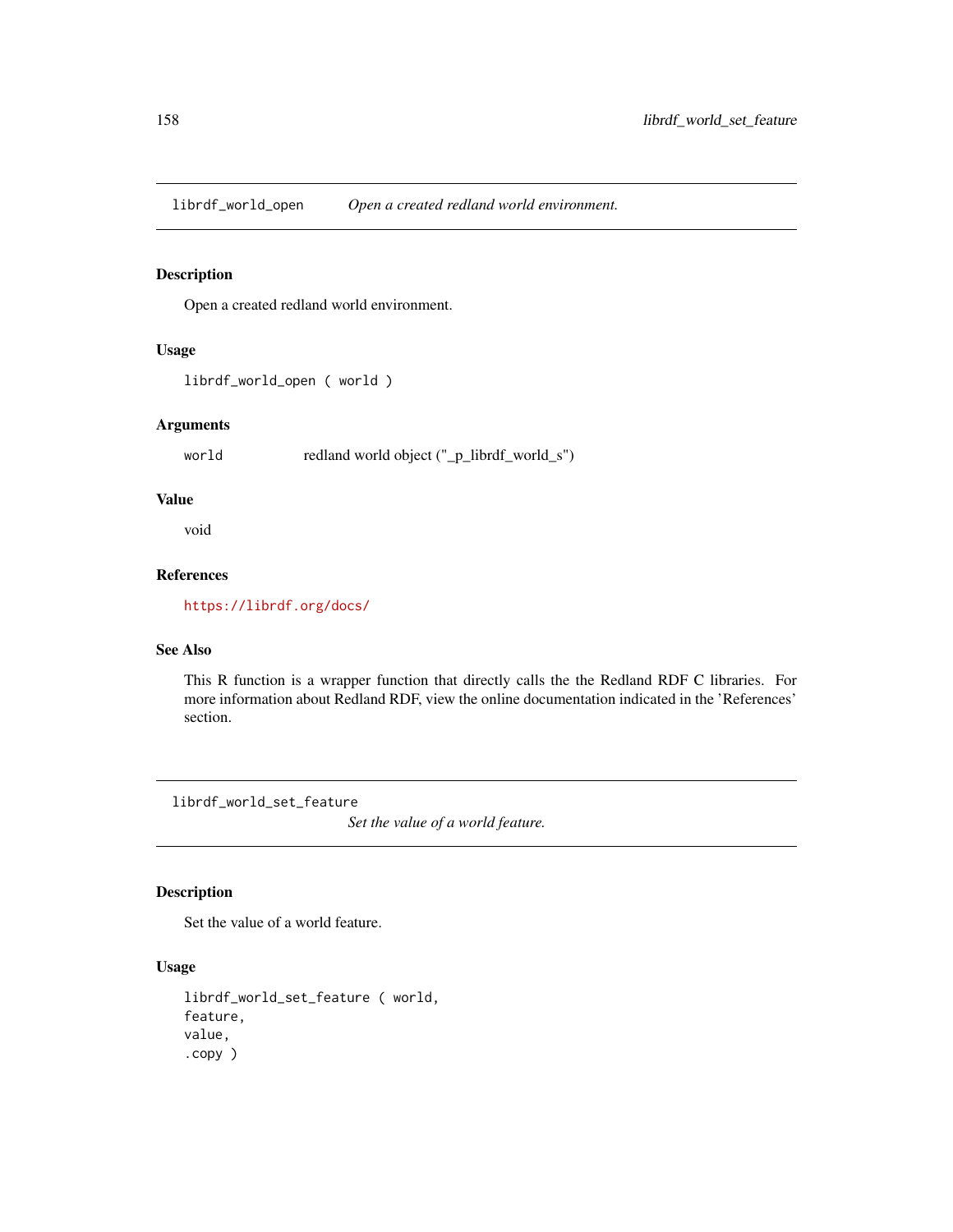# Arguments

| world   | librdf_world object ("_p_librdf_world_s")               |
|---------|---------------------------------------------------------|
| feature | librdf_uri feature property ("_p_librdf_uri_s")         |
| value   | librdf_node feature property value ("_p_librdf_node_s") |
| .copy   | NA                                                      |

# Value

integer

# References

<https://librdf.org/docs/>

# See Also

This R function is a wrapper function that directly calls the the Redland RDF C libraries. For more information about Redland RDF, view the online documentation indicated in the 'References' section.

librdf\_world\_set\_logger

*Set the world log handling function.*

# Description

Set the world log handling function.

# Usage

```
librdf_world_set_logger ( world,
user_data,
log_handler )
```
## Arguments

| world       | redland world object ("_p_librdf_world_s")     |
|-------------|------------------------------------------------|
| user data   | user data to pass to function $("_p\_void")$   |
| log_handler | pointer to the function ("_p_librdf_log_func") |

# Value

void

# References

<https://librdf.org/docs/>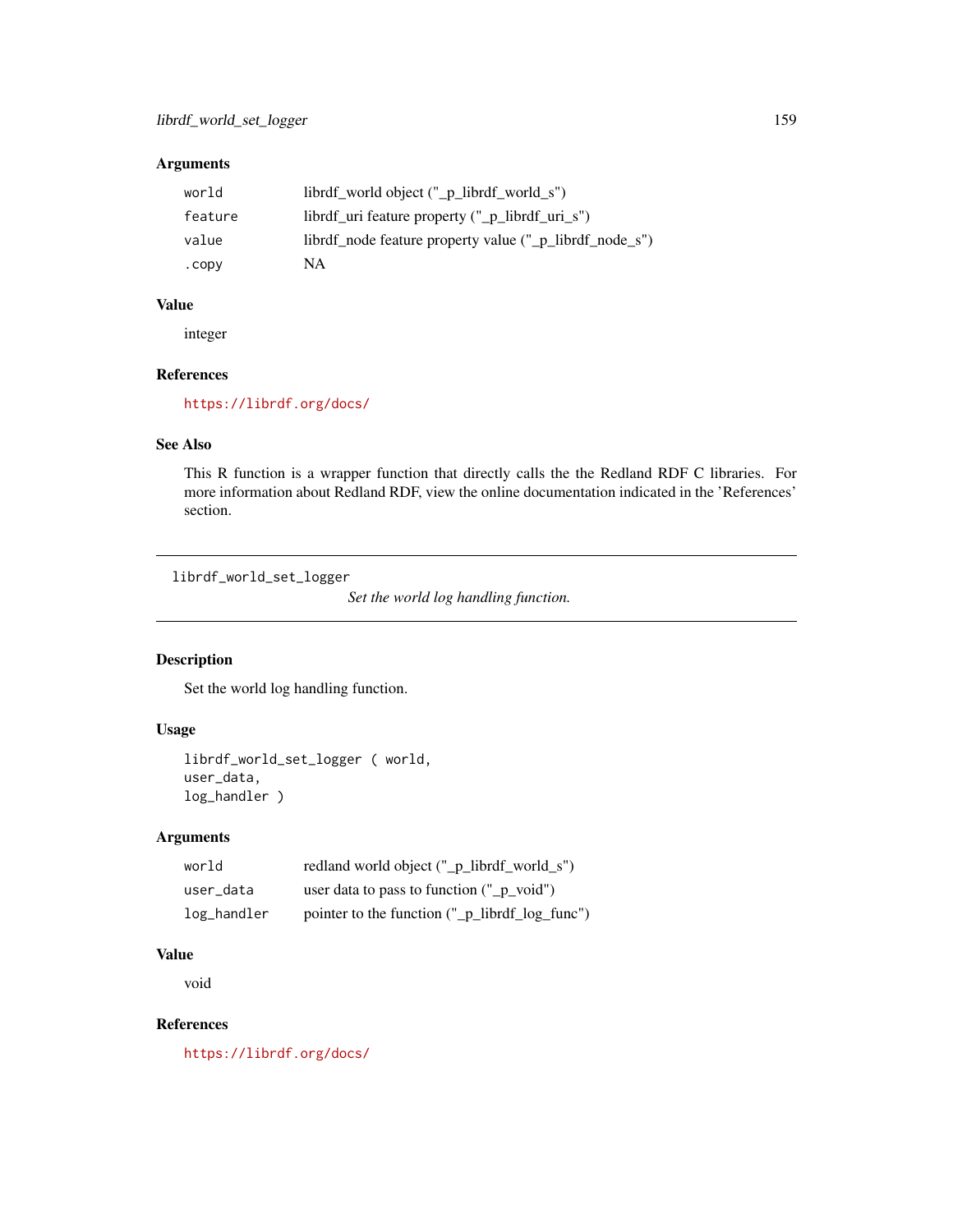#### See Also

This R function is a wrapper function that directly calls the the Redland RDF C libraries. For more information about Redland RDF, view the online documentation indicated in the 'References' section.

mergeNamespace\_roclet *A custom Roxygen roclet that adds Redland RDF functions to NAMES-PACE file generated by Roxygen.*

## Description

The redland package uses the SWIG (Simplified Wrapper and Interface Generator) to create the bindings between the Redland RDF C/C++ libraries and R. SWIG creates a NAMESPACE file that contains the function names for the librdf wrapper that it creates, but as of swig 3.0.2 this NAMESPACE file is incorrect and will also be overwritten by Roxygen when 'roxygenize()' or 'devtools:document()' is called, as the wrapper R code doesn't contain Roxygen export annotations used by Roxygen to build the namespace file. To allow for building a NAMESPACE file from all programs in the redland package, this roclet determines the set of wrapper R functions and adds these to the Roxygen generated NAMESPACE file that contains all names from the native R code in the redland package.

#### Usage

mergeNamespace\_roclet(x, ...)

#### **Arguments**

| x                    | a roclet              |
|----------------------|-----------------------|
| $\ddot{\phantom{0}}$ | additional parameters |

# Details

The following line must be present in the DESCRIPTION file for this roclet to be called automatically when 'roxygen2::roxygenize()' or 'devtools::document()' is called:

Roxygen:  $list(rootets = c("collate", "rd", "namespace", "mergeNamespace\_roclet"))$ 

The 'namespace' roclet must always run before the 'mergeNamespace' roclet.

#### Examples

```
## Not run:
roxygen2::roxygenize()
devtools::document()
```
## End(Not run)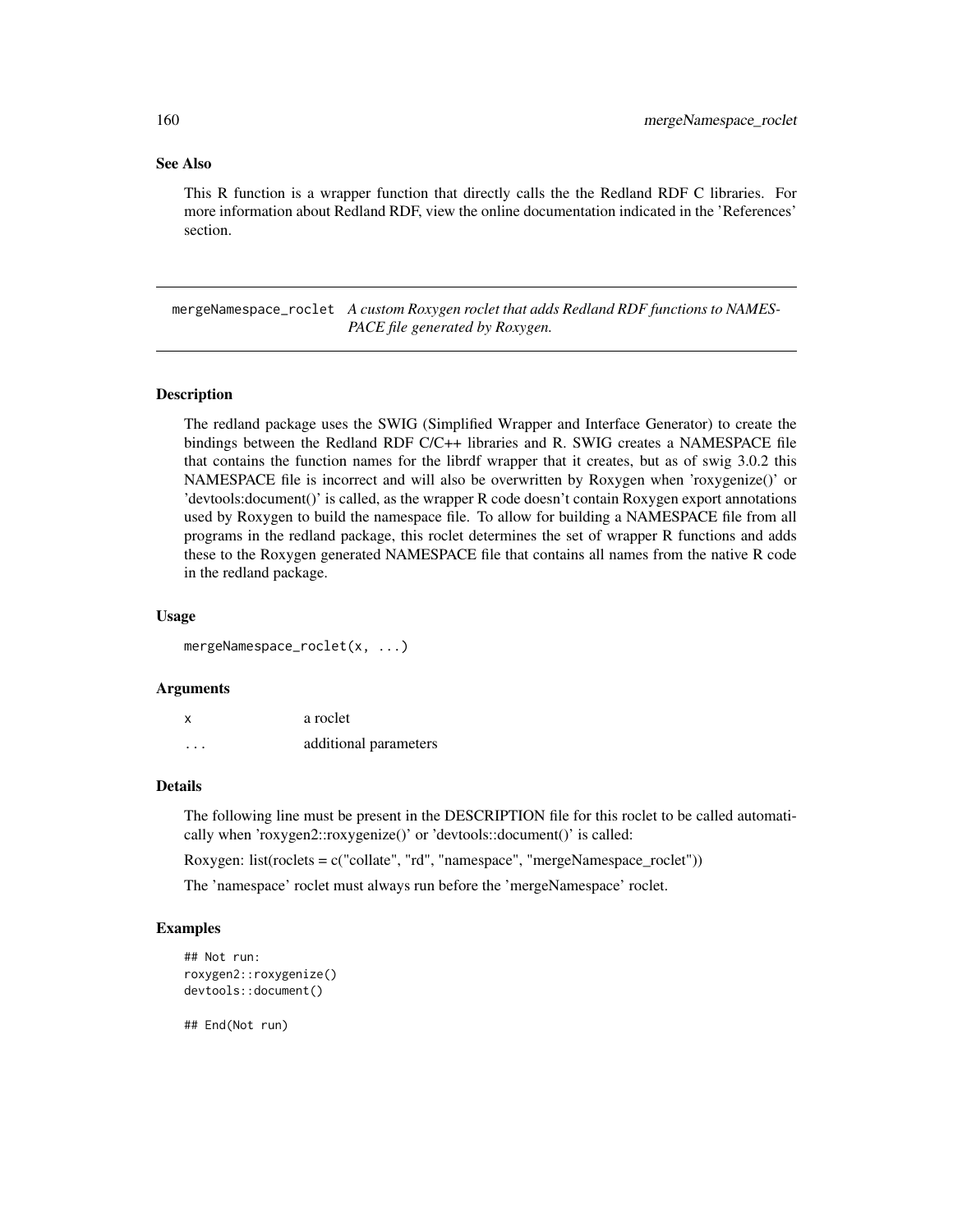#### Description

A Model object is used to store the statements (triples) of an RDF model.

# Details

A Model may be created manually by creating [Statement](#page-187-0) and adding them to the Model using [addStatement](#page-6-0), or a Model may be read in from a previously saved file using [parseFileIntoModel](#page-161-0). Once a Model is created, it can be queried using [Query](#page-163-0).

## Slots

librdf\_model A redland model object

#### Methods

- [Model-initialize](#page-18-0): Initialize a Model object
- [addStatement](#page-6-0): Add a Statement object to the Model
- [freeModel](#page-7-0): Free memory used by a librdf model object

#### See Also

View examples of creating models by viewing the 'redland\_overview' vignette: 'vignette("redland\_overview")' [redland](#page-181-0): redland package

# Examples

```
world <- new("World")
storage <- new("Storage", world, "hashes", name="", options="hash-type='memory'")
model <- new("Model", world, storage, options="")
```

| Node-class | A Redland Node, used to store one node in an RDF triple statement. |  |  |  |
|------------|--------------------------------------------------------------------|--|--|--|
|------------|--------------------------------------------------------------------|--|--|--|

#### Description

A Node represents a RDF Resource, Property, Literal or an RDF blank Node.

#### Slots

librdf\_node A redland node object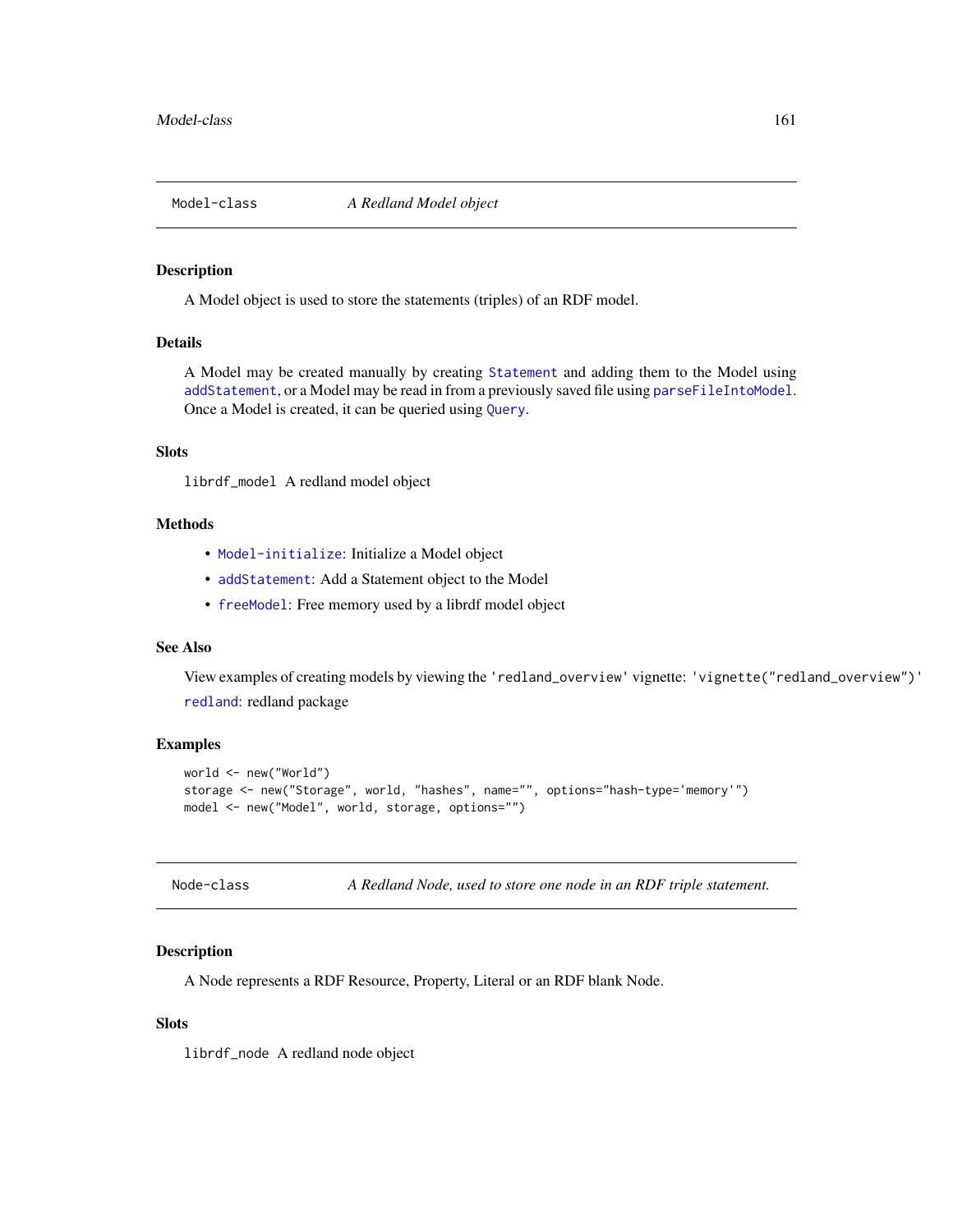## Methods

- [Node-initialize](#page-18-1): Initialize a Node object.
- [getNodeType](#page-14-0): Determine the node type and return as a string.
- [getNodeValue](#page-15-0): Determine the node type and return as a string.
- [getBlankNodeId](#page-13-0): Get the value of the node as a string.

## See Also

[redland](#page-181-0): redland package

#### Examples

```
world <- new("World")
# a blank node is created with a unique identifier generated by librdf
node <- new("Node", world)
# a blank node is created with a unique identifier generated by librdf
node <- new("Node", world, blank=NULL)
# a blank node is created with the user specified identifier, i.e. "_:id1"
node <- new("Node", world, blank="someid")
# a node type of 'literal' is created
node <- new("Node", world, literal="A Node Value")
# a Node type of 'resource' is created
node <- new("Node", world, uri="http://www.example.com")
# Create a literal node, specifying a language encoding
node <- new("Node", world, literal="Gérard de La Martinière", language="fr")
```
<span id="page-161-0"></span>parseFileIntoModel *Parse the contents of a file into a model*

#### Description

The contents of a the specified file are read and parsed into the initialized Parser object

#### Usage

```
parseFileIntoModel(.Object, world, filePath, model, ...)
```
## S4 method for signature 'Parser,World,character,Model' parseFileIntoModel(.Object, world, filePath, model, baseUri = as.character(NA))

#### Arguments

| .Object  | a Parser object                                  |
|----------|--------------------------------------------------|
| world    | a World object                                   |
| filePath | a file that contains the RDF content             |
| model    | a Model object to parse the RDF content into     |
| $\cdots$ | (Additional parameters)                          |
| baseUri  | a base URI (i.e. XML base) to apply to the model |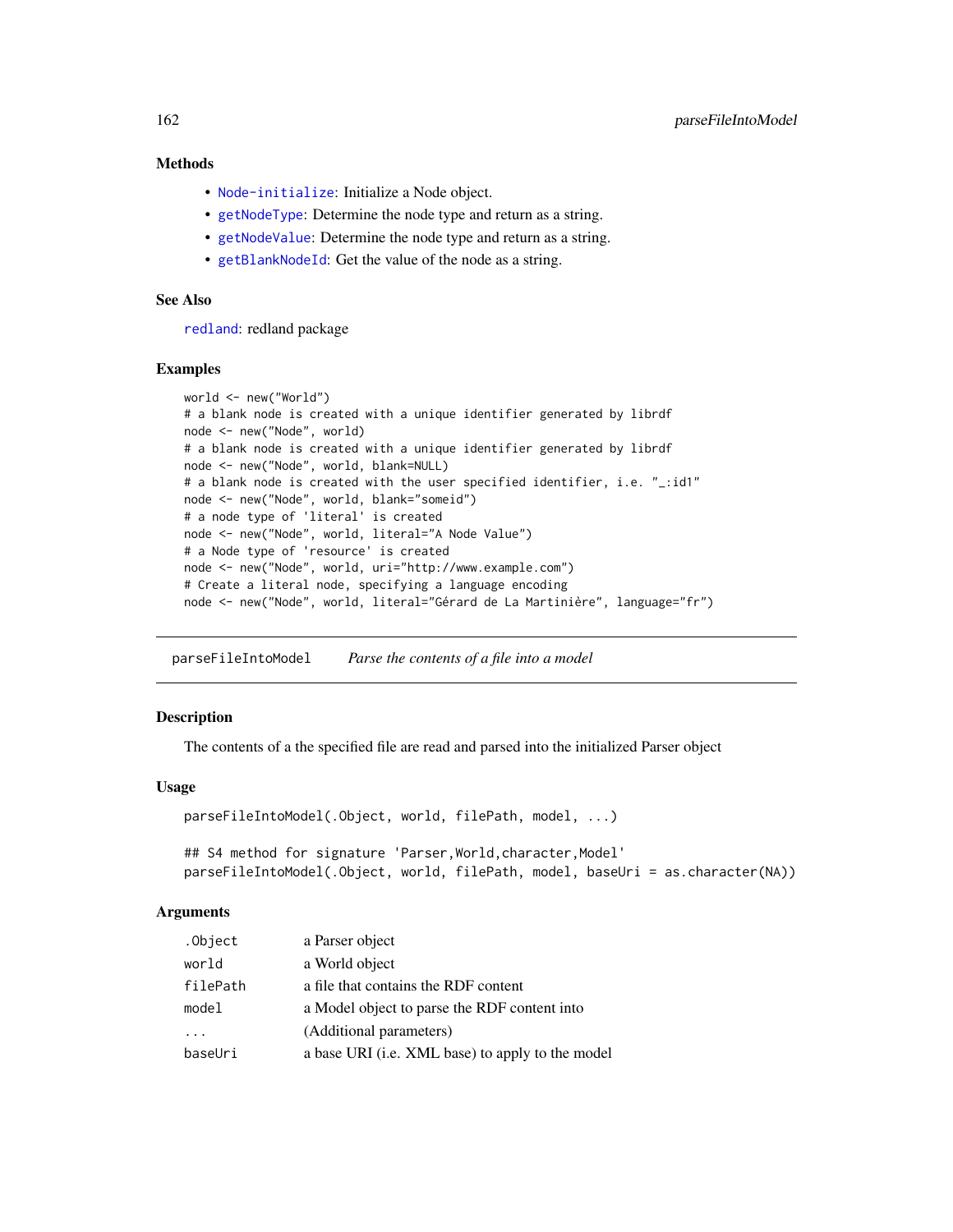#### Parser-class 163

#### Details

The parser factory name specified during initialization determines how the content is parsed, for example, if 'rdfxml' was specified during parser initialization, then the parser expects RDF/XML content as specified in the W3C recommendation (http://www.we3.org/TR/REC-rdf-syntax)

#### Examples

```
world <- new("World")
storage <- new("Storage", world, "hashes", name="", options="hash-type='memory'")
model <- new("Model", world, storage, options="")
# Create the default "rdfxml" parser
parser <- new("Parser", world)
filePath <- system.file("extdata/example.rdf", package="redland")
parseFileIntoModel(parser, world, filePath, model)
```
Parser-class *An RDF Parser object*

## Description

The Parser class provides methods to parse RDF content into a Redland RDF model.

#### **Slots**

librdf\_parser A redland parser object

#### Methods

- [Parser-initialize](#page-19-0): Initialize a Parser object.
- [parseFileIntoModel](#page-161-0): Parse the contents of a file into a model.
- [freeParser](#page-8-0): Free memory used by a librdf parser.

#### See Also

[redland](#page-181-0): redland package

## Examples

```
world <- new("World")
storage <- new("Storage", world, "hashes", name="", options="hash-type='memory'")
model <- new("Model", world, storage, options="")
# Create the default "rdfxml" parser
parser <- new("Parser", world)
filePath <- system.file("extdata/example.rdf", package="redland")
parseFileIntoModel(parser, world, filePath, model)
```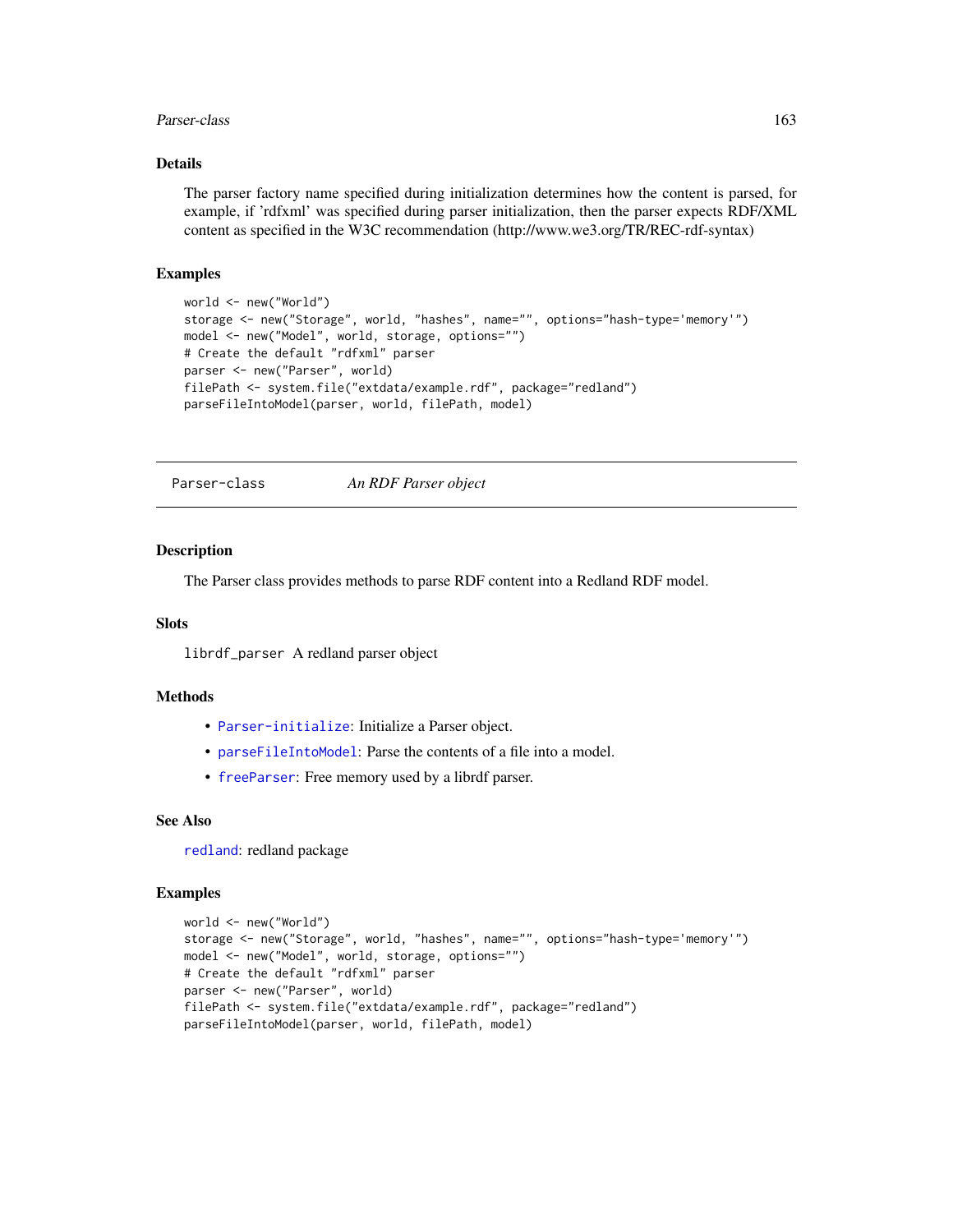#### <span id="page-163-0"></span>Description

The Query class is used to execute a query on a Model object using the default query language SPARQL. For more information, please refer to <https://librdf.org/rasqal/> for details on supported query languages.

# Details

A Query is executed using the executeQuery method, which returns a QueryResults object that can be iterated over the query solution sequence.

## **Slots**

librdf\_query A redland query object

librdf\_world A redland world object

## **Methods**

- [Query-initialize](#page-20-0): Initialize a Query object.
- [executeQuery](#page-7-1): Execute a query.
- [setQueryResultLimit](#page-187-1): Set limit on returned query results.
- [getQueryResultLimit](#page-15-1): Get the query result limit.
- [getResults](#page-16-0): Return all query results.
- [writeResults](#page-189-0): Write query results to a file.
- [freeParser](#page-8-0): Free memory used by a librdf query.

#### References

www.example.com

#### See Also

[redland](#page-181-0): redland package

#### Examples

```
world <- new("World")
storage <- new("Storage", world, "hashes", name="", options="hash-type='memory'")
model <- new("Model", world, storage, options="")
stmt <- new("Statement", world=world,
 subject="https://cn.dataone.org/cn/v1/resolve/urn:uuid:274a0c5c-3082-4562-bbd3-2b1288768cac",
 predicate="http://www.w3.org/ns/prov#hadPlan",
 object="https://cn.dataone.org/cn/v1/resolve/urn:uuid:01305f45-f22b-40c8-8d27-00357d01e4a5")
```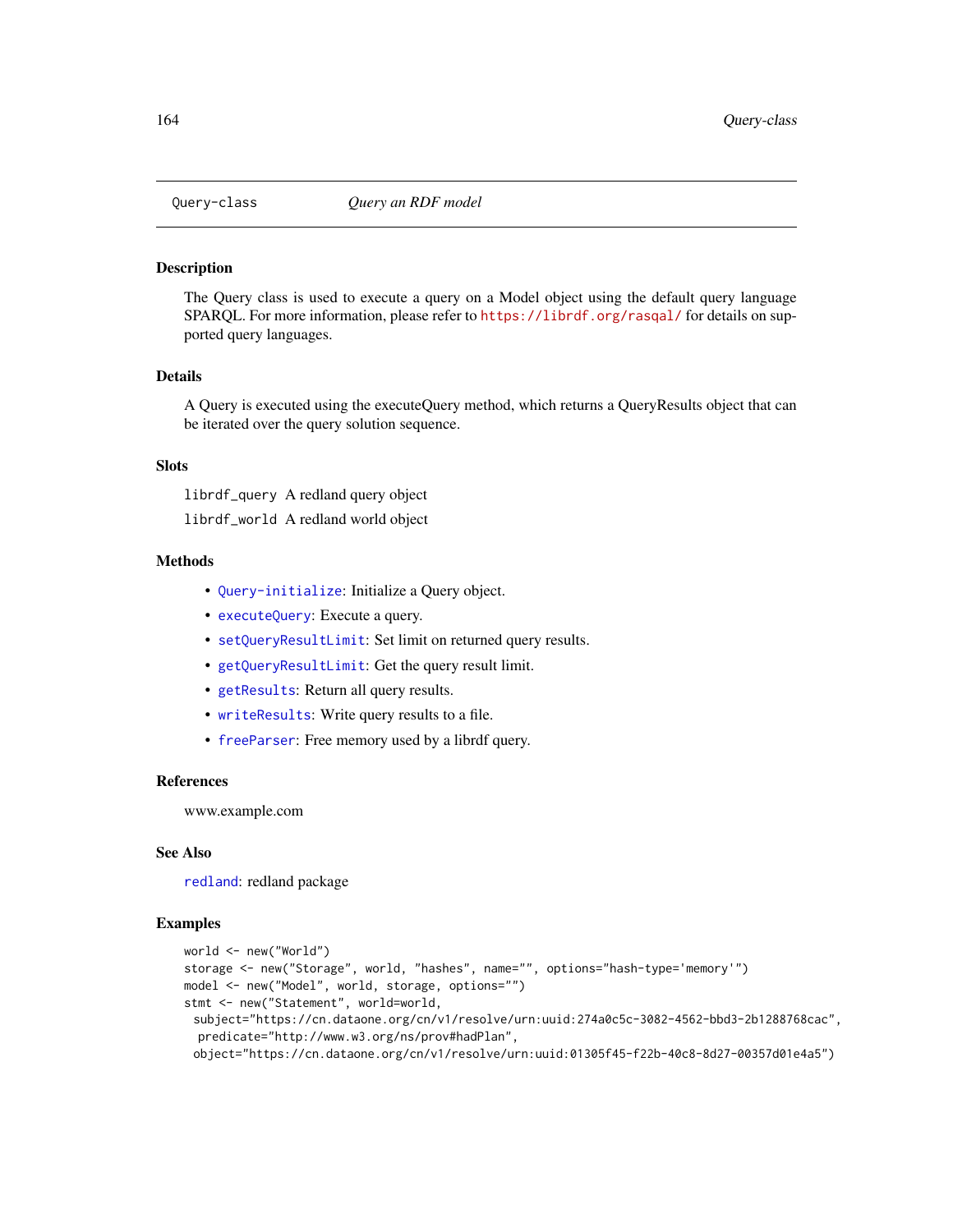## QueryResults-class 165

```
status <- addStatement(model, stmt)
stmt <- new("Statement", world=world,
           subject="https://orcid.org/0000-0002-2192-403X",
           predicate="http://www.w3.org/ns/prov#Agent",
           object="slaughter",
           objectType="literal",
           datatype_uri="http://www.w3.org/2001/XMLSchema#string")
status <- addStatement(model, stmt)
queryString <-
   paste("PREFIX orcid: <https://orcid.org/>",
          "PREFIX dataone: <https://cn.dataone.org/cn/v1/resolve/>",
          "PREFIX prov: <http://www.w3.org/ns/prov#>",
          "SELECT ?a ?c WHERE { ?a prov:Agent ?c . }", sep=" ")
query <- new("Query", world, queryString, base_uri=NULL, query_language="sparql", query_uri=NULL)
# Return all results as a string
results <- getResults(query, model, "rdfxml")
```
QueryResults-class *A Redland QueryResults object is used to inspect query results from a Query object.*

#### Description

The QueryResults object contains the RDF statements that were returned from a query on an RDF model.

#### Slots

librdf\_query\_results A redland query object

#### Methods

- [QueryResults-initialize](#page-21-0): Initialize a QueryResults object.
- [freeQueryResults](#page-10-0): Free memory used by a librdf query result.

# See Also

[redland](#page-181-0): redland package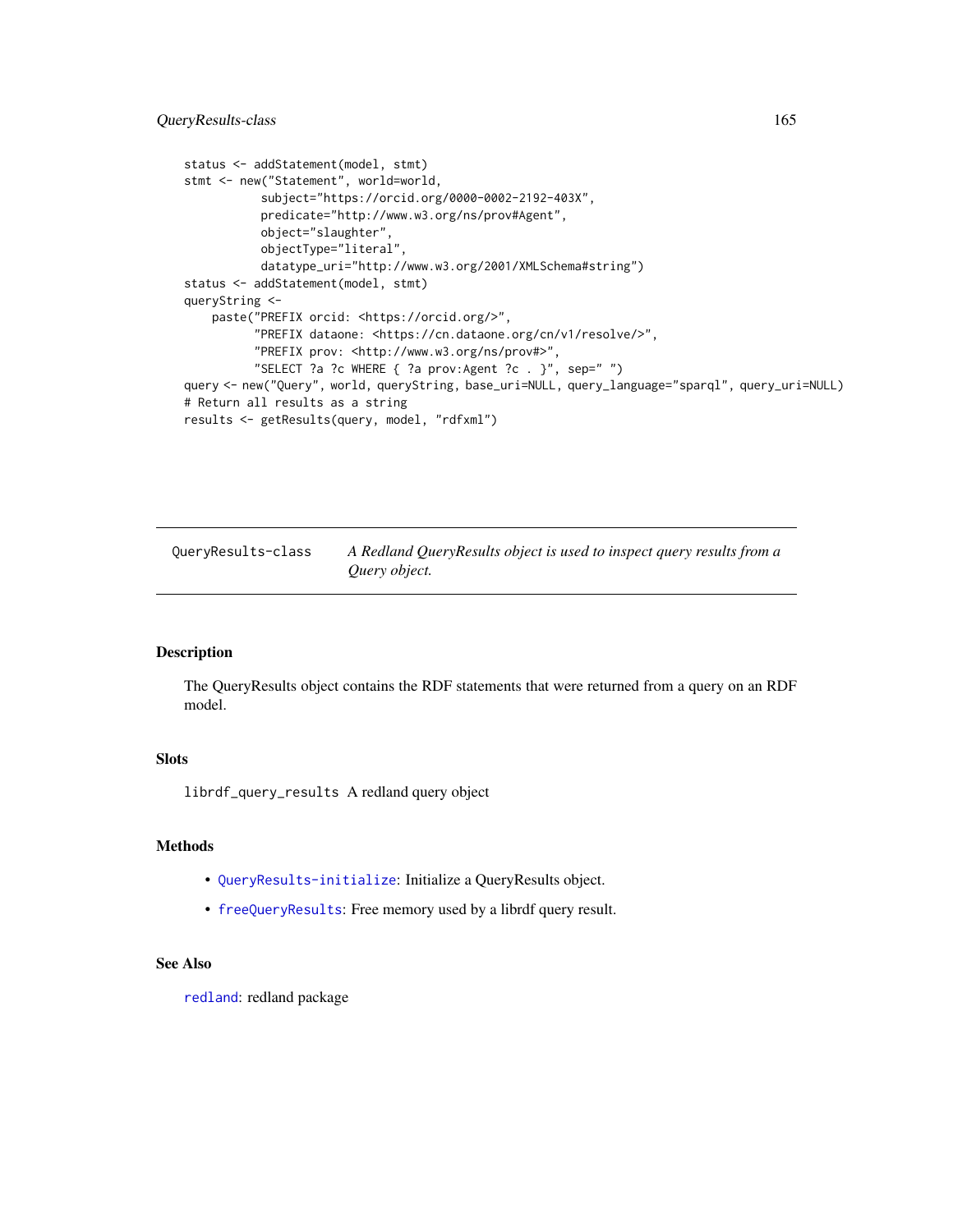raptor\_locator\_byte *Get the locator byte offset from locator.*

## Description

Get the locator byte offset from locator

#### Usage

```
raptor_locator_byte ( locator, .copy )
```
## Arguments

locator raptor locator ("\_p\_raptor\_locator") .copy logical

## Value

character

#### References

<https://librdf.org/docs/>

## See Also

This R function is a wrapper function that directly calls the the Redland RDF C libraries. For more information about Redland RDF, view the online documentation indicated in the 'References' section.

raptor\_locator\_column *Get column number from locator*

#### Description

Get column number from locator

#### Usage

```
raptor_locator_column ( locator,
.copy )
```
## Arguments

| locator | raptor locator ("_p_raptor_locator") |
|---------|--------------------------------------|
| . CODV  | logical                              |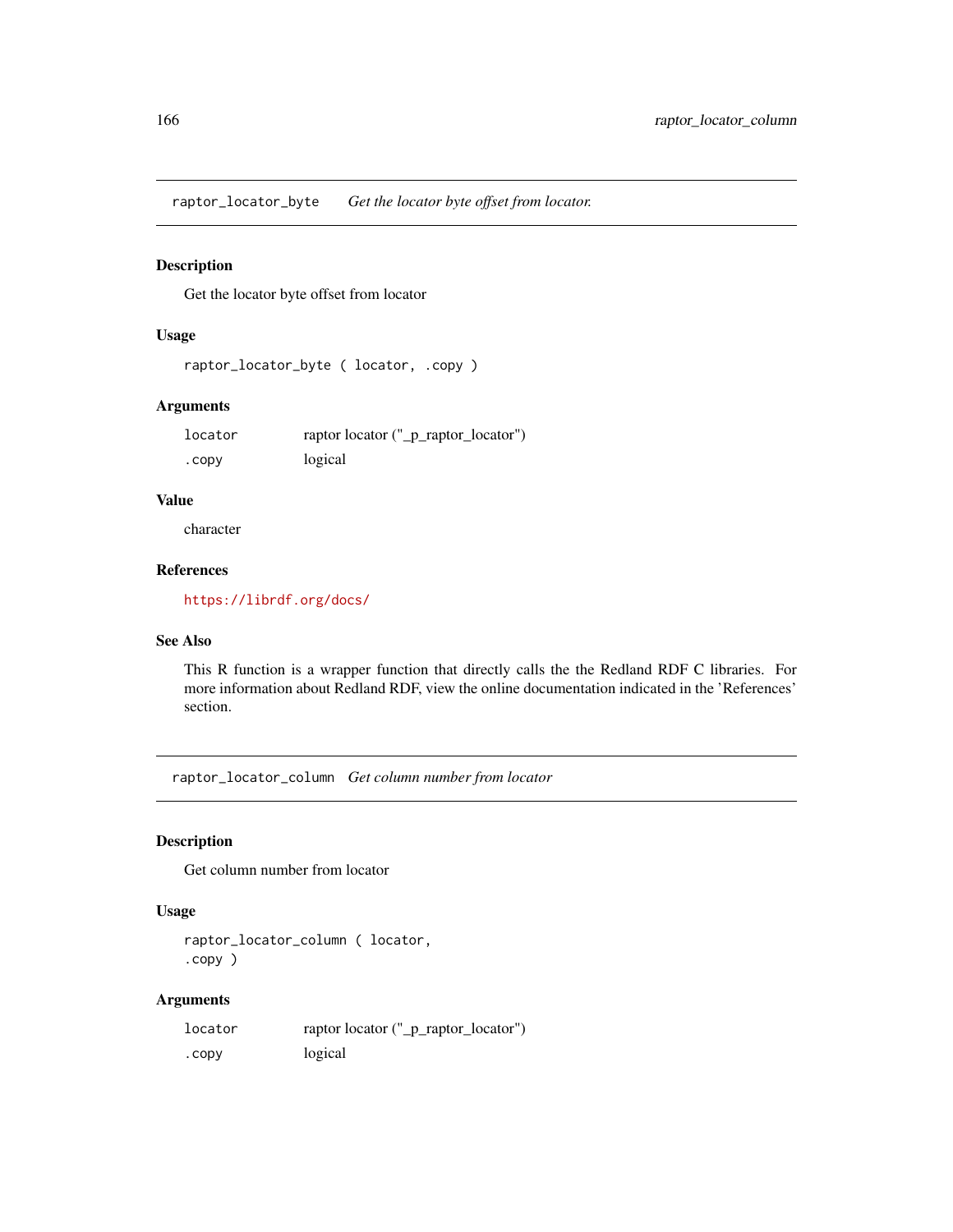raptor\_locator\_file 167

## Value

integer

## References

<https://librdf.org/docs/>

#### See Also

This R function is a wrapper function that directly calls the the Redland RDF C libraries. For more information about Redland RDF, view the online documentation indicated in the 'References' section.

raptor\_locator\_file *Get file name from locator.*

## Description

Get file name from locator.

## Usage

raptor\_locator\_file ( locator )

## Arguments

locator raptor locator ("\_p\_raptor\_locator")

# Value

character

## References

<https://librdf.org/docs/>

#### See Also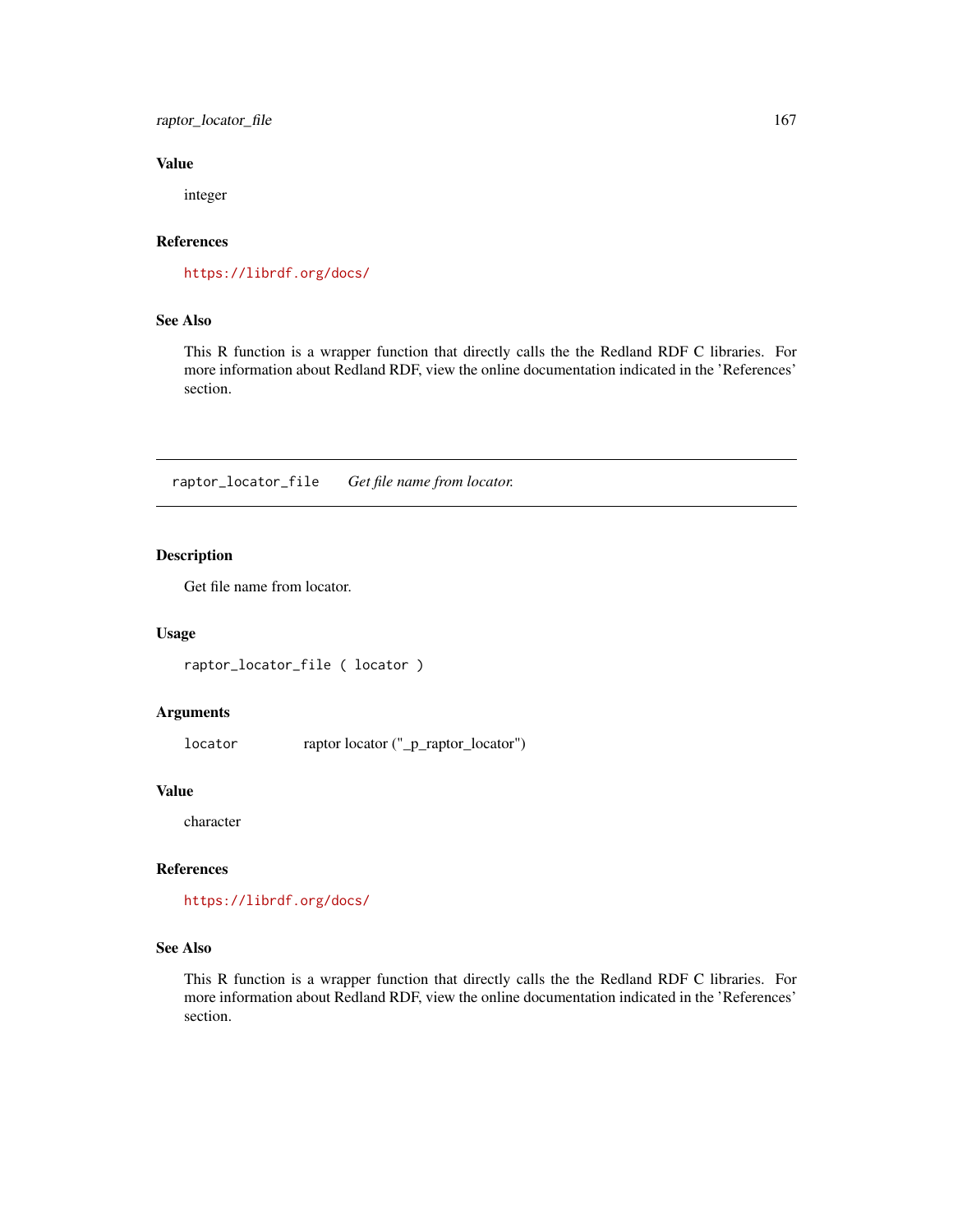raptor\_locator\_line *Get line number from locator.*

## Description

Get line number from locator.

## Usage

```
raptor_locator_line ( locator, .copy )
```
## Arguments

| locator | raptor locator ("_p_raptor_locator") |
|---------|--------------------------------------|
| .copy   | logical                              |

#### Value

integer

#### References

<https://librdf.org/docs/>

## See Also

This R function is a wrapper function that directly calls the the Redland RDF C libraries. For more information about Redland RDF, view the online documentation indicated in the 'References' section.

raptor\_locator\_uri *Get URI from locator.*

#### Description

Get URI from locator.

# Usage

raptor\_locator\_uri ( locator )

## Arguments

locator raptor locator ("\_p\_raptor\_locator")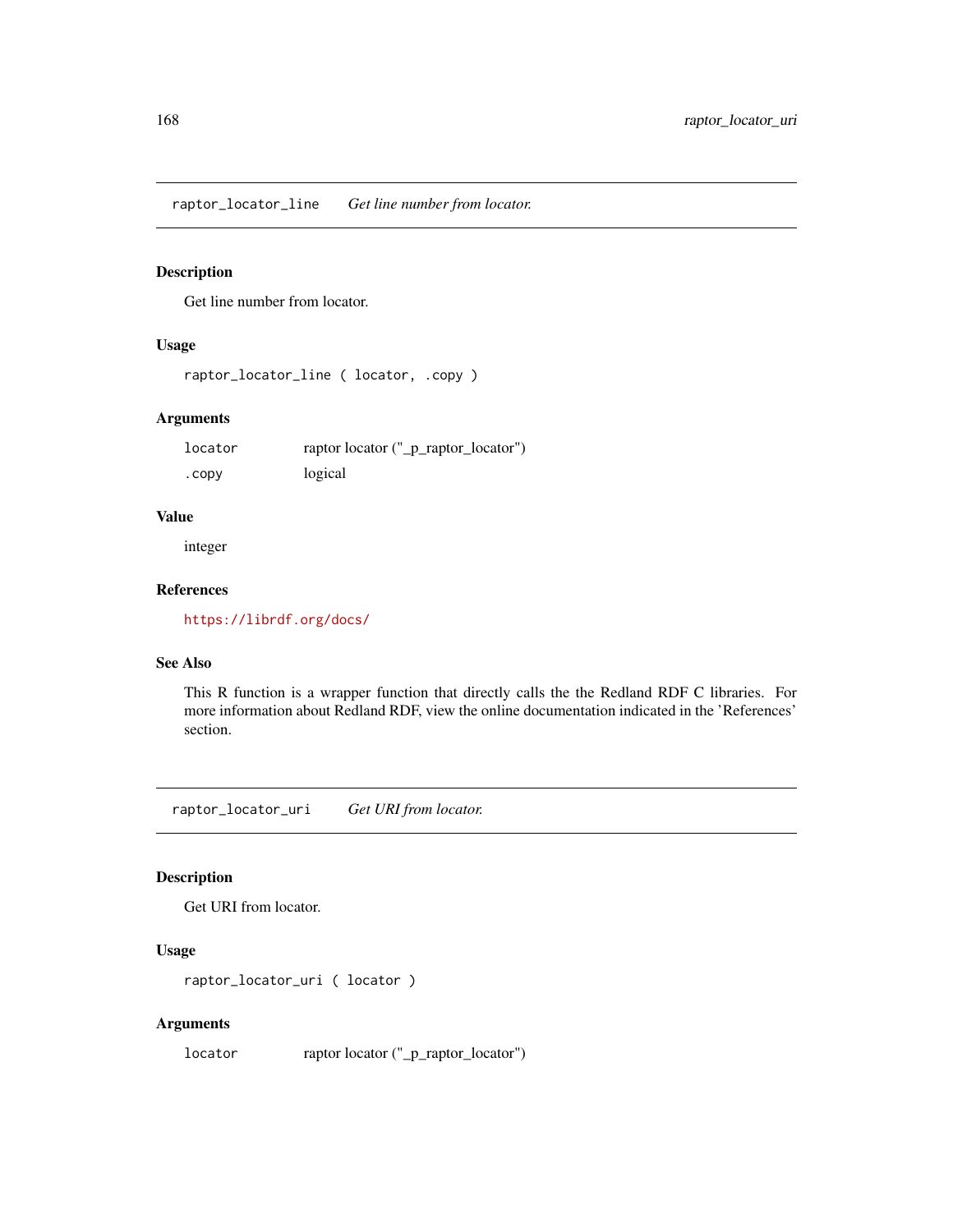# Value

character

# References

<https://librdf.org/docs/>

## See Also

This R function is a wrapper function that directly calls the the Redland RDF C libraries. For more information about Redland RDF, view the online documentation indicated in the 'References' section.

raptor\_version\_decimal

*Raptor version as a decimal number*

## Description

Raptor version as a decimal number

#### Usage

raptor\_version\_decimal ( .copy )

#### Arguments

.copy logical

#### Value

integer

#### References

<https://librdf.org/docs/>

# See Also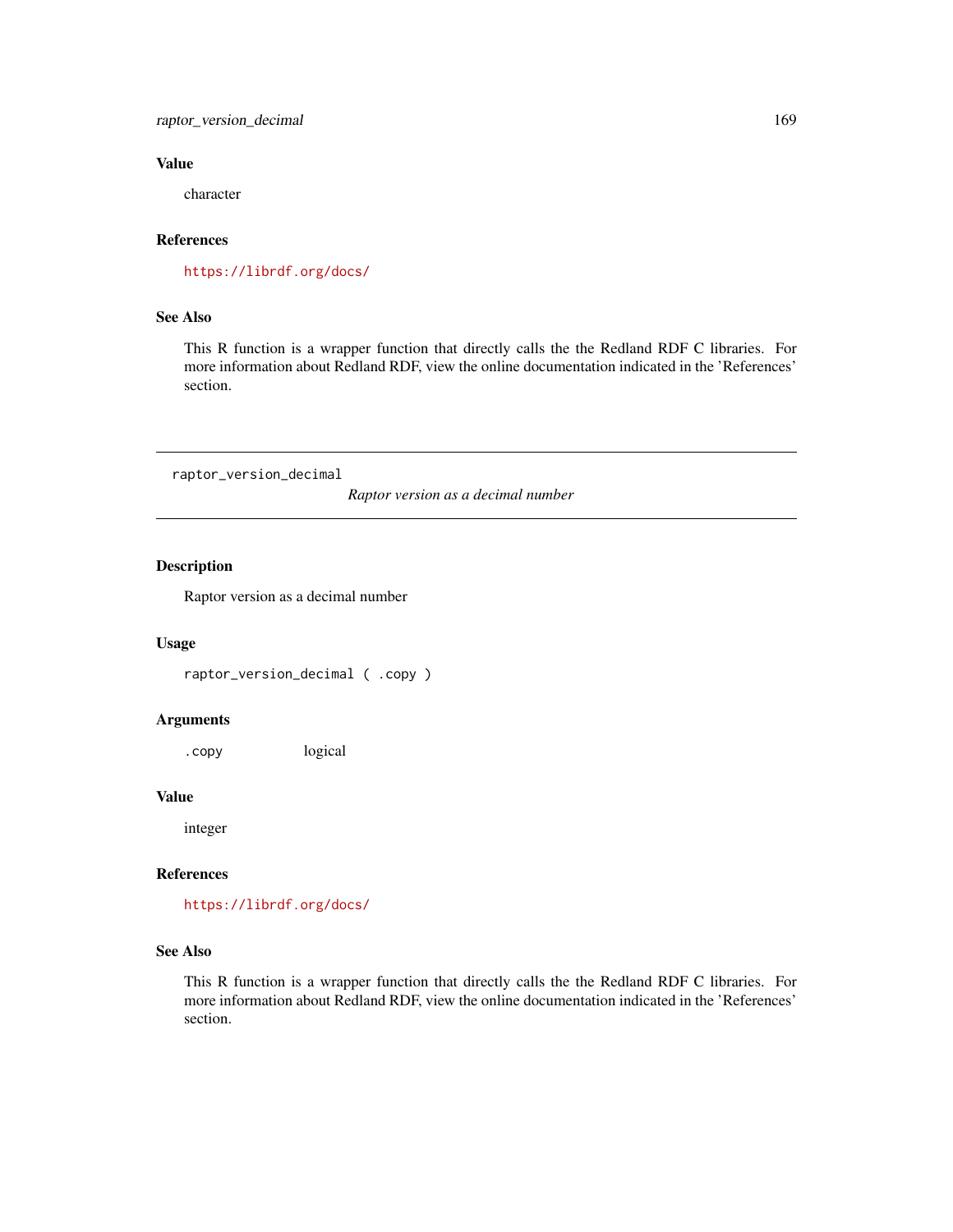raptor\_version\_decimal\_get

*Raptor version as a decimal number.*

#### Description

Raptor version as a decimal number.

#### Usage

raptor\_version\_decimal\_get ( .copy )

#### Arguments

.copy logical

#### Value

integer

#### References

<https://librdf.org/docs/>

# See Also

This R function is a wrapper function that directly calls the the Redland RDF C libraries. For more information about Redland RDF, view the online documentation indicated in the 'References' section.

raptor\_version\_major *Raptor library major version*

#### Description

Raptor library major version.

## Usage

raptor\_version\_major ( .copy )

## Arguments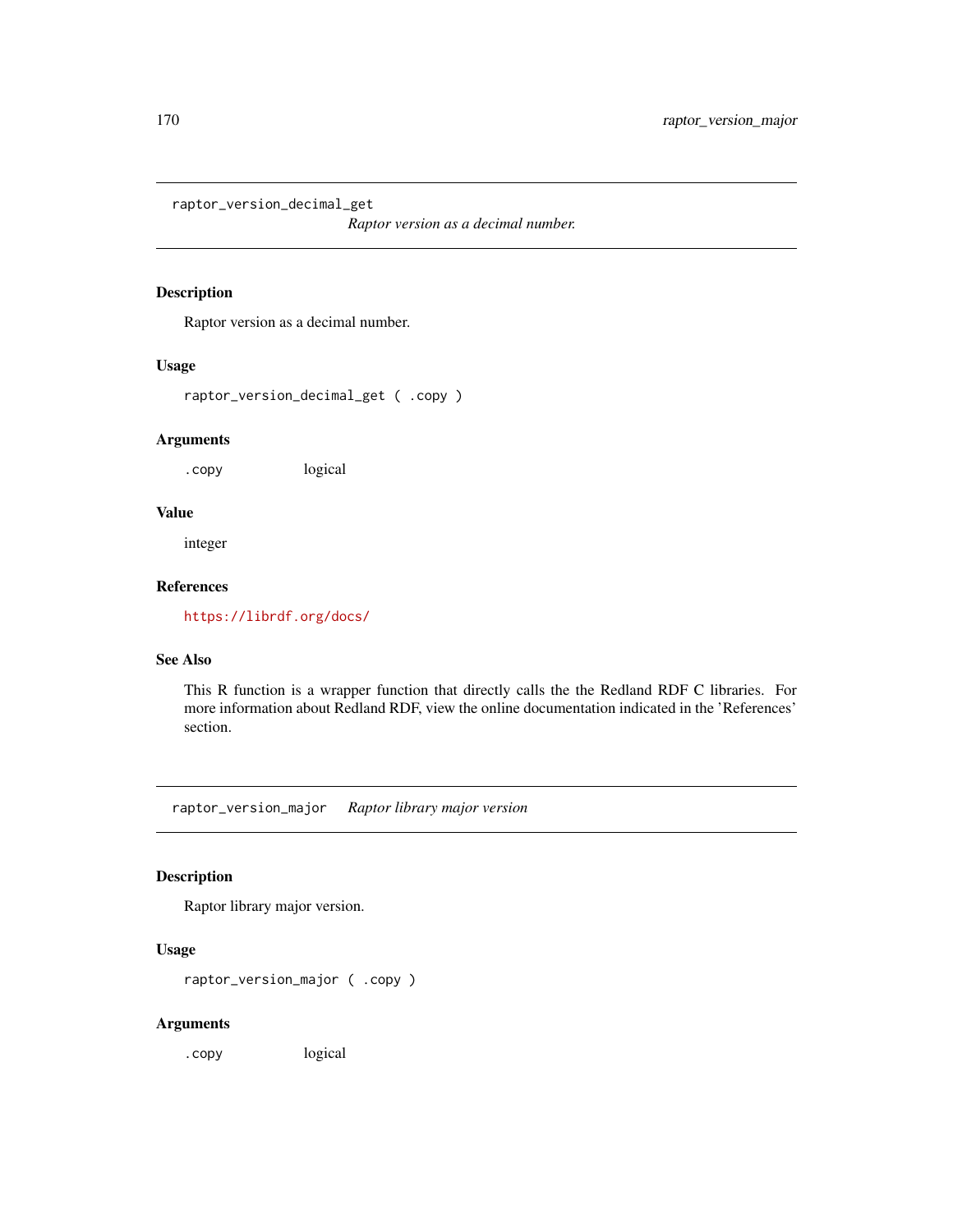# Value

integer

# References

<https://librdf.org/docs/>

# See Also

This R function is a wrapper function that directly calls the the Redland RDF C libraries. For more information about Redland RDF, view the online documentation indicated in the 'References' section.

raptor\_version\_major\_get

*Get Raptor library major version*

## Description

Get Raptor library major version.

#### Usage

raptor\_version\_major\_get ( .copy )

#### Arguments

.copy logical

#### Value

integer

#### References

<https://librdf.org/docs/>

# See Also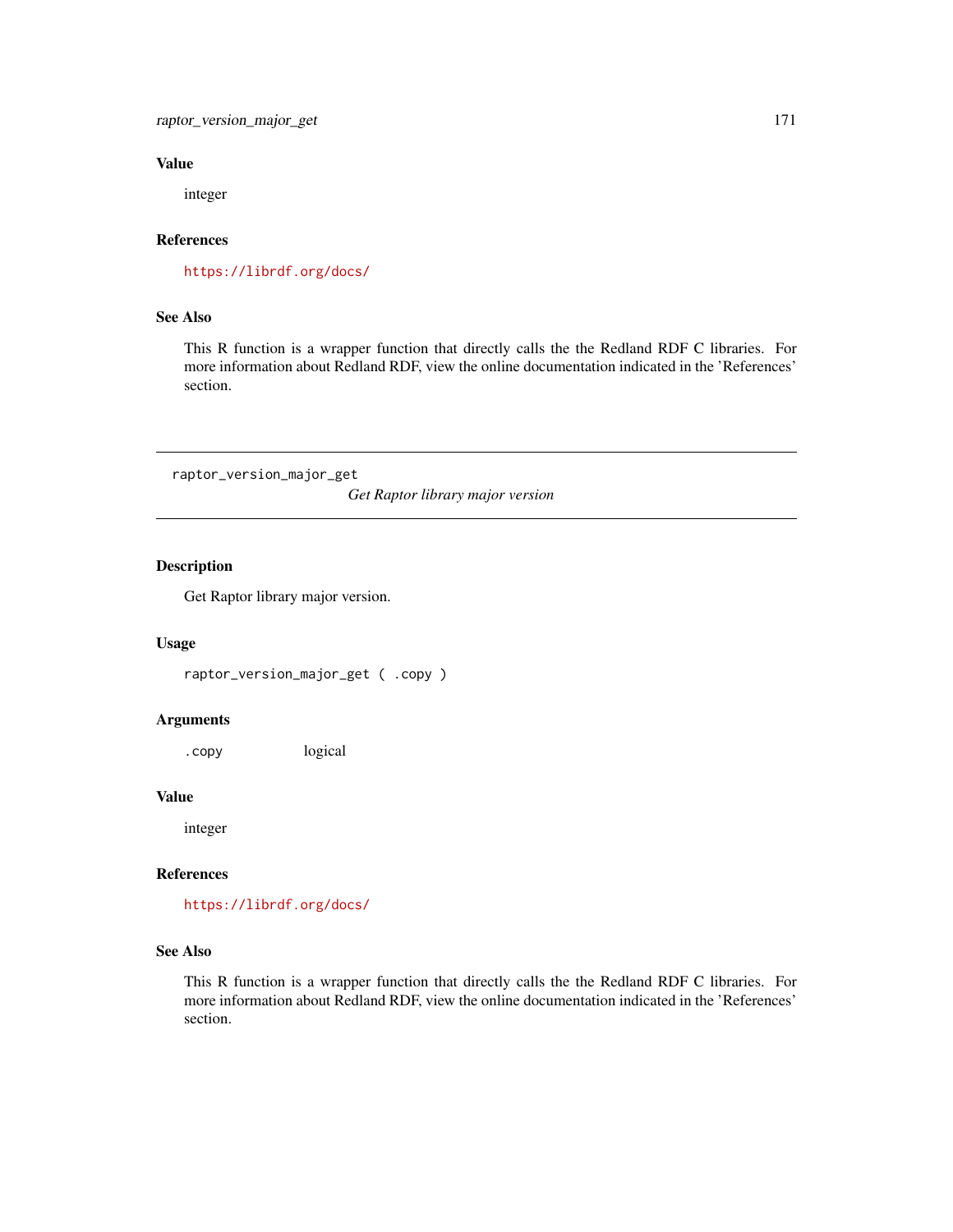raptor\_version\_minor *Raptor library minor version.*

## Description

Raptor library minor version.

## Usage

raptor\_version\_minor ( .copy )

#### Arguments

.copy logical

#### Value

integer

## References

<https://librdf.org/docs/>

#### See Also

This R function is a wrapper function that directly calls the the Redland RDF C libraries. For more information about Redland RDF, view the online documentation indicated in the 'References' section.

raptor\_version\_minor\_get

*Get Raptor library minor version.*

#### Description

Get Raptor library minor version.

## Usage

raptor\_version\_minor\_get ( .copy )

## Arguments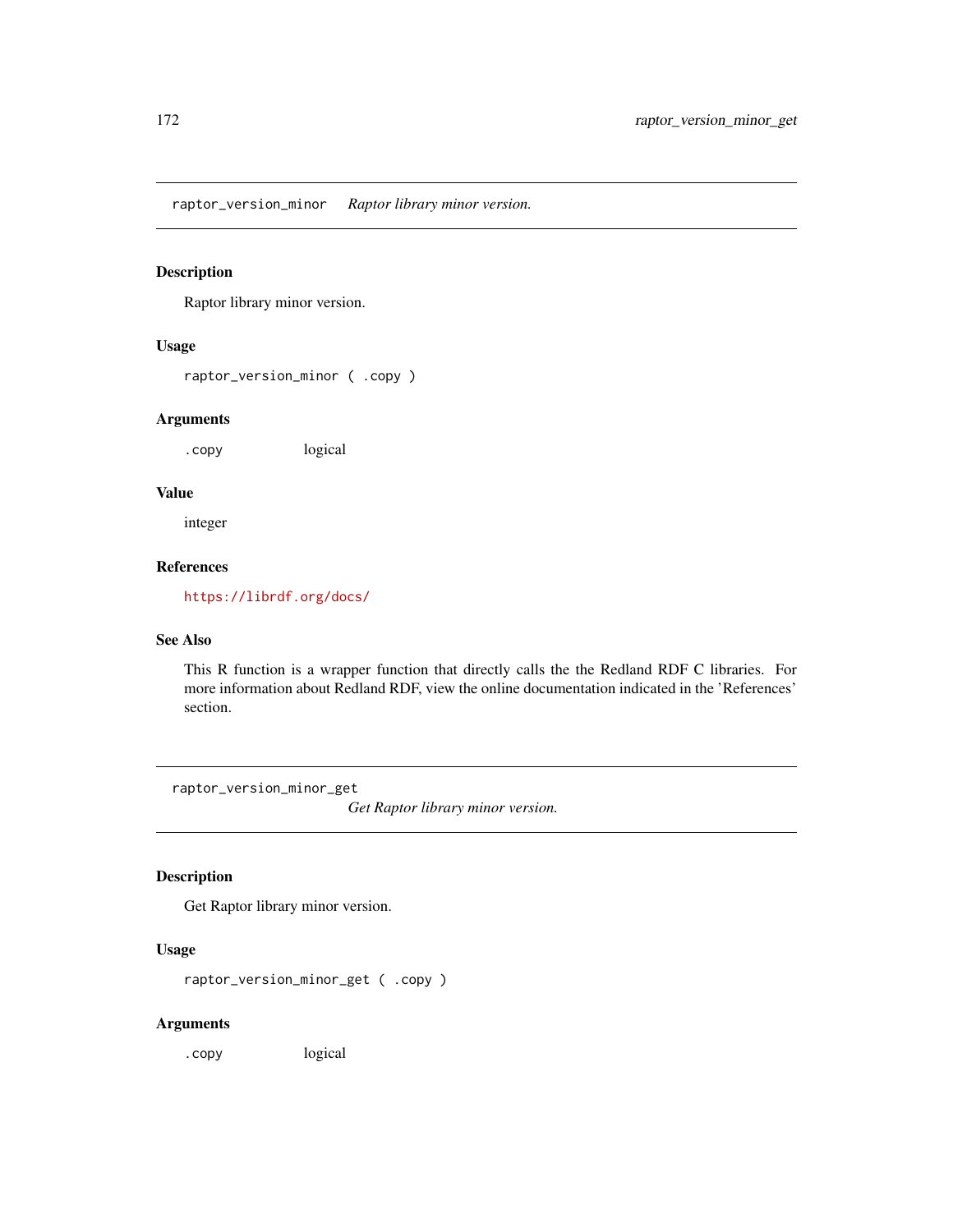# Value

integer

# References

<https://librdf.org/docs/>

# See Also

This R function is a wrapper function that directly calls the the Redland RDF C libraries. For more information about Redland RDF, view the online documentation indicated in the 'References' section.

raptor\_version\_release

*Raptor library release.*

## Description

Raptor library release.

#### Usage

raptor\_version\_release ( .copy )

#### Arguments

.copy logical

#### Value

integer

#### References

<https://librdf.org/docs/>

# See Also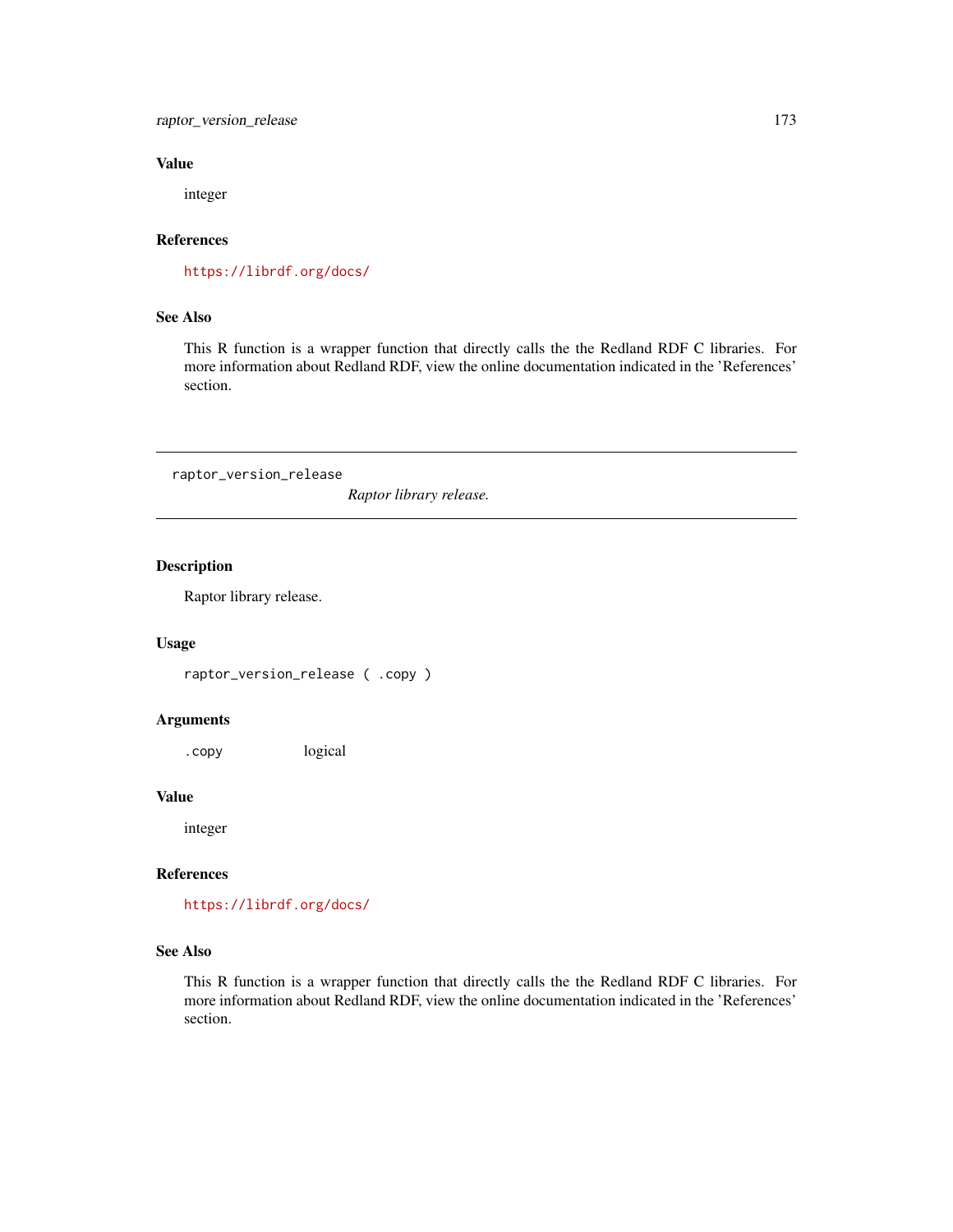raptor\_version\_release\_get

*Raptor library release.*

#### Description

Get Raptor library release.

#### Usage

raptor\_version\_release\_get ( .copy )

#### Arguments

.copy logical

#### Value

integer

#### References

<https://librdf.org/docs/>

# See Also

This R function is a wrapper function that directly calls the the Redland RDF C libraries. For more information about Redland RDF, view the online documentation indicated in the 'References' section.

raptor\_version\_string *Raptor library version string.*

#### Description

Raptor library version string.

## Usage

raptor\_version\_string ( .copy )

## Arguments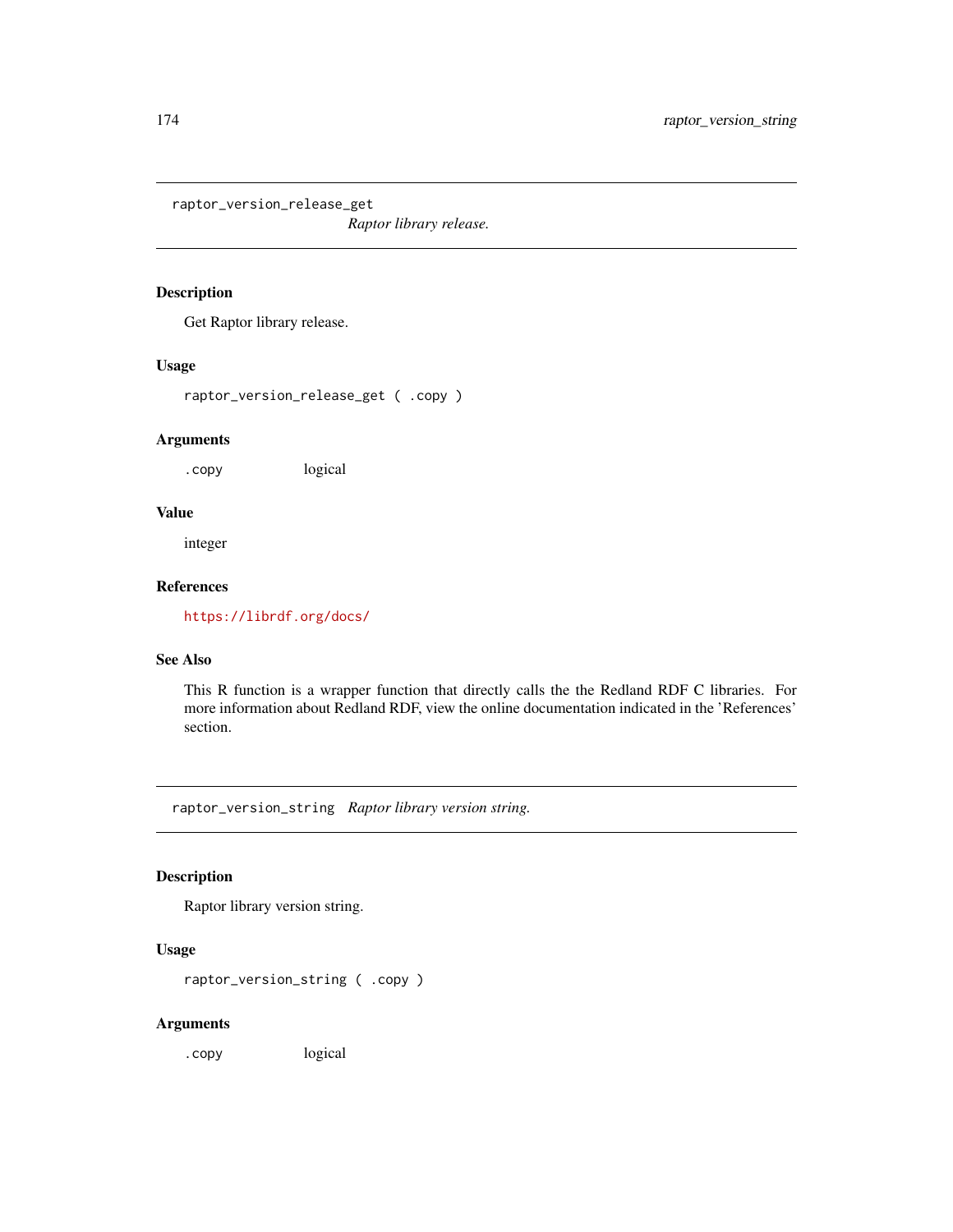# Value

character

# References

<https://librdf.org/docs/>

## See Also

This R function is a wrapper function that directly calls the the Redland RDF C libraries. For more information about Redland RDF, view the online documentation indicated in the 'References' section.

raptor\_version\_string\_get

*Get Raptor library version string.*

## Description

Get Raptor library version string.

#### Usage

raptor\_version\_string\_get ( .copy )

#### Arguments

.copy logical

#### Value

character

#### References

<https://librdf.org/docs/>

# See Also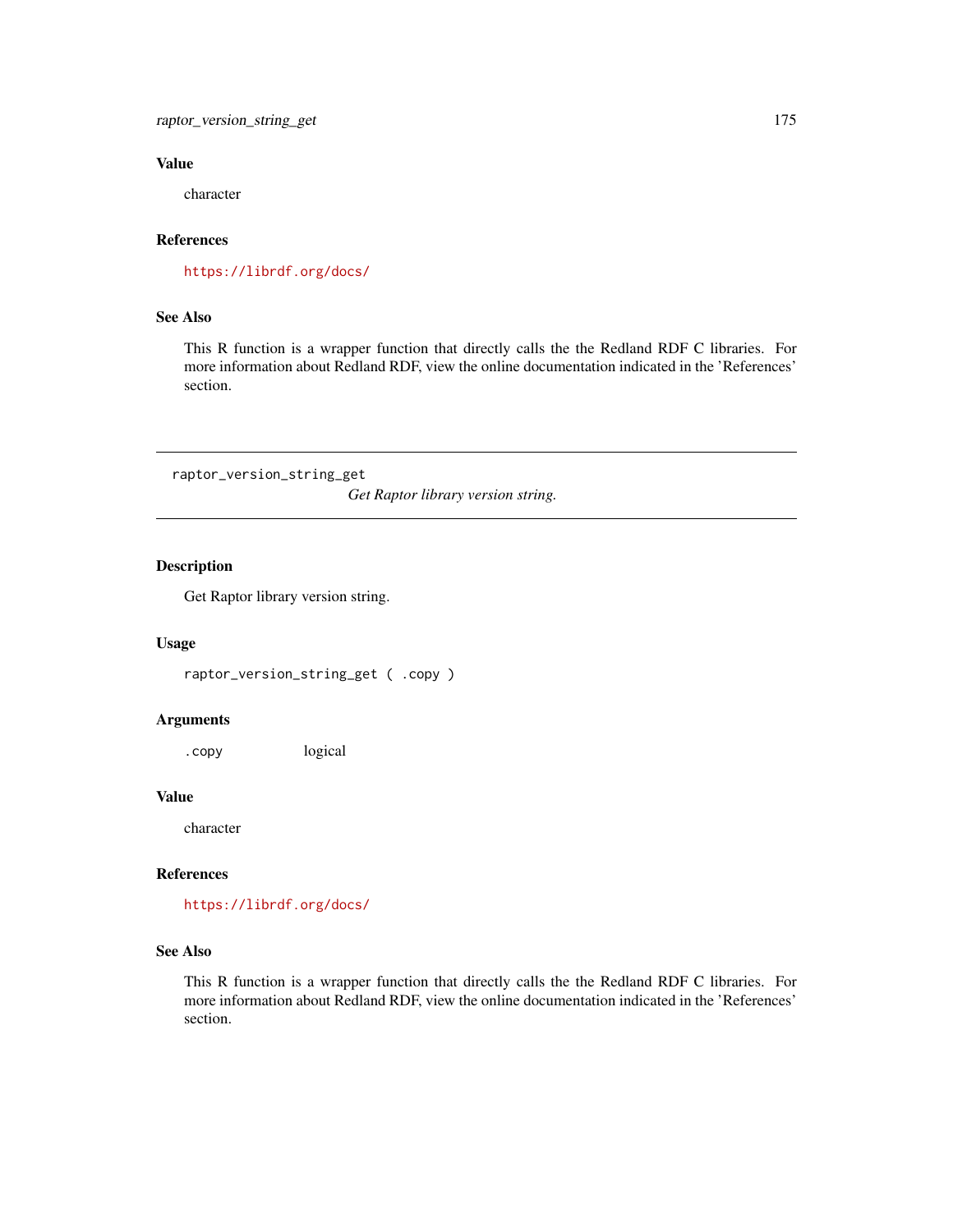rasqal\_version\_decimal

*Rasqal version as a decimal number.*

## Description

Rasqal version as a decimal number.

#### Usage

rasqal\_version\_decimal ( .copy )

#### Arguments

.copy logical

# Value

integer

# References

<https://librdf.org/docs/>

# See Also

This R function is a wrapper function that directly calls the the Redland RDF C libraries. For more information about Redland RDF, view the online documentation indicated in the 'References' section.

rasqal\_version\_decimal\_get *Get the Rasqal version as a decimal number.*

#### Description

Get the Rasqal version as a decimal number.

# Usage

rasqal\_version\_decimal\_get ( .copy )

# Arguments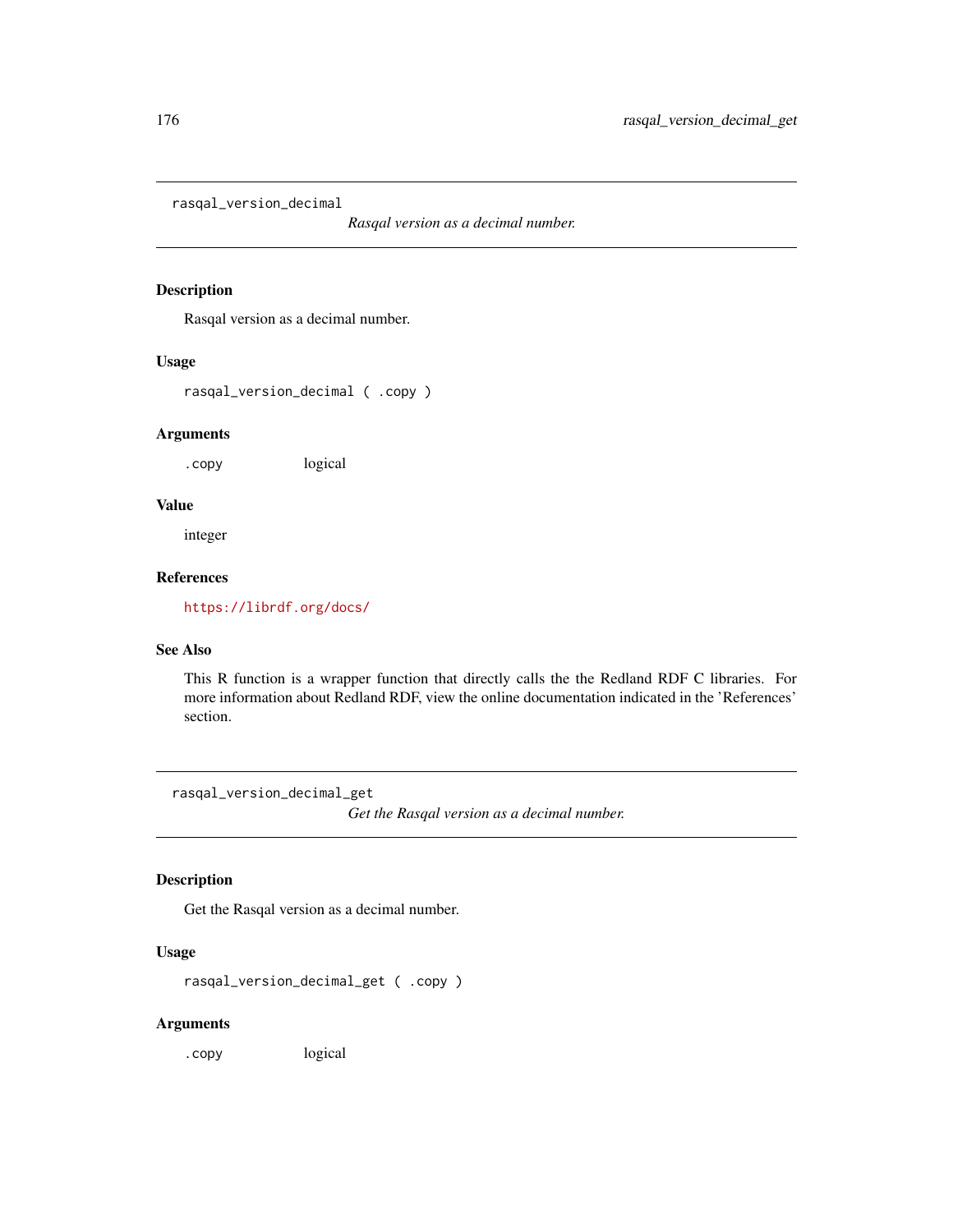rasqal\_version\_major 177

## Value

integer

## References

<https://librdf.org/docs/>

## See Also

This R function is a wrapper function that directly calls the the Redland RDF C libraries. For more information about Redland RDF, view the online documentation indicated in the 'References' section.

rasqal\_version\_major *Rasqal major version number.*

## Description

Rasqal major version number.

## Usage

rasqal\_version\_major ( .copy )

#### Arguments

.copy logical

## Value

integer

#### References

<https://librdf.org/docs/>

#### See Also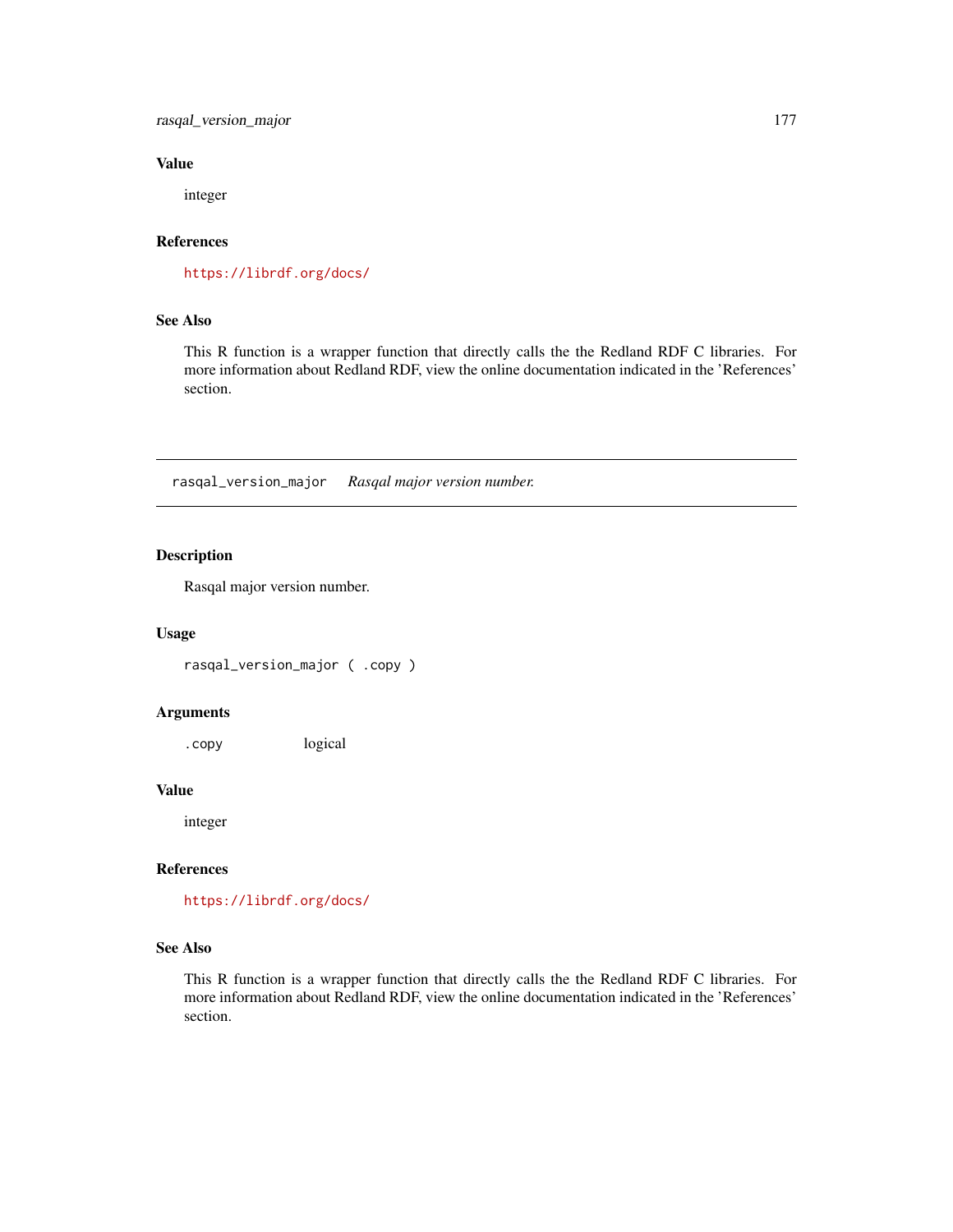rasqal\_version\_major\_get

*Get Rasqal major version number.*

## Description

Get Rasqal major version number.

## Usage

rasqal\_version\_major\_get ( .copy )

#### Arguments

.copy logical

#### Value

integer

#### References

<https://librdf.org/docs/>

# See Also

This R function is a wrapper function that directly calls the the Redland RDF C libraries. For more information about Redland RDF, view the online documentation indicated in the 'References' section.

rasqal\_version\_minor *Rasqal minor version number.*

#### Description

Rasqal minor version number.

## Usage

rasqal\_version\_minor ( .copy )

## Arguments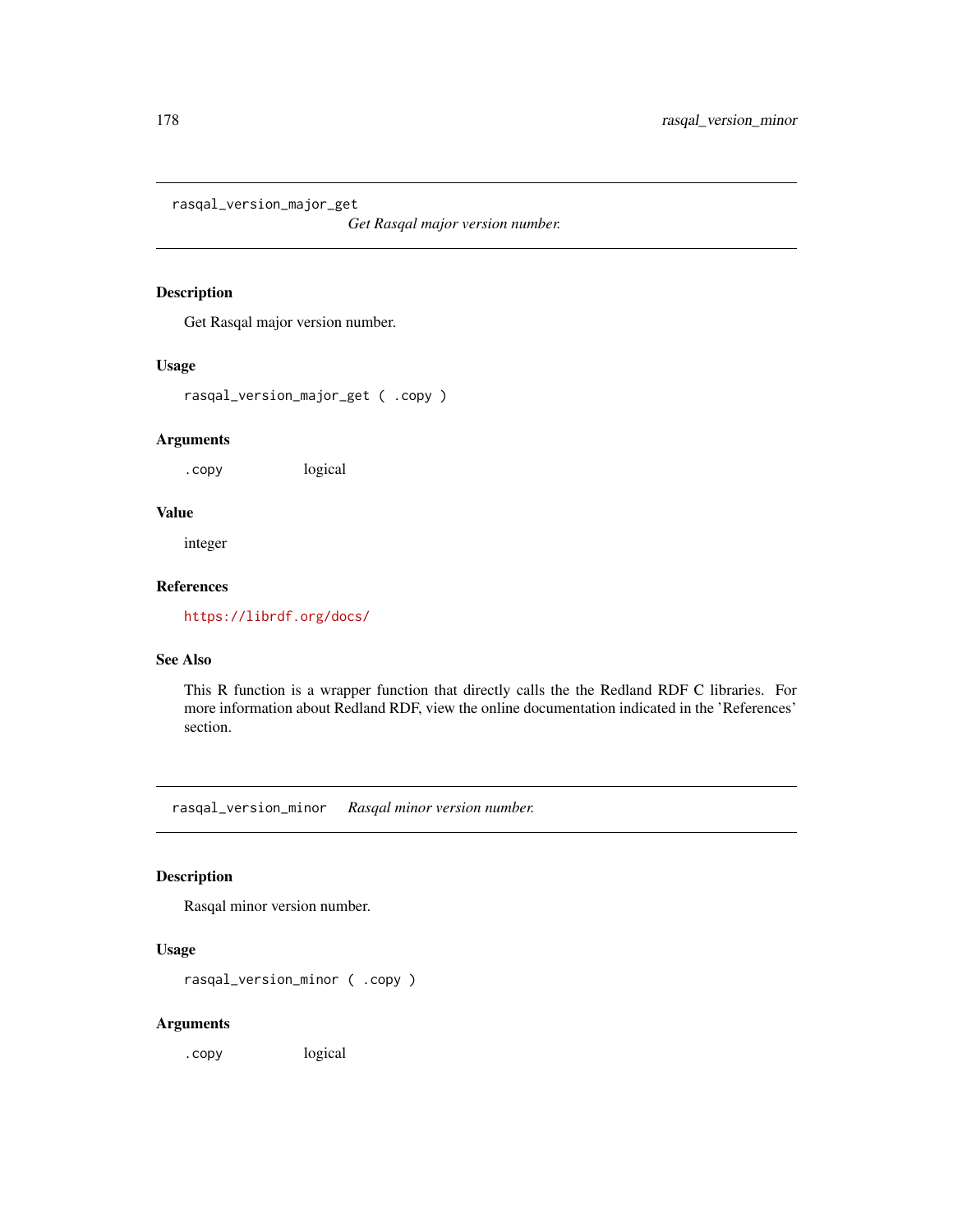# Value

integer

# References

<https://librdf.org/docs/>

## See Also

This R function is a wrapper function that directly calls the the Redland RDF C libraries. For more information about Redland RDF, view the online documentation indicated in the 'References' section.

rasqal\_version\_minor\_get

*Get the Rasqal minor version number.*

## Description

Get the Rasqal minor version number.

#### Usage

rasqal\_version\_minor\_get ( .copy )

#### Arguments

.copy logical

#### Value

integer

#### References

<https://librdf.org/docs/>

# See Also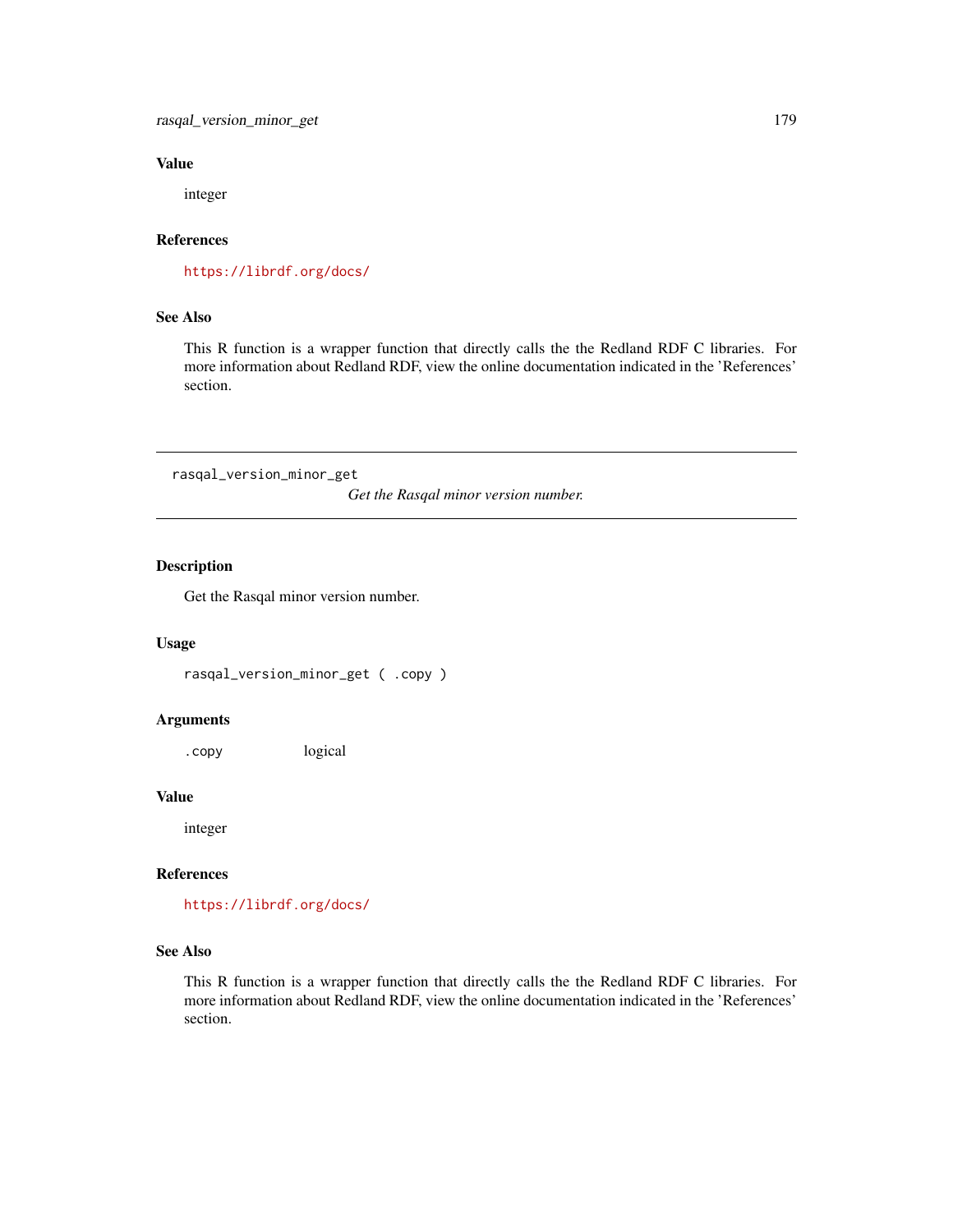rasqal\_version\_release

*Rasqal release version number.*

## Description

Rasqal release version number.

#### Usage

rasqal\_version\_release ( .copy )

#### Arguments

.copy logical

#### Value

integer

# References

<https://librdf.org/docs/>

#### See Also

This R function is a wrapper function that directly calls the the Redland RDF C libraries. For more information about Redland RDF, view the online documentation indicated in the 'References' section.

rasqal\_version\_release\_get

*Get the Rasqal release version number.*

## Description

Get the Rasqal release version number.

# Usage

rasqal\_version\_release\_get ( .copy )

## Arguments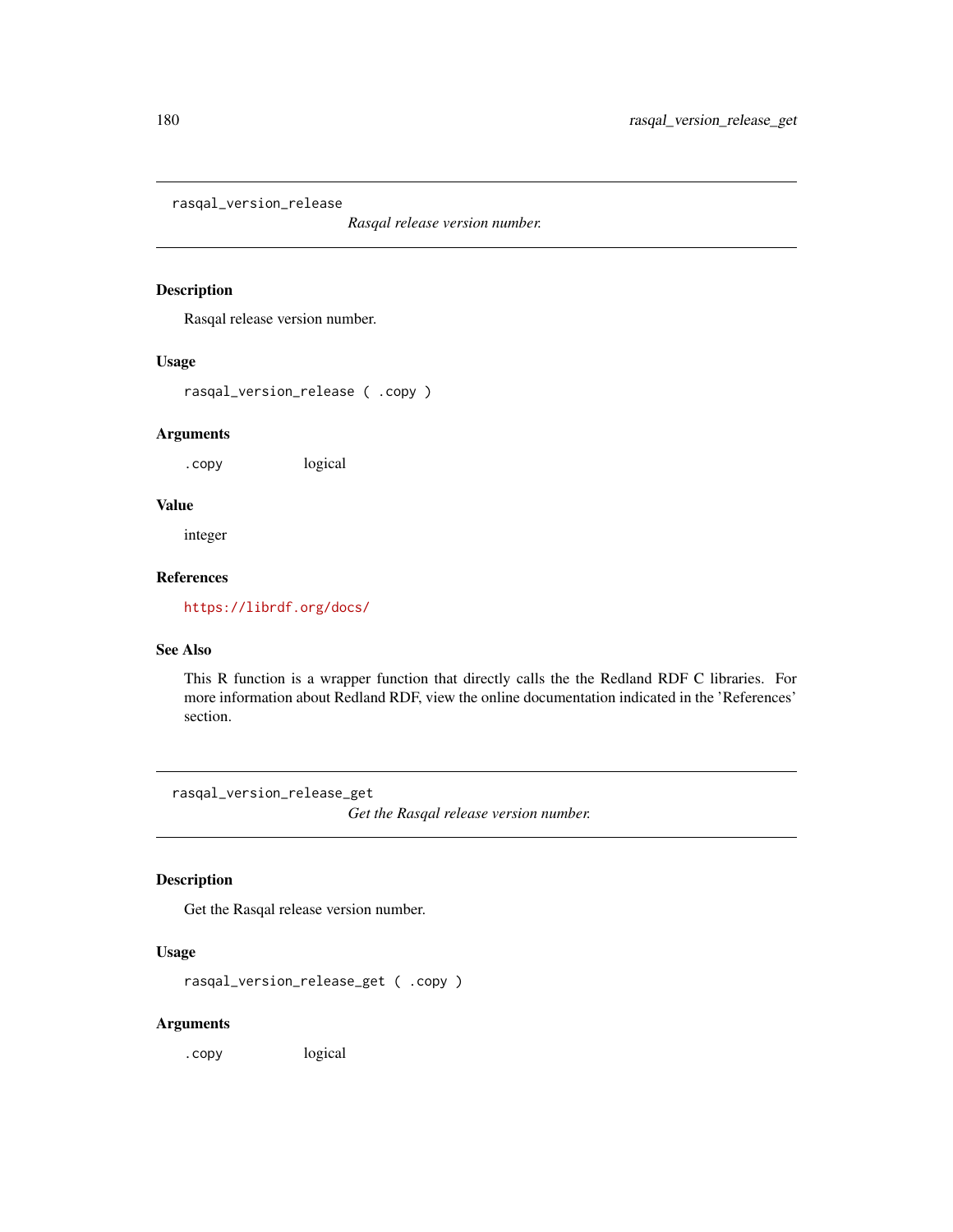<span id="page-180-0"></span>rasqal\_version\_string 181

# Value

integer

# References

<https://librdf.org/docs/>

#### See Also

This R function is a wrapper function that directly calls the the Redland RDF C libraries. For more information about Redland RDF, view the online documentation indicated in the 'References' section.

rasqal\_version\_string *Rasqal version as a string*

# Description

Rasqal version as a string.

# Usage

rasqal\_version\_string ( .copy )

#### Arguments

.copy logical

# Value

integer

# References

<https://librdf.org/docs/>

# See Also

This R function is a wrapper function that directly calls the the Redland RDF C libraries. For more information about Redland RDF, view the online documentation indicated in the 'References' section.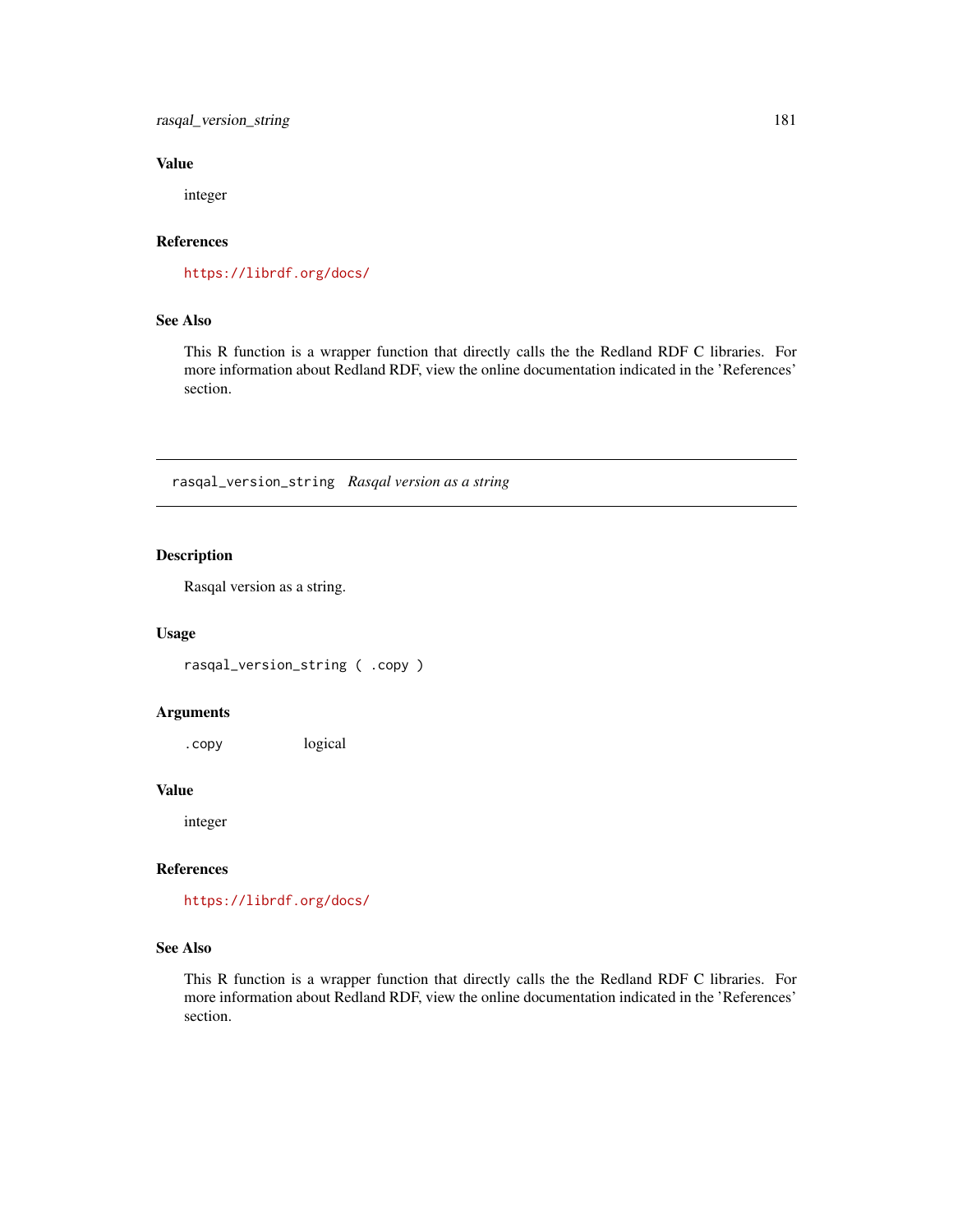<span id="page-181-1"></span>rasqal\_version\_string\_get

*Get the Rasqal version as a string*

#### Description

Get the Rasqal version as a string.

#### Usage

rasqal\_version\_string\_get ( .copy )

#### Arguments

.copy logical

#### Value

integer

# References

<https://librdf.org/docs/>

# See Also

This R function is a wrapper function that directly calls the the Redland RDF C libraries. For more information about Redland RDF, view the online documentation indicated in the 'References' section.

<span id="page-181-0"></span>redland *Create, query and write RDF graphs.*

#### **Description**

The R package *redland* provides methods to create, query and write information stored in the Resource Description Framework (RDF). This package is implemented as R scripts that provide an R interface (aka "wrapper") to the Redland RDF C libraries. Documentation for the redland R package classes and functions are available from the standard R help facility, for example, 'help("Node-class")', '?getNodeType', etc.

An overview of the redland R package is available with the R command: 'vignette("redland\_overview")'.

The Redland C library functions are described at <https://librdf.org/docs/api/index.html>.

An introduction to RDF can be found at <https://www.w3.org/TR/rdf-primer/>.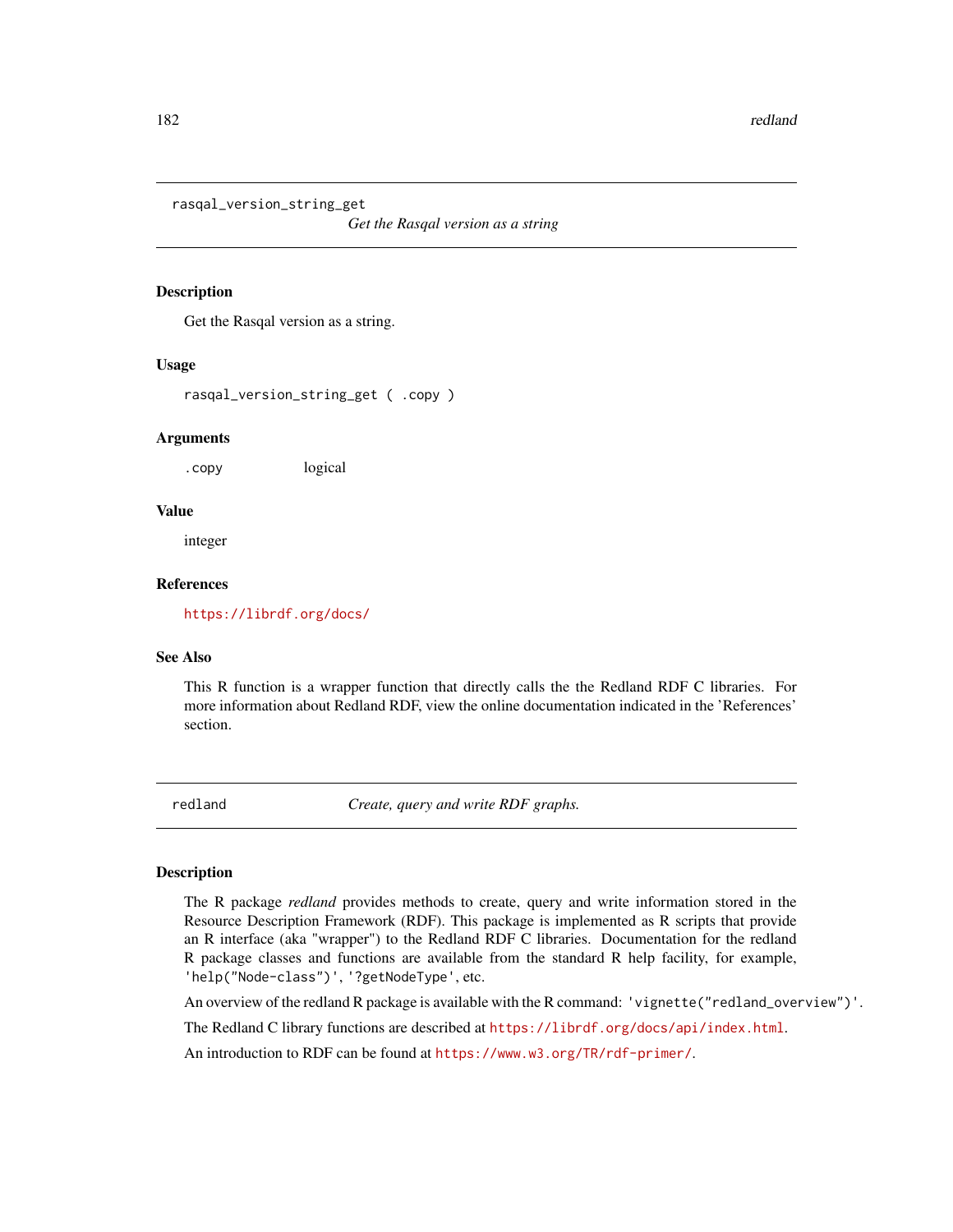#### <span id="page-182-0"></span>redland the state of the state of the state of the state of the state of the state of the state of the state of the state of the state of the state of the state of the state of the state of the state of the state of the st

#### Details

The redland R package classes and the corresponding Redland C library types are shown in the following table:

| Resource / Literal<br>RDF Model & Syntax nodes<br>librdf node<br>Node<br>Statement / Triple<br>RDF Model & Syntax arcs (statements, triples)<br>librdf_statement<br><b>Statement</b> |
|--------------------------------------------------------------------------------------------------------------------------------------------------------------------------------------|
|                                                                                                                                                                                      |
|                                                                                                                                                                                      |
| Set of Statements usually held in one Storage.<br>Model<br>librdf model<br>Model                                                                                                     |
| The subject, predicate or object of a Statement<br>Node<br>librdf node<br><b>Node</b>                                                                                                |
| Storage for Models either persistent or in-memory.<br>Storage<br>librdf_storage<br>Storage                                                                                           |
| Syntax parsers delivering Stream of Statements or writing to a<br>Parser<br>librdf_parser<br>Parser                                                                                  |
| Querying of an Model delivering a QueryResults<br>Ouery<br>librdf_query<br>Query                                                                                                     |
| Results of applying an Query to a Model giving either variable<br>QueryResults<br>QueryResults<br>librdf_query_results                                                               |
| Serializer<br>librdf_serializer<br>Serializer<br>Serializes a Model into a syntax such as RDF/XML                                                                                    |
| RDF wrapper class handling Redland startup/shutdown<br>World<br>librdf world<br>World                                                                                                |

# Note

In order to communicate with the Redland RDF C libraries, the redland R package uses an interface layer that is created with the software package *Simplified Wrapper and Interface Generator* [\(SWIG\)](https://github.com/swig/swig). The relationship between the redland R package and the Redland C libraries is:

User script -> redland R package -> SWIG R interface -> Redland C libraries -> RDF data

It is recommended that the redland package R classes be used to interact with RDF, as these higher level classes take care of many of the the details of communicating with the Redland C libraries. However, all of the lower level R interface functions generated by SWIG are made available by the redland package. These interface functions usually have names beginning with 'librdf\_', 'rasqal\_' or 'raptor\_' and are usually the same name as the underlying C library function. Documentation for the R SWIG interface functions can be found via R help i.e. '?librdf\_iterator'.

#### Author(s)

Matthew B. Jones (NCEAS) and Peter Slaughter (NCEAS)

#### Examples

```
# This example creates the necessary R objects to hold an RDF model and reads
# in a file that contains RDF/XML statements. This model is then queried for
# and the query results inspected.
world <- new("World")
storage <- new("Storage", world, "hashes", name="", options="hash-type='memory'")
model <- new("Model", world, storage, options="")
filePath <- system.file("extdata/example.rdf", package="redland")
parser <- new("Parser", world)
parseFileIntoModel(parser, world, filePath, model)
queryString <- paste("PREFIX dc: <http://purl.org/dc/elements/1.1/> ",
                     "SELECT ?a ?c WHERE { ?a dc:description ?c . }", sep="")
query <- new("Query", world, queryString, base_uri=NULL,
             query_language="sparql", query_uri=NULL)
```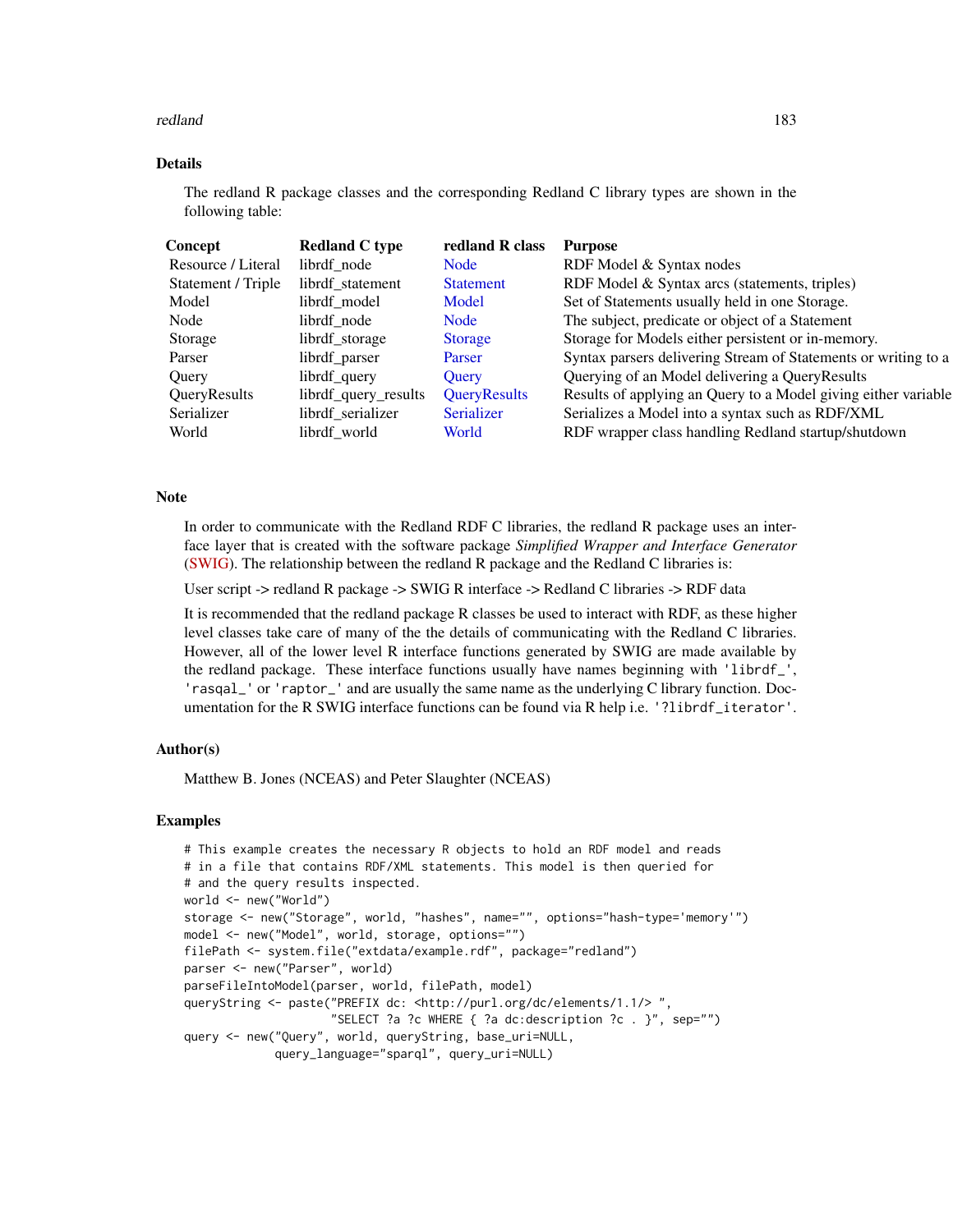```
results <- getResults(query, model, "rdfxml")
```
# When the query object is no longer needed, the resources it had allocated can be freed. freeQuery(query) rm(query)

roclet\_output.roclet\_mergeNamespace

*Roxygen output function that merges a base NAMESPACE file with the Roxygen dynamically created NAMSPACE file*

#### Description

The 'roclet\_output' function handles output of the results from the 'roc\_process' function. This function merges the NAMESPACE file created by the 'namespace' roclet with the list of Redland RDF functions determined by the 'roc\_process' function.

#### Usage

## S3 method for class 'roclet\_mergeNamespace' roclet\_output(x, results, base\_path, ...)

#### Arguments

| X         | the currently running roclet                                                                   |
|-----------|------------------------------------------------------------------------------------------------|
| results   | the list of items to process that was generated by the roc_process.mergedNamespace<br>function |
| base_path | the base directory path of the package                                                         |
| .         | additional parameters                                                                          |

roclet\_process.roclet\_mergeNamespace *Roxygen process function for the 'mergeNamespace' roclet*

# Description

This function is called by the Roxygen2 roxygenize function.

#### Usage

```
## S3 method for class 'roclet_mergeNamespace'
roclet_process(x, blocks, env, base_path, global_options = list())
```
<span id="page-183-0"></span>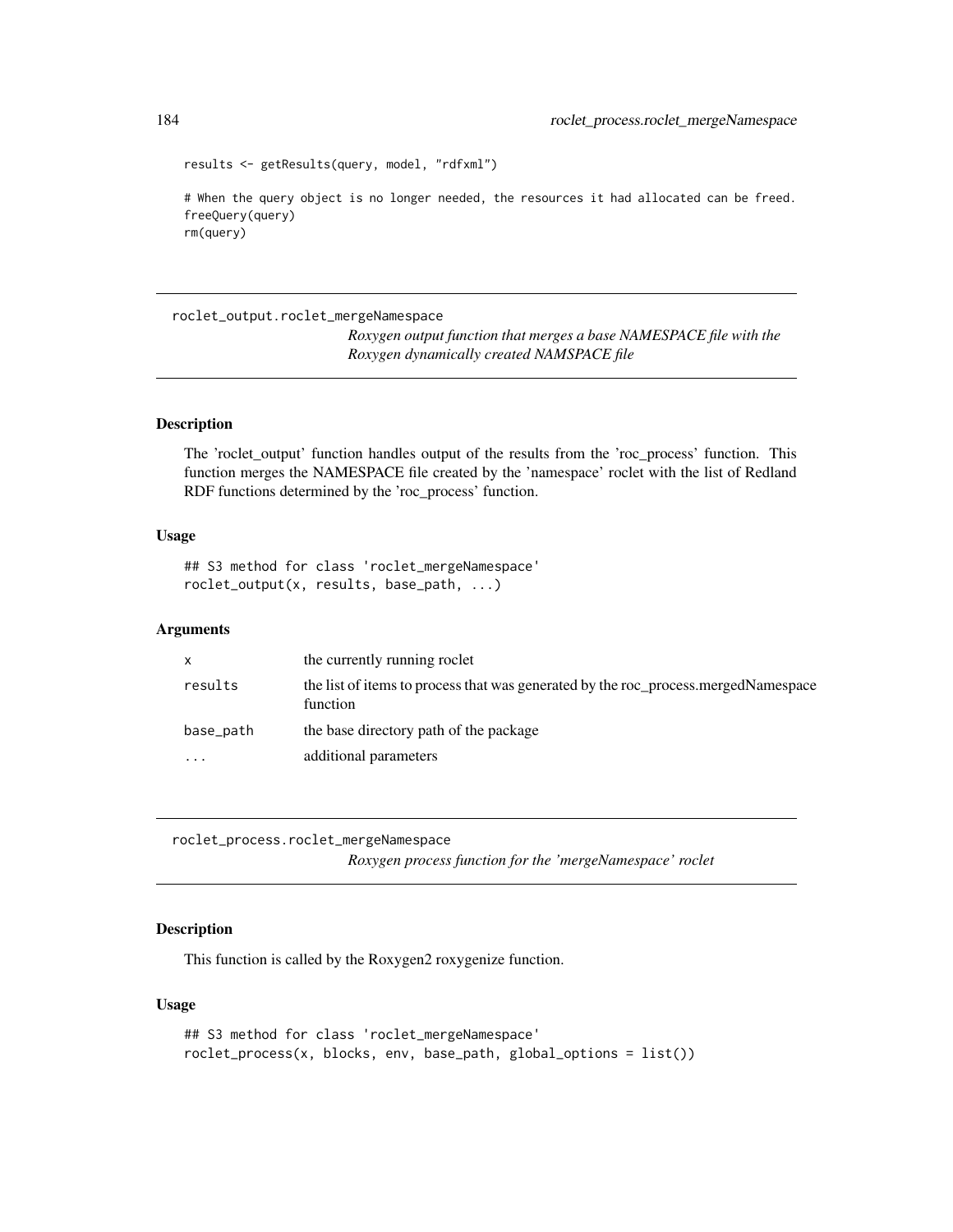# <span id="page-184-1"></span>Serializer-class 185

# Arguments

| x         | the currently running roclet         |
|-----------|--------------------------------------|
| blocks    | the documentation blocks             |
| env       | the current env                      |
| base_path | the top directory of the R package   |
|           | global_options unused by this roclet |

#### Details

This function loads the Redland interface file and tests each loaded function to see if it should be exported via the NAMESPACE file.

<span id="page-184-0"></span>Serializer-class *An RDF Serializer object.*

# Description

The Serializer class provides methods to convert a Model object to other forms, for example, write out a Model to a file.

#### **Slots**

librdf\_serializer A redland statement object

#### Methods

- [Serializer-initialize](#page-21-0): Initialize a Serializer object.
- [setNameSpace](#page-186-0): Set a namespace for the serializer.
- [serializeToCharacter](#page-185-0): Serialize a model to a character vector.
- [serializeToFile](#page-185-1): Serialize a model to a file.
- [freeSerializer](#page-10-0): Free memory used by a librdf serializer.

# See Also

[redland](#page-181-0): redland package

## Examples

```
world <- new("World")
storage <- new("Storage", world, "hashes", name="", options="hash-type='memory'")
model <- new("Model", world, storage, options="")
filePath <- system.file("extdata/example.rdf", package="redland")
parser <- new("Parser", world)
parseFileIntoModel(parser, world, filePath, model)
# Creat the default "rdfxml" serizlizer
```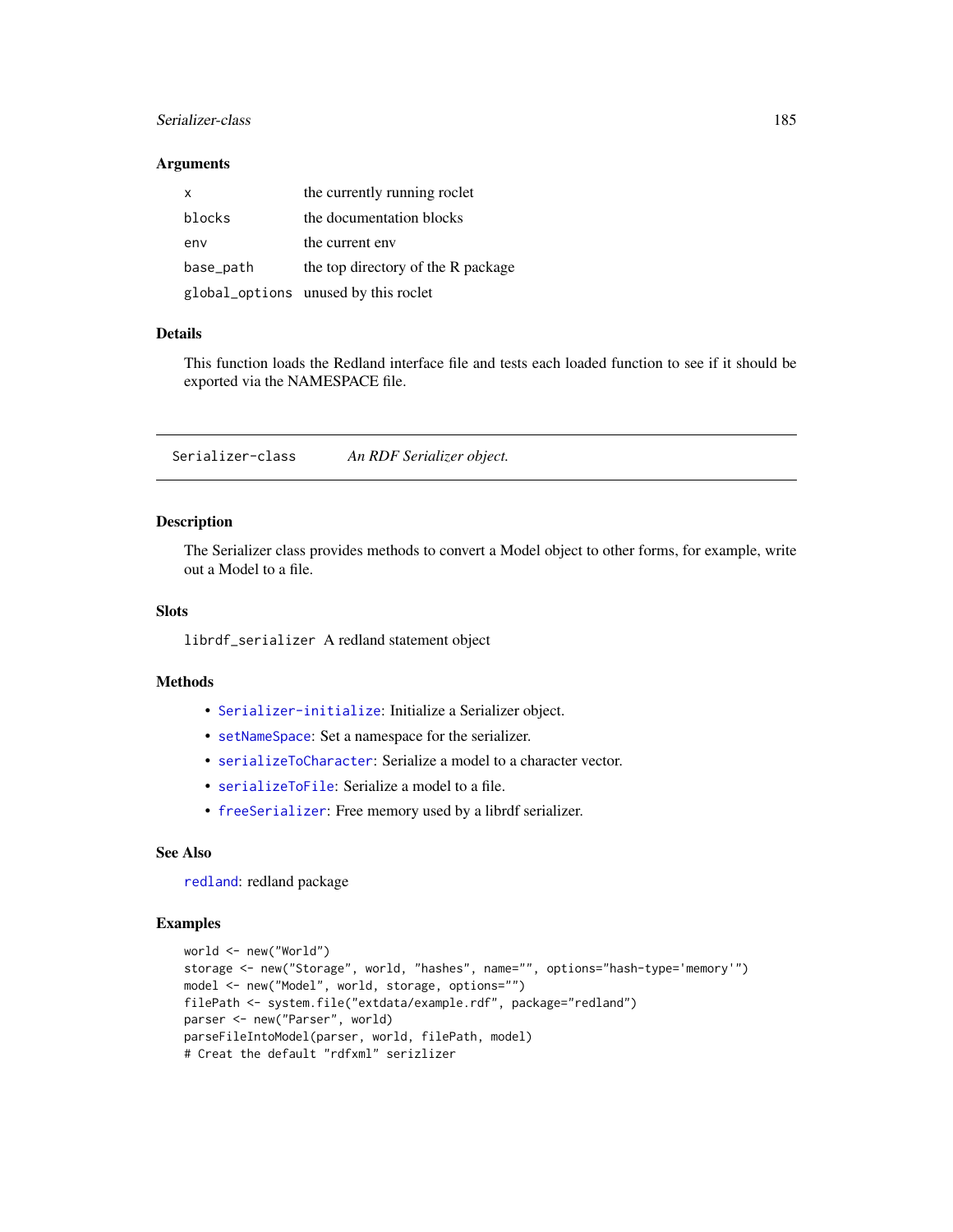```
serializer <- new("Serializer", world)
# Add a namespace definition to the serializer
status <- setNameSpace(serializer, world, namespace="http://purl.org/dc/elements/1.1/", prefix="dc")
rdf <- serializeToCharacter(serializer, world, model, baseUri="")
```
<span id="page-185-0"></span>serializeToCharacter *Serialize a model to a character vector.*

# Description

Serialize a model to a character vector.

#### Usage

```
serializeToCharacter(.Object, world, model, ...)
```
## S4 method for signature 'Serializer,World,Model' serializeToCharacter(.Object, world, model, baseUri = as.character(NA))

#### Arguments

| .Object | a Serializer object                               |
|---------|---------------------------------------------------|
| world   | a World object                                    |
| model   | a Model object                                    |
| .       | Additional parameters                             |
| baseUri | a URI to prepend to relative URIs in the document |

#### Value

a character vector containing the serialized model

<span id="page-185-1"></span>serializeToFile *Serialize a model to a file.*

# Description

Serialize a model to a file.

#### Usage

serializeToFile(.Object, world, model, filePath, ...)

## S4 method for signature 'Serializer, World, Model, character' serializeToFile(.Object, world, model, filePath, baseUri = as.character(NA))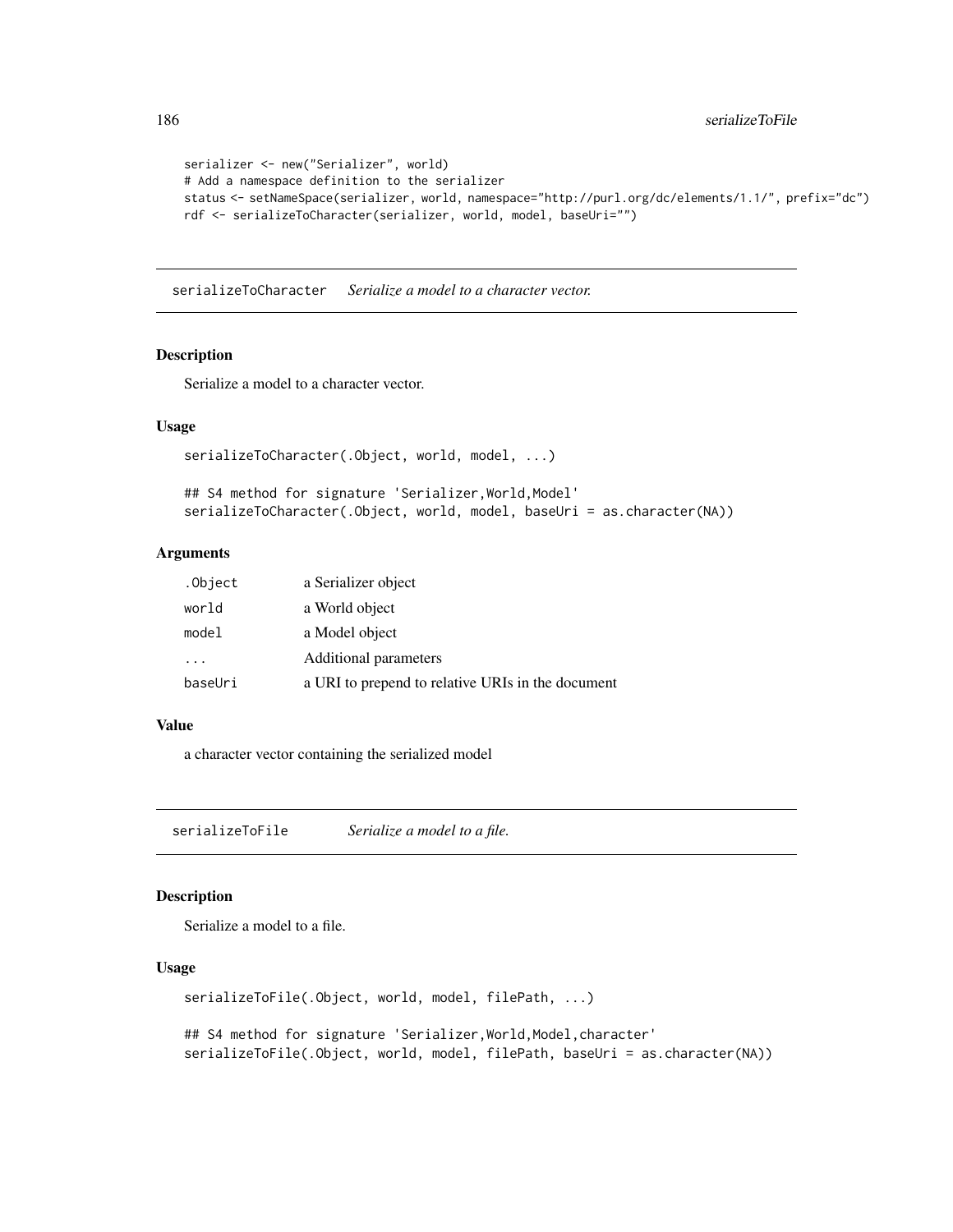# <span id="page-186-1"></span>setNameSpace 187

# Arguments

| .Object   | a Serializer object                                      |
|-----------|----------------------------------------------------------|
| world     | a World object                                           |
| model     | a Model object                                           |
| filePath  | a file path that the serialized model will be written to |
| $\cdot$ . | Additional parameters                                    |
| baseUri   | a base URI to use for the serialization                  |

# Value

an integer containing the return status where non zero indicates an error occurred during serialization

<span id="page-186-0"></span>setNameSpace *Set a namespace for the serializer.*

# Description

Set a namespace for the serializer.

# Usage

setNameSpace(.Object, world, namespace, prefix)

## S4 method for signature 'Serializer, World, character, character' setNameSpace(.Object, world, namespace, prefix)

# Arguments

| .Object   | a Serializer object                                  |
|-----------|------------------------------------------------------|
| world     | a World object                                       |
| namespace | the namespace to add to the serializer               |
| prefix    | the namespace prefix to associate with the namespace |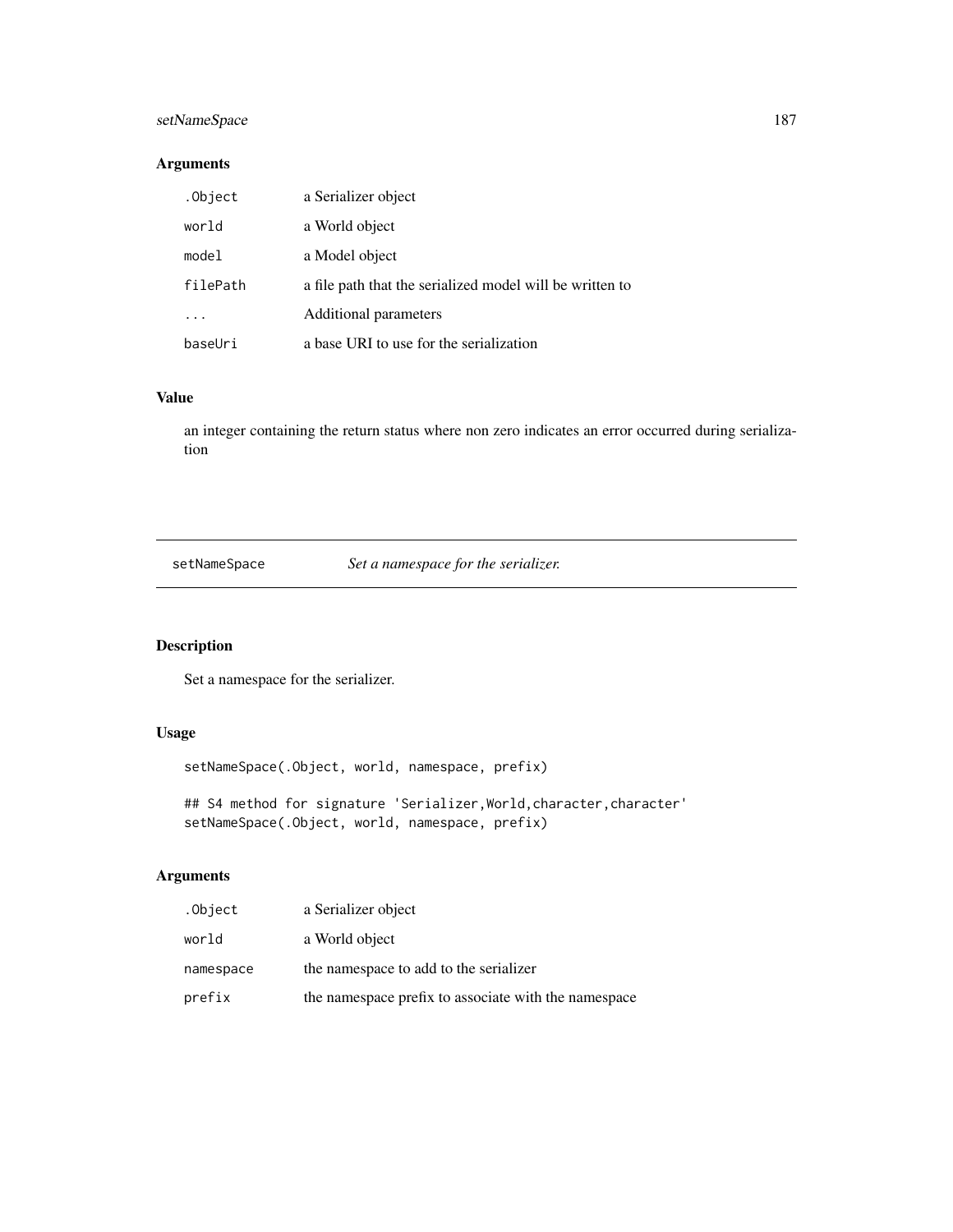<span id="page-187-1"></span>setQueryResultLimit *Set limit on returned query results*

#### **Description**

Set limit on returned query results

#### Usage

```
setQueryResultLimit(.Object, limit)
## S4 method for signature 'Query'
setQueryResultLimit(.Object, limit)
```
#### Arguments

| .Object | a Ouery object                                                                                        |
|---------|-------------------------------------------------------------------------------------------------------|
| limit   | the result set limit. Specify a value $\geq$ to have a limit, or a value $\lt 0$ to have no<br>limit. |

<span id="page-187-0"></span>Statement-class *An RDF Statement object*

#### Description

A Statement object is created using the provided subject, predicate and object.

# Details

A Statement object can be created from Node objects that are provided for the subject, predicate and object. An alternative way to create a Statement object is to provide the subject, predicate and object as character values. If this later method is used, the character values will be evaluated to determine the appropriate RDF type for the subject and object. Note that the RDF type for the predicate will always be 'uri' (aka 'resource'). If the automatic determination of RDF types is not desired, then the subjectType and objectType parameters can be specified to explicitly set the RDF types.

#### Slots

librdf\_statement A redland statement object

#### Methods

- [Statement-initialize](#page-22-0): Initialize a Statement object.
- [getTermType](#page-17-0): Return the redland node type for the specified RDF term in a statement.
- [freeStatement](#page-11-0): Free memory used by a librdf statement.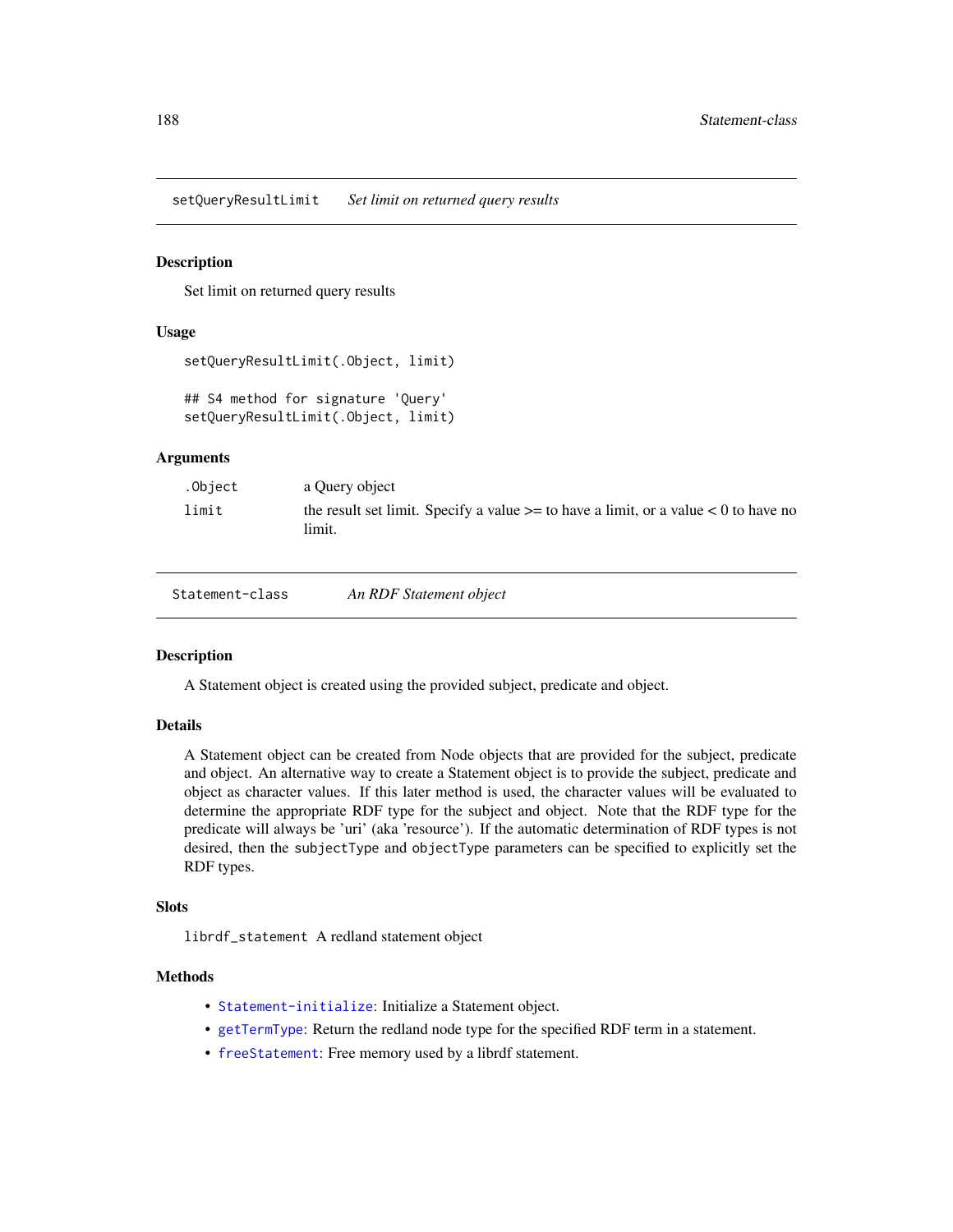# <span id="page-188-1"></span>Storage-class 189

# See Also

[redland](#page-181-0): redland package

#### Examples

```
world <- new("World")
# Create nodes manually and add to the statment
subject <- new("Node", blank="_:myid1", world)
predicate <- new("Node", uri="http://www.example.com/isa", world)
object <- new("Node", literal="thing", world)
stmt <- new("Statement", world, subject, predicate, object)
# Create the statement specifying node values directly
stmt <- new("Statement", world, subject="http://www.example.com/myevent",
                                predicate="http://example.com/occurredAt",
                                object="Tue Feb 17 14:05:13 PST 2015")
stmt <- new("Statement", world, subject=NULL,
                                predicate="http://www.example.com/hasAddr",
                                object="http://www.nothing.com", objectType="literal")
stmt <- new("Statement", world, subject="http://www.example.com/BobSmith",
                                predicate="http://www.example.com/says",
                                object="¡Hola, amigo! ¿Cómo estás?",
                                objectType="literal",
                                language="es")
```
<span id="page-188-0"></span>Storage-class *A Redland Storage object*

# Description

A Redland Storage object

#### **Slots**

librdf\_storage A redland storage object type the storage type to create, i.e. "hashes", "mysql", "postgresql", ...

# Methods

- [Storage-initialize](#page-23-0): Initialize a Storage object
- [freeStorage](#page-12-0): Free memory used by a librdf storage object

# See Also

[redland](#page-181-0): redland package

#### Examples

```
world <- new("World")
storage <- new("Storage", world, "hashes", name="", options="hash-type='memory'")
```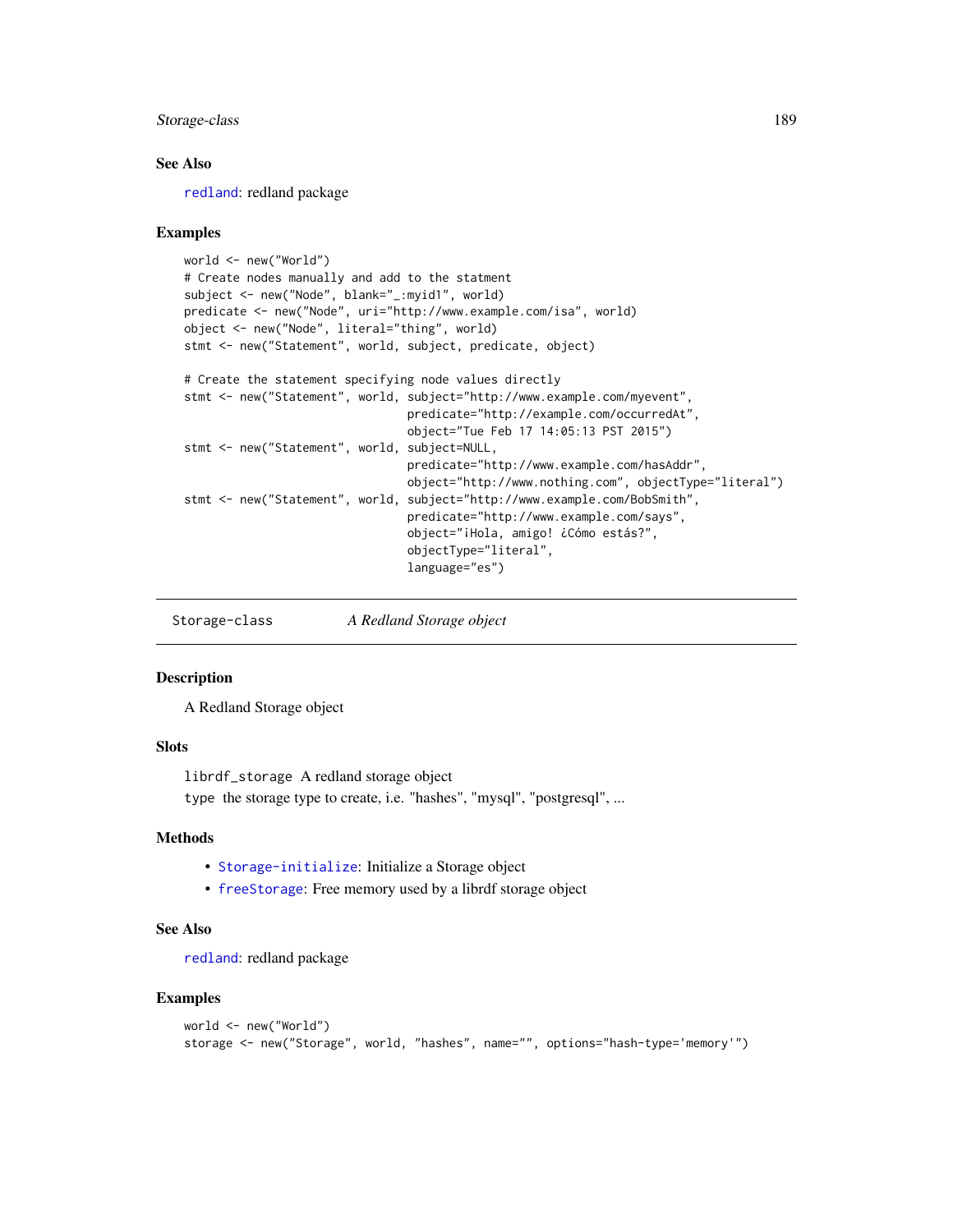<span id="page-189-1"></span><span id="page-189-0"></span>

# Description

A World object is the top level object in the Redland RDF library implementation, so it contains all other objects needed to process RDF Models.

# Slots

librdf\_world A redland world object

#### Methods

- [World-initialize](#page-24-0): Initialize a World object
- [freeWorld](#page-13-0): Free memory used by a librdf world object

# See Also

[redland](#page-181-0): redland package

# Examples

world <- new("World")

writeResults *Write query results to a file.*

#### Description

Write query results to a file.

# Usage

```
writeResults(.Object, model, ...)
## S4 method for signature 'Query'
writeResults(
  .Object,
 model,
  file,
 mimeType = "application/x-turtle",
  format_uri = NULL,
  base_uri = NULL
)
```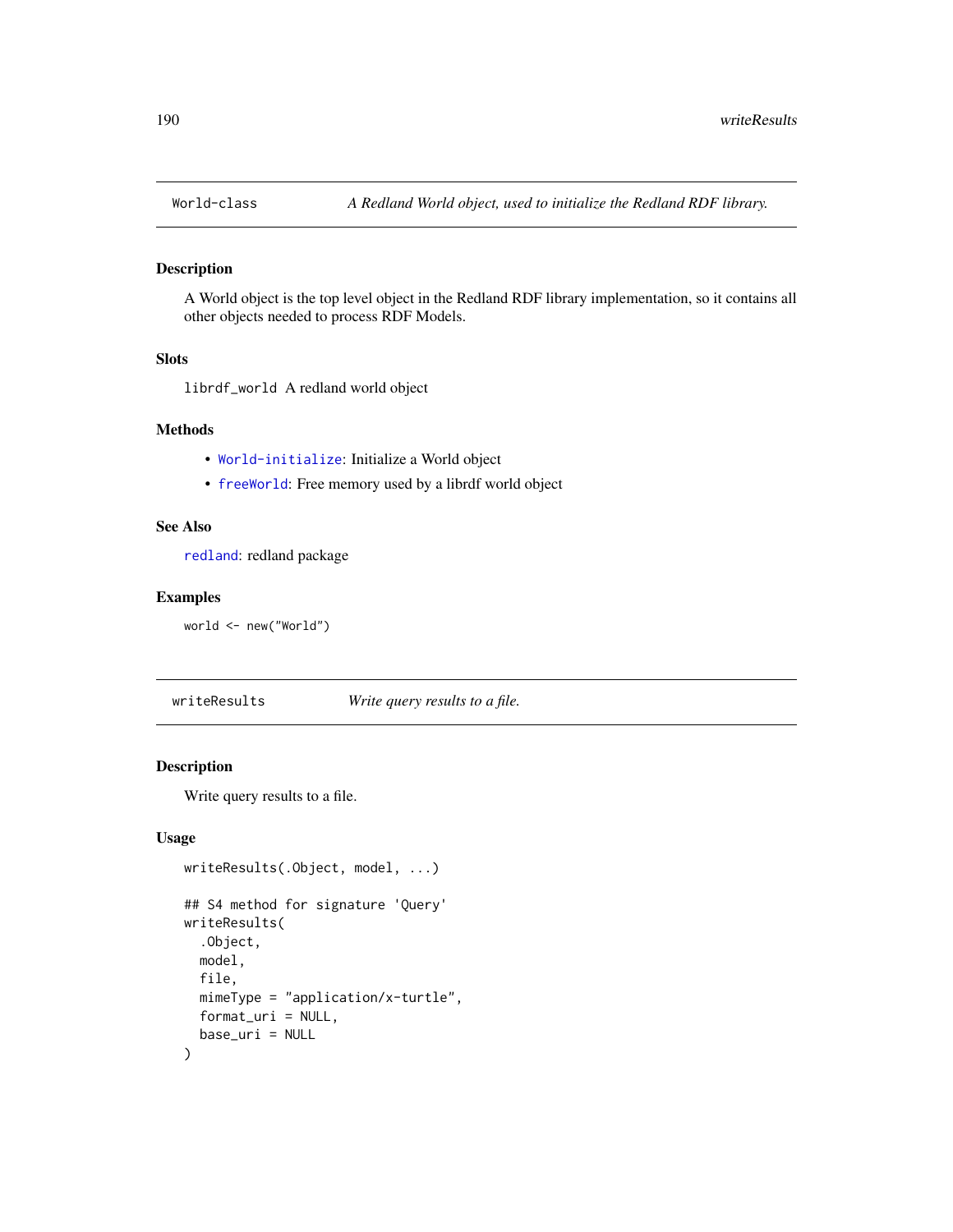#### <span id="page-190-0"></span>Arguments

| .Object    | a Query object                                                                                                                                               |
|------------|--------------------------------------------------------------------------------------------------------------------------------------------------------------|
| model      | a Model object                                                                                                                                               |
| $\ddotsc$  | additional parameters                                                                                                                                        |
| file       | a string specifying the output file.                                                                                                                         |
| mimeType   | a string specifying the mimeType of the output file. Currently supported values<br>are "application/x-turtle", "text/plain", "application/json", "text/html" |
| format_uri | (not currently used)                                                                                                                                         |
| base_uri   | (not currently used)                                                                                                                                         |

# Details

After this method is called, the Query object is no longer usable and should be deleted "rm(query)" and a new object created.

#### Examples

```
world <- new("World")
storage <- new("Storage", world, "hashes", name="", options="hash-type='memory'")
model <- new("Model", world, storage, options="")
stmt <- new("Statement", world=world,
  subject="https://orcid.org/0000-0002-2192-403X",
  predicate="http://www.w3.org/ns/prov#Agent",
  object="slaughter",
  objectType="literal", datatype_uri="http://www.w3.org/2001/XMLSchema#string")
status <- addStatement(model, stmt)
queryString <- paste("PREFIX orcid: <https://orcid.org/>",
                     "PREFIX dataone: <https://cn.dataone.org/cn/v1/resolve/>",
                     "PREFIX prov: <http://www.w3.org/ns/prov#>",
                     "SELECT ?a ?c WHERE { ?a prov:Agent ?c . }", sep=" ")
query <- new("Query", world, queryString, base_uri=NULL, query_language="sparql", query_uri=NULL)
# Return all results as a string
tf <- tempfile()
writeResults(query, model, file=tf, mimeType="application/x-turtle")
# When the query object is no longer needed, the resources it had allocated can be freed.
freeQuery(query)
rm(query)
```
[,ExternalReference-method

*Subset a list of ExternalReferences*

# Description

Subset a list of ExternalReferences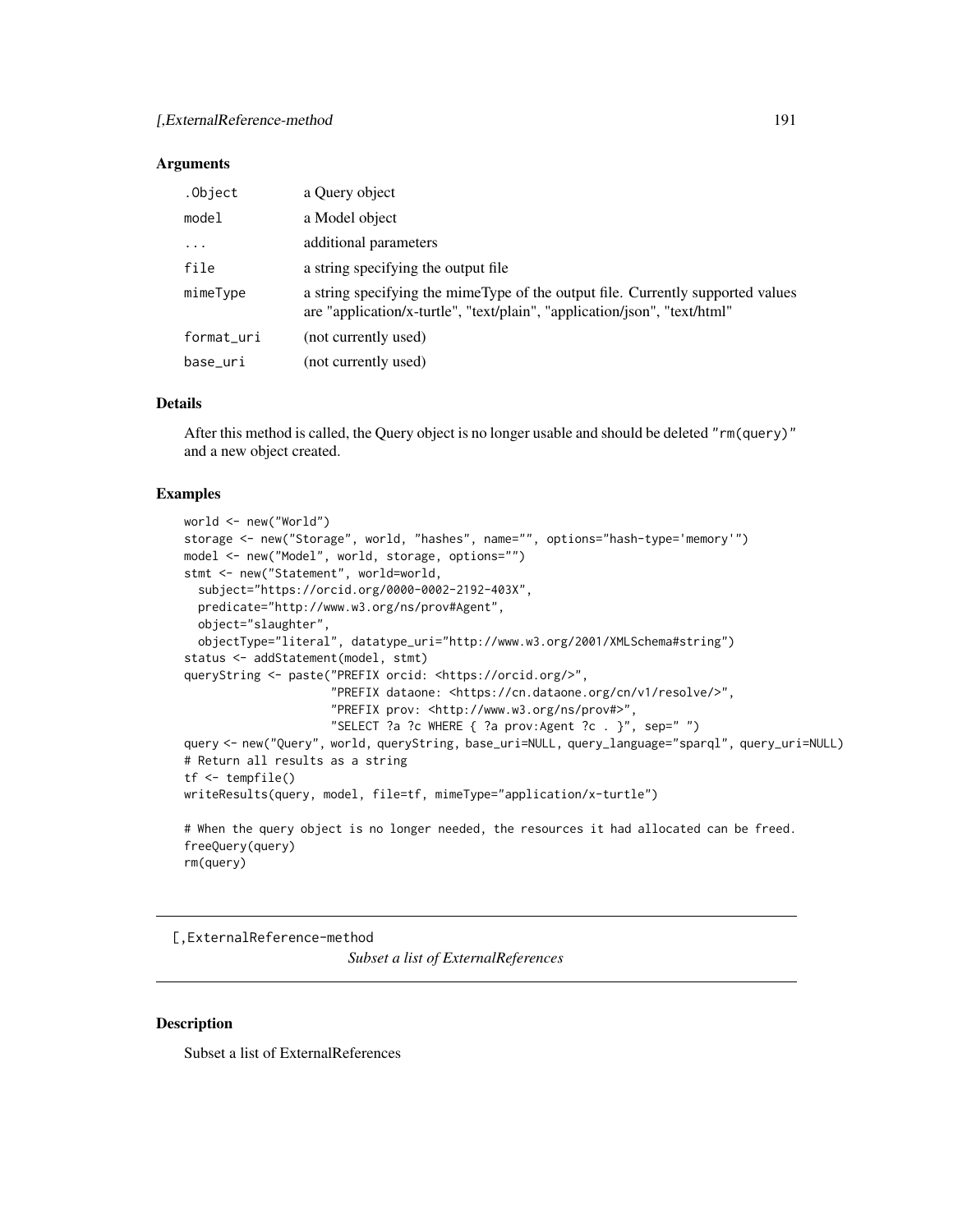# <span id="page-191-0"></span>Usage

## S4 method for signature 'ExternalReference'  $x[i, j, ..., drop = TRUE]$ 

# Arguments

| $\times$ | a list of ExternalReferences |
|----------|------------------------------|
| i        | row subscript                |
| j.       | column subscript             |
|          | additional arguments         |
| drop     | a logical                    |

```
[<-,ExternalReference-method
```
*Assign values in a list of ExternalReferences*

# Description

Assign values in a list of ExternalReferences

# Usage

```
## S4 replacement method for signature 'ExternalReference'
x[i, j, ...] <- value
```
# Arguments

| X     | a list of ExternalReferences |
|-------|------------------------------|
| i     | row subscript                |
| j     | column subscript             |
|       | additional arguments         |
| value | a value to assign            |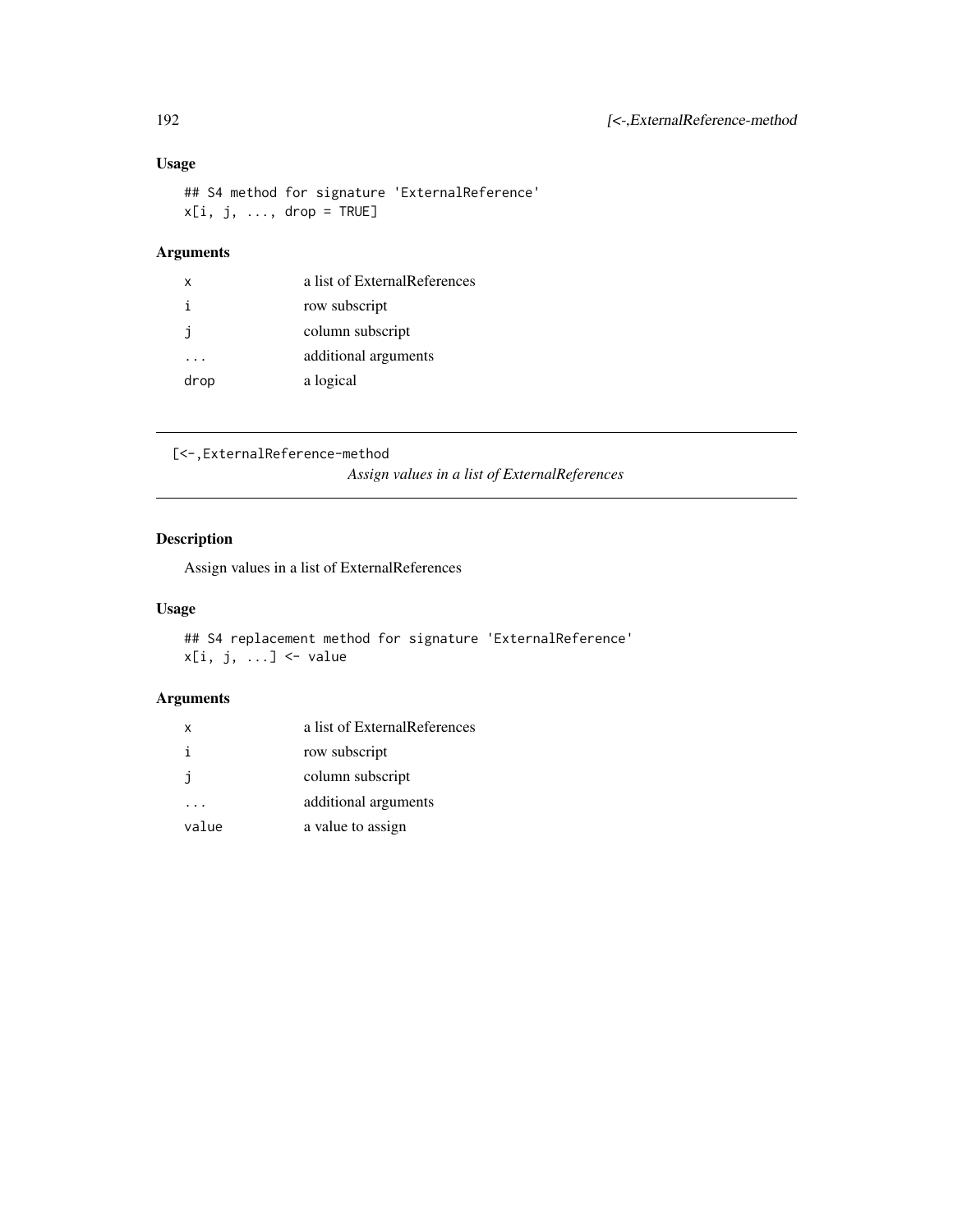# **Index**

∗ classes Model-class, [161](#page-160-2) Node-class, [161](#page-160-2) Parser-class, [163](#page-162-1) Query-class, [164](#page-163-1) QueryResults-class, [165](#page-164-1) Serializer-class, [185](#page-184-1) Statement-class, [188](#page-187-1) Storage-class, [189](#page-188-1) World-class, [190](#page-189-1) [,ExternalReference-method, [191](#page-190-0) [<-,ExternalReference-method, [192](#page-191-0) addStatement, [7,](#page-6-0) *[161](#page-160-2)* addStatement,Model,Statement-method *(*addStatement*)*, [7](#page-6-0) executeQuery, [8,](#page-7-0) *[164](#page-163-1)* executeQuery,Query-method *(*executeQuery*)*, [8](#page-7-0) freeModel, [8,](#page-7-0) *[161](#page-160-2)* freeModel,Model-method *(*freeModel*)*, [8](#page-7-0) freeParser, [9,](#page-8-0) *[163,](#page-162-1) [164](#page-163-1)* freeParser,Parser-method *(*freeParser*)*, [9](#page-8-0) freeQuery, [10](#page-9-0) freeQuery,Query-method *(*freeQuery*)*, [10](#page-9-0) freeQueryResults, [11,](#page-10-1) *[165](#page-164-1)* freeQueryResults,QueryResults-method *(*freeQueryResults*)*, [11](#page-10-1) freeSerializer, [11,](#page-10-1) *[185](#page-184-1)* freeSerializer,Serializer-method *(*freeSerializer*)*, [11](#page-10-1) freeStatement, [12,](#page-11-1) *[188](#page-187-1)* freeStatement,Statement-method *(*freeStatement*)*, [12](#page-11-1) freeStorage, [13,](#page-12-1) *[189](#page-188-1)* freeStorage,Storage-method *(*freeStorage*)*, [13](#page-12-1) freeWorld, [14,](#page-13-1) *[190](#page-189-1)*

freeWorld,World-method *(*freeWorld*)*, [14](#page-13-1) getBlankNodeId, [14,](#page-13-1) *[162](#page-161-0)* getBlankNodeId,Node-method *(*getBlankNodeId*)*, [14](#page-13-1) getNodeType, [15,](#page-14-0) *[162](#page-161-0)* getNodeType,Node-method *(*getNodeType*)*, [15](#page-14-0) getNodeValue, [16,](#page-15-0) *[162](#page-161-0)* getNodeValue,Node-method *(*getNodeValue*)*, [16](#page-15-0) getQueryResultLimit, [16,](#page-15-0) *[164](#page-163-1)* getQueryResultLimit,Query-method *(*getQueryResultLimit*)*, [16](#page-15-0) getResults, [17,](#page-16-0) *[164](#page-163-1)* getResults,Query-method *(*getResults*)*, [17](#page-16-0) getTermType, [18,](#page-17-1) *[188](#page-187-1)* getTermType,Statement,character-method *(*getTermType*)*, [18](#page-17-1) initialize,Model-method, [19](#page-18-0) initialize,Node-method, [19](#page-18-0) initialize, Parser-method, [20](#page-19-0) initialize,Query-method, [21](#page-20-0) initialize,QueryResults-method, [22](#page-21-1) initialize,Serializer-method, [22](#page-21-1) initialize, Statement-method, [23](#page-22-1) initialize, Storage-method, [24](#page-23-1) initialize,World-method, [25](#page-24-1) is.null.externalptr, [25](#page-24-1) length,SWIGArray-method, [26](#page-25-0) librdf\_copyright\_string, [26](#page-25-0) librdf\_copyright\_string\_get, [27](#page-26-0) librdf\_digest\_final, [27](#page-26-0) librdf\_digest\_init, [28](#page-27-0) librdf\_digest\_to\_string, [29](#page-28-0)

librdf\_digest\_update, [29](#page-28-0)

librdf\_free\_digest, [31](#page-30-0)

librdf\_digest\_update\_string, [30](#page-29-0)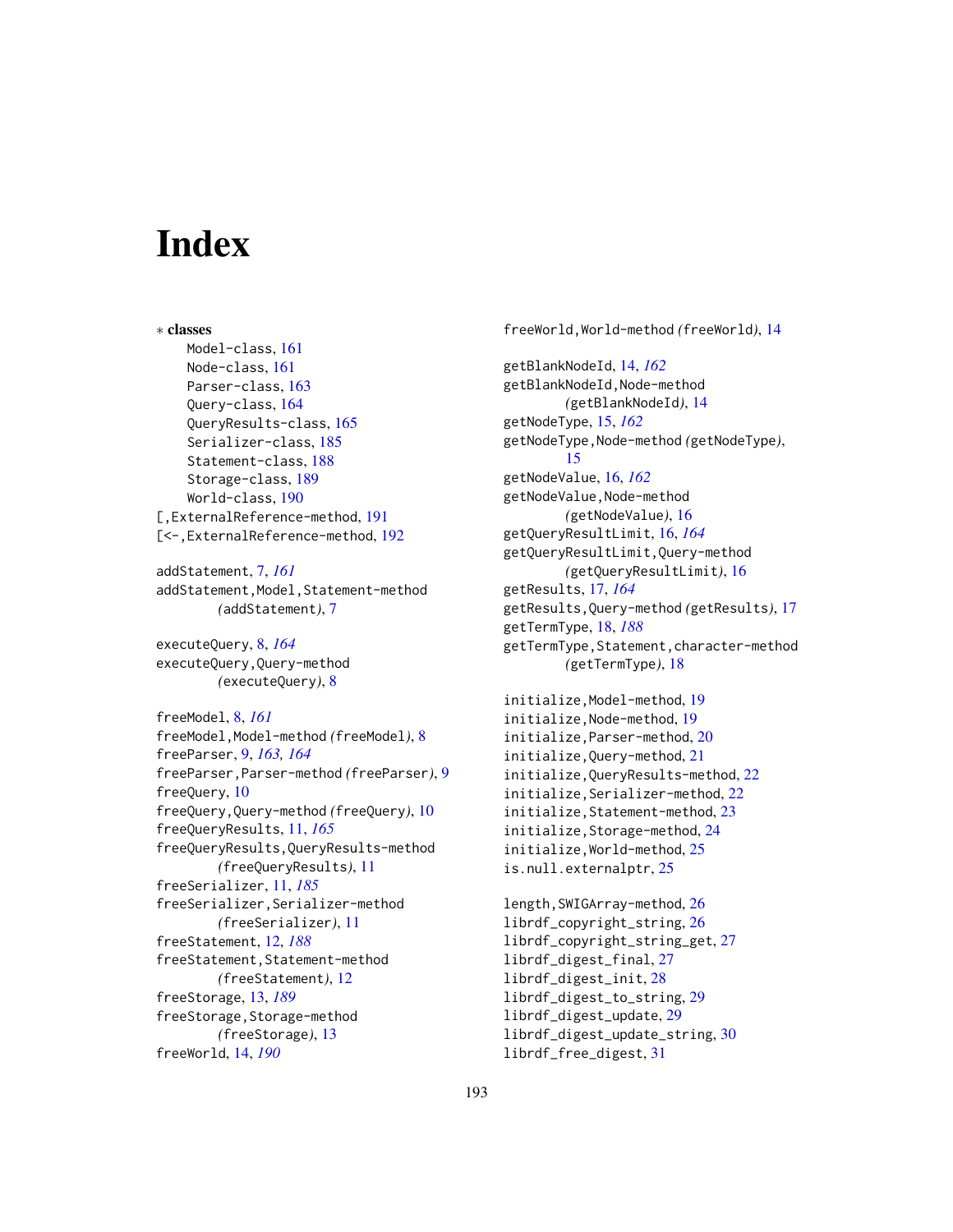librdf\_free\_hash, [31](#page-30-0) librdf\_free\_iterator, [32](#page-31-0) librdf\_free\_model, [33](#page-32-0) librdf\_free\_node, [33](#page-32-0) librdf\_free\_parser, [34](#page-33-0) librdf\_free\_query, [35](#page-34-0) librdf\_free\_query\_results, [35](#page-34-0) librdf\_free\_serializer, [36](#page-35-0) librdf\_free\_statement, [37](#page-36-0) librdf\_free\_storage, [37](#page-36-0) librdf\_free\_stream, [38](#page-37-0) librdf\_free\_uri, [39](#page-38-0) librdf\_free\_world, [39](#page-38-0) librdf\_hash\_to\_string, [40](#page-39-0) librdf\_internal\_test\_error, [41](#page-40-0) librdf\_internal\_test\_warning, [41](#page-40-0) librdf\_iterator\_end, [42](#page-41-0) librdf\_iterator\_get\_context, [43](#page-42-0) librdf\_iterator\_get\_object, [43](#page-42-0) librdf\_iterator\_next, [44](#page-43-0) librdf\_log\_message\_code, [45](#page-44-0) librdf\_log\_message\_facility, [45](#page-44-0) librdf\_log\_message\_level, [46](#page-45-0) librdf\_log\_message\_locator, [47](#page-46-0) librdf\_log\_message\_message, [47](#page-46-0) librdf\_model\_add, [48](#page-47-0) librdf\_model\_add\_statement, [49](#page-48-0) librdf\_model\_add\_statements, [50](#page-49-0) librdf\_model\_add\_string\_literal\_statement, [50](#page-49-0) librdf\_model\_add\_typed\_literal\_statement, [51](#page-50-0) librdf\_model\_as\_stream, [52](#page-51-0) librdf\_model\_contains\_context, [53](#page-52-0) librdf\_model\_contains\_statement, [54](#page-53-0) librdf\_model\_context\_add\_statement, [55](#page-54-0) librdf\_model\_context\_add\_statements, [56](#page-55-0) librdf\_model\_context\_as\_stream, [57](#page-56-0) librdf\_model\_context\_remove\_statement, [57](#page-56-0) librdf\_model\_context\_remove\_statements, [58](#page-57-0) librdf\_model\_find\_statements, [59](#page-58-0) librdf\_model\_find\_statements\_in\_context, [60](#page-59-0) librdf\_model\_get\_arc, [60](#page-59-0) librdf\_model\_get\_arcs, [61](#page-60-0)

librdf\_model\_get\_arcs\_in, [62](#page-61-0) librdf\_model\_get\_arcs\_out, [63](#page-62-0) librdf\_model\_get\_contexts, [63](#page-62-0) librdf\_model\_get\_feature, [64](#page-63-0) librdf\_model\_get\_source, [65](#page-64-0) librdf\_model\_get\_sources, [65](#page-64-0) librdf\_model\_get\_target, [66](#page-65-0) librdf\_model\_get\_targets, [67](#page-66-0) librdf\_model\_has\_arc\_in, [68](#page-67-0) librdf\_model\_has\_arc\_out, [69](#page-68-0) librdf\_model\_load, [70](#page-69-0) librdf\_model\_query\_execute, [71](#page-70-0) librdf\_model\_remove\_statement, [71](#page-70-0) librdf\_model\_set\_feature, [72](#page-71-0) librdf\_model\_size, [73](#page-72-0) librdf\_model\_sync, [74](#page-73-0) librdf\_model\_to\_string, [74](#page-73-0) librdf\_model\_transaction\_commit, [75](#page-74-0) librdf\_model\_transaction\_rollback, [76](#page-75-0) librdf\_model\_transaction\_start, [77](#page-76-0) librdf\_new\_digest, [77](#page-76-0) librdf\_new\_hash, [78](#page-77-0) librdf\_new\_hash\_from\_array\_of\_strings, [79](#page-78-0) librdf\_new\_hash\_from\_string, [79](#page-78-0) librdf\_new\_model, [80](#page-79-0) librdf\_new\_model\_from\_model, [81](#page-80-0) librdf\_new\_model\_with\_options, [82](#page-81-0) librdf\_new\_node, [82](#page-81-0) librdf\_new\_node\_from\_blank\_identifier, [83](#page-82-0) librdf\_new\_node\_from\_literal, [84](#page-83-0) librdf\_new\_node\_from\_node, [85](#page-84-0) librdf\_new\_node\_from\_normalised\_uri\_string, [85](#page-84-0) librdf\_new\_node\_from\_typed\_literal, [86](#page-85-0) librdf\_new\_node\_from\_uri, [87](#page-86-0) librdf\_new\_node\_from\_uri\_local\_name, [88](#page-87-0) librdf\_new\_node\_from\_uri\_string, [88](#page-87-0) librdf\_new\_parser, [89](#page-88-0) librdf\_new\_query, [90](#page-89-0) librdf\_new\_query\_from\_query, [91](#page-90-0) librdf\_new\_serializer, [91](#page-90-0) librdf\_new\_statement, [92](#page-91-0) librdf\_new\_statement\_from\_nodes, [93](#page-92-0) librdf\_new\_statement\_from\_statement, [94](#page-93-0)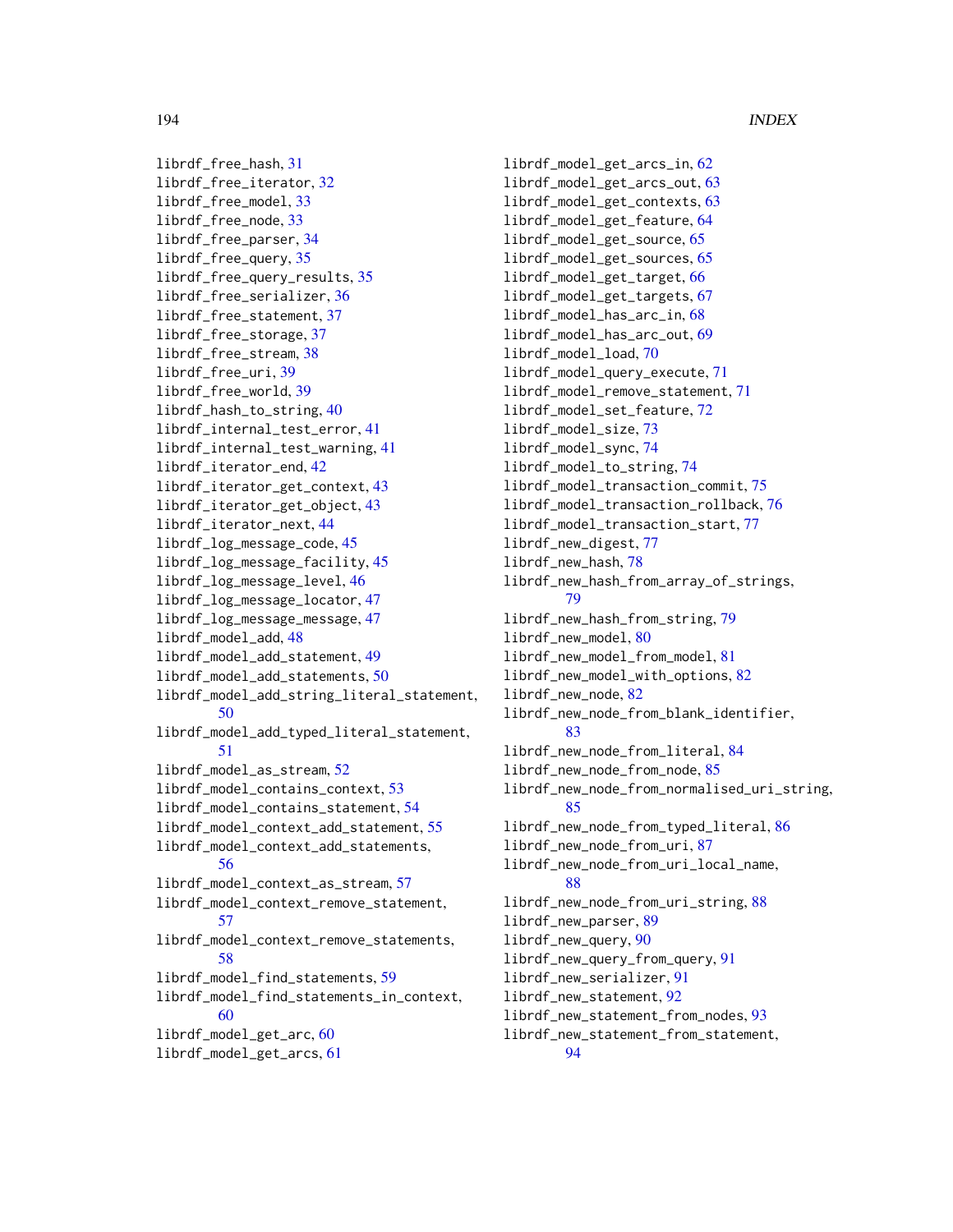# INDEX 195

librdf\_new\_storage, [94](#page-93-0) librdf\_new\_storage\_from\_storage, [95](#page-94-0) librdf\_new\_uri, [96](#page-95-0) librdf\_new\_uri\_from\_filename, [97](#page-96-0) librdf\_new\_uri\_from\_uri, [97](#page-96-0) librdf\_new\_world, [98](#page-97-0) librdf\_node\_equals, [99](#page-98-0) librdf\_node\_get\_blank\_identifier, [99](#page-98-0) librdf\_node\_get\_li\_ordinal, [103](#page-102-0) librdf\_node\_get\_literal\_value, [100](#page-99-0) librdf\_node\_get\_literal\_value\_as\_latin1, [101](#page-100-0) librdf\_node\_get\_literal\_value\_datatype\_uri, [101](#page-100-0) librdf\_node\_get\_literal\_value\_is\_wf\_xml, [102](#page-101-0) librdf\_node\_get\_literal\_value\_language, [103](#page-102-0) librdf\_node\_get\_type, [104](#page-103-0) librdf\_node\_get\_uri, [105](#page-104-0) librdf\_node\_is\_blank, [105](#page-104-0) librdf\_node\_is\_literal, [106](#page-105-0) librdf\_node\_is\_resource, [107](#page-106-0) librdf\_parser\_check\_name, [107](#page-106-0) librdf\_parser\_get\_accept\_header, [108](#page-107-0) librdf\_parser\_get\_feature, [109](#page-108-0) librdf\_parser\_get\_namespaces\_seen\_count, [109](#page-108-0) librdf\_parser\_get\_namespaces\_seen\_prefix, [110](#page-109-0) librdf\_parser\_get\_namespaces\_seen\_uri, [111](#page-110-0) librdf\_parser\_guess\_name2, [111](#page-110-0) librdf\_parser\_parse\_as\_stream, [112](#page-111-0) librdf\_parser\_parse\_counted\_string\_as\_stream, librdf\_statement\_equals, [140](#page-139-0) [113](#page-112-0) librdf\_parser\_parse\_counted\_string\_into\_model, librdf\_statement\_get\_predicate, [141](#page-140-0) [114](#page-113-0) librdf\_parser\_parse\_into\_model, [115](#page-114-0) librdf\_parser\_parse\_string\_as\_stream, [116](#page-115-0) librdf\_parser\_parse\_string\_into\_model, [116](#page-115-0) librdf\_parser\_set\_feature, [117](#page-116-0) librdf\_query\_execute, [118](#page-117-0) librdf\_query\_get\_limit, [119](#page-118-0) librdf\_query\_get\_offset, [120](#page-119-0) librdf\_query\_results\_as\_stream, [120](#page-119-0)

librdf\_query\_results\_finished, [121](#page-120-0) librdf\_query\_results\_get\_binding\_name, [122](#page-121-0) librdf\_query\_results\_get\_binding\_value, [123](#page-122-0) librdf\_query\_results\_get\_binding\_value\_by\_name, [124](#page-123-0) librdf\_query\_results\_get\_bindings\_count, [122](#page-121-0) librdf\_query\_results\_get\_boolean, [124](#page-123-0) librdf\_query\_results\_get\_count, [125](#page-124-0) librdf\_query\_results\_is\_bindings, [126](#page-125-0) librdf\_query\_results\_is\_boolean, [126](#page-125-0) librdf\_query\_results\_is\_graph, [127](#page-126-0) librdf\_query\_results\_is\_syntax, [128](#page-127-0) librdf\_query\_results\_next, [128](#page-127-0) librdf\_query\_results\_to\_file2, [129](#page-128-0) librdf\_query\_results\_to\_string2, [130](#page-129-0) librdf\_query\_set\_limit, [131](#page-130-0) librdf\_query\_set\_offset, [132](#page-131-0) librdf\_serializer\_check\_name, [132](#page-131-0) librdf\_serializer\_get\_feature, [133](#page-132-0) librdf\_serializer\_serialize\_model\_to\_file, [134](#page-133-0) librdf\_serializer\_serialize\_model\_to\_string, [135](#page-134-0) librdf\_serializer\_serialize\_stream\_to\_file, [135](#page-134-0) librdf\_serializer\_serialize\_stream\_to\_string, [136](#page-135-0) librdf\_serializer\_set\_feature, [137](#page-136-0) librdf\_serializer\_set\_namespace, [138](#page-137-0) librdf\_short\_copyright\_string, [139](#page-138-0) librdf\_short\_copyright\_string\_get, [139](#page-138-0) librdf\_statement\_get\_object, [141](#page-140-0) librdf\_statement\_get\_subject, [142](#page-141-0) librdf\_statement\_is\_complete, [143](#page-142-0) librdf\_statement\_match, [143](#page-142-0) librdf\_statement\_set\_object, [144](#page-143-0) librdf\_statement\_set\_predicate, [145](#page-144-0) librdf\_statement\_set\_subject, [146](#page-145-0) librdf\_stream\_end, [146](#page-145-0) librdf\_stream\_get\_object, [147](#page-146-0) librdf\_stream\_next, [148](#page-147-0) librdf\_uri\_compare, [148](#page-147-0) librdf\_uri\_equals, [149](#page-148-0)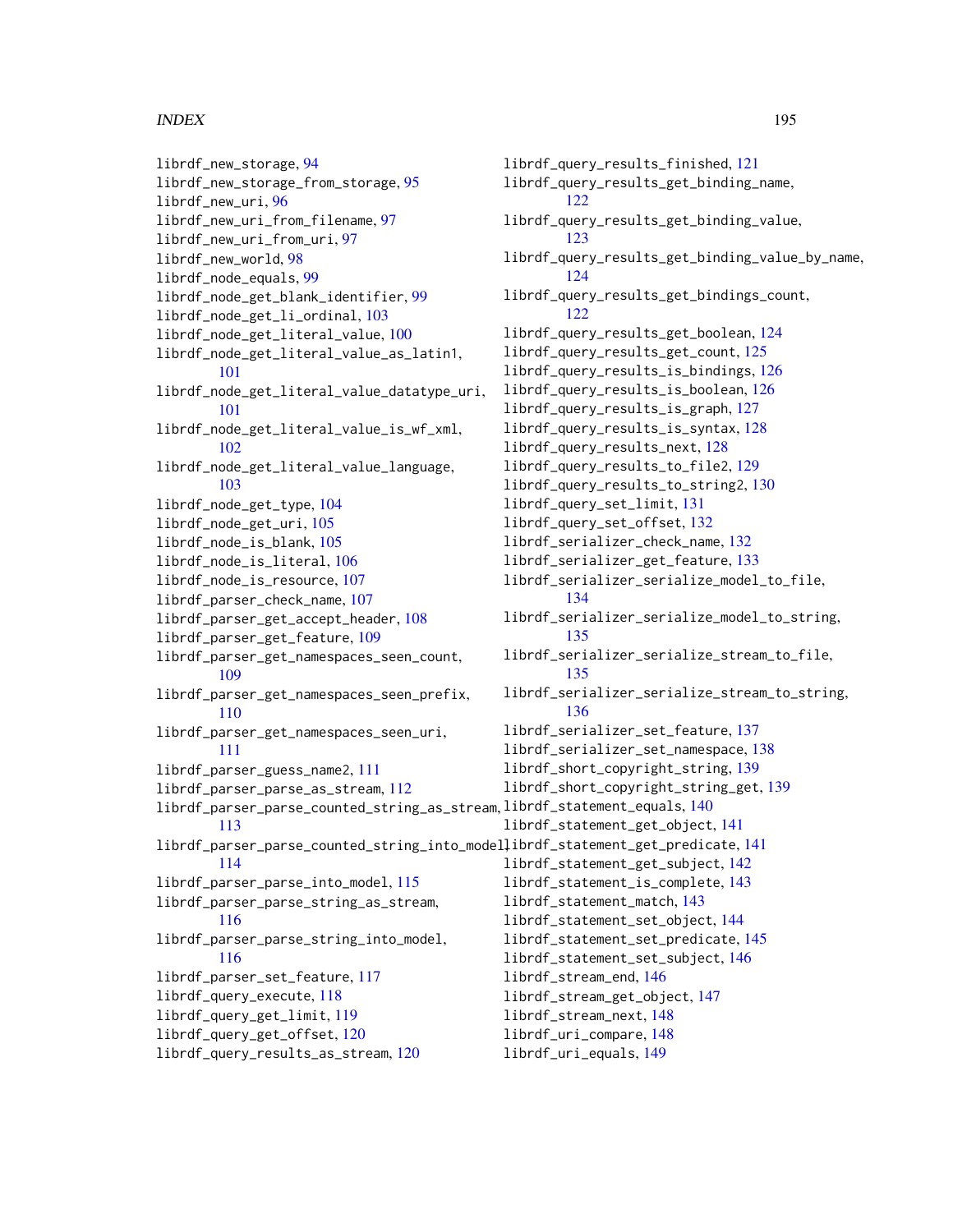```
librdf_uri_to_string, 150
librdf_version_decimal, 150
librdf_version_decimal_get, 151
librdf_version_major, 152
librdf_version_major_get, 152
librdf_version_minor, 153
librdf_version_minor_get, 154
librdf_version_release, 154
librdf_version_release_get, 155
librdf_version_string, 156
librdf_version_string_get, 156
librdf_world_get_feature, 157
librdf_world_open, 158
librdf_world_set_feature, 158
librdf_world_set_logger, 159
mergeNamespace_roclet, 160
Model, 183
Model (Model-class), 161
Model-class, 161
Model-initialize
        (initialize,Model-method), 19
Node, 183
Node (Node-class), 161
Node-class, 161
Node-initialize
        (initialize,Node-method), 19
parseFileIntoModel, 161, 162, 163
parseFileIntoModel,Parser,World,character,Model-method
        (parseFileIntoModel), 162
Parser, 183
Parser (Parser-class), 163
Parser-class, 163
Parser-initialize
        (initialize,Parser-method), 20
Query, 161, 183
Query (Query-class), 164
Query-class, 164
Query-initialize
```

```
(initialize,Query-method), 21
QueryResults, 183
QueryResults (QueryResults-class), 165
QueryResults-class, 165
QueryResults-initialize
        (initialize,QueryResults-method),
        22
```
raptor\_locator\_byte, [166](#page-165-0) raptor\_locator\_column, [166](#page-165-0) raptor\_locator\_file, [167](#page-166-0) raptor\_locator\_line, [168](#page-167-0) raptor\_locator\_uri, [168](#page-167-0) raptor\_version\_decimal, [169](#page-168-0) raptor\_version\_decimal\_get, [170](#page-169-0) raptor\_version\_major, [170](#page-169-0) raptor\_version\_major\_get, [171](#page-170-0) raptor\_version\_minor, [172](#page-171-0) raptor\_version\_minor\_get, [172](#page-171-0) raptor\_version\_release, [173](#page-172-0) raptor\_version\_release\_get, [174](#page-173-0) raptor\_version\_string, [174](#page-173-0) raptor\_version\_string\_get, [175](#page-174-0) rasqal\_version\_decimal, [176](#page-175-0) rasqal\_version\_decimal\_get, [176](#page-175-0) rasqal\_version\_major, [177](#page-176-0) rasqal\_version\_major\_get, [178](#page-177-0) rasqal\_version\_minor, [178](#page-177-0) rasqal\_version\_minor\_get, [179](#page-178-0) rasqal\_version\_release, [180](#page-179-0) rasqal\_version\_release\_get, [180](#page-179-0) rasqal\_version\_string, [181](#page-180-0) rasqal\_version\_string\_get, [182](#page-181-1) redland, *[161](#page-160-2)[–165](#page-164-1)*, [182,](#page-181-1) *[185](#page-184-1)*, *[189,](#page-188-1) [190](#page-189-1)* roclet\_output.roclet\_mergeNamespace, [184](#page-183-0) roclet\_process.roclet\_mergeNamespace, [184](#page-183-0) Serializer, *[183](#page-182-0)* Serializer *(*Serializer-class*)*, [185](#page-184-1) Serializer-class, [185](#page-184-1) Serializer-initialize *(*initialize,Serializer-method*)*, [22](#page-21-1) serializeToCharacter, *[185](#page-184-1)*, [186](#page-185-2) serializeToCharacter,Serializer,World,Model-method *(*serializeToCharacter*)*, [186](#page-185-2) serializeToFile, *[185](#page-184-1)*, [186](#page-185-2) serializeToFile,Serializer,World,Model,character-method *(*serializeToFile*)*, [186](#page-185-2) setNameSpace, *[185](#page-184-1)*, [187](#page-186-1) setNameSpace, Serializer, World, character, character-method *(*setNameSpace*)*, [187](#page-186-1) setQueryResultLimit, *[164](#page-163-1)*, [188](#page-187-1) setQueryResultLimit,Query-method *(*setQueryResultLimit*)*, [188](#page-187-1)